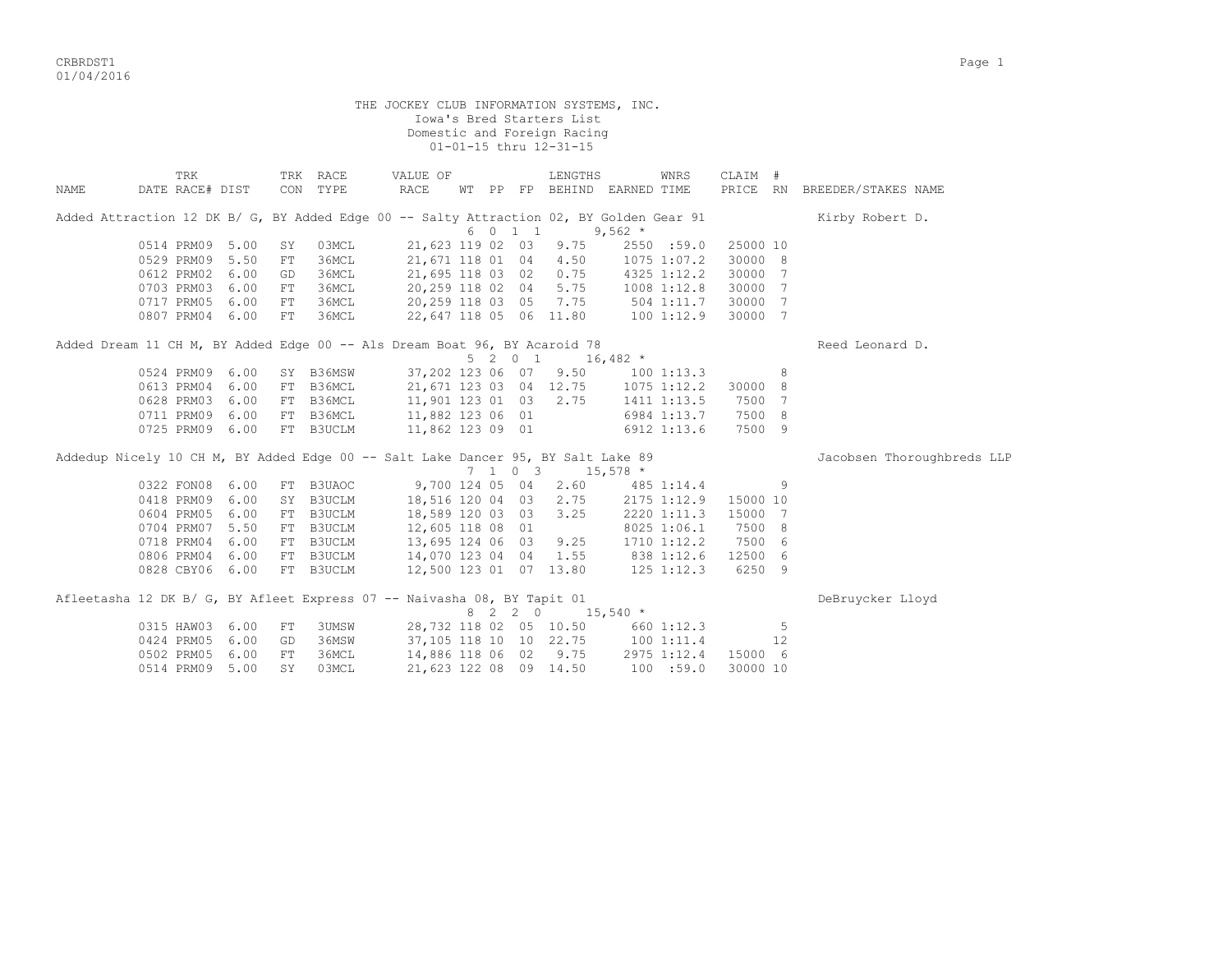CRBRDST1 Page 2 01/04/2016

 THE JOCKEY CLUB INFORMATION SYSTEMS, INC. Iowa's Bred Starters List Domestic and Foreign Racing 01-01-15 thru 12-31-15 TRK TRK RACE VALUE OF LENGTHS WNRS CLAIM # NAME DATE RACE# DIST CON TYPE RACE WT PP FP BEHIND EARNED TIME PRICE RN BREEDER/STAKES NAME 0606 PRM02 5.50 FT 36MCL 12,280 118 11 02 nk 2350 1:07.2 7500 11 0614 PRM04 6.00 FT 36MCL 12,352 118 07 01 0710 PRM04 5.00 FT 3UCLM 12,479 118 06 06 7.10 100 :59.9 10000 8 0906 BKF06 6.50 FT 03STK 3,600 124 01 01 1980 1:27.3 4 CAL RANCH DERBY Aintgotno Home 11 CH M, BY King of Scat 96 -- Vibs 00, BY Beau Genius 85  $\begin{array}{ccccccccc} & & & & & & & & \text{Hobbs William L.} & & & & & & \text{Hobbs William L.} & & & & & & \text{Hobbs Number} & \text{Hobbs Number} & \text{Hobbs Number} & \text{Hobbs Number} & \text{Hobbs Number} & \text{Hobbs Number} & \text{Hobbs Number} & \text{Hobbs Number} & \text{Hobbs Number} & \text{Hobbs Number} & \text{Hobbs Number}$ 4 1 0 1 15,323 \* 0509 PRM08 6.00 FT B3USTK 80,000 120 09 04 7.75 3900 1:11.2 10 MAMIE EISENHOWER S. 0522 PRM06 6.00 FT 3UALW 39,712 115 02 07 5.90 100 1:11.6 7 0802 PRM07 6.00 FT B3UCLM 13,060 118 07 01 8025 1:13.0 12500 8 0808 PRM10 5.50 FT 3USTR 27,443 112 06 03 5.50 3298 1:04.4 6 Aksel G T 11 DK B/ G, BY Bravo Bull 97 -- Royal Epic 02, BY Tale of the Cat 94 Rumbaugh Carroll 4 0 0 0 1,294 \* 0510 PRM06 5.00 FT 3UCLM 12,370 120 02 05 7.75 321 1:00.0 10000 8 0710 PRM02 5.00 FT 3UCLM 12,498 124 07 06 11.75 100 :58.9 10000 7 0723 PRM02 6.00 FT 3UCLM 11,901 125 04 04 15.00 588 1:11.7 7500 7 0802 PRM09 6.00 FT 3UCLM 11,840 116 10 05 7.25 285 1:12.7 5000 10 All Gas No Brakes 12 DK B/ G, BY Zanjero 04 -- Five for a Nickel 04, BY Tale of the Cat 94 McShane Dave 2 0 0 0 200 \* 0502 PRM05 6.00 FT 36MCL 14,886 118 02 06 38.25 100 1:12.4 15000 6 0516 PRM06 5.50 FT 36MCL 12,352 118 08 08 20.25 100 1:07.4 10000 8 Along the Highroad 11 B G, BY Added Edge 00 -- Motionoftheocean 02, BY Stormy Atlantic 94 Special K Stables 4 0 0 0 600 \* 0521 PRM07 6.00 FT 3UCLM 12,925 118 02 08 10.75 100 1:12.7 10000 10 0619 PRM07 8.32 FT 3UCLM 13,498 117 04 08 17.00 100 1:45.9 7500 12 0712 PRM05 8.50 FT 3UCLM 11,882 120 02 06 12.75 100 1:48.8 5000 8 0726 PRM03 8.50 GD 3UCLM 11,940 120 01 05 7.75 300 1:49.7 5000 5 Alpha Tango 11 CH G, BY King of Scat 96 -- Tequila Two Step 04, BY Shot of Gold 95 Hobbs James M.

7 1 1 2 13,719 \*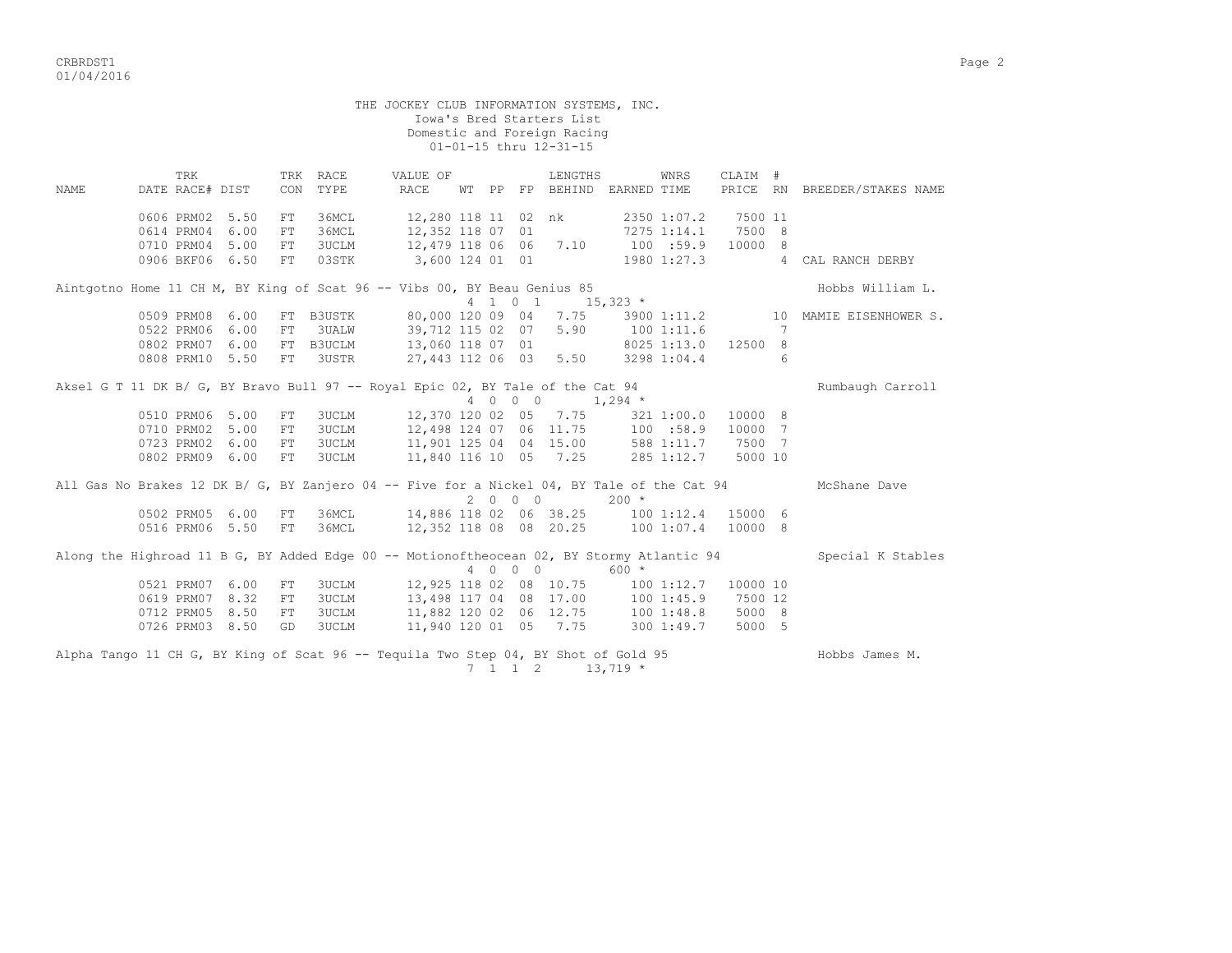criteria de la contradición de la contradición de la contradición de la contradición de la contradición de la contradición de la contradición de la contradición de la contradición de la contradición de la contradición de l 01/04/2016

 THE JOCKEY CLUB INFORMATION SYSTEMS, INC. Iowa's Bred Starters List Domestic and Foreign Racing 01-01-15 thru 12-31-15 TRK TRK RACE VALUE OF LENGTHS WNRS CLAIM # NAME DATE RACE# DIST CON TYPE RACE WT PP FP BEHIND EARNED TIME PRICE RN BREEDER/STAKES NAME 0510 PRM06 5.00 FT 3UCLM 12,370 113 05 03 5.75 1798 1:00.0 10000 8 0530 PRM04 5.00 GD 3UCLM 11,528 113 03 03 3.10 1848 :59.6 10000 5 0613 PRM05 6.00 FT 3UCLM 10,500 115 08 06 12.00 100 1:11.9 10000 8<br>0704 PRM09 5.00 FT 3UCLM 10,000 117 02 06 7.05 100 :59.5 5000 9 0704 PRM09 5.00 FT 3UCLM 10,000 117 02 06 7.05 100 :59.5 5000 9 0710 PRM04 5.00 FT 3UCLM 12,479 118 08 02 4.25 2448 :59.9 7500 8 0731 PRM02 5.00 FT 3UCLM 11,782 120 05 01 7425 :59.7 7500 6 0808 CLS08 6.00 FT 3UCLM 5,000 123 03 06 7.50 0 1:14.6 5000 9 Alpha Wolf 12 GR/RO G, BY Giacomo 02 -- Profit Zone 02, BY Meadowlake 83 Black Oak Farm  $13$  1 1 4  $32,716$  \*<br>
60 115 03 06 32.75 440 1:11.0 6<br>
54 118 06 08 15.60 100 1:12.3 10<br>
02 118 08 03 5.75 0327 HAW03 6.00 FT 03MSW 28,160 115 03 06 32.75 440 1:11.0 6 0425 PRM09 6.00 MY 36MSW 37,154 118 06 08 15.60 100 1:12.3 10 0517 PRM09 5.50 GD 36MSW 37,202 118 08 03 5.75 4455 1:05.5 8 0611 PRM09 6.00 MY 36MSW 37,105 118 06 02 6.25 7325 1:11.0 12 0704 PRM01 6.00 FT 36MSW 34,607 118 06 05 3.55 867 1:12.9 6 0717 PRM05 6.00 FT 36MCL 20,259 118 01 03 1.25 2419 1:11.7 30000 7 0807 PRM04 6.00 FT 36MCL 22,647 119 01 01 13536 1:12.9 40000 7 0828 IND05 8.00 T FM 3UCLM 24,000 118 05 10 21.75 120 1:38.9 25000 10 1010 PEN04 6.00 FT 3UCLM 19,418 119 01 07 10.00 0 1:11.0 16000 9 1017 PEN02 8.00 FT 3UCLM 17,100 119 02 07 21.75 0 1:41.7 12500 8 1107 PEN06 5.50 FT 3UCLM 11,400 120 04 03 6.75 1254 1:06.8 5000 9 1130 PRX06 5.00 FT 3UCLM 22,600 119 07 03 1.00 2200 1:02.0 7500 9 1210 PEN01 6.00 FT 3UCLM 12,107 120 05 09 14.75 0 1:12.4 5000 9 Analysis Paralysis 12 B F, BY Majesticperfection 06 -- Jaded Lane 01, BY Jade Hunter 84 Prairie Lane Farms  $4 \quad 1 \quad 0 \quad 0 \quad 5,505 \neq$ 0819 DMR02 6.00 FT B3UMCL 36,750 118 08 08 24.25 250 1:10.8 40000 8<br>0927 GG 07 5.50 FT B3UMCL 10,420 119 07 04 1.25 750 1:05.3 16000 9 10,420 119 07 04 1.25 1113 GG 08 6.00 FT B3UMCL 9,420 120 01 08 5.40 105 1:11.5 12500 9 8,525 121 03 01

Another Shipman 13 CH C, BY Midshipman 06 -- Show Me Again 03, BY Giant's Causeway 97 DeBruycker Lloyd 3 1 0 2 29,323 \*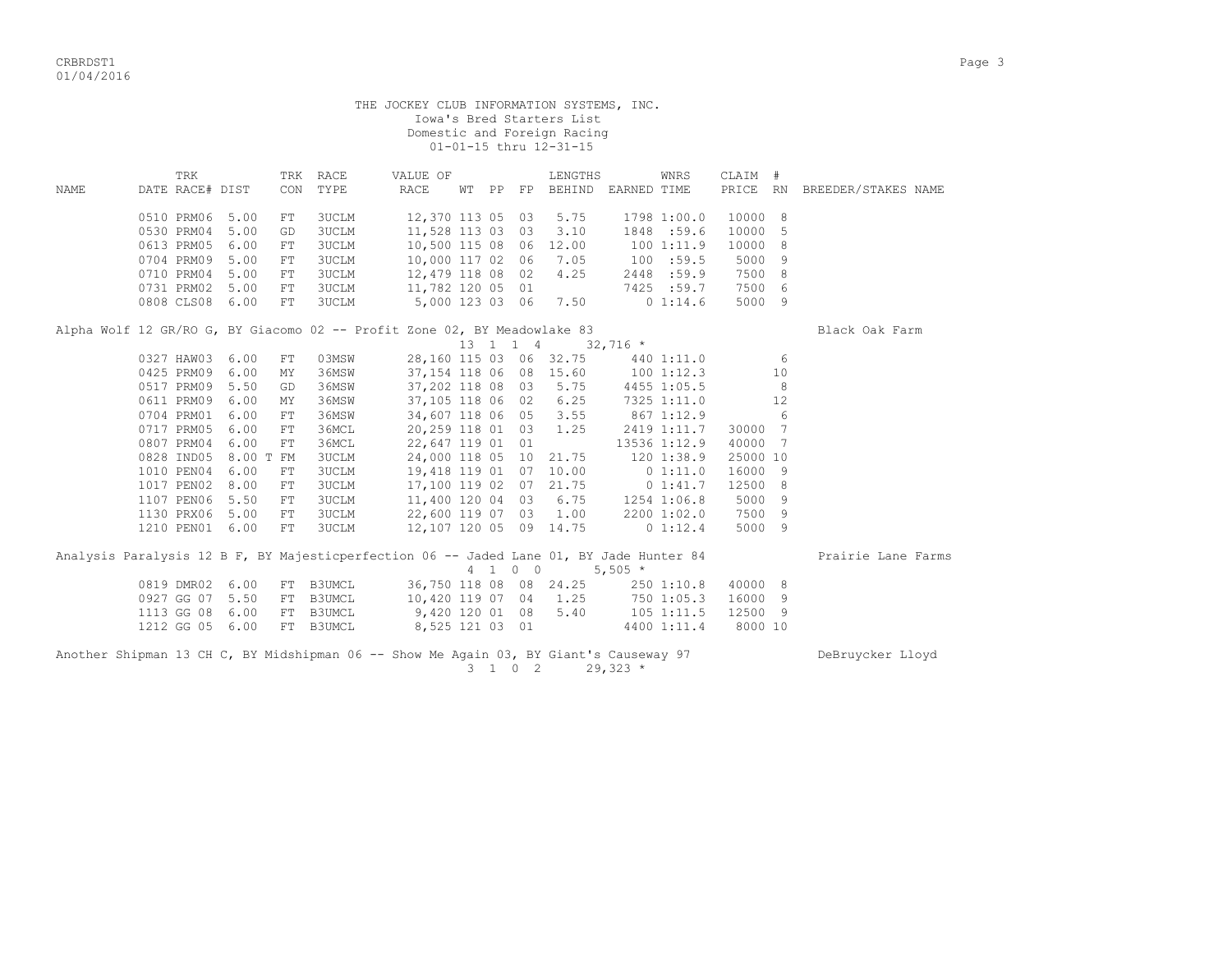criterial contracts of the contracts of the contracts of the contracts of the contracts of the contracts of the contracts of the contracts of the contracts of the contracts of the contracts of the contracts of the contract 01/04/2016

THE JOCKEY CLUB INFORMATION SYSTEMS, INC. Iowa's Bred Starters List Domestic and Foreign Racing 01-01-15 thru 12-31-15 TRK TRK RACE VALUE OF LENGTHS WNRS CLAIM # NAME DATE RACE# DIST CON TYPE RACE WT PP FP BEHIND EARNED TIME PRICE RN BREEDER/STAKES NAME 0625 PRM06 5.00 FT 02MSW 37,154 119 03 03 7.75 4425 :58.9 10 0719 PRM07 5.50 FT 02MSW 34,510 118 01 03 15.25 4090 1:05.3 11 0808 PRM01 6.00 GD 02MSW 34,607 119 06 01 20808 1:13.9 6 A Oh K 13 DK B/ G, BY J Be K 05 -- Colleen O'Brien 02, BY Zamindar 94 Ashby Thoroughbreds  $3 \t0 \t1 \t0 \t7,232 \t*$ 0719 PRM07 5.50 FT 02MSW 34,510 118 05 06 17.50 100 1:05.3 11<br>0808 PRM02 6.00 GD 02MSW 34.587 119 03 02 1.25 6912 1:13.6 7 0808 PRM02 6.00 GD 02MSW 34,587 119 03 02 1.25 6912 1:13.6 7 0925 IND06 6.00 FT 02MCL 22,000 118 04 FF DNF 220 1:11.2 30000 9 Appanoose 13 B G, BY Native Ruler 04 -- Sly Chick 99, BY Flying Continental 86 Intervool Farm 3 0 0 2 7,430 \* 0712 PRM03 4.50 FT 02MCL 20,240 119 05 03 7.80 2405 :53.3 30000 8 0731 PRM07 5.00 FT 02MSW 29,855 119 02 03 3.75 4275 1:00.5 10 0912 CBY09 6.00 FT 02STK 75,000 118 09 06 12.00 750 1:12.5 9 SHAKOPEE JUVENILE S. Approximator 12 DK B/ G, BY Jafmil 08 -- Pulpinit 06, BY Pulpit 94 Robson Thoroughbreds Joseph  $11 \t2 \t1 \t2 \t67.297$  \* 0424 PRM05 6.00 GD 36MSW 37,105 118 08 02 5.50 7325 1:11.4 12 0503 PRM06 6.00 FT 36MSW 37,138 118 08 01 22200 1:12.3 9 0529 PRM08 6.00 FT A03STK 69,816 118 06 03 2.00 6932 1:11.9 7 GRAY'S LAKE S.<br>0620 PRM05 6.00 FT 3UALW 37,848 118 02 01 22725 1:12.0 7 0620 PRM05 6.00 FT 3UALW 37,848 118 02 01 22725 1:12.0 7 0705 PRM08 6.00 FT 3UAOC 34,261 118 05 07 16.25 100 1:11.9 7 0717 PRM09 6.00 FT 3UALW 38,150 118 05 06 7.00 100 1:10.4 8<br>0808 PRM07 8.50 FT A03STK 80,000 120 04 04 6.80 3825 1:47.2 13 IOWA BREEDERS' DERBY 0808 PRM07 8.50 FT A03STK 80,000 120 04 04 6.80 1012 BEL04 6.50 FT 3UCLM 40,000 121 03 04 7.05 2000 1:15.9 25000 7 1114 LRL01 7.00 FT 3UCLM 34,016 118 11 11 12.35 0 1:24.0 35000 12 1127 LRL04 5.50 FT 3UCLM 19,000 118 08 03 2.25 2090 1:05.4 10000 12 1213 LRL07 7.00 FT 3USOC 24,449 119 08 08 15.30 0 1:25.3 16000 12 A P Street 11 B G, BY A. P. Warrior 03 -- Cassidy Street 06, BY Street Cry (IRE) 98 DeBruycker Lloyd 4 0 0 0 300 \* 0621 LBG02 6.00 FT 3UALW 3,700 120 07 07 23.00 0 1:10.9 7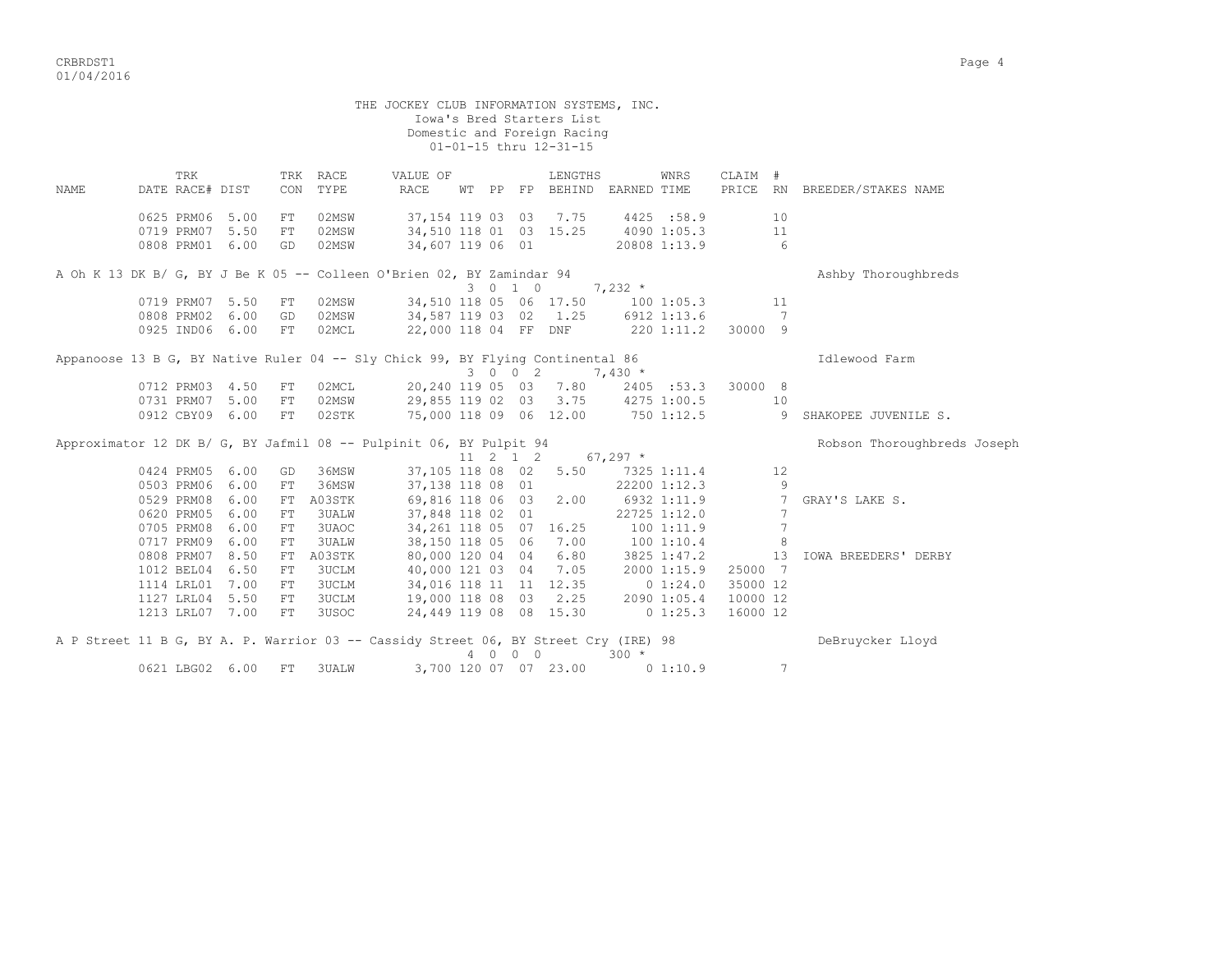|      |                                    |     |                            |            |                       | THE JOCKEY CLUB INFORMATION SYSTEMS, INC.                                           |         | Iowa's Bred Starters List<br>Domestic and Foreign Racing<br>01-01-15 thru 12-31-15 |                                                                       |         |                   |                                        |
|------|------------------------------------|-----|----------------------------|------------|-----------------------|-------------------------------------------------------------------------------------|---------|------------------------------------------------------------------------------------|-----------------------------------------------------------------------|---------|-------------------|----------------------------------------|
| NAME | DATE RACE# DIST                    | TRK |                            |            | TRK RACE<br>CON TYPE  | VALUE OF<br>RACE                                                                    |         | LENGTHS                                                                            | WNRS<br>WT PP FP BEHIND EARNED TIME                                   | CLAIM # |                   | PRICE RN BREEDER/STAKES NAME           |
|      | 0718 GF 05 5.25                    |     |                            | FT         | 3UCLM                 |                                                                                     |         |                                                                                    | 4,000 126 05 08 20.80 100 1:07.2                                      |         | 2500 8            |                                        |
|      | 0726 GF 01 5.25                    |     |                            |            | FT 3UCLM              |                                                                                     |         |                                                                                    | 4,000 135 01 04 14.25 200 1:06.8                                      | 3200 7  |                   |                                        |
|      |                                    |     | 0912 CWF03 5.50            | FT         | <b>3UCLM</b>          |                                                                                     |         |                                                                                    | 4,300 126 04 06 15.25 0 1:05.7                                        |         | 3500 6            |                                        |
|      |                                    |     |                            |            |                       | Aquis 10 DK B/ G, BY Drinkwiththedevil 04 -- Steal My Kisses 01, BY Rio Verde 92    |         | 5 3 1 1 1 15,678 $\star$                                                           |                                                                       |         |                   | Mullenhoff Jason                       |
|      |                                    |     | 0713 MNR09 6.00            | FT         | <b>3UCLM</b>          |                                                                                     |         |                                                                                    | 6,300 120 03 02 0.75 1260 1:13.3                                      |         | 5000 10           |                                        |
|      |                                    |     | 0728 MNR05 5.00            | FT         | 3UCLM                 | 6,300 120 07 01                                                                     |         |                                                                                    | $3843$ 1:00.2                                                         |         | 5000 7            |                                        |
|      | 0824 MNR08 5.50                    |     |                            | FT         | <b>3UCLM</b>          | 6,500 123 05 01                                                                     |         |                                                                                    | 3835 1:06.6                                                           |         | 5000 9            |                                        |
|      |                                    |     | 0914 MNR01 5.00 T FM 3UCLM |            |                       |                                                                                     |         |                                                                                    | 8,900 123 03 03 3.75 890 :57.8                                        |         | 5000 9            |                                        |
|      |                                    |     | 0930 MNR01 6.00 GD 3UCLM   |            |                       | 9,000 120 01 01                                                                     |         |                                                                                    | 5850 1:14.1                                                           |         | 5000 4            |                                        |
|      |                                    |     |                            |            |                       | Aston 12 B G, BY Warrior's Reward 06 -- Astonishment 02, BY Golden Missile 95       |         |                                                                                    |                                                                       |         |                   | Poindexter Allen                       |
|      |                                    |     |                            |            |                       |                                                                                     |         | $9 \quad 1 \quad 0 \quad 3 \quad 13,014 \quad ^{\star}$                            |                                                                       |         |                   |                                        |
|      |                                    |     | 0315 OP 03 6.00            | MY         | <b>3UMCL</b>          |                                                                                     |         |                                                                                    | 36,000 119 01 07 12.10 180 1:12.9                                     |         | 50000 9           |                                        |
|      | 0424 PRM05 6.00                    |     |                            | GD         | 36MSW                 |                                                                                     |         |                                                                                    | 37,105 118 04 08 17.50 100 1:11.4                                     |         | 12                |                                        |
|      | 0503 PRM01 8.32                    |     |                            | ${\rm FT}$ | 36MSW                 | 37,226 118 01 07 15.30                                                              |         |                                                                                    | 100 1:47.5                                                            |         | $\sim$ 7          |                                        |
|      | 0525 PRM09                         |     | 6.00                       | FT         | 36MCL                 | 12,352 118 08 01                                                                    |         |                                                                                    | 7275 1:12.9                                                           | 7500 8  |                   |                                        |
|      | 0606 PRM09                         |     | 8.32                       | FT         | 3UCLM                 | 13,498 118 12 03 8.00                                                               |         |                                                                                    | 1545 1:46.7                                                           |         | 10000 12          |                                        |
|      | 0619 PRM07 8.32                    |     |                            | FT         | 3UCLM                 | 13,498 118 11 03 4.50                                                               |         |                                                                                    | 1545 1:45.9                                                           |         | 10000 12          |                                        |
|      | 0704 PRM05 8.00                    |     |                            | FT         | 3UCLM                 | 12,083 118 01 04 1.50                                                               |         |                                                                                    | 613 1:42.3                                                            |         | 7500 7            |                                        |
|      | 0712 PRM05 8.50<br>0802 PRM09 6.00 |     |                            | FT<br>FT   | 3UCLM<br><b>3UCLM</b> |                                                                                     |         |                                                                                    | 11,882 118 03 05 5.25 291 1:48.8<br>11,840 115 07 03 4.25 1365 1:12.7 |         | 7500 8<br>7500 10 |                                        |
|      |                                    |     |                            |            |                       |                                                                                     |         |                                                                                    |                                                                       |         |                   |                                        |
|      |                                    |     |                            |            |                       | Attorney Fee 11 DK B/ G, BY Nobiz Like Shobiz 04 -- Broke Trying 01, BY Pembroke 90 | 4 0 1 0 | $2,941$ *                                                                          |                                                                       |         |                   | Elizabeth Valando & Rick L. Olson      |
|      | 0626 PRM01 6.00                    |     |                            | FT         | 36MCL                 | 11,862 123 05 08 16.25                                                              |         |                                                                                    | 100 1:13.3                                                            | 7500 9  |                   |                                        |
|      | 0712 PRM06 8.00                    |     |                            | FT         | 36MCL                 |                                                                                     |         |                                                                                    | 10,291 124 03 05 21.25 291 1:42.8                                     |         | 12500 8           |                                        |
|      | 0723 PRM03 8.32                    |     |                            | FT         | 36MCL                 |                                                                                     |         |                                                                                    | 10,412 123 07 08 15.10 100 1:48.9                                     |         | 7500 8            |                                        |
|      | 0806 PRM05 6.00                    |     |                            | FT         | 3UMCL                 |                                                                                     |         |                                                                                    | 12,083 124 02 02 5.50 2450 1:14.7                                     |         | 10000 7           |                                        |
|      |                                    |     |                            |            |                       | Aunt Lucy 12 DK B/ F, BY War Chant 97 -- Brite Luci 02, BY High Brite 84            |         |                                                                                    |                                                                       |         |                   | War Chant Syndicate & F. Robert Hoopes |

 $13$  2  $1$  2  $17,553$  \*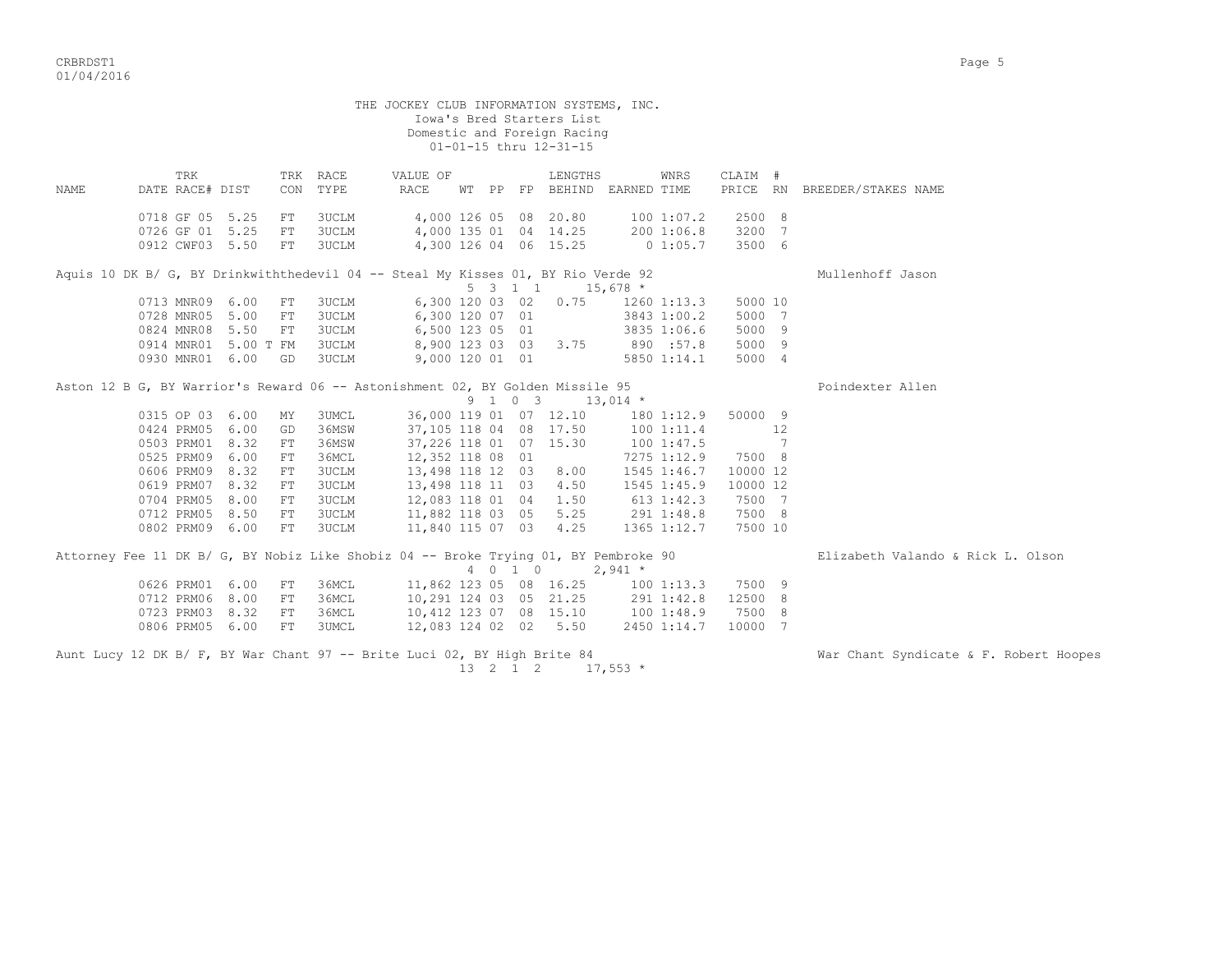THE JOCKEY CLUB INFORMATION SYSTEMS, INC. Iowa's Bred Starters List Domestic and Foreign Racing 01-01-15 thru 12-31-15

|             | TRK             |      |    | TRK RACE     | VALUE OF                                                                                   |       |                             | LENGTHS                                       |                           | WNRS        | CLAIM #  |    |                              |
|-------------|-----------------|------|----|--------------|--------------------------------------------------------------------------------------------|-------|-----------------------------|-----------------------------------------------|---------------------------|-------------|----------|----|------------------------------|
| <b>NAME</b> | DATE RACE# DIST |      |    | CON TYPE     | RACE                                                                                       | WT PP |                             | FP BEHIND EARNED TIME                         |                           |             |          |    | PRICE RN BREEDER/STAKES NAME |
|             | 0430 PRM09      | 5.50 |    | FT B36MSW    |                                                                                            |       |                             | 37,227 118 06 07 13.75                        | 1001:06.1                 |             |          | 7  |                              |
|             | 0522 PRM02      | 6.00 |    | FT B36MCL    | 14,837 118 08 02                                                                           |       |                             | 0.50                                          |                           | 2925 1:15.0 | 15000    | 8  |                              |
|             | 0605 PRM02      | 5.50 |    | FT B36MCL    | 12,407 118 03 01                                                                           |       |                             |                                               |                           | 7350 1:06.7 | 7500     | 7  |                              |
|             | 0625 PRM04      | 6.00 |    | FT B3UCLM    | 17,298 118 05 08 12.75                                                                     |       |                             |                                               |                           | 1001:12.3   | 15000    | -9 |                              |
|             | 0705 PRM06      | 8.32 |    | FT B3UCLM    | 10,888 118 08 04                                                                           |       |                             | 8.75                                          |                           | 600 1:47.7  | 10000 9  |    |                              |
|             | 0719 PRM09      | 8.00 |    | FT B3UCLM    | 10,879 118 09 06 14.00                                                                     |       |                             |                                               |                           | 1001:41.7   | 10000 10 |    |                              |
|             | 0802 PRM01      | 5.50 |    | FT B3UCLM    | 11,882 119 01 04 8.50                                                                      |       |                             |                                               |                           | 582 1:06.5  | 5000 8   |    |                              |
|             | 0903 CBY06      | 5.50 |    | FT B3UCLM    | 10,500 119 10 08 10.05                                                                     |       |                             |                                               |                           | 105 1:07.2  | 6250 11  |    |                              |
|             | 1019 TUP02      | 5.00 |    | GD B3UCLM    | 7,000 119 03 03 4.75                                                                       |       |                             |                                               |                           | 679 :57.9   | 3500 8   |    |                              |
|             | 1101 TUP07      |      |    |              |                                                                                            |       |                             |                                               |                           |             | 8500 10  |    |                              |
|             | 1116 TUP05      |      |    |              | 8.00 T FM B3UCLM 9,130 119 02 09 21.50<br>6.50 MY B3UCLM 7,000 119 06 03 13.25             |       |                             |                                               | $83$ 1:38.3<br>693 1:18.5 |             | 3500 6   |    |                              |
|             | 1214 TUP08      | 5.00 |    | GD B3UCLM    | 7,210 119 04 07 11.50                                                                      |       |                             |                                               | 70 :58.7                  |             | 3500 9   |    |                              |
|             | 1228 TUP08 5.50 |      |    | FT B3UCLM    | 7,210 119 02 01                                                                            |       |                             |                                               | 4166 1:06.5               |             | 3500 9   |    |                              |
|             |                 |      |    |              | Autumn Trip 10 DK B/ G, BY J Be K 05 -- Summer Trip 03, BY Trippi 97                       |       |                             |                                               |                           |             |          |    | Black Oak Farm               |
|             |                 |      |    |              |                                                                                            |       |                             | $3 \t1 \t0 \t1 \t2,122 \t*$                   |                           |             |          |    |                              |
|             | 0621 LBG01      | 6.00 | FT | <b>3UALW</b> | 3,700 120 06 01 1598 1:11.6                                                                |       |                             |                                               |                           |             |          | 7  |                              |
|             | 0725 GF 09      | 5.25 | FT | <b>3UALW</b> | 4,000 126 02 03 5.50 440 1:06.4                                                            |       |                             |                                               |                           |             |          | 7  |                              |
|             | 0905 LBG03 6.00 |      | SY | <b>3UALW</b> | 3,700 120 05 05 17.25                                                                      |       |                             |                                               | 84 1:11.4                 |             |          | 5  |                              |
|             |                 |      |    |              | Awesome Look 12 DK B/ F, BY Ready's Image 05 -- Speedy Gladys Jam 06, BY Golden Missile 95 |       |                             | $6 \quad 1 \quad 1 \quad 1 \quad 33,723 \; *$ |                           |             |          |    | Downing Donald L.            |
|             | 0418 PRM05      | 6.00 |    | SY F03MSW    |                                                                                            |       |                             | 37,178 122 06 03 7.50 4440 1:11.8             |                           |             |          | 9  |                              |
|             | 0507 PRM09      | 6.00 |    | FT B36MSW    | 37,105 118 08 07 10.75                                                                     |       |                             |                                               | 1001:13.3                 |             |          | 12 |                              |
|             | 0516 PRM09      | 6.00 |    | FT F03MSW    | 37,172 122 04 02 2.25                                                                      |       |                             |                                               | 7425 1:13.3               |             |          | 8  |                              |
|             | 0607 PRM09      | 6.00 |    | FT B36MSW    | 37,130 118 06 05 4.00                                                                      |       |                             |                                               | 882 1:14.3                |             |          | 11 |                              |
|             | 0703 PRM08      | 6.00 |    | FT B36MSW    | 34,490 118 07 01                                                                           |       |                             |                                               | 20376 1:13.1              |             |          | 12 |                              |
|             | 0808 PRM05 8.32 |      |    | FT F03STK    |                                                                                            |       |                             | 80,000 118 11 FF DNF                          |                           | 500 1:45.5  |          | 12 | IOWA BREEDERS' OAKS          |
|             |                 |      |    |              | A Wish for My Lady 09 B M, BY Pikepass 96 -- Nut N Better 97, BY Miracle Heights 89        |       | $4 \quad 1 \quad 1 \quad 0$ |                                               | $4,337$ *                 |             |          |    | Shady Bend Thoroughbreds     |
|             | 0220 FON06      | 4.00 |    | FT B3UCLM    | 5,200 124 04 02 nk                                                                         |       |                             |                                               | 1040 : 47.4               |             | 5000 8   |    |                              |
|             | 0306 FON02 4.00 |      |    | FT B3UCLM    | 5,200 125 06 01                                                                            |       |                             |                                               |                           | 3120 : 47.0 | 5000 6   |    |                              |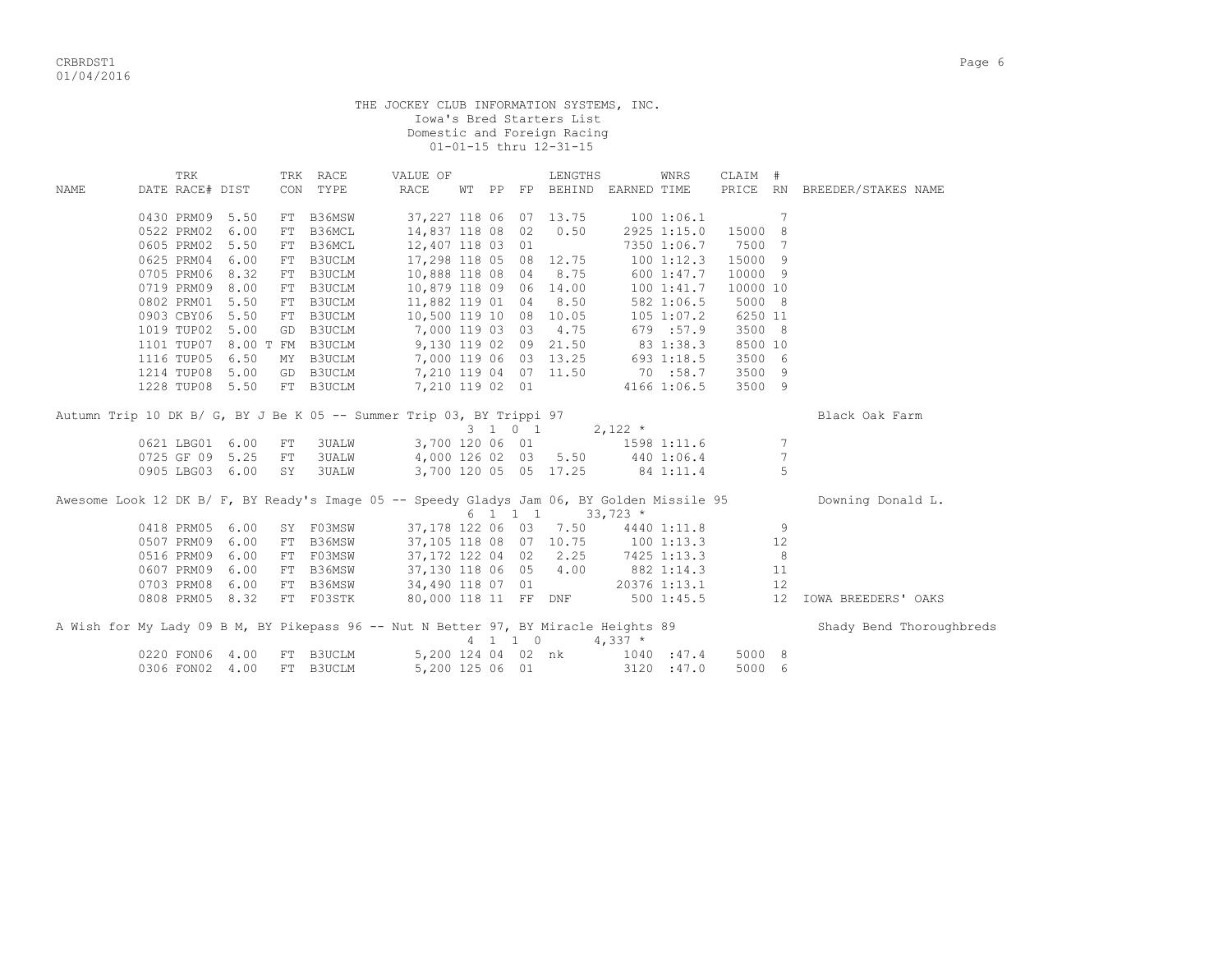THE JOCKEY CLUB INFORMATION SYSTEMS, INC. Iowa's Bred Starters List Domestic and Foreign Racing 01-01-15 thru 12-31-15 TRK TRK RACE VALUE OF LENGTHS WNRS CLAIM # NAME DATE RACE# DIST CON TYPE RACE WT PP FP BEHIND EARNED TIME PRICE RN BREEDER/STAKES NAME 0320 FON07 4.00 FT B3UCLM 5,900 124 07 08 7.25 0 :47.2 5000 9 0419 FON05 6.00 MY B3UCLM 5,900 123 02 05 7.00 177 1:15.8 5000 7 Baby Mamita 11 B M, BY Rushin' to Altar 99 -- Quick Invader 02, BY Wild Invader 91 Carlos Rogelio<br>  $4 \quad 0 \quad 0 \quad 0$  619 \*  $4 \t0 \t0 \t0 \t619 \star$ <br>37,130 123 04 10 8.35 100 1:14.3 11 0424 PRM09 6.00 GD B36MSW 0522 PRM09 6.00 FT B36MCL 14,837 123 05 07 19.50 100 1:13.1 15000 8 0808 CLS02 6.00 FT B3UMSW 6,100 123 06 04 8.50 305 1:16.0 7 0906 CLS01 6.00 FT B3UMCL 3,800 123 03 05 14.50 114 1:13.6 5000 6 Badge of Honor 12 B F, BY Badge of Silver 00 -- Dracken 04, BY Millennium Allstar 98 Richard Bremer & Cheryl Sprick  $9 \quad 2 \quad 1 \quad 0 \quad 32,139$  \* 0424 PRM09 6.00 GD B36MSW 37,130 118 06 02 nk 7350 1:14.3 11 0507 PRM09 6.00 FT B36MSW 37,105 118 11 05 8.50 879 1:13.3 12 0517 PRM02 8.32 MY B36MSW 37,227 118 06 05 15.25 894 1:48.0 7 0613 PRM04 6.00 FT B36MCL 21,671 118 06 01 12900 1:12.2 30000 8 0703 PRM07 6.00 FT B3UCLM 21,473 118 03 06 8.50 100 1:12.2 30000 6 0715 PRM03 5.50 MY B3UCLM 12,498 118 06 01 7416 1:05.4 10000 7 0808 PRM05 8.32 FT F03STK 80,000 116 07 05 12.25 2310 1:45.5 12 IOWA BREEDERS' OAKS 0823 CBY08 7.50 T FM B3UCLM 14,500 119 04 07 18.00 145 1:30.7 12500 8 0907 CBY04 8.32 T FM B3UCLM 14,500 119 08 09 13.00 145 1:42.1 12500 9 Bad Moon 12 GR/RO G, BY Tactical Cat 96 -- Korny Sue 07, BY Gilded Time 90 Hobbs James Michael  $8 \quad 1 \quad 1 \quad 1 \quad 56,306 \star$  0424 PRM07 6.00 GD 3UALW 37,727 115 08 06 11.95 100 1:10.9 12 0510 PRM09 6.00 GD 3UALW 37,751 115 06 08 10.35 100 1:11.8 11 0522 PRM01 8.32 FT 3UCLM 15,483 114 02 04 3.00 938 1:44.9 20000 6 0604 PRM09 8.32 FT 3UCLM 14,672 114 02 02 1.00 3024 1:44.1 12500 7 0619 PRM05 8.50 FT 3UALW 37,848 117 06 05 16.00 909 1:47.1 7 0711 PRM07 8.32 FT 03STK 73,775 118 09 01 43500 1:45.5 10 IOWA STALLION S. 0808 PRM07 8.50 FT A03STK 80,000 122 01 03 6.30 7650 1:47.2 13 IOWA BREEDERS' DERBY 0822 RP 04 8.00 FT 03ALW 44,000 122 05 06 11.20 85 1:37.5 7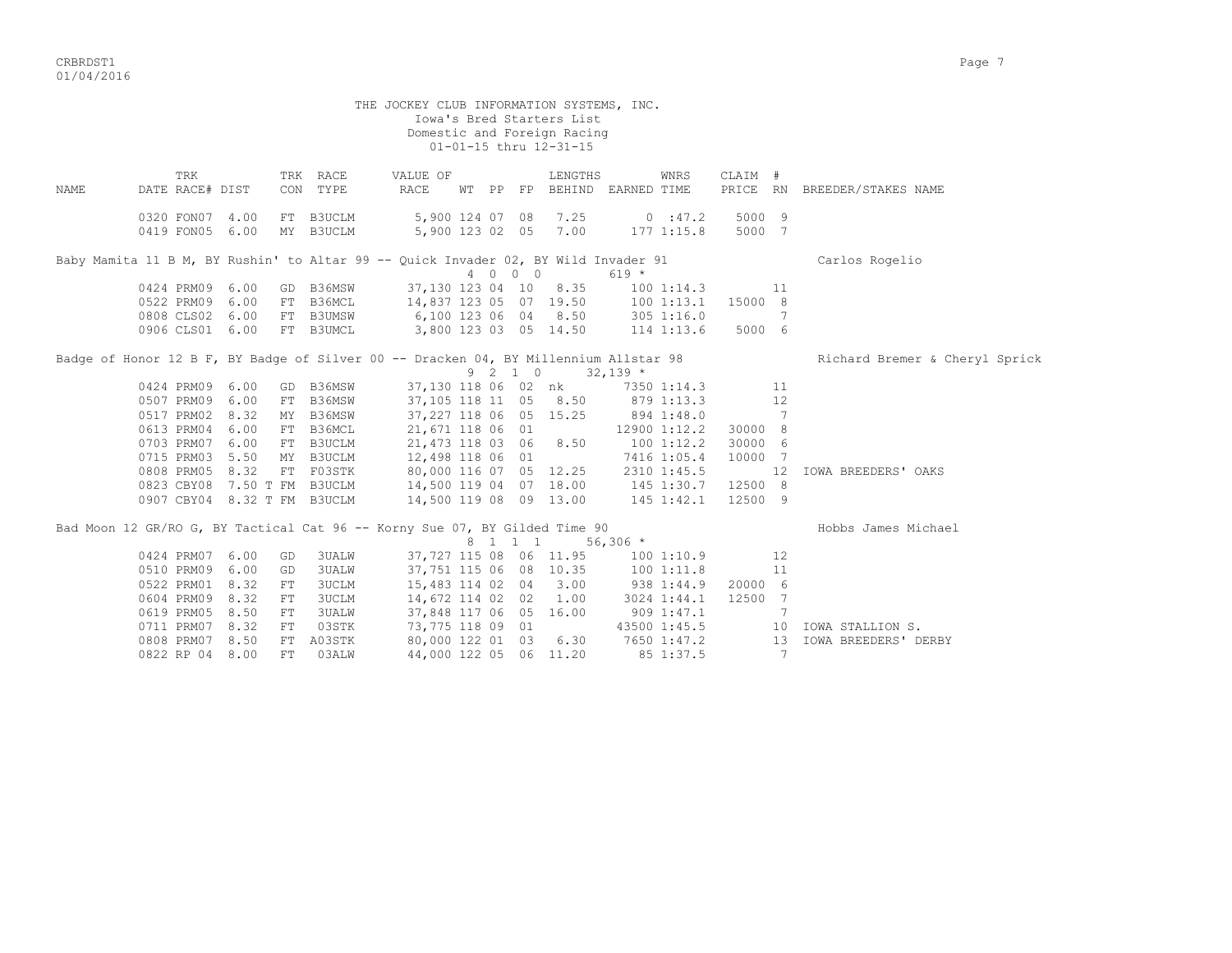criterion of the contract of the contract of the contract of the contract of the contract of the contract of the contract of the contract of the contract of the contract of the contract of the contract of the contract of t 01/04/2016

|      |                                                                                              |      |    |              | THE JOCKEY CLUB INFORMATION SYSTEMS, INC.                                                            |  |          |                                                          |                                                                                |             |         |     |                              |
|------|----------------------------------------------------------------------------------------------|------|----|--------------|------------------------------------------------------------------------------------------------------|--|----------|----------------------------------------------------------|--------------------------------------------------------------------------------|-------------|---------|-----|------------------------------|
|      |                                                                                              |      |    |              |                                                                                                      |  |          | Iowa's Bred Starters List<br>Domestic and Foreign Racing |                                                                                |             |         |     |                              |
|      |                                                                                              |      |    |              |                                                                                                      |  |          | 01-01-15 thru 12-31-15                                   |                                                                                |             |         |     |                              |
|      |                                                                                              |      |    |              |                                                                                                      |  |          |                                                          |                                                                                |             |         |     |                              |
|      | TRK                                                                                          |      |    | TRK RACE     | VALUE OF                                                                                             |  |          | LENGTHS                                                  |                                                                                | WNRS        | CLAIM # |     |                              |
| NAME | DATE RACE# DIST                                                                              |      |    | CON TYPE     | RACE                                                                                                 |  |          |                                                          | WT PP FP BEHIND EARNED TIME                                                    |             |         |     | PRICE RN BREEDER/STAKES NAME |
|      | Baisinger Teufel 11 CH G, BY Pollard's Vision 01 -- Monument Valley 97, BY Air Forbes Won 79 |      |    |              |                                                                                                      |  |          |                                                          |                                                                                |             |         |     | DNAce Thoroughbreds, LTD.    |
|      |                                                                                              |      |    |              |                                                                                                      |  | 10 1 0 1 |                                                          | 9,195 $*$                                                                      |             |         |     |                              |
|      | 0425 PRM09 6.00                                                                              |      | MY | 36MSW        |                                                                                                      |  |          | 37,154 123 04 10 22.10                                   |                                                                                | 1001:12.3   |         | 10  |                              |
|      | 0523 PRM09 6.00                                                                              |      | FT | 36WMC        |                                                                                                      |  |          | 14,837 123 03 06 13.75                                   |                                                                                | 1001:13.2   | 15000 8 |     |                              |
|      | 0614 PRM04 6.00                                                                              |      | FT | 36MCL        |                                                                                                      |  |          |                                                          | $12,352$ 123 02 06 11.75 100 1:13.1                                            |             | 7500 8  |     |                              |
|      | 0626 PRM01                                                                                   | 6.00 | FT | 36MCL        |                                                                                                      |  |          | 11,862 123 04 06 13.25                                   | 1001:13.3                                                                      |             | 7500 9  |     |                              |
|      | 0710 PRM09 8.32                                                                              |      | FT | 36MCL        | 11,862 123 03 01                                                                                     |  |          |                                                          |                                                                                | 6912 1:50.0 | 7500 9  |     |                              |
|      | 0726 PRM03                                                                                   | 8.50 | GD | <b>3UCLM</b> | 11,940 124 05 04                                                                                     |  |          | 4.75                                                     | 600 1:49.7                                                                     |             | 7500 5  |     |                              |
|      | 0808 CLS06                                                                                   | 6.00 | FT | <b>3UALW</b> |                                                                                                      |  |          |                                                          |                                                                                |             |         | 7   |                              |
|      | 0821 CLS01 6.00                                                                              |      | FT | <b>3UALW</b> | 6,700 123 06 03 1.80 804 1:15.6<br>6,700 123 06 04 4.25 335 1:14.8<br>6,700 123 03 06 12.00 0 1:16.0 |  |          |                                                          |                                                                                |             |         | 6   |                              |
|      | 0828 CLS04 6.00                                                                              |      | MY | 3UALW        |                                                                                                      |  |          |                                                          |                                                                                |             |         | 6   |                              |
|      | 0904 CLS08 8.32                                                                              |      | FT | 3UCLM        | 4,800 125 03 05 8.10 144 1:46.6                                                                      |  |          |                                                          |                                                                                |             | 5000 9  |     |                              |
|      | Bandini Moon 10 DK B/ G, BY Bandini 02 -- Philadelphia Moon 05, BY Malibu Moon 97            |      |    |              |                                                                                                      |  |          |                                                          |                                                                                |             |         |     | Okoboji Racing Stable        |
|      |                                                                                              |      |    |              |                                                                                                      |  | 5 1 0 0  |                                                          | $8,321$ *                                                                      |             |         |     |                              |
|      | 0620 PRM07 6.00                                                                              |      | FT | <b>3UCLM</b> |                                                                                                      |  |          | 17,298 118 05 05 9.35                                    | 408 1:12.5 15000 9                                                             |             |         |     |                              |
|      | 0704 PRM05                                                                                   | 8.00 | FT | <b>3UCLM</b> | 12,083 118 04 01                                                                                     |  |          |                                                          | 7350 1:42.3                                                                    |             | 7500 7  |     |                              |
|      | 0719 PRM02                                                                                   | 8.50 | FT | <b>3UCLM</b> |                                                                                                      |  |          |                                                          | 11,321 123 07 08 21.85 100 1:47.2                                              |             | 12500 8 |     |                              |
|      | 0731 PRM09 8.00                                                                              |      | FT | 3UCLM        |                                                                                                      |  |          |                                                          | 11,000 123 09 05 10.25 318 1:41.6                                              |             | 10000 9 |     |                              |
|      | 0822 CBY02 8.50 T FM                                                                         |      |    | 3UCLM        |                                                                                                      |  |          |                                                          | 14,500 123 09 09 35.85 145 1:44.5                                              |             | 12500 9 |     |                              |
|      | Barely Black 12 DK B/ G, BY Rocky Bar 98 -- Miss Pulpit 07, BY Pulpit 94                     |      |    |              |                                                                                                      |  |          |                                                          |                                                                                |             |         |     | McClintock Loretta           |
|      |                                                                                              |      |    |              |                                                                                                      |  |          | 5 0 0 1 2,535 $*$                                        |                                                                                |             |         |     |                              |
|      | 0419 PRM09 6.00                                                                              |      | SY | 03MSW        |                                                                                                      |  |          |                                                          | 37,130 122 05 07 22.25 100 1:13.0                                              |             |         | 11  |                              |
|      | 0503 PRM06 6.00                                                                              |      | FT | 36MSW        |                                                                                                      |  |          | 37,138 118 06 06 17.50                                   | 37,138 118 06  06  17.50  100  1:12.3<br>14,837 118 04  04  10.50  731  1:13.2 | 1001:12.3   |         | - 9 |                              |
|      | 0523 PRM09 6.00                                                                              |      | FT | 36WMC        |                                                                                                      |  |          |                                                          |                                                                                |             | 15000 8 |     |                              |
|      | 0619 PRM09 6.00                                                                              |      | FT | 36MCL        |                                                                                                      |  |          |                                                          | 12,305 118 02 05 5.25 193 1:14.3                                               |             | 7500 10 |     |                              |
|      | 0628 PRM01 8.50                                                                              |      | GD | 36MCL        |                                                                                                      |  |          | 11,901 118 03 03 5.75                                    |                                                                                | 1411 1:48.5 | 7500 7  |     |                              |
|      | Baxter Code 09 CH M, BY Added Edge 00 -- C J Baxter 05, BY Winter Glitter 97                 |      |    |              |                                                                                                      |  |          | 4 0 0 1                                                  | $1,176$ *                                                                      |             |         |     | Rumbaugh Carroll             |
|      | 0613 FMT03 4.00                                                                              |      |    |              | GD B3UCLM 5,720 122 07 04                                                                            |  |          | 2.05                                                     |                                                                                | 314 : 46.8  | 5000 8  |     |                              |
|      | 0627 FMT03 4.00                                                                              |      |    | FT B3UCLM    | 7,200 125 01 05 11.50                                                                                |  |          |                                                          |                                                                                | 177 : 45.6  | 5000 5  |     |                              |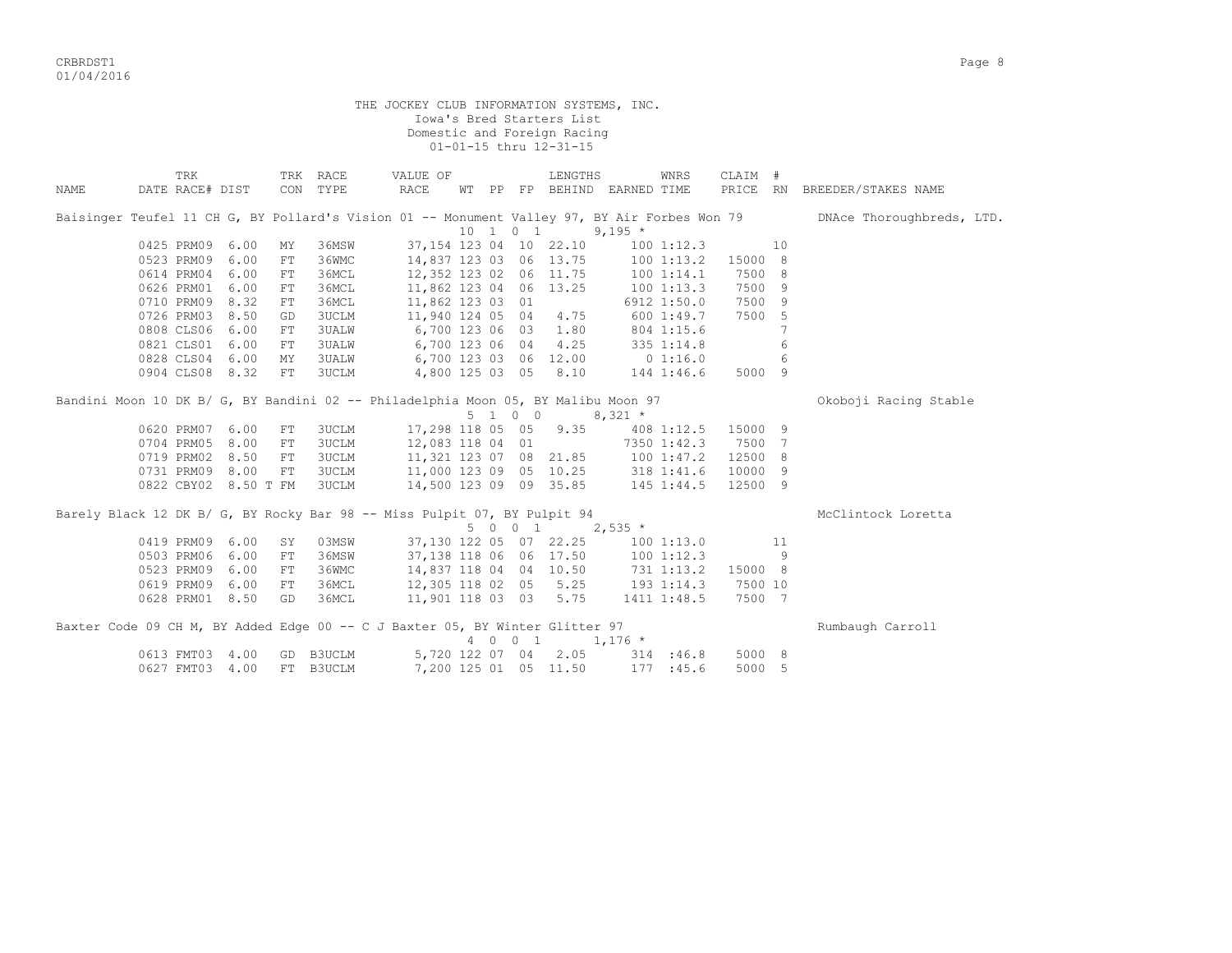critering the contract of the contract of the contract of the contract of the contract of the contract of the contract of the contract of the contract of the contract of the contract of the contract of the contract of the 01/04/2016

THE JOCKEY CLUB INFORMATION SYSTEMS, INC. Iowa's Bred Starters List Domestic and Foreign Racing 01-01-15 thru 12-31-15 TRK TRK RACE VALUE OF LENGTHS WNRS CLAIM # NAME DATE RACE# DIST CON TYPE RACE WT PP FP BEHIND EARNED TIME PRICE RN BREEDER/STAKES NAME 0704 FMT04 4.00 FT B3UCLM 5,830 125 03 03 2.30 595 :46.8 5000 6 0725 FMT03 6.00 FT B3UCLM 5,130 124 03 09 28.75 90 1:14.6 5000 9 B D Roos 11 B M, BY Blumin Affair 91 -- Cindy Windy 02, BY Miracle Heights 89 Dean Jerry  $2 \t 0 \t 0 \t 138 \t \star$ <br>  $4.600 \t 122 \t 21 \t 132 \t \star$  0307 FON01 4.00 FT B3UMCL 4,600 123 01 09 12.25 0 :47.0 10000 9 0321 FON03 4.00 FT B3UMCL 4,600 123 01 05 9.25 138 :47.0 10000 9 Beautiful Bird 12 B F, BY Old Fashioned 06 -- Flying Lauren 94, BY Storm Bird 78 River Ridge Ranch  $5 \t1 \t1 \t36,152 \t*$  0418 PRM05 6.00 SY F03MSW 37,178 122 01 02 4.50 7400 1:11.8 9 0507 PRM09 6.00 FT B36MSW 37,105 118 05 01 21975 1:13.3 12 0529 PRM06 6.00 FT F03STK 69,566 118 02 05 14.00 2087 1:11.7 6 BOB BRYANT S. 0716 PRM09 6.00 FT B3UALW 35,145 117 06 03 6.00 4190 1:11.4 9 0808 PRM05 8.32 FT F03STK 80,000 120 01 11 47.25 500 1:45.5 12 IOWA BREEDERS' OAKS Been Everywhere 11 DK B/ G, BY Badge of Silver 00 -- De Star Xpress 05, BY Sea of Secrets 95 Hobbs William L.<br>
7 3 0 1 29,191 \*  $7 \t3 \t0 \t1 \t29,191 \t*$  0509 PRM09 6.00 FT 4UWCL 15,434 120 07 01 9075 1:11.8 9 0528 PRM06 6.00 FT 3UCLM 16,686 123 05 01 10752 1:11.3 10000 7 0611 PRM04 8.32 MY 3UCLM 16,000 124 06 06 43.50 100 1:43.5 12500 7 0704 PRM02 6.00 FT 3UCLM 14,289 123 06 03 5.25 1699 1:11.6 5000 7 0801 PRM05 6.00 FT 3UCLM 12,277 123 02 01 7425 1:11.8 4000 6 0915 ZIA05 6.00 FT 3UCLM 10,070 120 05 07 12.25 70 1:11.0 5000 7 1004 ZIA10 6.00 SY 3UCLM 10,350 120 04 07 12.35 70 1:14.9 5000 11 Beer Budget 12 DK B/ G, BY Latent Heat 03 -- Champagne Attitude 06, BY Aptitude 97 Gary E. Lucas & Linda Woods  $7$  1 2 0 38,391 \* 0501 PRM07 6.00 FT 36MSW 37,154 118 09 02 6.00 7375 1:12.2 10 0521 PRM09 6.00 FT 03MSW 37,130 122 02 02 1.50 7350 1:14.2 11 0611 PRM09 6.00 MY 36MSW 37,105 118 02 06 10.10 100 1:11.0 12 0625 PRM09 8.32 FT 36MSW 37,130 118 11 09 15.75 100 1:46.5 11 0726 PRM06 8.50 GD 36MSW 34,587 118 02 01 20736 1:48.1 7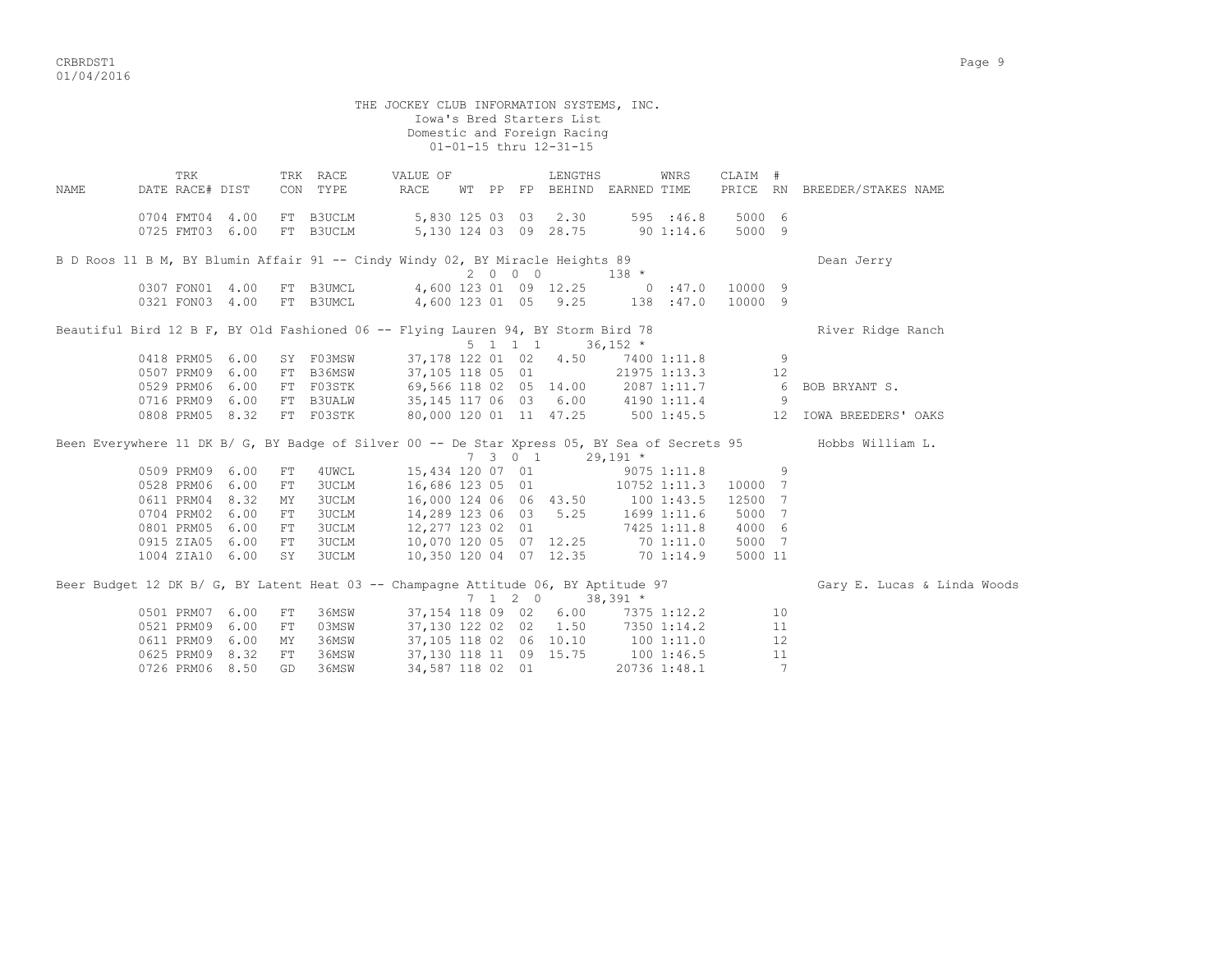|      |                                                                                         |           |            |              | THE JOCKEY CLUB INFORMATION SYSTEMS, INC. |  |          |                                   |             |                 |          |                 |                             |
|------|-----------------------------------------------------------------------------------------|-----------|------------|--------------|-------------------------------------------|--|----------|-----------------------------------|-------------|-----------------|----------|-----------------|-----------------------------|
|      |                                                                                         |           |            |              |                                           |  |          | Iowa's Bred Starters List         |             |                 |          |                 |                             |
|      |                                                                                         |           |            |              |                                           |  |          | Domestic and Foreign Racing       |             |                 |          |                 |                             |
|      |                                                                                         |           |            |              |                                           |  |          | 01-01-15 thru 12-31-15            |             |                 |          |                 |                             |
|      | TRK                                                                                     |           |            | TRK RACE     | VALUE OF                                  |  |          | LENGTHS                           |             | WNRS            | CLAIM #  |                 |                             |
| NAME | DATE RACE# DIST                                                                         |           |            | CON TYPE     | RACE                                      |  |          | WT PP FP BEHIND EARNED TIME       |             |                 | PRICE RN |                 | BREEDER/STAKES NAME         |
|      |                                                                                         |           |            |              |                                           |  |          |                                   |             |                 |          |                 |                             |
|      | 0808 PRM07 8.50                                                                         |           |            | FT A03STK    | 80,000 116 12 06 13.05                    |  |          |                                   |             | 1530 1:47.2     |          | 13              | <b>IOWA BREEDERS' DERBY</b> |
|      | 0905 CBY07 8.32 T FM                                                                    |           |            | 3UALW        |                                           |  |          | 30,000 116 05 04 2.05 1200 1:41.4 |             |                 |          | 9               |                             |
|      | Behr Strike 09 CH G, BY Added Edge 00 -- She Behr 02, BY Behrens 94                     |           |            |              |                                           |  |          |                                   |             |                 |          |                 | Schuyler Stables            |
|      |                                                                                         |           |            |              |                                           |  | 14 2 2 0 | $12,757$ *                        |             |                 |          |                 |                             |
|      | 0221 FON10 6.00                                                                         |           | FT         | <b>3UCLM</b> | 5,200 123 03 06                           |  |          | 9.25                              |             | 0 1:15.0        | 5000 10  |                 |                             |
|      | 0307 FON03 6.50                                                                         |           | FT         | <b>3UCLM</b> | 4,000 123 01 01                           |  |          |                                   |             | 2400 1:21.0     | 2500 7   |                 |                             |
|      | 0321 FON05                                                                              | 6.00      | ${\rm FT}$ | <b>3UCLM</b> | 6,343 123 08 01                           |  |          |                                   |             | 3540 1:14.6     | 5000 8   |                 |                             |
|      | 0404 FON11 6.50                                                                         |           | FT         | 3USTR        | 5,100 123 01 09                           |  |          | 9.85                              | $0\;1:21.2$ |                 |          | 9               |                             |
|      | 0418 FON06                                                                              | 8.00      | MY         | 3USTR        | 5,100 123 04 07 14.35                     |  |          |                                   | 0 1:42.4    |                 |          | 8               |                             |
|      | 0509 HPO06 8.00                                                                         |           | FT         | 4UCLM        |                                           |  |          | 13,700 123 02 09 15.30            |             | 300 1:41.6      | 3500 9   |                 |                             |
|      | 0525 CBY05                                                                              | 8.00      | GD         | <b>3UCLM</b> | 14,500 119 05 07 23.75                    |  |          |                                   |             | 145 1:39.9      | 7500 7   |                 |                             |
|      | 0607 CBY09                                                                              | 7.50 T FM |            | <b>3UCLM</b> | 14,500 119 07 02                          |  |          | 0.55                              |             | 2900 1:30.9     | 7500 9   |                 |                             |
|      | 0627 CBY04 8.50 T GD                                                                    |           |            | 3UCLM        | 17,000 119 04 05                          |  |          | 5.60                              |             | 255 1:44.8      | 10000 6  |                 |                             |
|      | 0725 CBY06                                                                              | 7.50 T FM |            | 3UCLM        | 17,000 119 05 07                          |  |          | 4.85                              |             | 170 1:29.7      | 10000 9  |                 |                             |
|      | 0801 CBY04                                                                              | 7.50 T FM |            | 3UCLM        | 14,500 119 04 02                          |  |          | 0.75                              |             | 2755 1:28.7     | 7500 11  |                 |                             |
|      | 0815 CBY04                                                                              | 7.50 T FM |            | 3UCLM        | 14,500 120 10 06                          |  |          | 5.60                              |             | 145 1:29.0      | 7500 12  |                 |                             |
|      | 0828 CLS07 6.50 MY                                                                      |           |            | 3USTR        | 5,782 123 01 05                           |  |          | 5.00                              |             | 147 1:22.8      |          | 7               |                             |
|      | 0906 CLS03 6.00 FT                                                                      |           |            | 3USTR        | 4,900 120 01 06                           |  |          | 8.45                              |             | $0\;1:12.4$     |          | 6               |                             |
|      | Bella Xpress 13 DK B/ F, BY Lewis Michael 03 -- De Star Xpress 05, BY Sea of Secrets 95 |           |            |              |                                           |  |          |                                   |             |                 |          |                 | Hobbs William L.            |
|      |                                                                                         |           |            |              |                                           |  |          | 4 1 0 0 14,988 *                  |             |                 |          |                 |                             |
|      | 0521 PRM04 4.50                                                                         |           |            | FT F02MSW    |                                           |  |          | 38,582 118 03 05 21.50            |             | 894 :52.4       |          | $7\phantom{.0}$ |                             |
|      | 0605 PRM05                                                                              | 4.50      |            | FT F02MSW    | 37,202 119 03 06 11.25                    |  |          |                                   |             | 100 : 53.4      |          | 8               |                             |
|      | 0620 PRM03                                                                              | 5.00      |            | FT F02MCL    | 21,652 118 06 01                          |  |          | 13494 1:01.2                      |             |                 | 40000 7  |                 |                             |
|      | 0705 PRM09 5.50                                                                         |           | FT         | 02STK        |                                           |  |          | 69,975 117 05 11 18.10            |             | 5001:05.8       | 12       |                 | IOWA STALLION FUTURITY      |
|      | Beluga Bob 11 DK B/ G, BY Strategic Mission 95 -- Roomantic 06, BY Western Echo 92      |           |            |              |                                           |  |          |                                   |             |                 |          |                 | McBride Racing              |
|      |                                                                                         |           |            |              |                                           |  |          | $11 \t6 \t2 \t1 \t35.739$ *       |             |                 |          |                 |                             |
|      | 0221 FON04                                                                              | 4.00      | FT         | 3UCLM        | 5,100 123 07 01                           |  |          |                                   |             | 3060 : 47.6     | 5000 7   |                 |                             |
|      | 0307 FON06 6.00                                                                         |           | FT         | <b>3UCLM</b> | 5,200 123 01 02                           |  |          | 0.50                              |             | $1040$ $1:14.6$ | 5000 8   |                 |                             |
|      | 0321 FON04 6.00                                                                         |           | FT         | <b>3UCLM</b> | 5,200 123 03 01                           |  |          |                                   |             | 3120 1:14.4     | 5000     | $\overline{7}$  |                             |

0403 FON06 6.00 FT 3UCLM 6,962 123 03 05 4.30 177 1:14.4 5000 7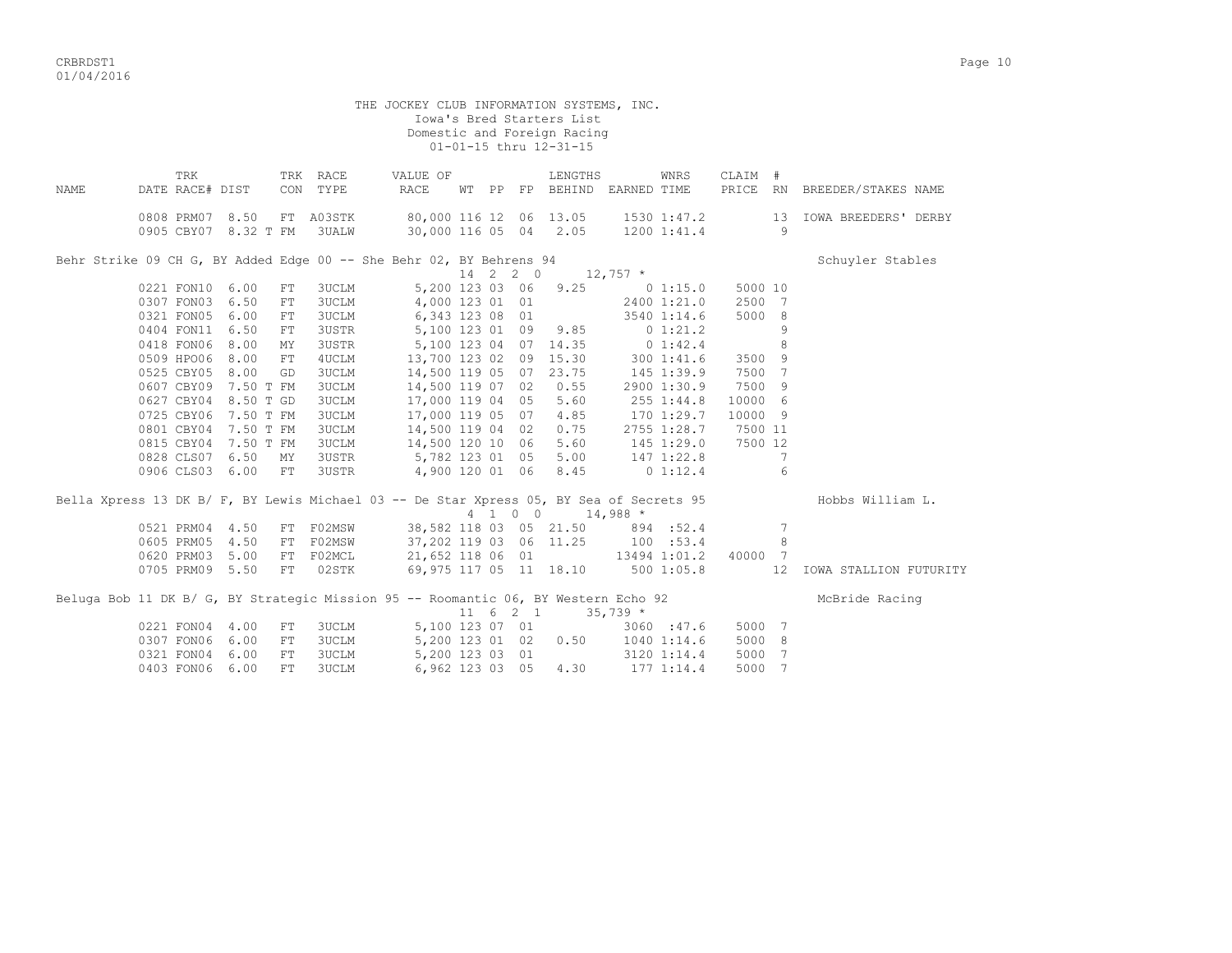|      |                        |           |            |                             | THE JOCKEY CLUB INFORMATION SYSTEMS, INC.                                               |  |         | Iowa's Bred Starters List<br>Domestic and Foreign Racing<br>01-01-15 thru 12-31-15 |               |                        |                      |                 |                                |
|------|------------------------|-----------|------------|-----------------------------|-----------------------------------------------------------------------------------------|--|---------|------------------------------------------------------------------------------------|---------------|------------------------|----------------------|-----------------|--------------------------------|
| NAME | TRK<br>DATE RACE# DIST |           | CON        | TRK RACE<br>TYPE            | VALUE OF<br>RACE                                                                        |  |         | LENGTHS<br>WT PP FP BEHIND EARNED TIME                                             |               | WNRS                   | CLAIM #              |                 | PRICE RN BREEDER/STAKES NAME   |
|      |                        |           |            |                             |                                                                                         |  |         |                                                                                    |               |                        |                      |                 |                                |
|      | 0426 PRM04 6.00        |           | FT         | 3UCLM                       | 12,500 123 05 06                                                                        |  |         | 8.05                                                                               |               | 1001:11.2              | 5000                 | - 7             |                                |
|      | 0531 PRM01 6.00        |           | ${\rm FT}$ | <b>3UCLM</b>                | 15,500 120 03 01                                                                        |  |         |                                                                                    |               | 10500 1:11.2           | 5000                 | -5              |                                |
|      | 0704 PRM02 6.00        |           | FT.        | <b>3UCLM</b>                | 14,289 123 03 02                                                                        |  |         | 2.00                                                                               | 2832 1:11.6   |                        | 5000                 | - 7             |                                |
|      | 0805 PRM04             | 6.00      | FT         | 3UCLM                       | 12,357 121 03 03                                                                        |  |         | 0.85                                                                               |               | 1785 1:10.8            | 5000                 | 6               |                                |
|      | 0814 CLS03 6.00        |           | ${\rm FT}$ | <b>3UCLM</b>                | 5,700 120 02 01                                                                         |  |         |                                                                                    | 3420 1:14.0   |                        | 5000                 | -5              |                                |
|      | 0822 CLS04 6.00        |           | ${\rm FT}$ | 3UCLM                       | 5,700 123 07 01                                                                         |  |         |                                                                                    |               | 3420 1:13.0            | 5000 8               |                 |                                |
|      | 0907 CLS08 6.50        |           | FT         | 3USTK                       | 10,925 119 08 01                                                                        |  |         |                                                                                    | $6285$ 1:18.6 |                        |                      |                 | 9 LABOR DAY S.                 |
|      |                        |           |            |                             | Best Shobiz Price 10 B M, BY Nobiz Like Shobiz 04 -- Best Prize 98, BY Lite the Fuse 91 |  | 8 1 1 2 | $6,681$ *                                                                          |               |                        |                      |                 | J K Farm                       |
|      | 0220 FON03 4.00        |           |            | FT B3UALW                   | 8,500 123 07 03                                                                         |  |         | 0.80                                                                               |               | 1020 : 47.6            |                      | $7\phantom{.0}$ |                                |
|      | 0306 FON06 4.00        |           | FT         | <b>B3UALW</b>               | 8,500 123 03 03                                                                         |  |         | 1.25                                                                               |               | 1020 : 47.4            |                      | 6               |                                |
|      | 0320 FON01 4.00        |           |            | FT B3UALW                   | 8,500 123 06 06                                                                         |  |         | 7.00                                                                               |               | 0:47.0                 |                      | 6               |                                |
|      | 0410 FON06 4.00        |           |            | GD B3UCLM                   | 5,100 124 01 01                                                                         |  |         |                                                                                    |               | 3060 : 48.4            | 5000 8               |                 |                                |
|      | 0426 FON06 6.00        |           |            | GD B3UCLM                   | 5,200 123 02 02                                                                         |  |         | 0.50                                                                               | 1040 1:15.6   |                        | 5000 8               |                 |                                |
|      | 0502 FON05 6.00        |           |            | FT B3UALW                   | 9,700 123 04 05 10.25                                                                   |  |         |                                                                                    | 291 1:14.2    |                        |                      | 7               |                                |
|      | 0807 CLS05 6.00        |           |            | FT B3UCLM                   |                                                                                         |  |         | 5,000 123 01 04 8.50                                                               |               |                        |                      |                 |                                |
|      | 0814 CLS06 6.00        |           |            | FT B3UCLM                   |                                                                                         |  |         | 5,000 124 07 06 15.25                                                              |               | 250 1:15.0<br>0 1:14.0 | 5000 10<br>5000 8    |                 |                                |
|      |                        |           |            |                             | Betsy Boots 12 DK B/ F, BY Scat Daddy 04 -- Thigh High Boots 02, BY Storm Boot 89       |  | 9 3 0 0 |                                                                                    | $45,002$ *    |                        |                      |                 | Richard Bremer & Cheryl Sprick |
|      | 0425 PRM05 6.00        |           |            | MY B3UALW                   | 37,824 115 04 07 25.00                                                                  |  |         |                                                                                    | 100 1:11.1    |                        |                      | 8               |                                |
|      | 0531 PRM06 6.00        |           | FT         | <b>B3UALW</b>               | 37,824 118 03 05 12.50                                                                  |  |         |                                                                                    | $906$ 1:11.2  |                        |                      | 8               |                                |
|      |                        |           |            | 0625 PRM04 6.00 FT B3UCLM   | 17,298 115 04 01                                                                        |  |         |                                                                                    |               |                        | 10200 1:12.3 15000 9 |                 |                                |
|      | 0726 PRM07 6.00        |           | GD         | B3UCLM                      | 17,380 118 04 05                                                                        |  |         | 8.75                                                                               |               | 432 1:11.9             | 25000 6              |                 |                                |
|      | 0802 PRM07 6.00        |           |            | FT B3UCLM                   | 13,060 118 08 04                                                                        |  |         | 5.50                                                                               | 669 1:13.0    |                        | 12500 8              |                 |                                |
|      | 0904 CBY02             | 5.00 T FM |            | 3UCLM                       | 14,500 119 04 01                                                                        |  |         |                                                                                    |               | 8700 :57.7             | 12500 8              |                 |                                |
|      |                        |           |            | 1021 RP 08 5.00 T FM B3UALW |                                                                                         |  |         | 9.05                                                                               |               | 85 : 57.0              |                      | 10              |                                |
|      |                        |           |            | 1203 FG 08 5.50 T FM B3UALW | 37,136 120 09  08<br>38,000 118 11  01                                                  |  |         |                                                                                    |               | 22800 1:04.6           |                      | 11              |                                |
|      |                        |           |            | 1220 FG 04 5.50 T FM B3UCLM | 20,720 120 06 04                                                                        |  |         | 2.35                                                                               |               | 1110 1:04.9            | 17500 10             |                 |                                |
|      |                        |           |            |                             | Bid's Edge 12 DK B/ G, BY Added Edge 00 -- Bid of Vengence 02, BY Stephen Got Even 96   |  | 4 0 1 1 |                                                                                    | 5,424 $*$     |                        |                      |                 | Benda Robert                   |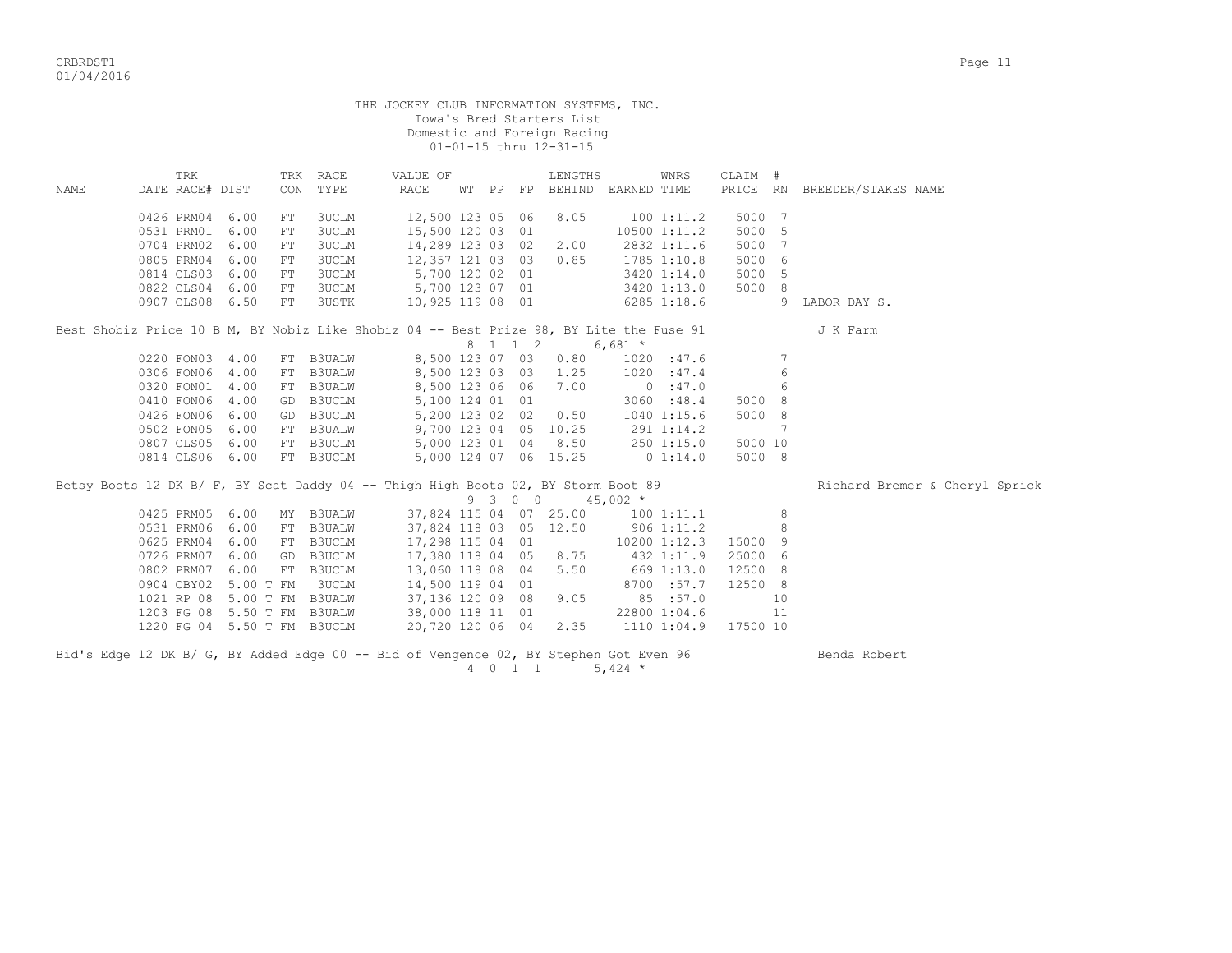|                                                                                       |                        |                      |            |                  | THE JOCKEY CLUB INFORMATION SYSTEMS, INC. |  |         | Iowa's Bred Starters List<br>Domestic and Foreign Racing<br>01-01-15 thru 12-31-15 |            |                    |         |                 |                                |
|---------------------------------------------------------------------------------------|------------------------|----------------------|------------|------------------|-------------------------------------------|--|---------|------------------------------------------------------------------------------------|------------|--------------------|---------|-----------------|--------------------------------|
| NAME                                                                                  | TRK<br>DATE RACE# DIST |                      | CON        | TRK RACE<br>TYPE | VALUE OF<br><b>RACE</b>                   |  |         | LENGTHS<br>WT PP FP BEHIND EARNED TIME                                             |            | WNRS               | CLAIM # |                 | PRICE RN BREEDER/STAKES NAME   |
|                                                                                       |                        |                      |            |                  |                                           |  |         |                                                                                    |            |                    |         |                 |                                |
|                                                                                       | 0627 PRM01 6.00        |                      | ${\rm FT}$ | 36MCL            | 14,250 118 01 03                          |  |         | 9.25                                                                               |            | 1670 1:13.2        | 15000 9 |                 |                                |
|                                                                                       | 0712 PRM01 5.50        |                      | ${\rm FT}$ | <b>3UMCL</b>     | 13,134 118 04  02  no                     |  |         |                                                                                    |            | 2640 1:05.4        | 12500 5 |                 |                                |
|                                                                                       | 0726 PRM01 6.00        |                      | MY         | 36MCL            | 20,279 118 06 04 4.50                     |  |         |                                                                                    |            | 1014 1:12.9        | 30000 6 |                 |                                |
|                                                                                       | 0807 PRM04 6.00        |                      | ${\rm FT}$ | 36MCL            | 22,647 119 03 07 24.55                    |  |         |                                                                                    |            | 1001:12.9          | 40000 7 |                 |                                |
| Big Man On Campus 09 DK B/ G, BY Added Edge 00 -- Scarlett's Gift 03, BY Skywalker 82 |                        |                      |            |                  |                                           |  | 9 0 0 0 |                                                                                    | $809 *$    |                    |         |                 | Hargens Bob                    |
|                                                                                       | 0430 PRM03 6.00        |                      | FT         | <b>3UCLM</b>     | 11,856 120 05 06 15.50                    |  |         |                                                                                    |            | $100$ $1:12.6$     | 10000 8 |                 |                                |
|                                                                                       | 0516 PRM05 6.00        |                      | ${\rm FT}$ | <b>3UCLM</b>     | 10,500 118 04 06 14.75                    |  |         |                                                                                    |            | 100 1:11.8         | 10000 8 |                 |                                |
|                                                                                       | 0606 PRM09             | 8.32                 |            | 3UCLM            |                                           |  |         |                                                                                    |            |                    | 7500 12 |                 |                                |
|                                                                                       |                        |                      | ${\rm FT}$ |                  | 13,498 117 02 05 10.50                    |  |         |                                                                                    |            | 309 1:46.7         |         |                 |                                |
|                                                                                       | 0619 PRM07 8.32        |                      | FT         | 3UCLM            | 13,498 117 03 11 25.35                    |  |         |                                                                                    |            | 1001:45.9          | 7500 12 |                 |                                |
|                                                                                       | 0704 PRM05             | 8.00                 | FT         | <b>3UCLM</b>     | 12,083 118 03 07 13.00                    |  |         |                                                                                    |            | 100 1:42.3         | 7500 7  |                 |                                |
|                                                                                       | 0723 PRM02 6.00        |                      | ${\rm FT}$ | <b>3UCLM</b>     | 11,901 118 07 06 17.25                    |  |         |                                                                                    |            | 1001:11.7          | 7500 7  |                 |                                |
|                                                                                       | 0807 CLS07 6.00        |                      | ${\rm FT}$ | 3UCLM            | 4,800 123 07 06 14.75                     |  |         |                                                                                    |            | 0 1:14.8           | 5000 8  |                 |                                |
|                                                                                       | 0816 CLS07 8.32        |                      | ${\rm FT}$ | <b>3UCLM</b>     | 4,800 123 09 07 10.50                     |  |         |                                                                                    |            | 0 1:48.0           | 5000 9  |                 |                                |
|                                                                                       | 0829 CLS02 8.32        |                      | ${\rm FT}$ | <b>3UCLM</b>     |                                           |  |         | 4,800 123 05 06 15.00                                                              |            | 01:50.0            | 5000 7  |                 |                                |
| Bigscreenlady 12 B F, BY Red Giant 04 -- Actressa 04, BY Theatrical (IRE) 82          |                        |                      |            |                  |                                           |  |         |                                                                                    |            |                    |         |                 | Bloomin Thoroughbreds          |
|                                                                                       |                        |                      |            |                  |                                           |  | 3 0 0 0 |                                                                                    | $494 *$    |                    |         |                 |                                |
|                                                                                       | 0501 PRM02 6.00        |                      |            | GD B36MCL        | 14,886 118 04 06 45.00                    |  |         |                                                                                    |            | 100 1:14.2 15000 6 |         |                 |                                |
|                                                                                       |                        | 0514 PRM02 6.00      |            | SY B36MCL        | 12,377 118 01 07 22.50                    |  |         |                                                                                    |            | 1001:13.3          | 7500 7  |                 |                                |
|                                                                                       |                        | 0523 PRM02 5.00      |            | FT B36WMC        | 10,196 115 06 05 16.10                    |  |         |                                                                                    |            | 294 :59.7          | 5000 7  |                 |                                |
| Big Tuna 11 CH G, BY Sky Mesa 00 -- Irish Party 04, BY Twining 91                     |                        |                      |            |                  |                                           |  | 8 2 0 2 |                                                                                    | $30,175$ * |                    |         |                 | Albaugh Family Stables         |
|                                                                                       | 0425 PRM01 6.00        |                      |            |                  | 17,347 123 02 01                          |  |         |                                                                                    |            |                    |         |                 |                                |
|                                                                                       |                        |                      | MΥ         | <b>3UCLM</b>     |                                           |  |         |                                                                                    |            | 10350 1:11.7       | 15000 7 |                 |                                |
|                                                                                       | 0507 PRM02 6.00        |                      | ${\rm FT}$ | <b>3UCLM</b>     | 18,541 123 09 01                          |  |         |                                                                                    |            | 10950 1:11.6       | 15000 9 |                 |                                |
|                                                                                       | 0604 PRM06 6.00        |                      | FT         | <b>3UCLM</b>     | 18,854 123 06 03                          |  |         | 3.00                                                                               |            | 2990 1:10.6        | 20000 7 |                 |                                |
|                                                                                       | 0620 PRM05             | 6.00                 | ${\rm FT}$ | <b>3UALW</b>     | 37,848 123 07 03                          |  |         | 1.75                                                                               |            | 4545 1:12.0        |         | $\overline{7}$  |                                |
|                                                                                       | 0712 PRM09             | 6.00                 | ${\rm FT}$ | <b>3UALW</b>     | 35, 145 118 01 07                         |  |         | 5.30                                                                               |            | 1001:11.3          |         | 9               |                                |
|                                                                                       | 0808 PRM03             | 6.00                 | FT         | <b>3USTK</b>     | 75,000 118 06 08 15.05                    |  |         |                                                                                    |            | 5001:10.7          |         | 8               | DAN JOHNSON MEMORIAL SPRINT S. |
|                                                                                       |                        | 0829 RP 03 5.00 T FM |            | 3USOC            | 22,000 121 06 05                          |  |         | 3.00                                                                               |            | 655 : 58.0         |         | $7\phantom{.0}$ |                                |

0910 RP 03 5.00 T FM 3UALW 40,040 124 06 06 11.00 85 :56.2 6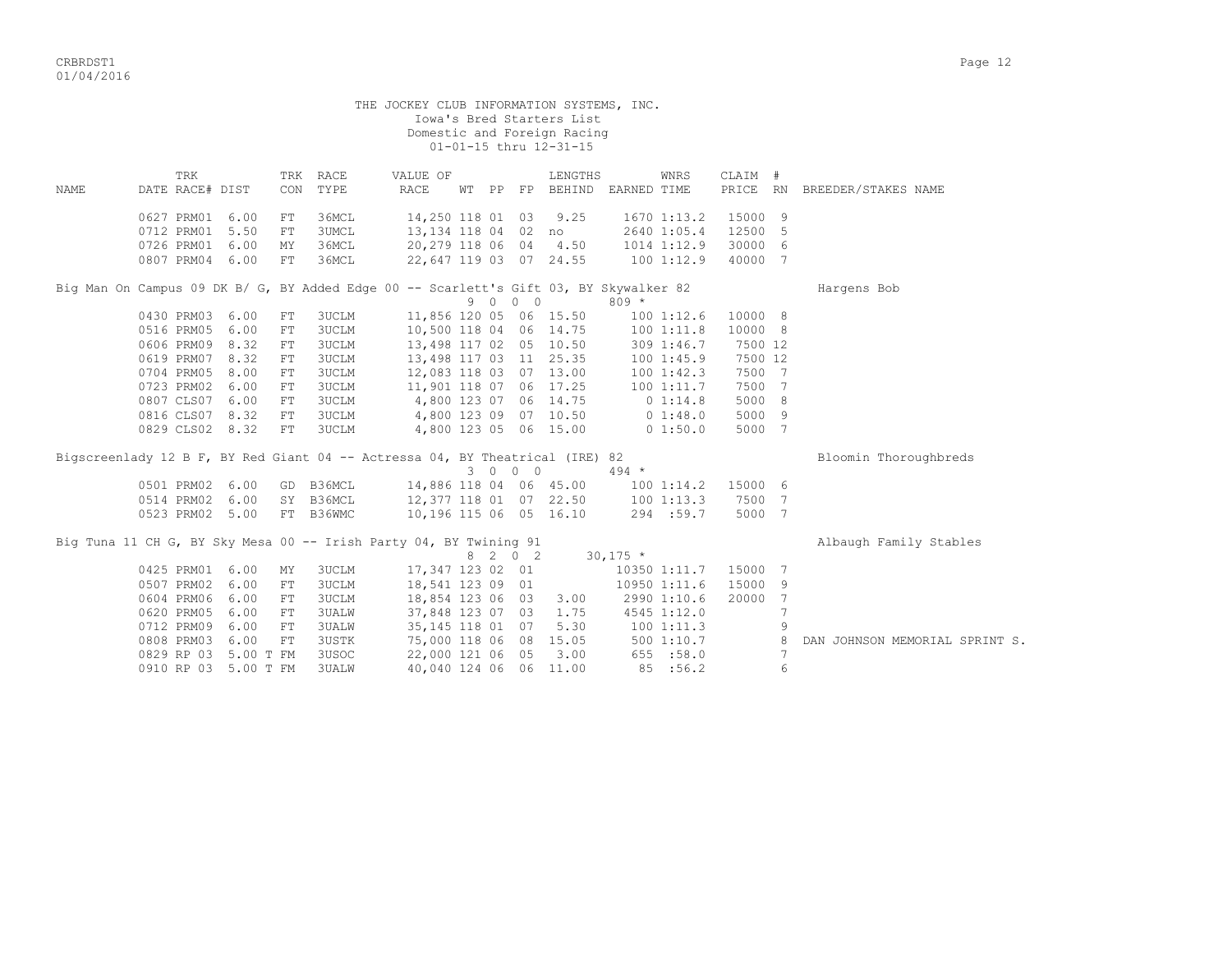crbs and the control of the control of the control of the control of the control of the control of the control of the control of the control of the control of the control of the control of the control of the control of the 01/04/2016

THE JOCKEY CLUB INFORMATION SYSTEMS, INC. Iowa's Bred Starters List Domestic and Foreign Racing 01-01-15 thru 12-31-15 TRK TRK RACE VALUE OF LENGTHS WNRS CLAIM # NAME DATE RACE# DIST CON TYPE RACE WT PP FP BEHIND EARNED TIME PRICE RN BREEDER/STAKES NAME Billie Boy 13 DK B/ G, BY Pure Prize 98 -- Steal the Sugar 04, BY Coronado's Quest 95 hobbs William L. 3 1 0 1 35,991 \* 0530 PRM02 5.00 GD 02MSW 38,611 118 05 01 25116 :59.6<br>0705 PRM09 5.50 FT 02STK 69,975 117 11 03 5.00 7125 1:05.8 0530 PRM02 5.00 GD 02MSW 38,611 118 05 01<br>0705 PRM09 5.50 FT 02STK 69,975 117 11 03 5.00 7125 1:05.8 12 IOWA STALLION FUTURITY<br>0808 PRM06 6.00 FT A02STK 73.500 121 04 04 16.50 3750 1:11.7 5 TOWA CRADLE S. 73.500 121 04 04 16.50 3750 1:11.7 5 TOWA CRADLE S. Bint Julep 11 GR/RO G, BY Rockport Harbor 02 -- Bint Elusive 02, BY Elusive Quality 93 Poindexter Allen  $11 \quad 1 \quad 3 \quad 1 \quad 12.615 \star$  0424 PRM07 6.00 GD 3UALW 37,727 120 12 09 18.45 100 1:10.9 12 0510 PRM09 6.00 GD 3UALW 37,751 120 03 11 12.15 100 1:11.8 11 0521 PRM07 6.00 FT 3UCLM 12,925 118 08 03 3.50 1500 1:12.7 10000 10 0611 PRM06 6.00 MY 3UCLM 17,298 120 08 09 22.75 100 1:12.4 15000 9 0627 PRM08 6.00 FT 3UCLM 10,500 120 02 08 10.10 100 1:12.4 10000 8 0710 PRM02 5.00 FT 3UCLM 12,498 120 04 04 11.00 618 :58.9 10000 7 0723 PRM02 6.00 FT 3UCLM 11,901 118 06 02 3.50 2352 1:11.7 7500 7 0802 PRM09 6.00 FT 3UCLM 11,840 120 09 02 3.00 2280 1:12.7 7500 10 0821 CBY07 5.50 FT 3UCLM 10,500 123 09 06 8.50 105 1:05.2 6250 11 0828 CLS04 6.00 MY 3UALW 6,700 124 06 02 1.50 1340 1:16.0 6 0906 CLS07 6.50 FT 3UALW 6,700 124 02 01 4020 1:19.6 8 Bless My Soup 10 B M, BY Alphabet Soup 91 -- Bless My Mary 01, BY Deposit Ticket 88 MAMAS Thoroughbreds  $\begin{array}{ccccccccc}\n10 & 2 & 2 & 0 & 26,932 & * \\
120 & 03 & 10 & 21.75 & 100 & 1:12.9 & 15000 & 10\n\end{array}$ 0418 PRM09 6.00 SY B3UCLM 18,516 120 03 10 21.75 0514 PRM03 5.00 SY B3UCLM 17,371 117 02 02 4.25 3475 :58.9 6250 6 0607 PRM03 6.00 GD B3UCLM 12,184 118 01 02 nk 2964 1:12.3 7500 6 0620 PRM04 5.00 FT B3UCLM 12,072 118 07 01 6720 1:00.0 10000 8 0806 PRM01 6.00 FT B3UCLM 22,070 115 03 01 13248 1:11.8 25000 6 0820 RP 03 5.50 FT B3USTR 16,827 123 02 06 12.75 85 1:03.7 6 0902 RP 09 5.00 T FM B3UALW 40,040 124 05 06 7.50 85 :57.3 7 1001 RP 06 5.00 FT B3UALW 35,200 124 07 07 10.60 85 :57.9 8 1009 RP 02 8.32 GD B3UCLM 10,636 123 07 07 15.00 85 1:45.3 5000 8 1106 RP 04 5.50 FT B3UCLM 11,312 120 03 07 11.35 85 1:04.1 5000 8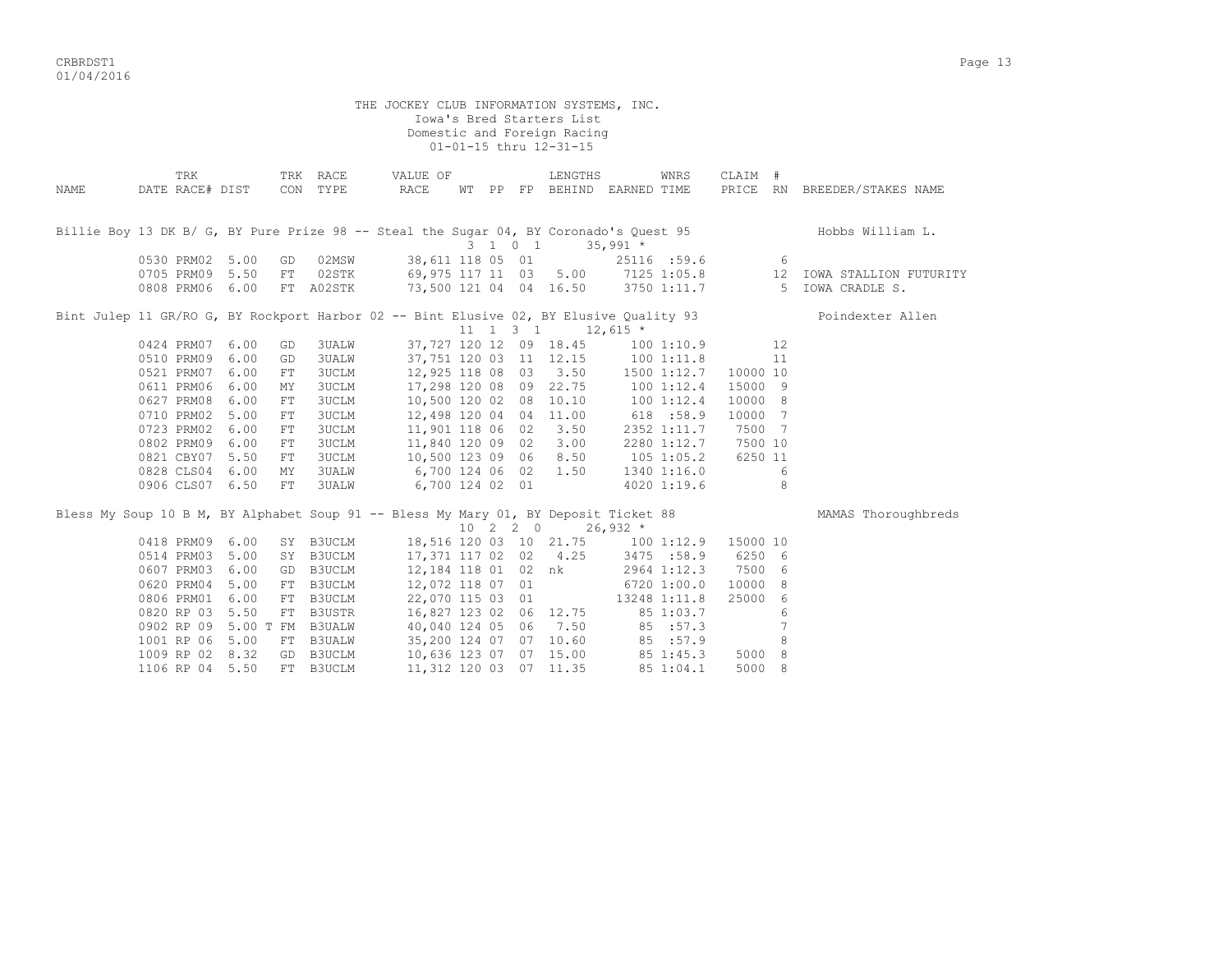CRBRDST1 Page 14 01/04/2016

THE JOCKEY CLUB INFORMATION SYSTEMS, INC. Iowa's Bred Starters List Domestic and Foreign Racing 01-01-15 thru 12-31-15 TRK TRK RACE VALUE OF LENGTHS WNRS CLAIM # NAME DATE RACE# DIST CON TYPE RACE WT PP FP BEHIND EARNED TIME PRICE RN BREEDER/STAKES NAME Bluegrass Soul 12 DK B/ F, BY Bluegrass Cat 03 -- Body N Soul 05, BY Seeking the Gold 85 DeBruycker Lloyd  $14$  2 4 1  $44$ , 334 \*<br>23, 320 111 05 02 2.25 4400 0314 HAW03 5.50 FT B3UMSW 23,320 111 05 02 2.25 4400 1:06.1 7<br>0418 PRM05 6.00 SY F03MSW 37,178 122 07 07 13.85 100 1:11.8 9  $37,178$  122 07 07 13.85 100 1:11.8<br>37,202 118 02 05 7.25 891 1:13.3 0524 PRM09 6.00 SY B36MSW 37,202 118 02 05 7.25 891 1:13.3 8 0607 PRM09 6.00 FT B36MSW 37,130 118 07 02 1.00 7350 1:14.3 11 0703 PRM08 6.00 FT B36MSW 34,490 118 06 04 3.75 1698 1:13.1 12 0724 PRM05 6.00 FT B36MCL 20,259 118 02 02 0.75 4032 1:13.5 30000 7 0805 PRM05 6.00 FT B36MCL 22,628 119 04 01 13464 1:12.6 40000 8 0901 IND07 8.00 T FM B3UCLM 25,920 116 02 11 22.30 120 1:41.4 25000 11 1008 PEN04 6.00 FT B3UCLM 20,178 119 04 06 10.50 0 1:11.4 16000 7 1023 PEN07 5.50 FT B3UCLM 14,125 119 07 01 7980 1:07.2 7500 8 1107 PEN07 6.00 FT B3UCLM 14,300 122 05 02 1.75 2860 1:13.8 7500 7 1127 PEN06 6.00 FT B3UCLM 14,300 120 10 05 7.30 429 1:13.4 7500 10 1212 PEN06 6.00 FT B3UCLM 16,016 120 06 11 12.60 0 1:12.9 7500 11 1219 CT 03 4.50 FT B3UCLM 10,500 119 03 03 3.75 1010 :53.3 5000 10 Bluffian 11 DK B/ M, BY Sun King 02 -- Miner's Tomb 07, BY Cryptoclearance 84 Tracy Farmer & Claim to Fame Stable 2 0 0 0 0 \* 0220 FON03 4.00 FT B3UALW 8,500 123 03 07 14.05 0 :47.6 7 0308 FON01 4.00 FT B3UCLM 5,483 123 02 06 6.05 0 :48.0 5000 6 Bluffs Edge 11 B G, BY Added Edge 00 -- Blumin Sue 99, BY Blumin Affair 91 Mjolsness Beverly  $6 \t0 \t2 \t0 \t10.190 \t*$  0525 CBY03 8.00 SY 3UMSW 28,000 123 05 05 26.50 280 1:41.6 7 0619 CBY04 8.50 T FM 3UMSW 28,000 123 11 04 4.10 1120 1:44.6 12<br>0717 CBY05 8.50 T FM 3UMSW 28,000 123 08 02 1.00 5600 1:43.8 8 0717 CBY05 8.50 T FM 3UMSW 28,000 123 08 02 1.00 5600 1:43.8 8<br>0731 CBY03 7.50 T FM 3UMCL 14,500 123 10 06 4.35 145 1:30.8 20000 11 0731 CBY03 7.50 T FM 3UMCL 14,500 123 10 06 4.35 145 1:30.8 20000 11<br>0814 CBY03 8.50 T FM 3UMCL 14,500 123 07 02 1.00 2900 1:43.5 20000 8 0814 CBY03 8.50 T FM 3UMCL 14,500 123 07 02 1.00<br>0911 CBY01 7.50 T FM 3UMCL 14.500 123 10 05 6.05 0911 CBY01 7.50 T FM 3UMCL 14,500 123 10 05 6.05 145 1:30.7 20000 11

Boji Moon 11 B G, BY Cactus Ridge 01 -- Philadelphia Moon 05, BY Malibu Moon 97 Ckoboji Racing Stable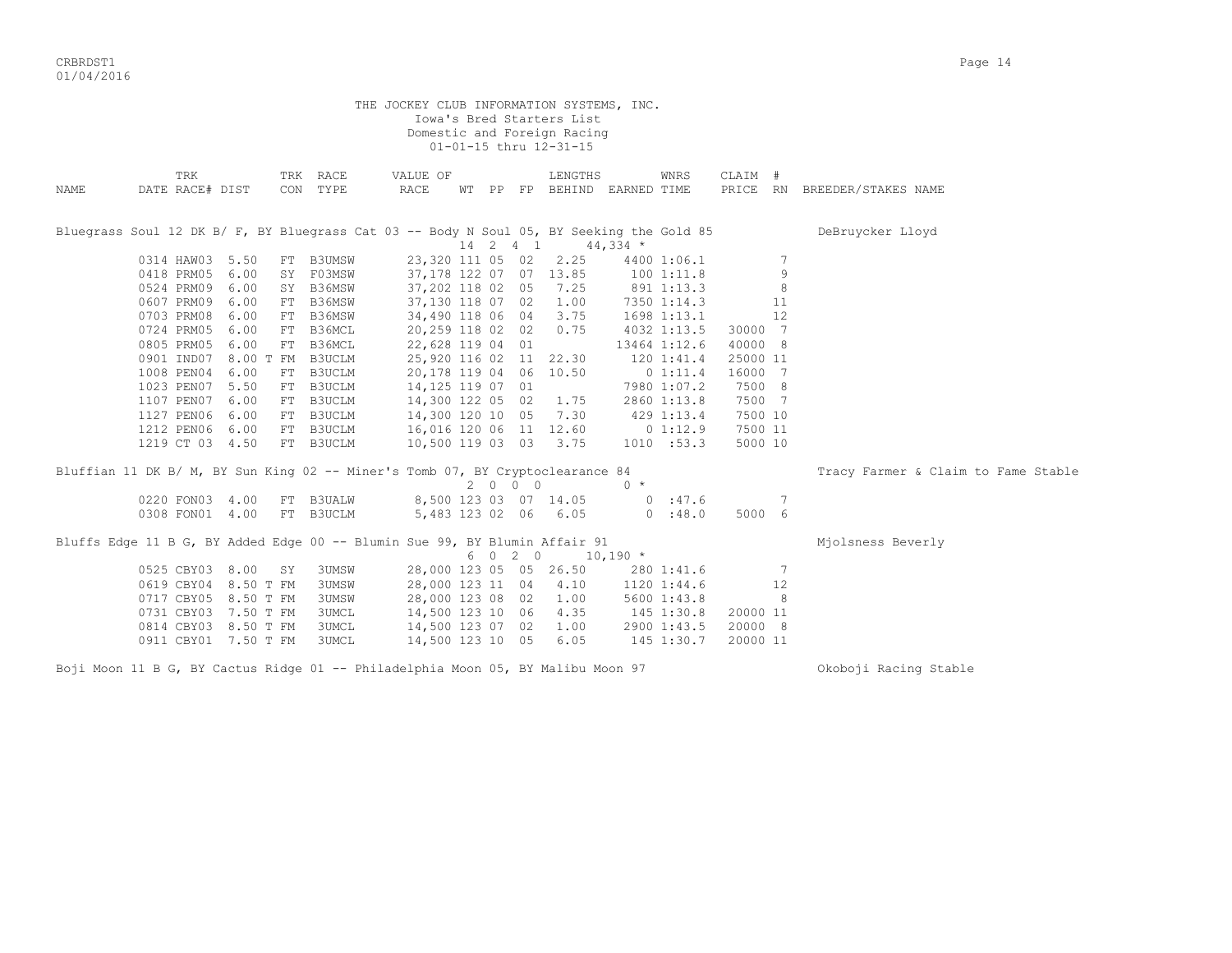CRBRDST1 Page 15 01/04/2016

 THE JOCKEY CLUB INFORMATION SYSTEMS, INC. Iowa's Bred Starters List Domestic and Foreign Racing 01-01-15 thru 12-31-15 TRK TRK RACE WALUE OF LENGTHS WNRS CLAIM # NAME DATE RACE# DIST CON TYPE RACE WT PP FP BEHIND EARNED TIME PRICE RN BREEDER/STAKES NAME  $1 \t 0 \t 0 \t 1 \t 4,565$  \* 0717 PRM09 6.00 FT 3UALW 38,150 120 02 03 3.25 4565 1:10.4 8 Bold L. H. 11 DK B/ M, BY Suave 01 -- Lady Sky Racer 97, BY Skywalker 82 Vindenstock Lonnie 14 2 1 5 13,851  $\star$  0315 FON04 6.50 FT B3UCLM 5,100 123 02 03 5.50 612 1:22.2 5000 5 0329 FON03 6.00 FT B3UCLM 5,100 123 06 03 2.75 612 1:15.2 5000 7<br>0403 FON02 8.00 FT B3UALW 8,500 123 07 01 5100 1:43.8 7 0403 FON02 8.00 FT B3UALW 8,500 123 07 01 5100 1:43.8 7<br>0417 FON02 8.32 MY B3UCLM 5,200 123 01 03 10.25 624 1:48.8 5000 6 0417 FON02 8.32 MY B3UCLM 5,200 123 01 03 10.25 624 1:48.8 5000 6 0424 FON03 8.32 FT B3UCLM 5,200 123 06 03 8.50 624 1:46.4 5000 6 0508 HPO05 8.00 FT B3UAOC 16,900 123 07 08 19.00 300 1:42.2 8 0529 PRM01 8.32 FT B3UCLM 14,754 123 03 05 26.60 339 1:44.8 7500 7 0614 PRM02 8.00 FT B3UCLM 12,172 121 02 07 12.25 100 1:40.8 7500 8 0627 PRM09 6.00 FT B3UCLM 13,634 117 07 05 13.25 330 1:12.4 7500 10 0717 PRM07 6.00 FT B3UCLM 12,620 117 06 05 9.00 324 1:11.7 5000 7 0814 CLS06 6.00 FT B3UCLM 5,000 123 02 02 1.75 1000 1:14.0 5000 8 0821 CLS08 6.00 FT B3UCLM 5,000 123 03 04 6.25 250 1:15.0 5000 9  $5,000$  123 02 01 0905 CLS04 6.00 FT B3UCLM 5,300 123 05 03 2.50 636 1:13.6 5000 7 Bold Ron 10 CH G, BY Canaveral 91 -- Werra 96, BY Majestic Light 73 Wagner Fred 4 0 0 0 400 \* 0618 PRM07 5.00 FT 3UCLM 11,100 118 07 06 15.00 100 :59.4 5000 10 0710 PRM04 5.00 FT 3UCLM 12,479 120 05 07 12.35 100 :59.9 10000 8 0723 PRM04 6.00 FT 3UCLM 11,882 112 08 08 28.35 100 1:12.8 5000 8 0805 PRM03 8.50 FT 3UCLM 16,080 112 02 07 56.25 100 1:47.0 10000 7 Bombmarito 12 B G, BY Closing Argument 02 -- Miss Brooklyn B 04, BY Mazel Trick 95 Poindexter Allen

| pomphatric is a gli di crosting highment va illing brookryn b vil bi nasci itten po |  |                          |       |                       |  |                                   |                    |                | LUINUAUUL II |
|-------------------------------------------------------------------------------------|--|--------------------------|-------|-----------------------|--|-----------------------------------|--------------------|----------------|--------------|
|                                                                                     |  |                          |       |                       |  | 6 1 1 0 33,064 *                  |                    |                |              |
|                                                                                     |  | 0419 PRM09 6.00 SY 03MSW |       |                       |  | 37,130 122 11 02 6.50 7350 1:13.0 |                    |                |              |
|                                                                                     |  | 0503 PRM01 8.32 FT       | 36MSW |                       |  | 37,226 118 04 01                  | 22350 1:47.5       |                |              |
|                                                                                     |  | 0530 PRM09 8.32 FT       | 3UALW | 37,824 118 02 08 8.75 |  |                                   | 100 1:45.1         | $\overline{R}$ |              |
|                                                                                     |  | 0709 PRM07 8.32 FT 3UCLM |       |                       |  | 21,434 118 05 06 19.25            | 100 1:44.4 30000 8 |                |              |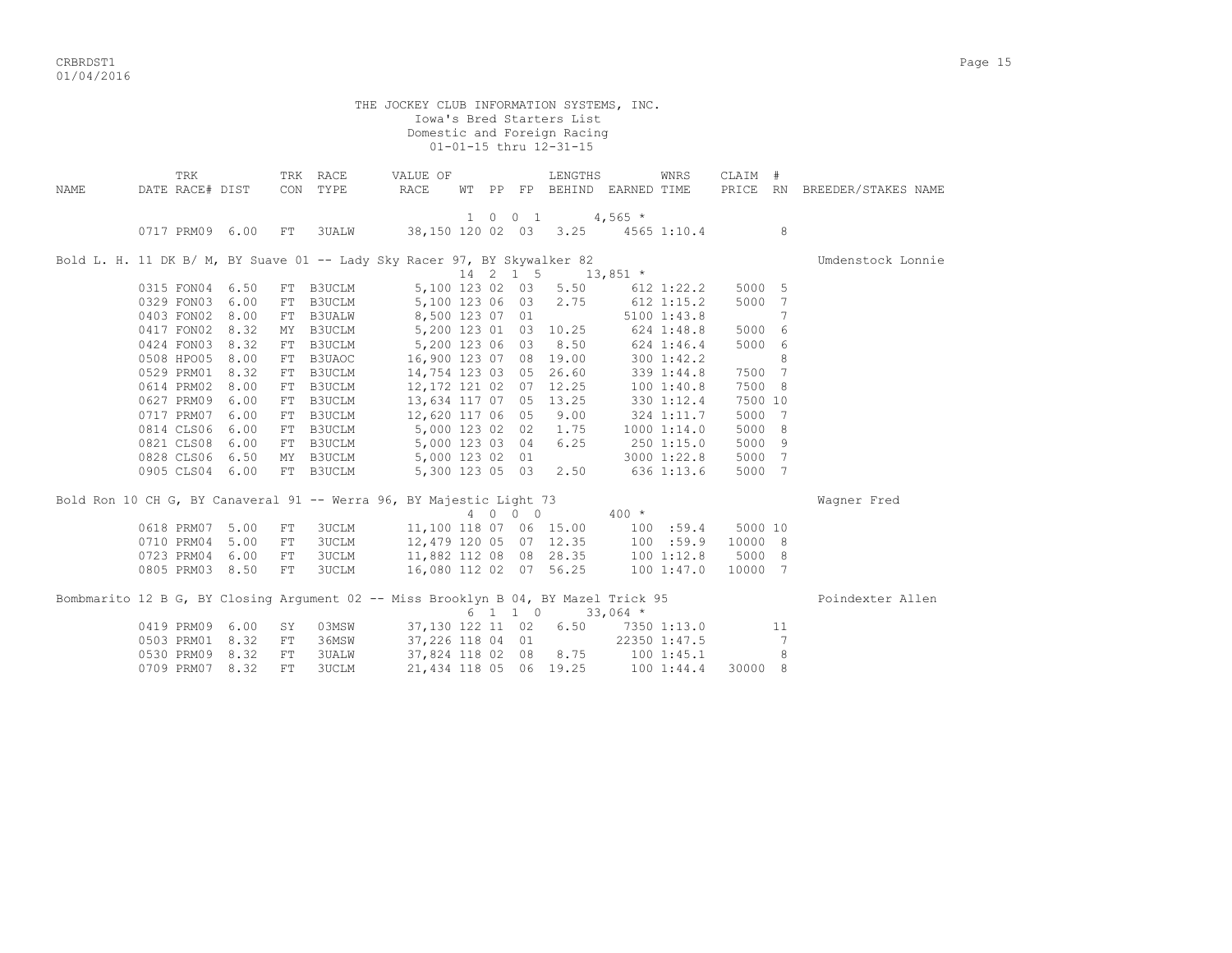|             |                                                                                         |      |      |           | THE JOCKEY CLUB INFORMATION SYSTEMS, INC. |  |         | Iowa's Bred Starters List   |            |             |         |    |                                   |
|-------------|-----------------------------------------------------------------------------------------|------|------|-----------|-------------------------------------------|--|---------|-----------------------------|------------|-------------|---------|----|-----------------------------------|
|             |                                                                                         |      |      |           |                                           |  |         | Domestic and Foreign Racing |            |             |         |    |                                   |
|             |                                                                                         |      |      |           |                                           |  |         | 01-01-15 thru 12-31-15      |            |             |         |    |                                   |
|             | TRK                                                                                     |      |      | TRK RACE  | VALUE OF                                  |  |         | LENGTHS                     |            | WNRS        | CLAIM # |    |                                   |
| <b>NAME</b> | DATE RACE# DIST                                                                         |      | CON  | TYPE      | <b>RACE</b>                               |  |         | WT PP FP BEHIND EARNED TIME |            |             |         |    | PRICE RN BREEDER/STAKES NAME      |
|             | 0719 PRM01                                                                              | 8.00 | FT.  | 3UCLM     | 15,286 115 02 04 2.55                     |  |         |                             |            | 869 1:41.1  | 25000 6 |    |                                   |
|             | 0808 PRM07 8.50                                                                         |      |      | FT A03STK | 80,000 120 05 05 9.80                     |  |         |                             |            | 2295 1:47.2 |         |    | 13 IOWA BREEDERS' DERBY           |
|             | Bonnie Bluejeans 12 DK B/ F, BY Hold Me Back 06 -- Life's Great 03, BY Mt. Livermore 81 |      |      |           |                                           |  | 5 0 0 2 | $4,312$ *                   |            |             |         |    | Kerrigan Bob                      |
|             | 0510 PRM05 5.00                                                                         |      |      | FT F03MCL | 21,647 122 04 05                          |  |         | 3.75                        |            | 513 1:00.7  | 30000 9 |    |                                   |
|             | 0529 PRM03                                                                              | 5.50 |      | FT B36MCL | 21,695 118 07 06 10.75                    |  |         |                             | 1001:06.6  |             | 30000 7 |    |                                   |
|             | 0618 PRM02                                                                              | 6.00 |      | FT B36MCL | 21,671 118 01 05 9.75                     |  |         |                             | 516 1:13.9 |             | 30000 8 |    |                                   |
|             | 0715 PRM05                                                                              | 5.50 |      | MY B3UMCL | 13,076 118 04 03 6.75                     |  |         |                             |            | 1541 1:06.8 | 12500 8 |    |                                   |
|             | 0730 PRM01 5.00                                                                         |      |      | FT B36MCL | 13,712 114 05 03 9.75                     |  |         |                             |            | 1642 1:00.6 | 12500 6 |    |                                   |
|             | Boston Lass Gold 10 DK B/ M, BY Wild Gold 90 -- Boston Lass 00, BY Boston Harbor 94     |      |      |           |                                           |  | 4 0 0 1 |                             | $1,193$ *  |             |         |    | Judge Tony                        |
|             | 0912 RET02 5.50                                                                         |      |      | FT B3UCLM |                                           |  |         | 5,500 120 03 05 15.50       |            | 159 1:06.5  | 7500 7  |    |                                   |
|             | 0920 RET02 5.50                                                                         |      |      | FT B3UCLM | 5,000 120 02 03                           |  |         | 7.00                        |            | 550 1:07.3  | 5000 5  |    |                                   |
|             | 1004 RET03 5.00                                                                         |      |      | FT B3UCLM | 6,500 120 05 04                           |  |         | 4.00                        |            | 384 1:00.3  | 10000 6 |    |                                   |
|             | 1011 RET02 7.00                                                                         |      |      | FT B3UCLM |                                           |  |         | 8,000 120 06 06 13.75       |            | 1001:26.1   | 20000 8 |    |                                   |
|             | Bralin's Grace 13 CH G, BY Quien 04 -- Kentucky Band 08, BY Dixieland Band 80           |      |      |           |                                           |  | 4 0 1 1 | $13,783$ *                  |            |             |         |    | Maynard Farm & Denise Lynn Scoles |
|             | 0606 PRM04                                                                              | 4.50 | FT   | 02MSW     |                                           |  |         | 37,138 118 03 03 9.50       |            | 4400 :52.8  |         | 9  |                                   |
|             | 0627 PRM04 5.50                                                                         |      | FT   | 02MSW     |                                           |  |         | 31,475 118 06 02 4.75       |            | 7375 1:06.5 |         | 10 |                                   |
|             | 0719 CBY04 5.00                                                                         |      | FT   | 02MSW     | 28,000 118 07 05 6.25                     |  |         |                             |            | 280 :59.7   |         | 9  |                                   |
|             | 0808 PRM02 6.00                                                                         |      | - GD | 02MSW     | 34,587 119 07 04 8.75                     |  |         |                             |            | 1728 1:13.6 |         | 7  |                                   |
|             | Bratty Paddy 13 DK B/ G, BY Paddy O'Prado 07 -- Oxy Ten 06, BY Tenpins 98               |      |      |           |                                           |  | 2000    |                             | $200 *$    |             |         |    | Pamela Schutz & Brandi Jo Fett    |
|             | 0719 PRM07 5.50                                                                         |      | FT   | 02MSW     | 34,510 118 07 08 20.75                    |  |         |                             |            | 1001:05.3   |         | 11 |                                   |
|             | 0808 PRM01 6.00                                                                         |      | GD   | 02MSW     | 34,607 119 05 06 23.50                    |  |         |                             |            | 1001:13.9   |         | 6  |                                   |
|             | Brava Angel 09 GR/RO M, BY Bravo Bull 97 -- Walks Lik'n Angel 01, BY O'Brannigan 86     |      |      |           |                                           |  | 3 1 0 0 |                             | $3.120*$   |             |         |    | Hagemeier Larry                   |
|             | 0220 FON06 4.00                                                                         |      |      | FT B3UCLM | 5,200 123 05 01                           |  |         |                             |            | 3120 : 47.4 | 5000 8  |    |                                   |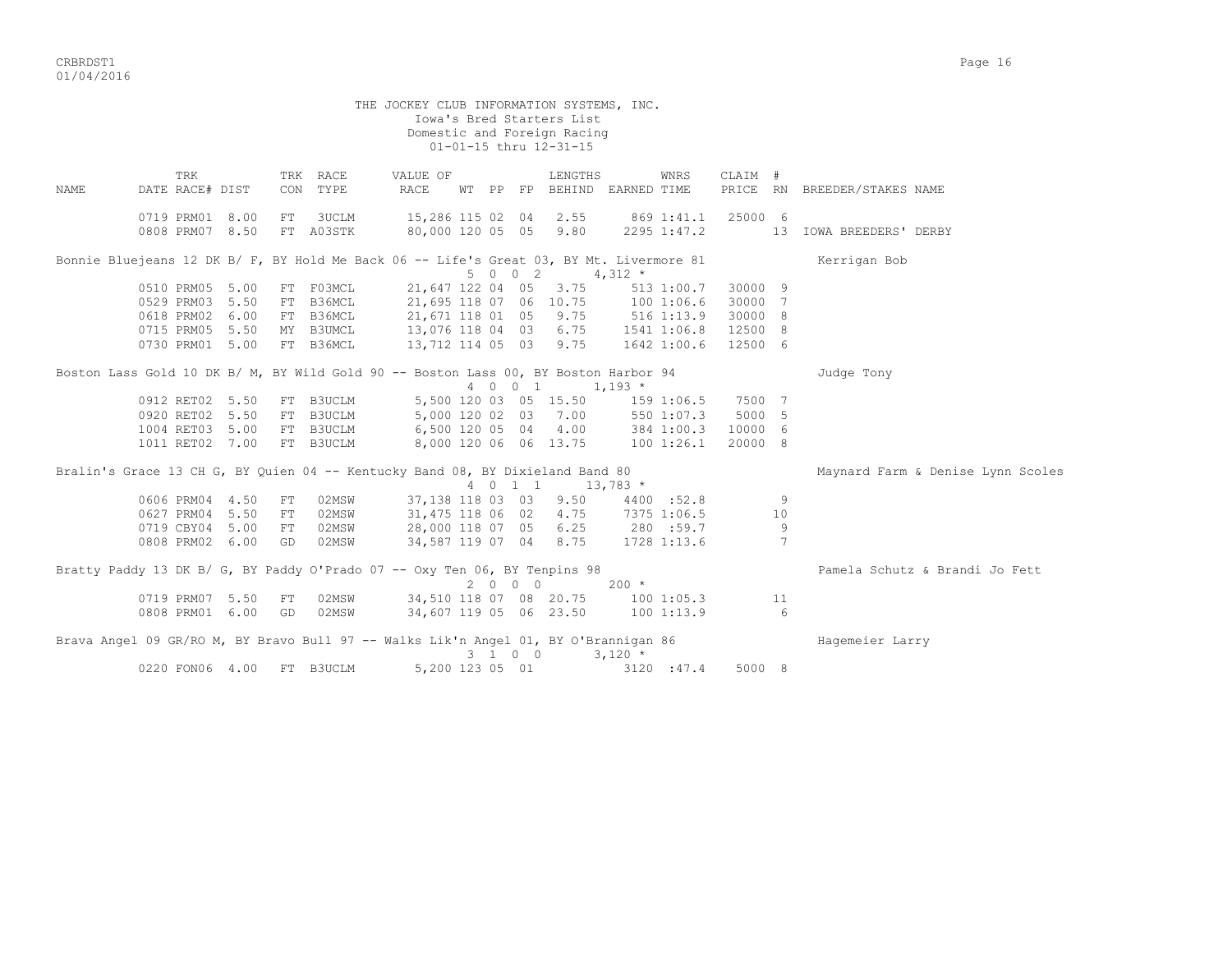CRBRDST1 Page 17 01/04/2016

 THE JOCKEY CLUB INFORMATION SYSTEMS, INC. Iowa's Bred Starters List Domestic and Foreign Racing 01-01-15 thru 12-31-15 TRK TRK RACE WALUE OF LENGTHS WNRS CLAIM # NAME DATE RACE# DIST CON TYPE RACE WT PP FP BEHIND EARNED TIME PRICE RN BREEDER/STAKES NAME 0307 FON02 4.00 FT 3UCLM 5,900 119 01 07 5.50 0 :46.8 5000 7 0320 FON07 4.00 FT B3UCLM 5,900 123 09 09 8.25 0 :47.2 5000 9 Brava Genius 11 DK B/ M, BY Bravo Bull 97 -- K's Beau 01, BY Beau Genius 85 Iowa State University  $13 \quad 1 \quad 2 \quad 2 \quad 14,266 \quad *$  0129 PEN02 6.00 FT B4UCLM 11,400 120 04 01 6840 1:12.2 5000 9 0218 PEN07 6.00 FT B4UCLM 12,400 123 07 02 1.25 2480 1:15.0 5000 8<br>0313 PEN02 6.00 FT B4UCLM 14,384 121 11 08 7.00 0 1:14.0 5000 11 0313 PEN02 6.00 FT B4UCLM 14,384 121 11 08 7.00 0 1:14.0 5000 11 0723 PEN04 6.00 FT B3UCLM 12,400 119 07 04 10.50 744 1:13.4 5000 7 0826 PEN08 6.00 FT B3UCLM 14,161 119 03 09 29.00 0 1:12.6 5000 9 0915 MNR06 5.00 FT B3UCLM 6,300 120 02 04 3.05 315 1:01.6 5000 7 0929 MNR06 6.00 SY B3UCLM 6,300 120 05 05 3.80 126 1:15.4 5000 8 1010 MNR04 5.50 FT B3UCLM 6,300 120 04 06 10.00 63 1:07.1 5000 10 1030 MVR06 5.50 FT B3UCLM 8,600 122 10 04 6.50 172 1:07.3 5000 12 1111 MVR07 6.00 MY B3UCLM 8,600 122 10 05 7.00 86 1:15.6 5000 10 1125 MVR07 6.00 FT B3UCLM 8,600 122 01 03 2.75 860 1:17.1 5000 12 1209 MVR06 5.50 FT B3UCLM 8,600 122 08 03 3.50 860 1:09.4 5000 8 1223 MVR05 6.00 MY B3UCLM 8,600 122 06 02 1.50 1720 1:15.7 5000 12 Brides Last Affair 12 DK B/ G, BY Blumin Affair 91 -- Ascertain Bride 92, BY Pillar of Wisdom 84 Frum Steve 4 0 1 0 2,800 \* 0627 PRM01 6.00 FT 36MCL 14,250 118 07 07 16.25 100 1:13.2 15000 9 0710 PRM09 8.32 FT 36MCL 11,862 118 05 09 30.75 100 1:50.0 7500 9 0724 PRM03 6.00 FT 36MCL 11,882 119 02 07 32.10 100 1:12.6 7500 8

|  |  |  |                           |  |  |                       | Bright Dame 08 B M, BY Indian Territory 98 -- Bright Flame 00, BY Night Above 82          |             |     |               | McDermott Niels C.       |
|--|--|--|---------------------------|--|--|-----------------------|-------------------------------------------------------------------------------------------|-------------|-----|---------------|--------------------------|
|  |  |  |                           |  |  |                       | $20027.500*$                                                                              |             |     |               |                          |
|  |  |  | 0418 FON09 6.50 MY B3USTK |  |  | 25,000 123 01 03 8.00 |                                                                                           | 3000 1:20.8 |     |               | 5 AL SWIHART MEMORIAL S. |
|  |  |  | 0514 PRM06 6.00 SY B3UALW |  |  | 37,775 120 05 03 1.75 |                                                                                           | 4500 1:12.7 | 1 O |               |                          |
|  |  |  |                           |  |  |                       | Brock'sspringfling 12 DK B/ F, BY Spring At Last 03 -- Miss Moolah 01, BY Spend a Buck 82 |             |     | B-Fine Equine |                          |

0806 PRM03 6.00 FT 3UMCL 10,925 119 03 02 10.50 2500 1:14.1 10000 5

1 0 0 0 100 \*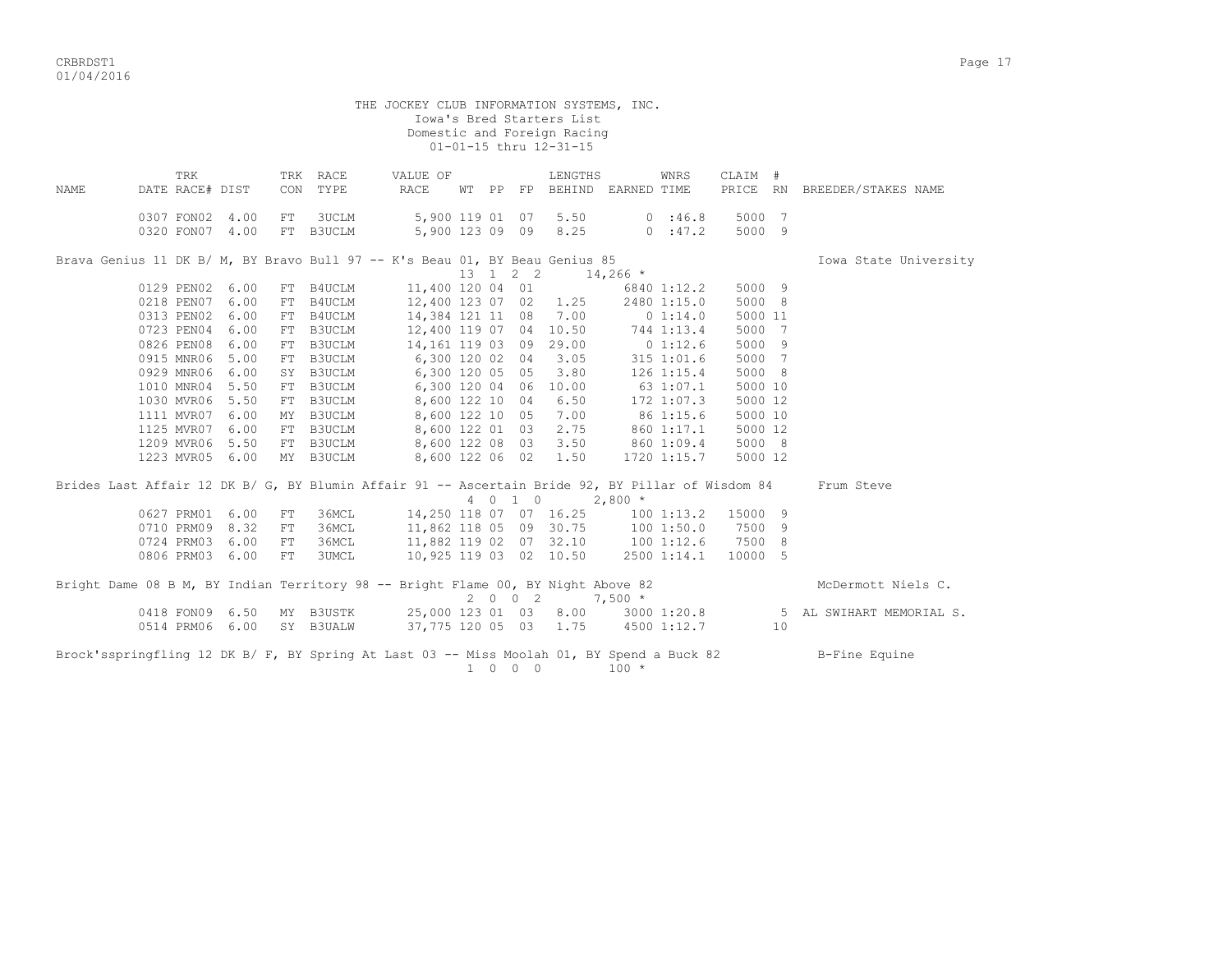CRBRDST1 Page 18 01/04/2016

 THE JOCKEY CLUB INFORMATION SYSTEMS, INC. Iowa's Bred Starters List Domestic and Foreign Racing 01-01-15 thru 12-31-15 TRK TRK RACE VALUE OF LENGTHS WNRS CLAIM # NAME DATE RACE# DIST CON TYPE RACE WT PP FP BEHIND EARNED TIME PRICE RN BREEDER/STAKES NAME 0409 LS 04 5.00 GD B34ALW 22,000 119 08 07 7.80 100 :59.0 8 Brown Sugar Talk'n 10 DK B/ G, BY Tiger Talk 93 -- Miss Little Frost 94, BY Trump an Ace 85 Stumpf Paul W. 7 0 1 2 7,004 \*<br>0502 PRM05 6.00 FT 36MCL 14,886 120 03 04 19.50 744 0502 PRM05 6.00 FT 36MCL 14,886 120 03 04 19.50 744 1:12.4 12500 6 0510 PRM01 6.00 FT 36MCL 12,277 120 03 04 11.75 613 1:13.8 5000 6 0607 PRM04 8.32 FT 36MCL 12,682 124 08 05 7.85 303 1:47.7 12500 9 0628 PRM01 8.50 GD 36MCL 11,901 120 04 06 12.00 100 1:48.5 5000 7 0710 PRM09 8.32 FT 36MCL 11,862 123 04 02 3.25 2304 1:50.0 7500 9 0723 PRM03 8.32 FT 36MCL 10,412 123 01 03 2.35 1455 1:48.9 7500 8 0807 PRM01 6.00 FT 36MCL 10,297 123 04 03 11.50 1485 1:12.7 10000 6 Bullonius 12 GR/RO G, BY Bull Market 00 -- Lolly Llama 08, BY Wild Gold 90 **Idlewood Farm LLC**  1 0 0 0 100 \* 0426 PRM09 5.50 FT 36MCL 12,305 118 08 09 25.25 100 1:06.5 7500 10 Burning Money 11 B G, BY Marino Marini 00 -- Cat Carson 01, BY Carson City 87 human human Bill  $1 \t0 \t0 \t0 \t0 \t438$  \* 0507 PRM02 6.00 FT 3UCLM 18,541 117 06 05 6.55 438 1:11.6 12500 9 Buxton Rumors 12 CH G, BY Rushin' to Altar 99 -- Rumors Wild 02, BY Wild Invader 91 Larson David Dewayne  $3 \t0 \t0 \t300 \t\t \star$ 0508 PRM09 6.00 FT 36MSW 37,105 118 11 12 18.25 100 1:14.1 12 0523 PRM09 6.00 FT 36WMC 14,837 118 02 07 14.50 100 1:13.2 15000 8 0619 PRM09 6.00 FT 36MCL 12,305 118 03 09 15.25 100 1:14.3 7500 10 Cagey Rascal 10 CH G, BY Added Edge 00 -- Ladyinagildedcage 96, BY Gilded Time 90 Fox James L.  $2 \t0 \t0 \t200 \t\t \star$  0424 PRM02 6.00 GD 3UCLM 16,128 118 02 06 26.50 100 1:11.6 6250 6 0509 PRM09 6.00 FT 4UWCL 15,434 120 02 09 37.00 100 1:11.8 5000 9 Cainam 07 B G, BY Is It True 86 -- Lady Sundari 99, BY Late Act 79 Cainam Communication Chech Linda M. 6 2 0 1 91,003 \*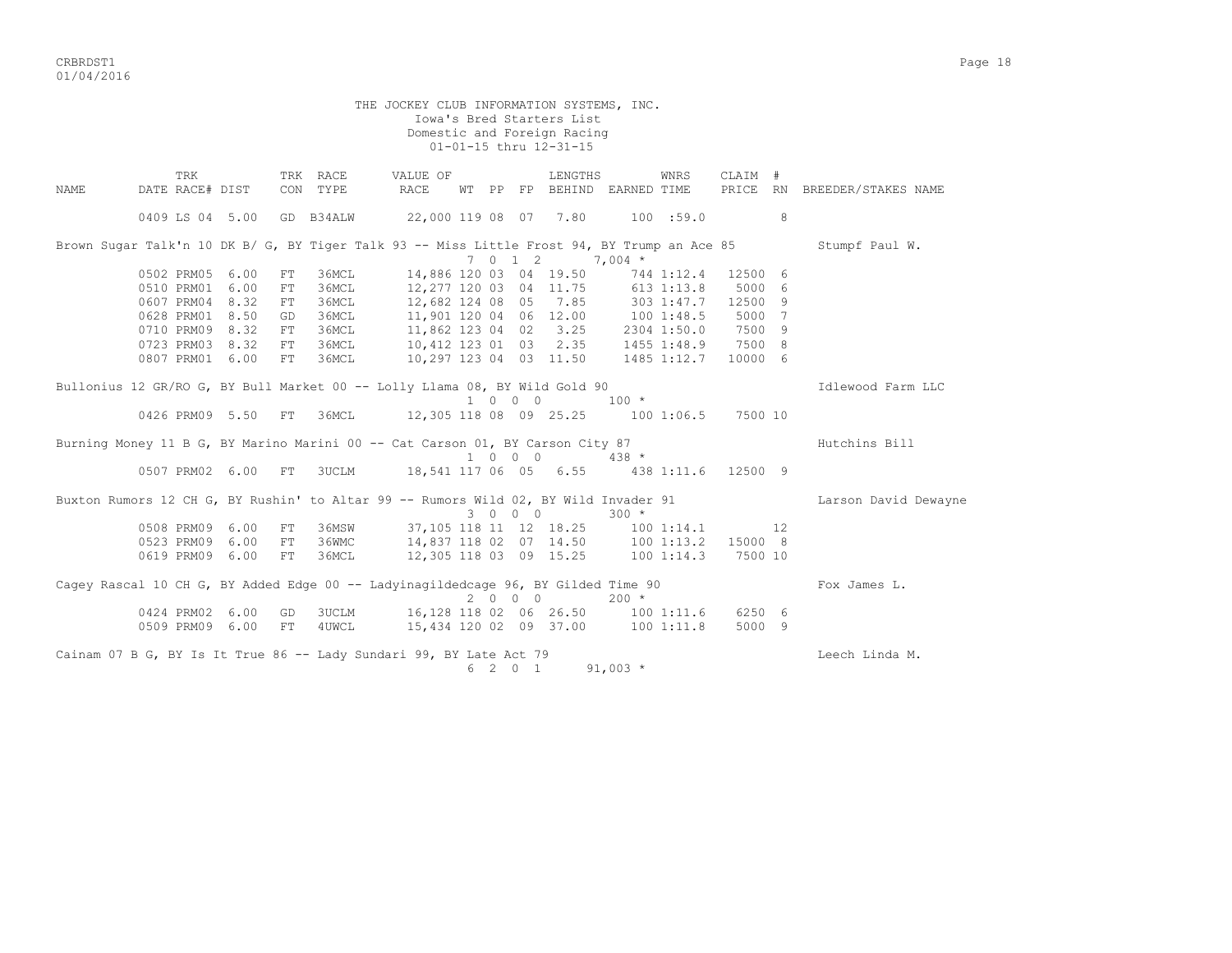|                                                                                       |                 |     |      |            |                             | THE JOCKEY CLUB INFORMATION SYSTEMS, INC. |  |                 | Iowa's Bred Starters List<br>Domestic and Foreign Racing<br>01-01-15 thru 12-31-15 |                             |              |          |                  |                              |
|---------------------------------------------------------------------------------------|-----------------|-----|------|------------|-----------------------------|-------------------------------------------|--|-----------------|------------------------------------------------------------------------------------|-----------------------------|--------------|----------|------------------|------------------------------|
|                                                                                       |                 | TRK |      |            | TRK RACE<br>CON TYPE        | VALUE OF                                  |  |                 | LENGTHS                                                                            |                             | WNRS         | CLAIM #  |                  |                              |
| NAME                                                                                  | DATE RACE# DIST |     |      |            |                             | RACE                                      |  |                 |                                                                                    | WT PP FP BEHIND EARNED TIME |              |          |                  | PRICE RN BREEDER/STAKES NAME |
|                                                                                       | 0418 PRM08      |     | 6.00 | SY         | 3UALW                       | 49,603 118 08 01                          |  |                 |                                                                                    |                             | 29700 1:11.3 |          | 9                |                              |
|                                                                                       | 0509 PRM06      |     | 6.00 |            | FT A3USTK                   | 79,000 123 09 01                          |  |                 |                                                                                    |                             | 46500 1:11.3 |          |                  | 9 JOHN WAYNE S.              |
|                                                                                       | 0613 PRM06      |     | 8.50 |            | FT A3USTK                   | 82,875 123 04 05 10.00                    |  |                 |                                                                                    |                             | 2485 1:44.7  |          | 7                | CYCLONES H.                  |
|                                                                                       | 0724 PRM08      |     | 6.00 | ${\rm FT}$ | 3UAOC                       | 31,388 120 05 04 7.75                     |  |                 |                                                                                    |                             | 1938 1:10.4  |          | 5                |                              |
|                                                                                       | 0808 PRM08      |     | 8.50 |            | FT A4USTK                   | 100,000 124 06 03 9.75                    |  |                 |                                                                                    | 9900 1:45.6                 |              |          | 8                | RALPH HAYES S.               |
|                                                                                       | 0829 CBY02 6.00 |     |      | FT         | 3UAOC                       | 32,000 121 04 05 8.75                     |  |                 |                                                                                    | 480 1:10.0                  |              |          | $6 \overline{6}$ |                              |
| Cal Girls Reign 13 GR/RO F, BY Cowboy Cal 05 -- Seekingthereinbow 03, BY Mutakddim 91 |                 |     |      |            |                             |                                           |  | 3 0 0 0         |                                                                                    | $4,037$ *                   |              |          |                  | RPM Thoroughbred Farm        |
|                                                                                       | 0604 PRM04 5.00 |     |      | FT         | F02MSW                      | 37,774 119 05 04                          |  |                 | 6.25                                                                               |                             | 2093:59.5    |          | $6\overline{6}$  |                              |
|                                                                                       | 0621 PRM09 5.00 |     |      |            | FT F02MSW                   | 37, 154 119 04 04 7.00                    |  |                 |                                                                                    |                             | 1844 1:00.8  |          | 10               |                              |
|                                                                                       | 0718 PRM06 5.50 |     |      |            | FT F02MSW                   | 34,490 119 07 08 11.80                    |  |                 |                                                                                    | 1001:06.5                   |              |          | 12               |                              |
| Call In 07 DK B/ G, BY Rage 93 -- Peruse 86, BY Irish Tower 77                        |                 |     |      |            |                             |                                           |  | $5 \t1 \t0 \t1$ |                                                                                    | $1,789$ *                   |              |          |                  | Wedig Coleen                 |
|                                                                                       | 0613 CPW02 5.50 |     |      | FT         | <b>3UCLM</b>                | 2,100 124 02 01                           |  |                 |                                                                                    |                             | 1050 1:10.0  | 1500 7   |                  |                              |
|                                                                                       | 0621 CPW05      |     | 6.50 | GD         | <b>3UCLM</b>                |                                           |  |                 | 2,400 124 02 04 13.25                                                              | 192 1:23.5                  |              | 5000 5   |                  |                              |
|                                                                                       | 0711 CPW07      |     | 5.50 | FT         | <b>3UCLM</b>                |                                           |  |                 | 2,300 124 06 05 3.50                                                               | 115 1:10.2                  |              | 3200 8   |                  |                              |
|                                                                                       | 0718 CPW01 5.50 |     |      | FT         | <b>3UCLM</b>                | 2,200 124 01 03 3.50                      |  |                 |                                                                                    | 264 1:11.1                  |              | 2500 6   |                  |                              |
|                                                                                       | 0725 CPW03 5.50 |     |      | GD         | <b>3UCLM</b>                | 2,100 124 05 04 13.25                     |  |                 |                                                                                    | $168$ $1:11.3$              |              | 2500 6   |                  |                              |
| Camy Award 11 DK B/ M, BY Pure Prize 98 -- Camela Carson 02, BY Lord Carson 92        |                 |     |      |            |                             |                                           |  |                 | 8 1 2 3                                                                            | $27,890*$                   |              |          |                  | RPM Thoroughbreds            |
|                                                                                       | 0424 PRM09 6.00 |     |      |            | GD B36MSW                   |                                           |  |                 | 37,130 123 10 06 2.30                                                              |                             | 1001:14.3    |          | 11               |                              |
|                                                                                       | 0517 PRM02      |     | 8.32 | MY         | B36MSW                      | 37,227 123 07 03 2.75                     |  |                 |                                                                                    |                             | 4470 1:48.0  |          | 7                |                              |
|                                                                                       | 0604 PRM02      |     | 8.32 |            | FT B36MCL                   | 21,671 123 07 02 nk                       |  |                 |                                                                                    |                             | 4300 1:45.8  | 30000 8  |                  |                              |
|                                                                                       | 0618 PRM02      |     | 6.00 |            | FT B36MCL                   | 21,671 120 03 01                          |  |                 |                                                                                    |                             | 12900 1:13.9 | 25000 8  |                  |                              |
|                                                                                       | 0705 PRM06      |     | 8.32 |            | FT B3UCLM                   | 10,888 123 03 03 5.00                     |  |                 |                                                                                    |                             | 1440 1:47.7  | 10000 9  |                  |                              |
|                                                                                       | 0719 PRM09      |     | 8.00 |            | FT B3UCLM                   | 10,879 123 04 03 4.75                     |  |                 |                                                                                    |                             | 1425 1:41.7  | 10000 10 |                  |                              |
|                                                                                       | 0807 PRM09      |     | 8.50 |            | FT B3UCLM                   | 16,022 123 08 02 0.75                     |  |                 |                                                                                    | 3120 1:50.1                 |              | 12500 10 |                  |                              |
|                                                                                       |                 |     |      |            | 0903 CBY03 8.32 T FM B3UCLM | 14,130 123 09 05                          |  |                 | 0.95                                                                               |                             | 135 1:44.6   | 12500 12 |                  |                              |
|                                                                                       |                 |     |      |            |                             |                                           |  |                 |                                                                                    |                             |              |          |                  |                              |

Candlelite N Roses 10 GR/RO M, BY Bravo Bull 97 -- Millennium Rose 00, BY Cryptoclearance 84 Iowa State University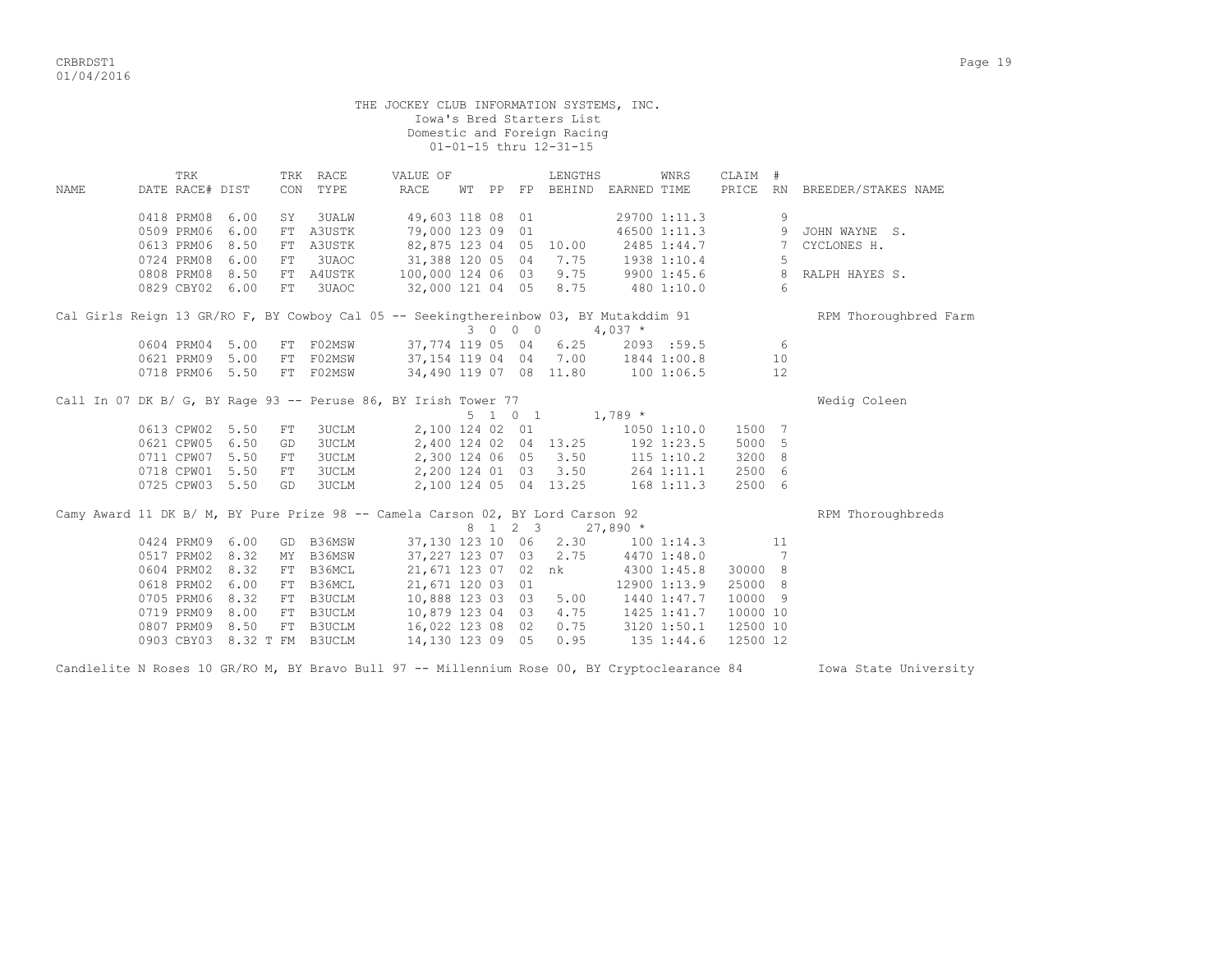CRBRDST1 Page 20 01/04/2016

 THE JOCKEY CLUB INFORMATION SYSTEMS, INC. Iowa's Bred Starters List Domestic and Foreign Racing 01-01-15 thru 12-31-15 TRK TRK RACE VALUE OF LENGTHS WNRS CLAIM # NAME DATE RACE# DIST CON TYPE RACE WT PP FP BEHIND EARNED TIME PRICE RN BREEDER/STAKES NAME  $5 \t 0 \t 2 \t 1 \t 2,304$  \* 0719 GF 07 7.00 FT 3USTR 4,200 121 03 05 23.75 105 1:28.0 6 0725 GF 09 5.25 FT 3UALW 4,000 128 05 06 8.75 100 1:06.4 7 0726 GF 09 5.25 FT B3UALW 4,400 126 04 02 6.00 946 1:07.4 6 0905 LBG04 6.00 SY B3UALW 3,700 126 05 02 2.75 724 1:12.4 6 1004 LBG05 6.00 MY B3UCLM 4,700 126 05 03 7.75 429 1:10.7 3200 7 Canela Caliente 12 B F, BY Wild Gold 90 -- Dominant Desire 04, BY Exploit 96 Connolly Mike  $3 \t 0 \t 1 \t 0 \t 3,000 \t \star$  0618 PRM02 6.00 FT B36MCL 21,671 118 05 07 11.25 100 1:13.9 30000 8 0827 CBY03 7.50 T FM B3UMCL 14,500 119 08 02 0.50 2755 1:32.0 20000 11 0910 CBY01 8.32 T GD B3UMCL 14,500 118 06 05 6.85 145 1:41.6 20000 12 Canveralsbetrloud 13 B G, BY Canaveral 91 -- She's Better Loud 07, BY Bravo Bull 97 Towa State University  $2 \t0 \t0 \t200 \t\t \star$  0606 PRM04 4.50 FT 02MSW 37,138 118 05 07 25.55 100 :52.8 9 0712 PRM03 4.50 FT 02MCL 20,240 111 06 06 14.80 100 :53.3 25000 8 Captain Theo 07 CH G, BY King of Scat 96 -- Captain Messier 93, BY Hail the Ruckus 83 Bloomin Thoroughbreds  $7 \quad 2 \quad 1 \quad 1 \quad 11.515 \quad *$ 

|  | 0102 TUP08      | 4.50 | GD  | 4UCLM                                                                                       | 6,500 123 01 01  |     |            |                        | 3909        | :51.6       | 3000 8 |                   |
|--|-----------------|------|-----|---------------------------------------------------------------------------------------------|------------------|-----|------------|------------------------|-------------|-------------|--------|-------------------|
|  | 0126 TUP04      | 4.50 | FT. | 4UCLM                                                                                       | 7,000 121 07 07  |     |            | 17.75                  | 70          | :51.3       | 3200 7 |                   |
|  | 0315 TUP03      | 5.00 | FT  | 3UCLM                                                                                       | 6,800 123 05 01  |     |            |                        | 4132        | :57.2       | 3000 7 |                   |
|  | 0721 SRP03      | 4.50 | FT. | 3UCLM                                                                                       | 9,800 123 01     |     | 02         | 2.50                   | 2156        | :51.0       | 7500 6 |                   |
|  | 0811 SRP07      | 4.50 | FT. | 3UCLM                                                                                       | 11,300 120 05 05 |     |            | 6.25                   |             | 226 : 50.9  | 7500 6 |                   |
|  | 1207 TUP04      | 4.50 | FT  | 3UCLM                                                                                       | 7,000 123 05 03  |     |            | 3.00                   | 679         | :51.5       | 3000 8 |                   |
|  | 1229 TUP02 5.00 |      | FT  | 3UCLM                                                                                       | 7,000 123 06 04  |     |            | 3.00                   |             | 343 :57.5   | 3000 7 |                   |
|  |                 |      |     | Caribbean Cowboy 12 DK B/ C, BY Petionville 92 -- Hollywood and Wine 01, BY Tactical Cat 96 |                  |     |            |                        |             |             |        | Shattuck/RPM Inc. |
|  |                 |      |     |                                                                                             |                  | 5 0 | $0\quad 0$ |                        | $9,809$ *   |             |        |                   |
|  | 0401 OP 08      | 6.00 | FT  | 03AOC                                                                                       |                  |     |            | 68,500 115 01 06 13.25 |             | 1370 1:10.0 |        |                   |
|  | 0501 PRM08      | 6.00 | FT  | 03STK                                                                                       |                  |     |            | 75,000 117 02 05 16.00 | 2235 1:10.1 |             |        | GOLDEN CIRCLE S.  |
|  | 0529 PRM08      | 6.00 | FT  | A03STK                                                                                      | 69,816 121 01 05 |     |            | 6.75                   |             | 2079 1:11.9 |        | 7 GRAY'S LAKE S.  |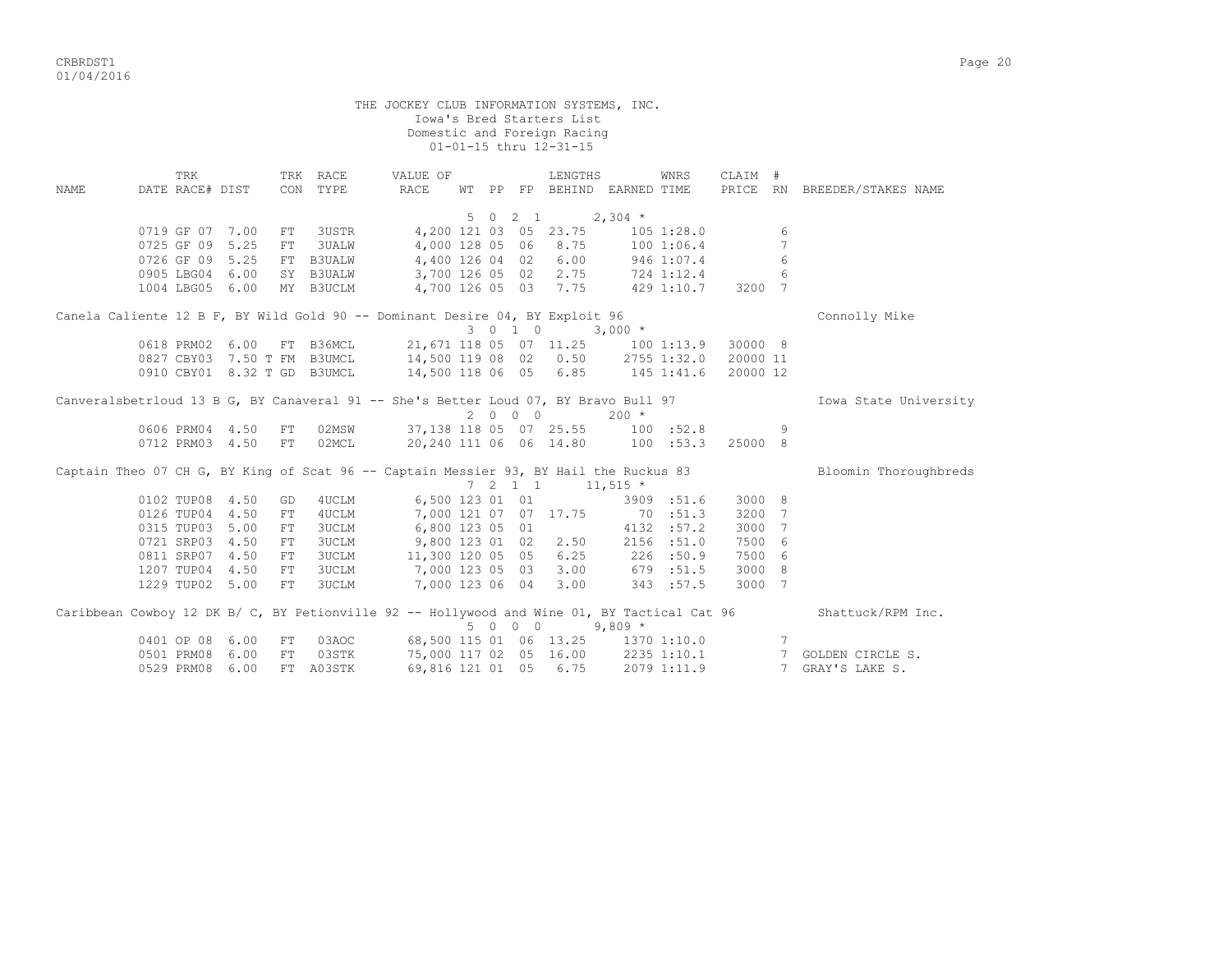CRBRDST1 Page 21 01/04/2016

 THE JOCKEY CLUB INFORMATION SYSTEMS, INC. Iowa's Bred Starters List Domestic and Foreign Racing 01-01-15 thru 12-31-15 TRK TRK RACE VALUE OF LENGTHS WNRS CLAIM # NAME DATE RACE# DIST CON TYPE RACE WT PP FP BEHIND EARNED TIME PRICE RN BREEDER/STAKES NAME 0711 PRM07 8.32 FT 03STK 73,775 114 06 04 2.85 3625 1:45.5 10 IOWA STALLION S. 0808 PRM07 8.50 FT A03STK 80,000 118 08 08 18.60 500 1:47.2 13 IOWA BREEDERS' DERBY Cash in a Shoebox 11 DK B/ M, BY Too Much Ice 97 -- Miss True Blue 03, BY Yes It's True 96 Nielsen Charles David  $7 \t 0 \t 1 \t 6,174 \t \star$ <br>9.700 123 04 02 nk 1940 0321 FON07 6.00 FT B3UALW 9,700 123 04 02 nk 1940 1:15.0 9 0503 PRM09 6.00 FT B3UCLM 18,516 120 10 03 9.00 2175 1:12.3 15000 10 0516 PRM02 6.00 FT B3UCLM 18,589 120 05 05 9.00 444 1:11.6 15000 7 0614 CBY13 8.50 T FM B3UCLM 20,000 123 03 07 8.25 200 1:43.2 20000 9 0621 CBY03 8.00 FT B3UCLM 14,500 123 01 04 23.25 870 1:41.9 12500 6 0726 CBY08 7.50 T FM B3UCLM 14,500 123 06 07 7.40 145 1:31.0 12500 9 0809 CBY06 6.00 GD B3USTK 40,000 119 03 07 16.75 400 1:11.5 7 HOIST HER FLAG S. Castana 11 CH M, BY Noble Causeway 02 -- French Cue 00, BY French Deputy 92 Lane Phoroughbreds, L.C. 9 1 0 3  $12,157$  \* 0330 WRD08 6.00 FT B3UMSW 20,520 124 09 04 4.25 1056 1:12.9 10 0424 PRM09 6.00 GD B36MSW 37,130 123 07 03 1.50 4410 1:14.3 11 0507 PRM09 6.00 FT B36MSW 37,105 123 12 09 13.75 100 1:13.3 12 0604 PRM02 8.32 FT B36MCL 21,671 123 06 03 2.75 2580 1:45.8 30000 8 0618 PRM02 6.00 FT B36MCL 21,671 120 04 04 4.75 1075 1:13.9 25000 8 0716 PRM04 6.00 FT B36MCL 20,240 120 08 07 9.75 100 1:12.4 25000 8 0731 PRM06 6.00 FT B36MCL 11,843 123 05 08 10.50 100 1:13.9 7500 10 0823 CLS01 6.00 FT B3UMCL 3,800 123 03 03 1.80 456 1:15.2 5000 7 0906 CLS01 6.00 FT B3UMCL 3,800 123 06 01 2280 1:13.6 5000 6  $C_1$  O'Toole 12 B G, BY Devil His Due 89 -- Model Cat  $0$  - BY Catienus 94 -- Due injections Valley Fa

| Cat O'TOOLE IS B G, BY DEVIL HIS DUE 89 -- MOQEL CAT U6, BY CATIENUS 94                |                    |                  |                                                  |                           |                          |     | Frairie valley Farms  |
|----------------------------------------------------------------------------------------|--------------------|------------------|--------------------------------------------------|---------------------------|--------------------------|-----|-----------------------|
|                                                                                        | 0904 CBY05 5.50 FT | 02MSW            | 1 0 0 0<br>28,000 118 03 05 13.85                |                           | $280 *$<br>280 1:06.6    |     |                       |
| Cereus Contender 12 B G, BY Flower Alley 02 -- Philadelphia Moon 05, BY Malibu Moon 97 |                    |                  |                                                  | $7 \t0 \t0 \t0 \t1.178$ * |                          |     | Okoboji Racing Stable |
| 0424 PRM07 6.00<br>0528 PRM04 8.50                                                     | GD.<br>一下下         | 3UALW<br>3UAOC - | 37,727 110 04 10 18.70<br>37,848 114 03 06 18.60 |                           | 100 1:10.9<br>100 1:46.7 | 12. |                       |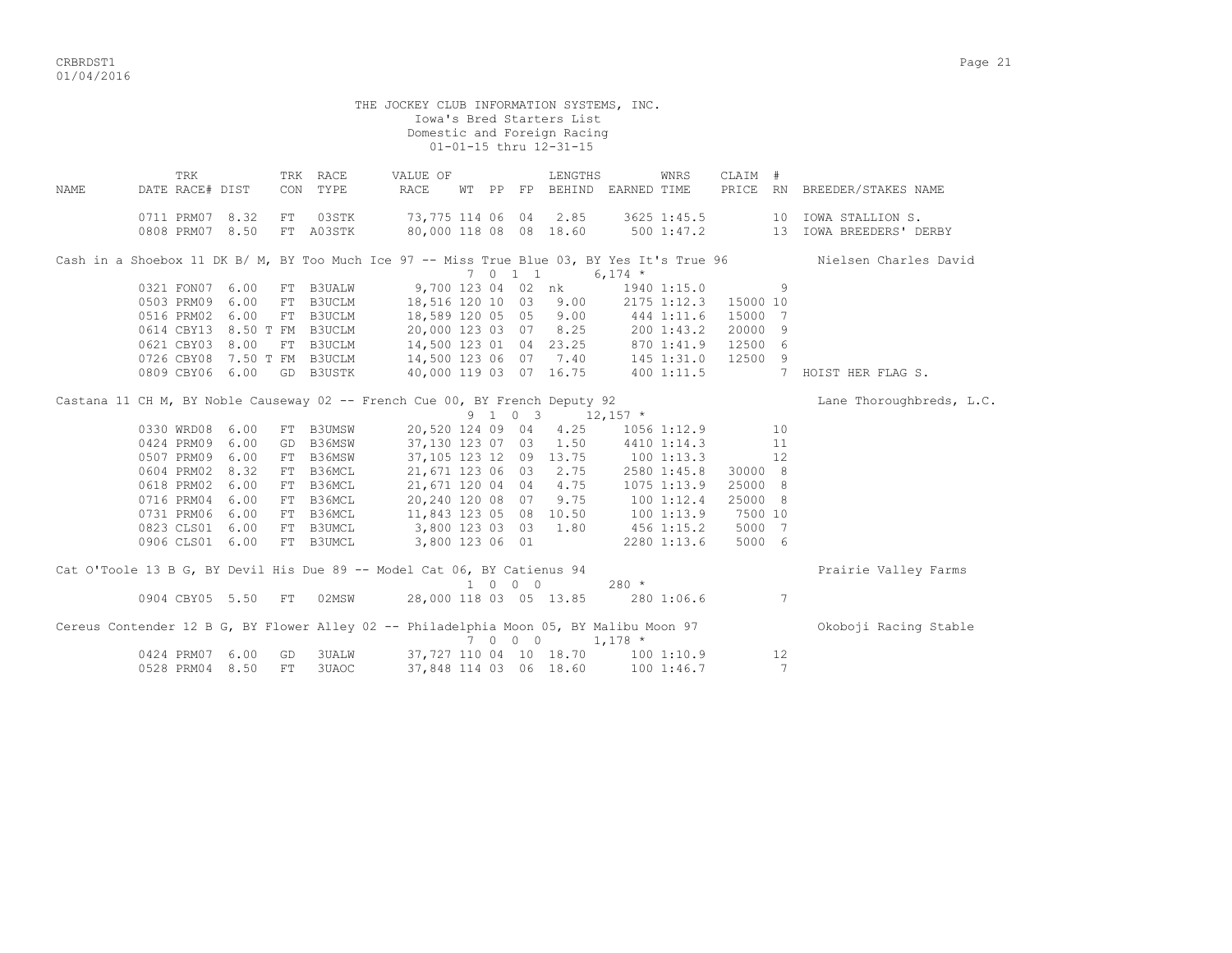|      |                                                                                   |      |                        |                      | THE JOCKEY CLUB INFORMATION SYSTEMS, INC.        |                         | Iowa's Bred Starters List<br>Domestic and Foreign Racing<br>01-01-15 thru 12-31-15 |                                           |         |  |                                      |
|------|-----------------------------------------------------------------------------------|------|------------------------|----------------------|--------------------------------------------------|-------------------------|------------------------------------------------------------------------------------|-------------------------------------------|---------|--|--------------------------------------|
| NAME | TRK<br>DATE RACE# DIST                                                            |      |                        | TRK RACE<br>CON TYPE | VALUE OF<br>RACE                                 |                         | LENGTHS                                                                            | WNRS<br>WT PP FP BEHIND EARNED TIME       | CLAIM # |  | PRICE RN BREEDER/STAKES NAME         |
|      | 0618 PRM06 6.00                                                                   |      | FT                     | 3UCLM                |                                                  | 22,889 115 02 05        | 5.85                                                                               | 543 1:13.0                                | 30000 9 |  |                                      |
|      | 0709 PRM07                                                                        | 8.32 | FT                     | <b>3UCLM</b>         |                                                  | 21, 434 115 06 07 31.75 |                                                                                    | 1001:44.4                                 | 30000 8 |  |                                      |
|      | 0723 PRM04                                                                        | 6.00 | FT                     | 3UCLM                |                                                  | 11,882 116 06 07 9.10   |                                                                                    | 100 1:12.8                                | 7500 8  |  |                                      |
|      | 0802 PRM09 6.00<br>0827 CBY02 8.32 T FM                                           |      | FT                     | 3UCLM<br>3UCLM       | 11,840 111 05 08 12.50<br>13,500 119 07 10 30.25 |                         |                                                                                    | 100 1:12.7 7500 10<br>135 1:40.1 12500 10 |         |  |                                      |
|      | C F Fisher 12 DK B/ G, BY Kirkendahl 02 -- Darlin Saarland 06, BY Saarland 99     |      | Gaede Stacey           |                      |                                                  |                         |                                                                                    |                                           |         |  |                                      |
|      | 0411 FON09 6.00                                                                   |      | 508 1:15.2 6 BAXTER S. |                      |                                                  |                         |                                                                                    |                                           |         |  |                                      |
|      | 0507 PRM07 6.00                                                                   |      | FT<br>FT               | 03STK<br>3UCLM       | 17,274 118 03 09 24.85                           |                         | 10,150 118 03 04 7.00                                                              | 100 1:12.3 15000 10                       |         |  |                                      |
|      | 0619 PRM07 8.32                                                                   |      | FT                     | 3UCLM                |                                                  | 13,498 116 01 10 24.10  |                                                                                    | 1001:45.9                                 | 7500 12 |  |                                      |
|      | 0711 PRM07 8.32                                                                   |      | FT                     | 03STK                | 73,775 117 02 07 30.60                           |                         |                                                                                    |                                           |         |  | 10 IOWA STALLION S.                  |
|      | 0723 PRM04                                                                        | 6.00 | FT                     | 3UCLM                | $11,882$ 117 05 05 7.75                          |                         |                                                                                    | 500 1:45.5<br>291 1:12.8<br>100 1:12.7    | 7500 8  |  |                                      |
|      | 0802 PRM09 6.00                                                                   |      | FT                     | 3UCLM                | 11,840 117 02 07 10.50                           |                         |                                                                                    |                                           | 7500 10 |  |                                      |
|      | 0829 CBY07 6.50                                                                   |      | FT                     | <b>3UCLM</b>         |                                                  | 10,500 119 08 07 28.00  |                                                                                    | $105$ 1:19.6                              | 6250 8  |  |                                      |
|      | Champagne Lunch 11 B M, BY Bright Launch 93 -- Champange High 99, BY Slewacide 80 |      |                        |                      |                                                  |                         | $12 \quad 1 \quad 1 \quad 1 \quad 5,877 \quad *$                                   |                                           |         |  | William L. Hobbs & Richard W. Galyen |
|      | 0222 FON09 4.00                                                                   |      |                        | FT B3UCLM            |                                                  |                         |                                                                                    | 5,100 123 08 02 3.00 1020 :48.0           | 5000 9  |  |                                      |
|      | 0301 FON08 6.00                                                                   |      |                        | FT B3UCLM            |                                                  | 5,100 124 06 03 1.00    |                                                                                    | $612$ 1:16.2                              | 5000 8  |  |                                      |
|      | 0315 FON04 6.50                                                                   |      |                        | FT B3UCLM            |                                                  | 5,100 123 03 04 6.25    |                                                                                    | 255 1:22.2                                | 5000 5  |  |                                      |
|      | 0322 FON02 4.00                                                                   |      |                        | FT B3UCLM            |                                                  | 5,330 123 04 01         |                                                                                    | 3060 : 47.8                               | 5000 6  |  |                                      |
|      | 0412 FON07                                                                        | 6.00 |                        | FT B3UCLM            |                                                  | 5,200 123 05 04 1.50    |                                                                                    | $260$ 1:15.2                              | 5000 10 |  |                                      |
|      | 0426 FON06                                                                        | 6.00 |                        | GD B3UCLM            |                                                  | 5,200 123 06 04         | 3.35                                                                               | 260 1:15.6                                | 5000 8  |  |                                      |
|      | 0519 WRD02 8.00                                                                   |      |                        | FT B3UCLM            |                                                  | 9,350 120 06 06 21.75   |                                                                                    |                                           | 7500 7  |  |                                      |
|      | 0704 FMT04 4.00                                                                   |      |                        | FT B3UCLM            |                                                  | 5,830 126 06 06 11.80   |                                                                                    | 80 1:37.9<br>90 :46.8                     | 5000 6  |  |                                      |
|      | 0716 FMT03 5.50                                                                   |      |                        | FT B3UCLM            |                                                  | 6,050 124 07 06 4.85    |                                                                                    | 90 1:08.0                                 | 5000 7  |  |                                      |
|      | 0807 CLS05 6.00                                                                   |      |                        | FT B3UCLM            |                                                  | 5,000 124 04 06 10.25   |                                                                                    | 0 1:15.0                                  | 5000 10 |  |                                      |
|      | 0821 CLS08                                                                        | 6.00 |                        | FT B3UCLM            |                                                  | 5,000 123 08 05 6.75    |                                                                                    | 1501:15.0                                 | 5000 9  |  |                                      |
|      | 0904 CLS07 6.00                                                                   |      |                        | FT B3UCLM            |                                                  | 5,000 124 02 08 9.75    |                                                                                    | $0\;1:14.2$                               | 5000 9  |  |                                      |
|      | Chance to Dance 11 B M, BY Cowboy Cal 05 -- Colleen O'Brien 02, BY Zamindar 94    |      |                        |                      |                                                  |                         |                                                                                    |                                           |         |  | Ashby Thoroughbreds                  |

 $7 \quad 1 \quad 1 \quad 1$  6,764 \*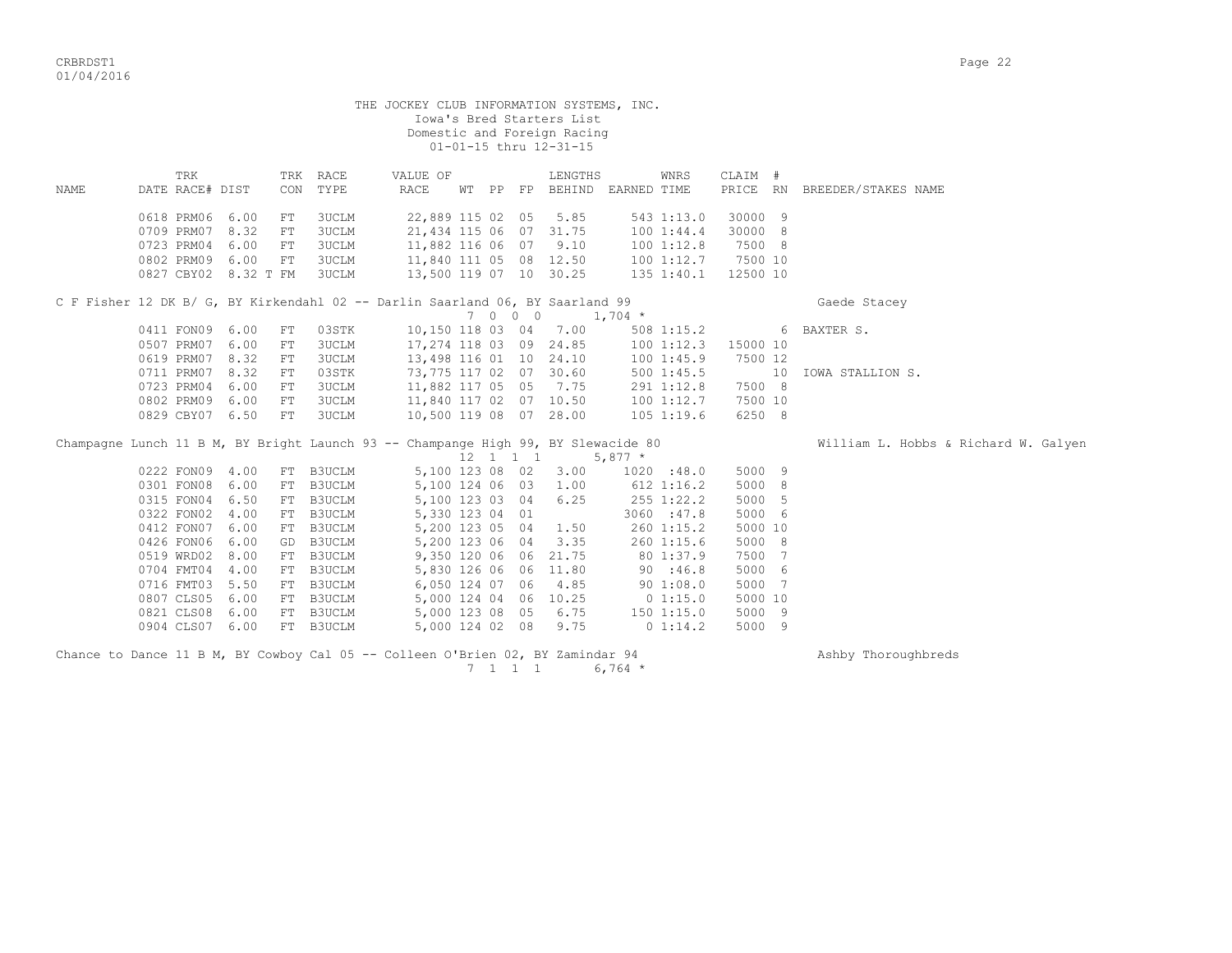|      |                          |      |    |              | THE JOCKEY CLUB INFORMATION SYSTEMS, INC.                                       |  |                              | Iowa's Bred Starters List<br>Domestic and Foreign Racing<br>01-01-15 thru 12-31-15 |            |                         |         |     |                                |
|------|--------------------------|------|----|--------------|---------------------------------------------------------------------------------|--|------------------------------|------------------------------------------------------------------------------------|------------|-------------------------|---------|-----|--------------------------------|
|      | TRK                      |      |    | TRK RACE     | VALUE OF                                                                        |  |                              | LENGTHS                                                                            |            | WNRS                    | CLAIM # |     |                                |
| NAME | DATE RACE# DIST          |      |    | CON TYPE     | RACE                                                                            |  |                              | WT PP FP BEHIND EARNED TIME                                                        |            |                         |         |     | PRICE RN BREEDER/STAKES NAME   |
|      | 0514 PRM02 6.00          |      |    | SY B36MCL    | 12,377 123 03 03                                                                |  |                              | 5.25                                                                               |            | 1470 1:13.3             | 7500 7  |     |                                |
|      | 0605 PRM02 5.50          |      |    | FT B36MCL    | 12,407 123 02 06 20.25                                                          |  |                              |                                                                                    |            | 1001:06.7               | 7500 7  |     |                                |
|      | 0628 PRM03 6.00          |      |    | FT B36MCL    | 11,901 123 07 05                                                                |  |                              | 9.75                                                                               |            | 294 1:13.5              | 7500 7  |     |                                |
|      | 0711 PRM09 6.00          |      |    | FT B36MCL    | 11,882 118 07 06 4.85                                                           |  |                              |                                                                                    |            | 100 1:13.7              | 7500 8  |     |                                |
|      | 0725 PRM05               | 6.00 |    | FT B36MCL    | 11,921 115 04 02                                                                |  |                              | 7.75                                                                               |            | 2376 1:13.8             | 5000 6  |     |                                |
|      | 0814 CLS01 6.00          |      |    | FT B3UMCL    | 3,800 124 06 01                                                                 |  |                              |                                                                                    |            | 2280 1:16.6             | 5000 6  |     |                                |
|      | 0904 CLS05 6.00          |      |    | FT B3UCLM    |                                                                                 |  |                              |                                                                                    |            | 144 1:13.8              | 5000 9  |     |                                |
|      |                          |      |    |              | 4,800 124 08 05 5.05                                                            |  |                              |                                                                                    |            |                         |         |     |                                |
|      |                          |      |    |              | Cheese Biz 09 B G, BY Humming 96 -- Cheese Grits 97, BY Silver Ghost 82         |  | $12 \quad 1 \quad 3 \quad 1$ |                                                                                    | $19,689$ * |                         |         |     | MAMAS Thoroughbreds            |
|      | 0403 HAW04 6.00          |      | FT | 4USTR        |                                                                                 |  |                              | 15,488 119 04 04 17.75                                                             |            | $605$ 1:10.8            |         | 6   |                                |
|      | 0430 PRM08 8.32          |      | FT | 3UCLM        | 17,000 121 02 07 12.50                                                          |  |                              |                                                                                    |            | 100 1:45.0              | 10000 9 |     |                                |
|      | 0524 PRM02 8.50          |      | SY | <b>3UCLM</b> | 12,268 118 02 03 2.00                                                           |  |                              |                                                                                    |            | 1898 1:47.5             | 7500 7  |     |                                |
|      | 0619 PRM05 8.50          |      | FT | 3UALW        | 37,848 120 07 06 19.50                                                          |  |                              |                                                                                    |            | 1001:47.1               |         | 7   |                                |
|      | 0702 PRM07 8.50          |      | FT |              |                                                                                 |  |                              |                                                                                    |            |                         | 7500 7  |     |                                |
|      | 0726 PRM05 8.32          |      |    | 3UCLM        |                                                                                 |  |                              | 11,144 119 04 02 nk                                                                |            | 2575 1:47.6             | 5000 7  |     |                                |
|      |                          |      | GD | 3UCLM        |                                                                                 |  |                              | 13,760 119 04 02 hd                                                                |            | 2825 1:45.6             |         |     |                                |
|      | 0806 PRM06 8.32          |      | FT | <b>3UCLM</b> | 13,902 118 03 01                                                                |  |                              |                                                                                    |            | 8475 1:44.7             | 5000 7  |     |                                |
|      | 0905 RP 04               | 8.00 | FT | 3UCLM        |                                                                                 |  |                              | 10,450 122 01 02 nk                                                                |            | 2039 1:37.5             | 5000 8  |     |                                |
|      | 0917 RP 09 8.00          |      | FT | 3UCLM        | 10,450 122 08 04 5.00                                                           |  |                              |                                                                                    |            | 596 1:37.8              | 5000 11 |     |                                |
|      | 1007 RP 08 8.32          |      | FT | 3UCLM        | 11,887 120 07 08 10.75                                                          |  |                              |                                                                                    |            | 85 1:41.9<br>306 1:38.7 | 5000 11 |     |                                |
|      | 1029 RP 04 8.00          |      | FT | 3UCLM        | 10,450 120 02 05 6.00                                                           |  |                              |                                                                                    |            |                         | 5000 8  |     |                                |
|      | 1211 RP 05 8.50          |      | FT | <b>3UCLM</b> | 10,450 119 07 10 31.75                                                          |  |                              |                                                                                    | 85 1:45.3  |                         | 5000 10 |     |                                |
|      |                          |      |    |              | Cherokee Charlie 13 DK B/ G, BY Wild Gold 90 -- R J's Riley 06, BY Yonaguska 98 |  |                              |                                                                                    |            |                         |         |     | Forsyth Richard                |
|      |                          |      |    |              |                                                                                 |  |                              | $1 \t0 \t1 \t0 \t4.008$ *                                                          |            |                         |         |     |                                |
|      | 0712 PRM03 4.50 FT 02MCL |      |    |              |                                                                                 |  |                              |                                                                                    |            |                         |         |     |                                |
|      |                          |      |    |              | Chromeless 12 DK B/ G, BY Nascar Guy 03 -- Peqqys' Girl 01, BY Demidoff 90      |  |                              |                                                                                    |            |                         |         |     | Jerry L. Bish & Carmen L. Bish |
|      |                          |      |    |              |                                                                                 |  | 3 0 0 0                      |                                                                                    | $236 *$    |                         |         |     |                                |
|      | 0510 PRM01 6.00          |      | FT | 36MCL        | 12,277 118 05 06 28.75                                                          |  |                              |                                                                                    |            | 1001:13.8               | 7500 6  |     |                                |
|      | 0602 FP 08 5.00          |      | FT | <b>3UMCL</b> |                                                                                 |  |                              | 6,000 118 04 07 24.45                                                              | 66 1:00.8  |                         | 4000 8  |     |                                |
|      | 0626 FP 07 8.00          |      | FT | 3UMCL        |                                                                                 |  |                              | 6,400 118 07 09 39.00                                                              |            | 701:42.6                | 5000    | - 9 |                                |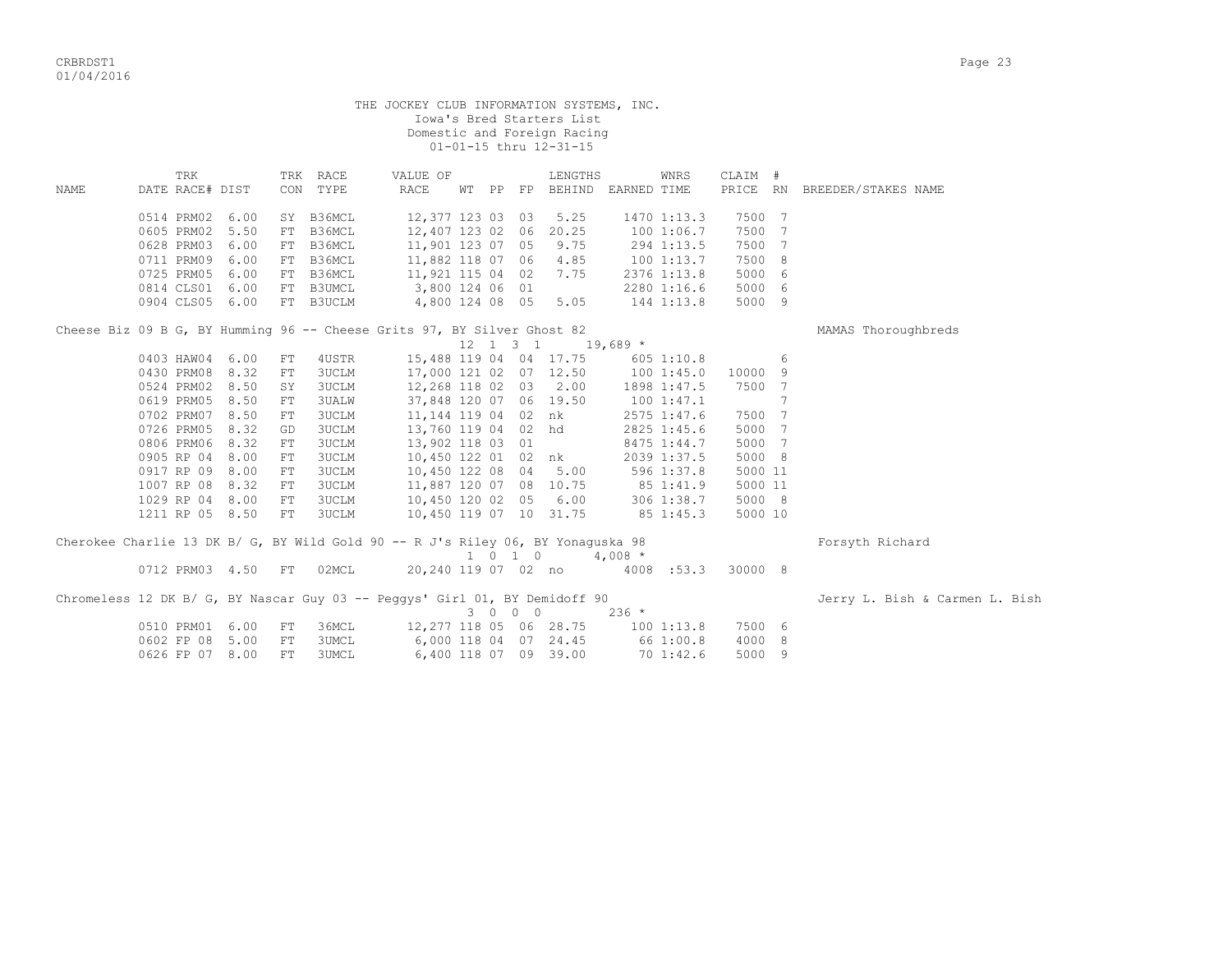CRBRDST1 Page 24 01/04/2016

THE JOCKEY CLUB INFORMATION SYSTEMS, INC. Iowa's Bred Starters List Domestic and Foreign Racing 01-01-15 thru 12-31-15 TRK TRK RACE VALUE OF LENGTHS WNRS CLAIM # NAME DATE RACE# DIST CON TYPE RACE WT PP FP BEHIND EARNED TIME PRICE RN BREEDER/STAKES NAME Chuck's Dahl 11 DK B/ M, BY Kirkendahl 02 -- Darlin Saarland 06, BY Saarland 99 Meyer Stacey 4 0 0 0 420 \* 0705 CBY10 6.00 FT B3UMCL 10,500 123 10 09 20.25 105 1:13.4 6250 10 0718 CBY09 5.50 FT B3UMCL 10,500 123 04 06 6.25 105 1:08.0 6250 8 0816 CBY08 5.50 FT B3UMCL 10,500 123 06 08 10.35 105 1:07.2 6250 10 0910 CBY06 5.50 FT B3UMCL 10,500 123 07 07 14.35 105 1:07.9 6250 9 Cielo Five 06 B G, BY Mi Cielo 90 -- Fievel 89, BY Broad Brush 83 Rockin Rockin River Ranch 4 0 0 0 400 \* 0425 PRM01 6.00 MY 3UCLM 17,347 120 06 07 26.75 100 1:11.7 12500 7 0521 PRM07 6.00 FT 3UCLM 12,925 118 07 06 8.00 100 1:12.7 10000 10 0611 PRM06 6.00 MY 3UCLM 17,298 120 02 08 12.75 100 1:12.4 15000 9 0620 PRM02 8.32 FT 3UCLM 10,500 120 01 06 15.00 100 1:46.5 7500 7 C Indygo 10 DK B/ M, BY Winter Glitter 97 -- Tiger Fan 00, BY Lear Fan 81 Rumbaugh Carroll 6 1 0 2 7,306 \* 0227 FON01 4.00 FT B3UMSW 7,400 123 06 04 5.75 370 :47.8 6<br>0313 FON02 6.00 FT B3UMSW 7.400 123 02 01 4440 1:15.6 7 0313 FON02 6.00 FT B3UMSW 7,400 123 02 01 4440 1:15.6 7 0329 FON05 6.00 FT B3UALW 8,500 123 03 05 5.35 255 1:15.0 8 0417 FON08 8.00 MY B3UALW 8,500 123 07 03 5.00 1020 1:43.6 9 0502 FON01 6.00 FT B3UALW 8,500 123 05 03 8.00 1020 1:14.4 6 0907 CLS02 6.00 FT B3UALW 6,700 123 06 05 12.25 201 1:13.2 6 City Flower 13 DK B/ F, BY Heart of the Storm 04 -- Citisweetheart 97, BY Citidancer 87 Black Oak Farm & Richard Maynard 4 1 0 0 9,191 \* 0621 PRM09 5.00 FT F02MSW 37,154 119 05 07 8.85 100 1:00.8 10 0702 PRM03 5.00 FT F02MCL 14,582 119 05 05 4.60 411 1:00.8 30000 8 0730 PRM05 5.50 FT F02MCL 22,667 118 01 06 19.50 100 1:07.4 30000 6 1003 PEN01 5.00 SY F02MCL 14,300 120 04 01 8580 1:01.4 10000 5 Clever Credit 13 CH G, BY Devil His Due 89 -- Tricky Truth 00, BY Proudest Romeo 90 River Ridge Ranch  $200 *$ 0606 PRM04 4.50 FT 02MSW 37,138 118 09 09 33.80 100 :52.8 9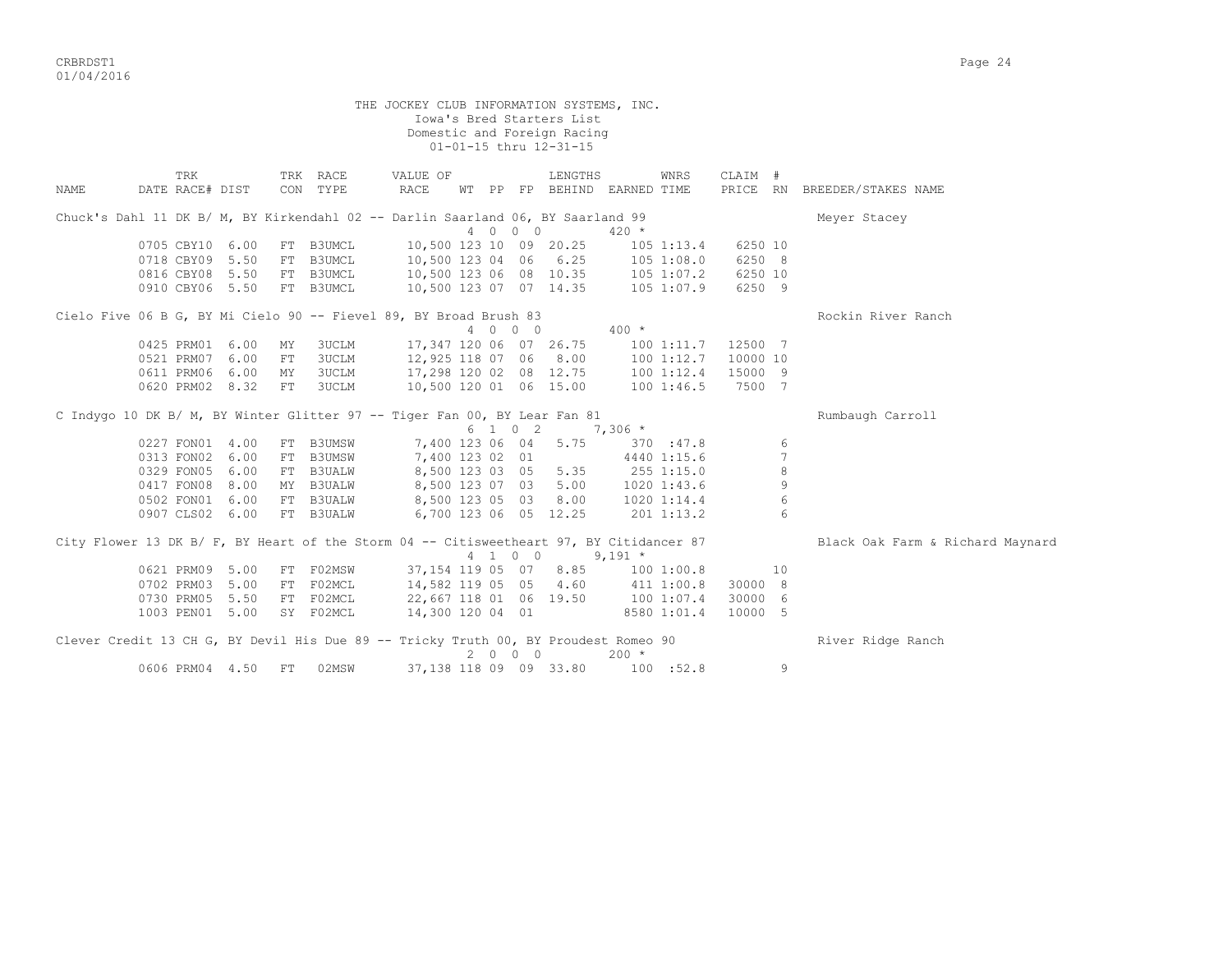CRBRDST1 Page 25 01/04/2016

THE JOCKEY CLUB INFORMATION SYSTEMS, INC. Iowa's Bred Starters List Domestic and Foreign Racing 01-01-15 thru 12-31-15 TRK TRK RACE VALUE OF LENGTHS WNRS CLAIM # NAME DATE RACE# DIST CON TYPE RACE WT PP FP BEHIND EARNED TIME PRICE RN BREEDER/STAKES NAME 0625 PRM06 5.00 FT 02MSW 37,154 119 05 09 14.00 100 :58.9 10 Cock a Doodledotte 11 B G, BY Cocky 97 -- Ride a Cockhorse 99, BY Cobra King 93 Mark Evans & Hobart Weller  $0228 \text{ FONO3} \quad 6.00 \quad \text{FT} \quad 3 \text{UMSW} \qquad 7,400 \quad 123 \quad 03 \quad 05 \quad 8.75 \qquad 222$  0228 FON03 6.00 FT 3UMSW 7,400 123 03 05 8.75 222 1:17.2 6 0308 FON05 6.00 FT 3UMSW 7,400 123 02 07 20.00 0 1:15.0 7 Coco's Edge 10 CH M, BY Added Edge 00 -- Only At Night 99, BY Olympio 88  $8 \t1 \t2 \t2 \t15.555 \t*$  0426 PRM05 6.00 FT B36WMC 12,304 123 02 06 7.55 100 1:14.5 7500 10 0507 PRM05 6.00 FT B36MCL 13,595 123 05 05 4.80 321 1:14.5 10000 8 0522 PRM02 6.00 FT B36MCL 14,837 123 02 03 1.00 1755 1:15.0 15000 8 0605 PRM02 5.50 FT B36MCL 12,407 123 04 02 6.00 2450 1:06.7 7500 7 0628 PRM09 6.00 FT B36MCL 11,921 123 03 01 7128 1:13.7 7500 6 0716 PRM09 6.00 FT B3UALW 35,145 123 04 07 12.75 100 1:11.4 9 0725 PRM09 6.00 FT B3UCLM 11,862 123 05 02 10.25 2304 1:13.6 7500 9 0802 PRM01 5.50 FT B3UCLM 11,882 124 05 03 7.75 1397 1:06.5 5000 8 Colerful Bride 12 GR/RO F, BY Munnings 06 -- Appealing Bride 02, BY Unbridled's Song 93 DeBruycker Lloyd  $7$  2 2 0 96,115 \*<br>37,000 115 01 04 7.50 2220 1:03.4 10<br>41,090 120 03 01 24600 1:04.5 12 0213 FG 08 5.50 T FM F03MSW 37,000 115 01 04 7.50 0327 FG 10 5.50 T FM F03MSW 41,090 120 03 01 24600 1:04.5 12 0425 PRM05 6.00 MY B3UALW 37,824 118 08 02 3.75 7550 1:11.1 8 0425 PRM05 6.00 MY B3UALW 37,824 118 08 02 3.75 7550 1:11.1 8<br>0529 PRM06 6.00 FT F03STK 69,566 118 06 01 41740 1:11.7 6 BOB BRYANT S. 0808 PRM05 8.32 FT F03STK 80,000 120 04 02 2.50 15400 1:45.5 12 IOWA BREEDERS' OAKS 0910 LRC07 6.50 FT F03STK 75,000 122 01 04 12.00 4500 1:15.4 5 BEVERLY J. LEWIS S. 1213 GG 07 8.50 FT B3USTK 56,330 117 10 07 6.50 105 1:45.2 11 MISS AMERICA S. Colonel Ted 12 B G, BY Colonel John 05 -- Shimmering Tale 04, BY Wild Again 80 Clifton Farm, LLC & Winstar Farm, LLC  $5 \t2 \t1 \t0 \t60.594 \t\t*$  0424 PRM05 6.00 GD 36MSW 37,105 118 05 01 21975 1:11.4 12 0510 PRM09 6.00 GD 3UALW 37,751 118 02 01 22425 1:11.8 11 0529 PRM08 6.00 FT A03STK 69,816 118 04 02 1.75 13863 1:11.9 7 GRAY'S LAKE S.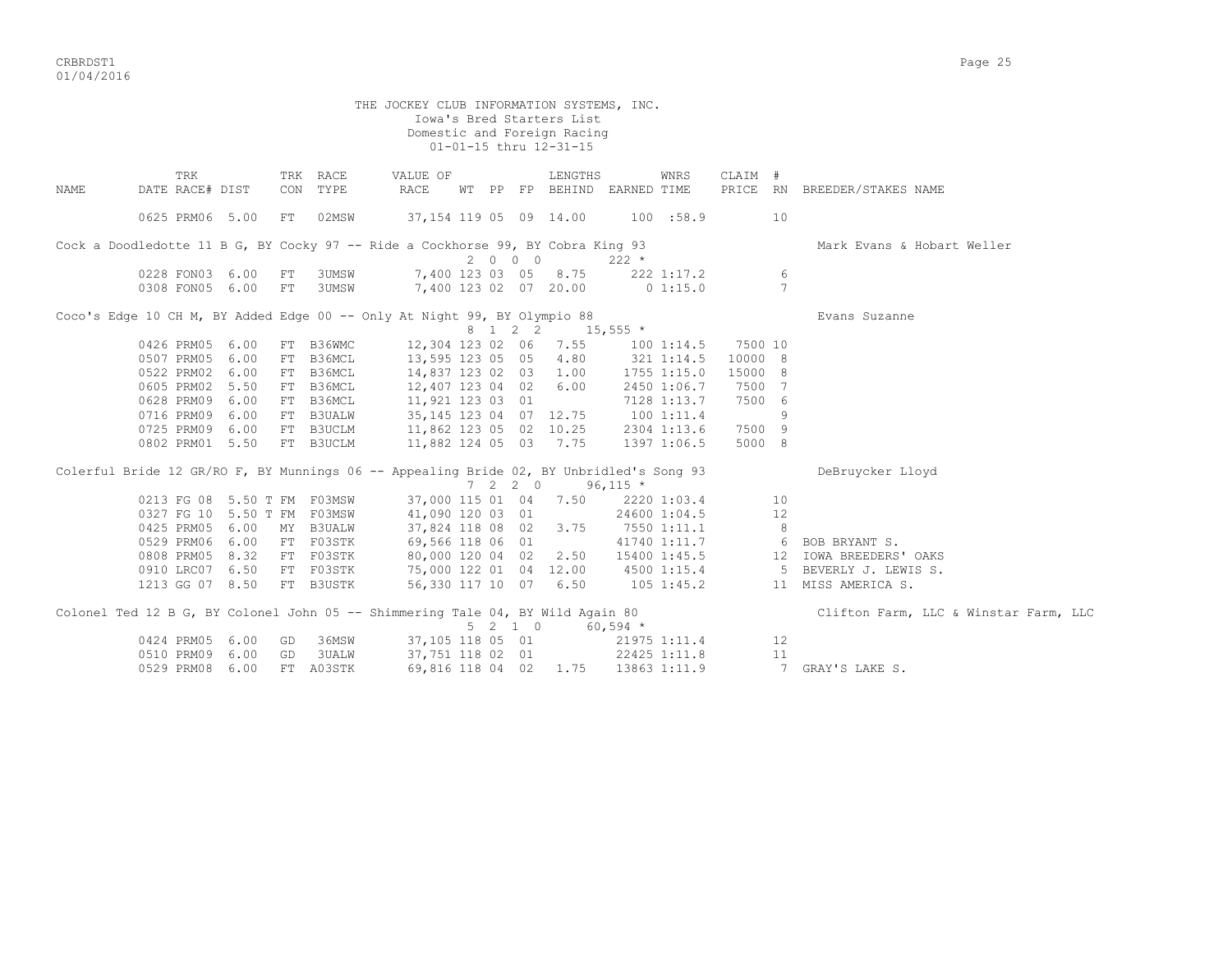|      |                                    |      |          |                              | THE JOCKEY CLUB INFORMATION SYSTEMS, INC.                                                  |  | Iowa's Bred Starters List<br>Domestic and Foreign Racing<br>01-01-15 thru 12-31-15 |            |                        |                      |                |                                            |
|------|------------------------------------|------|----------|------------------------------|--------------------------------------------------------------------------------------------|--|------------------------------------------------------------------------------------|------------|------------------------|----------------------|----------------|--------------------------------------------|
|      |                                    |      |          |                              |                                                                                            |  |                                                                                    |            |                        |                      |                |                                            |
| NAME | TRK<br>DATE RACE# DIST             |      |          | TRK RACE<br>CON TYPE         | VALUE OF<br>RACE                                                                           |  | LENGTHS<br>WT PP FP BEHIND EARNED TIME                                             |            | WNRS                   | CLAIM #              |                | PRICE RN BREEDER/STAKES NAME               |
|      | 0705 PRM08 6.00                    |      | FT       | 3UAOC                        |                                                                                            |  | 34, 261 118 06 04 3.50 1831 1:11.9                                                 |            |                        |                      | $\overline{7}$ |                                            |
|      | 0808 PRM07 8.50                    |      |          | FT A03STK                    |                                                                                            |  | 80,000 120 06 11 27.35 500 1:47.2                                                  |            |                        |                      |                | 13 IOWA BREEDERS' DERBY                    |
|      |                                    |      |          |                              | Colorful Beginning 12 CH G, BY Colorful Tour 99 -- Beginnings End 06, BY Cape Canaveral 96 |  | 6 0 0 0                                                                            | $4,584$ *  |                        |                      |                | Chleborad Lynn                             |
|      | 0501 PRM07 6.00                    |      | FT       | 36MSW                        |                                                                                            |  | 37,154 119 01 05 9.00                                                              |            | 885 1:12.2             |                      | 10             |                                            |
|      | 0515 PRM09 8.32                    |      | GD       | 36MSW                        |                                                                                            |  | 37,074 118 04 04 16.50 1838 1:45.9                                                 |            |                        |                      | 11             |                                            |
|      | 0604 PRM07 8.00                    |      | FT       | 36MSW                        |                                                                                            |  | 37,152 118 05 05 12.60                                                             | 894 1:40.2 |                        |                      | 7              |                                            |
|      | 0619 PRM02                         | 8.00 | FT       | 36MCL                        | 10,000 119 02 05 15.50                                                                     |  |                                                                                    | 291 1:41.4 |                        | 10000 8              |                |                                            |
|      | 0710 PRM09 8.32                    |      | FT       | 36MCL                        | 11,862 118 07 04 7.00                                                                      |  |                                                                                    | 576 1:50.0 |                        | 7500 9               |                |                                            |
|      | 0723 PRM03 8.32                    |      | FT       | 36MCL                        | 10,412 118 03 07 8.10                                                                      |  |                                                                                    | 100 1:48.9 |                        | 7500 8               |                |                                            |
|      |                                    |      |          |                              | Color Me Hot 11 DK B/ M, BY Colorful Tour 99 -- Foran Gap 00, BY Allen's Prospect 82       |  |                                                                                    |            |                        |                      |                | Chleborad Lynn                             |
|      |                                    |      |          |                              |                                                                                            |  | 4 0 0 0 1,081 *                                                                    |            |                        |                      |                |                                            |
|      | 0501 PRM02 6.00<br>0522 PRM09 6.00 |      |          | GD B36MCL<br>FT B36MCL       | 14,886 118 03 05 16.50<br>14,837 123 04 08 27.50 100 1:13.1                                |  |                                                                                    |            | 357 1:14.2             | 15000 6<br>15000 8   |                |                                            |
|      | 0605 PRM02 5.50                    |      |          | FT B36MCL                    |                                                                                            |  | 12,407 120 01 05 13.50 324 1:06.7                                                  |            |                        | 5000 7               |                |                                            |
|      | 0625 PRM01 5.00                    |      |          | GD B36MCL                    | 10,150 120 04 05 22.00                                                                     |  |                                                                                    | 300 : 59.2 |                        | 5000 5               |                |                                            |
|      |                                    |      |          |                              |                                                                                            |  |                                                                                    |            |                        |                      |                |                                            |
|      |                                    |      |          |                              | Colter's Hell 12 CH G, BY Kitalpha 99 -- Stepperupper 03, BY Trippi 97                     |  |                                                                                    |            |                        |                      |                | Black Oak Farm                             |
|      | 0424 PRM07 6.00                    |      |          |                              |                                                                                            |  | 9 0 2 2 3,420 $*$                                                                  |            |                        |                      |                |                                            |
|      |                                    |      | GD       | <b>3UALW</b>                 |                                                                                            |  | 37, 727 117 01 11 19.70 100 1:10.9                                                 |            |                        |                      | 12             |                                            |
|      | 0507 PRM07 6.00<br>0521 PRM07 6.00 |      | FT<br>FT | <b>3UCLM</b>                 |                                                                                            |  | $17,274$ 118 08 07 16.10 100 1:12.3                                                |            |                        | 15000 10             |                |                                            |
|      | 0606 PRM09 8.32                    |      | FT       | <b>3UCLM</b><br><b>3UCLM</b> | 12,925 117 05 10 13.25<br>13,498 115 06 09 20.75                                           |  |                                                                                    |            | 1001:12.7<br>1001:46.7 | 10000 10<br>10000 12 |                |                                            |
|      | 0719 GF 01 5.25                    |      | FT.      | <b>3UALW</b>                 | 4,000 122 04 03 4.25                                                                       |  |                                                                                    |            | 480 1:07.6             |                      | 5              |                                            |
|      | 0726 GF 01 5.25                    |      | FT       | <b>3UCLM</b>                 | 4,000 124 05 02 7.50                                                                       |  |                                                                                    |            | 800 1:06.8             | 3200 7               |                |                                            |
|      | 0906 BKF03 5.00                    |      | FT.      | <b>3UALW</b>                 | 1,600 124 03 03 12.50                                                                      |  |                                                                                    |            | 240 1:03.1             |                      | 4              |                                            |
|      | 0912 BKF09 8.32                    |      | FT       | <b>3USTK</b>                 | 5,000 124 02 06 24.50 200 1:51.2                                                           |  |                                                                                    |            |                        |                      | 6              | T.J. FACKRELL - SPA BOY MEMORIAL S.        |
|      | 0925 ED 03 6.50                    |      | FT       | <b>3UALW</b>                 | 5,200 124 02 02 6.50                                                                       |  |                                                                                    |            | 1300 1:18.3            |                      | 9              |                                            |
|      |                                    |      |          |                              | a i gli in principale del control di logare di log                                         |  |                                                                                    |            |                        |                      |                | $\mathbf{r}$ , and the set of $\mathbf{r}$ |
|      |                                    |      |          |                              |                                                                                            |  |                                                                                    |            |                        |                      |                |                                            |

Commander Gib 12 B G, BY Added Edge 00 -- Show Us the Check 01, BY Dove Hunt 91 Moeller Tom  $7 \quad 1 \quad 1 \quad 0 \qquad 19,013$  \*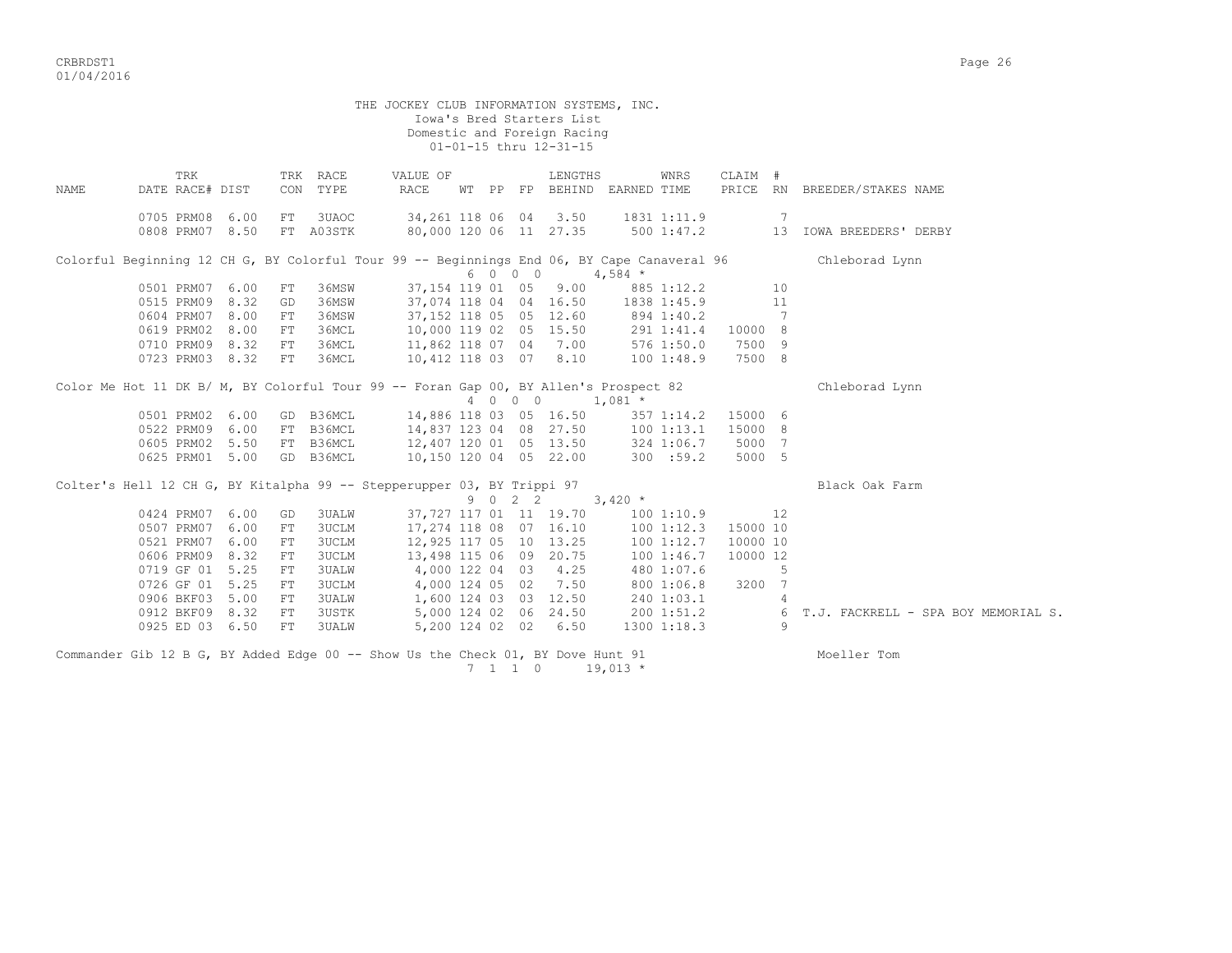|       | THE JOCKEY CLUB INFORMATION SYSTEMS, INC.<br>Iowa's Bred Starters List<br>Domestic and Foreign Racing<br>01-01-15 thru 12-31-15<br>TRK RACE<br>CLAIM #<br>TRK<br>VALUE OF<br>LENGTHS<br>WNRS |      |    |              |                                                                                                                                     |  |  |  |                                                |                                                                        |             |          |                 |                                                                                                           |  |
|-------|----------------------------------------------------------------------------------------------------------------------------------------------------------------------------------------------|------|----|--------------|-------------------------------------------------------------------------------------------------------------------------------------|--|--|--|------------------------------------------------|------------------------------------------------------------------------|-------------|----------|-----------------|-----------------------------------------------------------------------------------------------------------|--|
| NAMF. | DATE RACE# DIST                                                                                                                                                                              |      |    | CON TYPE     | RACE                                                                                                                                |  |  |  |                                                | WT PP FP BEHIND EARNED TIME                                            |             |          |                 | PRICE RN BREEDER/STAKES NAME                                                                              |  |
|       |                                                                                                                                                                                              |      |    |              |                                                                                                                                     |  |  |  |                                                |                                                                        |             |          |                 |                                                                                                           |  |
|       | 0503 PRM06 6.00                                                                                                                                                                              |      | FT | 36MSW        | 37,138 118 05 07 19.50                                                                                                              |  |  |  |                                                | $100$ 1:12.3                                                           |             |          | 9               |                                                                                                           |  |
|       | 0514 PRM09 5.00                                                                                                                                                                              |      | SY | 03MCL        | 21,623 122 10 05 10.75                                                                                                              |  |  |  |                                                | 510 : 59.0                                                             |             | 30000 10 |                 |                                                                                                           |  |
|       | 0612 PRM02 6.00                                                                                                                                                                              |      | GD | 36MCL        | 21,695 118 02 01                                                                                                                    |  |  |  |                                                | 12975 1:12.2                                                           |             | 30000 7  |                 |                                                                                                           |  |
|       | 0626 PRM03 6.00                                                                                                                                                                              |      | FT | 3UCLM        | 16,697 118 01 04                                                                                                                    |  |  |  | 5.05                                           |                                                                        | 834 1:12.5  | 15000 6  |                 |                                                                                                           |  |
|       | 0710 PRM01 8.32                                                                                                                                                                              |      | FT | 3UCLM        | 11,609 118 03 04 5.05                                                                                                               |  |  |  |                                                | 619 1:46.7                                                             |             | 12500 6  |                 |                                                                                                           |  |
|       | 0719 PRM01 8.00                                                                                                                                                                              |      | FT | <b>3UCLM</b> | 15,286 118 03 02 1.50 3475 1:41.1                                                                                                   |  |  |  |                                                |                                                                        |             | 25000 6  |                 |                                                                                                           |  |
|       | 0808 PRM07 8.50                                                                                                                                                                              |      |    | FT A03STK    | 80,000 118 07 13 47.85                                                                                                              |  |  |  |                                                |                                                                        |             |          |                 | 500 1:47.2 13 IOWA BREEDERS' DERBY                                                                        |  |
|       |                                                                                                                                                                                              |      |    |              |                                                                                                                                     |  |  |  | 4 0 0 1 1,884 *                                |                                                                        |             |          |                 | Commander Storm 12 B G, BY Storm Catcher 99 -- Natalies Commander 01, BY Deputy Commander 94 Bain Larry D |  |
|       | 0508 PRM09 6.00                                                                                                                                                                              |      | FT | 36MSW        | 37,105 118 09 10 13.00 100 1:14.1                                                                                                   |  |  |  |                                                |                                                                        |             |          | 12              |                                                                                                           |  |
|       | 0612 PRM02 6.00                                                                                                                                                                              |      | GD | 36MCL        | 21,695 118 06 07 29.00 100 1:12.2 30000 7<br>13,134 118 05 03 17.05 1584 1:05.4 12500 5<br>11,901 118 01 06 22.85 100 1:12.6 7500 7 |  |  |  |                                                |                                                                        |             |          |                 |                                                                                                           |  |
|       | 0712 PRM01 5.50                                                                                                                                                                              |      | FT | <b>3UMCL</b> |                                                                                                                                     |  |  |  |                                                |                                                                        |             |          |                 |                                                                                                           |  |
|       | 0801 PRM01 6.00                                                                                                                                                                              |      | FT | 36MCL        |                                                                                                                                     |  |  |  |                                                |                                                                        |             |          |                 |                                                                                                           |  |
|       | Concord Sky 12 B G, BY Concord Point 07 -- Blue Sky Vow 05, BY Broken Vow 97                                                                                                                 |      |    |              |                                                                                                                                     |  |  |  |                                                |                                                                        |             |          |                 | Poindexter T'Breds Allen                                                                                  |  |
|       |                                                                                                                                                                                              |      |    |              |                                                                                                                                     |  |  |  | 8 1 0 2 36,692 *                               |                                                                        |             |          |                 |                                                                                                           |  |
|       | 0424 PRM05 6.00                                                                                                                                                                              |      | GD | 36MSW        |                                                                                                                                     |  |  |  |                                                | 37,105 118 09 06 14.00 100 1:11.4<br>37,226 118 05 04 5.55 1862 1:47.5 |             |          | 12              |                                                                                                           |  |
|       | 0503 PRM01 8.32                                                                                                                                                                              |      | FT | 36MSW        |                                                                                                                                     |  |  |  |                                                |                                                                        |             |          | $\overline{7}$  |                                                                                                           |  |
|       | 0515 PRM09 8.32                                                                                                                                                                              |      | GD | 36MSW        |                                                                                                                                     |  |  |  | 37,074 118 01 03 5.00                          | 4410 1:45.9                                                            |             |          | 11              |                                                                                                           |  |
|       | 0604 PRM07 8.00                                                                                                                                                                              |      | FT | 36MSW        | 37,152 118 01 01                                                                                                                    |  |  |  |                                                | $25032$ 1:40.2                                                         |             |          | 7               |                                                                                                           |  |
|       | 0619 PRM05 8.50                                                                                                                                                                              |      | FT | 3UALW        |                                                                                                                                     |  |  |  |                                                | 37,848 118 04 04 14.75 1894 1:47.1                                     |             |          | $7\phantom{.0}$ |                                                                                                           |  |
|       | 0709 PRM07 8.32                                                                                                                                                                              |      | FT | <b>3UCLM</b> | 21,434 118 03 04 11.25                                                                                                              |  |  |  |                                                | $1062$ $1:44.4$<br>$417$ $1:41.1$                                      |             | 30000 8  |                 |                                                                                                           |  |
|       | 0719 PRM01 8.00                                                                                                                                                                              |      | FT | 3UCLM        | 15,286 118 05 05 7.80                                                                                                               |  |  |  |                                                |                                                                        |             | 25000 6  |                 |                                                                                                           |  |
|       | 0805 PRM03 8.50 FT                                                                                                                                                                           |      |    | <b>3UCLM</b> |                                                                                                                                     |  |  |  |                                                | 16,080 117 07 03 11.75 1915 1:47.0                                     |             | 12500 7  |                 |                                                                                                           |  |
|       | Cooper's Clipper 09 GR/RO G, BY Holy Bull 91 -- Blue Sky Vow 05, BY Broken Vow 97                                                                                                            |      |    |              |                                                                                                                                     |  |  |  | $6 \quad 1 \quad 1 \quad 1 \quad 13,543 \star$ |                                                                        |             |          |                 | Poindexter Allen                                                                                          |  |
|       | 0419 PRM03 5.50                                                                                                                                                                              |      | SY | 3UWCL        | 13,204 123 05 01                                                                                                                    |  |  |  |                                                |                                                                        | 8736 1:06.1 |          | 6               |                                                                                                           |  |
|       | 0502 PRM07 5.50                                                                                                                                                                              |      | FT | <b>3UALW</b> |                                                                                                                                     |  |  |  |                                                | 37,753 123 04 07 22.60 100 1:06.1                                      |             |          | 7               |                                                                                                           |  |
|       | 0517 PRM01 5.50                                                                                                                                                                              |      | MY | 3UCLM        |                                                                                                                                     |  |  |  |                                                | 11,707 123 03 03 6.75 1932 1:05.1                                      |             | 10000 4  |                 |                                                                                                           |  |
|       | 0611 PRM05                                                                                                                                                                                   | 5.00 | MY | <b>3UCLM</b> | 13, 192 123 01 06 12.25                                                                                                             |  |  |  |                                                | 100 : 57.6                                                             |             | 10000 7  |                 |                                                                                                           |  |
|       | 0620 PRM09 5.50                                                                                                                                                                              |      | FT | <b>3UCLM</b> |                                                                                                                                     |  |  |  | 14, 168 116 03 10 13.75                        | 1001:05.6                                                              |             | 5000 10  |                 |                                                                                                           |  |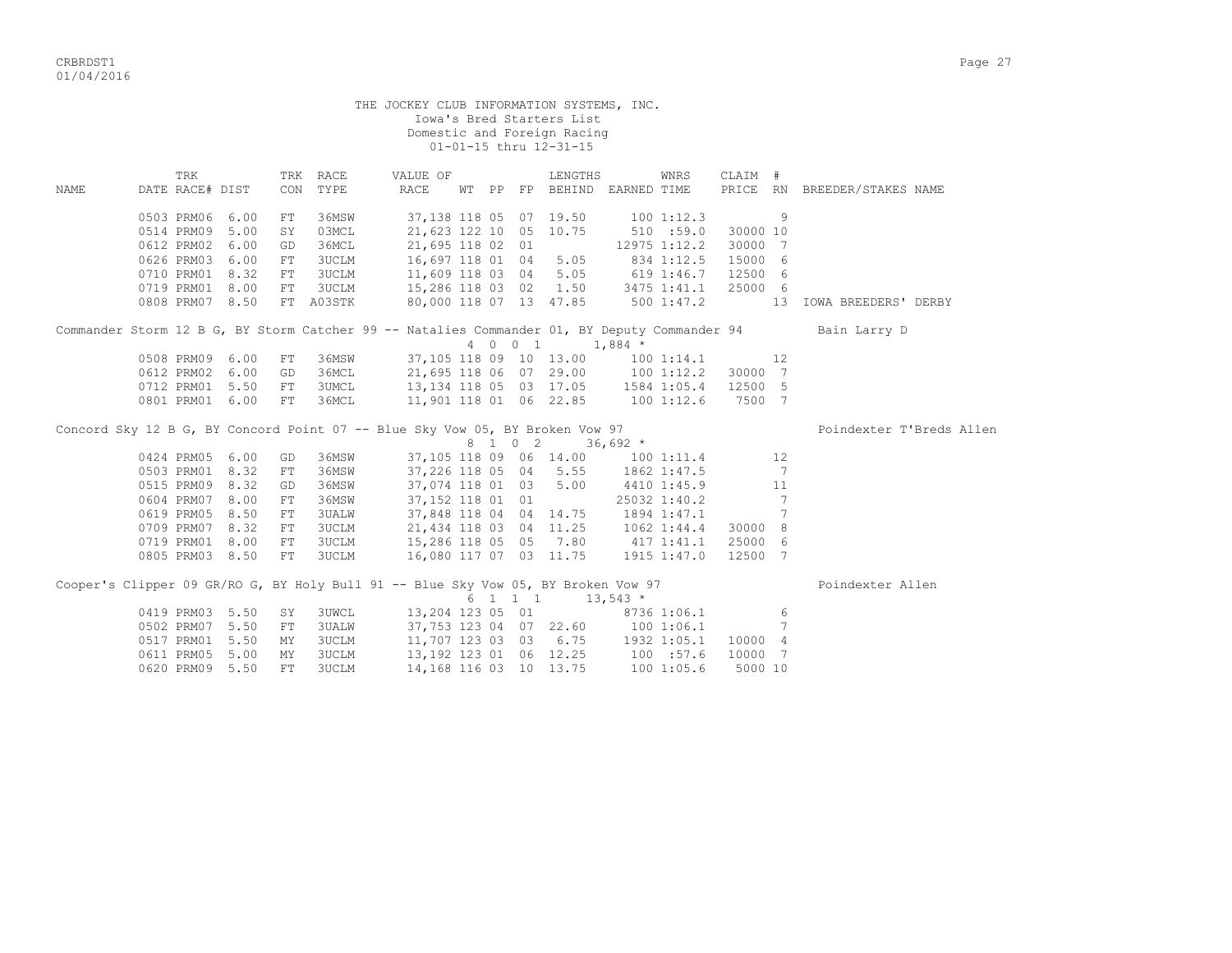CRBRDST1 Page 28 01/04/2016

THE JOCKEY CLUB INFORMATION SYSTEMS, INC. Iowa's Bred Starters List Domestic and Foreign Racing 01-01-15 thru 12-31-15 TRK TRK RACE VALUE OF LENGTHS WNRS CLAIM # NAME DATE RACE# DIST CON TYPE RACE WT PP FP BEHIND EARNED TIME PRICE RN BREEDER/STAKES NAME 0710 PRM05 5.00 FT 3UCLM 11,324 120 02 02 hd 2575 :59.3 5000 7 Cornfed 13 CH G, BY Pass Rush 99 -- Swift Empress 06, BY Empire Maker 00 Hartz Jeff  $3 \t 2 \t 0 \t 1 \t 75.282 \t \star$  0509 PRM02 4.50 FT 02MSW 37,152 118 02 01 25032 :53.0 7 0705 PRM09 5.50 FT 02STK 69,975 117 10 01 42750 1:05.8 12 IOWA STALLION FUTURITY 0808 PRM06 6.00 FT A02STK 73,500 121 02 03 6.75 7500 1:11.7 5 IOWA CRADLE S. Corsierra 11 B M, BY Corinthian 03 -- Rasierra 05, BY Kafwain 00 DeBruycker Lloyd  $2$  0 0 0 600  $*$  0507 PRM04 8.32 FT B4UAOC 34,536 120 08 08 38.30 100 1:44.3 8 0613 PRM08 8.50 FT B3USTK 84,450 118 05 08 74.75 500 1:44.5 8 HAWKEYES H. Cowboysteviewonder 11 CH G, BY Devil His Due 89 -- Stevie's Lil Sis 04, BY Stephen Got Even 96 Pam Schutz & Joyce Tighe  $9,395$  10 2 2 3  $23,537$  \*<br>9,395 123 05 03 10.50 920 0313 SUN08 8.00 FT 3UCLM 9,395 123 05 03 10.50 920 1:37.2 5000 9 0430 PRM02 8.00 FT 3UCLM 11,324 119 07 02 6.75 2884 1:40.6 7500 7 0530 PRM09 8.32 FT 3UALW 37,824 120 07 06 7.25 100 1:45.1 8 0607 PRM06 8.32 FT 3UCLM 11,642 120 02 02 1.00 2782 1:44.8 12500 8 0619 PRM07 8.32 FT 3UCLM 13,498 121 10 01 7725 1:45.9 10000 12 0705 PRM02 8.32 FT 3UCLM 17,560 123 01 04 5.35 900 1:44.3 25000 6 0723 PRM09 6.00 FT 3UCLM 13,095 123 02 03 3.50 1555 1:11.6 7500 7 0801 PRM09 6.00 FT 3UCLM 13,076 123 03 03 4.25 1541 1:12.2 7500 8 0830 AP 06 8.00 T YL 3UCLM 12,474 121 07 07 10.35 0 1:39.3 10000 8 0917 AP 01 8.00 FT 3UCLM 8,550 122 05 01 5130 1:39.6 7500 6 Crabby Frank 10 B G, BY Drinkwiththedevil 04 -- Clamato Rose 98, BY Sportin' Life 78 Shady Bend Thoroughbreds 7 3 0 0 54,788 \*

0402 OP 02 6.00 FT 3UCLM 39,000 121 04 08 10.00 195 1:10.2 50000 9

0625 PRM08 6.00 FT 3UAOC 32,000 123 01 06 9.50 100 1:10.3 6

0419 PRM02 6.00 SY 3UWCL 18,589 120 06 01 11100 1:11.8 15000 7 0503 PRM07 6.00 FT 3UAOC 38,352 123 07 01 25368 1:11.5 8 0604 PRM03 6.00 FT 3USTR 29,796 123 01 01 17925 1:10.5 6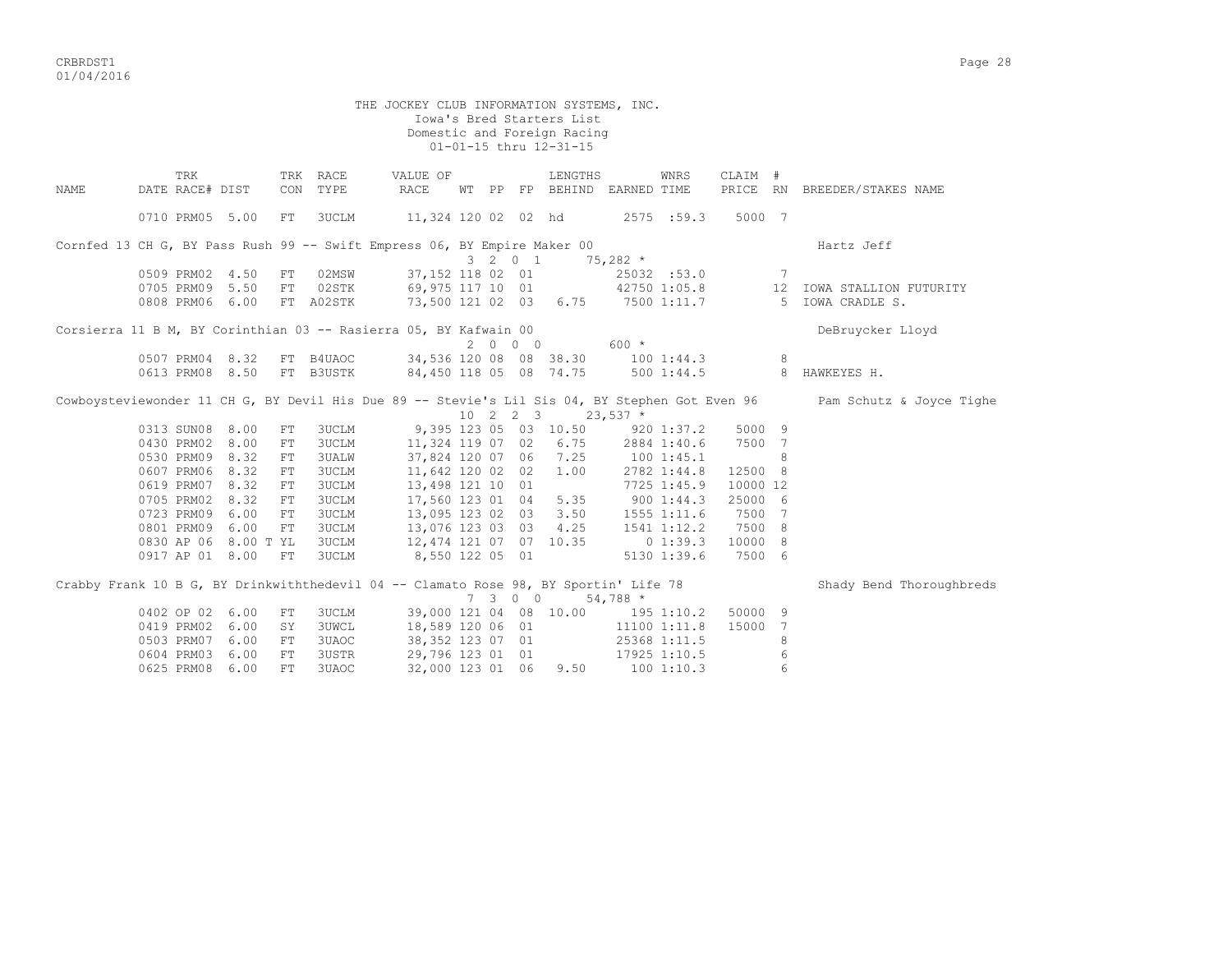CRBRDST1 Page 29 01/04/2016

|      |            |                        |                                    |          |                       | THE JOCKEY CLUB INFORMATION SYSTEMS, INC.                                                             |  |         | Iowa's Bred Starters List<br>Domestic and Foreign Racing<br>01-01-15 thru 12-31-15 |                                             |          |    |                                      |
|------|------------|------------------------|------------------------------------|----------|-----------------------|-------------------------------------------------------------------------------------------------------|--|---------|------------------------------------------------------------------------------------|---------------------------------------------|----------|----|--------------------------------------|
| NAME |            | TRK<br>DATE RACE# DIST |                                    |          | TRK RACE<br>CON TYPE  | VALUE OF<br>RACE                                                                                      |  |         | LENGTHS                                                                            | WNRS<br>WT PP FP BEHIND EARNED TIME         | CLAIM #  |    | PRICE RN BREEDER/STAKES NAME         |
|      |            |                        | 0808 PRM10 5.50<br>0907 CLS08 6.50 | FT<br>FT | 3USTR<br><b>3USTK</b> |                                                                                                       |  |         | 27,443 120 02 06 23.00                                                             | 100 1:04.4<br>10,925 123 02 FF DNF 0 1:18.6 |          | 6  | 9 LABOR DAY S.                       |
|      |            |                        |                                    |          |                       | Crazy Jacito 11 DK B/ M, BY Petionville 92 -- Screen Princess 97, BY Slewacide 80                     |  |         |                                                                                    |                                             |          |    | William L. Hobbs & Hugh Byrne        |
|      |            |                        |                                    |          |                       |                                                                                                       |  | 6 0 1 0 |                                                                                    | $3,895$ *                                   |          |    |                                      |
|      |            |                        | 0426 PRM05 6.00                    |          |                       |                                                                                                       |  |         |                                                                                    | 1001:14.5                                   |          | 10 |                                      |
|      |            |                        | 0514 PRM02 6.00                    |          |                       | FT B36WMC 12,304 123 09 10 5.75<br>SY B36MCL 12,377 123 07 04 5.75<br>GD B36MCL 12,328 123 03 02 0.50 |  |         |                                                                                    | 613 1:13.3                                  | 7500 7   |    |                                      |
|      |            |                        | 0530 PRM03 6.00                    |          |                       |                                                                                                       |  |         |                                                                                    | 2400 1:14.6                                 | 7500 9   |    |                                      |
|      | 0618 PRM09 |                        | 6.00                               |          |                       | FT B36MCL 12,304 123 01 08 11.05                                                                      |  |         |                                                                                    | 100 1:13.9                                  | 7500 10  |    |                                      |
|      | 0725 PRM02 |                        | 6.00                               |          |                       | FT B36MCL 11,882 123 03 04 9.00                                                                       |  |         |                                                                                    | $582$ 1:15.2                                | 7500 8   |    |                                      |
|      |            |                        | 0805 PRM02 8.32                    |          | FT B36MCL             | 10,916 123 04 06 31.75                                                                                |  |         |                                                                                    | 100 1:47.0                                  | 10000 6  |    |                                      |
|      |            |                        |                                    |          |                       | Crimsonluckytrick 06 B M, BY Crimson Hero 99 -- Esprit de Monaco 92, BY Icon 86                       |  |         |                                                                                    |                                             |          |    | Franklin Davenport & Alpha Davenport |
|      |            |                        |                                    |          |                       |                                                                                                       |  | 6 1 1 1 | $14,196$ *                                                                         |                                             |          |    |                                      |
|      |            |                        | 0510 PRM02 6.00                    |          | FT B3UCLM             |                                                                                                       |  |         | 12,744 120 07 04 3.50                                                              | 854 1:12.5                                  | 5000 8   |    |                                      |
|      |            |                        | 0530 PRM06 5.50                    |          | FT B3UCLM             | 12,933 118 07 06                                                                                      |  |         | 8.00                                                                               | 100 1:04.9                                  | 7500 8   |    |                                      |
|      |            |                        | 0614 PRM03 5.50                    |          |                       | FT B3UCLM 15,364 118 01 04 11.25<br>FT B3UCLM 13,634 118 10 01                                        |  |         |                                                                                    | 806 1:04.8                                  | 7500 6   |    |                                      |
|      |            |                        | 0627 PRM09 6.00                    |          |                       |                                                                                                       |  |         |                                                                                    | 7920 1:12.4                                 | 10000 10 |    |                                      |
|      |            |                        | 0724 PRM04 5.50                    |          |                       | FT B3UCLM 12,595 123 06 02 4.75                                                                       |  |         |                                                                                    | 2975 1:05.7                                 | 5000 6   |    |                                      |
|      |            |                        | 0801 PRM07 5.00                    |          | FT B3UCLM             | 13,076 120 07 03 0.50                                                                                 |  |         |                                                                                    | 1541 1:00.2                                 | 5000 8   |    |                                      |
|      |            |                        |                                    |          |                       | Cutthroat Cutie 11 DK B/ M, BY Zanjero 04 -- Preciosa 98, BY Level Sands 91                           |  | 6 1 1 0 | $2,773$ *                                                                          |                                             |          |    | McShane Dave                         |
|      |            |                        | 0419 PRM06 5.50                    |          | SY B3UCLM             |                                                                                                       |  |         | 15,000 119 04 06 16.25                                                             | 1001:05.9                                   | 12500 6  |    |                                      |
|      |            |                        | 0516 PRM02 6.00                    |          |                       | FT B3UCLM 18,589 118 06 07 17.75                                                                      |  |         |                                                                                    | 1001:11.6                                   | 12500 7  |    |                                      |
|      | 0607 PRM05 |                        | 6.00                               |          | FT B3UCLM             | 11,328 118 02 04 12.25                                                                                |  |         |                                                                                    | 748 1:12.5                                  | 7500 4   |    |                                      |
|      |            |                        | 0621 CPW07 5.50                    |          | GD B3UALW             |                                                                                                       |  |         |                                                                                    |                                             |          | 6  |                                      |
|      |            |                        | 0628 CPW04 5.00                    |          | FT B3UCLM             | 2,500 124 06 01                                                                                       |  |         |                                                                                    | 1250 1:13.2<br>$575$ 1:03.1                 | 5000 6   |    |                                      |
|      |            |                        | 0712 CPW02 4.50                    |          |                       | 2,300 124 04 02                                                                                       |  |         |                                                                                    | 2,200 124 05 07 17.75 0 :57.3               |          |    |                                      |
|      |            |                        |                                    |          | FT B3UCLM             |                                                                                                       |  |         |                                                                                    |                                             | 3000 7   |    |                                      |
|      |            |                        |                                    |          |                       | Damaris 12 B F, BY Bwana Charlie 01 -- Frankie's Lady 98, BY Meadowlake 83                            |  |         | 7 0 1 1 10,978 *                                                                   |                                             |          |    | Poindexter Allen                     |
|      |            |                        | 0507 PRM09 6.00                    |          | FT B36MSW             |                                                                                                       |  |         |                                                                                    | 37, 105 118 04 08 13.50 100 1:13.3          |          | 12 |                                      |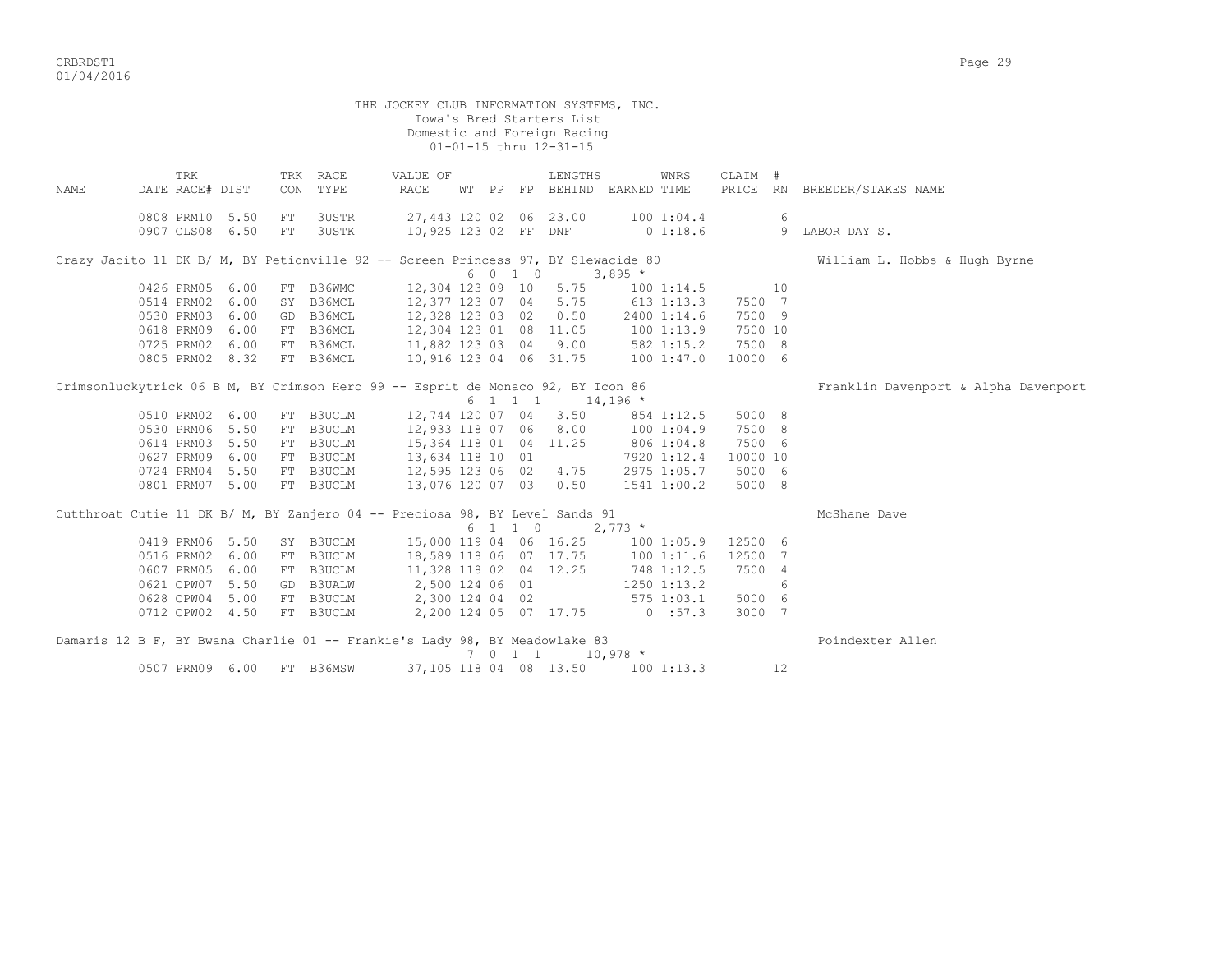|             |                                                                                       |    |                      | THE JOCKEY CLUB INFORMATION SYSTEMS, INC. |  |         | Iowa's Bred Starters List<br>Domestic and Foreign Racing<br>01-01-15 thru 12-31-15 |            |                          |                     |     |                                  |
|-------------|---------------------------------------------------------------------------------------|----|----------------------|-------------------------------------------|--|---------|------------------------------------------------------------------------------------|------------|--------------------------|---------------------|-----|----------------------------------|
| <b>NAME</b> | TRK<br>DATE RACE# DIST                                                                |    | TRK RACE<br>CON TYPE | VALUE OF<br>RACE                          |  |         | LENGTHS<br>WT PP FP BEHIND EARNED TIME                                             |            | WNRS                     | CLAIM #             |     | PRICE RN BREEDER/STAKES NAME     |
|             | 0517 PRM02 8.32                                                                       | MY | B36MSW               | 37,227 118 04 02 1.00                     |  |         |                                                                                    |            | 7450 1:48.0              |                     | - 7 |                                  |
|             | 0607 PRM09 6.00                                                                       | FT | B36MSW               | 37,130 118 08 11 16.60                    |  |         |                                                                                    |            | 100 1:14.3               |                     | 11  |                                  |
|             | 0625 PRM09 8.32                                                                       | FT | 36MSW                | 37,130 117 06 05                          |  |         | 5.50                                                                               |            |                          |                     | 11  |                                  |
|             | 0715 PRM09 8.50                                                                       |    | MY B36MSW            | 29,000 118 06 05 20.75                    |  |         |                                                                                    |            | 882 1:46.5<br>861 1:46.9 |                     | 8   |                                  |
|             | 0726 PRM06 8.50                                                                       | GD | 36MSW                | 34,587 117 05 06 29.25 100 1:48.1         |  |         |                                                                                    |            |                          |                     | 7   |                                  |
|             | 0805 PRM02 8.32                                                                       |    | FT B36MCL            | 10,916 118 02 03 5.00                     |  |         |                                                                                    |            |                          | 1485 1:47.0 10000 6 |     |                                  |
|             | Danas Harbor 09 DK B/ M, BY Lion Hearted 96 -- Boston Lass 00, BY Boston Harbor 94    |    |                      |                                           |  |         | 9 3 3 0 41,099 *                                                                   |            |                          |                     |     | Judge Tony                       |
|             | 0424 PRM09 6.00                                                                       |    | GD B36MSW            |                                           |  |         | 37,130 123 05 01                                                                   |            | 22050 1:14.3             |                     | 11  |                                  |
|             | 0508 PRM03 6.00                                                                       |    | FT B3UCLM            |                                           |  |         | 17,347 123 03 05 11.50 414 1:13.6                                                  |            |                          | 15000 7             |     |                                  |
|             | 0525 PRM04 6.00                                                                       | FT | B3UCLM               | 17,322 123 02 07 15.75                    |  |         |                                                                                    |            | 100 1:12.3               | 15000 8             |     |                                  |
|             | 0607 PRM08 6.00                                                                       |    | FT B3UCLM            | 17,298 123 05 07 8.35                     |  |         |                                                                                    |            | 100 1:13.7               | 15000 9             |     |                                  |
|             | 0705 PRM06 8.32                                                                       |    | FT B3UCLM            | 10,888 120 05 02 nk                       |  |         |                                                                                    |            | 2400 1:47.7              | 10000 9             |     |                                  |
|             | 0719 PRM09 8.00                                                                       | FT | B3UCLM               | 10,879 120 05 02 2.00                     |  |         |                                                                                    |            | 2375 1:41.7              | 10000 10            |     |                                  |
|             | 0807 PRM09 8.50                                                                       |    | FT B3UCLM            | 16,022 118 09 01                          |  |         |                                                                                    |            | 9360 1:50.1              | 10000 10            |     |                                  |
|             | 0907 RET04 8.00                                                                       | FT | 3UCLM                | 5,000 118 05 01                           |  |         |                                                                                    |            | 2820 1:39.6              | 3500 8              |     |                                  |
|             | 1002 RET04 8.00                                                                       |    | FT B3USOC            | 7,500 121 05 02 3.75                      |  |         |                                                                                    |            | 1480 1:40.7              | 6 <sup>6</sup>      |     |                                  |
|             | Dayjur Who 08 B M, BY Dayjur 87 -- Distant Who 02, BY Distant View 91                 |    |                      |                                           |  | 6 1 0 0 |                                                                                    | $1,380$ *  |                          |                     |     | Rickert David                    |
|             | 0221 FON03 4.00                                                                       |    | FT B3UMCL            |                                           |  |         | 4,600 123 02 07 7.35 0 :48.4                                                       |            |                          | 10000 10            |     |                                  |
|             | 0227 FON02 6.00                                                                       |    | FT B3UMCL            |                                           |  |         | 4,000 124 02 06 11.30                                                              |            | 0 1:17.0                 | 5000 6              |     |                                  |
|             | 0315 FON03 6.00                                                                       | FT | 3UMCL                |                                           |  |         | 4,600 124 06 07 5.55                                                               |            | 0 1:17.6                 | 10000 7             |     |                                  |
|             | 0410 FON02 4.00                                                                       |    | GD B3UMCL            | 4,600 124 02 04 6.25                      |  |         |                                                                                    |            | 230 : 48.0               | 10000 8             |     |                                  |
|             | 0614 CPW03 5.50                                                                       |    | FT B3UCLM            | 2,300 124 06 01 1150 1:10.4               |  |         |                                                                                    |            |                          | 3000 6              |     |                                  |
|             | 0620 CPW05 5.00                                                                       |    | SY 3UCLM             |                                           |  |         | 2,300 119 01 06 12.00                                                              |            | 0 1:04.0                 | 3500 7              |     |                                  |
|             |                                                                                       |    |                      |                                           |  |         |                                                                                    |            |                          |                     |     |                                  |
|             | Dazzling Pioneer 09 CH M, BY Pioneering 93 -- Lovethatdazzle 02, BY Dazzling Falls 92 |    |                      |                                           |  |         | 6 2 0 2                                                                            | $24,953$ * |                          |                     |     | Richard Cosaert & Vickie Cosaert |
|             | 0430 PRM05 5.50 FT B3UCLM                                                             |    |                      | 19,807 118 07 03                          |  |         | 5.25                                                                               |            | 2355 1:05.7              | 7500 8              |     |                                  |
|             | 0514 PRM03 5.00                                                                       |    | SY B3UCLM            | 17,371 117 06 01                          |  |         |                                                                                    |            | 10425 :58.9              | 6250 6              |     |                                  |
|             | 0530 PRM06 5.50                                                                       | FT | B3UCLM               | 12,933 123 06 03                          |  |         | 3.50                                                                               |            | 1882 1:04.9              | 7500 8              |     |                                  |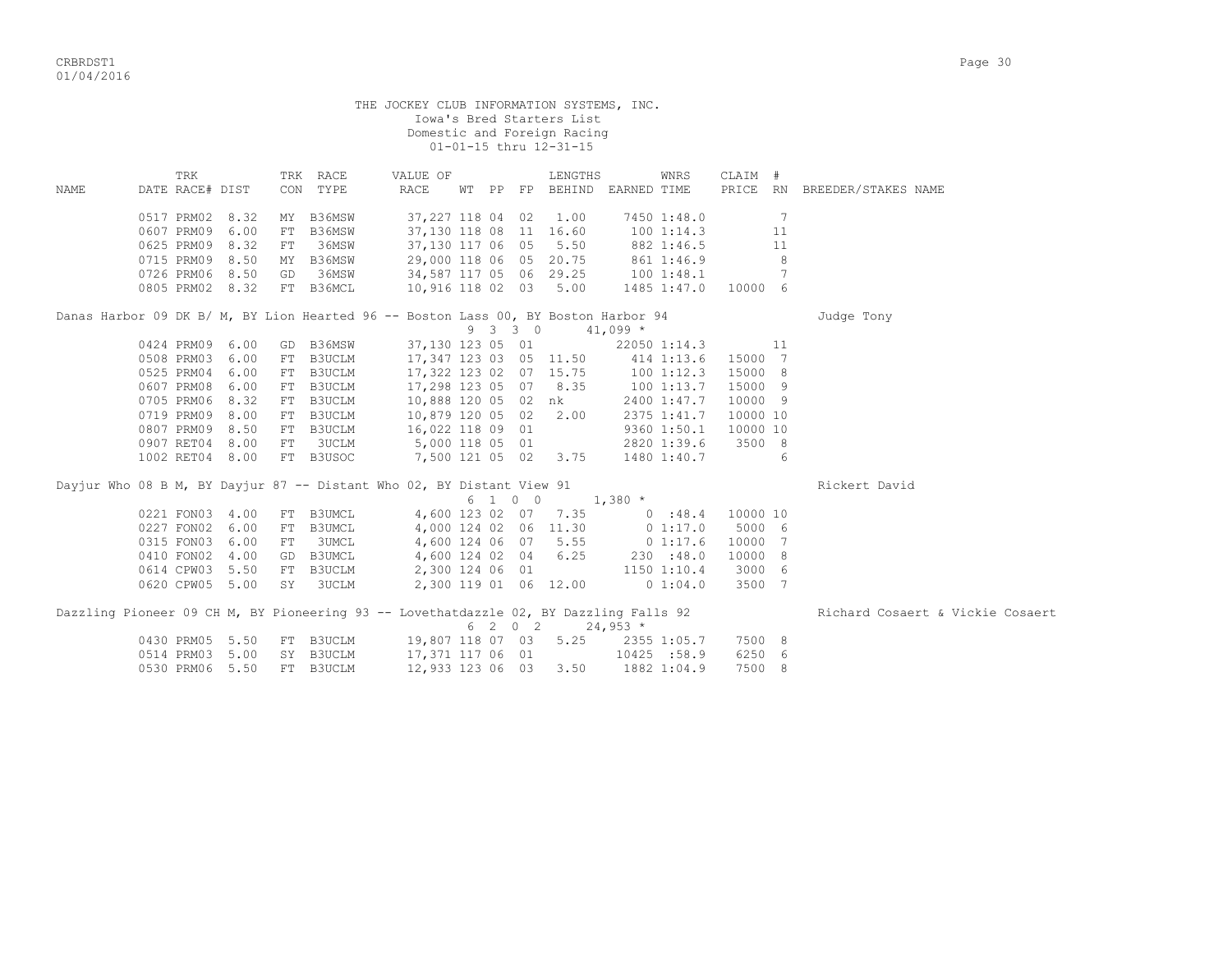CRBRDST1 Page 31 01/04/2016

 THE JOCKEY CLUB INFORMATION SYSTEMS, INC. Iowa's Bred Starters List Domestic and Foreign Racing 01-01-15 thru 12-31-15 TRK TRK RACE VALUE OF LENGTHS WNRS CLAIM # NAME DATE RACE# DIST CON TYPE RACE WT PP FP BEHIND EARNED TIME PRICE RN BREEDER/STAKES NAME 0614 PRM03 5.50 FT B3UCLM 15,364 123 03 01 9672 1:04.8 7500 6 0709 PRM05 5.50 FT B3USTR 17,500 118 07 05 5.00 519 1:05.4 7 0801 PRM07 5.00 FT B3UCLM 13,076 120 03 08 5.35 100 1:00.2 5000 8 Dear Dyna 12 B F, BY Blumin Affair 91 -- Scenic Won 97, BY Air Forbes Won 79 Kirby Robert D.  $8 \t 0 \t 1 \t 0 \t 3,346 \star$ <br>(1. 12.377 119 04 06 18.75 100 1:13.3 7500 7 0514 PRM02 6.00 SY B36MCL 12,377 119 04 06 18.75 100 1:13.3 7500 7 0523 PRM02 5.00 FT B36WMC 10,196 115 04 04 13.10 686 :59.7 5000 7 0605 PRM02 5.50 FT B36MCL 12,407 118 05 04 13.00 613 1:06.7 7500 7 0618 PRM09 6.00 FT B36MCL 12,304 118 06 09 17.30 100 1:13.9 7500 10 0709 PRM02 5.00 FT B36MCL 10,123 118 02 04 6.75 613 1:00.1 5000 7 0719 PRM03 5.00 FT B36MCL 11,882 114 02 05 10.25 291 1:00.6 5000 8 0814 CLS01 6.00 FT B3UMCL 3,800 120 03 02 no 760 1:16.6 5000 6 0905 CLS02 6.00 FT F03MSW 6,100 122 04 05 8.10 183 1:14.8 7 Deep in de Nile 11 B G, BY Humming 96 -- Which Witch 01, BY Accelerator 94 Hansen Donald C. 3 0 0 1 552 \*<br>3 0 0 1 552 \*<br>3 0 1:14.6 0320 FON02 6.00 FT 3UMSW 7.400 123 06 07 15.30 0 1:14.6 0320 FOND 123 06 07 15.30 0 1:14.6 9<br>7,400 123 02 07 13.00 0 1:47.0 0210 12000 123 02 07 13.00 0 1:47.0<br>0411 FON03 8.00 FT 3UMSW 7,400 123 02 07 13.00 0 1:47.0<br>0418 FON01 6.00 MY 3UMCI, 4.600 123 05 03 10.50 552 1:17.4 10000 7 4,600 123 05 03 10.50 552 1:17.4 10000 7 Desanctus 12 DK B/ G, BY Offlee Wild 00 -- Bint Elusive 02, BY Elusive Quality 93 Poindexter Allen 10 1 4 1 72,738 \*<br>118 03 03 8.50 1503 1:12.6 9 0331 WRD08 6.00 FT 3UMSW 21,600 118 03 03 8.50 0424 PRM05 6.00 GD 36MSW 37,105 118 01 05 13.00 879 1:11.4 12 0503 PRM01 8.32 FT 36MSW 37,226 118 03 02 1.50 7450 1:47.5 7 0515 PRM09 8.32 GD 36MSW 37,074 118 03 01 22050 1:45.9 11 0530 PRM09 8.32 FT 3UALW 37,824 118 04 02 nk 7550 1:45.1 8 0619 PRM05 8.50 FT 3UALW 37,848 118 05 07 20.50 100 1:47.1 7 0711 PRM07 8.32 FT 03STK 73,775 122 04 02 1.25 14500 1:45.5 10 IOWA STALLION S. 0808 PRM07 8.50 FT A03STK 80,000 120 02 02 6.25 15300 1:47.2 13 IOWA BREEDERS' DERBY 0822 RP 04 8.00 FT 03ALW 44,000 119 06 05 8.45 1315 1:37.5 7 0822 RP 04 8.00 FT 03ALW 44,000 119 06 05 8.45 1315 1:37.5 7<br>0916 RP 06 8.50 T FM 3UALW 40,040 119 09 04 1.10 2091 1:44.6 9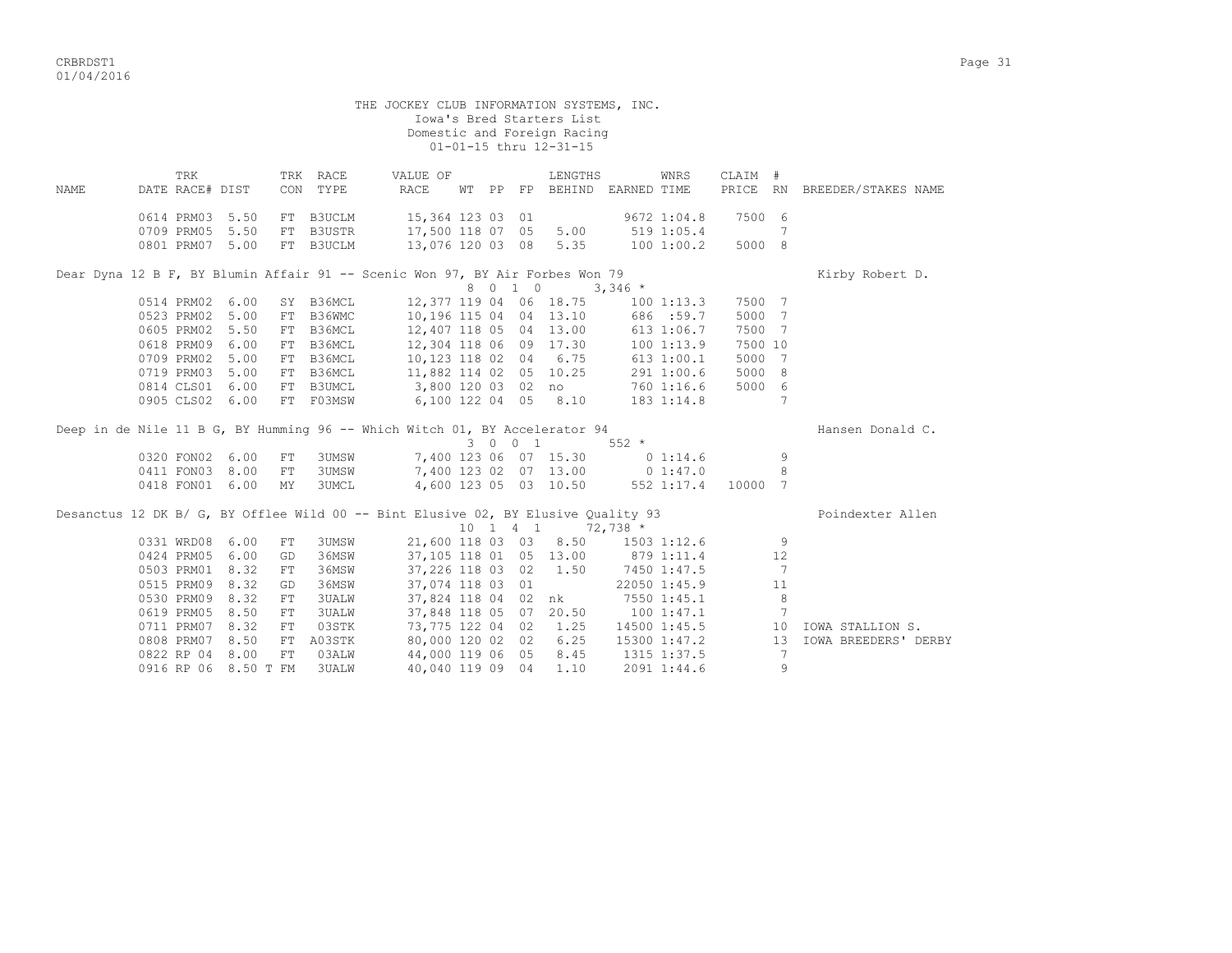CRBRDST1 Page 32 01/04/2016

THE JOCKEY CLUB INFORMATION SYSTEMS, INC. Iowa's Bred Starters List Domestic and Foreign Racing 01-01-15 thru 12-31-15 TRK TRK RACE VALUE OF LENGTHS WNRS CLAIM # NAME DATE RACE# DIST CON TYPE RACE WT PP FP BEHIND EARNED TIME PRICE RN BREEDER/STAKES NAME Devil's Fantasy 13 B F, BY Drinkwiththedevil 04 -- Unusual Fantasy 07, BY Unusual Heat 90 Clark Dick 1 0 0 0 719 \* 0716 PRM02 5.50 FT F02MCL 12,219 119 04 04 18.25 719 1:08.1 15000 5 Diesel's Prize 08 CH G, BY Pure Prize 98 -- Whisperifyoudare 97, BY Red Ransom 87 Roll Reroll Stables  $9 \quad 1 \quad 3 \quad 2 \quad 34,435$  \* 0307 SUN06 6.50 FT 3USOC 23,260 122 04 08 13.25 80 1:14.0 15000 8 0330 SUN05 6.50 FT 3UCLM 11,340 122 07 04 2.35 336 1:15.2 7500 8 0502 PRM02 6.00 FT 4UWCL 14,016 117 03 02 2.25 3556 1:11.3 10000 8 0515 PRM02 6.00 GD 3UCLM 22,341 120 06 01 13425 1:11.2 10000 6 0604 PRM03 6.00 FT 3USTR 29,796 120 02 03 3.25 3585 1:10.5 6 0702 PRM05 6.00 FT 3USOC 22,647 123 06 02 nk 4512 1:11.1 7 0725 PRM06 6.00 FT 3USTR 18,235 120 06 03 1.50 2595 1:11.6 7 0808 PRM10 5.50 FT 3USTR 27,443 118 01 02 4.50 5496 1:04.4 6 0903 CBY04 6.50 FT 3UCLM 17,000 119 07 04 9.75 850 1:18.0 10000 8 Dink of the Year 13 DK B/ F, BY Entourage 04 -- Hot Headliner 06, BY Unusual Heat 90 Nielsen Charles D.  $4 \t0 \t0 \t0 \t3$ , 397 \* 0704 PRM04 5.00 FT F02MCL 22,667 120 04 04 5.00 1134 1:00.4 40000 6 0718 PRM06 5.50 FT F02MSW 34,490 119 08 05 9.05 849 1:06.5 12 0730 PRM05 5.50 FT F02MCL 22,667 119 06 04 8.75 1134 1:07.4 40000 6 0904 CBY01 7.50 T FM F02MSW 28,000 119 03 05 7.25 280 1:33.9 11 Diplomaticapproach 11 GR/RO G, BY Tactical Cat 96 -- Ms Bessie 01, BY Pleasant Tap 87 Hobbs James M.  $10 \t 0 \t 1 \t 3 \t 3.382 \t \star$  0606 PRM09 8.32 FT 3UCLM 13,498 112 10 08 20.00 100 1:46.7 7500 12 0807 CLS06 6.00 FT 3UCLM 4,800 123 01 06 8.75 0 1:15.2 5000 8 0816 CLS07 8.32 FT 3UCLM 4,800 123 06 04 4.50 240 1:48.0 5000 9 0829 CLS02 8.32 FT 3UCLM 4,800 123 06 05 8.75 144 1:50.0 5000 7 0904 CLS08 8.32 FT 3UCLM 4,800 123 04 03 4.10 576 1:46.6 5000 9 0920 LBG02 6.00 FT 3UALW 3,700 121 06 06 10.25 0 1:11.9 8 0925 LBG07 7.00 FT 3UCLM 4,000 120 07 02 6.75 782 1:28.1 3200 8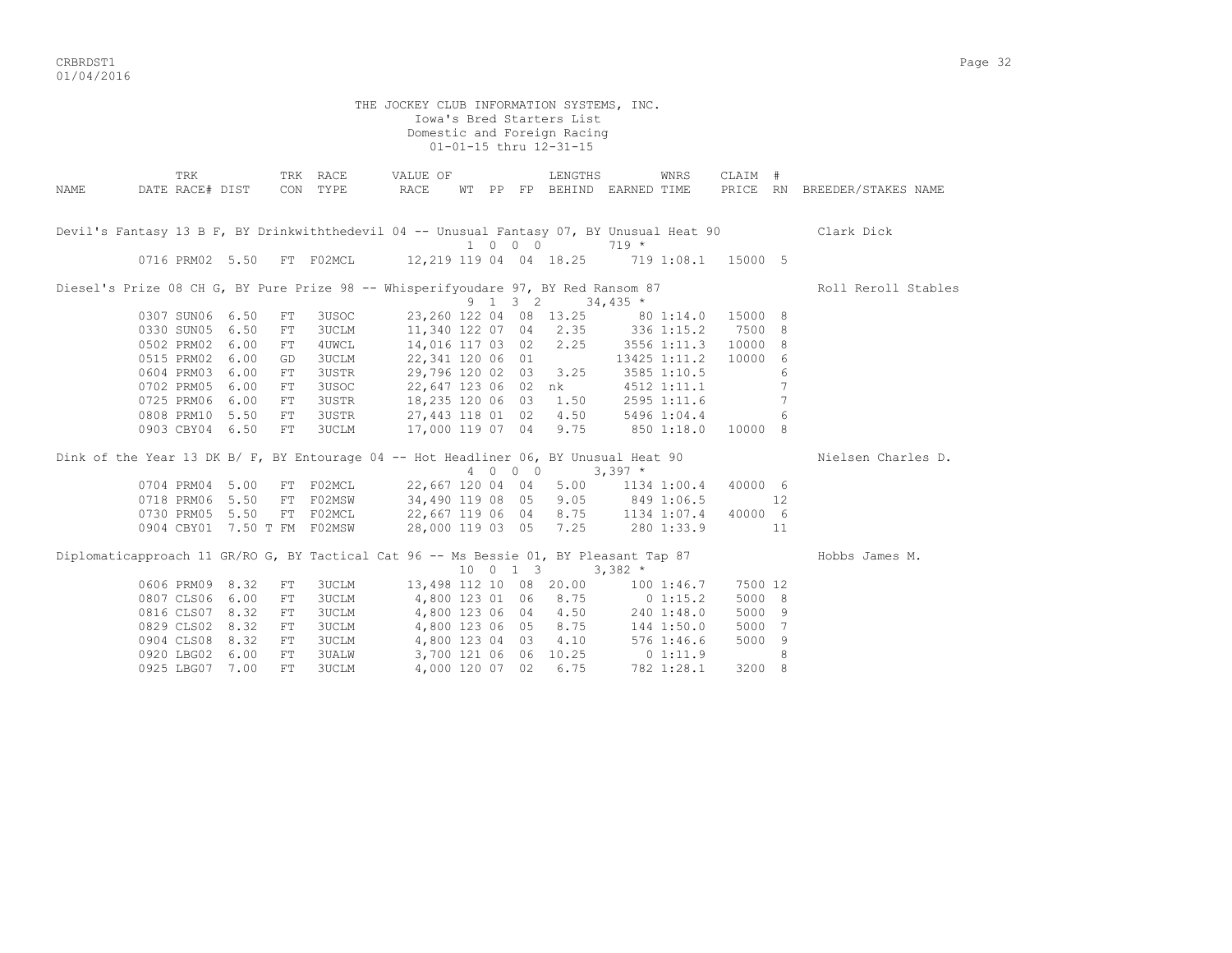CRBRDST1 Page 33 01/04/2016

|      |                 |      |                            |               | THE JOCKEY CLUB INFORMATION SYSTEMS, INC.                                     |  |          |                                   |            |              |         |       |                                |
|------|-----------------|------|----------------------------|---------------|-------------------------------------------------------------------------------|--|----------|-----------------------------------|------------|--------------|---------|-------|--------------------------------|
|      |                 |      |                            |               |                                                                               |  |          | Iowa's Bred Starters List         |            |              |         |       |                                |
|      |                 |      |                            |               |                                                                               |  |          | Domestic and Foreign Racing       |            |              |         |       |                                |
|      |                 |      |                            |               |                                                                               |  |          | 01-01-15 thru 12-31-15            |            |              |         |       |                                |
|      | TRK             |      |                            | TRK RACE      | VALUE OF                                                                      |  |          | LENGTHS                           |            | WNRS         | CLAIM # |       |                                |
| NAME | DATE RACE# DIST |      | CON                        | TYPE          | RACE                                                                          |  |          | WT PP FP BEHIND EARNED TIME       |            |              |         |       | PRICE RN BREEDER/STAKES NAME   |
|      |                 |      |                            |               |                                                                               |  |          |                                   |            |              |         |       |                                |
|      | 1004 LBG07 9.50 |      | ΜY                         | 3USHP         |                                                                               |  |          | 5,300 120 05 04 10.00             |            | 242 2:02.0   |         | 5     |                                |
|      | 1011 LBG07 8.50 |      | FT                         | 3UCLM         | 7,100 120 07 03 1.10                                                          |  |          |                                   |            | 658 1:50.6   | 3200 8  |       |                                |
|      | 1021 NP 05 8.00 |      | FT                         | 3UCLM         |                                                                               |  |          | 9,025 118 07 03 1.50              |            | 640 1:40.9   | 4750 8  |       |                                |
|      |                 |      |                            |               | Disqualified 10 B M, BY Sky Classic 87 -- Ms Shawcolat 99, BY Mr. Shawklit 91 |  |          |                                   |            |              |         |       | Olson Rick L.                  |
|      |                 |      |                            |               |                                                                               |  | 10 0 3 1 |                                   | $8,128$ *  |              |         |       |                                |
|      | 0502 PRM08 6.00 |      |                            | FT B3UAOC     | 30,500 118 05 06 16.75                                                        |  |          |                                   |            | 1001:11.5    |         | 6     |                                |
|      | 0528 PRM08 8.50 |      |                            | FT B3UAOC     | 32,570 118 05 06 28.25                                                        |  |          |                                   |            | 1001:46.2    |         | $6\,$ |                                |
|      | 0718 PRM04 6.00 |      |                            | FT B3UCLM     | 13,695 119 01 04 10.25                                                        |  |          |                                   |            | $713$ 1:12.2 | 7500 6  |       |                                |
|      | 0805 PRM01 6.00 |      |                            | FT B3UCLM     | 13,484 123 01 03 14.25                                                        |  |          |                                   |            | 1620 1:10.4  | 5000 7  |       |                                |
|      | 0828 CBY05 8.32 |      |                            | FT B3UCLM     | 12,500 123 05 07 21.25                                                        |  |          |                                   | 125 1:44.9 |              | 5000 7  |       |                                |
|      | 1006 HAW02 6.00 |      | FT                         | <b>B3UCLM</b> | 7,944 121 03 02 6.00                                                          |  |          |                                   |            | 1560 1:12.7  | 4000 8  |       |                                |
|      | 1104 HAW06 6.00 |      |                            | FT B3UCLM     | 8,144 121 03 04 1.60                                                          |  |          |                                   |            | 3901:12.5    | 4000 10 |       |                                |
|      | 1117 HAW08 6.00 |      |                            | SY B3UCLM     | 7,944 121 01 02 3.25                                                          |  |          |                                   |            | 1560 1:11.1  | 4000 8  |       |                                |
|      | 1201 HAW01 6.00 |      |                            | GD B3UCLM     | 7,844 121 01 02 no                                                            |  |          |                                   |            | 1560 1:12.3  | 4000 7  |       |                                |
|      | 1216 HAW08 6.00 |      |                            | SY B3UCLM     |                                                                               |  |          | 8,340 121 02 04 2.30              |            | 400 1:13.1   | 5000 10 |       |                                |
|      |                 |      |                            |               | Dixie Surge 09 B G, BY Storm Surge 02 -- Dixie Kate 03, BY Dixieland Heat 90  |  |          |                                   |            |              |         |       | Schaben Jim                    |
|      |                 |      |                            |               |                                                                               |  | 6 2 1 2  |                                   | $62,371$ * |              |         |       |                                |
|      | 0418 PRM08 6.00 |      | SY                         | <b>3UALW</b>  |                                                                               |  |          | 49,603 120 09 03 3.75             |            | 5940 1:11.3  |         | 9     |                                |
|      | 0509 PRM06 6.00 |      | FT                         | A3USTK        |                                                                               |  |          | 79,000 120 01 05 3.35 2325 1:11.3 |            |              |         | -9    | JOHN WAYNE S.                  |
|      | 0522 PRM06 6.00 |      | FT.                        | <b>3UALW</b>  | 39,712 120 03 03                                                              |  |          | 2.05                              |            | 4770 1:11.6  |         | 7     |                                |
|      | 0702 PRM05      | 6.00 | FT                         | 3USOC         | 22,647 118 02 01                                                              |  |          |                                   |            | 13536 1:11.1 |         | 7     |                                |
|      | 0808 PRM03 6.00 |      | FT                         | <b>3USTK</b>  | 75,000 118 08 02 4.75                                                         |  |          |                                   |            | 14800 1:10.7 |         | 8     | DAN JOHNSON MEMORIAL SPRINT S. |
|      | 0911 CBY02 6.00 |      | $\mathop{\rm FT}\nolimits$ | 3UALW         | 35,000 119 04 01                                                              |  |          |                                   |            | 21000 1:11.7 |         | 6     |                                |
|      |                 |      |                            |               |                                                                               |  |          |                                   |            |              |         |       |                                |
|      |                 |      |                            |               | Do It 13 B F, BY Wild Gold 90 -- Dubit 05, BY E Dubai 98                      |  |          | 4 1 1 1                           | $35,056$ * |              |         |       | Downing Donald L.              |
|      | 0521 PRM04 4.50 |      |                            | FT F02MSW     |                                                                               |  |          | 38,582 118 07 03 17.00 5006 :52.4 |            |              |         | 7     |                                |
|      | 0605 PRM05 4.50 |      | FT                         | F02MSW        | 37,202 119 01 02                                                              |  |          | 3.25                              |            | 7425 :53.4   |         | 8     |                                |
|      | 0621 PRM09 5.00 |      | FT                         | F02MSW        | 37, 154 119 10 01                                                             |  |          |                                   |            | 22125 1:00.8 |         | 10    |                                |
|      | 0808 PRM04      | 6.00 |                            | FT F02STK     | 75,000 121 09 09 31.50                                                        |  |          |                                   |            | $500$ 1:12.5 |         | 9     | IOWA SORORITY S.               |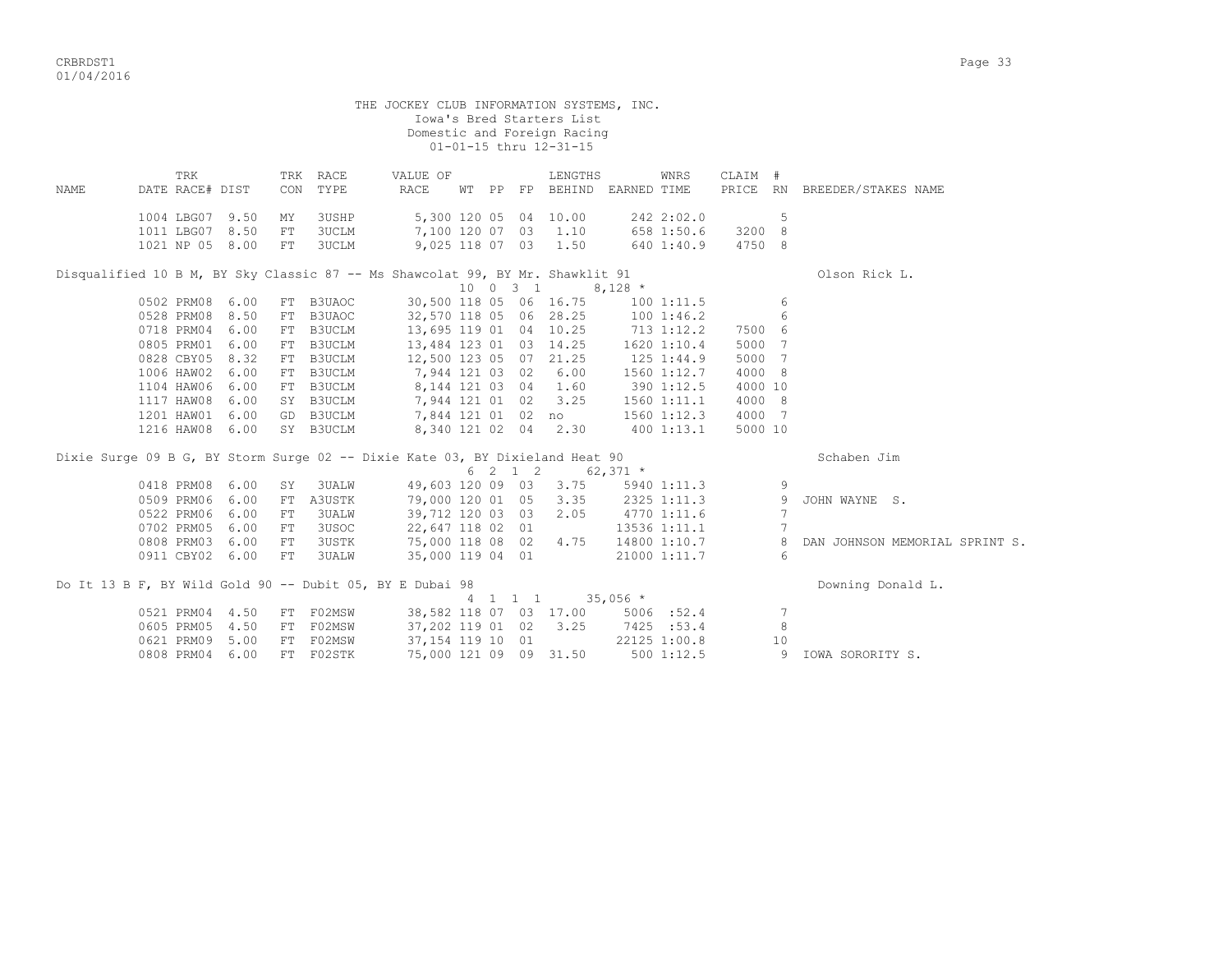CRBRDST1 Page 34 01/04/2016

|      | THE JOCKEY CLUB INFORMATION SYSTEMS, INC.<br>Iowa's Bred Starters List<br>Domestic and Foreign Racing<br>01-01-15 thru 12-31-15<br>TRK<br>TRK RACE<br>CLAIM #<br>VALUE OF<br>LENGTHS<br>WNRS                        |                       |    |                        |                                                    |  |  |         |                                   |                |                          |          |                |                                              |  |
|------|---------------------------------------------------------------------------------------------------------------------------------------------------------------------------------------------------------------------|-----------------------|----|------------------------|----------------------------------------------------|--|--|---------|-----------------------------------|----------------|--------------------------|----------|----------------|----------------------------------------------|--|
| NAME | DATE RACE# DIST<br>CON TYPE<br>RACE<br>PRICE RN BREEDER/STAKES NAME<br>WT PP FP BEHIND EARNED TIME<br>Do It Like Kela 12 DK B/ F, BY Kela 98 -- I'll Do It My Way 97, BY Thunder Gulch 92<br>10 1 0 0<br>$36,105$ * |                       |    |                        |                                                    |  |  |         |                                   |                |                          |          |                |                                              |  |
|      |                                                                                                                                                                                                                     | McClintock Loretta F. |    |                        |                                                    |  |  |         |                                   |                |                          |          |                |                                              |  |
|      | 0514 PRM06 6.00                                                                                                                                                                                                     |                       |    |                        |                                                    |  |  |         |                                   |                |                          |          |                |                                              |  |
|      | 0529 PRM06                                                                                                                                                                                                          | 6.00                  |    | SY B3UALW<br>FT F03STK | 69,566 117 05 06 14.50                             |  |  |         | 37,775 118 01 07 3.15             |                | 1001:12.7<br>1391 1:11.7 |          |                | 6 BOB BRYANT S.                              |  |
|      | 0613 PRM08                                                                                                                                                                                                          | 8.50                  |    | FT B3USTK              |                                                    |  |  |         | 84,450 113 08 06 25.50            |                |                          |          |                | 1669 1:44.5 8 HAWKEYES H.                    |  |
|      | 0711 PRM08                                                                                                                                                                                                          | 8.00                  |    | FT F03STK              |                                                    |  |  |         | 63, 625 114 01 04 8.00            |                |                          |          |                | 3625 1:40.3 10 IOWA STALLION FILLY STAKES S. |  |
|      | 0808 PRM05 8.32                                                                                                                                                                                                     |                       |    | FT F03STK              |                                                    |  |  |         | 80,000 117 02 04 9.25             |                | 3850 1:45.5              |          |                | 12 IOWA BREEDERS' OAKS                       |  |
|      | 0907 CBY06 7.50 T FM B3UALW                                                                                                                                                                                         |                       |    |                        |                                                    |  |  |         | 30,000 120 05 04 7.25             |                | 1500 1:31.6              |          | 8 <sup>8</sup> |                                              |  |
|      | 0930 IND03 8.32                                                                                                                                                                                                     |                       |    | MY B3UALW              |                                                    |  |  |         | 34,000 118 01 01                  |                | 23800 1:46.5             |          | $\mathbf{3}$   |                                              |  |
|      | 1029 IND08 5.50                                                                                                                                                                                                     |                       |    | FT B3UAOC              |                                                    |  |  |         | 35,360 118 05 09 20.05            | 170 1:05.0     |                          | 25000 10 |                |                                              |  |
|      |                                                                                                                                                                                                                     |                       |    |                        | 1122 FG 02 8.00 T GD B3UCLM 15,000 118 08 10 16.80 |  |  |         |                                   | 0 1:41.0       |                          | 15000 10 |                |                                              |  |
|      | 1205 FG 01 8.00                                                                                                                                                                                                     |                       |    | FT B3UCLM              | 18,220 119 04 06 23.00                             |  |  |         |                                   |                | $0\;1:40.3$              | 12500 6  |                |                                              |  |
|      | Domikate 12 DK B/ G, BY Kitalpha 99 -- Blake's Cat 04, BY Doug Fir 99                                                                                                                                               |                       |    |                        |                                                    |  |  |         |                                   |                |                          |          |                | Olson Rick                                   |  |
|      |                                                                                                                                                                                                                     |                       |    |                        |                                                    |  |  | 5 0 0 2 |                                   | $2,257$ *      |                          |          |                |                                              |  |
|      | 0801 PRM04 5.00                                                                                                                                                                                                     |                       | FT | 36MCL                  |                                                    |  |  |         | 10,297 118 02 06 12.85            |                | 100 1:00.4               | 7500 6   |                |                                              |  |
|      | 0823 CBY04 6.00                                                                                                                                                                                                     |                       | FT | 3UMCL                  |                                                    |  |  |         | 10,500 119 08 07 12.75            | 105 1:13.6     |                          | 6250 8   |                |                                              |  |
|      | 0907 CBY08 5.50                                                                                                                                                                                                     |                       | FT | 3UMCL                  |                                                    |  |  |         | 11,100 119 03 03 1.85             |                | 1155 1:07.6              | 6250 7   |                |                                              |  |
|      | 1003 RET03 7.00                                                                                                                                                                                                     |                       | FT | 3UMCL                  | 6,500 118 06 03 4.25                               |  |  |         |                                   |                | 693 1:27.0               | 15000 7  |                |                                              |  |
|      | 1010 RET07 8.00 T FM                                                                                                                                                                                                |                       |    | <b>3UMCL</b>           | 7,500 118 10 05                                    |  |  |         | 5.00                              |                | 204 1:39.9               | 20000 12 |                |                                              |  |
|      | Don't Claim Me 11 CH G, BY Added Edge 00 -- Shoot for the Loot 99, BY Demaloot Demashoot 90                                                                                                                         |                       |    |                        |                                                    |  |  |         | 8 0 1 1 4,705 *                   |                |                          |          |                | Bolinger Michael                             |  |
|      | 0522 CBY06 5.50                                                                                                                                                                                                     |                       | FT | <b>3UALW</b>           |                                                    |  |  |         | 30,000 121 03 06 12.00            |                | 3001:05.3                |          | $\overline{7}$ |                                              |  |
|      | 0606 CBY07 6.00                                                                                                                                                                                                     |                       | FT | <b>3UCLM</b>           |                                                    |  |  |         | 19,000 123 08 06 11.25 190 1:12.4 |                |                          | 20000 8  |                |                                              |  |
|      | 0626 CBY08 6.50                                                                                                                                                                                                     |                       | FT | 3UCLM                  |                                                    |  |  |         | 10,500 123 02 04 4.25             |                | $525$ 1:19.6             | 6250 8   |                |                                              |  |
|      | 0711 CBY10                                                                                                                                                                                                          | 6.00                  | FT | 3UCLM                  |                                                    |  |  |         | 10,500 123 09 06 9.20             | $105$ $1:12.0$ |                          | 6250 9   |                |                                              |  |
|      | 0725 CBY09 6.50                                                                                                                                                                                                     |                       | FT | 3UCLM                  | 10,500 123 06 02                                   |  |  |         | 1.25                              |                | 1995 1:18.5              | 6250 11  |                |                                              |  |
|      |                                                                                                                                                                                                                     |                       |    | 3UCLM                  | 13,500 123 02 03                                   |  |  |         | 2.00                              |                | 1350 1:31.6              | 12500 12 |                |                                              |  |
|      |                                                                                                                                                                                                                     |                       |    |                        |                                                    |  |  |         |                                   |                |                          |          |                |                                              |  |
|      | 0813 CBY04 7.50 T FM<br>0827 CBY02 8.32 T FM                                                                                                                                                                        |                       |    | 3UCLM                  |                                                    |  |  |         | 13,500 123 03 07 12.00            |                | 135 1:40.1               | 12500 10 |                |                                              |  |

Dontrattlemycage 07 CH G, BY Najran 99 -- Jaded Lane 01, BY Jade Hunter 84 Prairie Lane Farms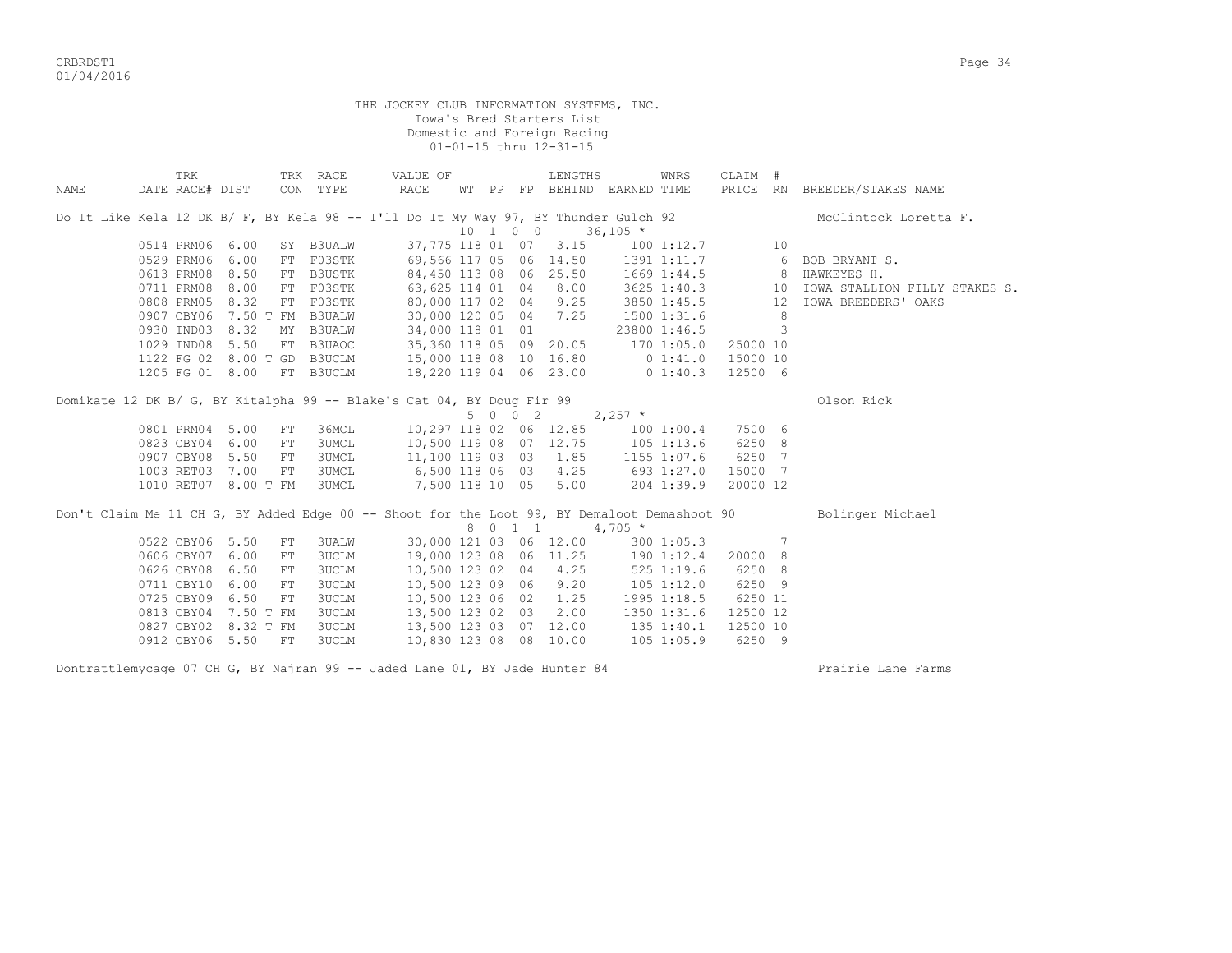|                                                                                      |                        |      |            |                      | THE JOCKEY CLUB INFORMATION SYSTEMS, INC.                                       |  |                              | Iowa's Bred Starters List<br>Domestic and Foreign Racing<br>01-01-15 thru 12-31-15 |             |              |         |                 |                                 |
|--------------------------------------------------------------------------------------|------------------------|------|------------|----------------------|---------------------------------------------------------------------------------|--|------------------------------|------------------------------------------------------------------------------------|-------------|--------------|---------|-----------------|---------------------------------|
| NAME                                                                                 | TRK<br>DATE RACE# DIST |      |            | TRK RACE<br>CON TYPE | VALUE OF<br>RACE                                                                |  |                              | LENGTHS<br>WT PP FP BEHIND EARNED TIME                                             |             | WNRS         | CLAIM # |                 | PRICE RN BREEDER/STAKES NAME    |
|                                                                                      |                        |      |            |                      |                                                                                 |  | 6 2 0 0                      |                                                                                    | $7,290*$    |              |         |                 |                                 |
|                                                                                      | 0314 FON07 6.00        |      | FT         | 3UCLM                | 7,420 120 07 01                                                                 |  |                              |                                                                                    |             | 4260 1:13.6  | 5000 8  |                 |                                 |
|                                                                                      | 0404 FON08             | 6.50 | FT         | <b>3USTR</b>         | 8,256 123 06 06                                                                 |  |                              | 4.75                                                                               | $0\;1:20.8$ |              |         | 8               |                                 |
|                                                                                      | 0425 FON05             | 6.00 | MY         | 3UCLM                | 8,378 123 08 06                                                                 |  |                              | 7.75                                                                               |             | $0\;1:13.2$  | 5000 9  |                 |                                 |
|                                                                                      | 0510 HPO05             | 6.00 | MY         | <b>3UCLM</b>         | 16,200 122 02 04                                                                |  |                              | 1.80                                                                               |             | 750 1:14.8   | 5000 9  |                 |                                 |
|                                                                                      | 0808 CLS04 6.00        |      | FT         | <b>3UCLM</b>         | 3,800 120 01 08 nk                                                              |  |                              |                                                                                    |             | $0\;1:15.2$  | 2500 8  |                 |                                 |
|                                                                                      | 0829 CLS04 6.00        |      | FT         | <b>3UCLM</b>         | 3,971 120 01 01                                                                 |  |                              |                                                                                    |             | 2280 1:15.6  | 2500 7  |                 |                                 |
| Dreamin 13 CH F, BY Woke Up Dreamin 00 -- Speedy Gladys Jam 06, BY Golden Missile 95 |                        |      |            |                      | Downing Donald L.                                                               |  |                              |                                                                                    |             |              |         |                 |                                 |
|                                                                                      | 0521 PRM04 4.50        |      | 100 : 52.4 | 7                    |                                                                                 |  |                              |                                                                                    |             |              |         |                 |                                 |
|                                                                                      | 0604 PRM04 5.00        |      |            | FT FO2MSW            | 37,774 119 03 01                                                                |  |                              |                                                                                    |             | 25116 :59.5  |         | $6\overline{6}$ |                                 |
|                                                                                      | 0705 PRM09 5.50        |      |            | FT 02STK             |                                                                                 |  |                              | 69,975 118 01 07 15.50                                                             |             | 500 1:05.8   |         |                 | 12 IOWA STALLION FUTURITY       |
|                                                                                      | 0808 PRM04 6.00        |      |            | FT F02STK            | 75,000 121 01 01                                                                |  |                              |                                                                                    |             |              |         |                 | 44100 1:12.5 9 IOWA SORORITY S. |
| Drew Boy 07 B G, BY Honour and Glory 93 -- Paris Lady 97, BY Roy 83                  |                        |      |            |                      | Okoboji Racing Stables II                                                       |  |                              |                                                                                    |             |              |         |                 |                                 |
|                                                                                      |                        |      |            |                      |                                                                                 |  | 5 0 0 0                      |                                                                                    | $420 *$     |              |         |                 |                                 |
|                                                                                      | 0220 FON07 4.00        |      | FT         | <b>3UCLM</b>         | 4,000 123 01 07                                                                 |  |                              | 8.75                                                                               |             | 0:47.2       | 2500 9  |                 |                                 |
|                                                                                      | 0313 FON05             | 6.00 | FT         | <b>3UCLM</b>         | 4,000 123 06 05                                                                 |  |                              | 3.85                                                                               |             | 120 1:14.6   | 2500 8  |                 |                                 |
|                                                                                      | 0320 FON06 6.00        |      | FT         | <b>3UCLM</b>         | 4,000 123 03 04                                                                 |  |                              | 6.50                                                                               |             | 200 1:13.8   | 2500 9  |                 |                                 |
|                                                                                      | 0403 FON07 6.00        |      | FT         | <b>3UCLM</b>         |                                                                                 |  |                              | 4,000 123 03 08 8.25 0 1:15.0                                                      |             |              | 2500 9  |                 |                                 |
|                                                                                      | 0531 PRM03 5.50        |      | FT         | <b>3UCLM</b>         |                                                                                 |  |                              | 12,500 119 04 07 24.50 100 1:04.4                                                  |             |              | 5000 7  |                 |                                 |
|                                                                                      |                        |      |            |                      | Dubai Kowboy 12 CH G, BY Kodiak Kowboy 05 -- Dubit 05, BY E Dubai 98            |  |                              |                                                                                    |             |              |         |                 | Downing Donald L.               |
|                                                                                      |                        |      |            |                      |                                                                                 |  | 5 2 0 0                      |                                                                                    | $64,415$ *  |              |         |                 |                                 |
|                                                                                      | 0419 PRM09             | 6.00 | SY         | 03MSW                |                                                                                 |  |                              | 37,130 122 09 06 16.75                                                             |             | 1001:13.0    |         | 11              |                                 |
|                                                                                      | 0501 PRM07             | 6.00 | FT         | 36MSW                | 37,154 118 07 01                                                                |  |                              |                                                                                    |             | 22125 1:12.2 |         | 10              |                                 |
|                                                                                      | 0529 PRM08             | 6.00 |            | FT A03STK            | 69,816 118 03 01                                                                |  |                              |                                                                                    |             | 41590 1:11.9 |         | $\overline{7}$  | GRAY'S LAKE S.                  |
|                                                                                      | 0717 PRM09             | 6.00 | ${\rm FT}$ | <b>3UALW</b>         |                                                                                 |  |                              | 38,150 118 03 08 17.25                                                             |             | 1001:10.4    |         | 8               |                                 |
|                                                                                      | 0808 PRM07 8.50        |      |            | FT A03STK            |                                                                                 |  |                              | 80,000 120 03 10 22.85                                                             |             | 5001:47.2    |         |                 | 13 IOWA BREEDERS' DERBY         |
|                                                                                      |                        |      |            |                      | Due to Grace 11 CH M, BY Devil His Due 89 -- Scatman Gracie 04, BY Scatmandu 95 |  | $11 \quad 1 \quad 1 \quad 1$ |                                                                                    | $10,402$ *  |              |         |                 | Hoopes F. Robert                |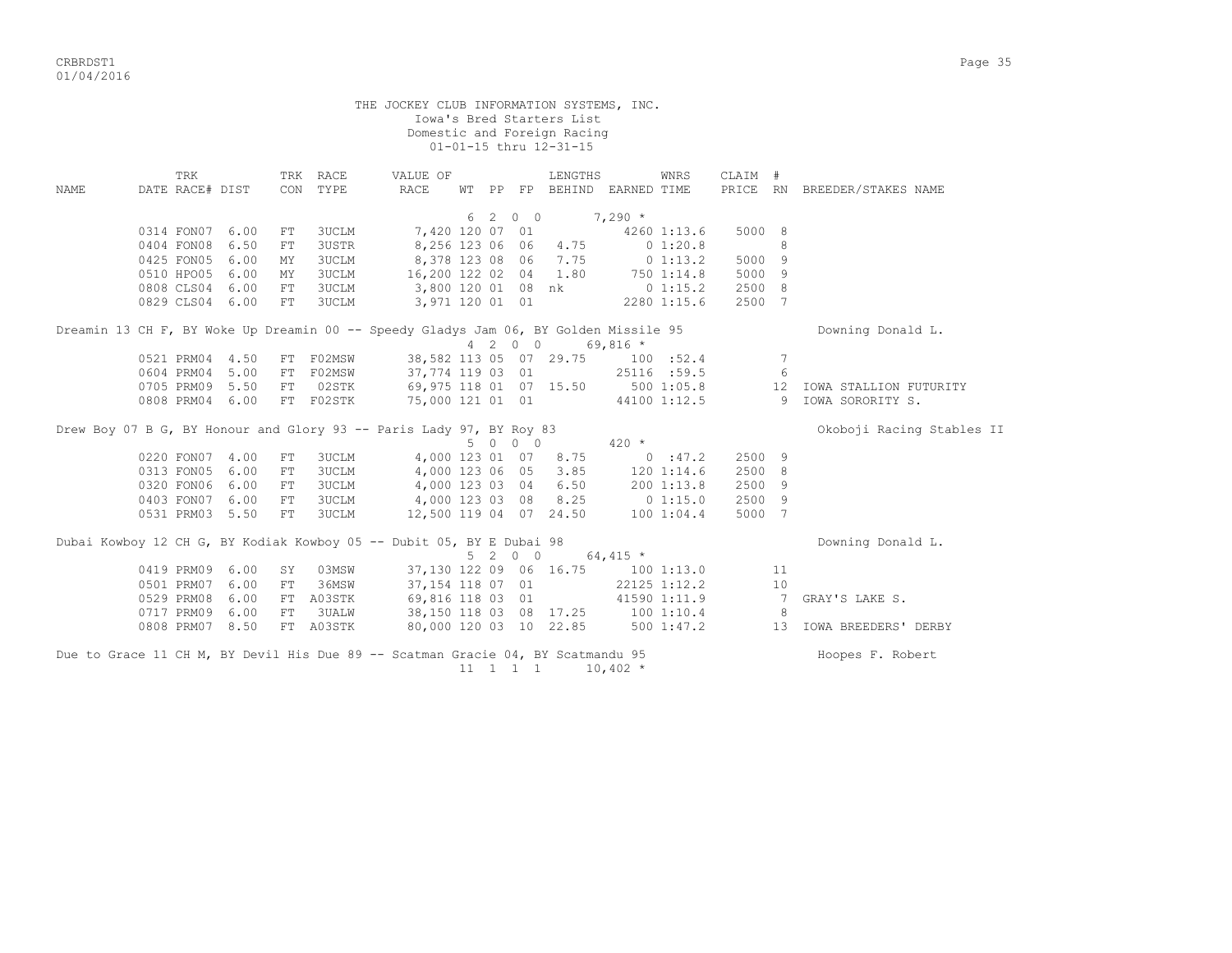|      |                               |  |            |               | THE JOCKEY CLUB INFORMATION SYSTEMS, INC.                                                |  |                             | Iowa's Bred Starters List<br>Domestic and Foreign Racing<br>01-01-15 thru 12-31-15 |                  |                 |          |                              |  |
|------|-------------------------------|--|------------|---------------|------------------------------------------------------------------------------------------|--|-----------------------------|------------------------------------------------------------------------------------|------------------|-----------------|----------|------------------------------|--|
|      | TRK                           |  |            | TRK RACE      | VALUE OF                                                                                 |  |                             | LENGTHS                                                                            |                  | WNRS            | CLAIM #  |                              |  |
| NAME | DATE RACE# DIST               |  |            | CON TYPE      | RACE                                                                                     |  |                             | WT PP FP BEHIND EARNED TIME                                                        |                  |                 |          | PRICE RN BREEDER/STAKES NAME |  |
|      | 0529 PRM03 5.50               |  | FT         | B36MCL        | 21,695 123 06 04                                                                         |  |                             | 8.25                                                                               |                  | 1081 1:06.6     | 30000 7  |                              |  |
|      | 0613 PRM04 6.00               |  | FT         | B36MCL        | 21,671 123 08 08                                                                         |  |                             | 29.75                                                                              |                  | 100 1:12.2      | 30000 8  |                              |  |
|      | 0628 PRM09 6.00               |  |            | FT B36MCL     | 11,921 123 05 05                                                                         |  |                             | 24.75                                                                              |                  | 297 1:13.7      | 7500 6   |                              |  |
|      | 0806 PRM03 6.00               |  | FT         | 3UMCL         | 10,925 119 01 04                                                                         |  |                             | 17.50                                                                              |                  | 625 1:14.1      | 10000 5  |                              |  |
|      | 0823 AP 07 7.00               |  |            | FT B3UMCL     | 8,550 124 03 08                                                                          |  |                             | 10.55 0 1:26.7                                                                     |                  |                 | 7500 8   |                              |  |
|      | 0905 AP 07 5.00 T FM          |  |            | <b>B3UMCL</b> | 11,202 124 02 04                                                                         |  |                             | 2.30                                                                               |                  | 567 : 58.7      | 15000 7  |                              |  |
|      | 0918 AP 01 6.00               |  |            | FT B3UMCL     | 8,550 114 06 02                                                                          |  |                             | 3.00                                                                               |                  | 1710 1:12.2     | 7500 6   |                              |  |
|      | 1002 HAW04 5.50               |  |            | FT B3UMCL     | 8,040 124 07 01                                                                          |  |                             |                                                                                    |                  | 4800 1:07.9     | 7500 7   |                              |  |
|      | $1023$ HAW05 5.00 T FM B3UCLM |  |            |               | 16,852 121 03 08                                                                         |  |                             | 3.55                                                                               |                  | 100 : 57.8      | 20000 10 |                              |  |
|      |                               |  |            |               | 1114 HAW02 5.50 T GD B3UCLM 11, 112 121 02 03                                            |  |                             | 2.75                                                                               |                  | 1020 1:05.5     | 15000 8  |                              |  |
|      |                               |  |            |               | 1211 HAW02 8.00 T YL B3UCLM 11,628 121 02 07 56.50 102 1:43.3                            |  |                             |                                                                                    |                  |                 | 15000 7  |                              |  |
|      |                               |  |            |               | Dunnam 11 B G, BY Kipling 96 -- Blue Sky Vow 05, BY Broken Vow 97                        |  |                             |                                                                                    |                  |                 |          | Poindexter T'Breds Allen     |  |
|      |                               |  |            |               |                                                                                          |  | $1 \quad 0 \quad 0 \quad 0$ |                                                                                    | $100 *$          |                 |          |                              |  |
|      | 0501 PRM06 6.00 FT            |  |            |               | 3UCLM 11,500 118 05 08 22.35 100 1:13.0 15000 8                                          |  |                             |                                                                                    |                  |                 |          |                              |  |
|      |                               |  |            |               | Duttons Pride 09 DK B/ G, BY Kafwain 00 -- Unbridled Contessa 01, BY Unbridled's Song 93 |  |                             |                                                                                    |                  |                 |          | DeBruycker Lloyd             |  |
|      |                               |  |            |               |                                                                                          |  |                             | $17 \quad 2 \quad 2 \quad 1 \quad 16,357 \quad *$                                  |                  |                 |          |                              |  |
|      | 0130 TP 04 6.00               |  | FT         | 4UCLM         | 8,180 124 03 07                                                                          |  |                             | 3.80                                                                               |                  | 80 1:14.3       | 5000 12  |                              |  |
|      | 0208 TP 07 5.50               |  | FT         | 4UCLM         |                                                                                          |  |                             | 8,000 124 09 07 7.50 80 1:06.6                                                     |                  |                 | 5000 9   |                              |  |
|      | 0417 MVR08 6.00               |  | GD         | 3UCLM         | 5,800 123 04 02                                                                          |  |                             |                                                                                    | 2.50 1160 1:14.7 |                 | 3500 7   |                              |  |
|      | 0601 TDN01 6.00               |  | GD         | 3UCLM         |                                                                                          |  |                             | 10,300 117 06 06 12.75 103 1:13.4                                                  |                  |                 | 4000 7   |                              |  |
|      | 0608 TDN01 5.50               |  | FT         | 3UCLM         |                                                                                          |  |                             | 10,300 122 05 07 20.50                                                             | 103 1:06.6       |                 | 4000 7   |                              |  |
|      | 0629 TDN01 6.00               |  | ${\rm FT}$ | 3UCLM         | 10,300 122 03 06                                                                         |  |                             | 8.75                                                                               | 103 1:13.0       |                 | 4000 8   |                              |  |
|      | 0713 TDN08 6.00               |  | ${\rm FT}$ | 3UCLM         |                                                                                          |  |                             | 10,300 122 07 04 11.00                                                             |                  | 515 1:12.0      | 4000 9   |                              |  |
|      | 0725 TDN01 8.00               |  | FT         | 3UCLM         | 10,300 122 03 01                                                                         |  |                             |                                                                                    |                  | $6180$ $1:41.2$ | 4000 7   |                              |  |
|      | 0817 TDN05 6.00               |  | FT         | 3UCLM         |                                                                                          |  |                             | 10,600 122 03 07 12.35                                                             | $106$ $1:11.8$   |                 | 4000 10  |                              |  |
|      | 0829 TDN05 8.32               |  | ${\rm FT}$ | 3UCLM         | 10,600 120 10 03                                                                         |  |                             | 2.30                                                                               |                  | $1060$ $1:45.3$ | 4000 12  |                              |  |
|      | 0912 TDN06 8.18               |  | GD         | 3UCLM         |                                                                                          |  |                             | 10,600 120 11 07 15.80                                                             | $106$ $1:43.0$   |                 | 4000 11  |                              |  |
|      | 0926 TDN01 8.18               |  | FT         | 3UCLM         | 10,600 118 03 05                                                                         |  |                             | 15.65                                                                              |                  | $318$ 1:43.1    | 4000 7   |                              |  |
|      | 1010 TDN02 8.00               |  | FT         | 3UCLM         | 10,600 118 05 09                                                                         |  |                             | 24.25                                                                              |                  | 1061:39.6       | 4000 10  |                              |  |
|      | 1024 TDN04 5.50               |  | FТ         | 3UCLM         | 10,600 118 08 10 10.75                                                                   |  |                             |                                                                                    |                  | 1061:06.6       | 4000 11  |                              |  |

1125 MVR02 8.50 FT 3UCLM 7,700 122 03 02 1.75 1540 1:52.1 4000 12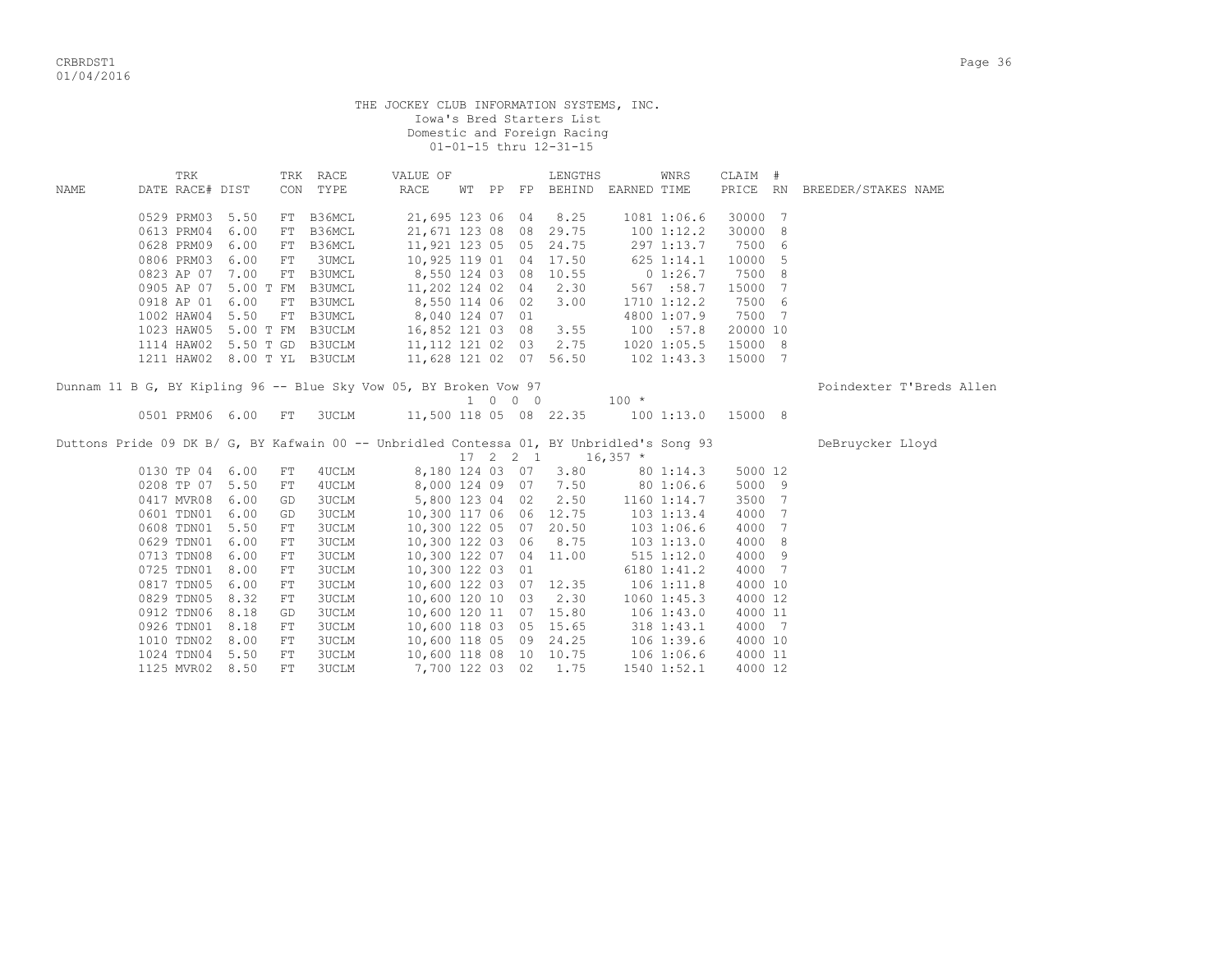CRBRDST1 Page 37 01/04/2016

 THE JOCKEY CLUB INFORMATION SYSTEMS, INC. Iowa's Bred Starters List Domestic and Foreign Racing 01-01-15 thru 12-31-15 TRK TRK RACE VALUE OF LENGTHS WNRS CLAIM # NAME DATE RACE# DIST CON TYPE RACE WT PP FP BEHIND EARNED TIME PRICE RN BREEDER/STAKES NAME 1206 TP 03 8.50 FT 3UCLM 7,100 121 06 07 12.25 71 1:46.1 5000 9 1228 MVR05 9.00 FT 3UCLM 7,700 122 05 01 4620 1:58.6 4000 10 Edgedout 12 B C, BY The Cliff's Edge 01 -- French Cue 00, BY French Deputy 92 Lane Thoroughbreds, L.C.  $2000$  159  $*$ <br>12 780 119 20 21 0630 FP 08 5.50 FT 3UMSW 12,780 118 09 08 23.75 99 1:06.2 9 5,400 116 04 06 19.25 60 1:15.0 5000 7 Edgem 10 CH M, BY Added Edge 00 -- C J Baxter 05, BY Winter Glitter 97 Rumbaugh Carroll  $3 \t0 \t0 \t200 \t\t\t\t\t\t\t\t\t\t\t\t\t\t\t 3$  0525 PRM04 6.00 FT B3UCLM 17,322 118 08 08 27.50 100 1:12.3 12500 8 0605 PRM01 8.00 FT B3UCLM 13,643 118 04 06 32.10 100 1:43.3 7500 6 0711 CPW08 5.50 FT B3UALW 2,300 124 01 07 14.85 0 1:11.3 8 Edgem Out 10 B G, BY Added Edge 00 -- Run in Company 97, BY Evansville Slew 92 Reisinger Gregg E. 7 0 0 3 5,418 \* 0515 PRM09 8.32 GD 36MSW 37,074 123 09 08 26.30 100 1:45.9 11 0525 PRM02 6.00 GD 36MCL 13,643 119 03 03 5.00 1635 1:13.3 10000 6 0606 PRM02 5.50 FT 36MCL 12,280 123 08 06 3.75 100 1:07.2 7500 11 0619 PRM09 6.00 FT 36MCL 12,305 120 01 05 5.25 193 1:14.3 5000 10 0705 PRM04 6.00 FT 36MCL 11,882 123 06 03 6.00 1397 1:13.7 7500 8 0724 PRM03 6.00 FT 36MCL 11,882 123 06 04 15.00 582 1:12.6 7500 8 0801 PRM01 6.00 FT 36MCL 11,901 123 04 03 10.80 1411 1:12.6 7500 7 Edge of Thievery 10 DK B/ M, BY Added Edge 00 -- Jewel Thief 96, BY Housebuster 87 McShane Dave D 2 0 0 0 295 \* 0313 FON09 6.00 FT B3UCLM 4,000 123 04 07 5.30 0 1:14.4 2500 8<br>0329 FON07 6.00 FT B3UCLM 5,900 123 08 04 7.25 295 1:15.2 3500 9  $5,900$  123 08 04 7.25 295 1:15.2 3500 9 Edgy Memorie 08 CH G, BY Added Edge 00 -- Autumn Memories 02, BY Salt Lake 89 Special K Stable 10 1 1 1 19,181 \* 0503 Press Press, 2014 1:11.5<br>06.712.120.06.06.3.90 100.1:11.6 7 0522 PRM06 6.00 FT 3UALW 39,712 120 06 06 3.90 100 1:11.6 7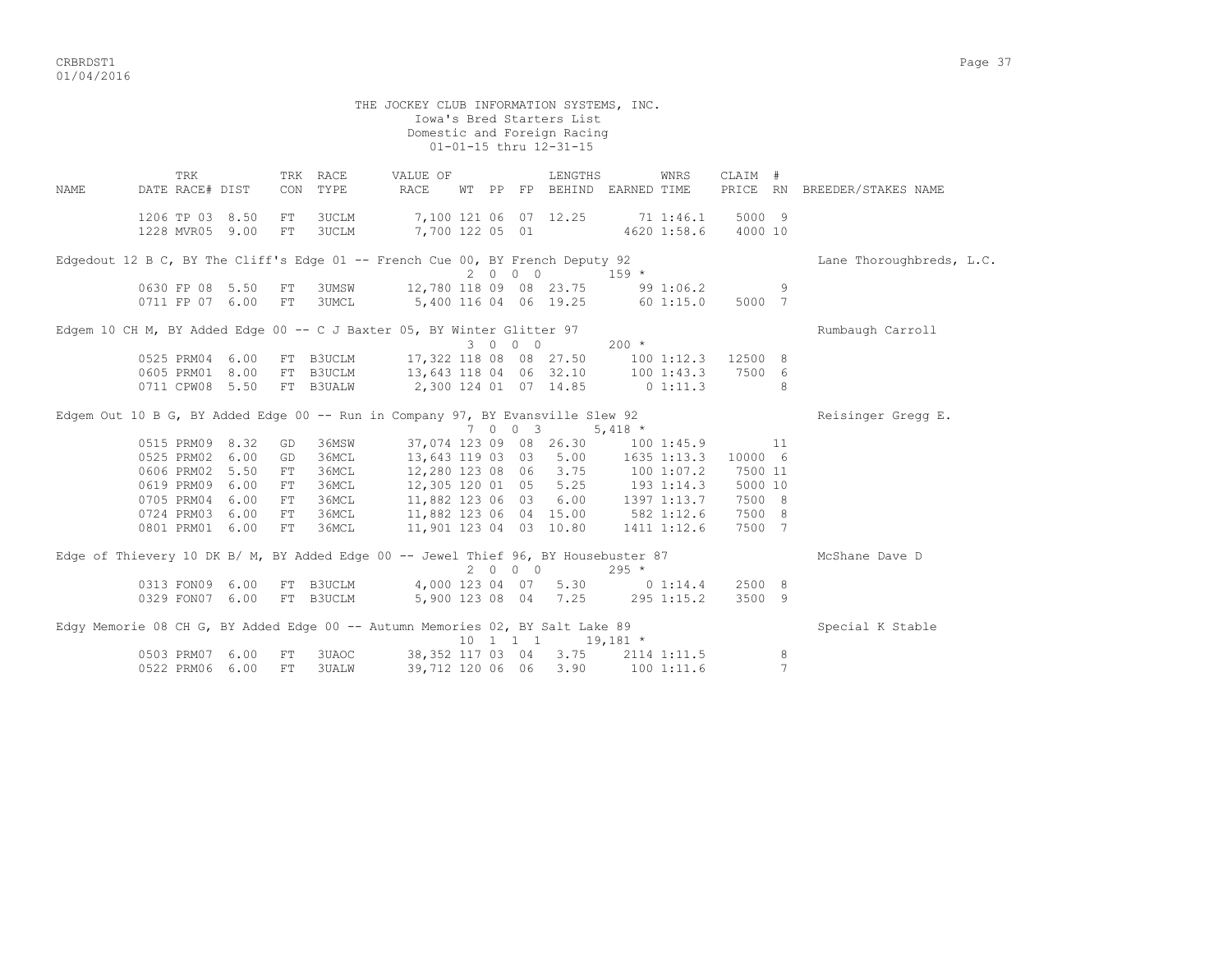|      |                                                                                                                             |      |                            |                  |                  |  | Iowa's Bred Starters List<br>Domestic and Foreign Racing<br>01-01-15 thru 12-31-15 | THE JOCKEY CLUB INFORMATION SYSTEMS, INC. |                |           |                |                              |
|------|-----------------------------------------------------------------------------------------------------------------------------|------|----------------------------|------------------|------------------|--|------------------------------------------------------------------------------------|-------------------------------------------|----------------|-----------|----------------|------------------------------|
|      | TRK                                                                                                                         |      | TRK RACE                   |                  | VALUE OF         |  | LENGTHS                                                                            |                                           | WNRS           | CLAIM #   |                |                              |
| NAME | DATE RACE# DIST                                                                                                             |      | TYPE<br>CON                |                  | RACE             |  |                                                                                    | WT PP FP BEHIND EARNED TIME               |                |           |                | PRICE RN BREEDER/STAKES NAME |
|      | 0611 PRM04 8.32                                                                                                             |      | MΥ<br><b>3UCLM</b>         |                  |                  |  |                                                                                    | 16,000 119 05 05 31.75 474 1:43.5         |                | 12500 7   |                |                              |
|      | 0620 PRM09 5.50                                                                                                             |      | <b>3UCLM</b><br>${\rm FT}$ |                  | 14,168 118 05 03 |  | 4.50                                                                               |                                           | 1650 1:05.6    | 7500 10   |                |                              |
|      | 0704 PRM02 6.00                                                                                                             |      | <b>3UCLM</b><br>FT         |                  | 14,289 117 04 01 |  |                                                                                    |                                           | 8496 1:11.6    | 5000 7    |                |                              |
|      | 0715 PRM08 8.50                                                                                                             |      | 3UAOC<br>MΥ                |                  | 35,184 123 05 04 |  | 6.35                                                                               |                                           | 1758 1:47.1    | 15000     | $\overline{7}$ |                              |
|      | 0724 PRM06 6.00                                                                                                             |      | ${\rm FT}$<br><b>3UCLM</b> |                  | 12,585 123 04 02 |  | 1.00                                                                               |                                           | 2925 1:12.1    | 5000 8    |                |                              |
|      | 0801 PRM09                                                                                                                  | 6.00 | <b>3UCLM</b><br>${\rm FT}$ |                  | 13,076 123 04 04 |  | 4.35                                                                               | 642 1:12.2                                |                | 7500 8    |                |                              |
|      | 0903 RP 03 5.50                                                                                                             |      | <b>3UCLM</b><br>FT         |                  | 13,098 121 05 04 |  |                                                                                    | $4.25$ $721$ $1:04.3$                     |                | 6250 6    |                |                              |
|      | 0930 RP 08 5.50                                                                                                             |      | <b>3UCLM</b><br>FT         |                  | 10,450 120 03 05 |  | 5.00                                                                               |                                           | 301 1:04.3     | 5000 10   |                |                              |
|      | Ella's Glory 11 B M, BY Honour and Glory 93 -- Ella Eria (FR) 99, BY Bluebird 84                                            |      |                            |                  |                  |  | $11 \quad 2 \quad 2 \quad 2 \quad 58,088$ *                                        |                                           |                |           |                | Poindexter H. Allen          |
|      | 0418 PRM09 6.00                                                                                                             |      | SY B3UCLM                  |                  |                  |  |                                                                                    | 18,516 120 01 05 5.75 435 1:12.9          |                | 15000 10  |                |                              |
|      | 0503 PRM09 6.00                                                                                                             |      | FT B3UCLM                  |                  |                  |  |                                                                                    | 18,516 120 02 10 18.00 100 1:12.3         |                | 15000 10  |                |                              |
|      | 0515 PRM06 8.32                                                                                                             |      | GD B3UALW                  |                  |                  |  |                                                                                    | $100$ 1:45.8<br>9492 1:44 9               |                |           | 8              |                              |
|      | 0529 PRM01 8.32                                                                                                             |      | FT B3UCLM                  |                  |                  |  | 37,824 113 05 06 16.75<br>14,754 115 06 01                                         |                                           | 9492 1:44.8    | 7500 7    |                |                              |
|      | 0618 PRM08 8.50                                                                                                             |      | FT B3UALW                  | 37,824 118 05 01 |                  |  |                                                                                    | 22650 1:47.7                              |                |           | 8              |                              |
|      | 0719 PRM08 8.50                                                                                                             |      | FT B3UALW                  |                  |                  |  | 40,596 118 04 04 10.50                                                             | 2040 1:45.8                               |                |           | 5              |                              |
|      | 0808 PRM09 8.32                                                                                                             |      | FT B4USTK                  |                  |                  |  | 100,000 118 02 03 nk                                                               |                                           | 9850 1:45.0    |           | 9              | DONNA REED S.                |
|      |                                                                                                                             |      |                            |                  |                  |  |                                                                                    |                                           |                |           | 8              |                              |
|      | 0829 RP 05 8.00 FT B3USOC 19,677 119 03 06 12.80 85 1:39.5<br>0917 RP 05 7.50 T FM B3USOC 20,130 120 08 03 3.75 1778 1:32.1 |      |                            |                  |                  |  |                                                                                    |                                           |                |           | 9              |                              |
|      | 1002 RP 03 8.00 T FM B3USOC 22,000 120 06 02 0.75 4349 1:38.5                                                               |      |                            |                  |                  |  |                                                                                    |                                           |                |           | $\,8\,$        |                              |
|      | 1022 RP 05 8.00                                                                                                             |      | SY B3UALW                  |                  | 36,300 120 06 02 |  | 4.25                                                                               |                                           | 7209 1:39.1    |           | 8              |                              |
|      | El Tartanero 12 B G, BY Rushin' to Altar 99 -- Ring of Kerry 94, BY Housebuster 87                                          |      |                            |                  |                  |  | $9 \t 0 \t 1 \t 1,247$ *                                                           |                                           |                |           |                | Saldana Guadalupe            |
|      | 0508 PRM09 6.00                                                                                                             |      | 36MSW<br>FT                |                  |                  |  | 37,105 118 02 11 15.75                                                             |                                           |                | 1001:14.1 | 12             |                              |
|      | 0611 PRM09 6.00                                                                                                             |      | 36MSW<br>MΥ                |                  |                  |  | 37,105 118 12 10 29.85                                                             |                                           | 1001:11.0      |           | 12             |                              |
|      | 0627 PRM01 6.00                                                                                                             |      | 36MCL<br>${\rm FT}$        |                  |                  |  |                                                                                    |                                           | $100$ $1:13.2$ | 15000 9   |                |                              |
|      | 0710 PRM09 8.32                                                                                                             |      | 36MCL<br>FT                |                  |                  |  | 14,250 118 08 06 14.25<br>11,862 118 08 07 14.75<br>11,882 118 01 06 23.85         |                                           | 1001:50.0      | 7500 9    |                |                              |
|      | 0724 PRM03 6.00                                                                                                             |      | ${\rm FT}$<br>36MCL        |                  |                  |  |                                                                                    |                                           | 1001:12.6      | 7500 8    |                |                              |
|      | 0807 CLS03 6.00                                                                                                             |      | FT<br><b>3UMSW</b>         |                  |                  |  | 6,100 125 01 06 15.75                                                              | 0 1:14.8                                  |                |           | 10             |                              |
|      | 0815 CLS01                                                                                                                  | 6.00 | 03MSW<br>${\rm FT}$        |                  |                  |  | 6,100 123 03 05 10.50                                                              |                                           | 1831:16.0      |           | 5              |                              |
|      | 0823 CLS05                                                                                                                  | 6.00 | FT<br>3UMCL                |                  | 3,800 119 03 04  |  | 4.15                                                                               |                                           | 190 1:14.6     | 5000 8    |                |                              |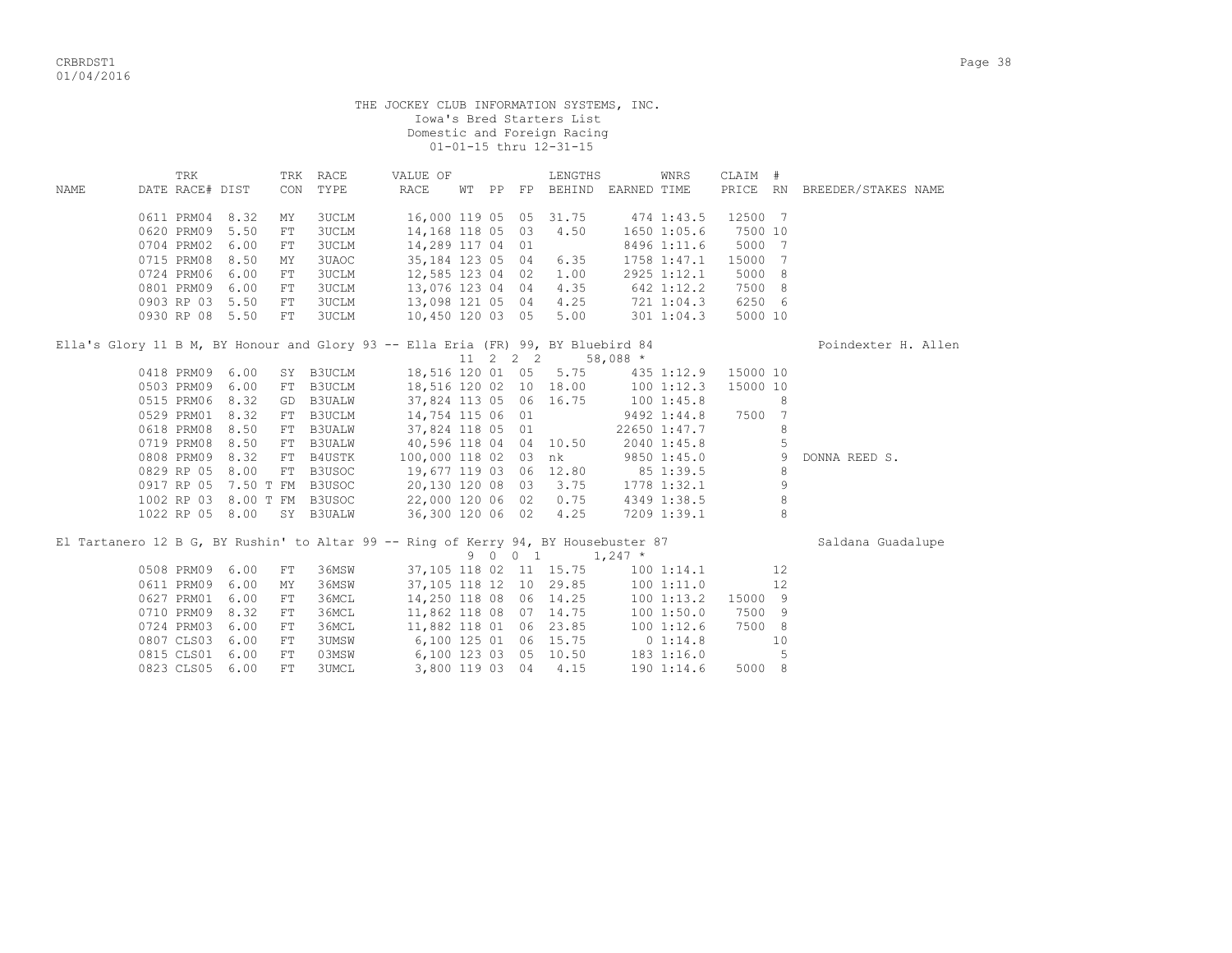CRBRDST1 Page 39 01/04/2016

 THE JOCKEY CLUB INFORMATION SYSTEMS, INC. Iowa's Bred Starters List Domestic and Foreign Racing 01-01-15 thru 12-31-15 TRK TRK RACE VALUE OF LENGTHS WNRS CLAIM # NAME DATE RACE# DIST CON TYPE RACE WT PP FP BEHIND EARNED TIME PRICE RN BREEDER/STAKES NAME 0907 CLS03 6.00 FT 3UMCL 4,400 125 05 03 3.25 374 1:14.4 10000 10 Elusive Dream 13 B F, BY Midshipman 06 -- Bint Elusive 02, BY Elusive Quality 93 Poindexter H. Allen 3 1 1 0 25,729 \* 0704 1206 PRM04 1004 1204 1204 1204 1204 1205 1204 1205 1204 1205 1206 1207 120 120 120 120 120 120 120 120 12<br>
21600 1:06.9 0723 PRM06 5.50 FT F02MSW 33,320 119 07 01 21600 1:06.9 7 0808 PRM04 6.00 FT F02STK 75,000 121 04 08 17.50 500 1:12.5 9 IOWA SORORITY S. Emmy Got Even 12 DK B/ F, BY King of Scat 96 -- Emma Jane 05, BY Stephen Got Even 96 Hobbs William L.  $7 \quad 1 \quad 3 \quad 2 \quad 30,661 \star$  0328 FON09 6.00 FT F03STK 15,400 116 02 02 3.50 3080 1:15.2 7 PEPSI S. 0418 PRM05 6.00 SY F03MSW 37,178 122 03 05 12.25 888 1:11.8 9 0507 PRM09 6.00 FT B36MSW 37,105 118 07 02 4.50 7325 1:13.3 12 0524 PRM09 6.00 SY B36MSW 37,202 118 05 03 5.00 4455 1:13.3 8 0618 PRM02 6.00 FT B36MCL 21,671 118 02 02 nk 4300 1:13.9 30000 8 0716 PRM04 6.00 FT B36MCL 20,240 118 05 03 1.75 2405 1:12.4 30000 8 0730 PRM01 5.00 FT B36MCL 13,712 118 06 01 8208 1:00.6 15000 6 Erratic Behavior 13 DK B/ F, BY Jafmil 08 -- Pulpinit 06, BY Pulpit 94 Robson Thoroughbreds Joseph  $2 \t0 \t0 \t0 \t2.271$  \* 0704 PRM04 5.00 FT F02MCL 22,667 120 05 05 9.50 567 1:00.4 40000 6 0719 PRM07 5.50 FT 02MSW 34,510 115 08 04 16.25 1704 1:05.3 11 E Three 11 B G, BY King of Scat 96 -- Champagne Service 07, BY Service Stripe 91 Loges Heather 4 0 0 0 913 \* 0625 PRM03 5.00 FT 36MCL 12,176 123 03 08 10.75 100 :58.9 15000 8 0717 PRM01 5.50 FT 36MCL 11,901 123 02 06 4.65 100 1:07.2 7500 7 0801 PRM01 6.00 FT 36MCL 11,901 123 03 07 26.10 100 1:12.6 7500 7 0806 PRM05 6.00 FT 3UMCL 12,083 124 01 04 6.30 613 1:14.7 10000 7 Excessive 11 B G, BY Zanjero 04 -- Be Good Or Be Gone 01, BY Gulch 84 Poindexter T'Breds Allen  $6 \t2 \t0 \t1 \t79.597$  \* 0424 PRM07 6.00 GD 3UALW 37,727 120 05 03 10.50 4470 1:10.9 12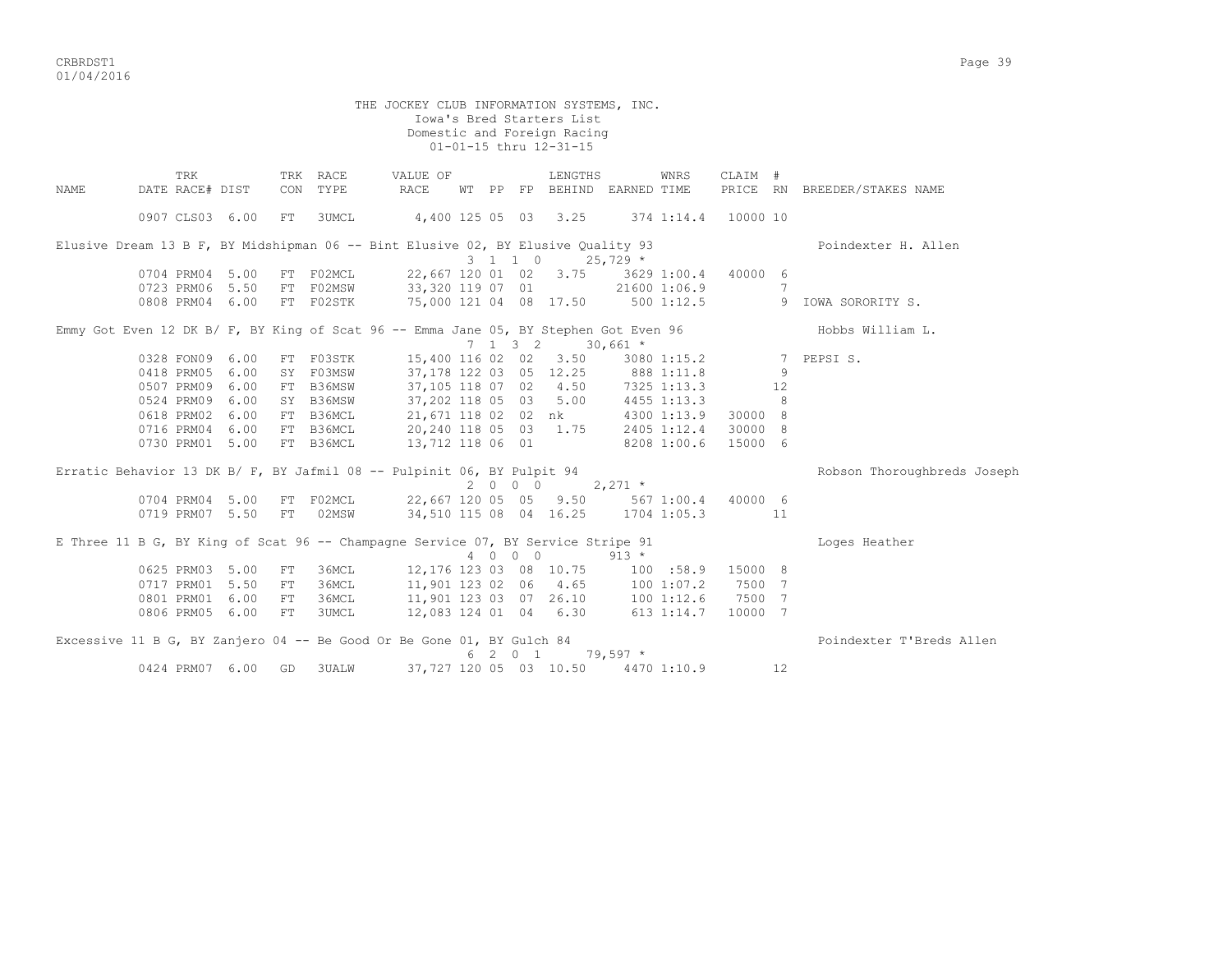|             |                                                                                             |              |          |                      | THE JOCKEY CLUB INFORMATION SYSTEMS, INC.        |         | Iowa's Bred Starters List<br>Domestic and Foreign Racing<br>01-01-15 thru 12-31-15 |              |                            |                      |         |                                                 |
|-------------|---------------------------------------------------------------------------------------------|--------------|----------|----------------------|--------------------------------------------------|---------|------------------------------------------------------------------------------------|--------------|----------------------------|----------------------|---------|-------------------------------------------------|
| <b>NAME</b> | TRK<br>DATE RACE# DIST                                                                      |              |          | TRK RACE<br>CON TYPE | VALUE OF<br>RACE                                 |         | LENGTHS<br>WT PP FP BEHIND EARNED TIME                                             |              | WNRS                       | CLAIM #              |         | PRICE RN BREEDER/STAKES NAME                    |
|             | 0510 PRM09<br>0528 PRM04                                                                    | 6.00<br>8.50 | GD<br>FT | 3UALW<br>3UAOC       | 37,751 120 08 05<br>37,848 124 06 01             |         | 6.00                                                                               |              | 897 1:11.8<br>22725 1:46.7 |                      | 11<br>7 |                                                 |
|             | 0613 PRM06<br>0717 PRM08                                                                    | 8.50<br>8.32 | FT       | FT A3USTK<br>3UAOC   | 82,875 117 03 01<br>32,000 124 02 07 8.75        |         |                                                                                    |              | 49425 1:44.7<br>1001:42.4  |                      | 7       | CYCLONES H.                                     |
|             | 0808 PRM08                                                                                  | 8.50         |          | FT A4USTK            | 100,000 124 03 06 16.10                          |         |                                                                                    |              | 1980 1:45.6                |                      |         | 8 RALPH HAYES S.                                |
|             | Express Aisle 12 CH F, BY Rushin' to Altar 99 -- Feeling Easy 93, BY Easy Goer 86           |              |          |                      |                                                  | 4 0 0 0 | $2,163$ *                                                                          |              |                            |                      |         | Dixon Dan                                       |
|             | 0418 PRM01 6.00                                                                             |              |          | SY F03MSW            |                                                  |         | 37,202 122 03 06 10.30                                                             | 100 1:12.4   |                            |                      | 8       |                                                 |
|             | 0430 PRM09 5.50                                                                             |              |          | FT B36MSW            |                                                  |         | 37,227 118 01 04 8.00                                                              | 1863 1:06.1  |                            |                      | 7       |                                                 |
|             | 0516 PRM04 6.00 FT F03MSW                                                                   |              |          |                      | $37,227$ 122 04 06 3.50<br>37,227 122 04 06 3.50 |         |                                                                                    | 100 1:13.9   |                            |                      | 7       |                                                 |
|             | 0618 PRM09 6.00 FT B36MCL                                                                   |              |          |                      | 12,304 118 04 06 10.00                           |         |                                                                                    | 100 1:13.9   |                            | 7500 10              |         |                                                 |
|             | Fast Machine 13 CH F, BY Drosselmeyer 07 -- Celeritas 04, BY Stephen Got Even 96            |              |          |                      |                                                  |         | $3 \t 0 \t 0 \t 1 \t 5,274 \t\times$                                               |              |                            |                      |         | Christine Aaron Hicklin DVM & WinStar Farm, LLC |
|             | 0704 PRM06 4.50 FT F02MSW                                                                   |              |          |                      |                                                  |         | 33, 305 119 07 05 7.25                                                             | 861:52.8     |                            |                      | 8       |                                                 |
|             | 0806 PRM02 6.00                                                                             |              |          | FT F02MSW            | 34,568 119 03 03 9.50 4133 1:11.7                |         |                                                                                    |              |                            |                      | 8       |                                                 |
|             | 0904 CBY01 7.50 T FM F02MSW                                                                 |              |          |                      |                                                  |         | 28,000 119 11 07 10.75 280 1:33.9                                                  |              |                            |                      | 11      |                                                 |
|             | Fat Tire 11 DK B/ G, BY Added Edge 00 -- Scarlett's Gift 03, BY Skywalker 82                |              |          |                      |                                                  | 5 1 0 0 | $17,582$ *                                                                         |              |                            |                      |         | Hargens Bob                                     |
|             | 0502 PRM07 5.50                                                                             |              | FT       | <b>3UALW</b>         |                                                  |         | 37,753 115 01 04 5.00 1894 1:06.1                                                  |              |                            | $\overline{7}$       |         |                                                 |
|             | 0517 PRM03                                                                                  | 5.50         | MY       | <b>3UCLM</b>         | 22,938 115 05 01                                 |         |                                                                                    |              |                            | 13725 1:05.3 30000 7 |         |                                                 |
|             | 0605 PRM06                                                                                  | 6.00         | FT       | <b>3UCLM</b>         |                                                  |         | 23,608 118 04 04 2.50                                                              |              | 1188 1:11.0                | 30000 5              |         |                                                 |
|             | 0620 PRM05                                                                                  | 6.00         | FT       | <b>3UALW</b>         |                                                  |         | 37,848 123 04 07 10.75                                                             | 1001:12.0    |                            |                      | 7       |                                                 |
|             | 0710 PRM03 6.00                                                                             |              | FT       | 3UCLM                |                                                  |         | 11, 135 116 03 04 9.00                                                             | $675$ 1:10.8 |                            | 15000 7              |         |                                                 |
|             | Fern's Reflections 13 CH F, BY Stephen Got Even 96 -- Saint Chi Chi 04, BY Silver Deputy 85 |              |          |                      |                                                  | 1 0 0 0 |                                                                                    | $100 *$      |                            |                      |         | Larry Wishon & Glenda Wishon                    |
|             | 0605 PRM05 4.50 FT F02MSW                                                                   |              |          |                      |                                                  |         | 37,202 119 02 08 35.25 100 :53.4                                                   |              |                            |                      | 8       |                                                 |
|             | The Final Caper 12 DK B/ F, BY Paster's Caper 91 -- Brite Flier 04, BY High Brite 84        |              |          |                      |                                                  | 3 0 0 0 |                                                                                    | $787 *$      |                            |                      |         | Nielsen Charles D.                              |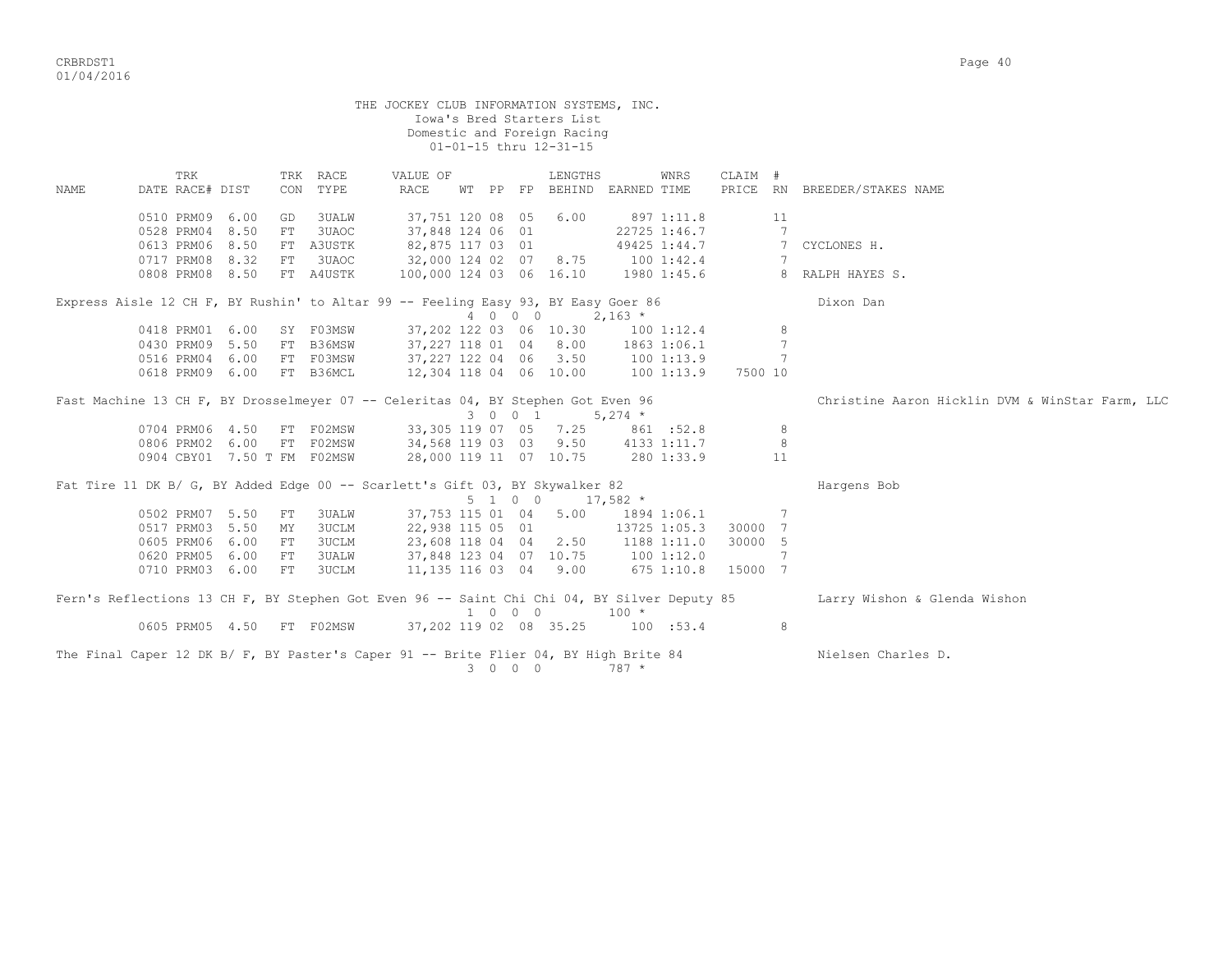|       |                                                                                     |      |    |                      | THE JOCKEY CLUB INFORMATION SYSTEMS, INC. |                       | Iowa's Bred Starters List<br>Domestic and Foreign Racing<br>01-01-15 thru 12-31-15 |            |                |          |                                      |
|-------|-------------------------------------------------------------------------------------|------|----|----------------------|-------------------------------------------|-----------------------|------------------------------------------------------------------------------------|------------|----------------|----------|--------------------------------------|
| NAMF. | TRK<br>DATE RACE# DIST                                                              |      |    | TRK RACE<br>CON TYPE | VALUE OF<br>RACE                          |                       | LENGTHS<br>WT PP FP BEHIND EARNED TIME                                             |            | WNRS           | CLAIM #  | PRICE RN BREEDER/STAKES NAME         |
|       | 0719 PRM03 5.00                                                                     |      |    | FT B36MCL            | 11,882 118 05 04                          |                       | 7.50                                                                               |            | 582 1:00.6     | 7500 8   |                                      |
|       | 0731 PRM06 6.00                                                                     |      |    | FT B36MCL            | 11,843 118 06 10 13.75                    |                       |                                                                                    |            | 1001:13.9      | 7500 10  |                                      |
|       | 0828 CBY04 6.00                                                                     |      |    | FT B3UMCL            | 10,500 119 06 06 17.85                    |                       |                                                                                    |            | 105 1:13.2     | 6250 8   |                                      |
|       | First Class Flight 09 DK B/ M, BY Flight West 03 -- Classic Opener 97, BY Upmost 79 |      |    |                      |                                           | 8 0 3 1               |                                                                                    | $4,368$ *  |                |          | Marlene M. Bryant & Robert M. Bryant |
|       | 0320 FON07 4.00                                                                     |      |    | FT B3UCLM            |                                           |                       | 5,900 123 04 04 4.00                                                               |            | 295 : 47.2     | 5000 9   |                                      |
|       | 0329 FON07 6.00                                                                     |      |    | FT B3UCLM            | 5,900 123 03 02                           |                       | 2.75                                                                               |            | 1180 1:15.2    | 3500 9   |                                      |
|       | 0430 PRM05 5.50                                                                     |      |    | FT B3UCLM            | 19,807 120 01 08 19.75                    |                       |                                                                                    | 100 1:05.7 |                | 7500 8   |                                      |
|       | 0614 PRM03 5.50                                                                     |      |    | FT B3UCLM            | 15,364 120 06 05 15.75                    |                       |                                                                                    |            | 372 1:04.8     | 7500 6   |                                      |
|       | 0808 CLS01 6.00                                                                     |      |    | FT B3UCLM            |                                           | 5,698 123 05 04 2.25  |                                                                                    |            | $265$ $1:16.0$ | 5000 5   |                                      |
|       | 0822 CLS03                                                                          | 6.00 |    | FT B3UCLM            |                                           | 6, 254 123 07 03 1.35 |                                                                                    |            | 636 1:14.6     | 5000 7   |                                      |
|       | 0828 CLS01 6.00                                                                     |      |    | MY B3UCLM            |                                           | 3,800 123 05 02 nk    |                                                                                    |            | 760 1:15.2     | 2500 6   |                                      |
|       | 0905 CLS03 6.50                                                                     |      |    | FT B3UCLM            |                                           | 3,800 123 02 02 hd    |                                                                                    |            | 760 1:20.6     | 2500 7   |                                      |
|       | Flashy Em 10 DK B/ G, BY Flashy Bull 03 -- Emma Jane 05, BY Stephen Got Even 96     |      |    |                      |                                           |                       | 10 0 1 4 12,706 *                                                                  |            |                |          | Hobbs William L.                     |
|       | 0501 PRM05 8.00                                                                     |      | FT | 3UWCL                |                                           |                       | 13,510 121 04 03 2.50                                                              |            | 1982 1:41.6    | 7500 7   |                                      |
|       | 0515 PRM02 6.00                                                                     |      | GD | 3UCLM                |                                           |                       | 22,341 120 02 03 3.75                                                              |            | 2685 1:11.2    | 10000 6  |                                      |
|       | 0524 PRM03 6.00                                                                     |      | SY | 3UCLM                |                                           |                       | 18,589 117 04 03 2.75                                                              |            | 2220 1:10.9    | 12500 7  |                                      |
|       | 0620 PRM09 5.50                                                                     |      | FT | 3UCLM                | 14,168 118 07 04                          |                       | 5.25                                                                               | 688 1:05.6 |                | 7500 10  |                                      |
|       | 0703 PRM01 8.32                                                                     |      | FT | 3UCLM                | 10,942 117 02 03                          |                       | 6.25                                                                               |            | 1560 1:44.8    | 4000 6   |                                      |
|       | 0716 PRM01 8.00                                                                     |      | FT | 3UCLM                |                                           |                       | 10,613 123 01 02 hd                                                                |            | 2450 1:41.5    | 5000 7   |                                      |
|       | 0802 PRM04 6.00                                                                     |      | FT | 3UCLM                | 13,076 117 03 05 11.25                    |                       |                                                                                    |            | 321 1:11.3     | 5000 8   |                                      |
|       | 1012 ZIA11 5.50                                                                     |      | FT | 3UCLM                | 10,350 123 02 04                          |                       | 3.25                                                                               |            | 400 1:04.6     | 5000 11  |                                      |
|       | 1031 ZIA06 6.00                                                                     |      | FT | 3UCLM                | 10,140 123 03 05                          |                       | 9.00                                                                               |            | 200 1:11.1     | 5000 8   |                                      |
|       | 1121 ZIA08 8.32                                                                     |      | FT | 3UCLM                | 10,350 123 06 05                          |                       | 5.75                                                                               |            | 200 1:44.9     | 5000 11  |                                      |
|       | Fleet Performer 11 DK B/ M, BY Repent 99 -- Fit Performer 97, BY Fit to Fight 79    |      |    |                      |                                           | 8 1 0 2               |                                                                                    | $7,891*$   |                |          | Hunsburger Joel B.                   |
|       | 0404 HAW08 6.00 FT B3UCLM                                                           |      |    |                      |                                           |                       | 16,445 121 03 03 7.00                                                              |            | 1072 1:12.3    | 25000 7  |                                      |
|       | 0820 AP 06 8.00 T YL B3UCLM                                                         |      |    |                      | 9,450 121 04 03 1.50                      |                       |                                                                                    |            | 1039 1:44.7    | 10000 8  |                                      |
|       | 0917 AP 07 8.00 T FM B3UCLM                                                         |      |    |                      |                                           | 9,865 121 01 08 11.25 |                                                                                    |            | 01:39.9        | 10000 11 |                                      |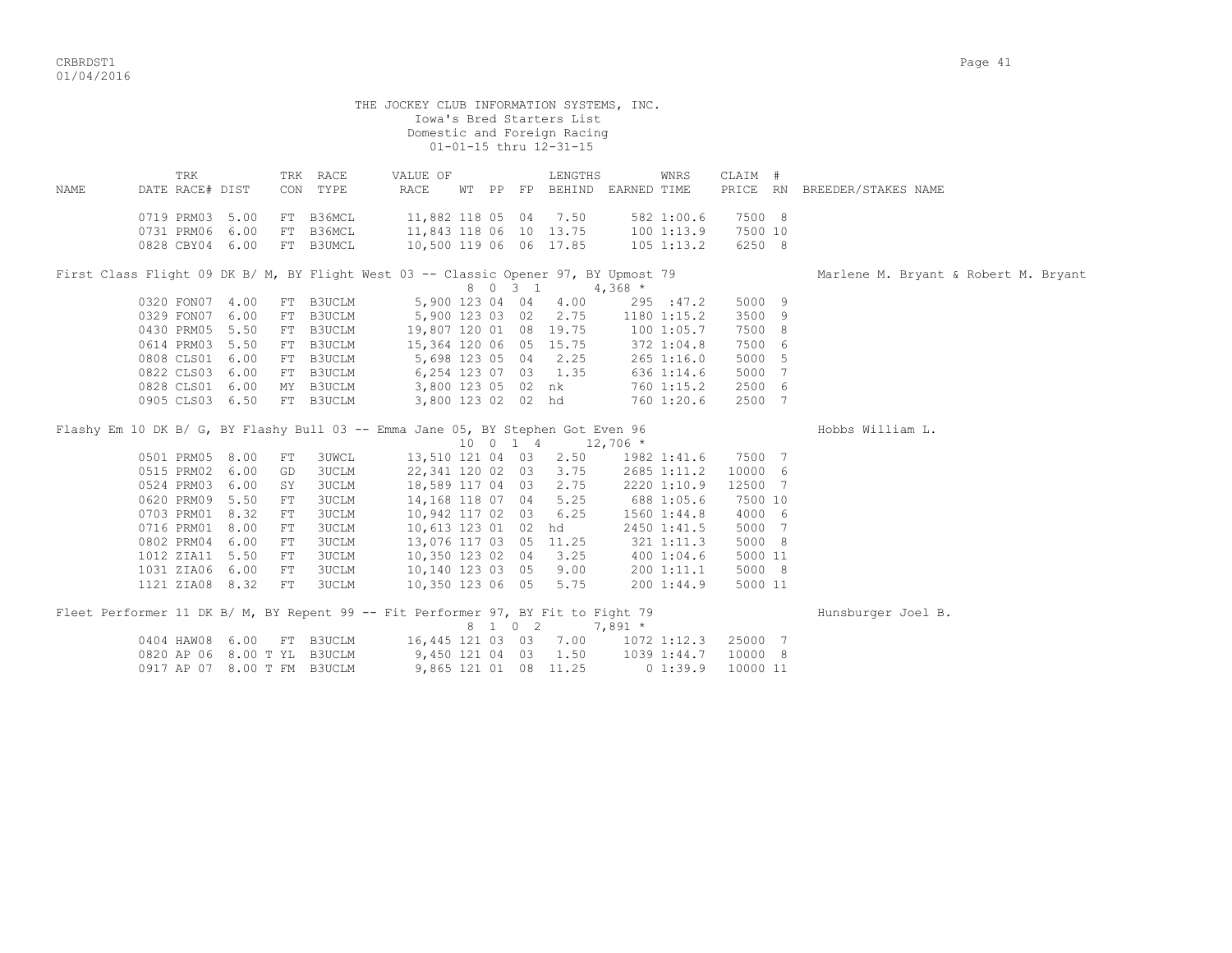CRBRDST1 Page 42 01/04/2016

|      |            |                        |                             |                                                                                               | THE JOCKEY CLUB INFORMATION SYSTEMS, INC.                                                                   |  |         | Iowa's Bred Starters List<br>Domestic and Foreign Racing<br>01-01-15 thru 12-31-15 |                |                            |                     |    |                                      |
|------|------------|------------------------|-----------------------------|-----------------------------------------------------------------------------------------------|-------------------------------------------------------------------------------------------------------------|--|---------|------------------------------------------------------------------------------------|----------------|----------------------------|---------------------|----|--------------------------------------|
| NAME |            | TRK<br>DATE RACE# DIST |                             | TRK RACE<br>CON TYPE                                                                          | VALUE OF<br>RACE                                                                                            |  |         | LENGTHS<br>WT PP FP BEHIND EARNED TIME                                             |                | WNRS                       | CLAIM #<br>PRICE RN |    | BREEDER/STAKES NAME                  |
|      |            |                        |                             |                                                                                               |                                                                                                             |  |         |                                                                                    |                |                            |                     |    |                                      |
|      |            | 1002 HAW06 5.50        |                             | FT B3UCLM                                                                                     | 8,440 121 03 01                                                                                             |  |         |                                                                                    |                | 4800 1:07.6                | 5000 11             |    |                                      |
|      | 1021 HAW05 |                        | 5.50                        | FT B3UCLM                                                                                     | 8,340 124 05 05                                                                                             |  |         | 5.35                                                                               | 240 1:05.9     |                            | 5000 10             |    |                                      |
|      | 1113 HAW09 |                        | 8.32                        | FT 3UCLM                                                                                      |                                                                                                             |  |         | 8, 140 118 03 05 5.75                                                              |                |                            | 5000 8              |    |                                      |
|      |            | 1202 HAW08 6.50        |                             | SY B3UCLM                                                                                     |                                                                                                             |  |         | 8,140 121 02 04 4.10                                                               |                | $240$ 1:44.1<br>400 1:19.3 | 5000 8              |    |                                      |
|      |            | 1226 HAW09 8.32        |                             | SY B3UCLM                                                                                     |                                                                                                             |  |         | 8,240 121 09 06 16.00 100 1:46.5                                                   |                |                            | 5000 9              |    |                                      |
|      |            |                        |                             | Flirtwiththedevil 12 DK B/ F, BY Entourage 04 -- Dancing for Bounty 97, BY Pirate's Bounty 75 |                                                                                                             |  | 5 0 0 0 |                                                                                    | $820 *$        |                            |                     |    | Nielsen Charles D.                   |
|      |            |                        | 0717 CBY04 7.50 T FM B3UMCL |                                                                                               | 14,500 119 03 08 21.00                                                                                      |  |         |                                                                                    |                | $145$ 1:30.5               | 20000 8             |    |                                      |
|      |            | 0802 CBY10             | 6.00                        | FT B3UMCL                                                                                     | 14,500 119 03 07 19.75 145 1:14.2<br>10,500 119 01 09 17.10 105 1:07.2<br>28,000 118 09 10 19.85 280 1:41.5 |  |         |                                                                                    |                |                            | 20000 8             |    |                                      |
|      |            | 0816 CBY08 5.50        |                             | FT B3UMCL                                                                                     |                                                                                                             |  |         |                                                                                    |                |                            | 6250 10             |    |                                      |
|      |            |                        | 0830 CBY06 8.32 T FM B3UMSW |                                                                                               |                                                                                                             |  |         |                                                                                    |                |                            |                     | 12 |                                      |
|      |            |                        | 0911 CBY01 7.50 T FM        | 3UMCL                                                                                         | 14,500 116 08 07 11.30 145 1:30.7                                                                           |  |         |                                                                                    |                |                            | 20000 11            |    |                                      |
|      |            |                        |                             | Flower Express 13 DK B/ F, BY Flower Alley 02 -- Personal Flair 97, BY Personal Flaq 83       |                                                                                                             |  | 1 0 0 0 |                                                                                    | $100 *$        |                            |                     |    | DNAce Thoroughbreds, LTD.            |
|      |            | 0806 PRM02 6.00        |                             | FT F02MSW                                                                                     | 34,568 119 01 06 25.50 100 1:11.7                                                                           |  |         |                                                                                    |                |                            |                     | 8  |                                      |
|      |            |                        |                             | Foggy Blue 13 DK B/ F, BY Canaveral 91 -- Blue Canyon 03, BY Classified Facts 93              |                                                                                                             |  | 3 0 0 1 | $3,707$ *                                                                          |                |                            |                     |    | Hagemeier Larry                      |
|      |            | 0621 PRM09             | 5.00                        | FT F02MSW                                                                                     | 37, 154 119 07 05 7.75 885 1:00.8                                                                           |  |         |                                                                                    |                |                            |                     | 10 |                                      |
|      |            | 0718 PRM06 5.50        |                             | FT F02MSW                                                                                     | 34,490 119 05 10 16.65 100 1:06.5                                                                           |  |         |                                                                                    |                |                            |                     | 12 |                                      |
|      |            | 0730 PRM05 5.50        |                             | FT F02MCL                                                                                     | 22,667 116 02 03 8.50 2722 1:07.4                                                                           |  |         |                                                                                    |                |                            | 30000 6             |    |                                      |
|      |            |                        |                             | For Heartland 11 CH M, BY Perfect Soul (IRE) 98 -- Inlay 95, BY Miswaki 78                    |                                                                                                             |  | 2000    |                                                                                    | $200 *$        |                            |                     |    | Charles Fipke & Claim to Fame Stable |
|      |            | 0711 PRM09 6.00        |                             | FT B36MCL                                                                                     | 11,882 123 03 08 29.10                                                                                      |  |         |                                                                                    | $100$ $1:13.7$ |                            | 7500 8              |    |                                      |

|                           |  | Forward Slip 12 DK B/ F, BY Tale of Ekati 05 -- Fancy Landing 00, BY Formal Gold 93 |              |               | Jeff Greseth & Charles Fipke |
|---------------------------|--|-------------------------------------------------------------------------------------|--------------|---------------|------------------------------|
|                           |  | $7 \quad 1 \quad 2 \quad 0 \quad 39.472 \; *$                                       |              |               |                              |
| 0430 PRM09 5.50 FT B36MSW |  | 37,227 118 04 02 5.25                                                               | 7450 1:06.1  | $\mathcal{L}$ |                              |
| 0516 PRM04 6.00 FT F03MSW |  | 37,227 122 01 01                                                                    | 22350 1:13.9 |               |                              |

0725 PRM02 6.00 FT B36MCL 11,882 120 08 08 26.00 100 1:15.2 5000 8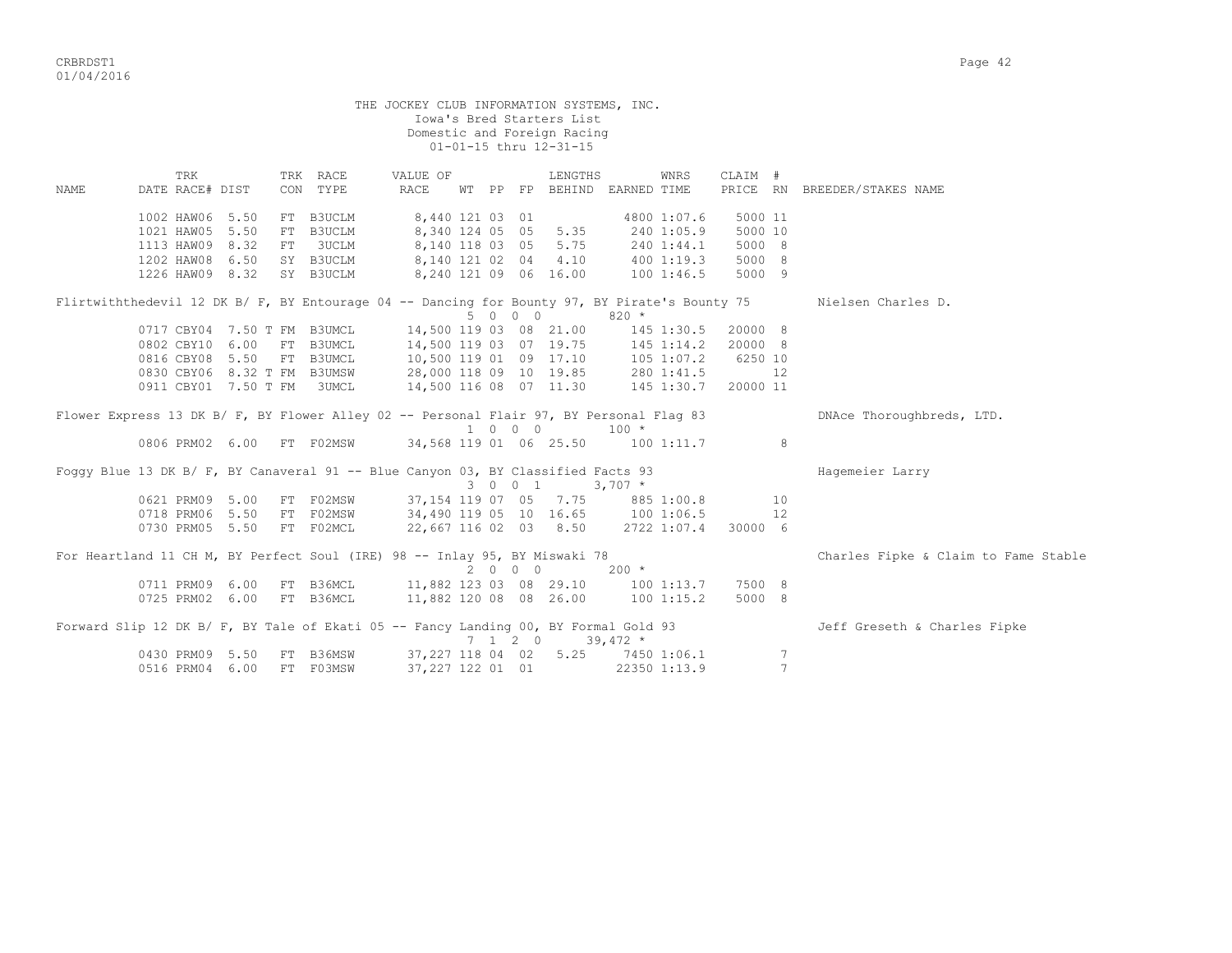CRBRDST1 Page 43 01/04/2016

| UI/U4/ZUI0                     |                                          |              |                                            |    |       |                                                                                    |                     |                     |                     |  |
|--------------------------------|------------------------------------------|--------------|--------------------------------------------|----|-------|------------------------------------------------------------------------------------|---------------------|---------------------|---------------------|--|
|                                |                                          |              | THE JOCKEY CLUB INFORMATION SYSTEMS, INC.  |    |       | Iowa's Bred Starters List<br>Domestic and Foreign Racing<br>01-01-15 thru 12-31-15 |                     |                     |                     |  |
| TRK<br>DATE RACE# DIST<br>NAME | TRK<br>CON<br>0.531 PRM06 6.00 FT B3UALM | RACE<br>TYPE | VALUE OF<br>RACE<br>37.824 118 07 02 10.50 | WT | PP FP | LENGTHS<br>BEHIND EARNED TIME                                                      | WNRS<br>7550 1:11.2 | CLAIM #<br>PRICE RN | BREEDER/STAKES NAME |  |

|  | 0531 PRM06 | 6.00 | FT  | B3UALW    | 37,824 118 07                                                                             |  | 02      | 10.50                  |                                   | 7550 1:11.2     |         | 8  |                     |
|--|------------|------|-----|-----------|-------------------------------------------------------------------------------------------|--|---------|------------------------|-----------------------------------|-----------------|---------|----|---------------------|
|  |            |      |     |           |                                                                                           |  |         |                        |                                   |                 |         |    |                     |
|  | 0703 PRM07 | 6.00 |     | FT B3UCLM |                                                                                           |  |         | 21,473 118 06 05 7.50  |                                   | 537 1:12.2      | 30000 6 |    |                     |
|  | 0808 PRM05 | 8.32 |     | FT F03STK |                                                                                           |  |         | 80,000 120 06 10 44.50 |                                   | 5001:45.5       |         | 12 | IOWA BREEDERS' OAKS |
|  | 0822 CBY07 | 5.50 |     | GD B3UCLM |                                                                                           |  |         | 19,000 119 04 04 6.25  |                                   | 950 1:06.4      | 20000 8 |    |                     |
|  | 0910 CBY04 | 6.00 |     | FT B3UCLM |                                                                                           |  |         | 13,500 119 07 06 20.25 |                                   | 135 1:13.9      | 12500 7 |    |                     |
|  |            |      |     |           | Fountain Valley 12 DK B/ G, BY Pollard's Vision 01 -- Ruthie the Rocket 01, BY Confide 94 |  |         |                        |                                   |                 |         |    | Poindexter H. Allen |
|  |            |      |     |           |                                                                                           |  | 7 0 2 1 |                        | $6,850*$                          |                 |         |    |                     |
|  | 0518 FL 01 | 8.00 | SY  | 3UMSW     |                                                                                           |  |         | 20,160 120 05 03 21.25 |                                   | 2090 1:41.1     |         | 5  |                     |
|  | 0528 FL 03 | 8.00 | FT  | 3UMSW     |                                                                                           |  |         |                        | 21,920 120 02 06 45.50 380 1:41.7 |                 |         | 6  |                     |
|  | 0721 MNR06 | 6.00 | FT. | 03MSW     |                                                                                           |  |         | 14,100 122 06 02 5.50  |                                   | 2820 1:12.6     |         |    |                     |
|  | 1005 MNR09 | 5.00 | FT  | 3UMCL     |                                                                                           |  |         | 6,100 122 01 02 0.50   |                                   | $1220$ $1:01.3$ | 5000 9  |    |                     |
|  | 1014 MNR04 | 6.00 | FT. | 03MCL     |                                                                                           |  |         | 8,500 120 05 05 8.25   |                                   | 170 1:13.7      | 14000 7 |    |                     |
|  | 1110 MVR09 | 5.50 | SY. | 3UMCL     |                                                                                           |  |         | 8,500 122 07 07 11.25  |                                   | 851:08.3        | 7500 12 |    |                     |

Four Reasons 12 CH F, BY First Samurai 03 -- Carson's Pearl 05, BY Carson City 87 Paradise Stable LLC<br>
6 0 0 4 15,873 \*  $6 \t0 \t0 \t4 \t15,873$  \* 0507 PRM09 6.00 FT B36MSW 37,105 118 03 03 6.00 4395 1:13.3 12 0524 PRM09 6.00 SY B36MSW 37,202 118 04 04 5.25 1856 1:13.3 8 0607 PRM09 6.00 FT B36MSW 37,130 118 11 03 1.25 4410 1:14.3 11 0703 PRM08 6.00 FT B36MSW 34,490 118 03 09 12.35 100 1:13.1 12

1123 MVR09 6.00 FT 3UMCL 8,500 122 07 09 14.10 85 1:16.6 7500 11

 0724 PRM05 6.00 FT B36MCL 20,259 118 01 03 3.75 2419 1:13.5 30000 7 0805 PRM05 6.00 FT B36MCL 22,628 115 03 03 2.75 2693 1:12.6 30000 8

|  |  |                 |                           | Foxy Fleda 10 B M, BY Added Edge 00 -- Sandyville Slew 01, BY Slew City Slew 84 |  |         |                       |                                   |            |            |          | Rosewood Farm Inc. |  |
|--|--|-----------------|---------------------------|---------------------------------------------------------------------------------|--|---------|-----------------------|-----------------------------------|------------|------------|----------|--------------------|--|
|  |  |                 |                           |                                                                                 |  | 8 0 4 0 |                       | $30,922$ *                        |            |            |          |                    |  |
|  |  |                 | 0418 PRM09 6.00 SY B3UCLM |                                                                                 |  |         | 18,516 118 07 04 3.00 |                                   |            | 906 1:12.9 | 12500 10 |                    |  |
|  |  | 0503 PRM09 6.00 | FT B3UCLM                 |                                                                                 |  |         |                       | 18,516 118 05 04 12.25 906 1:12.3 |            |            | 12500 10 |                    |  |
|  |  | 0517 PRM05 8.00 | GD B3UCLM                 |                                                                                 |  |         | 12,640 119 02 04 5.25 |                                   | 798 1:41.6 |            | 10000 6  |                    |  |
|  |  |                 | 0614 PRM02 8.00 FT B3UCLM |                                                                                 |  |         | 12,172 119 05 02 1.50 | 2912 1:40.8                       |            |            | 7500 8   |                    |  |
|  |  | 0703 PRM05 8.32 | FT B3UCLM                 |                                                                                 |  |         | 11,540 118 06 02 1.50 | 2700 1:45.4                       |            |            | 12500 7  |                    |  |
|  |  | 0715 PRM02 8.32 | MY B3UCLM                 |                                                                                 |  |         | 11,864 118 06 02 1.50 | 2700 1:44.8                       |            |            | 10000 7  |                    |  |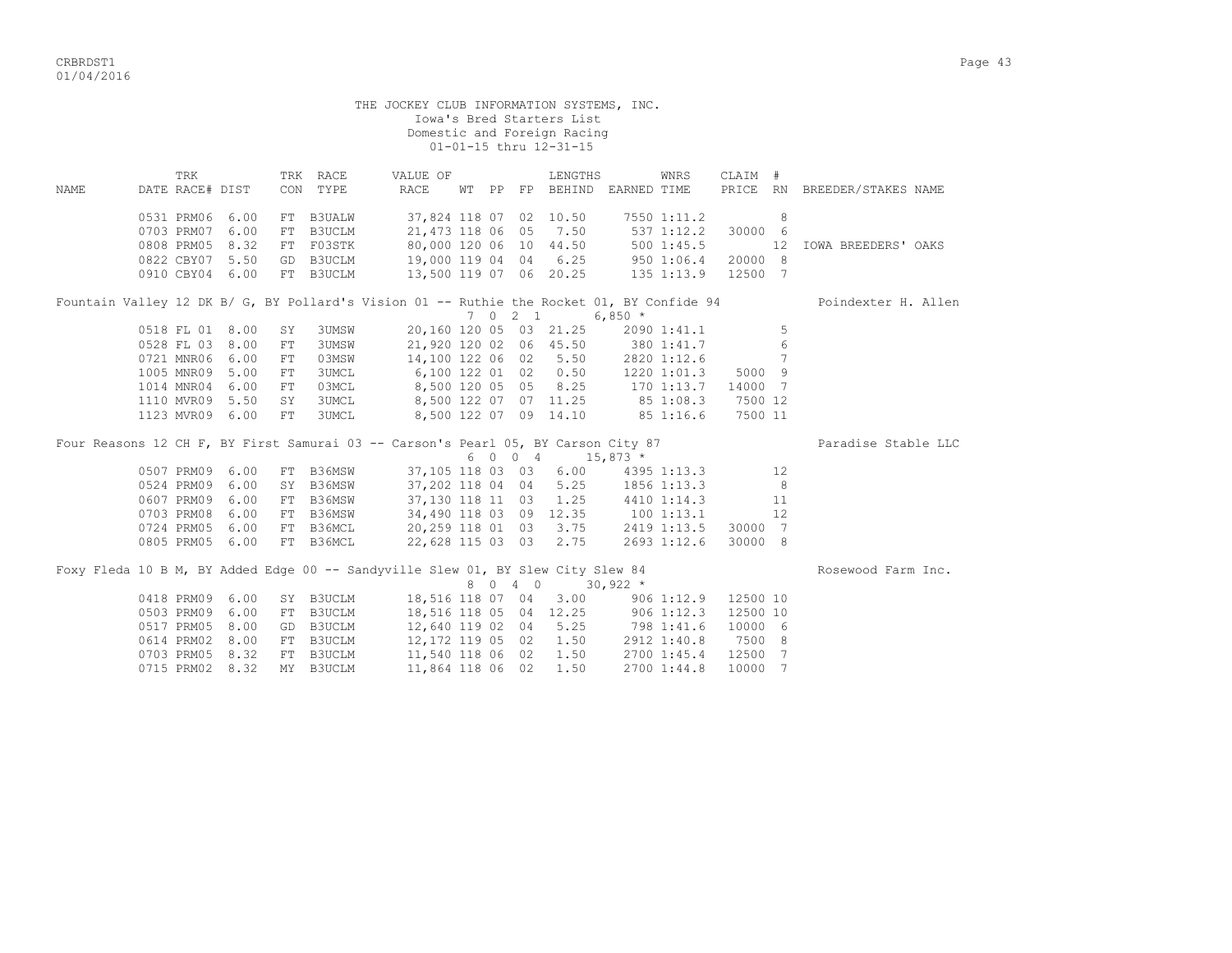CRBRDST1 Page 44 01/04/2016

THE JOCKEY CLUB INFORMATION SYSTEMS, INC. Iowa's Bred Starters List Domestic and Foreign Racing 01-01-15 thru 12-31-15 TRK TRK RACE VALUE OF LENGTHS WNRS CLAIM # NAME DATE RACE# DIST CON TYPE RACE WT PP FP BEHIND EARNED TIME PRICE RN BREEDER/STAKES NAME 0808 PRM09 8.32 FT B4USTK 100,000 116 06 02 hd 19700 1:45.0 9 DONNA REED S. 0823 CBY05 8.50 T FM B3UALW 30,000 121 09 07 5.95 300 1:44.0 9 Free of Burden 12 B F, BY Testimony 03 -- The Lady Rules 06, BY Evansville Slew 92 Special K Stables 1 0 0 0 100 \* 0731 PRM06 6.00 FT B36MCL 11,843 118 02 06 9.75 100 1:13.9 7500 10 Freeze Your Kela 09 CH G, BY Kela 98 -- Eighty Below Eve 96, BY Now Listen 87 River Ridge Ranch  $8 \times 1000$  Listen 87<br>8 0 0 0 3,655 \*<br>000 120 02 04 0307 FON08 6.00 FT 3UALW 11,000 120 02 04 6.00 550 1:13.2 7 0321 FON08 6.00 FT 3UALW 11,825 120 04 05 7.25 330 1:12.8 7 0404 FON10 8.00 FT 3USTK 29,500 123 02 07 7.10 0 1:41.4 10 DOWD MILE S. 0521 PRM05 8.32 FT 3UCLM 15,000 119 04 05 30.25 450 1:43.3 20000 5 0606 PRM08 8.50 FT 3UAOC 30,500 118 02 04 37.50 1525 1:46.0 15000 5 0618 PRM05 6.00 FT 3UCLM 12,500 118 07 07 15.60 100 1:11.2 7500 7 0712 CBY04 8.32 FT 3UCLM 10,000 123 01 04 15.75 600 1:46.4 4000 6 0726 CBY09 8.50 FT 3UCLM 10,000 123 03 08 19.00 100 1:46.4 4000 8 Fullofpep 12 CH G, BY Added Edge 00 -- Farrar 01, BY Commemorate 81 Rumbaugh Carroll  $2 0 0 0 619 *$  0612 PRM02 6.00 GD 36MCL 21,695 118 01 05 14.00 519 1:12.2 30000 7 0627 PRM01 6.00 FT 36MCL 14,250 118 05 09 23.75 100 1:13.2 15000 9 Full Potential 12 DK B/ F, BY Congo King 03 -- Miss Jonessa 95, BY Roanoke 87 Anderberg Bertil  $6 \t1 \t1 \t0 \t13,975$  \* 0418 PRM01 6.00 SY F03MSW 37,202 122 04 04 8.55 1856 1:12.4 8 0510 PRM05 5.00 FT F03MCL 21,647 119 06 02 1.00 4275 1:00.7 25000 9 0529 PRM03 5.50 FT B36MCL 21,695 118 03 05 10.50 519 1:06.6 30000 7 0618 PRM09 6.00 FT B36MCL 12,304 118 07 01 7125 1:13.9 7500 10 0715 PRM01 5.50 MY B3UCLM 12,498 114 05 06 12.50 100 1:06.3 7500 7 0725 PRM09 6.00 FT B3UCLM 11,862 112 07 06 19.10 100 1:13.6 5000 9

Ganzumacher 10 B G, BY Kafwain 00 -- Spotted Feather 97, BY Meadowlake 83 Hartz Jeff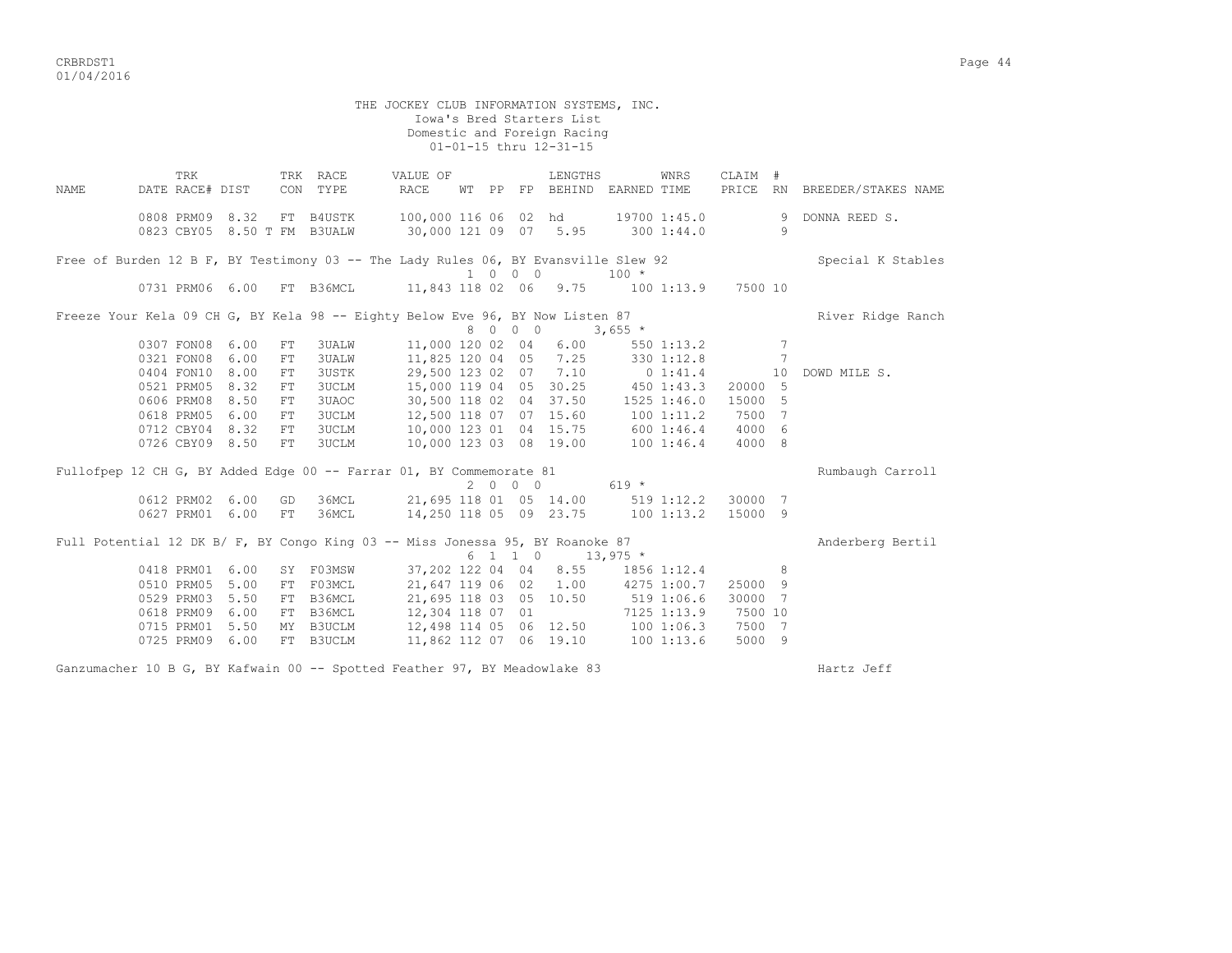|      |                                                                                |    |                      | THE JOCKEY CLUB INFORMATION SYSTEMS, INC. |         | Iowa's Bred Starters List<br>Domestic and Foreign Racing<br>01-01-15 thru 12-31-15 |                                                                                                       |                       |                                     |
|------|--------------------------------------------------------------------------------|----|----------------------|-------------------------------------------|---------|------------------------------------------------------------------------------------|-------------------------------------------------------------------------------------------------------|-----------------------|-------------------------------------|
| NAME | TRK<br>DATE RACE# DIST                                                         |    | TRK RACE<br>CON TYPE | VALUE OF<br>RACE                          |         | LENGTHS                                                                            | WNRS<br>WT PP FP BEHIND EARNED TIME                                                                   | CLAIM #               | PRICE RN BREEDER/STAKES NAME        |
|      |                                                                                |    |                      |                                           |         | 3 2 0 0                                                                            | $25,300*$                                                                                             |                       |                                     |
|      | 0507 PRM07 6.00                                                                | FT | 3UCLM                |                                           |         | 17,274 123 07 01                                                                   |                                                                                                       | 10125 1:12.3 15000 10 |                                     |
|      | 0524 PRM03 6.00                                                                | SY | <b>3UCLM</b>         |                                           |         |                                                                                    | 18,589 123 06 04 5.25 925 1:10.9                                                                      | 15000 7               |                                     |
|      | 0605 PRM06 6.00                                                                | FT | <b>3UCLM</b>         |                                           |         |                                                                                    | 23,608 119 02 01 14250 1:11.0                                                                         | 25000 5               |                                     |
|      | Garman's Guy 12 GR/RO G, BY Wild Gold 90 -- Cozzie Rozzie 07, BY Cat Thief 96  |    |                      |                                           |         |                                                                                    |                                                                                                       |                       | Clark Dick                          |
|      |                                                                                |    |                      |                                           | 7201    |                                                                                    | $30,482$ *                                                                                            |                       |                                     |
|      | 0419 PRM09 6.00                                                                | SY | 03MSW                |                                           |         | 37,130 122 06 03 11.25                                                             | 4410 1:13.0                                                                                           | 11                    |                                     |
|      | 0501 PRM07 6.00                                                                | FT | 36MSW                |                                           |         | 37,154 118 02 09 20.25                                                             | $100$ 1:12.2                                                                                          | 10                    |                                     |
|      | 0514 PRM09 5.00                                                                | SY | 03MCL                | 21,623 122 05 01                          |         |                                                                                    | 12750 :59.0                                                                                           | 30000 10              |                                     |
|      | 0618 PRM06 6.00                                                                | FT | <b>3UCLM</b>         |                                           |         | 22,889 118 07 06 5.90                                                              | 1001:13.0                                                                                             | 30000 9               |                                     |
|      | 0626 PRM03 6.00                                                                | FT | <b>3UCLM</b>         |                                           |         | 16,697 118 05 01                                                                   | 10008 1:12.5                                                                                          | 15000 6               |                                     |
|      | 0711 PRM07 8.32                                                                | FT | 03STK                |                                           |         |                                                                                    | 73,775 116 10 05 24.35 1740 1:45.5                                                                    | 10                    | IOWA STALLION S.                    |
|      | 0808 PRM10 5.50                                                                | FT | 3USTR                |                                           |         | 27,443 115 05 04 10.25                                                             | 1374 1:04.4                                                                                           | $6\overline{6}$       |                                     |
|      | Get Your Swaq On 12 CH G, BY Purim 02 -- Mission Park 95, BY Dixieland Band 80 |    |                      |                                           |         |                                                                                    |                                                                                                       |                       | McBride Racing, Inc & Bill Hutchins |
|      |                                                                                |    |                      |                                           | 6 0 0 0 |                                                                                    | $1,472$ *                                                                                             |                       |                                     |
|      | 0606 PRM02 5.50                                                                | FT | 36MCL                |                                           |         | 12,280 118 01 07 3.85                                                              | 100 1:07.2                                                                                            | 7500 11               |                                     |
|      | 0626 PRM01 6.00                                                                | FT | 36MCL                |                                           |         | 11,862 118 07 05 12.75                                                             | 288 1:13.3                                                                                            | 7500 9                |                                     |
|      | 0705 PRM04 6.00                                                                | FT | 36MCL                | 11,882 118 05 05 9.75                     |         |                                                                                    | 291 1:13.7                                                                                            | 7500 8                |                                     |
|      | 0723 PRM03 8.32                                                                | FT | 36MCL                |                                           |         | 10,412 118 04 06 6.10                                                              | 1001:48.9                                                                                             | 7500 8                |                                     |
|      | 0801 PRM01 6.00                                                                | FT | 36MCL                |                                           |         | 11,901 118 02 04 15.30                                                             | 588 1:12.6                                                                                            | 7500 7                |                                     |
|      | 0822 CBY05 8.32                                                                | GD | <b>3UMCL</b>         | 10,500 118 02 08 32.50                    |         |                                                                                    | 105 1:48.0                                                                                            | 6250 9                |                                     |
|      |                                                                                |    |                      |                                           | 6 0 0 0 |                                                                                    | Giant Gamble 12 CH G, BY Aragorn (IRE) 02 -- Gambling Thyme 96, BY Prospectors Gamble 85<br>$3,935$ * |                       | Murphy Timothy Joseph               |
|      | 0503 PRM06 6.00                                                                | FT | 36MSW                |                                           |         | 37,138 118 07 05 16.25                                                             | 888 1:12.3                                                                                            | 9                     |                                     |
|      | 0521 PRM09 6.00                                                                | FT | 03MSW                |                                           |         | 37,130 122 03 04 2.10                                                              | 1838 1:14.2                                                                                           | 11                    |                                     |
|      | 0611 PRM09 6.00                                                                | MY | 36MSW                |                                           |         | 37,105 118 09 09 19.85                                                             | 1001:11.0                                                                                             | 12                    |                                     |
|      | 0704 PRM01 6.00                                                                | FT | 36MSW                |                                           |         | 34,607 118 04 06 7.05                                                              | 1001:12.9                                                                                             | 6                     |                                     |
|      | 0726 PRM06 8.50                                                                | GD | 36MSW                |                                           |         | 34,587 118 01 05 24.00                                                             | 864 1:48.1                                                                                            | 7                     |                                     |
|      | 0814 CBY03 8.50 T FM                                                           |    | 3UMCL                | 14,500 118 06 08 18.25                    |         |                                                                                    | 145 1:43.5                                                                                            | 20000 8               |                                     |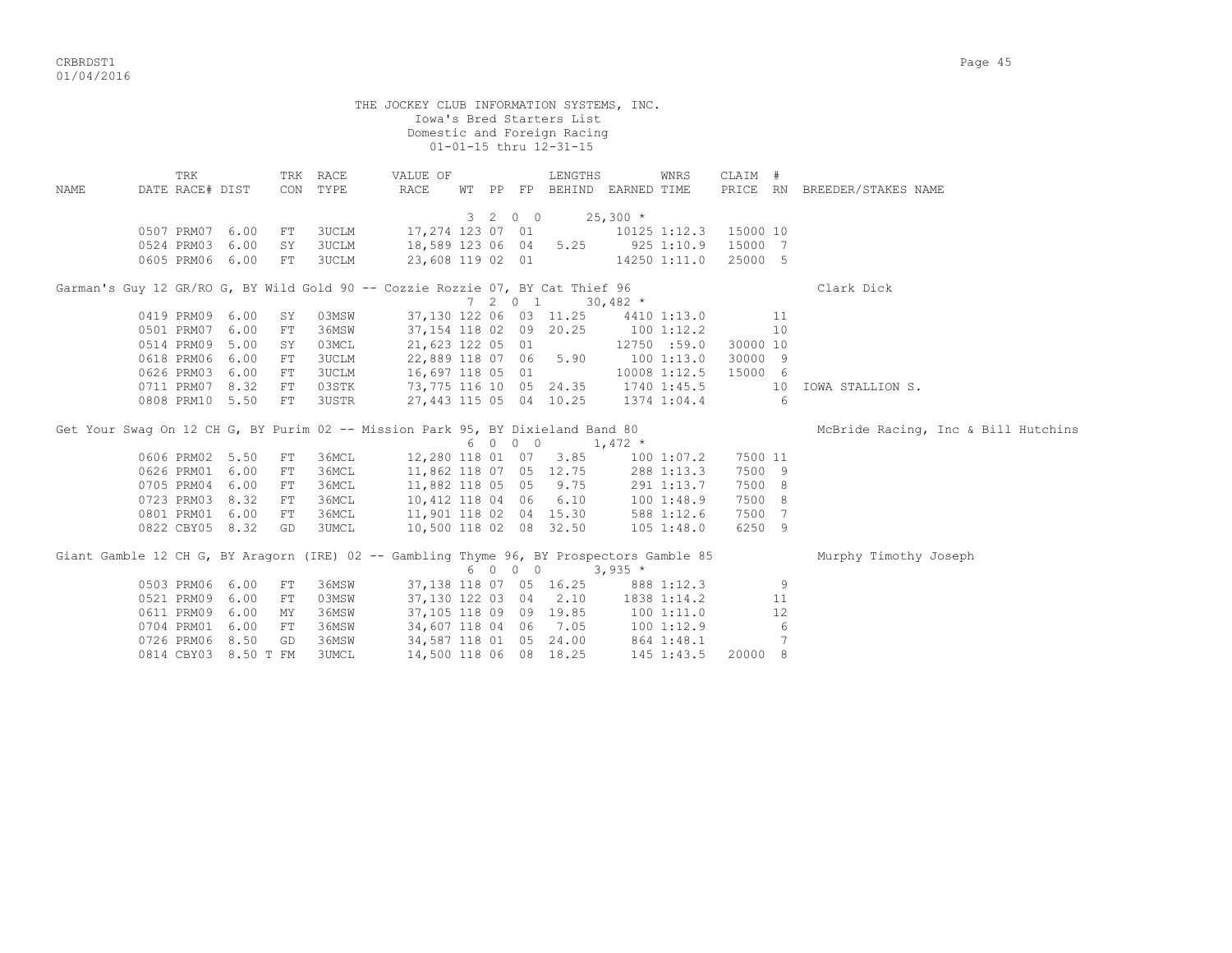critering the contract of the contract of the contract of the contract of the contract of the contract of the contract of the contract of the contract of the contract of the contract of the contract of the contract of the 01/04/2016

THE JOCKEY CLUB INFORMATION SYSTEMS, INC. Iowa's Bred Starters List Domestic and Foreign Racing 01-01-15 thru 12-31-15 TRK TRK RACE VALUE OF LENGTHS WNRS CLAIM # NAME DATE RACE# DIST CON TYPE RACE WT PP FP BEHIND EARNED TIME PRICE RN BREEDER/STAKES NAME Ginger Added 08 B M, BY Added Edge 00 -- G. U. Ginger 93, BY Fred Astaire 83 Special K Stable 4 0 0 0 3,326 \* 0419 PRM08 6.00 SY B3UALW 49,603 123 03 06 6.00 100 1:12.2 9 0419 PRM08 6.00 SY B3UALW 49,603 123 03 06 6.00 100 1:12.2 9<br>0509 PRM08 6.00 FT B3USTK 80,000 120 05 07 15.25 500 1:11.2 10 MAMIE EISENHOWER S.<br>0522 PRM08 6.00 FT B3UAOC 34,162 120 06 04 12.75 2226 1:10.4 7 80,000 120 05 07 15.25<br>34,162 120 06 04 12.75 0613 PRM08 8.50 FT B3USTK 84,450 118 01 07 26.00 500 1:44.5 8 HAWKEYES H. Ginger Bug 10 DK B/ M, BY Added Edge 00 -- Cindy Windy 02, BY Miracle Heights 89 Dean Jerry  $\frac{11}{2}$  0 3 8,183 \* 0222 FON08 4.00 FT B3UAOC 9,700 123 03 08 7.60 0 :47.6 9 0320 FON07 4.00 FT B3UCLM 5,900 123 08 07 7.00 0 :47.2 5000 9 0329 FON07 6.00 FT B3UCLM 5,900 123 04 06 8.00 0 1:15.2 3500 9 0419 FON05 6.00 MY B3UCLM 5,900 123 07 04 6.75 295 1:15.8 5000 7 0426 FON07 6.00 GD B3UCLM 6,343 123 06 01 3540 1:15.4 3500 8 0510 HPO04 8.00 MY B4UCLM 13,700 120 04 07 23.50 300 1:42.8 3500 9 0628 ARP02 6.00 FT B3UCLM 6,400 124 07 08 25.15 64 1:12.1 3200 8 0712 ARP02 6.00 FT B3UCLM 6,600 124 01 03 4.75 792 1:12.7 4000 4 0809 CLS04 6.00 FT B3UCLM 4,085 121 01 03 4.00 456 1:14.0 2500 8 0816 CLS06 6.00 FT B3UCLM 4,085 120 04 01 2280 1:14.4 2500 9 0830 CLS01 6.00 FT B3UCLM 3,800 123 01 03 6.75 456 1:15.4 2500 5 Girl of the Rockys 12 CH F, BY Kitalpha 99 -- Kiley M 04, BY Street Cry (IRE) 98 DeBruycker Lloyd  $6 \quad 1 \quad 0 \quad 1 \quad 20,103 \quad ^{\star}$  0329 HAW06 6.00 FT B3UMSW 29,040 113 08 05 7.00 660 1:11.7 8 0418 PRM01 6.00 SY F03MSW 37,202 122 05 03 8.05 4455 1:12.4 8 0507 PRM09 6.00 FT B36MSW 37,105 118 01 10 14.50 100 1:13.3 12 0524 PRM09 6.00 SY B36MSW 37,202 118 07 06 9.25 100 1:13.3 8 0604 PRM02 8.32 FT B36MCL 21,671 118 01 01 12900 1:45.8 30000 8 0618 PRM08 8.50 FT B3UALW 37,824 118 01 04 11.25 1888 1:47.7 8 Glitters Show Girl 11 CH M, BY Winter Glitter 97 -- Laabity Spirit 98, BY Laabity 91 Bogash Gene  $2 \t0 \t0 \t1 \t1,850 \t*$ 0621 PRM02 6.00 FT B36MCL 12,117 123 02 03 4.25 1529 1:14.5 12500 7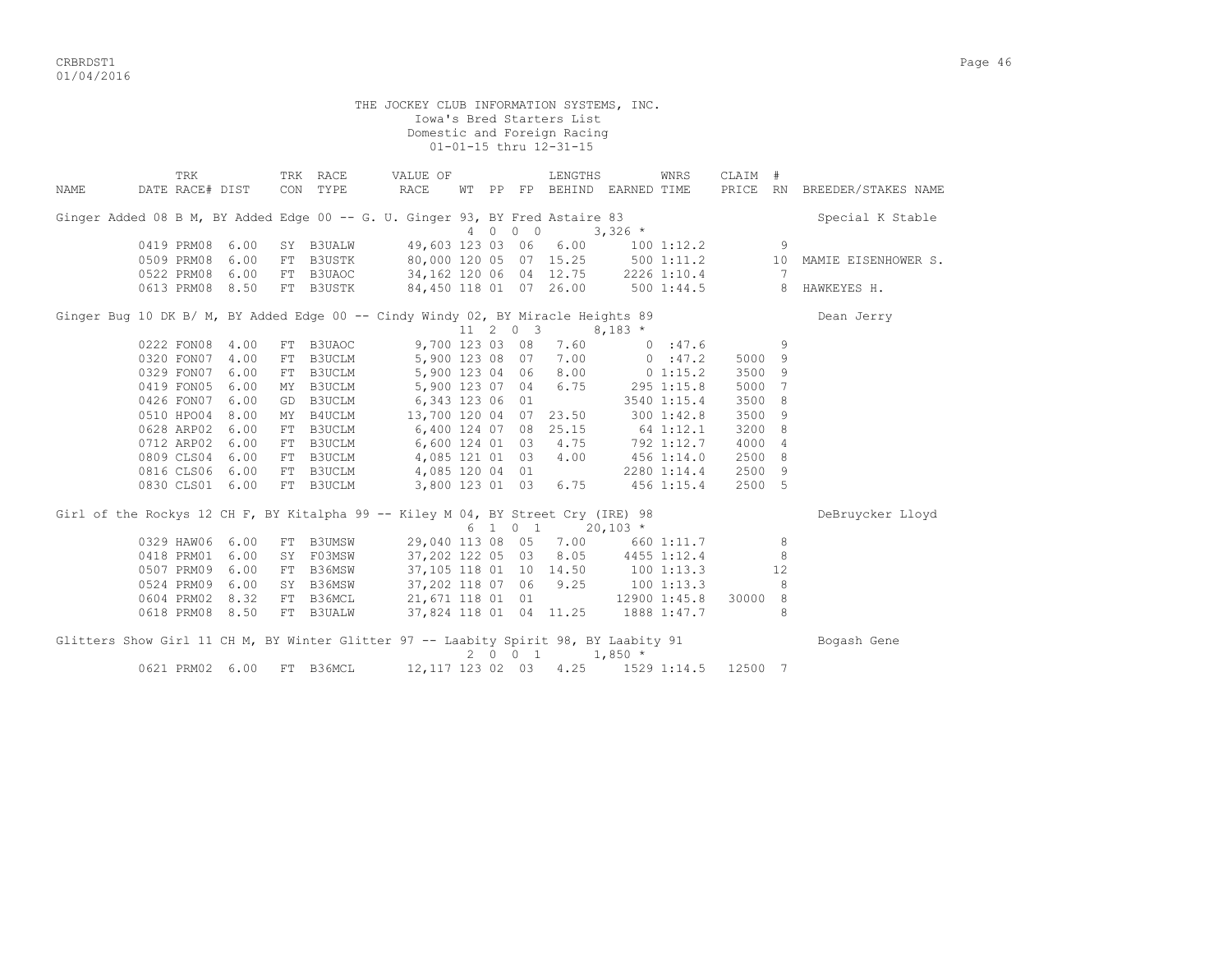CRBRDST1 Page 47 01/04/2016

THE JOCKEY CLUB INFORMATION SYSTEMS, INC. Iowa's Bred Starters List Domestic and Foreign Racing 01-01-15 thru 12-31-15 TRK TRK RACE VALUE OF LENGTHS WNRS CLAIM # NAME DATE RACE# DIST CON TYPE RACE WT PP FP BEHIND EARNED TIME PRICE RN BREEDER/STAKES NAME 0715 PRM05 5.50 MY B3UMCL 13,076 123 06 05 8.75 321 1:06.8 12500 8 Going Howfast 13 B F, BY Jafmil 08 -- Going Helfast 06, BY Valid Belfast 95 Robson Joe 1 0 0 0 100 100 100 100 100 100 100 FT F02MSW 37,154 119 08 10 13.45 100 1:00.8 37,154 119 08 10 13.45 100 1:00.8 10 Going Platinum 12 GR/RO G, BY Mine for Gold 05 -- Sea of Love 97, BY Rubiano 87 Moser Robert L Jr.  $9 \t1 \t2 \t0 \t14,331 \t*$  0404 HAW05 6.00 FT 3UMSW 27,280 118 03 06 21.00 220 1:12.6 7 0424 PRM05 6.00 GD 36MSW 37,105 118 06 12 29.75 100 1:11.4 12 0517 PRM09 5.50 GD 36MSW 37,202 118 01 05 8.25 891 1:05.5 8 0606 PRM01 8.00 FT 36MCL 21,720 118 04 02 hd 4350 1:42.5 30000 6 0625 PRM09 8.32 FT 36MSW 37,130 118 07 11 50.25 100 1:46.5 11 0725 PRM04 6.00 FT 36MCL 11,425 118 01 01 7125 1:14.6 7500 10 0805 PRM09 8.32 FT 3UCLM 10,000 118 05 06 38.50 100 1:44.7 12500 7 0821 CBY07 5.50 FT 3UCLM 10,500 119 05 09 13.50 105 1:05.2 6250 11 0906 CLS07 6.50 FT 3UALW 6,700 122 03 02 no 1340 1:19.6 8 Golden Elite 12 B F, BY Elite Squadron 04 -- Good N Gold 05, BY Gold Case 94 MAMAS Thoroughbreds, LLC  $3 \t 0 \t 0 \t 2,479$  \* 0507 PRM09 6.00 FT B36MSW 37,105 118 10 06 9.00 100 1:13.3 12 0517 PRM02 8.32 MY B36MSW 37,227 118 02 04 5.75 1863 1:48.0 7 0604 PRM02 8.32 FT B36MCL 21,671 118 04 05 8.75 516 1:45.8 30000 8 Golden Tiago 11 CH M, BY Tiago 04 -- Rich Man's Girl 05, BY Touch Gold 94 Bogash Eugene  $7 \quad 1 \quad 1 \quad 2 \quad 32,109$  \* 0419 PRM08 6.00 SY B3UALW 49,603 120 08 03 4.50 5940 1:12.2 9 0509 PRM08 6.00 FT B3USTK 80,000 120 07 03 7.00 7800 1:11.2 10 MAMIE EISENHOWER S. 0612 PRM08 6.00 GD B3UALW 39,712 118 01 04 8.00 1988 1:10.5 7 0709 PRM06 6.00 FT B3UCLM 16,824 119 06 01 10725 1:11.8 25000 7 0719 PRM08 8.50 FT B3UALW 40,596 118 05 05 23.25 1020 1:45.8 5 0806 PRM01 6.00 FT B3UCLM 22,070 123 04 02 no 4416 1:11.8 30000 6 0830 CBY04 7.50 T FM B3UCLM 23,200 121 07 05 3.60 220 1:30.4 16000 8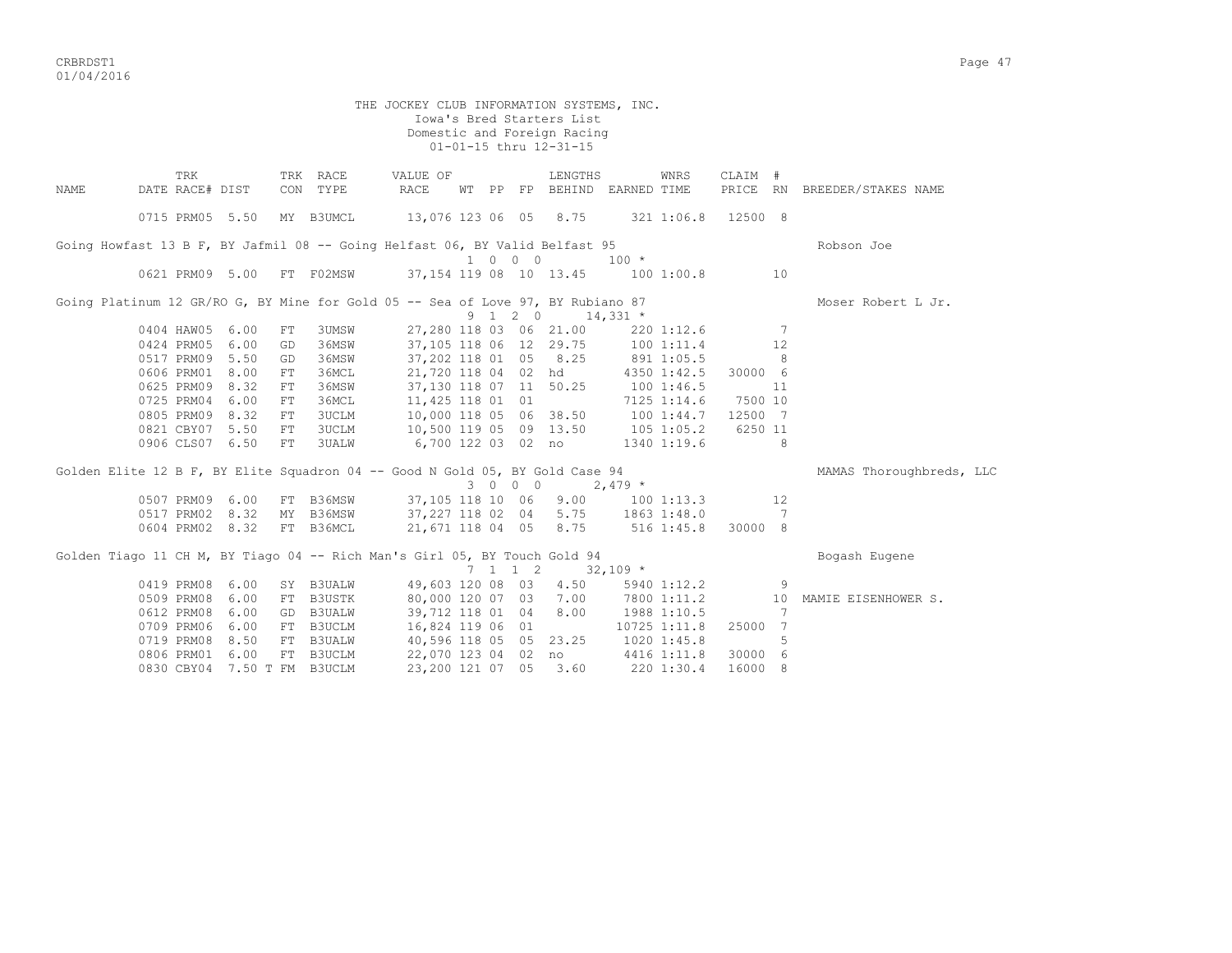critering the contract of the contract of the contract of the contract of the contract of the contract of the contract of the contract of the contract of the contract of the contract of the contract of the contract of the 01/04/2016

 THE JOCKEY CLUB INFORMATION SYSTEMS, INC. Iowa's Bred Starters List Domestic and Foreign Racing 01-01-15 thru 12-31-15 TRK TRK RACE VALUE OF LENGTHS WNRS CLAIM # NAME DATE RACE# DIST CON TYPE RACE WT PP FP BEHIND EARNED TIME PRICE RN BREEDER/STAKES NAME Gonagetalilwestern 12 B G, BY Canaveral 91 -- Western Ocala 01, BY Western Cat 93 Iowa State University 3 0 0 0 377 \* 0810 MNR03 6.00 GD 03MSW 14,100 121 01 06 40.50 141 1:13.5 6 0822 MNR07 5.50 FT 3UMSW 14,100 121 04 08 6.85 141 1:08.1 10 0829 ELP01 5.50 T FM 3UMCL 9,500 112 07 07 18.75 95 1:02.6 7500 9 Good Smoke 11 CH G, BY Noble Causeway 02 -- Valedictorian Girl 02, BY Honor Grades 88 Gary E Lucas & Joan Lucas  $8 \t0 \t0 \t3 \t4.420 \t*$  0310 HOU10 6.00 MY 4UMCL 7,500 123 11 06 12.00 100 1:14.9 10000 13 0503 PRM01 8.32 FT 36MSW 37,226 124 06 06 14.55 100 1:47.5 7 0517 PRM04 8.00 MY 36MCL 11,216 123 07 06 8.90 100 1:42.1 15000 7 0607 PRM04 8.32 FT 36MCL 12,682 124 02 03 7.00 1576 1:47.7 12500 9 0628 PRM01 8.50 GD 36MCL 11,901 123 05 07 15.00 100 1:48.5 7500 7 0710 PRM09 8.32 FT 36MCL 11,862 123 01 03 4.50 1382 1:50.0 7500 9 0723 PRM03 8.32 FT 36MCL 10,412 123 02 04 3.35 606 1:48.9 7500 8 0821 CLS03 8.32 FT 3UMCL 3,800 124 04 03 9.00 456 1:49.0 5000 7 Governor Mikey 13 B G, BY Governor Vasquez 00 -- Mystery Hit 99, BY Mystery Storm 92 Priebe Berl E.  $\frac{1}{1}$  0 0 0  $\frac{1}{100}$   $\star$  0808 PRM02 6.00 GD 02MSW 34,587 119 04 06 21.25 100 1:13.6 7 Governors Star 07 B M, BY Governor Vasquez 00 -- Starforjenn 97, BY Naevus Star 86 Priebe Berl E.  $1 \quad 0 \quad 0 \quad 0 \qquad 0 \qquad \star$  0301 FON07 6.00 FT B3UCLM 5,200 123 10 10 18.75 0 1:14.6 5000 10 Grace of a Richman 13 DK B/ F, BY Winter Glitter 97 -- Rich Man's Girl 05, BY Touch Gold 94 Bogash Eugene  $1 \t0 \t1 \t0 \t3,629$  \* 0704 PRM04 5.00 FT F02MCL 22,667 116 03 02 3.75 3629 1:00.4 30000 6 Granite Ridge 11 GR/RO G, BY Rockport Harbor 02 -- Dracken 04, BY Millennium Allstar 98 Richard Bremer & Cheryl Sprick 2 0 0 0 200 \* 0507 PRM07 6.00 FT 3UCLM 17,274 123 10 10 32.60 100 1:12.3 15000 10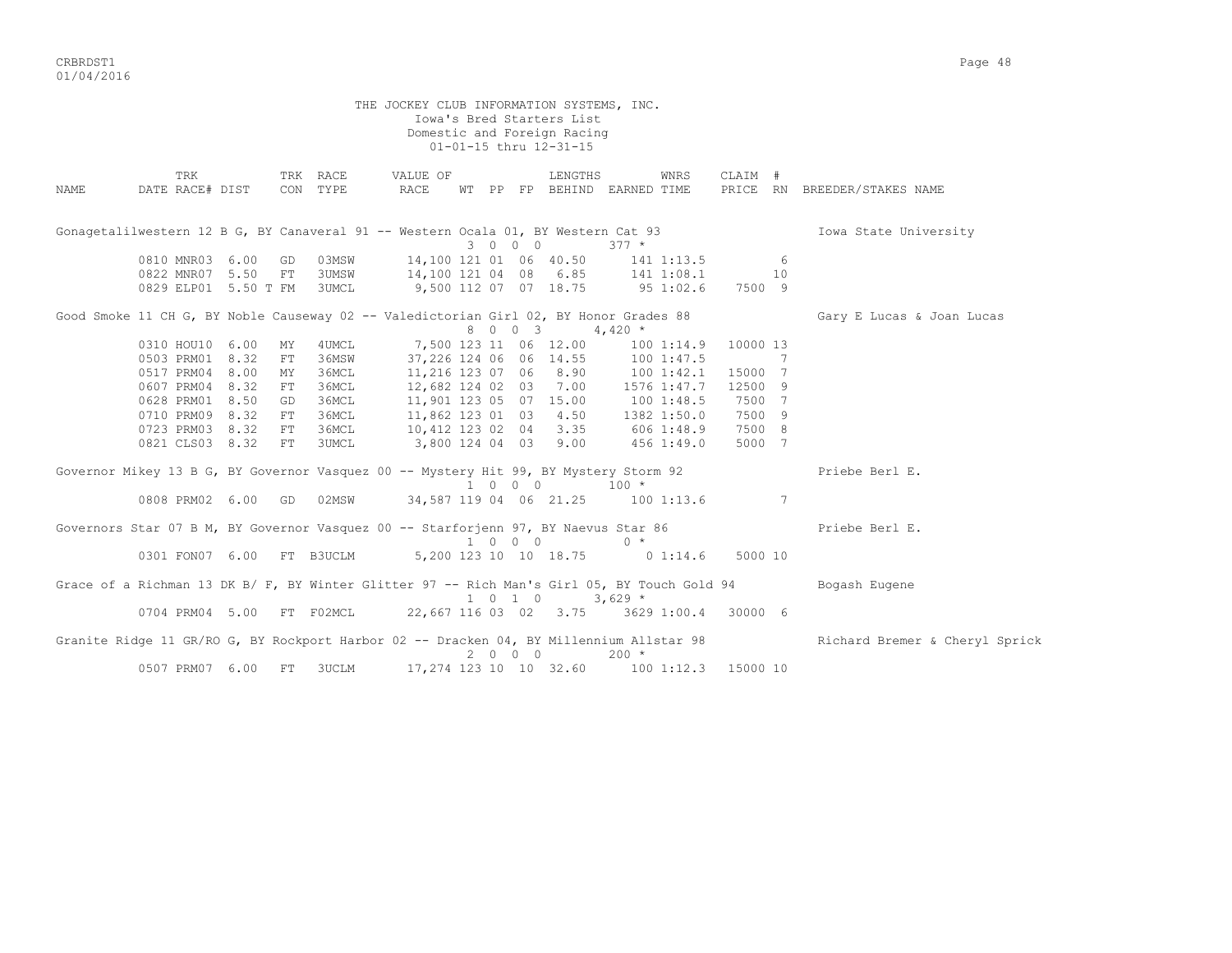CRBRDST1 Page 49 01/04/2016

THE JOCKEY CLUB INFORMATION SYSTEMS, INC. Iowa's Bred Starters List Domestic and Foreign Racing 01-01-15 thru 12-31-15 TRK TRK RACE VALUE OF LENGTHS WNRS CLAIM # NAME DATE RACE# DIST CON TYPE RACE WT PP FP BEHIND EARNED TIME PRICE RN BREEDER/STAKES NAME 0613 PRM05 6.00 FT 3UCLM 10,500 120 01 08 24.00 100 1:11.9 10000 8 Gray Edge 09 GR/RO M, BY Added Edge 00 -- Robin's Red Tiger 98, BY Peteski 90 Rumbaugh Carroll  $9 \overline{\smash)2} \quad 1 \quad 0 \quad 11,493 \quad *$ <br>
9 2 1 0 11,493 \*<br>
9 2 1 0 1:05.7 7500 8 19,807 118 03 06 16.25<br>37.824 121 01 04 12.25 0515 PRM06 8.32 GD B3UALW 37,824 121 01 04 12.25 1888 1:45.8 8<br>0607 PRM01 8.50 GD B3UCLM 16,730 119 03 02 6.75 2800 1:47.5 10000 5 0607 PRM01 8.50 GD B3UCLM 16,730 119 03 02 6.75 2800 1:47.5 10000 5<br>0618 PRM08 8.50 FT B3UALW 37,824 120 03 08 18.75 100 1:47.7 8 0618 PRM08 8.50 FT B3UALW 37,824 120 03 08 18.75 100 1:47.7 8 0702 PRM02 8.32 FT B3UCLM 12,219 118 03 04 15.00 719 1:45.7 7500 5 0730 PRM02 8.00 FT B3UCLM 11,500 119 06 05 13.75 342 1:42.4 6250 6 0805 PRM01 6.00 FT B3UCLM 13,484 123 06 05 24.50 324 1:10.4 5000 7 0823 CLS04 6.50 FT B3UCLM 3,800 120 06 01 2280 1:20.8 2500 8 0904 CLS02 6.50 FT B3USTR 4,900 123 02 01 2940 1:19.6 6 Great Anticipation 11 CH G, BY Added Edge 00 -- Beauty Times 05, BY Salt Lake 89 Anticipation Pertil 7 0 2 2 10,983 \* 0507 PRM07 6.00 FT 3UCLM 17,274 120 02 02 5.75 3375 1:12.3 12500 10<br>0523 PRM03 6.00 FT 3UCLM 17,322 120 07 04 7.00 856 1:12.0 15000 8  $17,322$  120 07 04 7.00 0607 PRM06 8.32 FT 3UCLM 11,642 120 01 04 9.75 535 1:44.8 12500 8<br>0620 PRM07 6.00 FT 3UCLM 17,298 118 07 03 3.75 2040 1:12.5 15000 9 0620 PRM07 6.00 FT 3UCLM 17,298 118 07 03 3.75 0710 PRM02 5.00 FT 3UCLM 12,498 117 02 02 0.50 2472 :58.9 7500 7 0723 PRM02 6.00 FT 3UCLM 11,901 118 02 03 7.25 1411 1:11.7 7500 7 0805 PRM09 8.32 FT 3UCLM 10,000 120 07 05 13.25 294 1:44.7 12500 7 Greenback Dollar 12 GR/RO G, BY Holy Bull 91 -- Velva 01, BY Gold Legend 90 Hobbs William L.  $5 \t1 \t0 \t1 \t27,200 \t*$ 0419 PRM09 6.00 SY 03MSW 37,130 122 02 01 22050 1:13.0 11<br>0502 PRM07 5.50 FT 3UALW 37,753 118 02 03 3.25 4450 1:06.1 7 0502 PRM07 5.50 FT 3UALW 37,753 118 02 03 3.25 4450 1:06.1 7 0529 PRM08 6.00 FT A03STK 69,816 118 05 07 12.25 500 1:11.9 7 GRAY'S LAKE S.<br>0618 PRM06 6.00 FT 3UCLM 22,889 118 06 08 14.65 100 1:13.0 30000 9 06 9.000 9.000 9.000 PRM06 106 106 106 118 06 08 14.65 118 06 118 07:13.0 30000 9<br>100 1:44.4 30000 8.00 100 1:44.4 30000 9.000 9.000 9.000 9.000 9.000 9.000 9.000 9.000 9.000 9.000 9.000 9.000 0709 PRM07 8.32 FT 3UCLM 21,434 116 08 08 41.00 100 1:44.4 30000 8

Haforuhaforme 11 DK B/ M, BY Bravo Bull 97 -- Indian Heiress 03, BY Indian Charlie 95 Iowa State University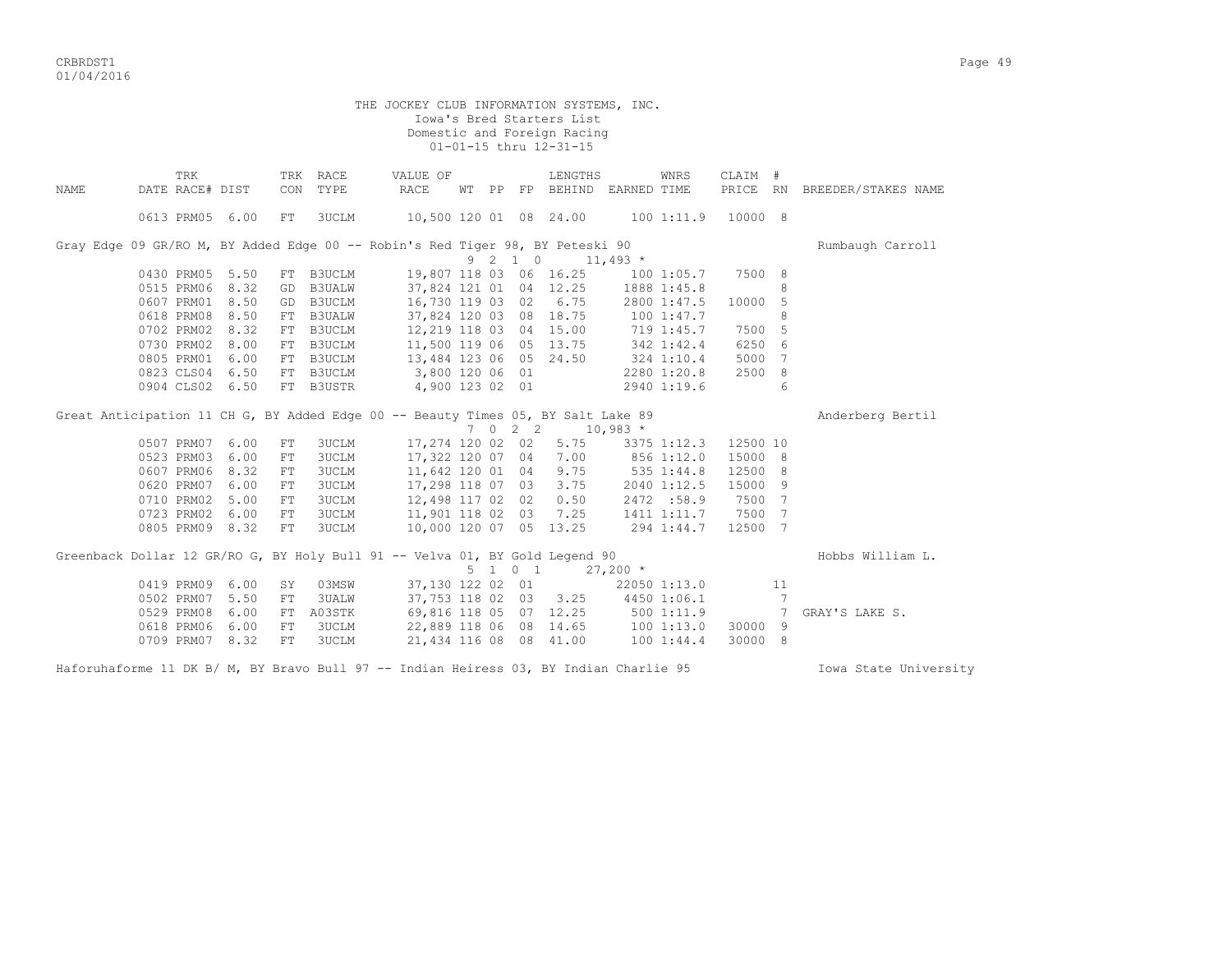|             |                 |                 |            |                             | THE JOCKEY CLUB INFORMATION SYSTEMS, INC.                                             |                 |                              | Iowa's Bred Starters List<br>Domestic and Foreign Racing<br>01-01-15 thru 12-31-15 |                             |                 |          |    |                              |  |
|-------------|-----------------|-----------------|------------|-----------------------------|---------------------------------------------------------------------------------------|-----------------|------------------------------|------------------------------------------------------------------------------------|-----------------------------|-----------------|----------|----|------------------------------|--|
|             | TRK             |                 |            | TRK RACE                    | VALUE OF                                                                              |                 |                              | LENGTHS                                                                            |                             | WNRS            | CLAIM #  |    |                              |  |
| <b>NAME</b> | DATE RACE# DIST |                 |            | CON TYPE                    | RACE                                                                                  |                 |                              |                                                                                    | WT PP FP BEHIND EARNED TIME |                 |          |    | PRICE RN BREEDER/STAKES NAME |  |
|             |                 |                 |            |                             |                                                                                       |                 | 13 0 0 2                     |                                                                                    | $3,816$ *                   |                 |          |    |                              |  |
|             |                 |                 |            | 0202 TUP07 7.50 T YL B4UCLM | 7,500 117 05 05                                                                       |                 |                              | 4.50                                                                               |                             | 2201:33.1       | 6250 7   |    |                              |  |
|             |                 | 0301 TUP05 8.00 |            | FT B3UCLM                   |                                                                                       | 6,900 119 08 08 |                              | 9.25                                                                               |                             | 69 1:39.1       | 3500 8   |    |                              |  |
|             |                 |                 |            | 0315 TUP04 7.50 T FM B3UCLM | 7,500 119 05 04                                                                       |                 |                              | 5.50                                                                               |                             | 364 1:31.0      | 6250 8   |    |                              |  |
|             |                 |                 |            | 0331 TUP07 8.00 T FM B3UCLM | 8,800 123 08 07                                                                       |                 |                              | 8.50                                                                               |                             | 88 1:37.5       | 6250 8   |    |                              |  |
|             | 0502 PRM04      | 8.00            |            | FT B4UCLM                   |                                                                                       |                 |                              | 13,258 115 03 06 16.35                                                             |                             | 1001:41.8       | 10000 6  |    |                              |  |
|             | 0523 PRM05      | 6.00            |            | FT B3UCLM                   | 12,500 120 01 07 12.05                                                                |                 |                              |                                                                                    |                             | 1001:12.6       | 5000 8   |    |                              |  |
|             | 0604 PRM05      | 6.00            |            | FT B3UCLM                   | $12,300 = 12$<br>$18,589 = 118 = 07 = 04$                                             |                 |                              | 6.50                                                                               |                             | 925 1:11.3      | 12500 7  |    |                              |  |
|             |                 | 1013 PM 09 6.00 |            | FT B3UCLM                   |                                                                                       | 5,200 121 08 03 |                              | 2.85                                                                               |                             | 780 1:13.3      | 5000 10  |    |                              |  |
|             |                 | 1026 PM 09 6.00 |            | FT B3UCLM                   |                                                                                       | 5,100 124 03 08 |                              | 5.50                                                                               |                             | 01:12.9         | 2500 8   |    |                              |  |
|             |                 | 1110 PM 03 8.00 |            | FT B3UCLM                   |                                                                                       | 5,800 124 01 06 |                              | 18.25                                                                              |                             | 0 1:40.4        | 5000 7   |    |                              |  |
|             |                 | 1123 PM 07 8.00 |            | FT B3UCLM                   |                                                                                       | 5,100 124 05 06 |                              | 8.50                                                                               |                             | 0 1:41.5        | 2000 9   |    |                              |  |
|             |                 | 1208 PM 07 6.00 |            | SY B3UCLM                   |                                                                                       | 5,200 123 06 04 |                              | 8.80                                                                               |                             | 390 1:12.0      | 3200 10  |    |                              |  |
|             |                 | 1222 PM 06 6.00 |            | WF B3UCLM                   |                                                                                       |                 |                              | 5,200 121 03 03 1.50                                                               |                             | 780 1:12.4      | 3200 9   |    |                              |  |
|             |                 |                 |            |                             | Hag's Flight 12 GR/RO G, BY Flight West 03 -- Walks Lik'n Angel 01, BY O'Brannigan 86 |                 |                              | 5 0 1 1                                                                            | $6,595*$                    |                 |          |    | Hagemeier Larry              |  |
|             |                 | 0514 PRM09 5.00 | SY         | 03MCL                       | 21,623 122 07 02                                                                      |                 |                              | 4.00                                                                               |                             | 4250 :59.0      | 30000 10 |    |                              |  |
|             |                 | 0529 PRM09 5.50 | FT         | 36MCL                       | 21,671 118 06 06 6.85                                                                 |                 |                              |                                                                                    |                             | $100\ \,1:07.2$ | 30000 8  |    |                              |  |
|             |                 | 0703 PRM03 6.00 | FT         | 36MCL                       | 20,259 113 06 06                                                                      |                 |                              | 9.25                                                                               |                             | 1001:12.8       | 30000 7  |    |                              |  |
|             |                 | 0712 PRM01 5.50 | FT         | <b>3UMCL</b>                | $20,20$<br>13,134 118 03 04 24.80                                                     |                 |                              |                                                                                    | $100 1:12.0$<br>660 1:05.4  |                 | 12500 5  |    |                              |  |
|             |                 | 0801 PRM04 5.00 | FT         | 36MCL                       |                                                                                       |                 |                              | 10,297 118 01 03 4.35                                                              |                             | 1485 1:00.4     | 7500 6   |    |                              |  |
|             |                 |                 |            |                             | Hard to Clock 11 CH G, BY Hard Spun 04 -- Oprah Winney 03, BY Royal Academy 87        |                 | $12 \quad 3 \quad 2 \quad 1$ |                                                                                    | $42,985$ *                  |                 |          |    | River Ridge Ranch            |  |
|             |                 | 0212 FG 01 6.00 | FT         | 4UMCL                       |                                                                                       |                 |                              | 13,000 123 07 03 9.75                                                              |                             | 1430 1:11.4     | 12500 7  |    |                              |  |
|             |                 | 0301 FG 10 6.00 | ${\rm FT}$ | 4UMCL                       |                                                                                       |                 |                              | 13,000 123 03 02 1.50                                                              |                             | 2600 1:13.1     | 10000 9  |    |                              |  |
|             |                 | 0319 FG 01 6.00 | FT         | <b>3UMCL</b>                |                                                                                       |                 |                              | 20,500 123 02 04 11.25                                                             | 1230 1:11.5                 |                 | 20000 8  |    |                              |  |
|             |                 | 0425 PRM09 6.00 | MΥ         | 36MSW                       | 37,154 123 07 01                                                                      |                 |                              |                                                                                    |                             | 22125 1:12.3    |          | 10 |                              |  |
|             | 0510 PRM09      | 6.00            | GD         | <b>3UALW</b>                |                                                                                       |                 |                              | 37, 751 123 07 10 12.10                                                            | 100 1:11.8                  |                 |          | 11 |                              |  |
|             | 0620 PRM07      | 6.00            | FT         | <b>3UCLM</b>                | 17,298 123 04 04                                                                      |                 |                              | 9.25                                                                               |                             | 850 1:12.5      | 15000 9  |    |                              |  |
|             | 0715 PRM04      | 6.00            | MY         | <b>3UCLM</b>                | 10,384 120 03 02                                                                      |                 |                              | 4.25                                                                               |                             | 1920 1:12.2     | 10000 9  |    |                              |  |

0802 PRM09 6.00 FT 3UCLM 11,840 120 04 01 6840 1:12.7 7500 10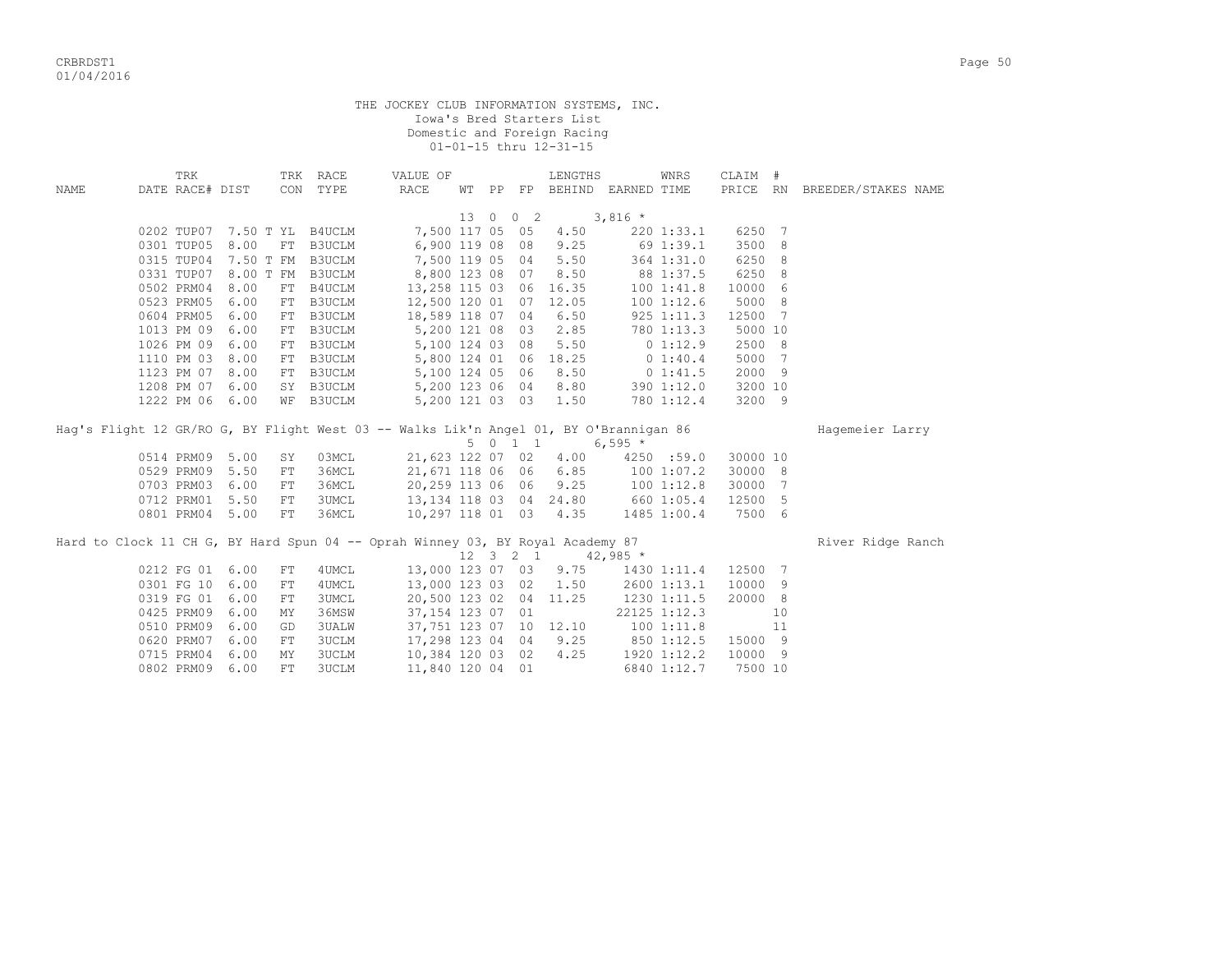|      |                 |            |                                                                                      | THE JOCKEY CLUB INFORMATION SYSTEMS, INC. |  | Iowa's Bred Starters List<br>Domestic and Foreign Racing<br>01-01-15 thru 12-31-15 |            |                 |         |                              |
|------|-----------------|------------|--------------------------------------------------------------------------------------|-------------------------------------------|--|------------------------------------------------------------------------------------|------------|-----------------|---------|------------------------------|
|      | TRK             |            | TRK RACE                                                                             | VALUE OF                                  |  | LENGTHS                                                                            |            | WNRS            | CLAIM # |                              |
| NAME | DATE RACE# DIST |            | CON TYPE                                                                             | RACE                                      |  | WT PP FP BEHIND EARNED TIME                                                        |            |                 |         | PRICE RN BREEDER/STAKES NAME |
|      | 0905 CBY03 5.50 | FT         | 3UCLM                                                                                | 11,500 123 06 04                          |  | 2.00                                                                               |            | 690 1:06.3      | 6250 6  |                              |
|      | 1002 HAW07 8.32 | ${\rm FT}$ | 3UCLM                                                                                | 8,140 121 02 04                           |  | 3.80                                                                               |            | 400 1:46.0      | 5000 8  |                              |
|      | 1031 HAW08 8.32 | SY         | 3UCLM                                                                                | 8,240 121 04 01                           |  |                                                                                    |            | 4800 1:45.3     | 5000 9  |                              |
|      | 1119 FG 09 8.32 | FT         | 3UCLM                                                                                |                                           |  | 16,630 124 06 09 54.20 0 1:46.0                                                    |            |                 | 5000 9  |                              |
|      |                 |            | Have We Met 06 B G, BY Stephen Got Even 96 -- Mickis Dancer 95, BY Marquetry 87      |                                           |  |                                                                                    |            |                 |         | McClintock Loretta F.        |
|      |                 |            |                                                                                      |                                           |  | 6 0 1 0 3,900 *                                                                    |            |                 |         |                              |
|      | 0216 LRL04 5.50 | ${\rm FT}$ | 4UCLM                                                                                |                                           |  | 17,565 120 08 02 3.75                                                              |            | 3150 1:06.8     | 5000 8  |                              |
|      | 0321 LRL09 6.00 | MY         | 4UCLM                                                                                |                                           |  | 18,510 111 10 12 14.25 0 1:12.7                                                    |            |                 | 4500 12 |                              |
|      | 0412 PIM03 6.00 | FT.        | 3UCLM                                                                                |                                           |  | 15,000 116 06 06 7.50                                                              |            | 3001:12.9       | 4500 7  |                              |
|      | 0530 PIM07 6.00 | FT         | 3UCLM                                                                                |                                           |  | 15,945 108 09 05 3.75 450 1:14.0                                                   |            |                 | 4500 9  |                              |
|      | 0705 LRL06 7.00 | GD         | 3UCLM                                                                                |                                           |  | 17,565 108 05 08 11.55 0 1:24.6                                                    |            |                 | 4500 10 |                              |
|      | 0725 LRL02 6.00 | FT         | <b>3UCLM</b>                                                                         |                                           |  | 15,000 110 06 09 13.80 0 1:11.8                                                    |            |                 | 4500 9  |                              |
|      |                 |            | Hawkeye Honey 09 DK B/ M, BY Sir Shackleton 01 -- Doubledownprincess 00, BY Mufti 78 |                                           |  |                                                                                    |            |                 |         | Eureka Thoroughbred Farm     |
|      | 0131 HOU04 8.32 |            | FT B4UCLM                                                                            |                                           |  | $16$ 1 5 2 17,647 *<br>6,000 123 02 02 4.25                                        |            | 1160 1:46.1     | 4000 7  |                              |
|      | 0216 HOU07 8.32 |            | GD B4UCLM 6,000 123 04 02 nk                                                         |                                           |  |                                                                                    |            | $1160$ $1:47.0$ | 4000 7  |                              |
|      | 0228 HOU06 8.32 |            |                                                                                      |                                           |  | 7.50                                                                               |            | $171$ $1:48.2$  | 4000 8  |                              |
|      | 0323 WRD03 8.00 |            | FT B4UCLM 6,000 123 07 05<br>FT B4UCLM                                               | 8,250 122 01 06                           |  | 6.00                                                                               |            | 80 1:40.1       | 5000 7  |                              |
|      | 0413 WRD10 8.00 |            | SY B3UCLM 7,500 122 03 01                                                            |                                           |  |                                                                                    |            | 4356 1:42.6     | 5000 8  |                              |
|      | 0607 CBY10 8.32 |            | FT B3UCLM                                                                            | 11,500 121 04 03                          |  | 1.00                                                                               |            | 1100 1:48.1     | 4000 6  |                              |
|      | 0710 CBY09 6.00 |            | FT B3UCLM                                                                            | 10,000 123 06 02                          |  | 3.00                                                                               |            | 2000 1:13.1     | 4000 7  |                              |
|      | 0725 CBY05 6.00 | FT         | B3UCLM                                                                               | 10,000 123 05 02                          |  | 3.50                                                                               |            | 2000 1:12.0     | 4000 9  |                              |
|      | 0801 CBY05 6.50 |            | FT B3UCLM                                                                            | 12,500 123 03 03                          |  | 3.75                                                                               |            | 1375 1:18.2     | 6250 8  |                              |
|      | 0813 CBY06 6.50 |            | FT B3UCLM                                                                            | 10,500 123 03 06 10.10                    |  |                                                                                    |            | 1001:18.2       | 4000 9  |                              |
|      | 0828 CBY05 8.32 |            | FT B3UCLM                                                                            | 12,500 123 04 02                          |  | 1.75                                                                               |            | 2500 1:44.9     | 5000 7  |                              |
|      | 0911 CBY06 6.00 |            | FT B3UCLM                                                                            | 12,500 123 06 04                          |  | 1.75                                                                               | 625 1:13.3 |                 | 6250 8  |                              |
|      | 1007 HAW01 6.00 |            | FT B3UCLM 8,040 121 07 06                                                            |                                           |  | 11.40                                                                              |            | 1001:12.7       | 5000 7  |                              |
|      | 1017 HAW01 8.32 | FT         | B3UCLM 8,432 121 05 04                                                               |                                           |  | 10.50                                                                              |            | 420 1:45.9      | 5000 7  |                              |
|      | 1027 HAW03 8.50 | FT         | B3UCLM                                                                               | 8,140 121 05 04                           |  | 5.75                                                                               |            | 4001:50.2       | 5000 8  |                              |
|      | 1111 HAW07 8.32 |            | FT B3UCLM                                                                            | 8,440 121 09 08                           |  | 8.90                                                                               |            | 1001:45.7       | 5000 11 |                              |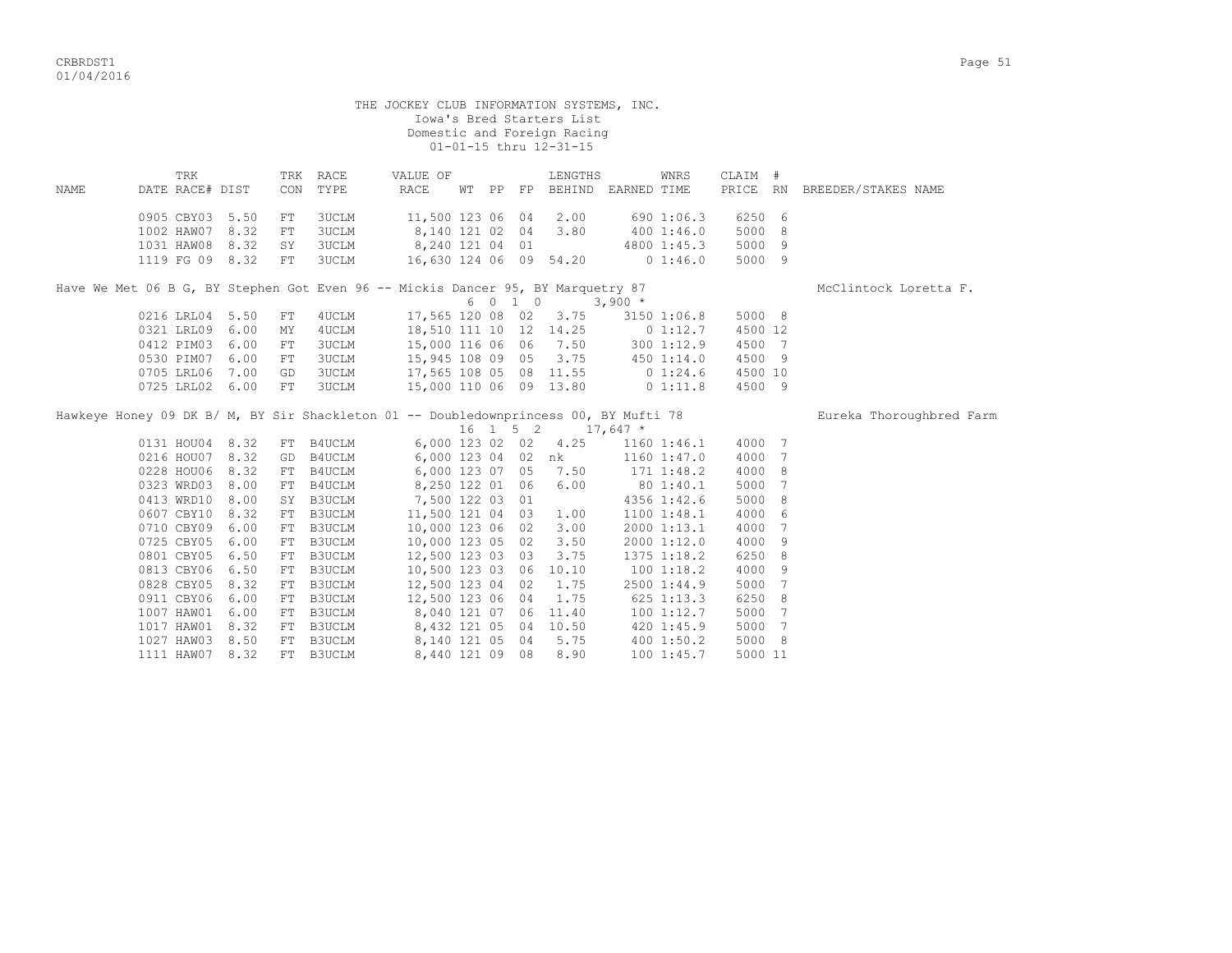CRBRDST1 Page 52 01/04/2016

THE JOCKEY CLUB INFORMATION SYSTEMS, INC. Iowa's Bred Starters List Domestic and Foreign Racing 01-01-15 thru 12-31-15 TRK TRK RACE VALUE OF LENGTHS WNRS CLAIM # NAME DATE RACE# DIST CON TYPE RACE WT PP FP BEHIND EARNED TIME PRICE RN BREEDER/STAKES NAME Healing Presence 11 B G, BY Added Edge 00 -- Autumn Memories 02, BY Salt Lake 89 Special K Stable 3 0 0 0 560 \* 0502 PRM03 6.00 FT 36MCL 14,910 120 02 05 27.50 360 1:14.1 12500 5<br>0516 PRM06 5.50 FT 36MCL 12,352 120 05 06 10.75 100 1:07.4 7500 8 0516 PRM06 5.50 FT 36MCL 12,352 120 05 06 10.75 100 1:07.4 7500 8 0530 PRM05 8.32 FT 36MCL 10,000 123 03 07 26.75 100 1:46.5 7500 7 He Can Do That 08 DK B/ G, BY Added Edge 00 -- Tsu Tsu Won 93, BY Air Forbes Won 79 Wedig Coleen  $5 \t0 \t0 \t2 \t765 \t*$ 0613 CPW03 5.00 FT 3UCLM 2,300 124 01 05 9.75 115 1:02.3 3200 7 0621 CPW08 6.50 GD 3UCLM 2,300 124 05 03 8.75 276 1:25.4 3000 6 0628 CPW06 5.50 FT 3UCLM 2,200 124 04 05 6.85 110 1:09.2 2500 6 0712 CPW08 6.50 FT 3UCLM 2,200 124 04 03 5.00 264 1:22.3 3000 8 0719 CPW07 6.50 FT 3UCLM 2,300 124 04 07 17.10 0 1:24.2 3000 7 Helen Kopter 11 DK B/ M, BY Suave 01 -- Blake's Cat 04, BY Doug Fir 99 Rick Olson & Suave Syndicate 8 1 1 0 7,051 \*<br>0508 PRM06 5.00 FT B3UCLM 14,706 118 02 04 8.50 763 0508 PRM06 5.00 FT B3UCLM 14,706 118 02 04 8.50 763 1:00.1 10000 6 0607 PRM08 6.00 FT B3UCLM 17,298 120 04 09 25.85 100 1:13.7 15000 9 0715 PRM03 5.50 MY B3UCLM 12,498 118 05 02 10.75 2472 1:05.4 7500 7 0725 PRM09 6.00 FT B3UCLM 11,862 120 01 05 19.00 288 1:13.6 7500 9 0802 PRM01 5.50 FT B3UCLM 11,882 118 03 07 16.05 100 1:06.5 5000 8 0816 CLS05 6.50 FT B3UCLM 4,800 123 03 01 2880 1:21.8 5000 7 1009 RET06 7.00 FT B3UCLM 6,000 120 04 04 5.50 348 1:26.8 7500 7 1017 RET06 8.00 FT B3UCLM 5,500 119 07 08 31.75 100 1:41.9 5000 10 Here Comes Polly 09 DK B/ M, BY Evansville Slew 92 -- High Speed Ali 03, BY Allen's Prospect 82 Lepic Tom 0118 OP 04 5.50 FT B4UWCL  $\begin{array}{cccc} 1 & 0 & 0 & 0 & 100 \end{array}$  + 0118 OP 04 5.50 FT B4UWCL  $\begin{array}{cccc} 20.000 & 118 & 01 & 06 & 13.25 & 100 \end{array}$ 20,000 118 01 06 13.25 100 1:04.3 10000 9 Hesoso Furry 09 CH G, BY Doug Fir 99 -- Shesoso 02, BY King of Scat 96 Meyer Stacey L  $6 \t 0 \t 1 \t 2 \t 5.949 \t \star$ 0322 FON05 4.00 FT 3UMSW 7,400 123 04 03 2.50 888 :47.2 8 0412 FON02 6.00 FT 3UMSW 7,400 123 05 06 26.50 0 1:15.4 6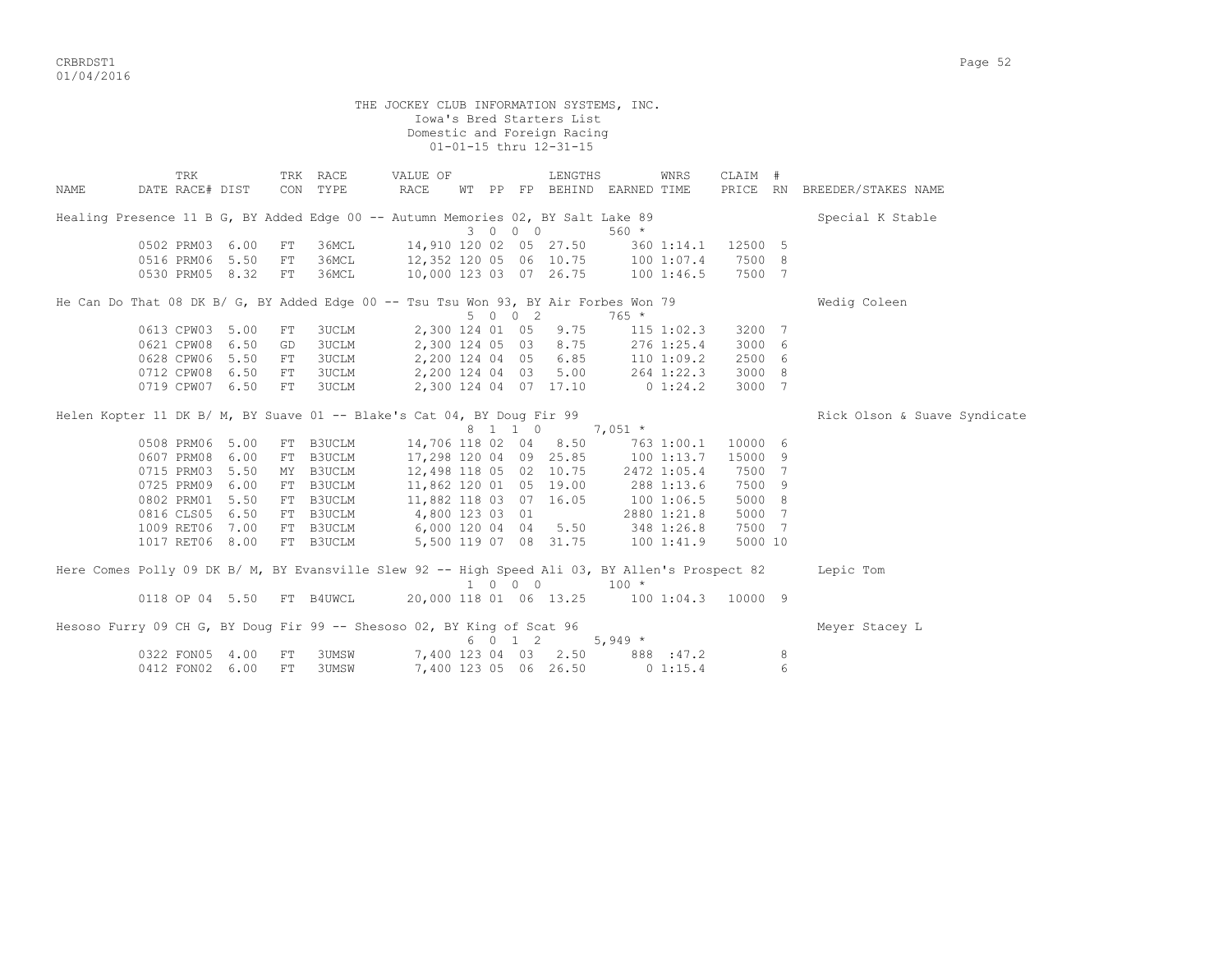|       |                                                                                           |      |            |                      | THE JOCKEY CLUB INFORMATION SYSTEMS, INC. |  | Iowa's Bred Starters List<br>Domestic and Foreign Racing<br>01-01-15 thru 12-31-15 |                          |                    |                |    |                                      |
|-------|-------------------------------------------------------------------------------------------|------|------------|----------------------|-------------------------------------------|--|------------------------------------------------------------------------------------|--------------------------|--------------------|----------------|----|--------------------------------------|
| NAMF. | TRK<br>DATE RACE# DIST                                                                    |      |            | TRK RACE<br>CON TYPE | VALUE OF<br>RACE                          |  | LENGTHS<br>WT PP FP BEHIND EARNED TIME                                             |                          | WNRS               | CLAIM #        |    | PRICE RN BREEDER/STAKES NAME         |
|       |                                                                                           |      |            |                      |                                           |  |                                                                                    |                          |                    |                |    |                                      |
|       | 0426 PRM09 5.50                                                                           |      | FT         | 36MCL                | 12,305 120 02 04 11.75                    |  |                                                                                    | 595 1:06.5               |                    | 5000 10        |    |                                      |
|       | 0510 PRM01                                                                                | 6.00 | FT         | 36MCL                | 12,277 120 06 02 6.50                     |  |                                                                                    |                          | 2450 1:13.8        | 5000 6         |    |                                      |
|       | 0525 PRM09 6.00                                                                           |      | FT         | 36MCL                | 12,352 123 03 04 9.50                     |  |                                                                                    | 606 1:12.9               |                    | 7500 8         |    |                                      |
|       | 0606 PRM02 5.50                                                                           |      | FT         | 36MCL                | 12,280 115 09 03 0.50                     |  |                                                                                    | 1410 1:07.2              |                    | 5000 11        |    |                                      |
|       | Hide Kellys Koppy 12 CH F, BY Run Away and Hide 06 -- Koppy Kat Miss 07, BY Lion Heart 01 |      |            |                      |                                           |  | $5 \t1 \t1 \t0 \t11,100 \t*$                                                       |                          |                    |                |    | Windsor Thoroughbreds & Murray Rojas |
|       | 0514 PRM02 6.00                                                                           |      |            |                      | SY B36MCL 12,377 118 05 02 5.00           |  |                                                                                    |                          | 2450 1:13.3 7500 7 |                |    |                                      |
|       | 0604 PRM02 8.32                                                                           |      |            |                      | FT B36MCL 21,671 118 05 08 16.75          |  |                                                                                    |                          | 1001:45.8          | 30000 8        |    |                                      |
|       | 0621 PRM02 6.00                                                                           |      |            | FT B36MCL            | 12,117 118 07 01                          |  |                                                                                    | 7644 1:14.5              |                    | 12500 7        |    |                                      |
|       | 0715 PRM03 5.50                                                                           |      |            | MY B3UCLM            |                                           |  | 12,498 118 03 04 13.55 618 1:05.4                                                  |                          |                    | 10000 7        |    |                                      |
|       | 0725 PRM03 6.00                                                                           |      |            | FT B3UCLM            | 11,862 118 01 05 14.50                    |  |                                                                                    |                          | 288 1:12.5         | 7500 9         |    |                                      |
|       | Hi Five Cy 12 DK B/ G, BY Devil His Due 89 -- Dazzling Crypto 99, BY Cryptoclearance 84   |      |            |                      |                                           |  | $5 \t0 \t1 \t0 \t8.755 \t*$                                                        |                          |                    |                |    | Connolly Jacob Dean                  |
|       | 0508 PRM09 6.00                                                                           |      | FT         | 36MSW                |                                           |  | 37,105 118 01 02 0.50                                                              |                          | 7325 1:14.1        |                | 12 |                                      |
|       | 0625 PRM09 8.32                                                                           |      | FT         | 36MSW                | 37,130 118 01 06 6.25                     |  |                                                                                    |                          | 1001:46.5          |                | 11 |                                      |
|       | 0711 PRM07 8.32                                                                           |      | FT         | 03STK                | 73,775 118 03 08 31.10                    |  |                                                                                    | 100 1:46.5<br>500 1:45.5 |                    |                |    | 10 IOWA STALLION S.                  |
|       | 0719 CBY09 6.50                                                                           |      | FT         |                      | 03STK 55,000 119 06 07 22.25              |  |                                                                                    | 550 1:19.2               |                    | $\overline{7}$ |    | MTA STALLION AUCTION LADDIE S.       |
|       | 0903 CBY02 7.50 T FM                                                                      |      |            | <b>3UMSW</b>         |                                           |  | 28,000 119 07 06 6.45                                                              |                          | 280 1:33.2         |                | 8  |                                      |
|       | Hi Temp Joker 12 CH G, BY Rushin' to Altar 99 -- Lady Criminal 92, BY Criminal Type 85    |      |            |                      |                                           |  | $5 \t1 \t0 \t0 \t7,985 \t*$                                                        |                          |                    |                |    | McClintock Loretta F.                |
|       | 0611 PRM09 6.00                                                                           |      | MY         | 36MSW                | 37,105 118 08 FF DNF                      |  |                                                                                    |                          | 1001:11.0          | 12             |    |                                      |
|       | 0627 PRM01 6.00                                                                           |      | ${\rm FT}$ | 36MCL                | 14,250 113 06 08 18.25                    |  |                                                                                    |                          | 100 1:13.2         | 15000 9        |    |                                      |
|       | 0712 PRM01 5.50                                                                           |      | FT         | <b>3UMCL</b>         | 13,134 114 01 FF DNF                      |  |                                                                                    | 330 1:05.4               |                    | 10000 5        |    |                                      |
|       | 0806 PRM05 6.00                                                                           |      | FT         | <b>3UMCL</b>         | 12,083 119 03 01                          |  |                                                                                    |                          | 7350 1:14.7        | 10000 7        |    |                                      |
|       | 0821 CBY07 5.50                                                                           |      | FT         | 3UCLM                | 10,500 119 03 11 20.00                    |  |                                                                                    | 105 1:05.2               |                    | 6250 11        |    |                                      |
|       | Holdmegold 12 CH G, BY Hold Me Back 06 -- Lovesmegold 00, BY Gold Legend 90               |      |            |                      |                                           |  | 7 0 4 2 39,637 $*$                                                                 |                          |                    |                |    | Richard Cosaert & Vickie Cosaert     |
|       | 0419 PRM09                                                                                | 6.00 | SY         | 03MSW                |                                           |  | 37,130 122 07 04 14.00 1838 1:13.0                                                 |                          |                    |                | 11 |                                      |
|       | 0501 PRM07 6.00                                                                           |      | FT         | 36MSW                |                                           |  | 37,154 118 06 03 7.00                                                              | 4425 1:12.2              |                    |                | 10 |                                      |
|       |                                                                                           |      |            |                      |                                           |  |                                                                                    |                          |                    |                |    |                                      |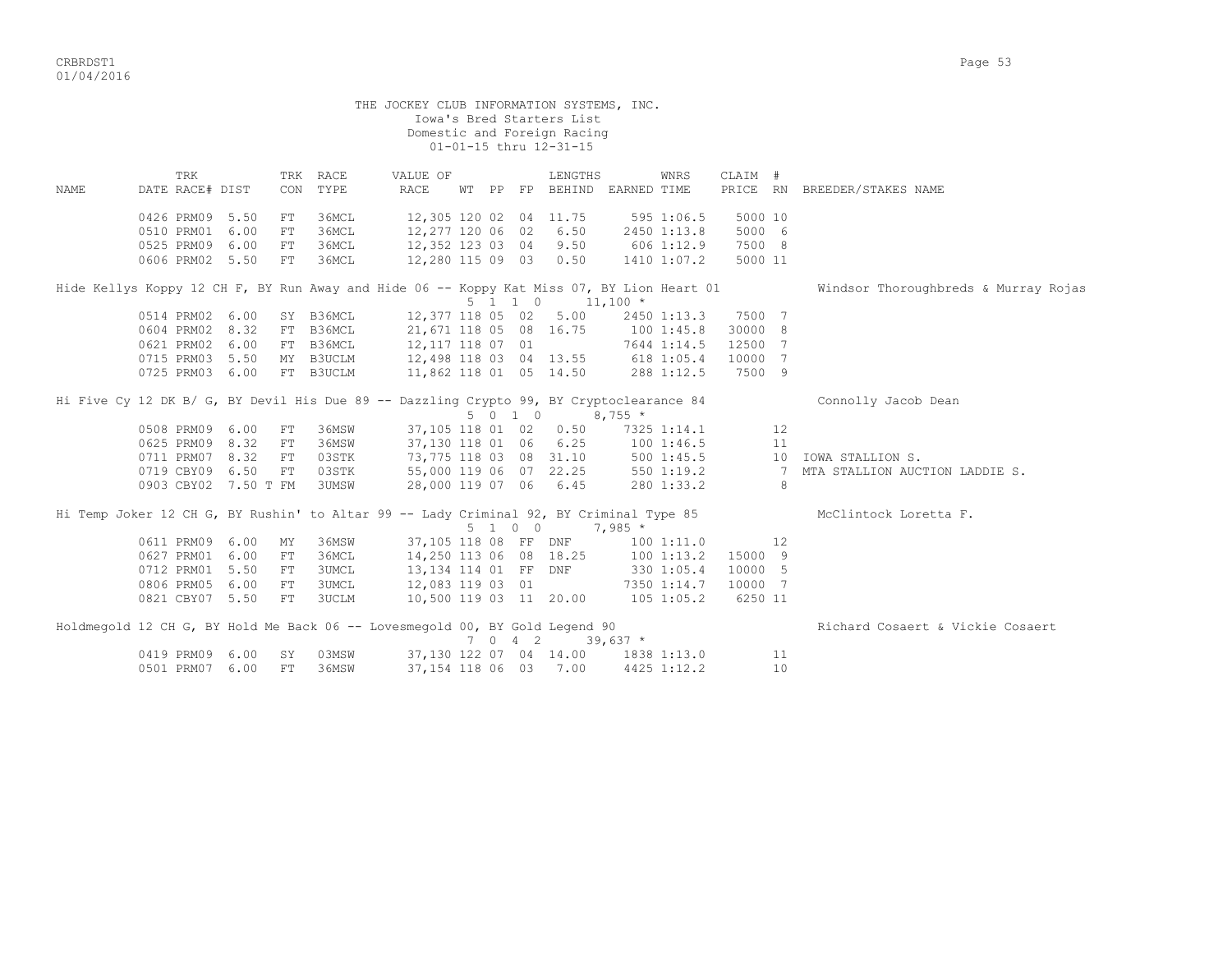CRBRDST1 Page 54 01/04/2016

|      |                                                                                          |      |     |              | THE JOCKEY CLUB INFORMATION SYSTEMS, INC. |  |         | Iowa's Bred Starters List<br>Domestic and Foreign Racing |             |                |         |                              |                              |
|------|------------------------------------------------------------------------------------------|------|-----|--------------|-------------------------------------------|--|---------|----------------------------------------------------------|-------------|----------------|---------|------------------------------|------------------------------|
|      |                                                                                          |      |     |              |                                           |  |         | 01-01-15 thru 12-31-15                                   |             |                |         |                              |                              |
|      | TRK                                                                                      |      |     | TRK RACE     | VALUE OF                                  |  |         | LENGTHS                                                  |             | WNRS           | CLAIM # |                              |                              |
| NAME | DATE RACE# DIST                                                                          |      | CON | TYPE         | RACE                                      |  |         | WT PP FP BEHIND EARNED TIME                              |             |                |         |                              | PRICE RN BREEDER/STAKES NAME |
|      | 0515 PRM09 8.32                                                                          |      | GD  | 36MSW        |                                           |  |         | 37,074 118 07 02 nk                                      |             | 7350 1:45.9    |         | 11                           |                              |
|      | 0625 PRM09                                                                               | 8.32 | FT  | 36MSW        | 37,130 118 08 02                          |  |         | 1.25                                                     |             | 7350 1:46.5    |         | 11                           |                              |
|      | 0711 PRM07                                                                               | 8.32 | FT. | 03STK        | 73,775 115 08 03                          |  |         | 1.35                                                     |             | 7250 1:45.5    |         | 10                           | IOWA STALLION S.             |
|      | 0726 PRM06 8.50                                                                          |      | GD  | 36MSW        | 34,587 118 06 02 9.75                     |  |         |                                                          |             | 6912 1:48.1    |         | $7\phantom{.0}\phantom{.0}7$ |                              |
|      | 0807 PRM04 6.00                                                                          |      | FT  | 36MCL        |                                           |  |         | 22,647 119 06 02 no                                      |             | 4512 1:12.9    | 40000 7 |                              |                              |
|      | Hold the Charge 06 DK B/ G, BY Pine Bluff 89 -- Heister 89, BY Air Forbes Won 79         |      |     |              |                                           |  |         |                                                          |             |                |         |                              | Lane Thoroughbreds, L.C.     |
|      |                                                                                          |      |     |              |                                           |  | 3 0 0 0 |                                                          | $416 *$     |                |         |                              |                              |
|      | 0801 BTP05 6.00                                                                          |      | FT  | <b>3UCLM</b> | 5,200 124 07 05                           |  |         | 9.00                                                     |             | $104$ $1:11.5$ | 4000 8  |                              |                              |
|      | 0821 BTP02 5.50                                                                          |      | FT  | <b>3UCLM</b> | 5,200 124 07 07 7.50                      |  |         |                                                          |             | $52 \t1:06.2$  | 4000 8  |                              |                              |
|      | 0927 BTP06 6.00                                                                          |      | FT  | <b>3UCLM</b> |                                           |  |         | 5,200 122 09 04 4.25                                     |             | 260 1:12.6     | 4000 9  |                              |                              |
|      | Holly and Fir 07 DK B/ M, BY Doug Fir 99 -- My Golly Molly 99, BY Tejano Run 92          |      |     |              |                                           |  |         |                                                          |             |                |         |                              | Barr Three LLC               |
|      |                                                                                          |      |     |              |                                           |  | 4 0 0 1 |                                                          | $3,015$ *   |                |         |                              |                              |
|      | 0430 PRM05 5.50                                                                          |      |     | FT B3UCLM    | 19,807 114 06 05 15.00                    |  |         |                                                          | 471 1:05.7  |                | 5000 8  |                              |                              |
|      | 0528 PRM01 8.00                                                                          |      |     | FT B3UCLM    | 11,523 118 06 03 3.25                     |  |         |                                                          | 1831 1:40.5 |                | 4000 6  |                              |                              |
|      | 0627 PRM09 6.00                                                                          |      |     | FT B3UCLM    | 13,634 115 02 07 13.60                    |  |         |                                                          | 100 1:12.4  |                | 7500 10 |                              |                              |
|      | 0716 PRM01 8.00                                                                          |      | FT  | <b>3UCLM</b> |                                           |  |         | 10,613 115 07 04 0.30                                    |             | $613$ $1:41.5$ | 4000 7  |                              |                              |
|      | Holly's Baby Dahl 12 B F, BY Kirkendahl 02 -- Holly in Summer 04, BY Come Summer 82      |      |     |              |                                           |  |         |                                                          |             |                |         |                              | Keller Thad                  |
|      |                                                                                          |      |     |              |                                           |  | 6 0 0 0 | $1,150$ *                                                |             |                |         |                              |                              |
|      | 0426 PRM06 5.50                                                                          |      |     | FT B36WMC    |                                           |  |         | 12,000 118 05 06 36.75                                   |             | 1001:06.6      | 15000 6 |                              |                              |
|      | 0514 PRM04 5.50                                                                          |      |     | SY B36MCL    |                                           |  |         | 10,500 118 05 07 8.60                                    |             | 1001:06.7      | 15000 7 |                              |                              |
|      | 0530 PRM03 6.00                                                                          |      |     | GD B36MCL    | 12,328 118 09 07 4.10                     |  |         |                                                          |             | 1001:14.6      | 7500 9  |                              |                              |
|      | 0625 PRM01 5.00                                                                          |      |     | GD B36MCL    |                                           |  |         | 10,150 118 01 04 11.50                                   |             | 650 : 59.2     | 7500 5  |                              |                              |
|      | 0709 PRM02                                                                               | 5.00 |     | FT B36MCL    | 10,123 118 03 06 12.60                    |  |         |                                                          |             | 100 1:00.1     | 5000 7  |                              |                              |
|      | 0719 PRM03 5.00                                                                          |      |     | FT B36MCL    | 11,882 111 07 08 17.75                    |  |         |                                                          |             | 1001:00.6      | 5000 8  |                              |                              |
|      | Hollywood Hitman 10 GR/RO G, BY City Zip 98 -- Hollywood and Wine 01, BY Tactical Cat 96 |      |     |              |                                           |  |         | 13 2 1 4 14,991 *                                        |             |                |         |                              | Shattuck/RPM Inc.            |
|      | 0120 TUP07 8.00 T FM                                                                     |      |     | 4UCLM        |                                           |  |         | 8,800 119 10 09 12.00 88 1:36.7                          |             |                | 6250 10 |                              |                              |
|      | 0130 TUP08                                                                               | 5.50 | SY  | 4UCLM        | 6,800 123 06 03                           |  |         | 1.50                                                     |             | 666 1:04.0     | 3000 7  |                              |                              |
|      | 0208 TUP08                                                                               | 6.50 | FT  | 4UCLM        | 6,800 123 09 03                           |  |         | 0.50                                                     |             | 646 1:17.0     | 3000 10 |                              |                              |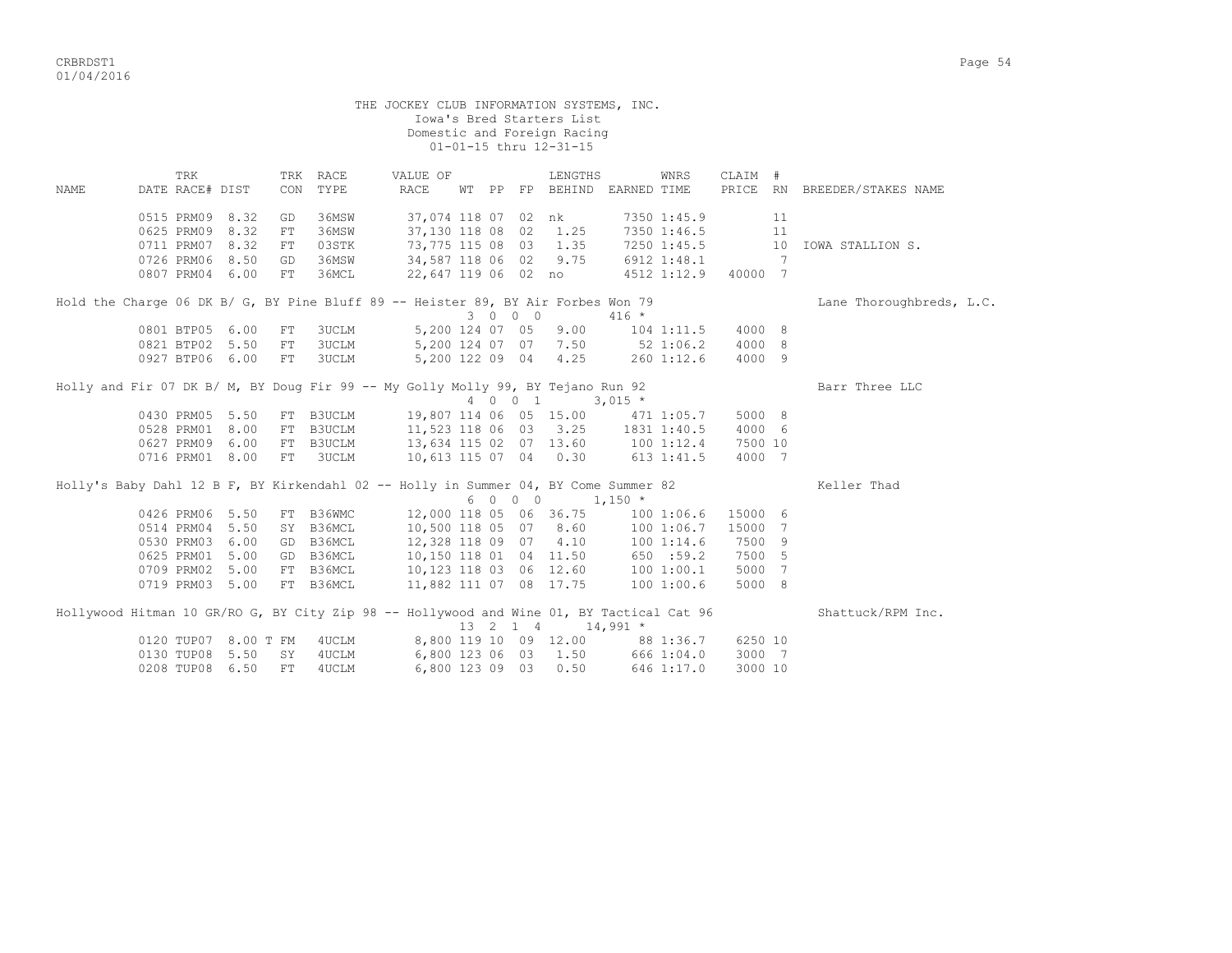|             |                                                                                                                                                        |     |              | THE JOCKEY CLUB INFORMATION SYSTEMS, INC.                                                                       |  |         | Iowa's Bred Starters List<br>Domestic and Foreign Racing<br>01-01-15 thru 12-31-15 |                                                                                       |             |         |                      |                                  |
|-------------|--------------------------------------------------------------------------------------------------------------------------------------------------------|-----|--------------|-----------------------------------------------------------------------------------------------------------------|--|---------|------------------------------------------------------------------------------------|---------------------------------------------------------------------------------------|-------------|---------|----------------------|----------------------------------|
|             | TRK                                                                                                                                                    |     | TRK RACE     | VALUE OF                                                                                                        |  |         | LENGTHS                                                                            |                                                                                       | WNRS        | CLAIM # |                      |                                  |
| <b>NAME</b> | DATE RACE# DIST                                                                                                                                        | CON | TYPE         | RACE                                                                                                            |  |         |                                                                                    | WT PP FP BEHIND EARNED TIME                                                           |             |         |                      | PRICE RN BREEDER/STAKES NAME     |
|             | 0224 TUP03 6.00                                                                                                                                        | FT  | 3UCLM        | 6,800 123 05 04                                                                                                 |  |         | 3.25                                                                               |                                                                                       | 333 1:10.4  | 3000 7  |                      |                                  |
|             | 0321 TUP05 6.00                                                                                                                                        | FT  | <b>3UCLM</b> | 6,800 123 06 01                                                                                                 |  |         |                                                                                    |                                                                                       | 4132 1:11.5 | 3000 7  |                      |                                  |
|             | 0328 TUP08 6.50                                                                                                                                        | FT  | <b>3UCLM</b> | 6,800 123 07 01                                                                                                 |  |         |                                                                                    |                                                                                       | 4132 1:16.9 | 3000 7  |                      |                                  |
|             | 0413 TUP06 6.00                                                                                                                                        | FT  | <b>3UCLM</b> | 7,400 119 08 05 2.55                                                                                            |  |         |                                                                                    | 214 1:09.9                                                                            |             | 4000 9  |                      |                                  |
|             | 0428 TUP07 6.00                                                                                                                                        | FT  | <b>3UCLM</b> | 7,000 123 03 04 2.25                                                                                            |  |         |                                                                                    | 340 1:09.3                                                                            |             | 3200 8  |                      |                                  |
|             | 0515 EMD07 6.50                                                                                                                                        | FT  | <b>3UCLM</b> | 7,615 124 04 02 hd                                                                                              |  |         |                                                                                    |                                                                                       | 1480 1:16.5 | 3500 6  |                      |                                  |
|             | 0606 EMD06 6.00                                                                                                                                        | FT  | <b>3UCLM</b> | 9,000 120 01 03                                                                                                 |  |         | 3.50                                                                               |                                                                                       | 1290 1:09.5 | 5000 7  |                      |                                  |
|             | 0621 EMD11 6.50                                                                                                                                        | FT  | 3UCLM        |                                                                                                                 |  |         | 3.60                                                                               |                                                                                       |             | 3500 5  |                      |                                  |
|             | 0627 EMD04 8.00 FT 3UCLM                                                                                                                               |     |              | 6,830 124 01   04    3.60         510  1:16.8<br>7,230 124  01   05    7.85         200  1:38.0                 |  |         |                                                                                    |                                                                                       |             | 3500 7  |                      |                                  |
|             | 0705 EMD06 6.00                                                                                                                                        | FT  |              | 3UCLM 7,840 119 09 03 3.75                                                                                      |  |         |                                                                                    | 960 1:10.7                                                                            |             | 2500 12 |                      |                                  |
|             | Hollywood Hottie 11 DK B/ M, BY City Zip 98 -- Hollywood and Wine 01, BY Tactical Cat 96<br>0120 TUP04 8.00 T FM B4UALW<br>0206 TUP04 7.50 T FM B4UALW |     |              | 0214 TUP04 8.00 T FM B4USTK 35,000 117 02 02 1.00 6790 1:36.0 8<br>0309 TUP02 8.00 T FM B3UALW 16,000 119 05 01 |  |         | 4 1 1 2 19,274 *                                                                   | 13,800 118 01 03 hd 1311 1:37.8<br>13,800 118 06 03 2.30 1352 1:30.3<br>9821 1:37.6 6 |             |         | 10<br>$\overline{7}$ | Shattuck/RPM Inc.<br>SUN CITY H. |
|             | Holy Bomber 10 GR/RO G, BY Giacomo 02 -- Bid of Vengence 02, BY Stephen Got Even 96                                                                    |     |              |                                                                                                                 |  | 3 0 0 0 |                                                                                    | $509 *$                                                                               |             |         |                      | Benda Robert                     |
|             | 0606 PRM09 8.32                                                                                                                                        | FT  | 3UCLM        |                                                                                                                 |  |         |                                                                                    | 13,498 120 08 06 15.00 100 1:46.7 10000 12                                            |             |         |                      |                                  |
|             | 0619 PRM07 8.32                                                                                                                                        | FT  | <b>3UCLM</b> |                                                                                                                 |  |         |                                                                                    | 13,498 121 07 05 12.25 309 1:45.9 10000 12                                            |             |         |                      |                                  |
|             | 0712 PRM05 8.50                                                                                                                                        | FT  | 3UCLM        |                                                                                                                 |  |         |                                                                                    | 11,882 120 06 07 12.85 100 1:48.8                                                     |             | 7500 8  |                      |                                  |
|             | Holy Marie 12 B F, BY Added Edge 00 -- Fancy Marie 02, BY Shotiche 86                                                                                  |     |              | 0711 PRM09 6.00 FT B36MCL 11,882 118 08 05 2.85 291 1:13.7 7500 8                                               |  | 2000    |                                                                                    | $885 *$                                                                               |             |         |                      | Altemeier David L.               |
|             | 0725 PRM05 6.00 FT B36MCL                                                                                                                              |     |              | 11,921 118 03 04 14.50                                                                                          |  |         |                                                                                    | 594 1:13.8                                                                            |             | 7500 6  |                      |                                  |
|             | Holy Matilda 12 DK B/ F, BY Added Edge 00 -- Gamblin' Nan 97, BY Pleasant Colony 78                                                                    |     |              |                                                                                                                 |  | 5 0 0 0 |                                                                                    | $984 *$                                                                               |             |         |                      | McShane Dave                     |
|             | 0522 PRM02 6.00                                                                                                                                        |     | FT B36MCL    |                                                                                                                 |  |         |                                                                                    | 14,837 118 07 08 13.25 100 1:15.0 15000 8                                             |             |         |                      |                                  |
|             | 0605 PRM02 5.50                                                                                                                                        |     | FT B36MCL    | 12,407 118 06 07 21.00                                                                                          |  |         |                                                                                    |                                                                                       | 1001:06.7   | 7500 7  |                      |                                  |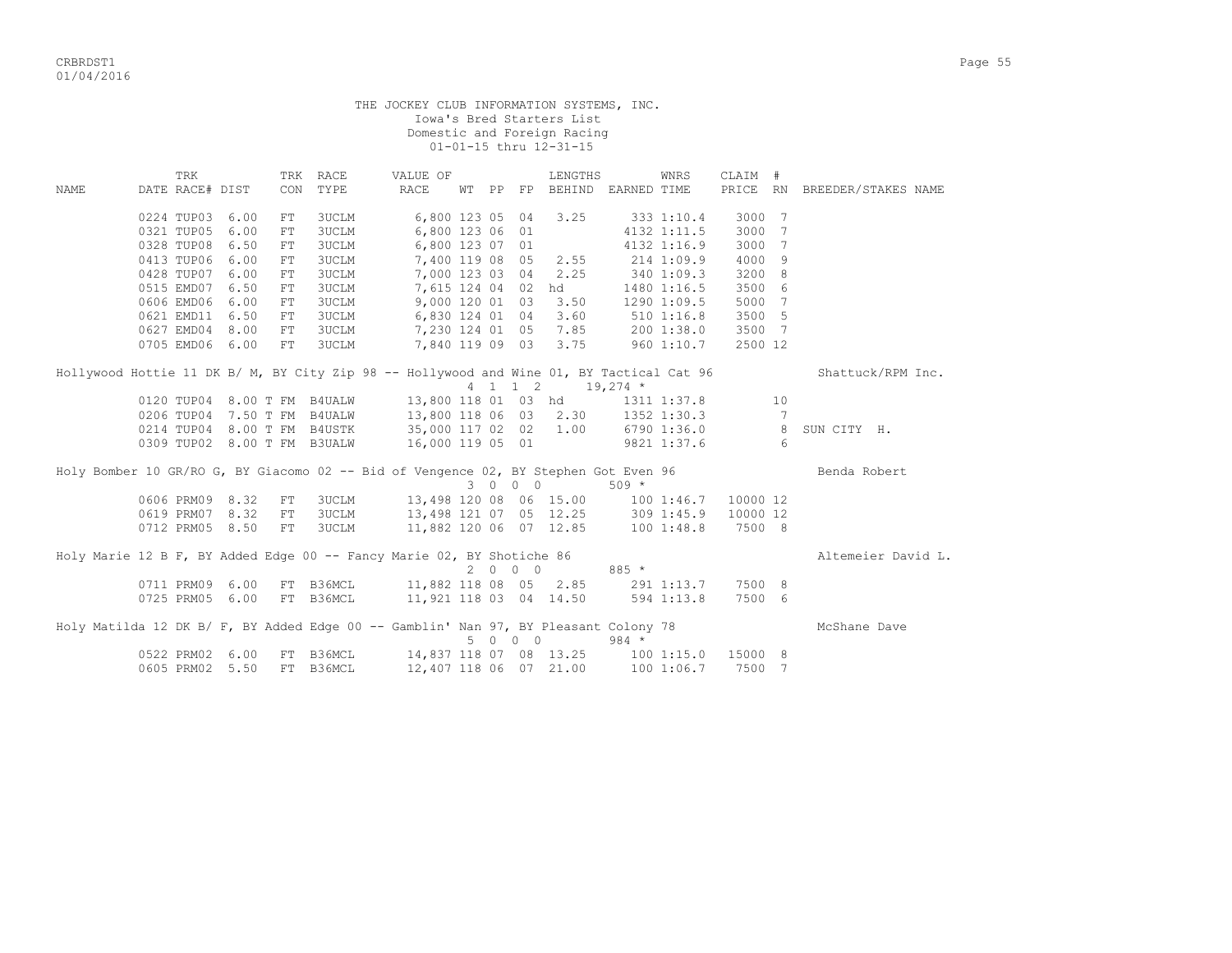|      |                        |      |    |                      | THE JOCKEY CLUB INFORMATION SYSTEMS, INC.                                                 |  |        | Iowa's Bred Starters List<br>Domestic and Foreign Racing<br>01-01-15 thru 12-31-15 |            |             |          |    |                               |
|------|------------------------|------|----|----------------------|-------------------------------------------------------------------------------------------|--|--------|------------------------------------------------------------------------------------|------------|-------------|----------|----|-------------------------------|
| NAME | TRK<br>DATE RACE# DIST |      |    | TRK RACE<br>CON TYPE | VALUE OF<br>RACE                                                                          |  |        | LENGTHS<br>WT PP FP BEHIND EARNED TIME                                             |            | WNRS        | CLAIM #  |    | PRICE RN BREEDER/STAKES NAME  |
|      | 0725 PRM05             | 6.00 | FT | B36MCL               |                                                                                           |  |        | 11,921 124 06 05 15.00 297 1:13.8                                                  |            |             | 7500 6   |    |                               |
|      | 0805 PRM02 8.32        |      |    | FT B36MCL            | 10,916 118 06 05 14.25 297 1:47.0                                                         |  |        |                                                                                    |            |             | 10000 6  |    |                               |
|      | 0906 CLS01 6.00        |      |    | FT B3UMCL            | 3,800 123 05 04 12.00                                                                     |  |        |                                                                                    | 190 1:13.6 |             | 5000 6   |    |                               |
|      |                        |      |    |                      | Hoote Ki 11 CH G, BY Five Star Day 96 -- My Place Tonight 01, BY Out of Place 87          |  |        |                                                                                    |            |             |          |    | William L. Hobbs & Hugh Byrne |
|      |                        |      |    |                      |                                                                                           |  |        | 9 1 2 2 13,879 *                                                                   |            |             |          |    |                               |
|      | 0419 PRM02 6.00        |      | SY | <b>3UWCL</b>         |                                                                                           |  |        | 18,589 117 07 03 4.00                                                              |            | 2220 1:11.8 | 12500 7  |    |                               |
|      | 0507 PRM02 6.00        |      | FT | <b>3UCLM</b>         | 18,541 120 02 08 15.05                                                                    |  |        |                                                                                    |            | 1001:11.6   | 15000 9  |    |                               |
|      | 0605 PRM04 5.00        |      | FT | 3UCLM                | 12,172 117 03 06 9.00                                                                     |  |        |                                                                                    |            | 100 : 58.4  | 7500 8   |    |                               |
|      | 0628 PRM07 5.50        |      | FT | <b>3UCLM</b>         | 12,045 118 11 02 4.25                                                                     |  |        |                                                                                    |            | 2725 1:04.9 | 7500 11  |    |                               |
|      | 0718 PRM01 6.00        |      | FT | 3UCLM                | 11,324 118 07 03 3.25                                                                     |  |        |                                                                                    |            | 1620 1:12.0 | 7500 7   |    |                               |
|      | 0802 PRM04 6.00        |      | FT | <b>3UCLM</b>         | 13,076 118 08 02                                                                          |  |        | 7.25                                                                               |            | 2568 1:11.3 | 7500 8   |    |                               |
|      | 0814 CLS07 6.00        |      | FT | 3UALW                | 6,900 123 03 01                                                                           |  |        |                                                                                    |            | 4140 1:14.8 |          | 6  |                               |
|      | 0829 CLS06 6.00        |      | FT | 3UAOC                | 7,524 123 01 05                                                                           |  |        | 6.00                                                                               | 216 1:14.6 |             |          | 7  |                               |
|      | 0907 CLS04 6.00        |      | FT | <b>3UCLM</b>         | 3,800 123 05 04 3.15                                                                      |  |        |                                                                                    |            | 190 1:13.2  | 2500 7   |    |                               |
|      |                        |      |    |                      | Hope He Can Run 12 CH G, BY Added Edge 00 -- Champange High 99, BY Slewacide 80           |  |        |                                                                                    |            |             |          |    | McShane Dave                  |
|      |                        |      |    |                      |                                                                                           |  | $7202$ |                                                                                    | $16,880$ * |             |          |    |                               |
|      | 0514 PRM09 5.00        |      | SY | 03MCL                | 21,623 119 04 08 13.75                                                                    |  |        |                                                                                    |            | 100 :59.0   | 25000 10 |    |                               |
|      | 0525 PRM02 6.00        |      | GD | 36MCL                | 13,643 118 01 01                                                                          |  |        |                                                                                    |            | 8175 1:13.3 | 12500 6  |    |                               |
|      | 0611 PRM06 6.00        |      | MΥ | <b>3UCLM</b>         | 17,298 118 01 07 7.75                                                                     |  |        |                                                                                    | 100 1:12.4 |             | 15000 9  |    |                               |
|      | 0626 PRM03 6.00        |      | FT | 3UCLM                | 16,697 115 03 03 2.80                                                                     |  |        |                                                                                    |            | 2002 1:12.5 | 12500 6  |    |                               |
|      | 0710 PRM04 5.00        |      | FT | <b>3UCLM</b>         | 12,479 118 02 05                                                                          |  |        | 5.10                                                                               |            | 306 :59.9   | 10000 8  |    |                               |
|      | 0723 PRM04 6.00        |      | FT | <b>3UCLM</b>         | 11,882 118 07 01                                                                          |  |        |                                                                                    |            | 4656 1:12.8 | 7500 8   |    |                               |
|      | 0802 PRM04 6.00        |      | FT | 3UCLM                | 13,076 118 02 03 10.00                                                                    |  |        |                                                                                    |            | 1541 1:11.3 | 7500 8   |    |                               |
|      |                        |      |    |                      | How's My Girls 12 DK B/ F, BY Ready's Image 05 -- Banker's Street 04, BY Banker's Gold 94 |  |        | $3 \t0 \t2 \t0 \t7,842 \t\t*$                                                      |            |             |          |    | Hughes Thoroughbreds          |
|      | 0702 PRM09 6.00        |      |    | FT B36MCL            |                                                                                           |  |        | 13,692 118 03 02 9.00                                                              |            | 2712 1:13.6 | 15000 7  |    |                               |
|      | 0716 PRM04             | 6.00 | FT | B36MCL               | 20,240 118 06 02                                                                          |  |        | 1.50                                                                               |            | 4008 1:12.4 | 30000    | 8  |                               |
|      | 0805 PRM05 6.00        |      |    | FT B36MCL            | 22,628 119 05 04                                                                          |  |        | 4.25                                                                               |            | 1122 1:12.6 | 40000    | -8 |                               |

I Forgot It's Name 11 DK B/ M, BY Run Away and Hide 06 -- Ms Shawcolat 99, BY Mr. Shawklit 91 Run Away and Hide Syndicate & Rick L. Olson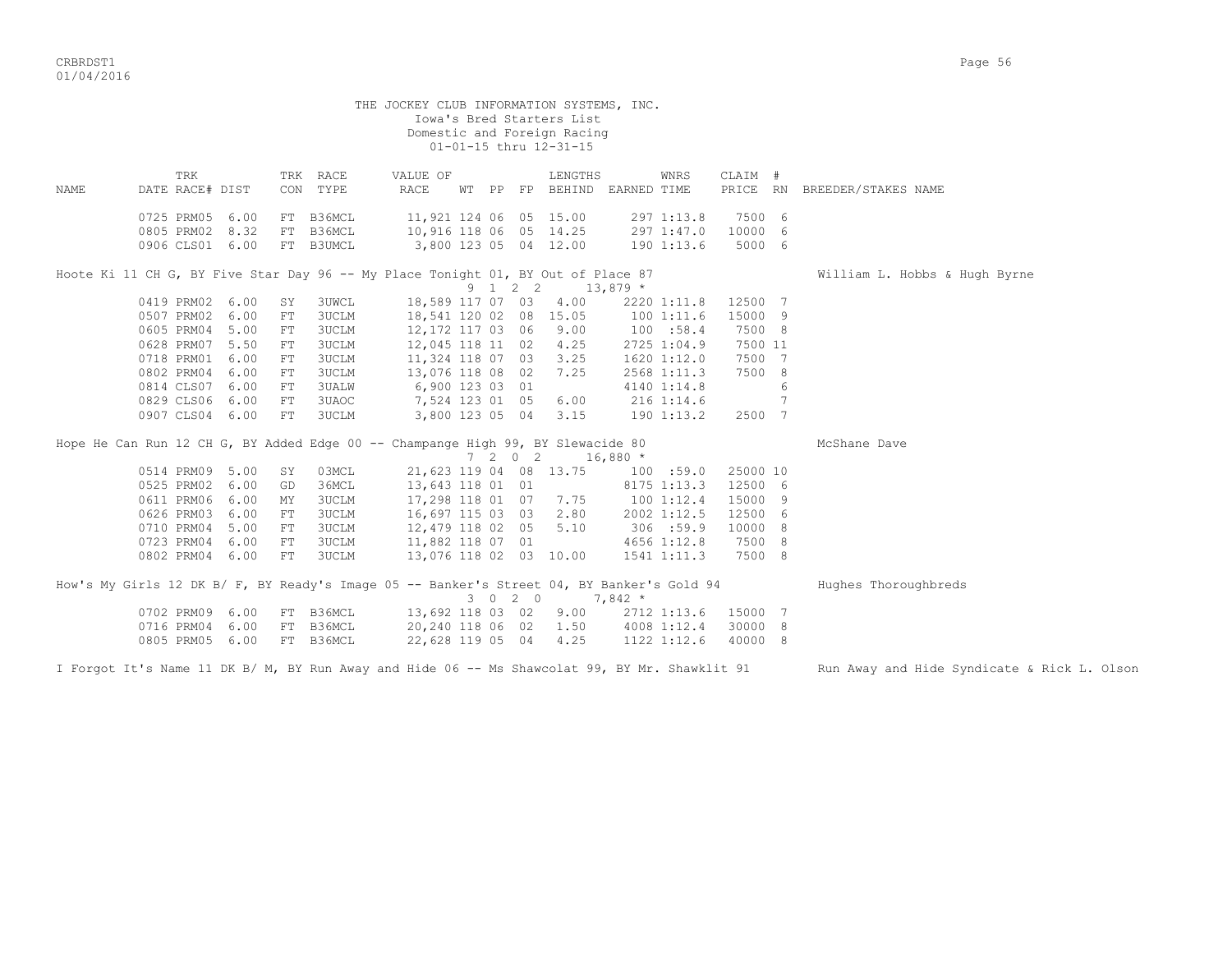critering the contract of the contract of the contract of the contract of the contract of the contract of the contract of the contract of the contract of the contract of the contract of the contract of the contract of the 01/04/2016

|             |                                                                                          |                        |                      |            |                      |                                    |                  |  |         | 01-01-15 thru 12-31-15 |                             |              |                   |                 |                              |  |
|-------------|------------------------------------------------------------------------------------------|------------------------|----------------------|------------|----------------------|------------------------------------|------------------|--|---------|------------------------|-----------------------------|--------------|-------------------|-----------------|------------------------------|--|
| <b>NAME</b> |                                                                                          | TRK<br>DATE RACE# DIST |                      |            | TRK RACE<br>CON TYPE | VALUE OF<br>RACE                   |                  |  |         | LENGTHS                | WT PP FP BEHIND EARNED TIME | WNRS         | CLAIM #           |                 | PRICE RN BREEDER/STAKES NAME |  |
|             |                                                                                          |                        |                      |            |                      |                                    |                  |  | 7 0 1 1 |                        | $5,076$ *                   |              |                   |                 |                              |  |
|             |                                                                                          | 0514 PRM06 6.00        |                      |            | SY B3UALW            |                                    |                  |  |         | 37,775 120 04 10 12.40 |                             | 100 1:12.7   |                   | 10              |                              |  |
|             |                                                                                          | 0605 PRM06             | 6.00                 | FT         | <b>3UCLM</b>         |                                    |                  |  |         | 23,608 117 03 05 15.50 |                             | 570 1:11.0   | 30000 5           |                 |                              |  |
|             |                                                                                          | 0620 PRM04             | 5.00                 |            | FT B3UCLM            |                                    | 12,072 118 02 06 |  |         | 5.75                   | 100 1:00.0                  |              | 10000             | - 8             |                              |  |
|             |                                                                                          | 0712 PRM02             | 5.00                 |            | FT B3UCLM            | 12,540 118 08 02                   |                  |  |         | 3.00                   |                             | 2550 :58.7   | 7500              | 8               |                              |  |
|             |                                                                                          | 0724 PRM09             | 6.00                 |            | FT B3UCLM            | 13,076 118 08 03                   |                  |  |         | 4.00                   |                             | 1541 1:13.4  | 7500 8            |                 |                              |  |
|             |                                                                                          | 0801 PRM07             | 5.00                 |            | FT B3UCLM            | 13,076 118 08 07                   |                  |  |         | 3.60                   | 100 1:00.2                  |              | 5000 8            |                 |                              |  |
|             |                                                                                          | 0823 CBY06 6.00        |                      |            | FT B3UCLM            | 11,500 123 08 06 25.25 115 1:12.6  |                  |  |         |                        |                             |              | 6250 8            |                 |                              |  |
|             | Iftheslewfitz 10 B G, BY Seattle Fitz (ARG) 99 -- Alexie 02, BY Chief Seattle 97         |                        |                      |            |                      |                                    |                  |  |         |                        |                             |              |                   |                 | B-Fine LLC                   |  |
|             |                                                                                          |                        |                      |            |                      |                                    |                  |  | 7 1 1 1 |                        | $18,245$ *                  |              |                   |                 |                              |  |
|             |                                                                                          | 0425 PRM09             | 6.00                 | MY         | 36MSW                |                                    | 37,154 123 09 06 |  |         | 8.50                   |                             |              | $100$ $1:12.3$ 10 |                 |                              |  |
|             |                                                                                          | 0508 PRM09             | 6.00                 | ${\rm FT}$ | 36MSW                |                                    | 37,105 123 06 07 |  |         |                        | 8.25 100 1:14.1             |              |                   | 12              |                              |  |
|             |                                                                                          | 0606 PRM01             | 8.00                 | FT         | 36MCL                |                                    | 21,720 119 01 01 |  |         |                        |                             | 13050 1:42.5 | 25000 6           |                 |                              |  |
|             |                                                                                          | 0710 PRM01             | 8.32                 | FT         | 3UCLM                |                                    | 11,609 121 04 05 |  |         |                        | $2.75$ 297 1:46.7           |              | 12500 6           |                 |                              |  |
|             |                                                                                          | 0717 PRM02             | 8.32                 | FT         | 3UCLM                | 10,300 124 02 03 12.25 1500 1:44.8 |                  |  |         |                        |                             |              | 10000 5           |                 |                              |  |
|             |                                                                                          | 0726 PRM03             | 8.50                 | GD         | 3UCLM                | 11,940 124 04 02 1.50 2400 1:49.7  |                  |  |         |                        |                             |              | 7500 5            |                 |                              |  |
|             |                                                                                          | 0805 PRM03 8.50        |                      | FT         | 3UCLM                | 16,080 120 05 04 19.00 798 1:47.0  |                  |  |         |                        |                             |              | 10000 7           |                 |                              |  |
|             | If You Build It 13 DK B/ G, BY Native Ruler 04 -- Danceinthestreets 00, BY Citidancer 87 |                        |                      |            |                      |                                    |                  |  |         |                        |                             |              |                   |                 | Ashby Thoroughbreds          |  |
|             |                                                                                          |                        |                      |            |                      |                                    |                  |  | 2 1 0 0 |                        | $23,700$ *                  |              |                   |                 |                              |  |
|             |                                                                                          |                        | 0430 PIM01 4.50      | FT         |                      | 02MSW 40,000 120 01 01 22800 :53.5 |                  |  |         |                        |                             |              |                   | $7\phantom{.0}$ |                              |  |
|             |                                                                                          |                        | 0809 MTH11 5.00 T FM |            | 02STK                | 60,000 118 06 09 17.25 900 :56.8   |                  |  |         |                        |                             |              |                   |                 | 10 TYRO S.                   |  |
|             | Immigrant Eyes 08 B G, BY Scrimshaw 00 -- Rubietta 98, BY Rubiano 87                     |                        |                      |            |                      |                                    |                  |  |         |                        |                             |              |                   |                 | Sullivan Vince               |  |
|             |                                                                                          |                        |                      |            |                      |                                    |                  |  | 9 1 0 1 |                        | $4,533$ *                   |              |                   |                 |                              |  |
|             |                                                                                          | 0221 FON10 6.00        |                      | ${\rm FT}$ | 3UCLM                |                                    | 5,200 123 04 04  |  |         | 3.25                   |                             | 260 1:15.0   | 5000 10           |                 |                              |  |
|             |                                                                                          | 0307 FON06             | 6.00                 | ${\rm FT}$ | 3UCLM                |                                    | 5,200 123 06 05  |  |         | 2.00                   |                             | 156 1:14.6   | 5000 8            |                 |                              |  |
|             |                                                                                          | 0321 FON10 8.00        |                      | FT         | 3UCLM                |                                    | 4,000 123 05 05  |  |         | 2.00                   | 1201:43.2                   |              | 2500 8            |                 |                              |  |
|             |                                                                                          | 0403 FON09 6.50        |                      | FT         | <b>3UCLM</b>         |                                    | 5,200 123 08 01  |  |         |                        |                             | 3120 1:21.4  | 5000 10           |                 |                              |  |
|             |                                                                                          | 0418 FON06             | 8.00                 | MΥ         | <b>3USTR</b>         |                                    | 5,100 123 02 03  |  |         | 8.75                   |                             | $612$ 1:42.4 |                   | 8               |                              |  |
|             |                                                                                          | 0502 FON10             | 9.00                 | FT         | 4USTR                |                                    | 10,000 123 03 06 |  |         | 8.55                   |                             | 0 1:55.2     |                   | $\overline{7}$  |                              |  |

0809 CLS06 6.00 FT 3UCLM 6,254 123 05 04 5.50 265 1:13.4 5000 6

Iowa's Bred Starters List

Domestic and Foreign Racing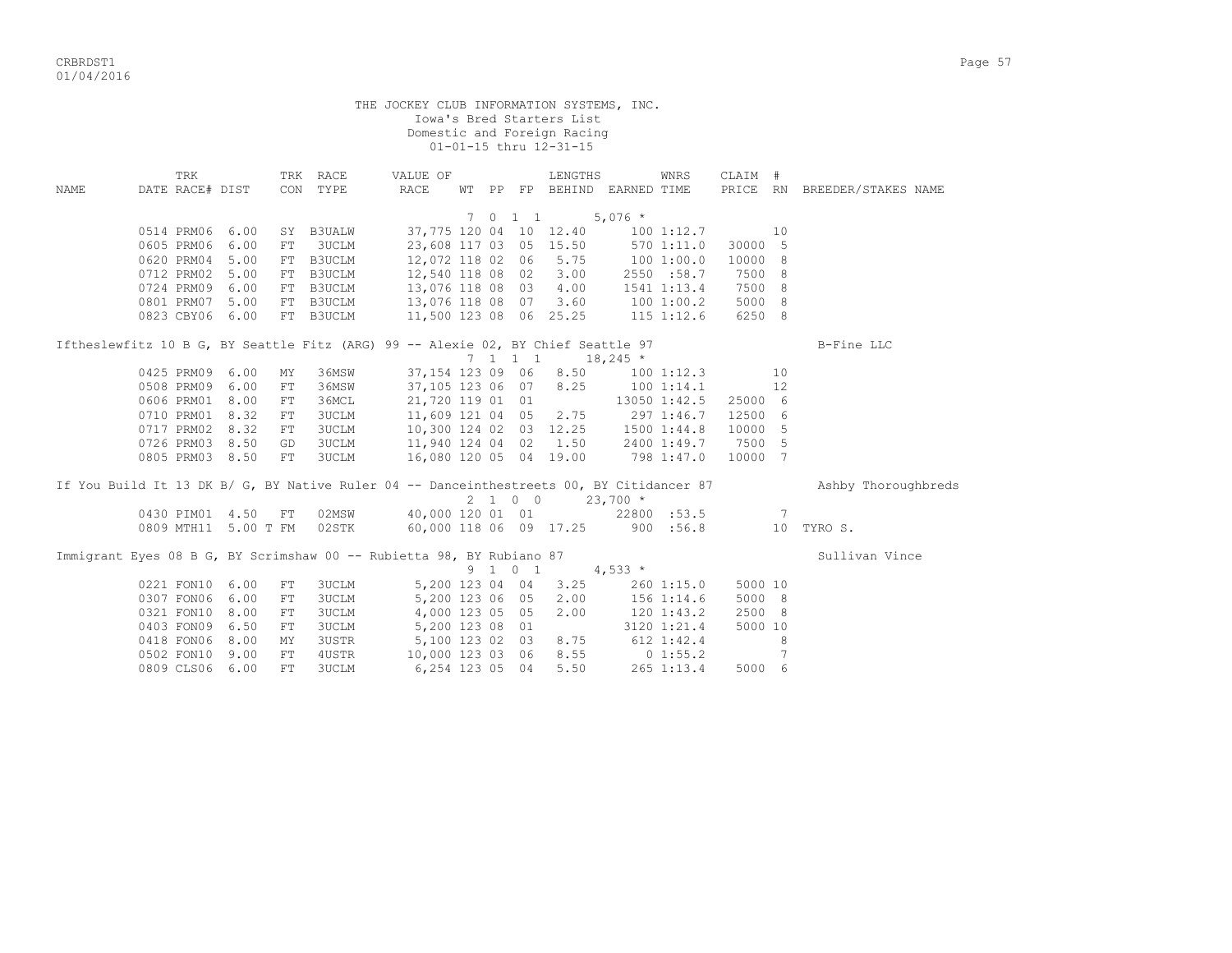critering the contract of the contract of the contract of the contract of the contract of the contract of the contract of the contract of the contract of the contract of the contract of the contract of the contract of the 01/04/2016

|                                                                                       |                                    |      |     |                        | THE JOCKEY CLUB INFORMATION SYSTEMS, INC.                                                 |  |         | Iowa's Bred Starters List<br>Domestic and Foreign Racing<br>01-01-15 thru 12-31-15 |             |                                        |                          |    |                                      |
|---------------------------------------------------------------------------------------|------------------------------------|------|-----|------------------------|-------------------------------------------------------------------------------------------|--|---------|------------------------------------------------------------------------------------|-------------|----------------------------------------|--------------------------|----|--------------------------------------|
| NAME                                                                                  | TRK<br>DATE RACE# DIST             |      | CON | TRK RACE<br>TYPE       | VALUE OF<br>RACE                                                                          |  |         | LENGTHS<br>WT PP FP BEHIND EARNED TIME                                             |             | WNRS                                   | CLAIM #                  |    | PRICE RN BREEDER/STAKES NAME         |
|                                                                                       | 0816 CLS04 6.50<br>0906 CLS05 6.50 |      | FT  | 3USTR<br>FT 3UCLM      |                                                                                           |  |         | 6,726 120 04 06 12.00<br>5,300 123 06 07 8.25                                      |             | 0 1:20.2<br>0 1:19.4                   | 8 <sup>1</sup><br>5000 8 |    |                                      |
| Impeachment's Rose 12 CH F, BY Impeachment 97 -- Computer Hacker 01, BY Lear Fan 81   |                                    |      |     |                        |                                                                                           |  |         |                                                                                    |             |                                        |                          |    | Rockin' River Ranch Inc.             |
|                                                                                       |                                    |      |     |                        |                                                                                           |  |         | 6 0 1 1 4,826 $*$                                                                  |             |                                        |                          |    |                                      |
|                                                                                       | 0426 PRM05 6.00                    |      |     |                        | FT B36WMC 12,304 118 07 05 6.80                                                           |  |         |                                                                                    |             |                                        | 285 1:14.5 7500 10       |    |                                      |
|                                                                                       | 0507 PRM05                         | 6.00 |     |                        | FT B36MCL 13,595 118 03 02 1.50 2140 1:14.5                                               |  |         |                                                                                    |             |                                        | 10000 8                  |    |                                      |
|                                                                                       | 0522 PRM09 6.00                    |      |     |                        | FT B36MCL 14,837 118 08 04 11.75 731 1:13.1                                               |  |         |                                                                                    |             |                                        | 15000 8                  |    |                                      |
|                                                                                       | 0605 PRM02 5.50                    |      |     | FT B36MCL              | 12,407 118 07 03 8.75                                                                     |  |         |                                                                                    | 1470 1:06.7 |                                        | 7500 7                   |    |                                      |
|                                                                                       | 0618 PRM09 6.00                    |      |     | FT B36MCL              |                                                                                           |  |         |                                                                                    |             |                                        |                          |    |                                      |
|                                                                                       | 0711 PRM09 6.00                    |      |     | FT B36MCL              |                                                                                           |  |         |                                                                                    |             |                                        |                          |    |                                      |
| Impeachments Storm 10 CH M, BY Impeachment 97 -- Suzan Dan Duzan 00, BY Dr. Danzig 82 |                                    |      |     |                        |                                                                                           |  |         | 6 0 3 1 10,279 *                                                                   |             |                                        |                          |    | Wishon Glenda                        |
|                                                                                       | 0316 SUN07 8.00                    |      |     |                        |                                                                                           |  |         |                                                                                    |             |                                        | 10000 8                  |    |                                      |
|                                                                                       | 0508 PRM07 8.00                    |      |     |                        | FT B3USOC 12,364 123 04 05 9.25 218 1:38.4<br>FT B3UCLM 11,324 123 03 02 9.00 2884 1:43.1 |  |         |                                                                                    |             |                                        | 7500 7                   |    |                                      |
|                                                                                       | 0521 PRM03                         | 8.32 |     | FT B3UCLM              | $11,332$ 120 01 02                                                                        |  |         | $3.00$ 2912 1:47.7                                                                 |             |                                        | 7500 6                   |    |                                      |
|                                                                                       | 0605 PRM01 8.00                    |      |     |                        | FT B3UCLM 13,643 120 02 02                                                                |  |         | 1.75 2725 1:43.3 10000 6                                                           |             |                                        |                          |    |                                      |
|                                                                                       | 0628 PRM06 8.00                    |      |     | FT B3UCLM              | 10,288 119 09 03 7.50                                                                     |  |         |                                                                                    | 1440 1:42.2 |                                        | 7500 9                   |    |                                      |
|                                                                                       | 0719 PRM09 8.00                    |      |     | FT B3UCLM              | 10,879 120 07 07 16.00                                                                    |  |         |                                                                                    | 100 1:41.7  |                                        | 10000 10                 |    |                                      |
| Inca Mine 12 B G, BY Discreetly Mine 07 -- Inca Prize 99, BY Prized 86                |                                    |      |     |                        |                                                                                           |  |         |                                                                                    |             |                                        |                          |    | Marlene M. Bryant & Robert M. Bryant |
|                                                                                       |                                    |      |     |                        |                                                                                           |  | 4 0 0 0 |                                                                                    | 822 *       |                                        |                          |    |                                      |
|                                                                                       | 0521 PRM09 6.00                    |      |     | FT 03MSW               |                                                                                           |  |         | 37, 130 122 10 11 18.85                                                            | 100 1:14.2  |                                        | 11                       |    |                                      |
|                                                                                       | 0606 PRM01 8.00                    |      |     | FT 36MCL               | 21,720 114 03 05 25.85                                                                    |  |         |                                                                                    |             |                                        | 25000 6                  |    |                                      |
|                                                                                       | 0619 PRM09 6.00                    |      |     | FT 36MCL               | 12,305 118 08 08 9.00<br>11,862 118 02 08 26.25                                           |  |         |                                                                                    |             | 522 1:42.5<br>100 1:14.3<br>100 1:50.0 | 7500 10                  |    |                                      |
|                                                                                       | 0710 PRM09 8.32                    |      | FT  | 36MCL                  |                                                                                           |  |         |                                                                                    |             |                                        | 7500 9                   |    |                                      |
| Indian Star 07 DK B/ M, BY Indian Territory 98 -- Starlord 99, BY Lord Pleasant 88    |                                    |      |     |                        |                                                                                           |  |         | 12 1 3 1                                                                           | $6,307$ *   |                                        |                          |    | McDermott Niels C.                   |
|                                                                                       | 0220 FON05 4.00                    |      |     |                        |                                                                                           |  |         |                                                                                    |             |                                        | 2500 8                   |    |                                      |
|                                                                                       | 0314 FON06 6.00                    |      |     | FT B3UCLM<br>FT B3USTR |                                                                                           |  |         | 4,000 123 07 03 1.25 480 :47.8<br>5,100 120 06 02 1.75 1020 1:14.4                 |             |                                        |                          | 10 |                                      |
|                                                                                       | 0404 FON06 6.50                    |      |     | FT B3USTR              |                                                                                           |  |         | 5,100 120 10 08 8.50                                                               | 0 1:21.0    |                                        |                          | 10 |                                      |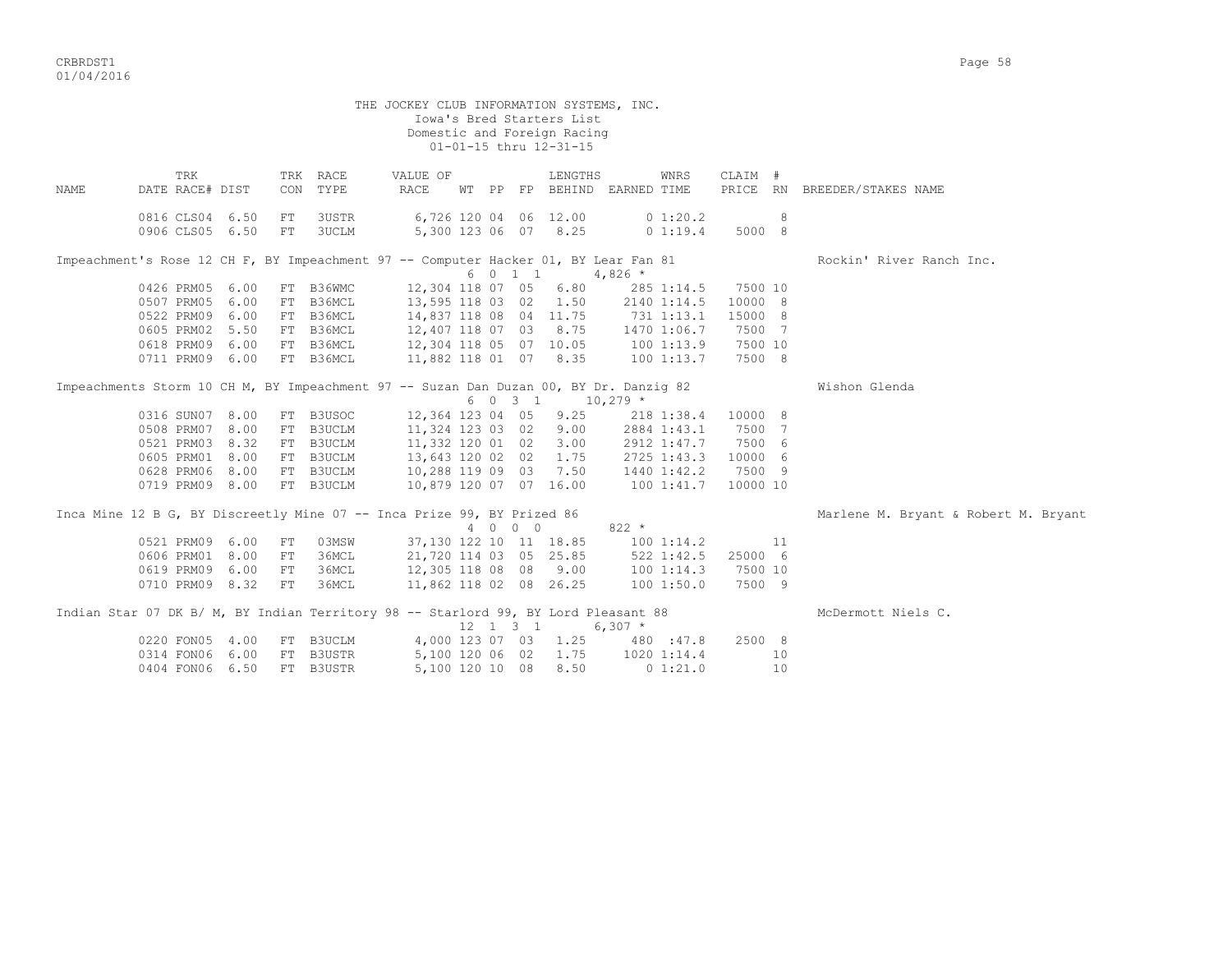|      |                                   |                            | Iowa's Bred Starters List<br>Domestic and Foreign Racing<br>01-01-15 thru 12-31-15 |    | THE JOCKEY CLUB INFORMATION SYSTEMS, INC.       |                        |                     |
|------|-----------------------------------|----------------------------|------------------------------------------------------------------------------------|----|-------------------------------------------------|------------------------|---------------------|
| NAME | TRK<br>DATE RACE# DIST            | RACE<br>TRK<br>TYPE<br>CON | VALUE OF<br>RACE<br>WT PP                                                          | FP | WNRS<br>LENGTHS<br><b>BEHIND</b><br>EARNED TIME | CLAIM #<br>RN<br>PRICE | BREEDER/STAKES NAME |
|      | $0.130$ DDM $0.5$ 5 50 FT R3TICTM |                            | 19 207 120 05 07 16 75                                                             |    |                                                 | 7500 8                 |                     |

|                                                                                        | 0430 PRM05      | 5.50            |                 | FT B3UCLM     |                               |     |             | 19,807 120 05 07 16.75 | 1001:05.7                          | 7500 8   |                 |                    |
|----------------------------------------------------------------------------------------|-----------------|-----------------|-----------------|---------------|-------------------------------|-----|-------------|------------------------|------------------------------------|----------|-----------------|--------------------|
|                                                                                        | 0514 PRM03      | 5.00            | SY              | B3UCLM        | 17,371 120 05 05 8.60         |     |             |                        | 417 :58.9                          | 6250 6   |                 |                    |
|                                                                                        | 0523 PRM05      | 6.00            | FT              | <b>B3UCLM</b> | 12,500 120 02 08 17.55        |     |             |                        | 1001:12.6                          | 5000 8   |                 |                    |
|                                                                                        | 0614 PRM03      | 5.50            | FT              | B3UCLM        | 15,364 119 04 06 16.25        |     |             |                        | 100 1:04.8                         | 5000 6   |                 |                    |
|                                                                                        | 0711 PRM02      | 6.00            | GD              | B3UCLM        | 10,000 119 08 08 13.10        |     |             |                        | 100 1:12.2                         | 4000 8   |                 |                    |
|                                                                                        | 0809 CLS03      | 6.00            | FT              | B3UCLM        | 3,800 123 06 02               |     |             | 1.75                   | 760 1:14.0                         | 2500 7   |                 |                    |
|                                                                                        | 0815 CLS02      | 6.00            | FT              | <b>B3UCLM</b> | 3,800 123 06 01               |     |             |                        | 2280 1:15.4                        | 2500 6   |                 |                    |
|                                                                                        | 0828 CLS03      | 6.00            |                 | MY B3UCLM     | 3,800 123 02 02               |     |             | 6.00                   | 760 1:15.6                         | 2500 6   |                 |                    |
|                                                                                        | 0907 CLS05 6.00 |                 |                 | FT B3UCLM     | 3,971 123 09 04               |     |             | 4.50                   | 190 1:13.4                         | 2500 10  |                 |                    |
| Indyan Penny 11 CH M, BY Indygo Shiner 98 -- Sweet Future 02, BY Sweetsouthernsaint 95 |                 |                 |                 |               |                               |     |             |                        |                                    |          |                 | Reiste Tim         |
|                                                                                        |                 |                 |                 |               |                               |     | 6 1 0 0     |                        | $8,056$ *                          |          |                 |                    |
|                                                                                        | 0530 PRM03      | 6.00            | GD              |               | B36MCL 12,328 123 06 04 1.75  |     |             |                        | 600 1:14.6                         | 7500 9   |                 |                    |
|                                                                                        | 0613 PRM04      | 6.00            | FT              |               | B36MCL 21,671 119 02 06 16.50 |     |             |                        | $100$ $1:12.2$                     | 25000 8  |                 |                    |
|                                                                                        | 0628 PRM03      | 6.00            | FT              |               | B36MCL 11,901 123 02 01       |     |             |                        | $7056$ 1:13.5                      | 7500 7   |                 |                    |
|                                                                                        | 0715 PRM03      | 5.50            | MY              | B3UCLM        | 12,498 123 01 06 19.30        |     |             |                        | 1001:05.4                          | 10000 7  |                 |                    |
|                                                                                        | 0725 PRM03      | 6.00            | FT              |               | B3UCLM 11,862 123 07 06 16.75 |     |             |                        | 1001:12.5                          | 7500 9   |                 |                    |
|                                                                                        | 0807 PRM09      | 8.50            |                 | FT B3UCLM     | 16,022 119 07 09 35.05        |     |             |                        | $100$ $1:50.1$                     | 10000 10 |                 |                    |
| Intimeofhonor 10 CH G, BY March Time 01 -- Inpursuitofhonor 96, BY Hansel 88           |                 |                 |                 |               |                               |     |             |                        |                                    |          |                 | McKibben Jr. Roger |
|                                                                                        |                 |                 |                 |               |                               | 4 0 | $0 \quad 3$ |                        | $792 *$                            |          |                 |                    |
|                                                                                        | 0613 CPW02 5.50 |                 | FT              | 3UCLM         |                               |     |             | 2,100 124 03 03 1.00   | 252 1:10.0                         | 1500 7   |                 |                    |
|                                                                                        | 0627 CPW05      | 4.50            | FT              | 3UCLM         |                               |     |             | 2,300 124 05 06 14.00  | $\Omega$                           | 3500 7   |                 |                    |
|                                                                                        | 0718 CPW02 5.50 |                 | FT              | 3UCLM         |                               |     |             | 2,300 124 02 03 1.05   | 276 1:11.2                         | 2500 8   |                 |                    |
|                                                                                        | 0725 CPW01 5.50 |                 | GD              | 3UCLM         |                               |     |             | 2,200 124 08 03 9.75   | 264 1:12.1                         | 2500 8   |                 |                    |
| Into N Out Of 12 B G, BY Into Mischief 05 -- Shuffle Again 93, BY Wild Again 80        |                 |                 |                 |               |                               |     |             |                        | 8 1 1 2 34,711 *                   |          |                 | Zimmerman Rodney   |
|                                                                                        |                 | 0424 PRM05 6.00 | GD <sub>1</sub> | 36MSW         |                               |     |             |                        | 37, 105 118 11 03 7.75 4395 1:11.4 |          | 12 <sup>°</sup> |                    |

| 0424 PRM05 6.00 GD 36MSW |  | 37,105 118 11 03 7.75  |  |  | 4395 1:11.4        |                | 12              |
|--------------------------|--|------------------------|--|--|--------------------|----------------|-----------------|
| 0508 PRM09 6.00 FT 36MSW |  | 37,105 118 05 01       |  |  | 21975 1:14.1       |                | 12 <sup>7</sup> |
| 0530 PRM09 8.32 FT 3UALW |  | 37,824 118 06 07 8.00  |  |  | 100 1:45.1         | 8 <sup>1</sup> |                 |
| 0618 PRM06 6.00 FT 3UCLM |  | 22,889 118 01 02 1.00  |  |  | 4525 1:13.0        | 30000 9        |                 |
| 0709 PRM07 8.32 FT 3UCLM |  | 21,434 118 07 05 18.50 |  |  | 531 1:44.4 30000 8 |                |                 |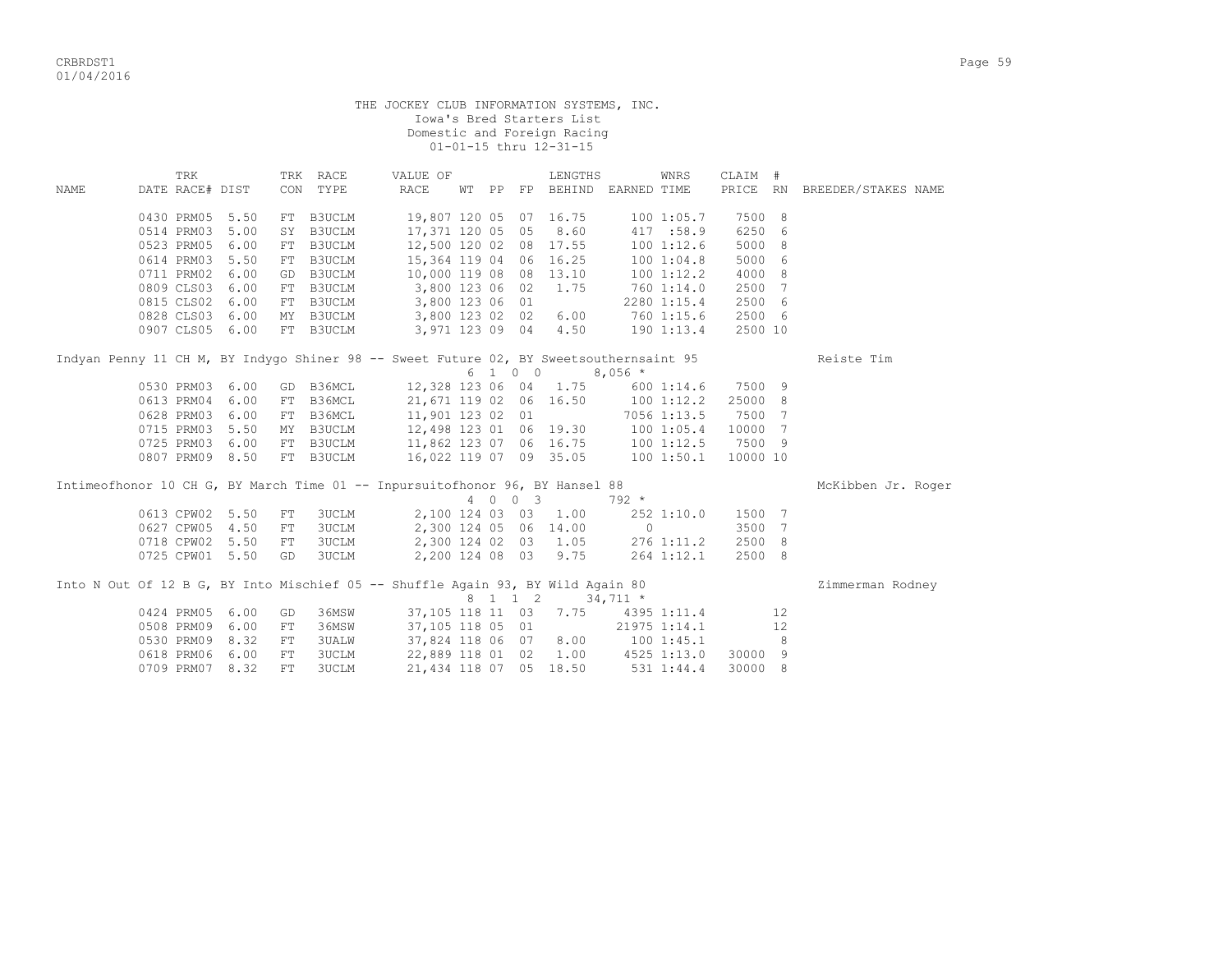|      |                                                                               |            |              | THE JOCKEY CLUB INFORMATION SYSTEMS, INC. |  | Iowa's Bred Starters List<br>Domestic and Foreign Racing<br>01-01-15 thru 12-31-15 |             |                 |          |                |                              |
|------|-------------------------------------------------------------------------------|------------|--------------|-------------------------------------------|--|------------------------------------------------------------------------------------|-------------|-----------------|----------|----------------|------------------------------|
|      | TRK                                                                           |            | TRK RACE     | VALUE OF                                  |  | LENGTHS                                                                            |             | WNRS            | CLAIM #  |                |                              |
| NAME | DATE RACE# DIST                                                               | CON        | TYPE         | RACE                                      |  | WT PP FP BEHIND EARNED TIME                                                        |             |                 |          |                | PRICE RN BREEDER/STAKES NAME |
|      | 0904 RP 06 8.00 T FM                                                          |            | 3UCLM        | 17,600 119 07 03                          |  | 5.50                                                                               |             | 1908 1:38.2     | 25000 8  |                |                              |
|      | 1031 RP 04 8.32                                                               | MY         | 3UCLM        | 17,461 120 04 05 12.00                    |  |                                                                                    | 455 1:43.9  |                 | 20000 7  |                |                              |
|      | 1202 RP 04 6.00 FT                                                            |            | 3UCLM        |                                           |  | 14,300 120 06 04 3.25                                                              | 822 1:12.9  |                 | 20000 12 |                |                              |
|      | Iowa Native 13 CH G, BY Native Ruler 04 -- Close to Glory 95, BY I Enclose 80 |            |              |                                           |  |                                                                                    |             |                 |          |                | Chleborad Lynn               |
|      |                                                                               |            |              |                                           |  | 1 0 1 0                                                                            | $7,375$ *   |                 |          |                |                              |
|      | 0625 PRM06 5.00 FT                                                            |            |              | 02MSW 37,154 119 04 02 nk                 |  |                                                                                    | 7375 : 58.9 |                 |          | 10             |                              |
|      | Irish Shindiq 12 B G, BY Broken Vow 97 -- Irish Party 04, BY Twining 91       |            |              |                                           |  |                                                                                    |             |                 |          |                | Albaugh Family Stable, LLC   |
|      |                                                                               |            |              |                                           |  | $10 \quad 2 \quad 1 \quad 0 \quad 13,191 \quad *$                                  |             |                 |          |                |                              |
|      | 0425 PRM09 6.00                                                               | ΜY         | 36MSW        |                                           |  | 37,154 118 03 05 7.00                                                              |             | 885 1:12.3      |          | 10             |                              |
|      | 0515 PRM09 8.32                                                               | GD         | 36MSW        |                                           |  | 37,074 118 10 09 28.05                                                             | 100 1:45.9  |                 |          | 11             |                              |
|      | 0525 PRM02 6.00                                                               | GD.        | 36MCL        | 13,643 118 06 04 6.00                     |  |                                                                                    | 681 1:13.3  |                 | 12500 6  |                |                              |
|      | 0606 PRM02 5.50                                                               | FT         | 36MCL        | 12,280 118 10 01                          |  |                                                                                    |             | 7050 1:07.2     | 7500 11  |                |                              |
|      | 0626 PRM03 6.00                                                               | FT         | <b>3UCLM</b> | 16,697 118 06 06 12.55                    |  |                                                                                    |             | 1001:12.5       | 15000 6  |                |                              |
|      | 0715 PRM04 6.00                                                               | MY         | 3UCLM        | 10,384 118 02 06 11.50                    |  |                                                                                    |             | 1001:12.2       | 10000 9  |                |                              |
|      | 0816 CLS07 8.32                                                               | FT         | 3UCLM        | 4,800 120 01 01                           |  |                                                                                    |             | 2880 1:48.0     | 5000 9   |                |                              |
|      | 0829 CLS08 8.32                                                               | ${\rm FT}$ | <b>3UCLM</b> | 5,000 120 09 04                           |  | 5.25                                                                               |             | 250 1:50.4      | 5000 9   |                |                              |
|      | 0906 CLS02 8.32                                                               | FT         | <b>3UCLM</b> | 5,000 120 02 02 1.00                      |  |                                                                                    |             | $1000$ $1:45.4$ | 5000 7   |                |                              |
|      | 0912 CBY11 8.50 T FM                                                          |            | 3UCLM        | 14,500 109 02 05                          |  | 6.80                                                                               | 145 1:43.0  |                 | 7500 12  |                |                              |
|      | I Tour 10 DK B/ M, BY Colorful Tour 99 -- Close to Glory 95, BY I Enclose 80  |            |              |                                           |  |                                                                                    |             |                 |          |                | Chleborad Lynn               |
|      |                                                                               |            |              |                                           |  | $10 \quad 2 \quad 1 \quad 2 \quad 67,444 \; *$                                     |             |                 |          |                |                              |
|      | 0205 OP 09 8.50                                                               |            | FT B4UCLM    |                                           |  | 24,000 122 03 01                                                                   |             | 14400 1:47.4    | 25000 10 |                |                              |
|      | 0319 OP 04 8.50                                                               |            | GD B3UAOC    |                                           |  | 67,000 124 01 06 6.75                                                              |             | 670 1:47.7      | 40000 7  |                |                              |
|      | 0328 OP 07 8.00                                                               |            | FT B3UALW    |                                           |  | 69,000 119 05 08 28.25                                                             | 460 1:38.5  |                 |          | 8              |                              |
|      | 0507 PRM04 8.32                                                               |            | FT B4UAOC    |                                           |  | 34,536 120 06 02 2.75                                                              |             | 8876 1:44.3     | 25000 8  |                |                              |
|      | 0528 PRM08 8.50                                                               |            | FT B3UAOC    | 32,570 120 06 03                          |  | 3.75                                                                               |             | 5118 1:46.2     |          | 6              |                              |
|      | 0613 PRM08 8.50                                                               |            | FT B3USTK    | 84,450 117 06 03 12.50                    |  |                                                                                    |             | 8345 1:44.5     |          | 8              | HAWKEYES H.                  |
|      | 0719 PRM08 8.50                                                               |            | FT B3UALW    | 40,596 118 01 01                          |  |                                                                                    |             | 24480 1:45.8    |          | -5             |                              |
|      | 0808 PRM09 8.32                                                               |            | FT B4USTK    | 100,000 118 09 04 0.90                    |  |                                                                                    |             | 4925 1:45.0     |          | $\overline{9}$ | DONNA REED S.                |
|      | 0902 RP 03 8.00 T FM B3USTR                                                   |            |              | 17,600 123 06 07 11.25                    |  |                                                                                    |             | 85 1:37.3       |          | 7              |                              |
|      | 0917 RP 02 7.50 T FM B3UALW                                                   |            |              | 43,288 122 05 07 12.10                    |  |                                                                                    |             | 85 1:31.0       |          | 8              |                              |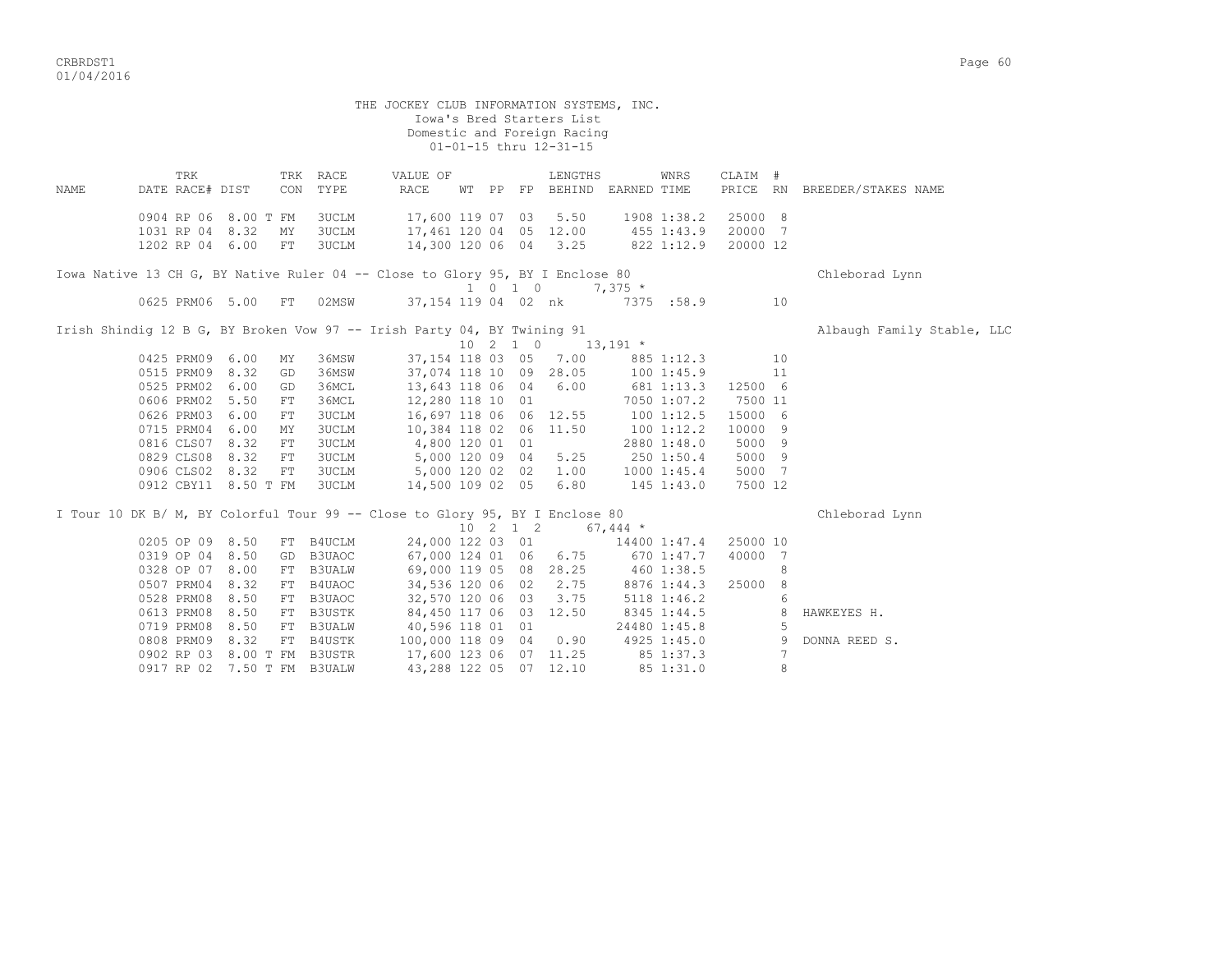CRBRDST1 Page 61 01/04/2016

 THE JOCKEY CLUB INFORMATION SYSTEMS, INC. Iowa's Bred Starters List Domestic and Foreign Racing 01-01-15 thru 12-31-15 TRK TRK RACE VALUE OF LENGTHS WNRS CLAIM # NAME DATE RACE# DIST CON TYPE RACE WT PP FP BEHIND EARNED TIME PRICE RN BREEDER/STAKES NAME Itsallaboutyou 11 B G, BY Harlington 02 -- Edey's Village 98, BY Silver Deputy 85 Dave McShane & Don Frazier  $9 \quad 1 \quad 1 \quad 3 \quad 32,024$  \* 0424 PRM07 6.00 GD 3UALW 37,727 120 06 12 20.45 100 1:10.9 12 0522 PRM01 8.32 FT 3UCLM 15,483 119 03 02 1.25 3752 1:44.9 20000 6 0530 PRM09 8.32 FT 3UALW 37,824 120 05 01 22650 1:45.1 8 0613 PRM06 8.50 FT A3USTK 82,875 116 07 07 15.50 500 1:44.7 7 CYCLONES H. 0705 PRM02 8.32 FT 3UCLM 17,560 123 06 05 7.10 432 1:44.3 25000 6 0719 PRM02 8.50 FT 3UCLM 11,321 118 04 03 1.50 1605 1:47.2 12500 8 0807 PRM07 8.32 FT 3UCLM 12,890 115 05 03 14.00 1575 1:43.6 12500 10 0822 CBY02 8.50 T FM 3UCLM 14,500 123 08 07 6.60 145 1:44.5 12500 9 0910 CBY08 8.32 FT 3UCLM 11,500 123 03 03 2.25 1265 1:45.0 6250 8 Itscoldoutsidebaby 12 CH G, BY Spring At Last 03 -- Someday Maybebaby 98, BY Fort Chaffee 90 Hoopes Robert  $3 \t0 \t0 \t1 \t1,170 \t*$ 0912 AP 06 5.00 T YL 3UMCL 9,925 112 01 07 9.05 0 :56.5 15000 7 0925 AP 08 8.00 T FM 3UMCL 13,932 112 12 11 25.60 0 1:41.4 15000 12 1013 HAW03 5.00 T FM 3UMCL 12,636 121 02 03 5.50 1170 :57.8 25000 6 It's the Swede 13 B F, BY Yes It's True 96 -- Swede 02, BY Yankee Victor 96 Hobbs William 4 1 1 0 33,186 \* 0529 PRM02 5.00 FT F02MSW 37,176 119 03 01 25116 :58.5 6 0718 PRM07 5.50 FT 02STK 52,450 116 04 08 12.50 500 1:05.2 8 PRAIRIE GOLD JUVENILE S. 0808 PRM04 6.00 FT F02STK 75,000 121 02 06 10.00 1470 1:12.5 9 IOWA SORORITY S. 1204 DED06 7.00 FT F02ALW 36,710 120 04 02 no 6100 1:28.2 10 Jackie Blu 10 DK B/ G, BY Wild Gold 90 -- Miss Feature 97, BY Prospect Feature 84 Schutz Merrill  $7 \quad 1 \quad 2 \quad 0 \qquad 27,399$  \* 0502 PRM09 6.00 FT 4UWCL 16,096 115 01 01 10836 1:12.0 6 0522 PRM06 6.00 FT 3UALW 39,712 123 07 02 2.00 7950 1:11.6 7 0604 PRM03 6.00 FT 3USTR 29,796 123 06 02 nk 5975 1:10.5 6 0702 PRM05 6.00 FT 3USOC 22,647 120 03 05 3.00 564 1:11.1 7 0807 PRM02 6.00 FT 3UCLM 22,274 119 05 04 9.25 1369 1:11.1 20000 6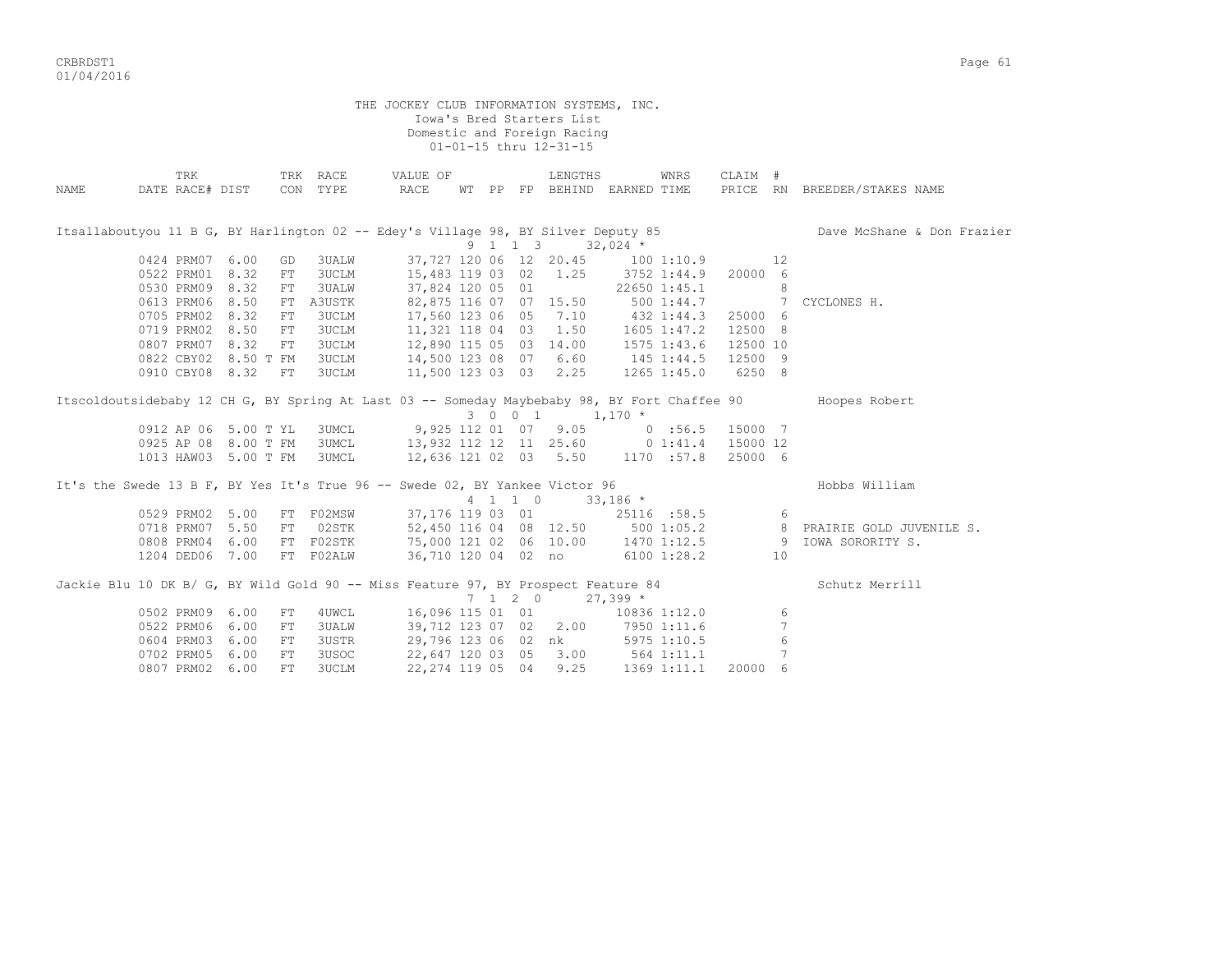|      |                      |     |    |              | THE JOCKEY CLUB INFORMATION SYSTEMS, INC.                                                                   |  |                                                       |            |              |                 |    |                                   |
|------|----------------------|-----|----|--------------|-------------------------------------------------------------------------------------------------------------|--|-------------------------------------------------------|------------|--------------|-----------------|----|-----------------------------------|
|      |                      |     |    |              |                                                                                                             |  | Iowa's Bred Starters List                             |            |              |                 |    |                                   |
|      |                      |     |    |              |                                                                                                             |  | Domestic and Foreign Racing<br>01-01-15 thru 12-31-15 |            |              |                 |    |                                   |
|      |                      |     |    |              |                                                                                                             |  |                                                       |            |              |                 |    |                                   |
|      |                      | TRK |    | TRK RACE     | VALUE OF                                                                                                    |  | LENGTHS                                               |            | WNRS         | CLAIM #         |    |                                   |
| NAME | DATE RACE# DIST      |     |    | CON TYPE     | RACE                                                                                                        |  | WT PP FP BEHIND EARNED TIME                           |            |              |                 |    | PRICE RN BREEDER/STAKES NAME      |
|      |                      |     |    |              |                                                                                                             |  |                                                       |            |              |                 |    |                                   |
|      | 0830 CBY07 5.00 T FM |     |    | 3UCLM        | 14,940 119 02 04 3.35 580 :56.7<br>12,500 123 01 06 16.00 125 1:10.7                                        |  |                                                       |            | 580 :56.7    | 7500 9          |    |                                   |
|      | 0911 CBY09 6.00      |     | FT | <b>3UCLM</b> |                                                                                                             |  |                                                       |            |              | 6250 10         |    |                                   |
|      |                      |     |    |              | Jackswhispertolily 12 CH G, BY Added Edge 00 -- Souvenir Secret 06, BY Souvenir Copy 95                     |  |                                                       |            |              |                 |    | Pauly Maria                       |
|      |                      |     |    |              |                                                                                                             |  | 4 1 0 0 7,760 *                                       |            |              |                 |    |                                   |
|      | 0611 PRM09 6.00      |     | MY | 36MSW        |                                                                                                             |  | 37,105 118 05 07 11.10 100 1:11.0                     |            |              |                 | 12 |                                   |
|      | 0703 PRM03 6.00      |     | FT | 36MCL        | 20, 259 118 05 05 7.25 504 1:12.8                                                                           |  |                                                       |            |              | 30000 7         |    |                                   |
|      | 0717 PRM05 6.00      |     | FT | 36MCL        | 20,259 118 06 06 9.00 100 1:11.7<br>11,901 118 07 01 7056 1:12.6                                            |  |                                                       |            |              | 30000 7         |    |                                   |
|      | 0801 PRM01 6.00      |     | FT | 36MCL        |                                                                                                             |  |                                                       |            |              | 7500 7          |    |                                   |
|      |                      |     |    |              | Jaco Ia 10 DK B/ M, BY Quest 99 -- Royal Epic 02, BY Tale of the Cat 94                                     |  |                                                       |            |              |                 |    | Rumbaugh Carroll                  |
|      |                      |     |    |              |                                                                                                             |  | 9 0 0 2 6,785 $\star$                                 |            |              |                 |    |                                   |
|      | 0430 PRM05 5.50      |     |    |              | FT B3UCLM 19,807 120 02 04 7.75 981 1:05.7                                                                  |  |                                                       |            |              | 7500 8          |    |                                   |
|      | 0514 PRM03 5.00      |     |    | SY B3UCLM    | 17,371 120 04 03 6.75 2085 :58.9                                                                            |  |                                                       |            |              | 6250 6          |    |                                   |
|      | 0605 PRM09 6.00      |     |    | FT B3UCLM    |                                                                                                             |  | 13,480 117 06 06 11.50 100 1:11.7                     |            |              | 7500 10         |    |                                   |
|      | 0627 PRM09 6.00      |     |    | FT B3UCLM    | 13,634 118 05 04 11.00 660 1:12.4<br>13,336 118 04 04 7.75 706 1:40.7<br>11,500 119 02 03 10.25 1368 1:42.4 |  |                                                       |            |              | 7500 10         |    |                                   |
|      | 0711 PRM03 8.00      |     |    | GD B3UCLM    |                                                                                                             |  |                                                       |            |              | 7500 7          |    |                                   |
|      | 0730 PRM02 8.00      |     |    | FT B3UCLM    |                                                                                                             |  |                                                       |            |              | 6250 6          |    |                                   |
|      | 1111 RP 02 5.50      |     |    | FT B3UCLM    | 9,350 123 05 05 7.35 270 1:05.1                                                                             |  |                                                       |            |              | 5000 9          |    |                                   |
|      | 1128 RP 08 6.00      |     |    |              | SY B3UCLM 10,122 123 11 04 7.75 530 1:12.7                                                                  |  |                                                       |            |              | 5000 11         |    |                                   |
|      | 1211 RP 09 8.50      |     |    | FT B3UCLM    | 10,636 123 01 12 33.30 85 1:47.1                                                                            |  |                                                       |            |              | 5000 12         |    |                                   |
|      |                      |     |    |              | Jafmils Persuader 12 DK B/ F, BY Jafmil 08 -- She's a Nasty One 04, BY Touch Gold 94                        |  |                                                       |            |              |                 |    | Robson Joe                        |
|      |                      |     |    |              |                                                                                                             |  | 6 1 0 1                                               | $32,245$ * |              |                 |    |                                   |
|      | 0418 PRM01 6.00      |     |    | SY F03MSW    | 37,202 122 02 01                                                                                            |  |                                                       |            | 22275 1:12.4 |                 | 8  |                                   |
|      | 0509 PRM08 6.00      |     |    | FT B3USTK    | 80,000 115 04 09 17.50                                                                                      |  |                                                       |            |              |                 |    | 500 1:11.2 10 MAMIE EISENHOWER S. |
|      | 0529 PRM06 6.00      |     |    | FT F03STK    | 69,566 118 01 03 3.75 6957 1:11.7                                                                           |  |                                                       |            |              | $6\overline{6}$ |    | BOB BRYANT S.                     |
|      | 0618 PRM08 8.50      |     |    | FT B3UALW    | 37,824 115 07 07 18.50 100 1:47.7                                                                           |  |                                                       |            |              |                 | 8  |                                   |
|      | 0716 PRM09 6.00      |     |    | FT B3UALW    | 35, 145 116 09 05 8.00 873 1:11.4                                                                           |  |                                                       |            |              |                 | 9  |                                   |
|      | 0808 PRM05 8.32      |     |    | FT F03STK    |                                                                                                             |  | 80,000 120 03 06 18.75 1540 1:45.5                    |            |              |                 | 12 | IOWA BREEDERS' OAKS               |
|      |                      |     |    |              | Jasper Co. 13 DK B/ G, BY Woke Up Dreamin 00 -- Dominant Desire 04, BY Exploit 96                           |  |                                                       |            |              |                 |    | Connolly Mike                     |

 $1 \t 0 \t 0 \t 100 \t \star$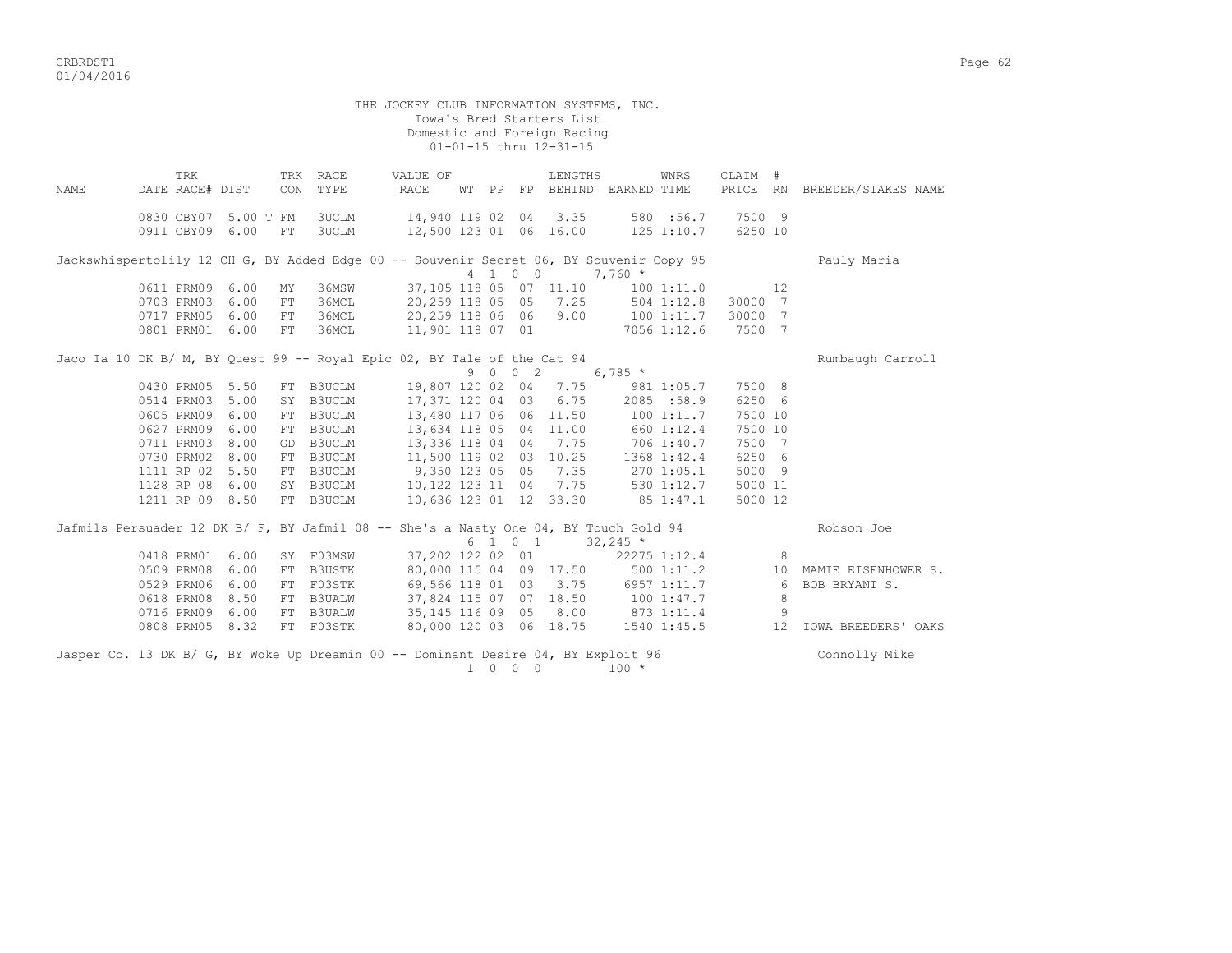CRBRDST1 Page 63 01/04/2016

 THE JOCKEY CLUB INFORMATION SYSTEMS, INC. Iowa's Bred Starters List Domestic and Foreign Racing  $01-01-15$  thru  $12-31-15$ TRK TRK RACE VALUE OF LENGTHS WNRS CLAIM # NAME DATE RACE# DIST CON TYPE RACE WT PP FP BEHIND EARNED TIME PRICE RN BREEDER/STAKES NAME 0530 PRM02 5.00 GD 02MSW 38,611 118 01 06 39.25 100 :59.6 6 Jayne Wayne 12 B F, BY Harlan's Holiday 99 -- Superfine City 02, BY Carson City 87 Prairie Lane Farms 1 0 0 0 1,850 \*<br>1 0 0 0 1,850 \*<br>1 0 0 0 1,850 \*  $0.37,178$  122 02 04 10.75 1850 1:11.8 9 Jeffell 08 DK B/ M, BY Saarland 99 -- Rico Ends Well 98, BY Amerrico's Bullet 86 High Point Bloodstock  $7 \quad 2 \quad 2 \quad 0 \qquad 28,521 \quad *$  $7 \t2 \t2 \t0 \t28,521$  \* 0501 PRM05 8.00 FT 3UWCL 13,510 118 02 02 1.50 3304 1:41.6 7500 7 0528 PRM04 8.50 FT 3UAOC 37,848 119 02 05 13.35 909 1:46.7 15000 7 0613 PRM08 8.50 FT B3USTK 84,450 115 07 05 19.25 2503 1:44.5 8 HAWKEYES H. 0702 PRM02 8.32 FT B3UCLM 12,219 118 05 02 1.00 2875 1:45.7 7500 5 0711 PRM03 8.00 GD B3UCLM 13,336 118 03 01 8475 1:40.7 7500 7 0808 PRM09 8.32 FT B4USTK 100,000 118 01 05 5.15 2955 1:45.0 9 DONNA REED S. 0828 CBY05 8.32 FT B3UCLM 12,500 123 06 01 7500 1:44.9 5000 7 Jeremiah 13 B G, BY Zanjero 04 -- Call Me Shelby 06, BY Aldebaran 98 bred by David R. Rogers, Daniel T. Rogers, Winchell Thoroughbreds LLC et al.  $0.606$  PRM04 4.50 FT 02MSW 37.138 118 02 08 33.30 100 06 9606 961 118 04 08 33.30 100 :52.8 0625 PRM06 5.00 FT 02MSW 37,154 119 09 06 10.75 100 :58.9 10 Jerf 13 DK B/ G, BY Wild Gold 90 -- Pretty Lil Penny 07, BY Yonaguska 98 Schott Sonnie  $4 \t 0 \t 0 \t 1 \t 4,902 \t \star$ 0606 PRM04 4.50 FT 02MSW 37,138 118 07 05 13.50 888 :52.8 9 0625 PRM06 5.00 FT 02MSW 37,154 119 10 04 8.00 1844 :58.9 10 0719 PRM07 5.50 FT 02MSW 34,510 118 09 10 26.00 100 1:05.3 11 0731 PRM03 5.50 FT 02MCL 15,104 119 02 03 3.00 2070 1:07.8 30000 7 Jerrys Two Tickets 11 DK B/ G, BY Wando 00 -- Java Star 90, BY Java Gold 84 McGraw Verle 8 1 1 2 15,478 \*<br>0425 PRM09 6.00 MY 36MSW 37,154 123 02 07 8.60 100 1:12  $37,154$  123 02 07 8.60 100 1:12.3 10 0508 PRM04 6.00 FT 36MCL 13,595 123 08 01 8025 1:14.2 10000 8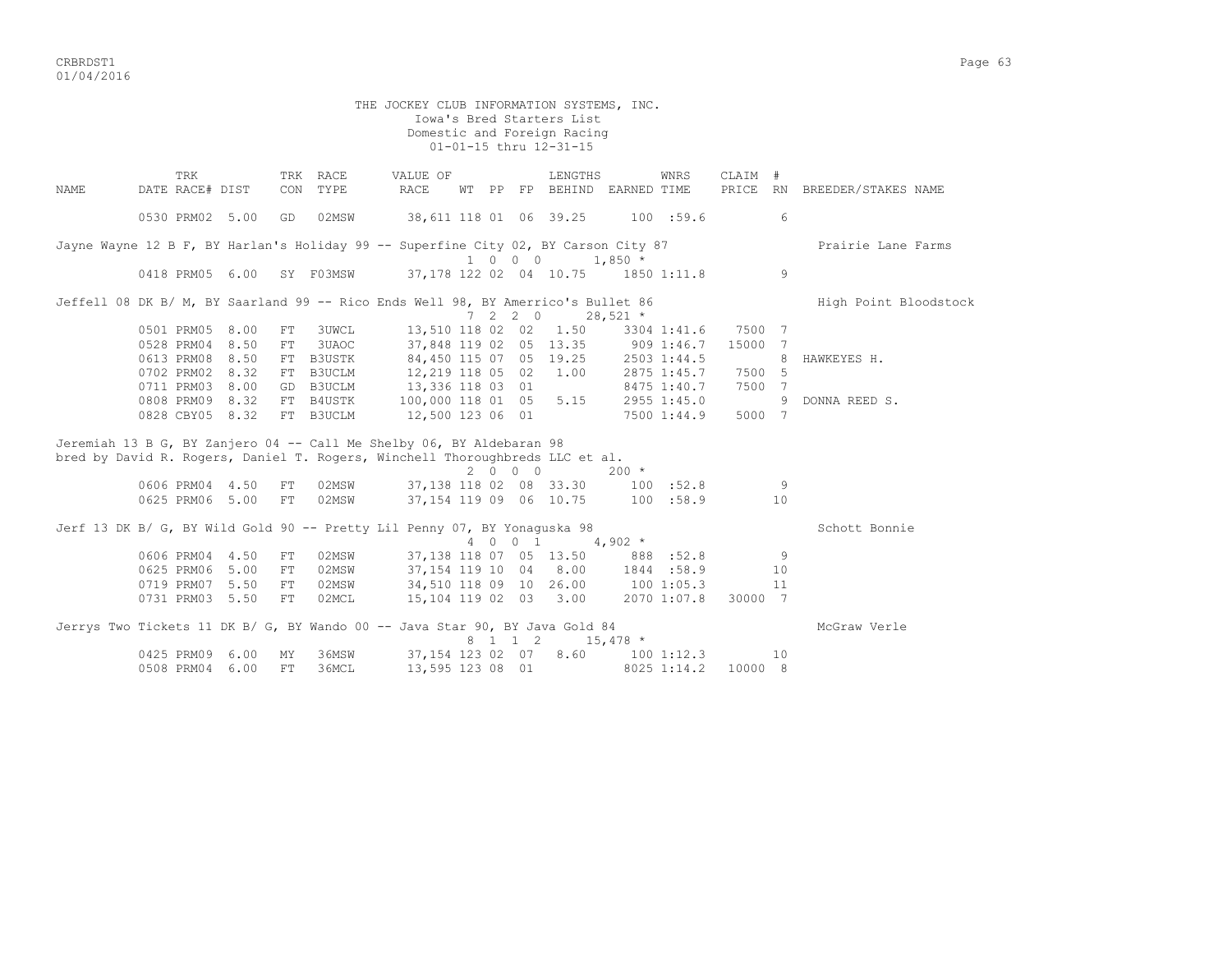|                                                                                |                 |      |     |              |      |          |                  |          | THE JOCKEY CLUB INFORMATION SYSTEMS, INC.<br>Iowa's Bred Starters List<br>Domestic and Foreign Racing<br>01-01-15 thru 12-31-15 |            |             |          |    |                                      |
|--------------------------------------------------------------------------------|-----------------|------|-----|--------------|------|----------|------------------|----------|---------------------------------------------------------------------------------------------------------------------------------|------------|-------------|----------|----|--------------------------------------|
|                                                                                | TRK             |      |     | TRK RACE     |      | VALUE OF |                  |          | LENGTHS                                                                                                                         |            | WNRS        | CLAIM #  |    |                                      |
| <b>NAME</b>                                                                    | DATE RACE# DIST |      | CON | TYPE         | RACE |          |                  |          | WT PP FP BEHIND EARNED TIME                                                                                                     |            |             |          |    | PRICE RN BREEDER/STAKES NAME         |
|                                                                                | 0523 PRM03 6.00 |      | FT  | 3UCLM        |      |          | 17,322 123 02 03 |          | 6.50                                                                                                                            |            | 2055 1:12.0 | 15000 8  |    |                                      |
|                                                                                | 0606 PRM09 8.32 |      | FT  | 3UCLM        |      |          |                  |          | 13,498 123 03 02 nk                                                                                                             |            | 2575 1:46.7 | 10000 12 |    |                                      |
|                                                                                | 0619 PRM07 8.32 |      | FT  | 3UCLM        |      |          |                  |          | 13,498 124 02 04 5.75                                                                                                           | 644 1:45.9 |             | 10000 12 |    |                                      |
|                                                                                | 0712 PRM05 8.50 |      | FT  | 3UCLM        |      |          |                  |          | 11,882 120 07 04 0.50                                                                                                           | 582 1:48.8 |             | 7500 8   |    |                                      |
|                                                                                | 0723 PRM04      | 6.00 | FT  | 3UCLM        |      |          | 11,882 120 01 03 |          | 3.75                                                                                                                            |            | 1397 1:12.8 | 7500 8   |    |                                      |
|                                                                                | 0802 PRM09 6.00 |      | FT  | <b>3UCLM</b> |      |          |                  |          | 11,840 120 06 06 8.25                                                                                                           |            | 1001:12.7   | 7500 10  |    |                                      |
| Jewels Galore 11 DK B/ M, BY Flight West 03 -- Inca Jewel 06, BY Tiger Talk 93 |                 |      |     |              |      |          |                  |          |                                                                                                                                 |            |             |          |    | Marlene M. Bryant & Robert M. Bryant |
|                                                                                |                 |      |     |              |      |          |                  | 7 0 1 0  | $1,628$ *                                                                                                                       |            |             |          |    |                                      |
|                                                                                | 0222 FON09 4.00 |      |     | FT B3UCLM    |      |          |                  |          | 5,100 123 03 06 7.85                                                                                                            |            | 0.38.0      | 5000 9   |    |                                      |
|                                                                                | 0301 FON08 6.00 |      |     | FT B3UCLM    |      |          | 5,100 123 04 04  |          | 1.75                                                                                                                            |            | 255 1:16.2  | 5000 8   |    |                                      |
|                                                                                | 0315 FON02 6.00 |      |     | FT B3UCLM    |      |          |                  |          | 5,100 123 04 06 7.30                                                                                                            |            | 0 1:16.4    | 5000 6   |    |                                      |
|                                                                                | 0329 FON03 6.00 |      |     | FT B3UCLM    |      |          |                  |          | 5,100 123 02 05 5.75                                                                                                            | 153 1:15.2 |             | 5000 7   |    |                                      |
|                                                                                | 0410 FON06 4.00 |      |     | GD B3UCLM    |      |          |                  |          | 5,100 123 07 02 3.00                                                                                                            |            | 1020 : 48.4 | 5000 8   |    |                                      |
|                                                                                | 0613 CPW10 5.50 |      |     | FT B3UALW    |      |          |                  |          | 2,500 124 06 04 7.05                                                                                                            |            | 2001:10.1   |          | 8  |                                      |
|                                                                                | 0711 CPW08 5.50 |      |     | FT B3UALW    |      |          |                  |          | 2,300 124 04 08 30.35                                                                                                           |            | $0\;1:11.3$ |          | 8  |                                      |
| Jiffy Jenni 13 DK B/ F, BY Silver Poet 04 -- Jiffener 90, BY Derby Wish 82     |                 |      |     |              |      |          |                  |          | $2 \t 0 \t 1 \t 1 \t 10,963 \t \star$                                                                                           |            |             |          |    | MAMAS Thoroughbreds, LLC             |
|                                                                                | 0718 PRM06 5.50 |      |     | FT F02MSW    |      |          | 34,490 119 01 03 |          | 8.50                                                                                                                            |            | 4075 1:06.5 |          | 12 |                                      |
|                                                                                | 0806 PRM02 6.00 |      |     | FT F02MSW    |      |          |                  |          | 34,568 119 05 02 7.25                                                                                                           |            | 6888 1:11.7 |          | 8  |                                      |
| Jifquick 08 B G, BY Limehouse 01 -- Jiffener 90, BY Derby Wish 82              |                 |      |     |              |      |          |                  |          |                                                                                                                                 |            |             |          |    | MAMAS Thoroughbreds                  |
|                                                                                |                 |      |     |              |      |          |                  | 14 1 3 0 | $26,883$ *                                                                                                                      |            |             |          |    |                                      |
|                                                                                | 0403 HAW07      | 6.00 | FT  | 3UAOC        |      |          |                  |          | 27,588 121 02 07 23.25                                                                                                          |            | 242 1:11.3  |          | 7  |                                      |
|                                                                                | 0418 PRM08      | 6.00 | SY  | <b>3UALW</b> |      |          | 49,603 120 04 02 |          | 3.00                                                                                                                            |            | 9900 1:11.3 |          | 9  |                                      |
|                                                                                | 0509 PRM06      | 6.00 | FT  | A3USTK       |      |          |                  |          | 79,000 120 06 09 10.60                                                                                                          |            | 5001:11.3   |          | 9  | JOHN WAYNE S.                        |
|                                                                                | 0524 PRM08      | 6.00 | SY  | 4UALW        |      |          | 43,463 117 06 05 |          | 7.50                                                                                                                            |            | 1047 1:10.2 |          | 6  |                                      |
|                                                                                | 0613 PRM07      | 5.50 | FT. | 3UAOC        |      |          | 30,500 118 08 05 |          | 9.25                                                                                                                            |            | 900 1:03.2  |          | 10 |                                      |
|                                                                                | 0702 PRM05      | 6.00 | FT  | 3USOC        |      |          |                  |          | 22,647 118 05 04 2.00                                                                                                           |            | 1128 1:11.1 | 20000 7  |    |                                      |
|                                                                                | 0723 PRM09      | 6.00 | FT  | 3UCLM        |      |          | 13,095 118 04 01 |          |                                                                                                                                 |            | 7776 1:11.6 | 7500 7   |    |                                      |
|                                                                                | 0731 PRM04      | 5.00 | FT  | 3UCLM        |      |          |                  |          | 13,785 123 05 02 nk                                                                                                             |            | 2380 :58.4  | 7500 6   |    |                                      |
|                                                                                | 0907 CBY03 6.00 |      | FT. | <b>3UCLM</b> |      |          | 14,500 121 06 04 |          | 4.25                                                                                                                            |            | 870 1:12.1  | 7500 7   |    |                                      |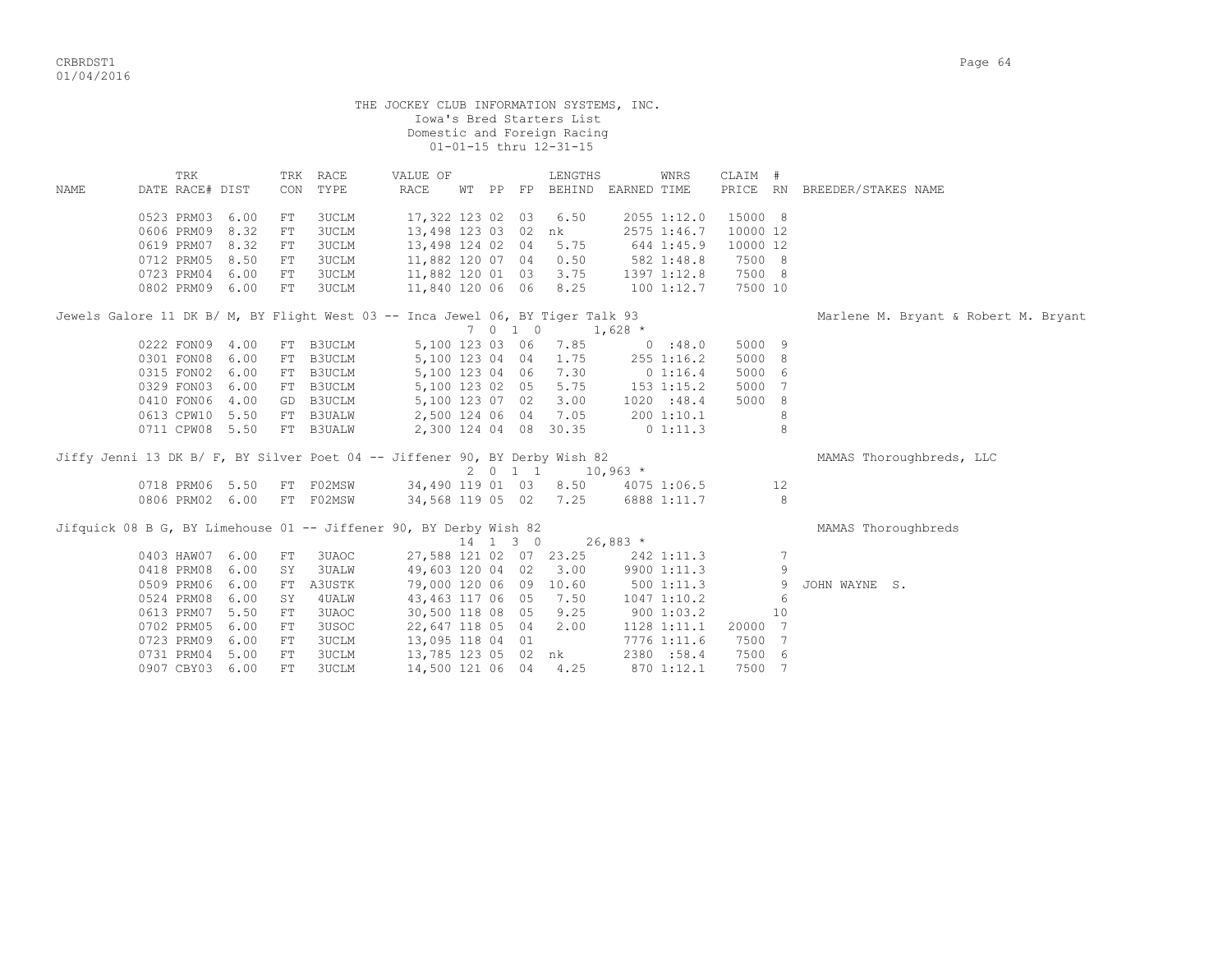CRBRDST1 Page 65 01/04/2016

 THE JOCKEY CLUB INFORMATION SYSTEMS, INC. Iowa's Bred Starters List Domestic and Foreign Racing 01-01-15 thru 12-31-15 TRK TRK RACE VALUE OF LENGTHS WNRS CLAIM # NAME DATE RACE# DIST CON TYPE RACE WT PP FP BEHIND EARNED TIME PRICE RN BREEDER/STAKES NAME 1007 HAW04 5.00 T FM 3UCLM 12,372 121 09 10 10.65 100 :55.9 12500 10 1023 HAW07 5.50 FT 3UCLM 8,540 121 11 11 10.80 100 1:05.9 5000 12 1120 HAW07 6.00 FT 3UCLM 8,240 121 04 05 3.60 240 1:11.3 5000 9 1204 HAW08 5.50 FT 3UCLM 8,340 121 07 07 9.10 100 1:03.2 5000 10 1215 HAW06 6.00 GD 3UCLM 8,000 121 01 02 no 1600 1:11.7 5000 6 Joezetta 13 CH F, BY Entourage 04 -- Miss Alyetta 98, BY Alysheba 84 Nielsen Charles D.  $1 \t 0 \t 0 \t 0$  0712 PRM03 4.50 FT 02MCL 20,240 118 04 08 33.05 100 :53.3 30000 8 Jolynn's Five Gems 10 CH M, BY Winter Glitter 97 -- Little Yeoman 99, BY Stalwart 79 Col. Cameron Roth & Iowa State University 2 0 0 1 708 \* 0320 FON07 4.00 FT B3UCLM 5,900 123 05 03 2.75 708 :47.2 5000 9 0419 FON05 6.00 MY B3UCLM 5,900 123 01 06 13.00 0 1:15.8 5000 7 J T Raider 12 B G, BY Stephen Got Even 96 -- Solar Blues 98, BY Cure the Blues 78 Jacobsen Thoroughbreds  $9 \t2 \t0 \t3 \t20,002 \t*$ 0508 PRM09 6.00 FT 36MSW 37,105 113 10 08 9.25 100 1:14.1 12 0529 PRM09 5.50 FT 36MCL 21,671 118 07 03 3.25 2580 1:07.2 30000 8 0612 PRM02 6.00 GD 36MCL 21,695 116 05 03 2.75 2595 1:12.2 25000 7 0627 PRM01 6.00 FT 36MCL 14,250 118 04 01 8352 1:13.2 15000 9 0710 PRM04 5.00 FT 3UCLM 12,479 118 04 03 4.50 1469 :59.9 10000 8 0723 PRM04 6.00 FT 3UCLM 11,882 118 02 01 4656 1:12.8 7500 8 0802 PRM04 6.00 FT 3UCLM 13,076 118 01 07 16.00 100 1:11.3 7500 8 0814 CLS07 6.00 FT 3UALW 6,900 119 06 06 10.25 0 1:14.8 6 0829 CLS08 8.32 FT 3UCLM 5,000 119 04 05 7.75 150 1:50.4 5000 9 Judge Money 13 B C, BY Silver Poet 04 -- Judge This 08, BY Rockport Harbor 02 3 Judge Terry William  $2 \t 0 \t 1 \t 0 \t 3,730 \t \star$  0731 PRM03 5.50 FT 02MCL 15,104 119 03 02 1.50 3450 1:07.8 30000 7 0821 CBY05 5.50 FT 02MSW 28,000 119 02 06 16.75 280 1:06.1 8 Jumped the Harbor 10 DK B/ M, BY Jump Start 99 -- Above the Harbor 98, BY Petionville 92 Barnett Robert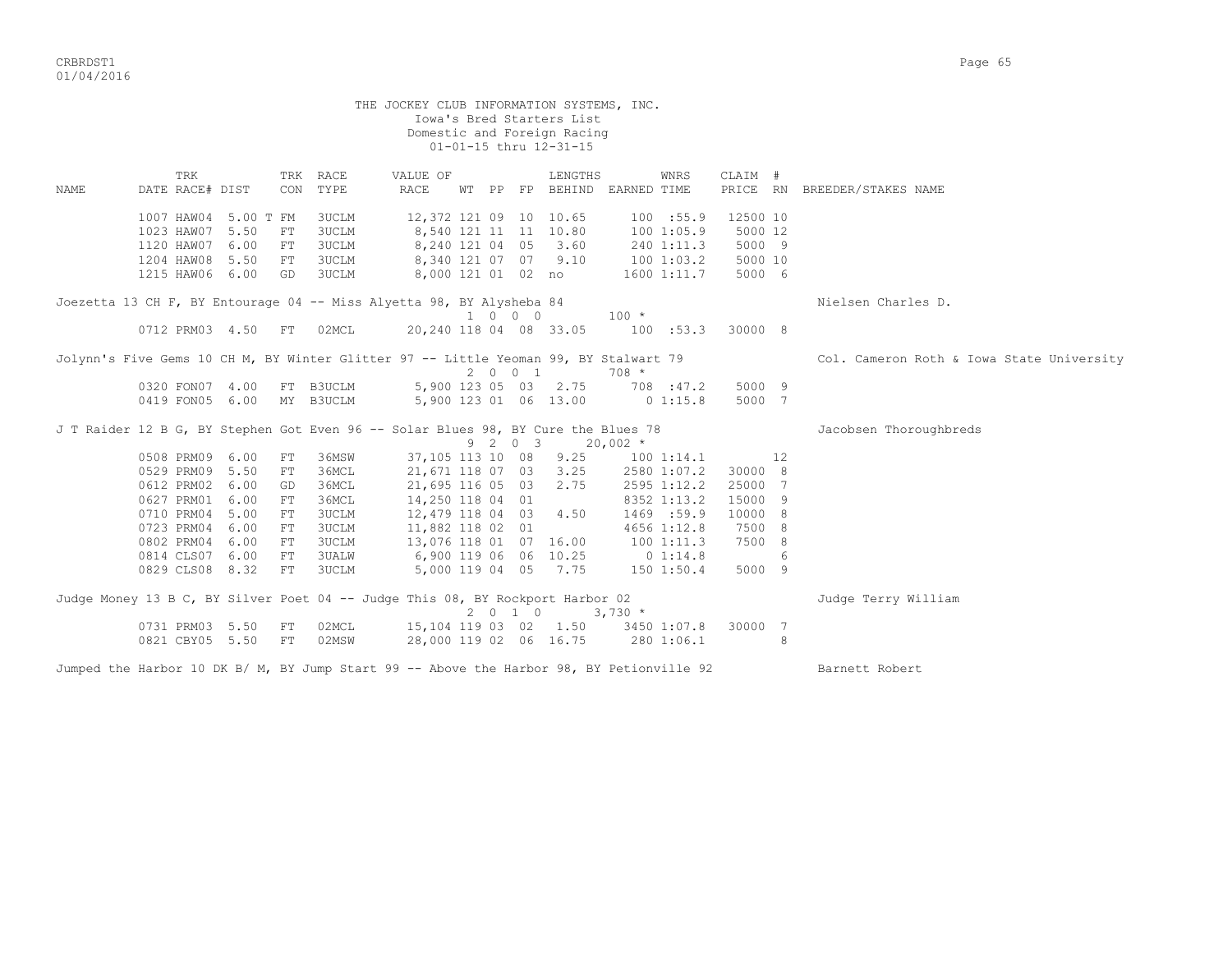THE JOCKEY CLUB INFORMATION SYSTEMS, INC. Iowa's Bred Starters List Domestic and Foreign Racing 01-01-15 thru 12-31-15 TRK TRK RACE VALUE OF LENGTHS WNRS CLAIM # NAME DATE RACE# DIST CON TYPE RACE WT PP FP BEHIND EARNED TIME PRICE RN BREEDER/STAKES NAME  $5 \t1 \t0 \t0 \t15,384 \t*$  0419 PRM08 6.00 SY B3UALW 49,603 123 04 09 20.75 100 1:12.2 9 0509 PRM08 6.00 FT B3USTK 80,000 120 06 06 9.50 1560 1:11.2 10 MAMIE EISENHOWER S. 0612 PRM08 6.00 GD B3UALW 39,712 118 02 05 9.00 954 1:10.5 7 0726 PRM07 6.00 GD B3UCLM 17,380 118 02 01 10800 1:11.9 25000 6 0808 PRM09 8.32 FT B4USTK 100,000 116 07 06 16.15 1970 1:45.0 9 DONNA REED S. Justaglance 08 B M, BY Star Dabbler 03 -- Taiga 98, BY Fort Chaffee 90 Kuehl John E.  $7$  2 0 0 7,669 \*<br>5,000 118 05 06 27.75 55 1:00.2 3200 6 0328 FP 03 5.00 FT B4UCLM 5,000 118 05 06 27.75 55 1:00.2 3200 6 0425 FP 05 5.50 GD B4UCLM 6,000 118 06 05 8.25 66 1:06.2 3200 8 0512 FP 04 6.00 FT B3UCLM 5,000 120 02 01 3000 1:13.8 4000 5 0526 FP 05 6.00 FT B3UCLM 6,000 124 02 01 3600 1:13.4 3200 8 0609 FP 06 6.00 FT B3UAOC 8,600 119 03 04 5.00 516 1:12.4 6250 6 0630 FP 01 8.00 FT B3UCLM 5,400 119 04 05 23.30 216 1:40.0 4000 5 0717 FP 01 6.00 FT B3UCLM 5,400 119 04 05 10.35 216 1:16.0 4000 5 J W Red 13 CH G, BY Include 97 -- Just Jill 01, BY Semoran 93 Hemba Brad  $2 \t 0 \t 0 \t 0$   $200 \t *$  0625 PRM06 5.00 FT 02MSW 37,154 119 07 10 22.75 100 :58.9 10 0808 PRM02 6.00 GD 02MSW 34,587 120 06 07 26.00 100 1:13.6 7 Kankle 12 DK B/ F, BY Category Five 95 -- Milady's Honor 98, BY Bound by Honor 91 Francois Scott 2 0 0 0 784 \* 0715 PRM05 5.50 MY B3UMCL 13,076 119 01 07 15.75 100 1:06.8 12500 8 0730 PRM01 5.00 FT B36MCL 13,712 119 01 04 16.25 684 1:00.6 15000 6 Karaoke King 11 DK B/ G, BY Singing Saint 04 -- Prize Packet 03, BY Prized 86 Windsor Thoroughbreds  $6 \t0 \t2 \t1 \t7,347 \t*$  0502 PRM03 6.00 FT 36MCL 14,910 120 01 03 7.25 1800 1:14.1 12500 5 0525 PRM02 6.00 GD 36MCL 13,643 119 02 02 1.50 2725 1:13.3 10000 6 0612 PRM02 6.00 GD 36MCL 21,695 123 07 06 16.00 100 1:12.2 30000 7 0626 PRM01 6.00 FT 36MCL 11,862 123 09 07 15.75 100 1:13.3 7500 9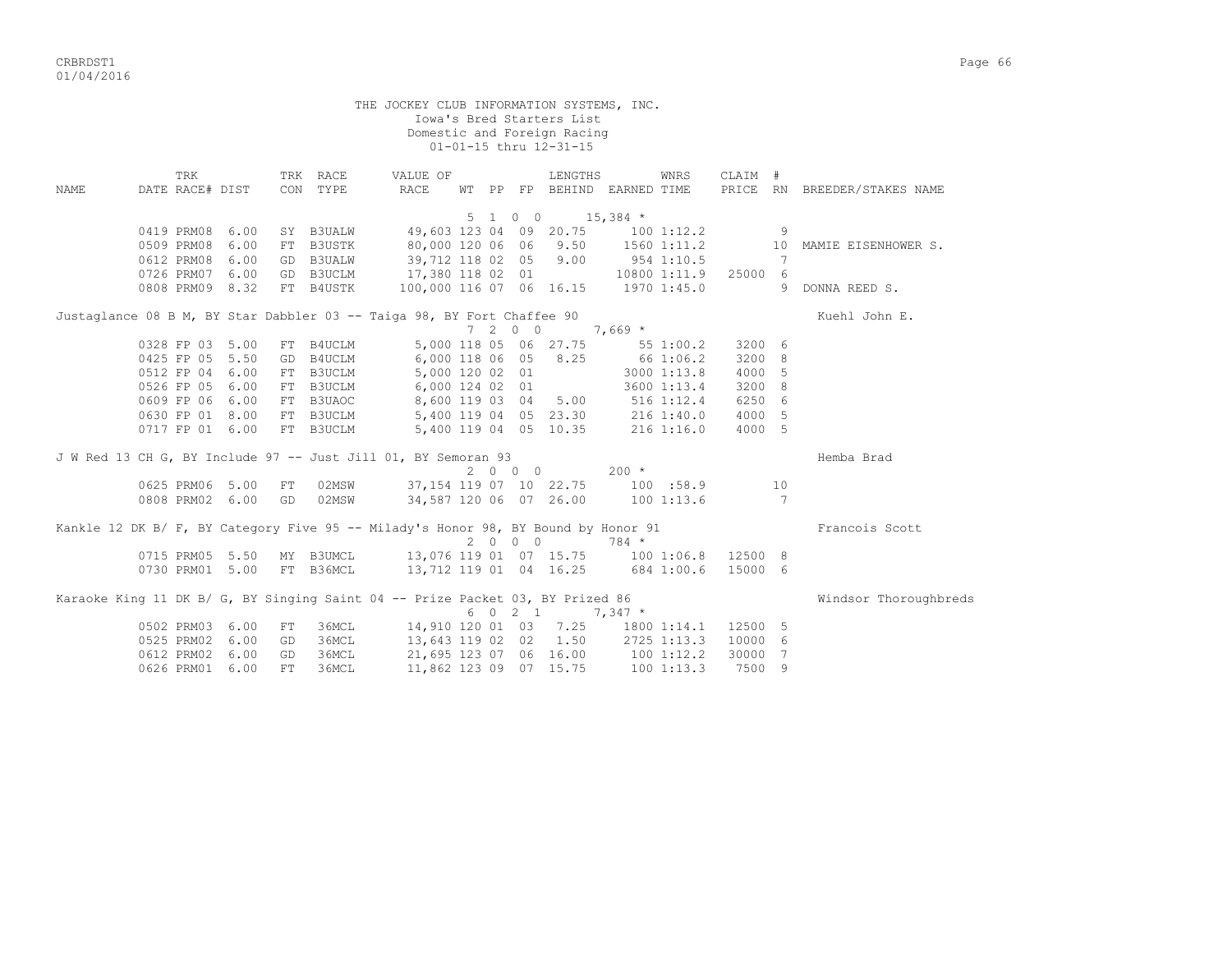CRBRDST1 Page 67 01/04/2016

THE JOCKEY CLUB INFORMATION SYSTEMS, INC. Iowa's Bred Starters List Domestic and Foreign Racing 01-01-15 thru 12-31-15 TRK TRK RACE VALUE OF LENGTHS WNRS CLAIM # NAME DATE RACE# DIST CON TYPE RACE WT PP FP BEHIND EARNED TIME PRICE RN BREEDER/STAKES NAME 0705 PRM04 6.00 FT 36MCL 11,882 123 02 02 3.25 2328 1:13.7 7500 8 0801 PRM06 6.00 FT 36MCL 11,801 123 03 05 12.75 294 1:13.5 7500 6 Kaspian Warrior 12 DK B/ G, BY Notional 04 -- American Baby 02, BY Conquistador Cielo 79 Hicklin Christine Aaron Dr. DVM  $8 \t 0 \t 1 \t 3,678 \t \star$ <br>37.105 118 03 11 27.00 10 0424 PRM05 6.00 GD 36MSW 37,105 118 03 11 27.00 100 1:11.4 12<br>0514 PRM09 5.00 SY 03MCL 21.623 122 09 04 10.50 1063 :59.0 30000 10 0514 PRM09 5.00 SY 03MCL 21,623 122 09 04 10.50 1063 :59.0 30000 10<br>0606 PRM02 5.50 FT 36MCL 12,280 118 06 09 9.70 100 1:07.2 7500 11 0606 PRM02 5.50 FT 36MCL 12,280 118 06 09 9.70 100 1:07.2 7500 11 0619 PRM09 6.00 FT 36MCL 12,305 113 04 07 8.25 100 1:14.3 7500 10 0705 PRM04 6.00 FT 36MCL 11,882 118 07 06 11.00 100 1:13.7 7500 8 0717 PRM01 5.50 FT 36MCL 11,901 118 03 03 1.30 1411 1:07.2 7500 7 0726 PRM01 6.00 MY 36MCL 20,279 116 01 05 19.00 507 1:12.9 25000 6

Kate's Cut Up 09 CH G, BY Classic Cat 95 -- Kate d'Kate 92, BY D'Accord 79 McClintock Loretta Fern<br>  $\begin{array}{ccc}\n4 & 0 & 0 & 0 \\
0 & 5 & 0 & 0\n\end{array}$  $4 \t 0 \t 0 \t 0 \t 0 \t 4$ <br>4,400 123 06 10 27.00 0 1:14.8 10000 10 0816 CLS03 6.00 FT 3UMCL<br>0823 CLS05 6.00 FT 3UMCL 0823 CLS05 6.00 FT 3UMCL 3,800 123 01 08 21.15 0 1:14.6 5000 8 0904 CLS03 6.00 FT 3UMSW 6,100 125 03 06 22.50 0 1:14.4 7 0907 CLS03 6.00 FT 3UMCL 4,400 123 08 09 16.00 0 1:14.4 10000 10 Kera Kera 12 DK B/ F, BY Sharp Humor 03 -- Camela Carson 02, BY Lord Carson 92 RPM Thoroughbreds 11 3 2 0 57,634 \* 0418 PRM05 6.00 SY F03MSW 37,178 122 08 01 22200 1:11.8 9 0514 PRM06 6.00 SY B3UALW 37,775 118 09 01 22500 1:12.7 10 0529 PRM06 6.00 FT F03STK 69,566 118 03 04 10.50 3478 1:11.7 6 BOB BRYANT S. 0709 PRM06 6.00 FT B3UCLM 16,824 118 04 05 10.00 429 1:11.8 25000 7 0724 PRM09 6.00 FT B3UCLM 13,076 115 03 06 9.25 100 1:13.4 7500 8 0809 CBY04 6.00 FT B3UCLM 20,000 119 02 04 13.50 1200 1:13.7 20000 5 0911 CBY04 6.50 FT B3UCLM 11,500 114 10 10 27.35 115 1:20.4 6250 10 1025 TUP09 5.00 FT B3UCLM 8,000 118 05 04 4.75 380 :57.2 5000 10 1103 TUP08 6.00 FT B3UCLM 7,210 120 02 01 4210 1:10.4 3000 8

0801 PRM04 5.00 FT 36MCL 10,297 118 03 05 9.10 297 1:00.4 7500 6

1201 TUP06 6.00 FT B3UCLM 8,000 116 05 02 2.50 1552 1:10.4 5000 8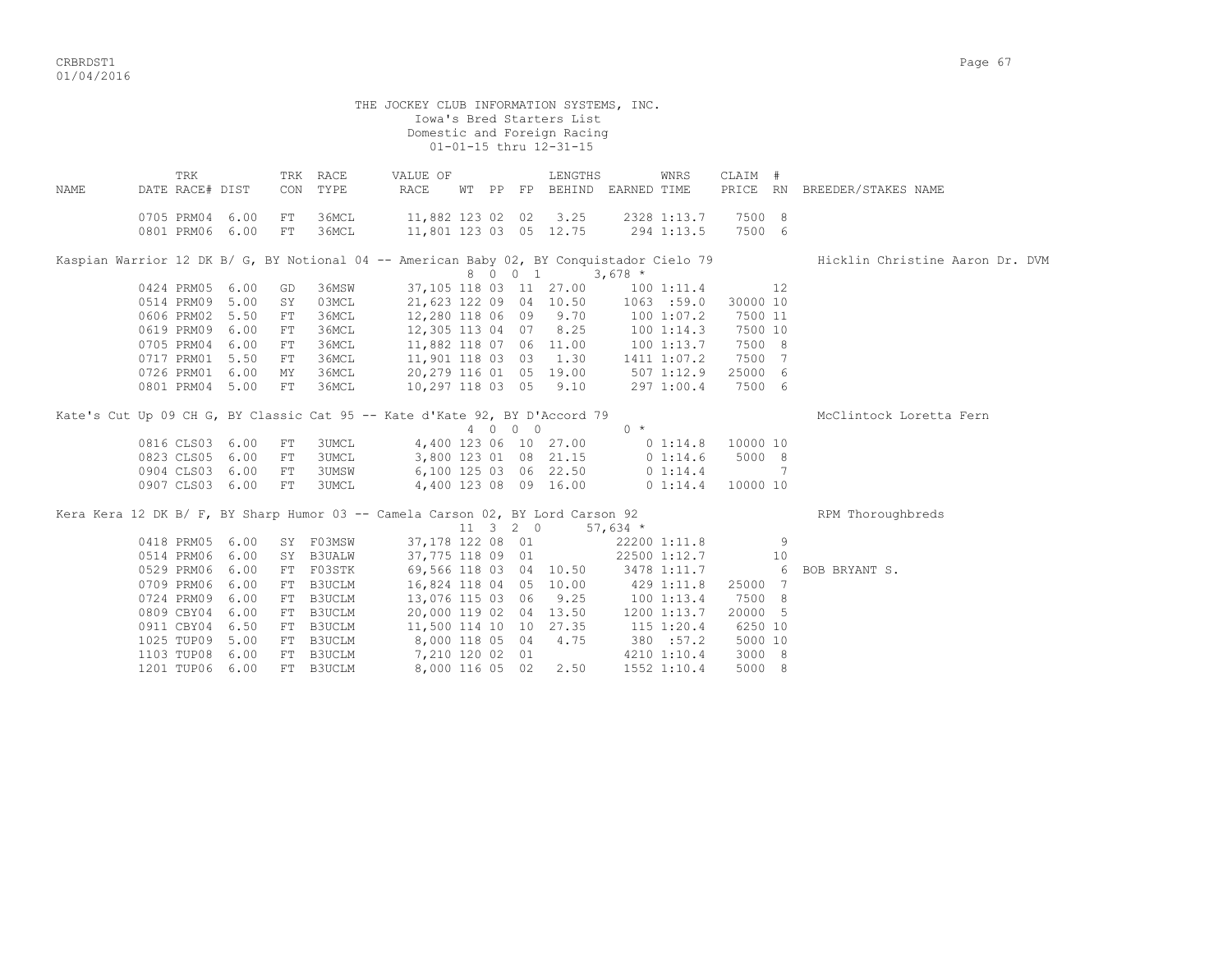CRBRDST1 Page 68 01/04/2016

 THE JOCKEY CLUB INFORMATION SYSTEMS, INC. Iowa's Bred Starters List Domestic and Foreign Racing 01-01-15 thru 12-31-15 TRK TRK RACE VALUE OF LENGTHS WNRS CLAIM # NAME DATE RACE# DIST CON TYPE RACE WT PP FP BEHIND EARNED TIME PRICE RN BREEDER/STAKES NAME 1222 TUP02 5.50 FT B3USTR 8,250 118 07 02 1.50 1470 1:04.1 7 Kid Brock 12 B C, BY Summer Bird 06 -- Brenda's Slew 07, BY Straight Man 96 B-Fine Bquine  $6 \t2 \t0 \t1 \t39,432 \t\t\t\t\t *$ <br>0424 PRM07 6.00 GD 3UALW 37,727 117 07 08 17.20 100 1:10.9 12 0424 PRM07 6.00 GD 3UALW 37,727 117 07 08 17.20 100 1:10.9 12<br>0502 PRM07 5.50 FT 3UALW 37,753 115 06 01 22725 1:06.1 7 0502 PRM07 5.50 FT 3UALW 37,753 115 06 01 22725 1:06.1 7 0529 PRM08 6.00 FT A03STK 69,816 118 02 04 5.75 3466 1:11.9 7 GRAY'S LAKE S. 0619 PRM03 6.00 FT 3UCLM 14,726 118 04 03 1.10 1841 1:11.5 20000 7 0705 PRM02 8.32 FT 3UCLM 17,560 117 02 01 10800 1:44.3 25000 6 0808 PRM07 8.50 FT A03STK 80,000 120 11 07 13.10 500 1:47.2 13 IOWA BREEDERS' DERBY The Kid Don 09 DK B/ G, BY Humming 96 -- Blumin Special 98, BY Blumin Affair 91 Lamborn Robert  $9 \t 4 \t 0 \t 2 \t 15.797$  \* 0322 FON05 4.00 FT 3UMSW 7,400 123 05 01 4440 :47.2 8 0419 FON08 4.00 MY 3UCLM 5,100 123 04 04 6.75 255 :47.8 5000 7 0626 ARP01 5.50 FT 3UCLM 6,500 124 02 01 3900 1:06.2 5000 5<br>0704 ARP03 5.50 FT 3UALW 13,000 124 02 03 5.00 1300 1:05.3 5 0704 ARP03 5.50 FT 3UALW 13,000 124 02 03 5.00 1300 1:05.3 5<br>0717 ARP08 5.50 FT 3UALW 13,000 119 04 06 12.75 130 1:05.1 8 13,000 119 04 06 12.75 130 1:05.1<br>6,200 119 05 06 20.00 62 1:04.9 0725 ARP07 5.50 FT 3UCLM 6,200 119 05 06 20.00 62 1:04.9 3200 7<br>0807 ARP05 5.50 FT 3UCLM 6,600 124 01 03 9.50 660 1:05.7 5000 6 0807 ARP05 5.50 FT 3UCLM 0919 CWF08 5.50 FT 3UALW 5,600 126 07 01 2800 1:03.6 7<br>0925 ED 04 5.00 FT 3UCLM 4,500 126 03 01 2250 :57.2 3500 10 0925 ED 04 5.00 FT 3UCLM 4,500 126 03 01 Kid Kodiak 12 DK B/ G, BY Kodiak Kowboy 05 -- Jimini's Cricket 07, BY Pioneering 93 Leech Linda M.  $7 \quad 1 \quad 1 \quad 1 \quad 11.982 \star$ 0425 PRM09 6.00 MY 36MSW 37,154 118 01 09 18.35 100 1:12.3 10 0508 PRM04 6.00 FT 36MCL 13,595 118 05 03 0.75 1605 1:14.2 10000 8<br>0523 PRM09 6.00 FT 36WMC 14,837 118 06 02 3.00 2925 1:13.2 15000 8 0523 PRM09 6.00 FT 36WMC 14,837 118 06 02 3.00 2925 1:13.2 15000 8 0626 PRM01 6.00 FT 36MCL<br>0710 PRM04 5.00 FT 3UCLM 0710 PRM04 5.00 FT 3UCLM 12,479 118 03 08 12.60 100 :59.9 10000 8 0731 PRM02 5.00 FT 3UCLM 11,782 118 06 06 10.80 100 :59.7 7500 6<br>0807 CLS06 6.00 FT 3UCLM 4.800 119 04 04 5.25 240 1:15.2 5000 8 4,800 119 04 04 5.25 240 1:15.2 5000 8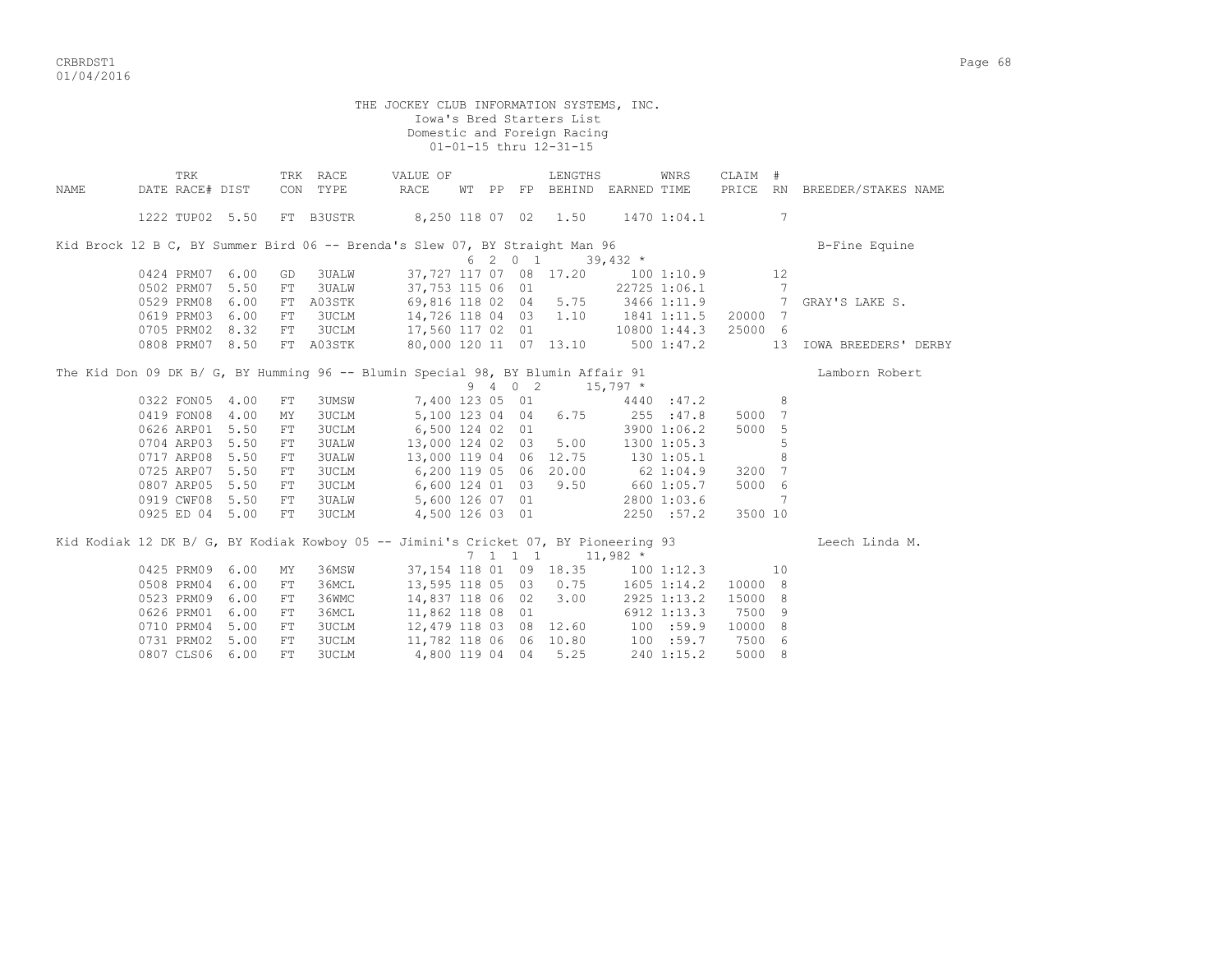CRBRDST1 Page 69 01/04/2016

THE JOCKEY CLUB INFORMATION SYSTEMS, INC. Iowa's Bred Starters List Domestic and Foreign Racing 01-01-15 thru 12-31-15 TRK TRK RACE VALUE OF LENGTHS WNRS CLAIM # NAME DATE RACE# DIST CON TYPE RACE WT PP FP BEHIND EARNED TIME PRICE RN BREEDER/STAKES NAME Kims Star 10 DK B/ M, BY Autonomy (IRE) 97 -- Another Audible 03, BY Menifee 96 Gaede Milton 15 7 4 1 116,143 \* 0222 FON08 4.00 FT B3UAOC 9,700 124 08 01 5820 :47.6 10000 9 0308 FON04 6.00 FT B3UAOC 9,700 124 01 02 0.75 1940 1:14.8 10000 6 0322 FON08 6.00 FT B3UAOC 9,700 124 02 01 5820 1:14.4<br>0404 FON09 6.00 FT B3USTK 15.200 123 05 05 6.35 456 1:14.2 0404 FON09 6.00 FT B3USTK 15,200 123 05 05 6.35 456 1:14.2 8 RUNZA S.<br>0430 PRM05 5.50 FT B3UCLM 19,807 123 08 02 1.00 3925 1:05.7 7500 8 0430 PRM05 5.50 FT B3UCLM 19,807 123 08 02 1.00 3925 1:05.7 7500 8<br>0514 PRM06 6.00 SY B3UALW 37,775 120 07 09 3.65 100 1:12.7 10 0514 PRM06 6.00 SY B3UALW 37,775 120 07 09 3.65 100 1:12.7 10 0530 PRM06 5.50 FT B3UCLM 12,933 120 04 02 1.00 3135 1:04.9 7500 8 0621 PRM08 6.00 FT B3UALW 37,751 120 05 01 22425 1:11.0 11<br>0704 PRM08 6.00 FT B3UALW 37,751 120 05 01 22425 1:11.0 11<br>0807 PRM05 6.00 FT B3UAOC 35,360 124 06 01 21975 1:11.5 25000 7<br>0826 RP 08 5.00 FT 3USOC 15,400 120 10 0 0704 PRM08 6.00 FT B3UAOC 33,925 123 03 01 22125 1:11.0 15000 5 0807 PRM05 6.00 FT B3UAOC 35,360 124 06 01 21975 1:11.5 25000 7 0826 RP 08 5.00 FT 3USOC 15,400 120 10 01 8985 :57.2 10<br>0904 RP 03 5.00 T FM B3USOC 22,000 124 04 03 1.60 2392 :57.2 7 0904 RP 03 5.00 T FM B3USOC 22,000 124 04 03 1.60 2392 :57.2 7 0930 RP 04 5.00 T FM B3USOC 23, 210 120 08 01 13047 :57.4 8 1024 RP 05 5.00 FT B3USOC 14,850 124 01 02 nk 2919 :58.2 8 1202 RP 02 6.00 FT B3UALW King Jimmy 10 GR/RO G, BY Flight West 03 -- Powderet 00, BY H. J. Baker 92 Noll Steve 8 2 4 1 62,889 \* 0430 PRM03 6.00 FT 3UCLM 11,856 118 01 02 4.00 2996 1:12.6 10000 8 0510 PRM07 8.32 FT 3UCLM 11,864 119 01 02 8.00 3024 1:45.7 12500 7 0522 PRM01 8.32 FT 3UCLM 15,483 119 04 03 1.50 2251 1:44.9 20000 6 0604 PRM09 8.32 FT 3UCLM 14,672 118 06 01 9072 1:44.1 12500 7 0626 PRM09 8.32 FT 3UCLM 12,065 124 01 02 0.75 2825 1:44.4 12500 7 0715 PRM08 8.50 MY 3UAOC 35,184 123 07 01 21096 1:47.1 15000 7 0730 PRM07 8.32 FT 3UALW 29,865 123 06 04 7.75 1825 1:44.5 8<br>0808 PRM08 8.50 FT A4USTK 100,000 116 04 02 6.75 19800 1:45.6 8 RALPH HAYES S. 0808 PRM08 8.50 FT A4USTK King of Sharks 11 DK B/ G, BY Sun King 02 -- Sharlilly 01, BY Sharkey 87 Dennis E Schrader & Tracy Farmer  $15$  2 2 4 25,514  $\star$ 0116 OP 02 6.00 FT 4UWCL 23,000 118 03 11 26.55 76 1:11.4 20000 11<br>0131 OP 03 6.00 FT 4UCLM 19,000 119 05 09 25.00 95 1:11.3 15000 9 0131 OP 03 6.00 FT 4UCLM 19,000 119 05 09 25.00 95 1:11.3 15000 9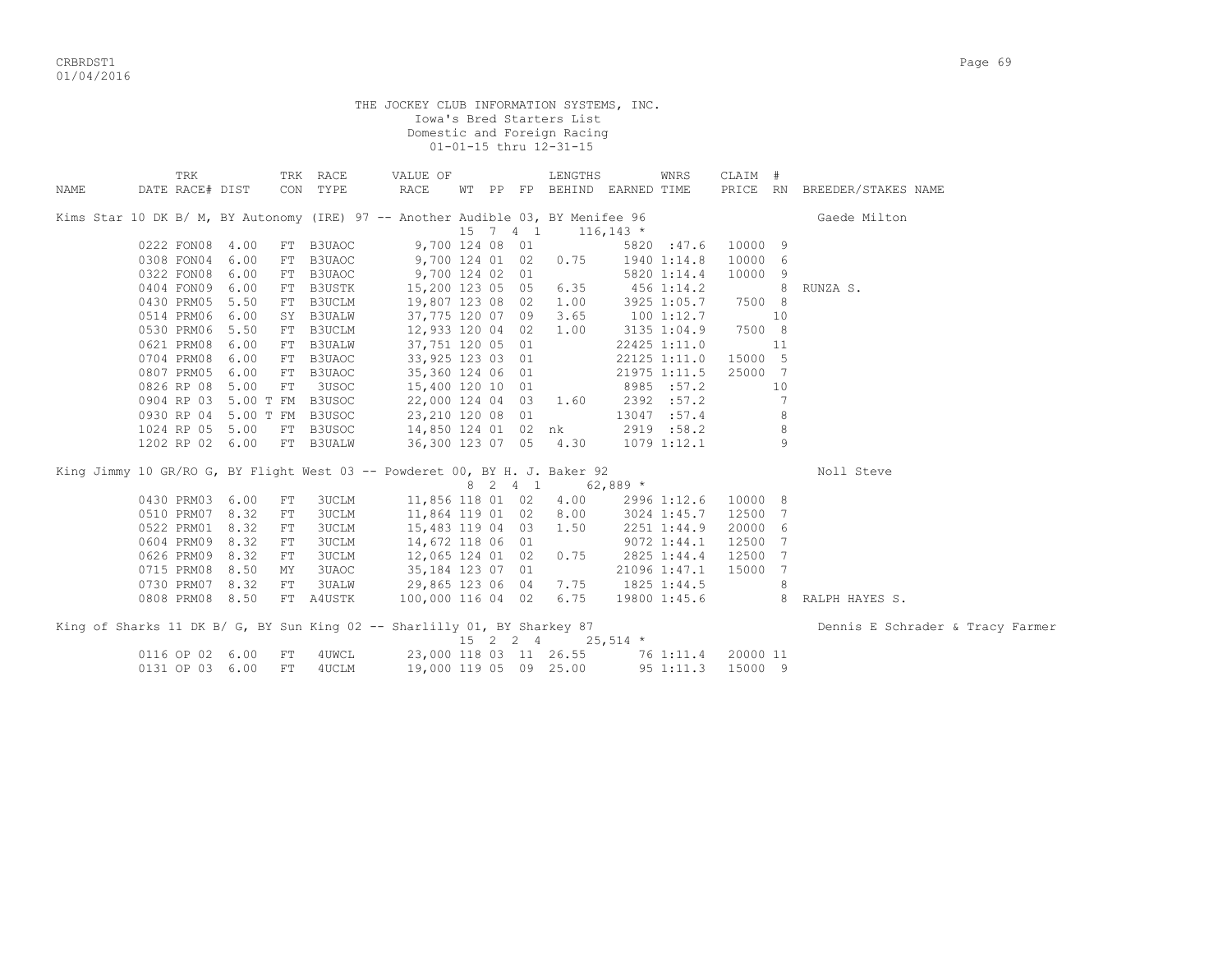THE JOCKEY CLUB INFORMATION SYSTEMS, INC. Iowa's Bred Starters List Domestic and Foreign Racing 01-01-15 thru 12-31-15

|      | TRK             |                      |            | TRK RACE     | VALUE OF                                                                   |    |         | LENGTHS                          |            | WNRS           | CLAIM #  |     |                                                                                                         |
|------|-----------------|----------------------|------------|--------------|----------------------------------------------------------------------------|----|---------|----------------------------------|------------|----------------|----------|-----|---------------------------------------------------------------------------------------------------------|
| NAME | DATE RACE# DIST |                      | CON        | TYPE         | RACE                                                                       | WТ | PP      | FP BEHIND EARNED TIME            |            |                | PRICE RN |     | BREEDER/STAKES NAME                                                                                     |
|      |                 |                      |            |              |                                                                            |    |         |                                  |            |                |          |     |                                                                                                         |
|      | 0226 OP 04 8.50 |                      | SY         | 3UCLM        |                                                                            |    |         | 20,000 112 06 10 24.75 80 1:49.9 |            |                | 8000 10  |     |                                                                                                         |
|      | 0402 OP 04 8.50 |                      | FT         | 3UCLM        | 21,000 114 03 10                                                           |    |         | 13.95                            |            | 70 1:47.2      | 10000 11 |     |                                                                                                         |
|      | 0430 PRM02      | 8.00                 | ${\rm FT}$ | 3UCLM        | 11,324 116 05 05                                                           |    |         | 17.10                            |            | 309 1:40.6     | 5000 7   |     |                                                                                                         |
|      | 0510 PRM07      | 8.32                 | ${\rm FT}$ | 3UCLM        | 11,864 119 03 05                                                           |    |         | 21.80                            |            | 324 1:45.7     | 12500 7  |     |                                                                                                         |
|      |                 | 0524 CBY07 5.00 T FM |            | <b>3UCLM</b> | 19,000 123 04 03                                                           |    |         | 2.25                             |            | 2090 :57.7     | 20000 8  |     |                                                                                                         |
|      |                 | 0605 CBY05 8.50 T GD |            | <b>3UCLM</b> | 19,000 123 04 02                                                           |    |         | hd                               |            | 3420 1:44.2    | 20000 12 |     |                                                                                                         |
|      |                 | 0619 CBY05 8.50 T FM |            | <b>3UCLM</b> | 19,000 123 01 02                                                           |    |         | no                               |            | 3420 1:44.9    | 20000 12 |     |                                                                                                         |
|      |                 | 0705 CBY07 7.50 T FM |            | 3UCLM        | 19,000 123 03 03                                                           |    |         | 0.60                             |            | 1900 1:31.0    | 20000 10 |     |                                                                                                         |
|      |                 | 0724 CBY04 7.50 T GD |            | 3UCLM        | 19,000 123 04 03 1.35                                                      |    |         |                                  |            | 2090 1:30.5    | 20000 9  |     |                                                                                                         |
|      |                 | 0827 CBY02 8.32 T FM |            | 3UCLM        | 13,500 123 06 04                                                           |    |         | 5.25                             | 540 1:40.1 |                | 12500 10 |     |                                                                                                         |
|      |                 | 0910 CBY02 7.50 T GD |            | 3UCLM        | 13,500 123 03 01                                                           |    |         |                                  |            | 8100 1:30.3    | 12500 12 |     |                                                                                                         |
|      | 0920 CWF08 8.00 |                      | FT         | <b>3UCLM</b> | 4,600 126 03 01                                                            |    |         |                                  |            | 2300 1:39.1    | 2500 6   |     |                                                                                                         |
|      | 0927 ED 08 8.00 |                      | FT         | <b>3USTK</b> | 7,000 126 06 03 1.35                                                       |    |         |                                  |            | 700 1:34.7     |          | 6   | HASTA LA VISTA S.                                                                                       |
|      |                 |                      |            |              | Kiowa Storm 09 B G, BY Future Storm 90 -- Kiowa Cat 95, BY Mountain Cat 90 |    |         |                                  |            |                |          |     | McFarlin Teresa                                                                                         |
|      |                 |                      |            |              |                                                                            |    |         |                                  |            |                |          |     |                                                                                                         |
|      |                 |                      |            |              |                                                                            |    | 9 1 0 0 |                                  |            |                |          |     |                                                                                                         |
|      | 0326 OP 03 6.00 |                      | FT         | 4 UCLM       |                                                                            |    |         | 20,000 111 01 10 21.25 66 1:12.4 | $6,157$ *  |                | 5000 11  |     |                                                                                                         |
|      | 0509 PRM09 6.00 |                      | ${\rm FT}$ | 4UWCL        | 15,434 120 06 05 10.50                                                     |    |         |                                  |            | 3631:11.8      | 5000 9   |     |                                                                                                         |
|      | 0525 PRM01 4.50 |                      | GD         | <b>3UCLM</b> | 11,730 118 01 04                                                           |    |         | 7.90                             |            | 805 : 52.3     | 7500 5   |     |                                                                                                         |
|      | 0621 PRM07 5.50 |                      | FT         | <b>3UCLM</b> | 11,381 118 01 09                                                           |    |         | 12.30                            |            | 1001:05.7      | 4000 9   |     |                                                                                                         |
|      | 0723 PRM09 6.00 |                      | FT         | <b>3UCLM</b> | 13,095 115 03 06                                                           |    |         | 10.50                            |            | 1001:11.6      | 5000 7   |     |                                                                                                         |
|      | 0801 PRM09 6.00 |                      | ${\rm FT}$ | <b>3UCLM</b> | 13,076 114 07 05                                                           |    |         | 4.40                             |            | 321 1:12.2     | 5000 8   |     |                                                                                                         |
|      | 0807 PRM03 5.50 |                      | ${\rm FT}$ | <b>3UCLM</b> | 10,124 123 04 04                                                           |    |         | 9.00                             |            | 6191:05.9      | 5000 6   |     |                                                                                                         |
|      | 0825 MNR09 6.00 |                      | FT         | 3UCLM        |                                                                            |    |         |                                  |            | 3717 1:13.2    | 5000 9   |     |                                                                                                         |
|      | 0916 MNR09 6.00 |                      | FT         | 3UCLM        | 6,300 123 09 01<br>6,600 123 04 08 24.00                                   |    |         |                                  | 66 1:11.6  |                | 5000 9   |     |                                                                                                         |
|      |                 |                      |            |              |                                                                            |    |         |                                  |            |                |          |     |                                                                                                         |
|      |                 |                      |            |              |                                                                            |    |         |                                  | $6,142$ *  |                |          |     | Klondike Mattie 12 DK B/ F, BY Kodiak Kowboy 05 -- Oedy's Appeal 91, BY Valid Appeal 72 Last Hurrah LLC |
|      | 0424 PRM09 6.00 |                      |            | GD B36MSW    | 37,130 118 08 05                                                           |    |         | 10 0 0 3<br>2.25                 |            | 882 1:14.3     |          | 11  |                                                                                                         |
|      | 0516 PRM09 6.00 |                      | FT         | F03MSW       |                                                                            |    |         | 37,172 122 01 05 16.75           |            | 891 1:13.3     |          | - 8 |                                                                                                         |
|      | 0529 PRM03 5.50 |                      |            | FT B36MCL    | 21,695 118 01 07 13.50                                                     |    |         |                                  |            | 1001:06.6      | 30000 7  |     |                                                                                                         |
|      | 0613 PRM04 6.00 |                      | FT         | B36MCL       | 21,671 118 04 05 15.00                                                     |    |         |                                  |            | $516$ $1:12.2$ | 30000 8  |     |                                                                                                         |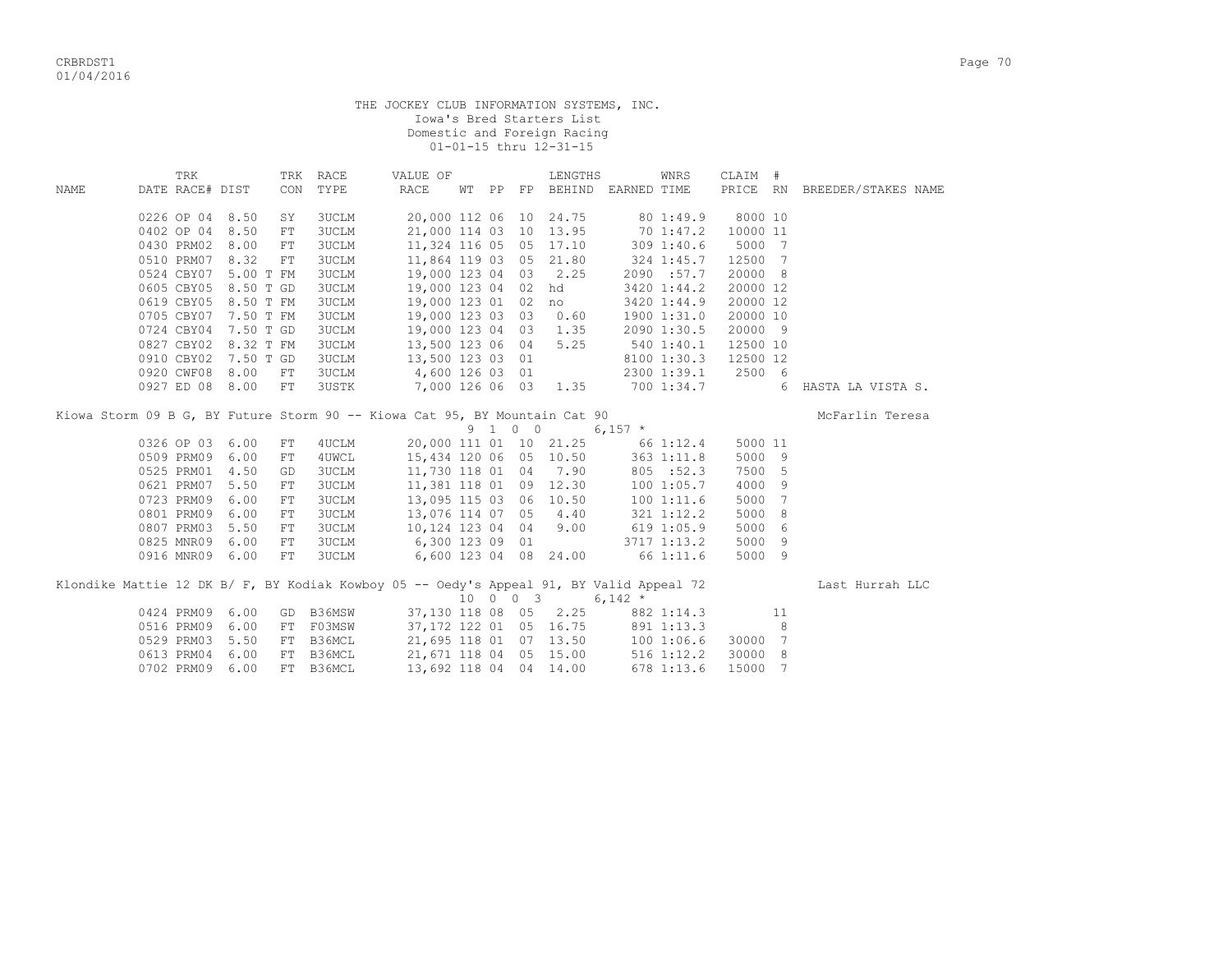CRBRDST1 Page 71 01/04/2016

|       |                                    |      |            |                | Domestic and Foreign Racing                                          |  |          | 01-01-15 thru 12-31-15            |           |               |                  |    |                                 |
|-------|------------------------------------|------|------------|----------------|----------------------------------------------------------------------|--|----------|-----------------------------------|-----------|---------------|------------------|----|---------------------------------|
|       | TRK                                |      |            | TRK RACE       | VALUE OF                                                             |  |          | LENGTHS                           |           | WNRS          | CLAIM #          |    |                                 |
| NAME. | DATE RACE# DIST                    |      |            | CON TYPE       | RACE                                                                 |  |          | WT PP FP BEHIND EARNED TIME       |           |               | PRICE RN         |    | BREEDER/STAKES NAME             |
|       | 0719 PRM03                         | 5.00 | FT         | B36MCL         | 11,882 114 01 03 2.50                                                |  |          |                                   |           | 1397 1:00.6   | 5000 8           |    |                                 |
|       | 0731 PRM06                         | 6.00 | FT         | B36MCL         | 11,843 118 08 07 10.00                                               |  |          |                                   |           | 1001:13.9     | 7500 10          |    |                                 |
|       | 0808 CLS05                         | 6.00 |            | FT F03MSW      | 6,100 122 04 03 3.50                                                 |  |          |                                   |           | 732 1:16.6    |                  | 9  |                                 |
|       | 0830 CLS05 8.32                    |      |            |                | FT B3UMCL 3,800 124 02 05 22.75 114 1:49.2                           |  |          |                                   |           |               | 5000 7           |    |                                 |
|       | 0905 CLS02 6.00                    |      |            | FT FO3MSW      | 6,100 124 05 03 3.25                                                 |  |          |                                   |           | 732 1:14.8    |                  |    |                                 |
|       |                                    |      |            |                | Krimson Kid 11 CH G, BY Sun King 02 -- Procris 04, BY Jade Hunter 84 |  |          |                                   |           |               |                  |    | Tracy Farmer & Schuyler Stables |
|       |                                    |      |            |                |                                                                      |  | 12 0 2 1 |                                   | 4,022 $*$ |               |                  |    |                                 |
|       |                                    |      |            |                |                                                                      |  |          |                                   |           |               |                  |    |                                 |
|       | 0426 FON08 6.00                    |      | GD         | 3UALW          | 8,500 123 03 10 9.30 0 1:15.4                                        |  |          |                                   |           |               |                  | 10 |                                 |
|       | 0509 HPO04 8.00                    |      | FT         | 3UAOC          |                                                                      |  |          | 16,300 121 04 06 14.85 300 1:41.6 |           |               |                  | 6  |                                 |
|       | 0619 PRM07                         | 8.32 | ${\rm FT}$ | <b>3UCLM</b>   |                                                                      |  |          | 13,498 121 05 12 25.85            |           | 1001:45.9     | 10000 12         |    |                                 |
|       | 0712 PRM05                         | 8.50 | FT         | 3UCLM          | 11,882 120 04 08 24.35                                               |  |          |                                   |           | 1001:48.8     | 7500 8           |    |                                 |
|       | 0808 CLS06                         | 6.00 | FT.        | 3UALW          | 6,700 123 02 02 no                                                   |  |          |                                   |           | 1340 1:15.6   |                  |    |                                 |
|       | 0821 CLS01                         | 6.00 | FT         | <b>3UALW</b>   | 6,700 123 04 06 10.75                                                |  |          |                                   |           | $0\;1:14.8$   |                  | 6  |                                 |
|       | 0828 CLS04                         | 6.00 | MY         | <b>3UALW</b>   | 6,700 123 01 03 1.75                                                 |  |          |                                   |           | 804 1:16.0    |                  | 6  |                                 |
|       | 0906 CLS07                         | 6.50 | FT.        | 3UALW          | 6,700 123 07 05 8.55                                                 |  |          |                                   |           | 2011:19.6     |                  | 8  |                                 |
|       | 0920 LBG02                         | 6.00 | FT         | <b>3UALW</b>   | 3,700 128 08 05                                                      |  |          | 9.00                              |           | 84 1:11.9     |                  | 8  |                                 |
|       | 0927 LBG06                         | 7.00 | FT.        | 3UCLM          | 4,000 121 05 05                                                      |  |          | 1.85                              |           | $90 \t1:29.5$ | 2000 8           |    |                                 |
|       | 1004 LBG01 7.00<br>1009 LBG06 7.00 |      | MY         | 3UCLM<br>3UCLM | 4,500 120 02 02                                                      |  |          | 3.75<br>4,900 120 01 05 8.25      |           | 890 1:27.0    | 2000 6<br>2000 8 |    |                                 |

|                           |                    |       |                                   |  |      | 7 1 1 0 16,304 * |             |         |    |                |       |
|---------------------------|--------------------|-------|-----------------------------------|--|------|------------------|-------------|---------|----|----------------|-------|
| 0320 OP 07 6.00 GD        |                    | 03MSW | 64,000 121 02 10 16.35            |  |      |                  | 256 1:12.0  |         | 10 |                |       |
|                           | 0419 PRM09 6.00 SY | 03MSW | 37,130 122 03 09 23.00 100 1:13.0 |  |      |                  |             |         |    |                |       |
| 0502 PRM05 6.00 FT        |                    | З6МСІ | 14,886 118 05 01                  |  |      |                  | 8925 1:12.4 | 15000 6 |    |                |       |
| 0517 PRM03 5.50 MY        |                    | 3UCLM | 22,938 118 03 04 7.50             |  |      |                  | 1144 1:05.3 | 30000 7 |    |                |       |
| 0618 PRM06 6.00 FT        |                    | 3UCLM | 22,889 118 09 04 5.75             |  |      |                  | 1131 1:13.0 | 30000 9 |    |                |       |
| 0709 PRM07 8.32           | FT                 | 3UCLM | 21,434 115 01 02                  |  | 0.75 |                  | 4248 1:44.4 | 30000 8 |    |                |       |
| 0808 PRM07 8.50 FT A03STK |                    |       | 80,000 118 09 09 22.10            |  |      |                  | 500 1:47.2  |         | 13 | IOWA BREEDERS' | DERRY |

Lady Kee 10 DK B/ M, BY Chelokee 04 -- Fantango Lady 94, BY Lytrump 85 Hobbs William L.  $4 \t 0 \t 0 \t 0$  735 \*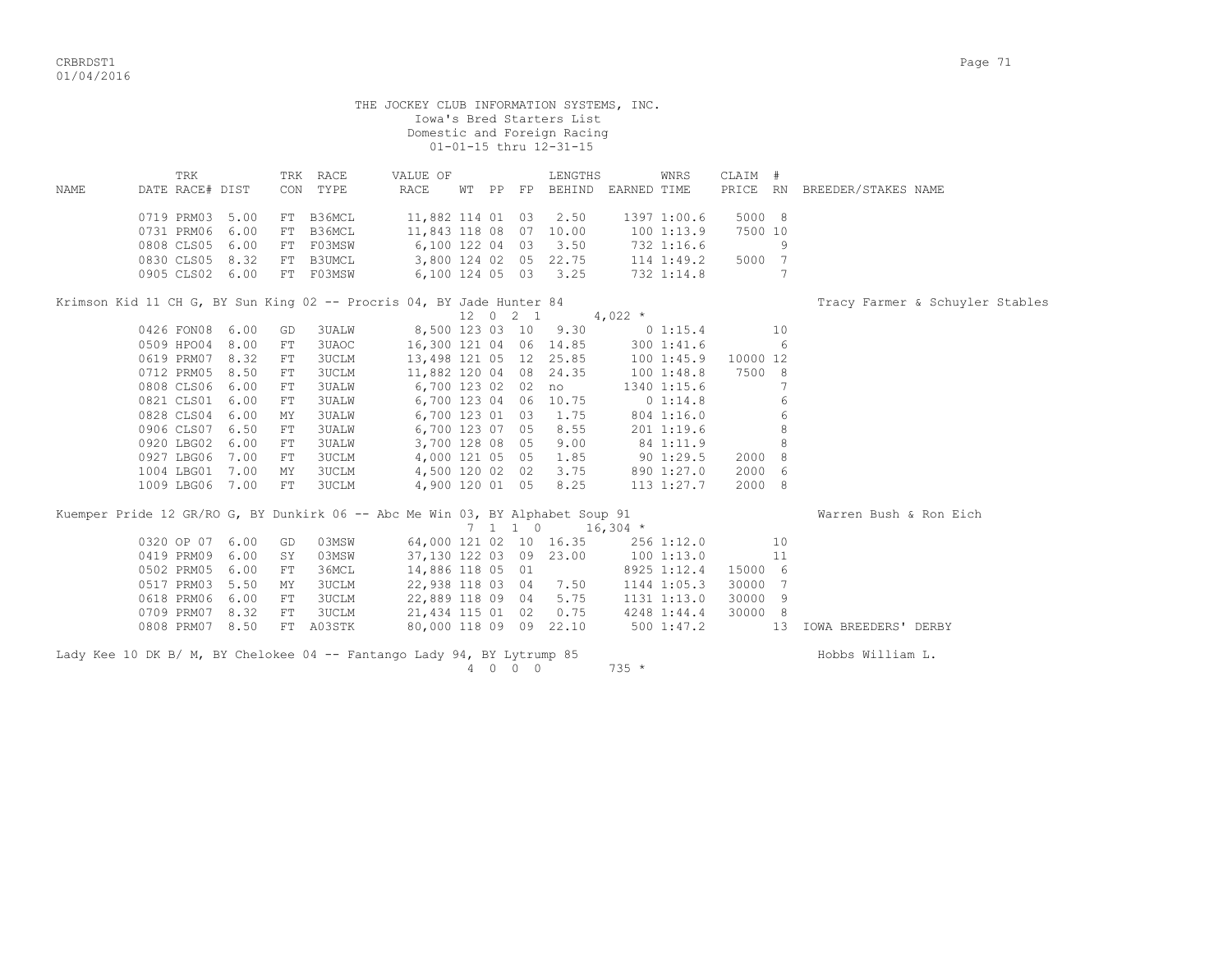|      |                 |                 |    |           | THE JOCKEY CLUB INFORMATION SYSTEMS, INC.                                      |  |         | Iowa's Bred Starters List<br>Domestic and Foreign Racing<br>01-01-15 thru 12-31-15 |           |                    |          |                |                              |
|------|-----------------|-----------------|----|-----------|--------------------------------------------------------------------------------|--|---------|------------------------------------------------------------------------------------|-----------|--------------------|----------|----------------|------------------------------|
|      | TRK             |                 |    | TRK RACE  | VALUE OF                                                                       |  |         | LENGTHS                                                                            |           | WNRS               | CLAIM #  |                |                              |
| NAME | DATE RACE# DIST |                 |    | CON TYPE  | RACE                                                                           |  |         | WT PP FP BEHIND EARNED TIME                                                        |           |                    |          |                | PRICE RN BREEDER/STAKES NAME |
|      | 0418 PRM09      | 6.00            |    | SY B3UCLM | 18,516 120 02 06 7.00                                                          |  |         |                                                                                    |           | 1001:12.9          | 15000 10 |                |                              |
|      |                 | 0503 PRM09 6.00 |    |           | FT B3UCLM 18,516 117 03 05 13.25                                               |  |         |                                                                                    |           | 435 1:12.3         | 12500 10 |                |                              |
|      |                 | 0516 PRM02 6.00 |    |           | FT B3UCLM 18,589 120 01 06 14.50                                               |  |         |                                                                                    |           | 100 1:11.6 15000 7 |          |                |                              |
|      |                 | 0627 PRM09 6.00 |    |           | FT B3UCLM 13,634 115 03 10 22.10                                               |  |         |                                                                                    |           | 100 1:12.4 7500 10 |          |                |                              |
|      |                 |                 |    |           | Lady Panther 10 B M, BY Catienus 94 -- Lady Day 04, BY Coronado's Quest 95     |  |         |                                                                                    |           |                    |          |                | Black Oak Farm               |
|      |                 |                 |    |           |                                                                                |  |         | $11 \quad 1 \quad 2 \quad 4 \quad 18,144 \; *$                                     |           |                    |          |                |                              |
|      |                 | 0307 MVR07 6.00 |    |           | FT B3UCLM 7,900 124 04 01                                                      |  |         |                                                                                    |           | 4740 1:13.5        | 5000 7   |                |                              |
|      | 0316 MVR06      | 6.00            |    |           | FT B3UALW 14,200 124 06 04 8.35 710 1:15.8                                     |  |         |                                                                                    |           |                    |          | 7              |                              |
|      | 0408 MVR04      | 6.00            |    | MY B3UALW | 14,200 123 05 03 6.00                                                          |  |         |                                                                                    |           | 1420 1:14.4        |          | 6              |                              |
|      | 0427 TDN06      | 6.00            |    | FT B3UALW | 34,000 118 09 03                                                               |  |         | 7.75                                                                               |           | 2700 1:12.2        |          | $\overline{9}$ |                              |
|      | 0520 TDN05      | 6.00            | FT |           | B3USTR 17,200 118 02 02                                                        |  |         | 1.75                                                                               |           | 3440 1:12.4        |          | 8              |                              |
|      | 0529 HP 03      | 6.00            | FT |           | B3USTR 7,820 120 05 02                                                         |  |         | 2.00                                                                               |           | $1600$ $1:16.1$    |          | 5              |                              |
|      |                 | 0610 TDN08 5.50 |    |           | FT B3USTR 17,200 118 11 05 11.75                                               |  |         |                                                                                    |           | 172 1:06.2         |          | 11             |                              |
|      |                 | 0810 TDN07 5.50 |    | FT B3UALW | 28,000 118 01 08 12.05                                                         |  |         |                                                                                    |           | 270 1:05.6         |          | 9              |                              |
|      |                 | 0824 TDN07 5.50 |    |           | FT B3USTR 17,200 118 09 08 12.25 172 1:06.0                                    |  |         |                                                                                    |           |                    |          | 9              |                              |
|      |                 | 1005 TDN04 5.50 |    |           | FT B3USTR 17,200 118 05 03 6.00                                                |  |         |                                                                                    |           | 1720 1:06.4        |          | 5              |                              |
|      |                 | 1124 MVR04 6.00 |    | FT B3UCLM | 12,000 122 07 03 1.00                                                          |  |         |                                                                                    |           | $1200$ $1:15.4$    | 8000 10  |                |                              |
|      |                 |                 |    |           | Lady Poet 11 CH M, BY Silver Poet 04 -- Ladyoftherockies 96, BY Fleet Sudan 84 |  |         |                                                                                    |           |                    |          |                | Murphy Mike                  |
|      |                 |                 |    |           |                                                                                |  | 9 0 1 1 |                                                                                    | $2,614$ * |                    |          |                |                              |
|      |                 | 0626 ASD02 5.00 |    | FT B3UWCL | 7,550 123 01 05                                                                |  |         | 9.25                                                                               |           | 182 :59.2          | 2500 6   |                |                              |
|      | 0708 ASD06      | 5.00            | FT | B3UWCL    |                                                                                |  |         | 8,146 121 04 07 14.50                                                              |           | 157 :59.6          | 5000 8   |                |                              |
|      |                 | 0722 ASD04 5.00 |    | FT B3UWCL |                                                                                |  |         | 9,026 121 05 02 2.75                                                               |           | 1189 1:01.2        | 5000     | 7              |                              |
|      |                 | 0802 ASD07 5.00 |    | FT B3UWCL |                                                                                |  |         | 8,286 121 02 05 5.50                                                               |           | 176 1:00.6         | 5000 6   |                |                              |
|      | 0815 ASD05      | 6.00            |    | FT B3UWCL |                                                                                |  |         | 7,950 123 07 06 11.50                                                              |           | $153$ $1:12.0$     | 2500 8   |                |                              |
|      | 0828 ASD07      | 6.00            |    | FT B3UWCL | 7,946 121 06 03                                                                |  |         | 3.00                                                                               |           | 583 1:14.2         | 5000     | 7              |                              |

Langs Legend 12 CH G, BY Langfuhr 92 -- Lovesme Legend 96, BY Gold Legend 90 Vickie Cosaert & Richard Cosaert  $4 \t 0 \t 1 \t 0$  8,477 \*

 0905 ASD02 6.00 SY B3UWCL 7,546 121 04 05 13.75 174 1:15.2 5000 5 1004 LBG04 6.00 MY B3UALW 4,500 125 06 08 8.25 0 1:13.0 8 1012 LBG03 6.00 FT B3UCLM 4,900 126 01 07 16.50 0 1:11.7 3200 7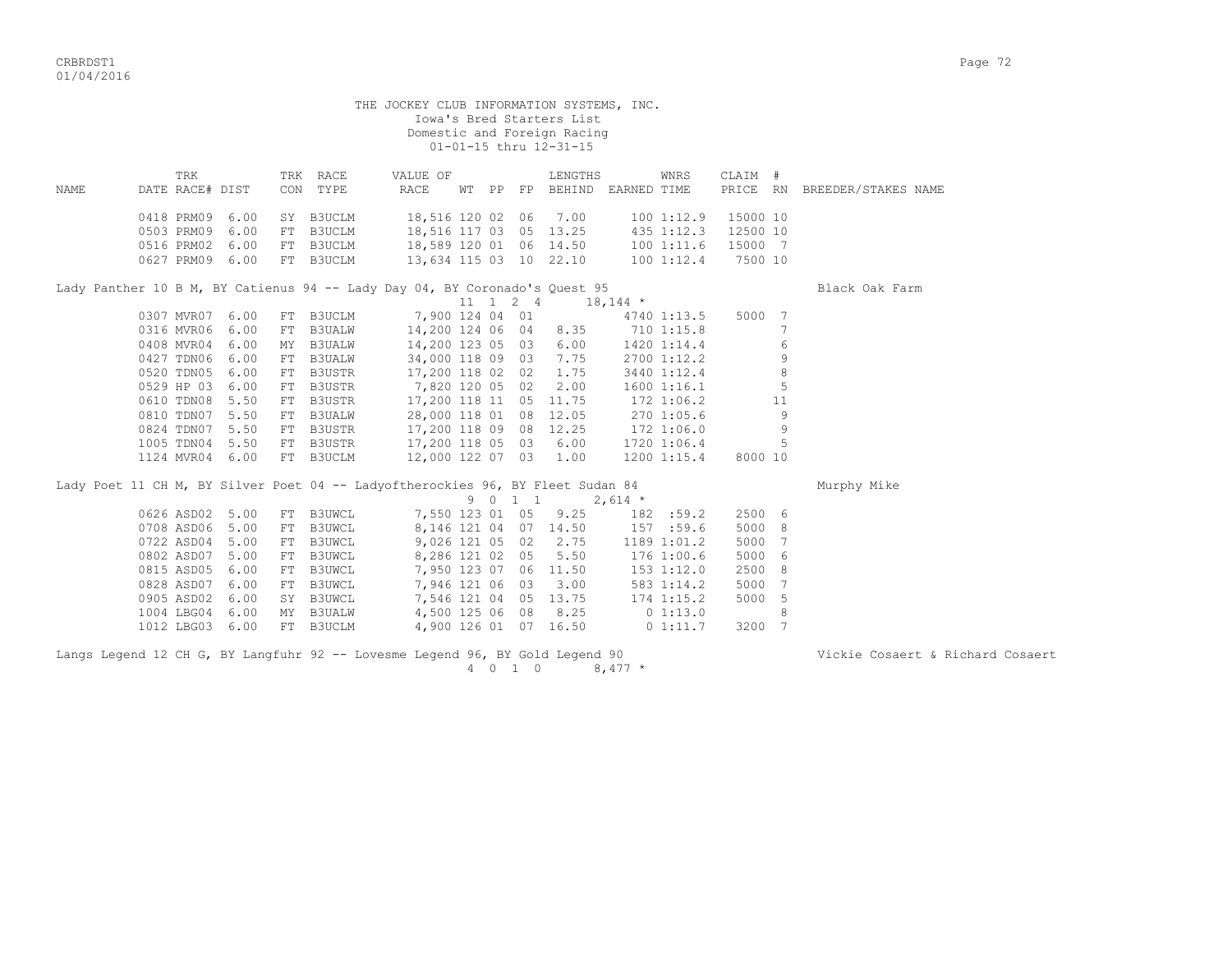|       |                                                                                       |      |          |                  | THE JOCKEY CLUB INFORMATION SYSTEMS, INC.       |  |                             | Iowa's Bred Starters List<br>Domestic and Foreign Racing<br>01-01-15 thru 12-31-15 |                                                      |             |         |                 |                                     |
|-------|---------------------------------------------------------------------------------------|------|----------|------------------|-------------------------------------------------|--|-----------------------------|------------------------------------------------------------------------------------|------------------------------------------------------|-------------|---------|-----------------|-------------------------------------|
| NAMF. | TRK<br>DATE RACE# DIST                                                                |      | CON      | TRK RACE<br>TYPE | VALUE OF<br>RACE                                |  |                             | LENGTHS                                                                            | WT PP FP BEHIND EARNED TIME                          | WNRS        | CLAIM # |                 | PRICE RN BREEDER/STAKES NAME        |
|       | 0611 PRM09<br>0625 PRM09 8.32                                                         | 6.00 | MY<br>FT | 36MSW<br>36MSW   | 37,105 118 07 05 10.00<br>37,130 119 02 04 4.75 |  |                             |                                                                                    | 879 1:11.0                                           |             |         | 12              |                                     |
|       | 0717 PRM05 6.00<br>0726 PRM06 8.50                                                    |      | FT<br>GD | 36MCL<br>36MSW   | 20,259 118 05 02 0.50<br>34,587 118 03 04 12.25 |  |                             |                                                                                    | 1838 1:46.5 11<br>4032 1:11.7 30000 7<br>1728 1:48.1 |             |         | 7               |                                     |
|       | Langstars Charmer 13 DK B/ F, BY Langfuhr 92 -- Star Escort 00, BY End Sweep 91       |      |          |                  |                                                 |  | 6 1 0 0                     |                                                                                    |                                                      |             |         |                 | Hazen William E. Jr.                |
|       | 0508 PRM02 4.50                                                                       |      |          | FT F02MSW        | 37,152 118 07 01                                |  |                             |                                                                                    | $28,907$ *                                           | 25032 :54.4 |         | $7\overline{ }$ |                                     |
|       | 0627 CD 07 6.00                                                                       |      |          | FT F02STK        | 100,000 120 01 07 20.75                         |  |                             |                                                                                    | 10001:11.8                                           |             |         |                 | 7 DEBUTANTE S.                      |
|       | 0718 PRM08 5.50                                                                       |      |          | FT F02STK        | 58,488 116 02 09 22.75                          |  |                             |                                                                                    |                                                      |             |         |                 | 500 1:06.0 9 PRAIRIE GOLD LASSIE S. |
|       | 0808 PRM04                                                                            | 6.00 |          | FT F02STK        | 75,000 121 07 05 8.00                           |  |                             |                                                                                    | 2205 1:12.5 9                                        |             |         |                 | IOWA SORORITY S.                    |
|       | 0829 RP 08                                                                            | 5.50 |          | FT FO2ALW        | 37,136 120 02 07 12.25                          |  |                             |                                                                                    | 85 1:05.2                                            |             |         | 8               |                                     |
|       | 1009 RP 01 6.50                                                                       |      |          | GD F02AOC        | 35,200 120 05 06 29.00                          |  |                             |                                                                                    | 85 1:18.0                                            |             | 75000 6 |                 |                                     |
|       | La Reina de Iowa 11 B M, BY Kela 98 -- Five Stars (GB) 99, BY Bahamian Bounty (GB) 94 |      |          |                  |                                                 |  | $9 \quad 2 \quad 2 \quad 3$ |                                                                                    | $25,315$ *                                           |             |         |                 | McShane Dave                        |
|       | 0426 PRM05                                                                            | 6.00 |          | FT B36WMC        | 12,304 123 04 01                                |  |                             |                                                                                    |                                                      | 7125 1:14.5 | 7500 10 |                 |                                     |
|       | 0508 PRM06                                                                            | 5.00 |          | FT B3UCLM        |                                                 |  |                             |                                                                                    | 14,706 123 05 02 6.25 3052 1:00.1                    |             | 10000 6 |                 |                                     |
|       | 0525 PRM04                                                                            | 6.00 |          | FT B3UCLM        | 17,322 120 05 02 10.75                          |  |                             |                                                                                    |                                                      | 3425 1:12.3 | 12500 8 |                 |                                     |
|       | 0607 PRM08 6.00                                                                       |      |          | FT B3UCLM        | 17,298 123 09 05                                |  |                             | 7.55                                                                               | 408 1:13.7                                           |             | 15000 9 |                 |                                     |
|       | 0625 PRM04                                                                            | 6.00 |          | FT B3UCLM        | 17,298 120 07 03                                |  |                             | 5.75                                                                               | 2040 1:12.3                                          |             | 12500 9 |                 |                                     |
|       | 0715 PRM03                                                                            | 5.50 |          | MY B3UCLM        | 12,498 118 02 03 13.50                          |  |                             |                                                                                    | 1483 1:05.4<br>1382 1:12.5                           |             | 7500 7  |                 |                                     |
|       | 0725 PRM03                                                                            | 6.00 |          | FT B3UCLM        | 11,862 120 05 03 11.25                          |  |                             |                                                                                    |                                                      |             | 7500 9  |                 |                                     |
|       | 0807 PRM09 8.50                                                                       |      |          | FT B3UCLM        | 16,022 116 05 07 23.05                          |  |                             |                                                                                    | 100 1:50.1 10000 10                                  |             |         |                 |                                     |
|       | 0903 CBY06 5.50                                                                       |      |          | FT B3UCLM        | 10,500 123 11 01                                |  |                             |                                                                                    |                                                      | 6300 1:07.2 | 6250 11 |                 |                                     |
|       | Last Straw 13 CH F, BY Jafmil 08 -- Christina's Dream 05, BY Phone Trick 82           |      |          |                  |                                                 |  | 2000                        |                                                                                    | $1,423$ *                                            |             |         |                 | Joe Robson Thoroughbreds            |
|       | 0702 PRM03 5.00                                                                       |      |          | FT F02MCL        | 14,582 119 02 04 4.50                           |  |                             |                                                                                    |                                                      | 856 1:00.8  | 30000 8 |                 |                                     |
|       | 0730 PRM05 5.50                                                                       |      |          | FT F02MCL        | 22,667 119 05 05 12.50                          |  |                             |                                                                                    |                                                      | 5671:07.4   | 40000 6 |                 |                                     |
|       | Launch Light 07 B G, BY Bright Launch 93 -- Velva 01, BY Gold Legend 90               |      |          |                  |                                                 |  | 7 1 0 1                     |                                                                                    | $12,562$ *                                           |             |         |                 | Hobbs William L.                    |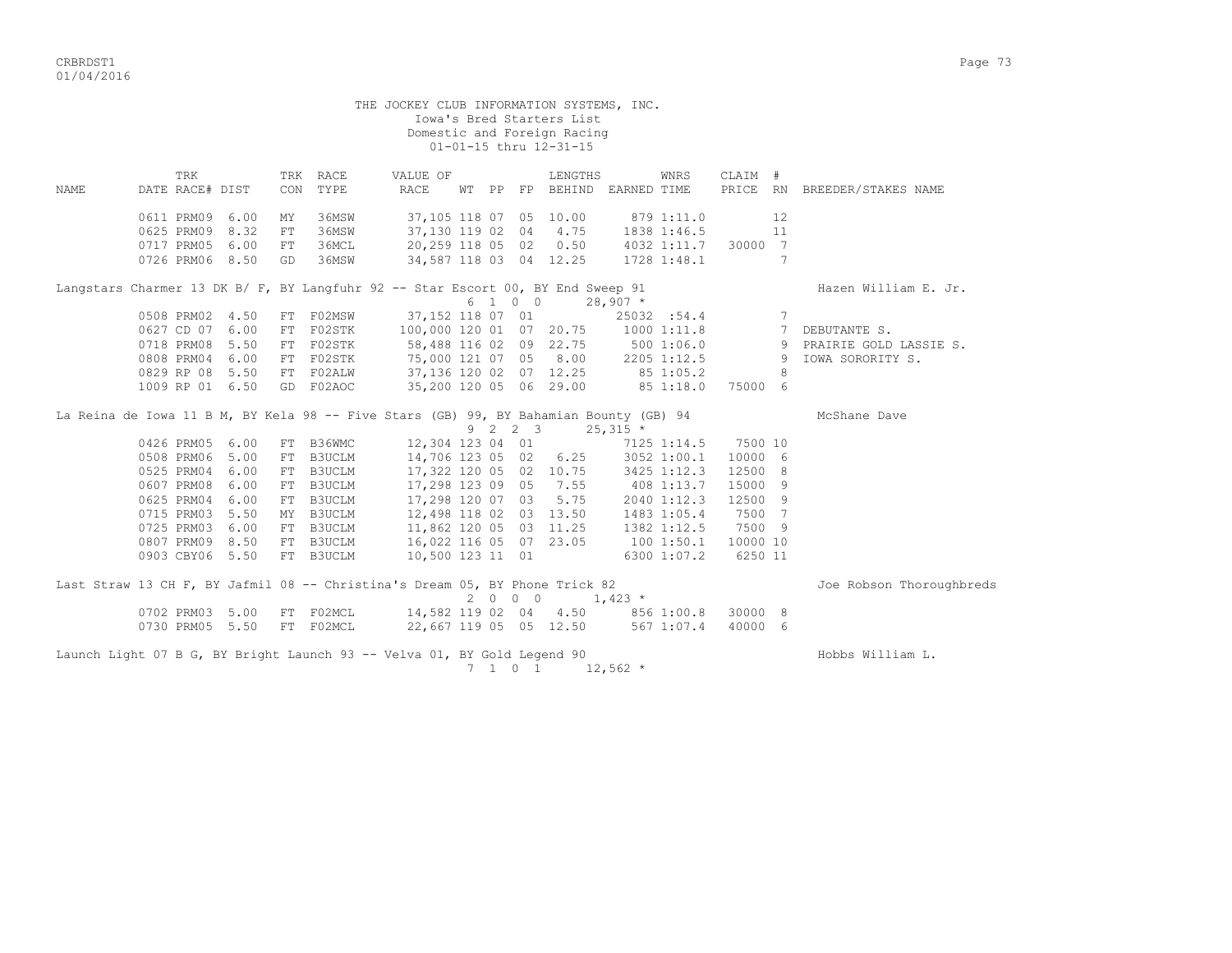|                                                                                                                                                                                                                                             |                                                                        |                                                                                                            | THE JOCKEY CLUB INFORMATION SYSTEMS, INC.                                                                                                     |  |                 | Iowa's Bred Starters List<br>Domestic and Foreign Racing<br>01-01-15 thru 12-31-15 |                                                                |                                                                                                                    |                                                                 |                                |                                                 |
|---------------------------------------------------------------------------------------------------------------------------------------------------------------------------------------------------------------------------------------------|------------------------------------------------------------------------|------------------------------------------------------------------------------------------------------------|-----------------------------------------------------------------------------------------------------------------------------------------------|--|-----------------|------------------------------------------------------------------------------------|----------------------------------------------------------------|--------------------------------------------------------------------------------------------------------------------|-----------------------------------------------------------------|--------------------------------|-------------------------------------------------|
| TRK<br>DATE RACE# DIST<br>NAME                                                                                                                                                                                                              | CON                                                                    | TRK RACE<br>TYPE                                                                                           | VALUE OF<br>RACE                                                                                                                              |  |                 | LENGTHS<br>WT PP FP BEHIND EARNED TIME                                             |                                                                | WNRS                                                                                                               | CLAIM #                                                         |                                | PRICE RN BREEDER/STAKES NAME                    |
| 0125 OP 05 6.00<br>0214 OP 04<br>0315 OP 07 8.50<br>0502 PRM02<br>0509 PRM09<br>0525 PRM03 4.50<br>0621 PRM01 5.00                                                                                                                          | FT<br>6.00<br>FT<br>MY<br>6.00<br>FT<br>6.00<br>${\rm FT}$<br>FT<br>FT | 4UWCL<br>4UWCL<br>4UCLM<br>4UWCL<br>4UWCL<br><b>3UCLM</b><br><b>3UCLM</b>                                  | 20,000 119 02 08 4.60<br>21,000 119 01 05<br>22,000 119 03 11<br>14,016 118 06 06<br>15,434 120 08 03<br>14,438 118 07 01<br>12,500 123 03 05 |  |                 | 5.25<br>30.25<br>9.05<br>7.25<br>8.05                                              | 80 1:12.8<br>630 1:12.4<br>73 1:47.5<br>1001:11.3<br>372 :58.9 | 1815 1:11.8<br>9492 :52.5 7500 7                                                                                   | 10000 10<br>10000 11<br>10000 11<br>10000 8<br>5000 9<br>5000 6 |                                |                                                 |
| Lauren's Powerplay 11 DK B/ M, BY Hat Trick (JPN) 01 -- Flying Lauren 94, BY Storm Bird 78<br>0430 PRM06 5.50<br>0524 PRM05 6.00<br>0724 PRM09 6.00<br>0806 PRM07 6.00<br>0821 CLS08 6.00<br>0905 CLS04 6.00<br>1010 RET05 5.00 T FM B3USOC |                                                                        | FT B3UCLM<br>SY B3UCLM<br>FT B3UCLM<br>FT B3UCLM<br>FT B3UCLM 5,000 124 06 01<br>FT B3UCLM 5,300 123 03 01 | 14,974 118 05 03<br>13,808 120 07 01<br>13,076 120 07 05 7.50<br>13,668 120 06 06 24.25<br>7,500 119 02 02 0.50                               |  | $7 \t3 \t1 \t1$ |                                                                                    | $18,927$ *                                                     | $6.00$ 1814 1:06.1<br>$9072$ 1:12.6<br>321 1:13.4<br>100 1:11.9<br>3000 1:15.0<br>3180 1:13.6 5000 7<br>1440 :57.7 | 10000 7<br>10000 7<br>7500 8<br>12500 6<br>5000 9               | 8                              | River Ridge Ranch                               |
| Layout 12 GR/RO G, BY Wild Gold 90 -- Holy Stride 07, BY Holy Bull 91<br>0501 PRM07 6.00<br>0516 PRM06 5.50 FT                                                                                                                              | FT                                                                     | 36MSW<br>36MCL                                                                                             | 12,352 118 03 01                                                                                                                              |  | 2 1 0 0         | 37, 154 118 03 07 16.25 100 1:12.2<br>$7275$ 1:07.4                                | $7,375$ *                                                      |                                                                                                                    | 10000 8                                                         | 10                             | Poindexter Allen                                |
| Leading the Band 12 DK B/ F, BY Bellamy Road 02 -- Run With the Band 06, BY Gulch 84<br>0418 PRM01 6.00<br>0430 PRM09 5.50<br>0531 PRM06<br>0621 PRM08<br>0716 PRM09 6.00<br>0808 PRM05 8.32                                                | 6.00<br>6.00                                                           | SY F03MSW<br>FT B36MSW<br>FT B3UALW<br>FT B3UALW<br>FT B3UALW<br>FT F03STK                                 | 37,202 122 06 02 no<br>37,227 118 07 01<br>37,751 118 02 08 19.60<br>35, 145 116 01 01                                                        |  | 6 2 1 1         | 37,824 118 05 03 10.75 4530 1:11.2<br>80,000 120 12 09 32.00                       | $55,857$ *<br>100 1:11.0                                       | 7425 1:12.4<br>22350 1:06.1<br>20952 1:11.4<br>5001:45.5                                                           |                                                                 | 8<br>7<br>8<br>11<br>- 9<br>12 | River Ridge Ranch<br><b>IOWA BREEDERS' OAKS</b> |

Leadin Rusher 11 B M, BY Rushin' to Altar 99 -- Julia Lacour 94, BY Quiet American 86 J K Farm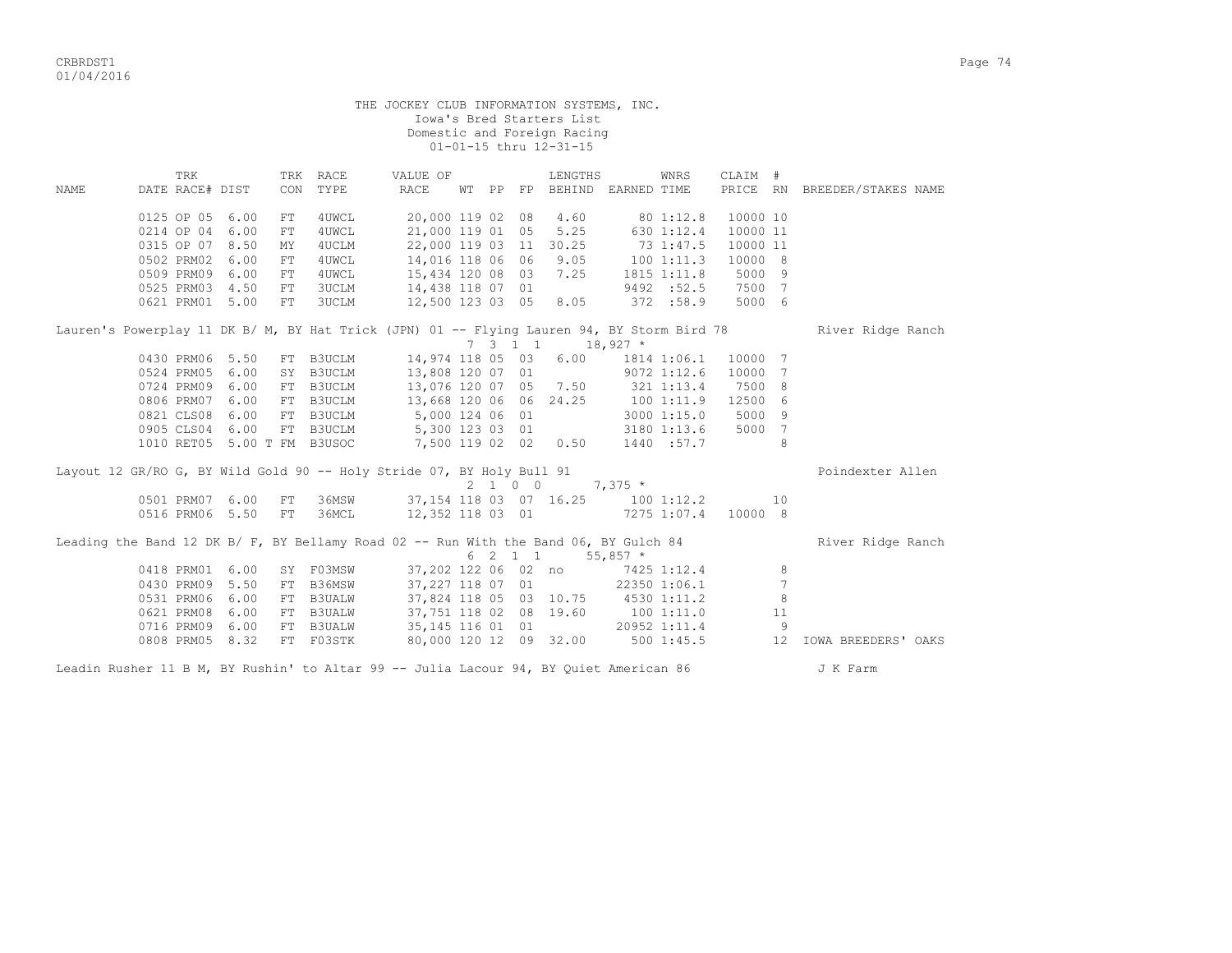CRBRDST1 Page 75 01/04/2016

 THE JOCKEY CLUB INFORMATION SYSTEMS, INC. Iowa's Bred Starters List Domestic and Foreign Racing 01-01-15 thru 12-31-15 TRK TRK RACE VALUE OF LENGTHS WNRS CLAIM # NAME DATE RACE# DIST CON TYPE RACE WT PP FP BEHIND EARNED TIME PRICE RN BREEDER/STAKES NAME 4 0 0 0 1,186 \* 0413 MVR03 4.50 FT B4UCLM 10,000 118 05 04 8.80 500 :55.3 5000 5 0518 TDN01 5.50 FT B3UCLM 13,900 118 02 05 9.80 417 1:07.2 7500 5 0602 MNR07 5.50 FT B3UCLM 6,500 120 01 05 14.00 130 1:08.2 5000 5 0615 TDN05 5.50 SY B3UCLM 13,900 118 07 06 11.00 139 1:07.6 7500 7 Lets Tango 12 DK B/ F, BY Lewis Michael 03 -- Fantango Lady 94, BY Lytrump 85 Hobbs William L.<br>9 3 0 0 25,359 \*  $9 \t3 \t0 \t0 \t25,359$  \* 0501 PRM02 6.00 GD B36MCL 14,886 118 01 01 8925 1:14.2 15000 6 0514 PRM06 6.00 SY B3UALW 37,775 118 08 08 3.40 100 1:12.7 10 0625 PRM04 6.00 FT B3UCLM 17,298 118 03 07 10.50 100 1:12.3 15000 9 0822 CBY07 5.50 GD B3UCLM 19,000 120 05 06 8.25 190 1:06.4 20000 8 0910 CBY04 6.00 FT B3UCLM 13,500 120 03 01 8100 1:13.9 12500 7 1002 RP 09 5.00 T FM B3UCLM 18,934 120 02 04 5.25 871 :58.0 15000 9 1014 RP 04 8.00 T FM B3UCLM 17,428 120 06 09 11.50 85 1:36.9 25000 9 1113 RP 09 7.00 FT B3UCLM 16,075 120 03 06 13.00 85 1:24.1 15000 9 1205 RP 09 5.50 FT B3UCLM 13,764 120 04 01 6903 1:06.4 7500 12 Lifetime 12 DK B/ F, BY Sharp Humor 03 -- One More Verse 06, BY Victory Gallop 95 Moss Maggi<br>5 0 0 0 400 \*  $5 \t0 \t0 \t0 \t0 \t0 \t0$  0613 PRM09 5.50 FT B36MCL 10,647 118 07 11 20.90 100 1:05.8 12500 12 0628 PRM09 6.00 FT B36MCL 11,921 118 06 06 31.75 100 1:13.7 7500 6 0709 PRM09 6.00 FT B36MCL 11,882 118 04 08 24.50 100 1:14.0 7500 8 0725 PRM02 6.00 FT B36MCL 11,882 118 02 07 24.75 100 1:15.2 7500 8 0808 CLS05 6.00 FT F03MSW 6,100 122 08 07 14.25 0 1:16.6 9 Lil Bit Cagey 12 CH G, BY Impeachment 97 -- Ladyinagildedcage 96, BY Gilded Time 90 Fox James L.<br>
8 1 2 1 13,636 \*  $8 \quad 1 \quad 2 \quad 1 \quad 13,636$  \* 0510 PRM01 6.00 FT 36MCL 12,277 113 01 03 7.00 1470 1:13.8 7500 6 0525 PRM09 6.00 FT 36MCL 12,352 113 05 05 11.50 291 1:12.9 7500 8 0607 PRM04 8.32 FT 36MCL 12,682 113 06 06 13.35 100 1:47.7 12500 9 0626 PRM01 6.00 FT 36MCL 11,862 118 01 02 3.75 2304 1:13.3 7500 9

0717 PRM01 5.50 FT 36MCL 11,901 118 01 05 2.15 294 1:07.2 7500 7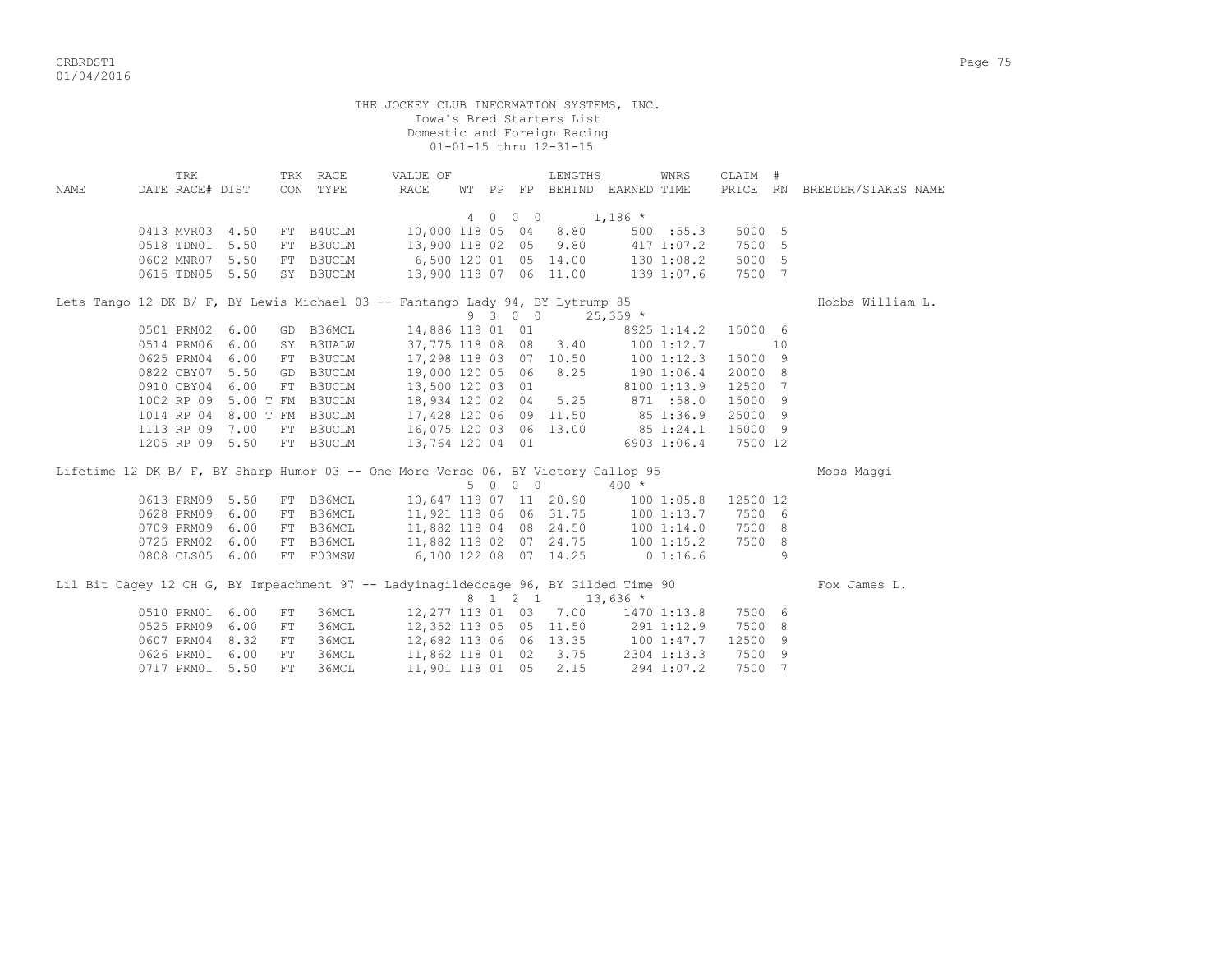|       |                                             |              |                  |                              | THE JOCKEY CLUB INFORMATION SYSTEMS, INC.                                                               |  |         | Iowa's Bred Starters List<br>Domestic and Foreign Racing<br>01-01-15 thru 12-31-15 |              |             |                                          |                              |
|-------|---------------------------------------------|--------------|------------------|------------------------------|---------------------------------------------------------------------------------------------------------|--|---------|------------------------------------------------------------------------------------|--------------|-------------|------------------------------------------|------------------------------|
| NAMF. | TRK<br>DATE RACE# DIST                      |              |                  | TRK RACE<br>CON TYPE         | VALUE OF<br>RACE                                                                                        |  |         | LENGTHS<br>WT PP FP BEHIND EARNED TIME                                             |              | WNRS        | CLAIM #                                  | PRICE RN BREEDER/STAKES NAME |
|       | 0801 PRM06 6.00<br>0823 CBY04 6.00          |              | FT<br>FT         | 36MCL<br><b>3UMCL</b>        | 11,801 118 05 02 2.00<br>10,500 120 05 04 6.75                                                          |  |         |                                                                                    | $525$ 1:13.6 | 2352 1:13.5 | 7500 6<br>6250 8                         |                              |
|       | 0907 CBY08 5.50                             |              | FT               | <b>3UMCL</b>                 | 11,100 119 05 01<br>Lil Clifford 12 DK B/ G, BY The Cliff's Edge 01 -- Sharlilly 01, BY Sharkey 87      |  |         |                                                                                    |              | 6300 1:07.6 | 6250 7                                   | Schrader Dennis Erwin        |
|       |                                             |              |                  |                              |                                                                                                         |  |         | 7 0 0 0 1,085 $*$                                                                  |              |             |                                          |                              |
|       | 0508 PRM04 6.00<br>0523 PRM09<br>0619 PRM09 | 6.00<br>6.00 | FT<br>FT.<br>FT. | 36MCL<br>36WMC<br>36MCL      | 13,595 118 01 07 37.75                                                                                  |  |         | 14,837 118 01 08 39.50 100 1:13.2<br>12,305 118 09 10 34.25 100 1:14.3             |              |             | 100 1:14.2 10000 8<br>15000 8<br>7500 10 |                              |
|       | 0717 FP 05<br>0725 FP 01 8.00               | 5.50         | FT<br>FT         | <b>3UMCL</b><br><b>3UMCL</b> | 6,000 118 07 08 17.50 66 1:10.0<br>5,400 116 03 04 9.75 324 1:44.8                                      |  |         |                                                                                    |              |             | 4000 9<br>5000 5                         |                              |
|       | 0811 FP 07 8.00<br>0825 FP 05 8.00          |              | FT<br>FT         | <b>3UMCL</b><br><b>3UMCL</b> | 6,400 118 05 05 21.75 71 1:41.8<br>5,400 118 02 04 31.75 324 1:43.6                                     |  |         |                                                                                    |              |             | 5000 10<br>5000 6                        |                              |
|       |                                             |              |                  |                              | Lilly Kisses 10 DK B/ M, BY Impeachment 97 -- Goldenrod Kisses 02, BY Chequer 92                        |  |         | $12 \quad 1 \quad 1 \quad 1 \quad 9,207$ *                                         |              |             |                                          | Windylea Farm                |
|       | 0404 HAW03 6.00                             |              |                  | FT B3UMCL                    |                                                                                                         |  |         | 8,824 119 07 02 2.50                                                               |              |             | 1760 1:15.8 7500 7                       |                              |
|       | 0419 HAW01 6.00                             |              |                  | FT B3UMCL                    | 8,800 119 04 01                                                                                         |  |         |                                                                                    |              | 5280 1:14.9 | 7500 6                                   |                              |
|       | 0509 AP 02<br>0530 AP 04                    | 5.50<br>6.00 |                  | FT B3UCLM                    | 9,500 119 02 05 11.75<br>9,500 117 03 05 6.75 285 1:13.5                                                |  |         |                                                                                    | 285 1:06.7   |             | 7500 8<br>7500 7                         |                              |
|       | 0614 AP 06                                  | 8.50         |                  | FT B3UCLM<br>FT B3UCLM       |                                                                                                         |  |         |                                                                                    |              |             | 7500 7                                   |                              |
|       | 0712 AP 01 8.00                             |              |                  | FT B3UCLM                    | 9,500 117 01 06 11.80 0 1:48.6<br>8,550 117 05 05 20.00 256 1:41.4<br>11,862 120 02 08 21.75 100 1:12.5 |  |         |                                                                                    |              |             | 7500 6                                   |                              |
|       | 0725 PRM03 6.00                             |              |                  | FT B3UCLM                    | $11,862$ 120 02 08 21.75                                                                                |  |         |                                                                                    |              |             | 7500 9                                   |                              |
|       | 0807 PRM09 8.50                             |              |                  | FT B3UCLM                    | 16,022 118 01 06 23.00                                                                                  |  |         |                                                                                    | 100 1:50.1   |             | 10000 10                                 |                              |
|       | 0828 AP 02                                  | 6.00         |                  | FT B3UCLM                    | 8,550 112 01 03 9.00                                                                                    |  |         |                                                                                    | 941 1:12.1   |             | 7500 6                                   |                              |
|       | 0919 AP 08                                  | 6.00         |                  | FT B3UCLM                    | 8,550 112 03 09 17.15                                                                                   |  |         |                                                                                    | 0 1:11.5     |             | 7500 9                                   |                              |
|       | 1106 HAW06 6.50                             |              |                  | FT B3UCLM                    | 8,340 121 01 08 12.05 100 1:18.6<br>8,044 121 08 06 11.05 100 :59.1                                     |  |         |                                                                                    |              |             | 5000 10                                  |                              |
|       | 1204 HAW06 5.00                             |              |                  | FT B3UCLM                    | 8,044 121 08 06 11.05                                                                                   |  |         |                                                                                    |              |             | 4000 9                                   |                              |
|       |                                             |              |                  |                              | Lil Pitt 11 GR/RO M, BY Rushin' to Altar 99 -- Pit Pass 03, BY Pikepass 96                              |  | 4 0 1 0 |                                                                                    | $2,247$ *    |             |                                          | Carlos Rogello               |
|       | 0715 PRM05 5.50                             |              |                  | MY B3UMCL                    | 13,076 123 03 04 7.75 642 1:06.8 12500 8                                                                |  |         |                                                                                    |              |             |                                          |                              |
|       | 0724 PRM05 6.00                             |              |                  | FT B36MCL                    | 20,259 120 07 07 6.50                                                                                   |  |         |                                                                                    |              | 1001:13.5   | 25000 7                                  |                              |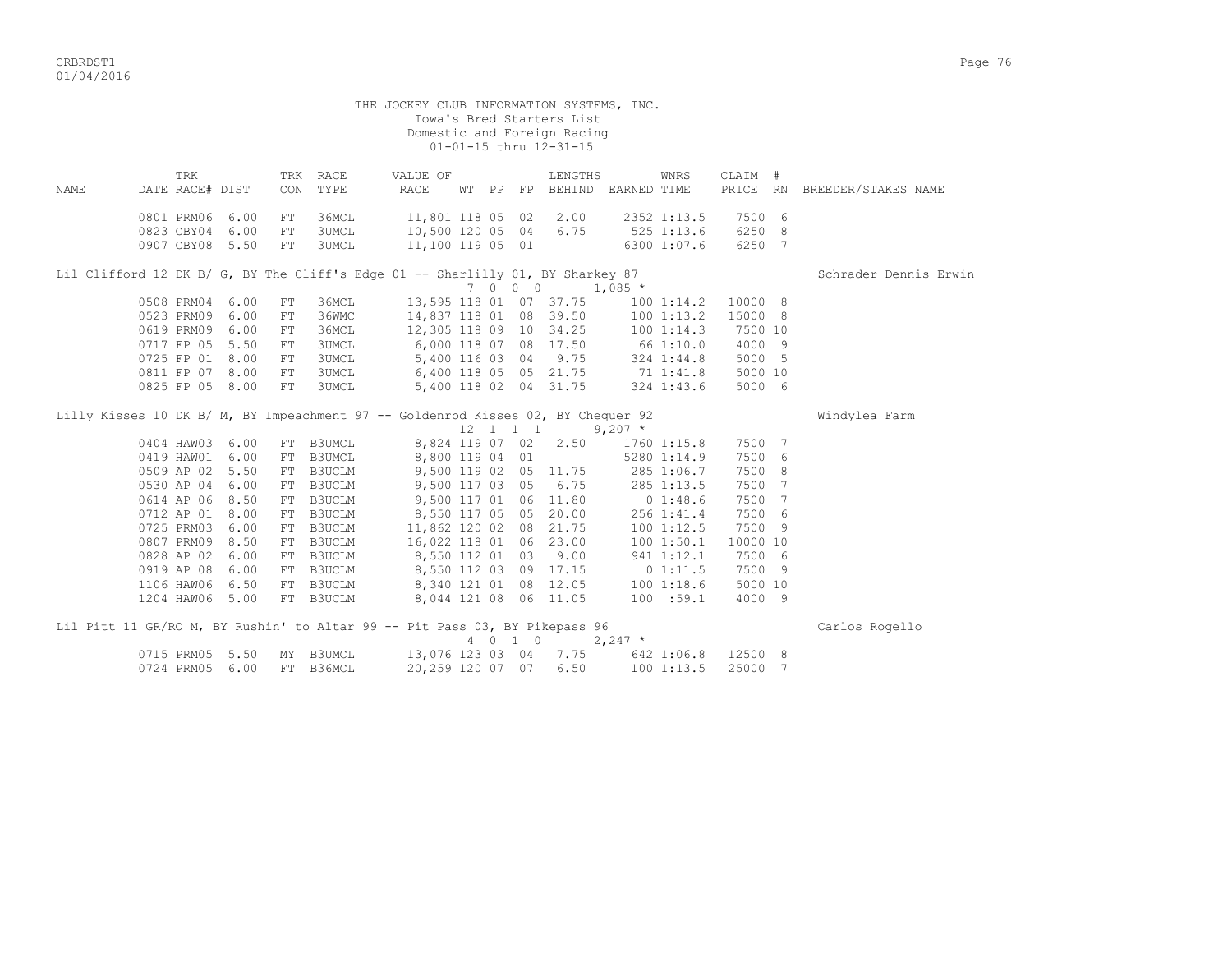|             |                                                                                     |            |                        | THE JOCKEY CLUB INFORMATION SYSTEMS, INC.                            |         |         | Iowa's Bred Starters List<br>Domestic and Foreign Racing<br>01-01-15 thru 12-31-15 |           |             |                     |   |                                   |
|-------------|-------------------------------------------------------------------------------------|------------|------------------------|----------------------------------------------------------------------|---------|---------|------------------------------------------------------------------------------------|-----------|-------------|---------------------|---|-----------------------------------|
| <b>NAME</b> | TRK<br>DATE RACE# DIST                                                              |            | TRK RACE<br>CON TYPE   | VALUE OF<br>RACE                                                     |         |         | LENGTHS<br>WT PP FP BEHIND EARNED TIME                                             |           | WNRS        | CLAIM #             |   | PRICE RN BREEDER/STAKES NAME      |
|             | 0731 PRM06 6.00<br>0808 CLS02 6.00                                                  |            | FT B36MCL<br>FT B3UMSW | 11,843 123 01 05 7.25 285 1:13.9<br>6,100 123 03 02 3.00 1220 1:16.0 |         |         |                                                                                    |           |             | 7500 10<br>$\sim$ 7 |   |                                   |
|             | Lil's Edge 10 DK B/ G, BY Added Edge 00 -- Sharlilly 01, BY Sharkey 87              |            |                        |                                                                      |         |         |                                                                                    |           |             |                     |   | Dennis E Schrader & Paul Tonderum |
|             |                                                                                     |            |                        |                                                                      |         | 8 1 1 0 | $12,019$ *                                                                         |           |             |                     |   |                                   |
|             | 0425 PRM01 6.00                                                                     | MY         | <b>3UCLM</b>           | 17,347 120 01 04 4.50                                                |         |         |                                                                                    |           | 863 1:11.7  | 15000 7             |   |                                   |
|             | 0507 PRM07 6.00                                                                     | ${\rm FT}$ | 3UCLM                  | 17,274 123 06 06 15.85                                               |         |         |                                                                                    | 1001:12.3 |             | 15000 10            |   |                                   |
|             | 0522 PRM01 8.32                                                                     | FT.        | <b>3UCLM</b>           | 15,483 119 06 06 10.75                                               |         |         |                                                                                    |           | 100 1:44.9  | 20000 6             |   |                                   |
|             | 0604 PRM09 8.32                                                                     | FT         | <b>3UCLM</b>           | 14,672 118 04 04 3.00                                                |         |         |                                                                                    |           | 756 1:44.1  | 12500 7             |   |                                   |
|             | 0619 PRM07 8.32                                                                     | FT         | <b>3UCLM</b>           | 13,498 121 08 02 3.75                                                |         |         |                                                                                    |           | 2575 1:45.9 | 10000 12            |   |                                   |
|             | 0710 PRM01 8.32                                                                     | FT         | <b>3UCLM</b>           | 11,609 118 06 01                                                     |         |         |                                                                                    |           | 7425 1:46.7 | 12500 6             |   |                                   |
|             | 0719 PRM02 8.50                                                                     | FT         | <b>3UCLM</b>           | $11,321$ 123 06 06 11.60 100 1:47.2                                  |         |         |                                                                                    |           |             | 12500 8             |   |                                   |
|             | 0807 PRM07 8.32                                                                     | FT         | 3UCLM                  | 12,890 123 09 07 29.25 100 1:43.6                                    |         |         |                                                                                    |           |             | 12500 10            |   |                                   |
|             | Lindsay Belle 10 CH M, BY Grand Reward 01 -- Makepeace 04, BY Jade Hunter 84        |            |                        |                                                                      |         |         |                                                                                    |           |             |                     |   | M & M Stables                     |
|             |                                                                                     |            |                        |                                                                      |         | 4 0 0 0 | $1,469$ *                                                                          |           |             |                     |   |                                   |
|             | 0503 PRM09 6.00                                                                     |            | FT B3UCLM              | 18,516 120 07 06 14.00                                               |         |         |                                                                                    |           | 1001:12.3   | 15000 10            |   |                                   |
|             | 0516 PRM02 6.00                                                                     |            | FT B3UCLM              | 18,589 120 04 04 8.50 925 1:11.6                                     |         |         |                                                                                    |           |             | 15000 7             |   |                                   |
|             | 0604 PRM05 6.00 FT B3UCLM                                                           |            |                        | 18,589 117 04 05 6.75 444 1:11.3                                     |         |         |                                                                                    |           |             | 12500 7             |   |                                   |
|             | 0724 RUI02 5.50                                                                     |            | WF B3UCLM              | 6,250 124 07 FF DNF 0 1:04.5                                         |         |         |                                                                                    |           |             | 3200 7              |   |                                   |
|             | Little Lemmy 11 CH M, BY Limehouse 01 -- Jazzy Love 03, BY Jambalaya Jazz 92        |            |                        |                                                                      | 1 0 0 0 |         |                                                                                    | $100 *$   |             |                     |   | Okoboji Racing Stables II         |
|             | 0715 PRM05 5.50 MY B3UMCL                                                           |            |                        | 13,076 119 07 08 38.00  100 1:06.8  10000 8                          |         |         |                                                                                    |           |             |                     |   |                                   |
|             | Little Luci Lu 13 DK B/ F, BY Street Hero 06 -- Brite Luci 02, BY High Brite 84     |            |                        |                                                                      |         | 2 0 0 0 | $200 *$                                                                            |           |             |                     |   | Hoopes Robert                     |
|             | 0702 PRM03 5.00                                                                     |            | FT F02MCL              | 14,582 119 06 07 10.85 100 1:00.8                                    |         |         |                                                                                    |           |             | 30000 8             |   |                                   |
|             | 0806 PRM02 6.00                                                                     |            | FT F02MSW              | 34,568 120 08 08 42.00 100 1:11.7                                    |         |         |                                                                                    |           |             |                     | 8 |                                   |
|             | Little Treat 11 DK B/ M, BY Winter Glitter 97 -- Trickntreat 88, BY Clever Trick 76 |            |                        |                                                                      |         |         |                                                                                    |           |             |                     |   | Bogash Gene                       |
|             |                                                                                     |            |                        |                                                                      |         | 7 0 2 1 |                                                                                    | $7,815 *$ |             |                     |   |                                   |
|             | 0501 PRM02 6.00                                                                     |            | GD B36MCL              |                                                                      |         |         | 14,886 123 02 02 3.25 2380 1:14.2 15000 6                                          |           |             |                     |   |                                   |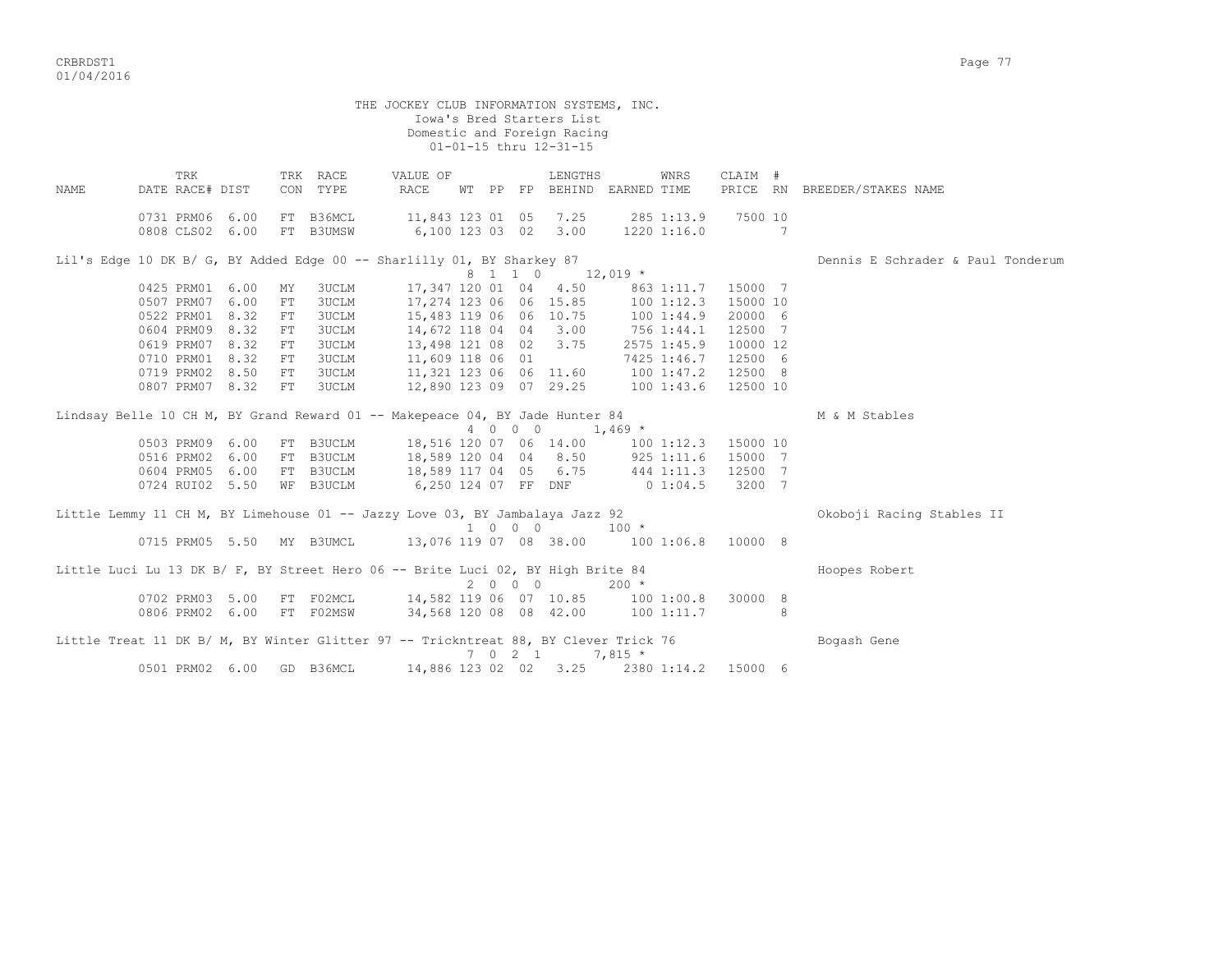CRBRDST1 Page 78 01/04/2016

|      |                                                                                                |            |              |                                  |  |      | Iowa's Bred Starters List                             |              |         |     |                                    |
|------|------------------------------------------------------------------------------------------------|------------|--------------|----------------------------------|--|------|-------------------------------------------------------|--------------|---------|-----|------------------------------------|
|      |                                                                                                |            |              |                                  |  |      | Domestic and Foreign Racing<br>01-01-15 thru 12-31-15 |              |         |     |                                    |
|      |                                                                                                |            |              |                                  |  |      |                                                       |              |         |     |                                    |
|      | TRK                                                                                            |            | TRK RACE     | VALUE OF                         |  |      | LENGTHS                                               | WNRS         | CLAIM # |     |                                    |
| NAME | DATE RACE# DIST                                                                                |            | CON TYPE     | RACE                             |  |      | WT PP FP BEHIND EARNED TIME                           |              |         |     | PRICE RN BREEDER/STAKES NAME       |
|      |                                                                                                |            |              |                                  |  |      |                                                       |              |         |     |                                    |
|      | 0522 PRM09 6.00                                                                                |            | FT B36MCL    | 14,837 123 02 03                 |  |      | 8.75                                                  | 1755 1:13.1  | 15000 8 |     |                                    |
|      | 0604 PRM02 8.32                                                                                |            | FT B36MCL    | 21,671 123 08 07 14.75           |  |      |                                                       | 1001:45.8    | 30000 8 |     |                                    |
|      | 0618 PRM02 6.00                                                                                |            | FT B36MCL    | 21,671 120 07 06 10.25           |  |      |                                                       | 100 1:13.9   | 25000 8 |     |                                    |
|      | 0709 PRM09 6.00                                                                                |            | FT B36MCL    | 11,882 123 06 04 5.25            |  |      |                                                       | 582 1:14.0   | 7500 8  |     |                                    |
|      | 0719 PRM03 5.00                                                                                |            | FT B36MCL    | 11,882 124 03 02 0.50            |  |      |                                                       | 2328 1:00.6  | 7500 8  |     |                                    |
|      | 0731 PRM06 6.00                                                                                |            | FT B36MCL    | 11,843 123 04 04 4.75            |  |      |                                                       | 570 1:13.9   | 7500 10 |     |                                    |
|      | Lively's Last Ride 09 CH G, BY Winter Glitter 97 -- Lively Spirit 98, BY Storm Boot 89         |            |              |                                  |  |      |                                                       |              |         |     | Bogash Gene                        |
|      |                                                                                                |            |              |                                  |  |      | $6 \quad 1 \quad 3 \quad 0 \quad 39,065 \neq$         |              |         |     |                                    |
|      | 0419 PRM02 6.00                                                                                | SY         | 3UWCL        | 18,589 120 04 02 3.25            |  |      |                                                       | 3700 1:11.8  | 15000 7 |     |                                    |
|      | 0507 PRM02 6.00                                                                                | FT         | <b>3UCLM</b> | 18,541 120 05 02 1.25            |  |      |                                                       | 3650 1:11.6  | 15000 9 |     |                                    |
|      | 0528 PRM04 8.50                                                                                | ${\rm FT}$ | 3UAOC        | 37,848 117 04 02 hd              |  |      |                                                       | 7575 1:46.7  |         | 7   |                                    |
|      | 0619 PRM05 8.50                                                                                | FT         | <b>3UALW</b> | 37,848 120 03 01                 |  |      |                                                       | 22725 1:47.1 |         | 7   |                                    |
|      | 0725 PRM07 8.32                                                                                | ${\rm FT}$ | 3UAOC        | 32,525 123 08 05 8.50 915 1:44.4 |  |      |                                                       |              |         | 10  |                                    |
|      | 0808 PRM08 8.50                                                                                |            | FT A4USTK    |                                  |  |      | 100,000 118 05 08 25.85 500 1:45.6                    |              |         |     | 8 RALPH HAYES S.                   |
|      | Lolo 11 DK B/ M, BY Unbridled Energy 02 -- Lonely Chant 05, BY Tiznow 97                       |            |              |                                  |  |      |                                                       |              |         |     | Donald E. Scharge & Lynn Chleborad |
|      |                                                                                                |            |              |                                  |  | 9022 | $16,699*$                                             |              |         |     |                                    |
|      | 0515 PRM06 8.32                                                                                |            | GD B3UALW    |                                  |  |      | 37,824 121 04 03 10.00                                | 4530 1:45.8  |         | 8   |                                    |
|      | 0604 PRM08 8.32                                                                                |            | FT B3UALW    | 33,540 118 01 04 14.10           |  |      |                                                       | 2128 1:44.0  |         | 6   |                                    |
|      | 0618 PRM08 8.50                                                                                |            | FT B3UALW    | 37,824 120 04 05 13.75           |  |      |                                                       | 906 1:47.7   |         | 8   |                                    |
|      | 0723 PRM05 8.00                                                                                |            | FT B3UCLM    | 17,360 118 01 02 5.25            |  |      |                                                       | 3575 1:41.7  | 25000 7 |     |                                    |
|      | 0808 PRM09 8.32                                                                                |            | FT B4USTK    | 100,000 118 08 08 21.90          |  |      |                                                       | 5001:45.0    |         | 9   | DONNA REED S.                      |
|      | 0924 RP 03 8.00 T FM B3UCLM                                                                    |            |              | 16,000 123 06 03 3.00            |  |      |                                                       | 1741 1:36.8  | 25000 7 |     |                                    |
|      | 1009 RP 04 8.00                                                                                |            | GD B3UCLM    | 16,000 123 04 02 2.00            |  |      |                                                       | 3149 1:39.0  | 25000 8 |     |                                    |
|      | 1024 RP 07 8.00                                                                                |            | FT B3UALW    | 35,200 123 04 08 14.05           |  |      |                                                       | 85 1:39.6    |         | 9   |                                    |
|      | 1113 RP 08 8.32                                                                                |            | FT B3UALW    | 41,976 123 01 09 17.00           |  |      |                                                       | 85 1:43.4    |         | 10  |                                    |
|      |                                                                                                |            |              |                                  |  |      |                                                       |              |         |     |                                    |
|      | Lonely Lover 09 DK B/ M, BY Seeking the Best (IRE) 01 -- Orphan Lover 99, BY Friendly Lover 88 |            |              |                                  |  |      |                                                       |              |         |     | River Ridge Ranch                  |
|      |                                                                                                |            |              |                                  |  |      | 11 2 1 1 22,017 *                                     |              |         |     |                                    |
|      | 0419 PRM08 6.00                                                                                |            | SY B3UALW    |                                  |  |      | 49,603 118 05 05 5.00                                 | 1188 1:12.2  |         | - 9 |                                    |
|      | 0509 PRM08 6.00                                                                                |            | FT B3USTK    | 80,000 115 08 08 17.00           |  |      |                                                       | 500 1:11.2   |         |     | 10 MAMIE EISENHOWER S.             |
|      | 0531 PRM04 6.00                                                                                |            | FT B3UWCL    |                                  |  |      | 21,980 120 02 02 nk                                   | 5544 1:11.7  | 20000 7 |     |                                    |

THE JOCKEY CLUB INFORMATION SYSTEMS, INC.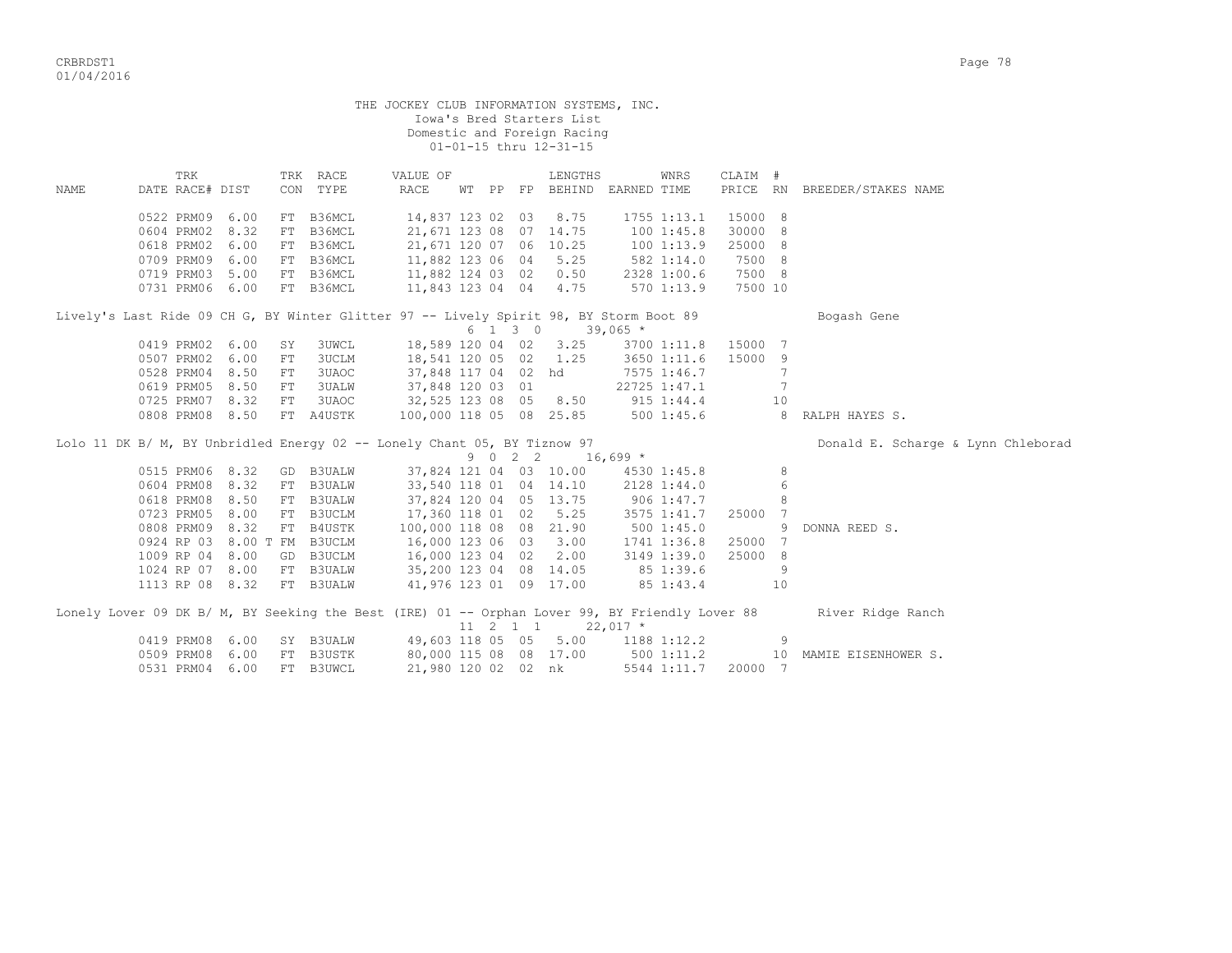CRBRDST1 Page 79 01/04/2016

|      |                 |      |            |              | THE JOCKEY CLUB INFORMATION SYSTEMS, INC.                                                   |  |         |                                                          |                                      |              |          |                 |                              |
|------|-----------------|------|------------|--------------|---------------------------------------------------------------------------------------------|--|---------|----------------------------------------------------------|--------------------------------------|--------------|----------|-----------------|------------------------------|
|      |                 |      |            |              |                                                                                             |  |         | Iowa's Bred Starters List                                |                                      |              |          |                 |                              |
|      |                 |      |            |              |                                                                                             |  |         | Domestic and Foreign Racing                              |                                      |              |          |                 |                              |
|      |                 |      |            |              |                                                                                             |  |         | 01-01-15 thru 12-31-15                                   |                                      |              |          |                 |                              |
|      | TRK             |      |            | TRK RACE     | VALUE OF                                                                                    |  |         | LENGTHS                                                  |                                      | WNRS         | CLAIM #  |                 |                              |
| NAME | DATE RACE# DIST |      |            | CON TYPE     | RACE                                                                                        |  |         | WT PP FP BEHIND EARNED TIME                              |                                      |              |          |                 | PRICE RN BREEDER/STAKES NAME |
|      |                 |      |            |              |                                                                                             |  |         |                                                          |                                      |              |          |                 |                              |
|      | 0612 PRM08      | 6.00 |            | GD B3UALW    | 39,712 118 05 06                                                                            |  |         | 9.75                                                     |                                      | 1001:10.5    |          | 7               |                              |
|      | 0627 PRM09      | 6.00 |            | FT B3UCLM    | 13,634 118 01 03                                                                            |  |         | 2.75                                                     |                                      | 1584 1:12.4  | 10000 10 |                 |                              |
|      | 0718 PRM04 6.00 |      |            | FT B3UCLM    | 13,695 119 04 01                                                                            |  |         |                                                          |                                      | 8550 1:12.2  | 7500 6   |                 |                              |
|      | 0807 PRM05 6.00 |      |            | FT B3UAOC    | 35,360 124 04 06 20.55                                                                      |  |         |                                                          |                                      | 1001:11.5    |          | $7\phantom{.0}$ |                              |
|      | 0828 CBY06 6.00 |      |            | FT B3UCLM    |                                                                                             |  |         | 12,500 123 07 08 39.30                                   |                                      | 125 1:12.3   | 6250 9   |                 |                              |
|      | 1025 TUP09 5.00 |      |            | FT B3UCLM    | 8,000 114 03 10                                                                             |  |         | 9.85                                                     | 80:57.2                              |              | 5000 10  |                 |                              |
|      | 1110 TUP08 6.00 |      |            | FT B3UCLM    | 7,000 118 09 01                                                                             |  |         |                                                          |                                      | 4166 1:11.8  | 3000 9   |                 |                              |
|      | 1201 TUP06 6.00 |      |            | FT B3UCLM    |                                                                                             |  |         | 8,000 114 03 08 12.85                                    | 80 1:10.4                            |              | 5000 8   |                 |                              |
|      |                 |      |            |              |                                                                                             |  |         |                                                          |                                      |              |          |                 |                              |
|      |                 |      |            |              | Long Road Home 12 B G, BY Colorful Tour 99 -- Mytrump 92, BY Lytrump 85                     |  |         |                                                          |                                      |              |          |                 | Idlewood Farm                |
|      |                 |      |            |              |                                                                                             |  | 3 0 0 0 |                                                          | $691 *$                              |              |          |                 |                              |
|      | 0510 PRM01 6.00 |      | FT         | 36MCL        |                                                                                             |  |         | 12,277 118 02 05 17.50                                   |                                      | 294 1:13.8   | 7500 6   |                 |                              |
|      | 0525 PRM02 6.00 |      | GD         | 36MCL        | 13,643 118 05 06 11.00                                                                      |  |         |                                                          |                                      | 1001:13.3    | 12500 6  |                 |                              |
|      | 0611 PRM02 8.32 |      | MY         | 36MCL        | 10,000 115 04 05 29.00                                                                      |  |         |                                                          |                                      | 297 1:43.9   | 5000 6   |                 |                              |
|      |                 |      |            |              |                                                                                             |  |         |                                                          |                                      |              |          |                 |                              |
|      |                 |      |            |              | Lorddemmi 10 CH G, BY Demidoff 90 -- Consequently 03, BY Bianconi 95                        |  |         |                                                          |                                      |              |          |                 | El Deeb Mohamed Dr.          |
|      |                 |      |            |              |                                                                                             |  | 8 0 0 0 |                                                          | $400 *$                              |              |          |                 |                              |
|      | 0430 PRM03 6.00 |      | FT         | <b>3UCLM</b> |                                                                                             |  |         | 11,856 118 07 07 21.00                                   |                                      | 1001:12.6    | 10000 8  |                 |                              |
|      | 0510 PRM06 5.00 |      | ${\rm FT}$ | 3UCLM        |                                                                                             |  |         | 12,370 118 01 07 11.00                                   |                                      | 1001:00.0    | 10000 8  |                 |                              |
|      | 0523 PRM03 6.00 |      | ${\rm FT}$ | 3UCLM        |                                                                                             |  |         | 17,322 118 01 06 20.25                                   |                                      |              | 12500 8  |                 |                              |
|      | 0606 PRM09 8.32 |      | ${\rm FT}$ | 3UCLM        |                                                                                             |  |         | 13,498 117 07 12 33.00                                   |                                      |              | 7500 12  |                 |                              |
|      | 0620 CPW09 8.50 |      | SY         | 3UCLM        | 2,300 124 06 06 17.75                                                                       |  |         |                                                          | 100 1:12.0<br>100 1:46.7<br>0 1:59.0 |              | 3500 6   |                 |                              |
|      | 0628 CPW02 5.00 |      | FT         | 3UCLM        |                                                                                             |  |         | 2,200 124 02 07 15.00                                    | 0 1:02.2                             |              | 2500 8   |                 |                              |
|      | 0711 CPW04 8.00 |      | FT         | 3UCLM        |                                                                                             |  |         | 2,200 124 04 08 59.55                                    |                                      | $0\;1:48.3$  | 2500 8   |                 |                              |
|      | 0719 CPW08 6.50 |      | FT         | 3UCLM        |                                                                                             |  |         | 2,300 124 01 07 43.00                                    |                                      | $0\;1:24.3$  | 3200 7   |                 |                              |
|      |                 |      |            |              |                                                                                             |  |         |                                                          |                                      |              |          |                 |                              |
|      |                 |      |            |              | Lostinthismoment 08 DK B/ M, BY Wild Gold 90 -- Kaylee Bailey 99, BY Mister Baileys (GB) 91 |  |         |                                                          |                                      |              |          |                 | Connolly Mike                |
|      |                 |      |            |              |                                                                                             |  |         | $10 \quad 1 \quad 1 \quad 3 \quad 11,459 \quad ^{\star}$ |                                      |              |          |                 |                              |
|      | 0113 TUP02 6.50 |      |            | MY B4UCLM    | 9,400 119 03 04                                                                             |  |         | 8.50                                                     |                                      | 461 1:16.7   | 8000 7   |                 |                              |
|      | 0215 TUP02 6.50 |      |            | FT B3USTR    | 7,500 121 05 05                                                                             |  |         | 7.50                                                     |                                      | 225 1:17.2   |          | 5               |                              |
|      | 0407 TUP01 6.50 |      |            | FT B3USTR    | 7,500 119 04 05                                                                             |  |         | 7.25                                                     |                                      | $220$ 1:16.2 |          | 7               |                              |
|      | 0522 ALB06 6.50 |      |            | FT B3UCLM    | 10,200 123 05 03                                                                            |  |         | 2.55                                                     |                                      |              | 5000 8   |                 |                              |
|      | 0617 ALB05      | 7.00 |            | FT B3UCLM    | 10,200 123 09 03 12.75                                                                      |  |         |                                                          | 1020 1:16.8                          | 1020 1:23.2  | 5000     | - 9             |                              |
|      |                 |      |            |              |                                                                                             |  |         |                                                          |                                      |              |          |                 |                              |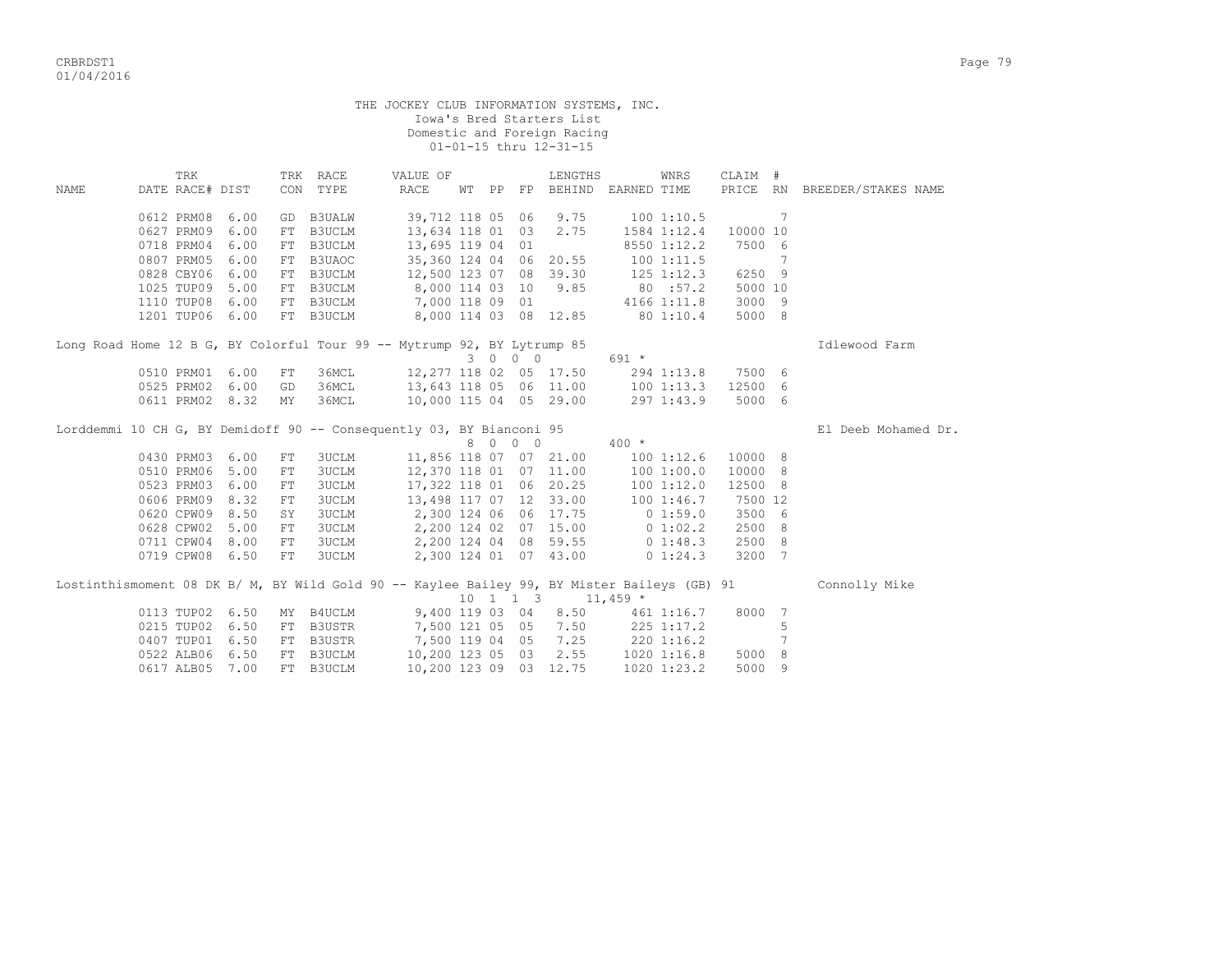critering the contract of the contract of the contract of the contract of the contract of the contract of the contract of the contract of the contract of the contract of the contract of the contract of the contract of the 01/04/2016

 THE JOCKEY CLUB INFORMATION SYSTEMS, INC. Iowa's Bred Starters List Domestic and Foreign Racing 01-01-15 thru 12-31-15 TRK TRK RACE VALUE OF LENGTHS WNRS CLAIM # NAME DATE RACE# DIST CON TYPE RACE WT PP FP BEHIND EARNED TIME PRICE RN BREEDER/STAKES NAME 0711 SRP04 6.50 FT B3UCLM 7,100 123 08 01 4260 1:18.9 5000 8 0811 SRP04 8.00 FT B3UCLM 11,800 125 02 02 1.25 2596 1:40.2 7500 6

 0913 ALB09 6.50 FT B3UCLM 9,600 120 03 03 2.25 960 1:15.0 5000 10 1110 TUP08 6.00 FT B3UCLM 7,000 123 07 05 5.00 202 1:11.8 3000 9 1229 TUP01 6.00 FT B3USOC 10,000 119 06 04 4.50 495 1:10.6 10000 6 Lovesavictory 07 DK B/ M, BY Victory Gallop 95 -- Lovesmegold 00, BY Gold Legend 90 Richard Cosaert & Vickie Cosaert  $2\quad 0\quad 0\quad 0\quad \star$  0227 FON08 6.00 FT B3UCLM 4,000 123 01 09 12.25 0 1:14.8 2500 9 0313 FON09 6.00 FT B3UCLM 4,000 123 08 08 10.80 0 1:14.4 2500 8 Love Tapper 09 CH M, BY Pikepass 96 -- A Taping Canadian 00, BY Pleasant Tap 87  $5 \t0 \t0 \t3 \t4.956$  \* 0522 PRM02 6.00 FT B36MCL 14,837 118 06 06 7.00 100 1:15.0 15000 8 0530 PRM03 6.00 GD B36MCL 12,328 118 07 03 0.75 1440 1:14.6 7500 9 0618 PRM09 6.00 FT B36MCL 12,304 118 09 03 8.00 1425 1:13.9 7500 10 0628 PRM09 6.00 FT B36MCL 11,921 118 04 04 10.25 594 1:13.7 7500 6 0709 PRM09 6.00 FT B36MCL 11,882 120 05 03 4.00 1397 1:14.0 5000 8 Lovie Craves It 11 B M, BY Rushin' to Altar 99 -- Chocolate Lover 00, BY Friendly Lover 88 Wilhelmy Daryl 6 0 0 0 827 \* 0430 PRM06 5.50 FT B3UCLM 14,974 113 07 06 17.00 100 1:06.1 10000 7 0525 PRM04 6.00 FT B3UCLM 17,322 112 07 06 15.50 100 1:12.3 12500 8 0605 PRM01 8.00 FT B3UCLM 13,643 112 05 05 11.35 327 1:43.3 7500 6 0628 PRM06 8.00 FT B3UCLM 10,288 119 02 07 27.75 100 1:42.2 7500 9 0715 PRM01 5.50 MY B3UCLM 12,498 117 03 07 16.25 100 1:06.3 7500 7 0725 PRM09 6.00 FT B3UCLM 11,862 120 06 07 29.35 100 1:13.6 7500 9 Lubbers Run 12 B F, BY Added Edge 00 -- Wild Bubbles 01, BY Wild Event 93 C & G Thoroughbreds  $2\quad 0\quad 0\quad 0\quad 448$  \* 0321 HAW02 6.00 FT B3UMCL 17,860 119 06 05 13.50 348 1:13.7 17500 6 0426 PRM05 6.00 FT B36WMC 12,304 120 03 08 15.55 100 1:14.5 7500 10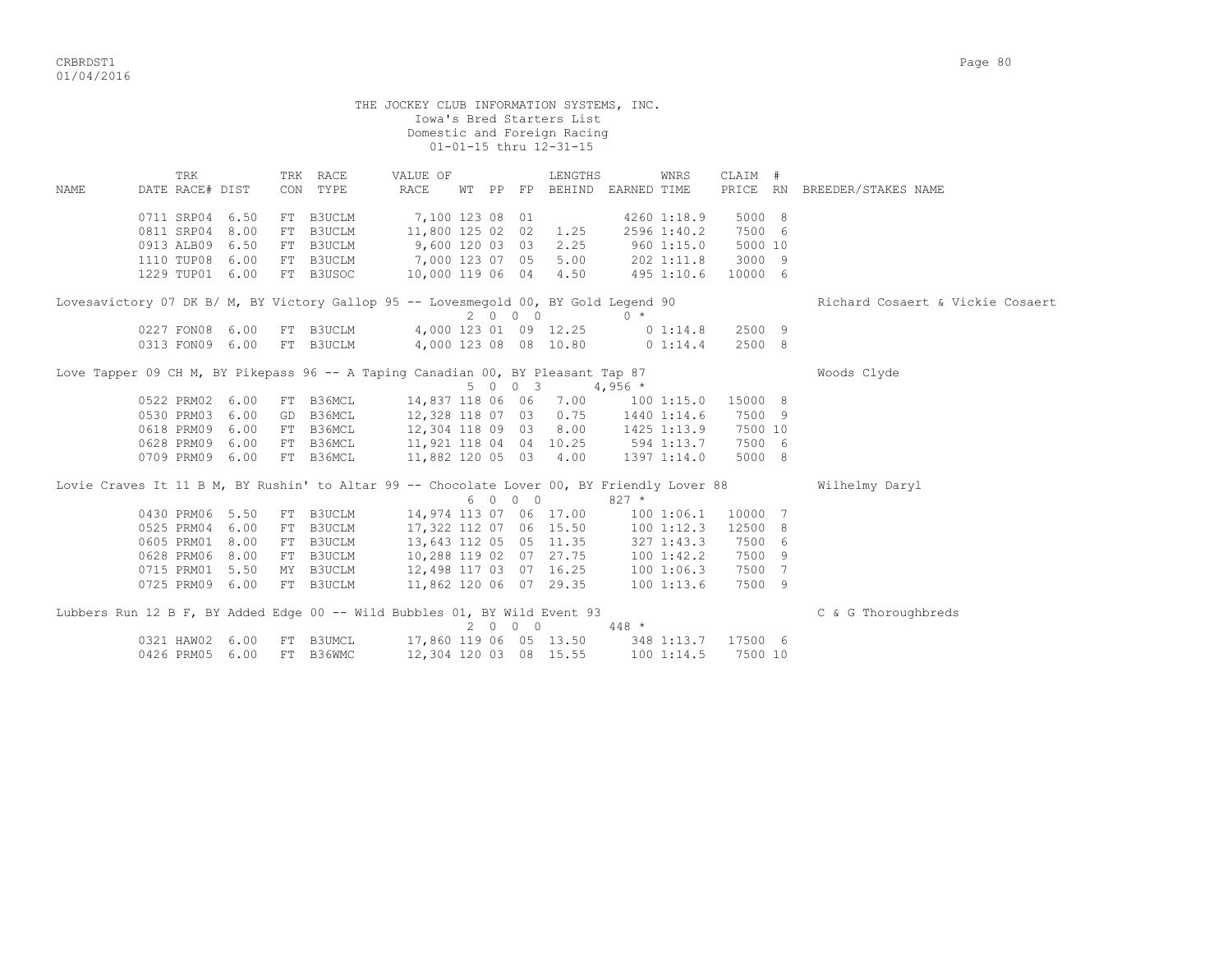CRBRDST1 Page 81 01/04/2016

THE JOCKEY CLUB INFORMATION SYSTEMS, INC. Iowa's Bred Starters List Domestic and Foreign Racing 01-01-15 thru 12-31-15 TRK TRK RACE VALUE OF LENGTHS WNRS CLAIM # NAME DATE RACE# DIST CON TYPE RACE WT PP FP BEHIND EARNED TIME PRICE RN BREEDER/STAKES NAME Lucky Lady M 10 GR/RO M, BY Rockport Harbor 02 -- Lucky M 99, BY Pollock's Luck 91 Poindexter Allen  $4 \t0 \t2 \t0 \t8.542 \t*$  0620 PRM06 6.00 FT B3UCLM 18,500 120 06 06 3.75 100 1:12.4 30000 6 0703 PRM07 6.00 FT B3UCLM 21,473 120 04 02 1.50 4296 1:12.2 30000 6 0716 PRM09 6.00 FT B3UALW 35,145 120 03 04 7.50 1746 1:11.4 9 0802 PRM06 6.00 FT B3UCLM 11,920 120 06 02 hd 2400 1:13.2 12500 9 Lucy Got Even 12 B F, BY Stephen Got Even 96 -- Stormhill 00, BY Storm Boot 89 Hemba Brad 9 0 2 1 17,569 \*<br>37,202 122 07 07 20.05 100 1:12.4 8<br>37,227 118 05 05 8.25 894 1:06.1 7 0418 PRM01 6.00 SY F03MSW 37,202 122 07 07 20.05 100 1:12.4 8 0430 PRM09 5.50 FT B36MSW 37,227 118 05 05 8.25 894 1:06.1 7 0516 PRM04 6.00 FT F03MSW 37,227 122 07 02 0.75 7450 1:13.9 7 0607 PRM09 6.00 FT B36MSW 37,130 118 04 06 4.05 100 1:14.3 11 0618 PRM02 6.00 FT B36MCL 21,671 118 08 03 1.50 2580 1:13.9 30000 8 0703 PRM08 6.00 FT B36MSW 34,490 118 10 05 5.50 849 1:13.1 12 0716 PRM04 6.00 FT B36MCL 20,240 118 02 06 7.75 100 1:12.4 30000 8 0724 PRM05 6.00 FT B36MCL 20,259 118 06 04 5.00 1008 1:13.5 30000 7 0805 PRM05 6.00 FT B36MCL 22,628 119 01 02 1.50 4488 1:12.6 40000 8 Lucy J 09 CH M, BY Doug Fir 99 -- Javagoldstar 00, BY Commemorate 81 Gilman Warren 5 0 0 0 700 \* 0912 RET02 5.50 FT B3UCLM 5,500 120 04 07 24.00 100 1:06.5 7500 7<br>0920 RET02 5.50 FT B3UCLM 5,000 120 05 04 9.75 300 1:07.3 5000 5 0920 RET02 5.50 FT B3UCLM 5,000 120 05 04 9.75 300 1:07.3 1004 RET03 5.00 FT B3UCLM 6,500 120 03 06 7.25 100 1:00.3 10000 6 1011 RET03 5.00 T FM B3UCLM 7,000 120 03 06 10.40 100 :58.1 15000 6 1016 RET06 5.50 FT B3UCLM 5,500 120 05 06 11.60 100 1:06.5 7500 7 Luvabullheiress 10 B M, BY Bravo Bull 97 -- Indian Heiress 03, BY Indian Charlie 95 **Iowa State University**  $10\quad 2\quad 0\quad 1\qquad 18,839$  \* 0303 HOU04 8.32 FT B4UMSW 20,000 123 08 07 24.75 100 1:48.0 8<br>0501 PRM04 8.32 FT B36MCL 10.475 123 02 03 17.00 1663 1:47.4 7500 6 0501 PRM04 8.32 FT B36MCL 10,475 123 02 03 17.00 1663 1:47.4 7500 6 0514 PRM02 6.00 SY B36MCL 12,377 123 06 01 7350 1:13.3 7500 7 0524 PRM05 6.00 SY B3UCLM 13,808 123 03 04 8.75 756 1:12.6 10000 7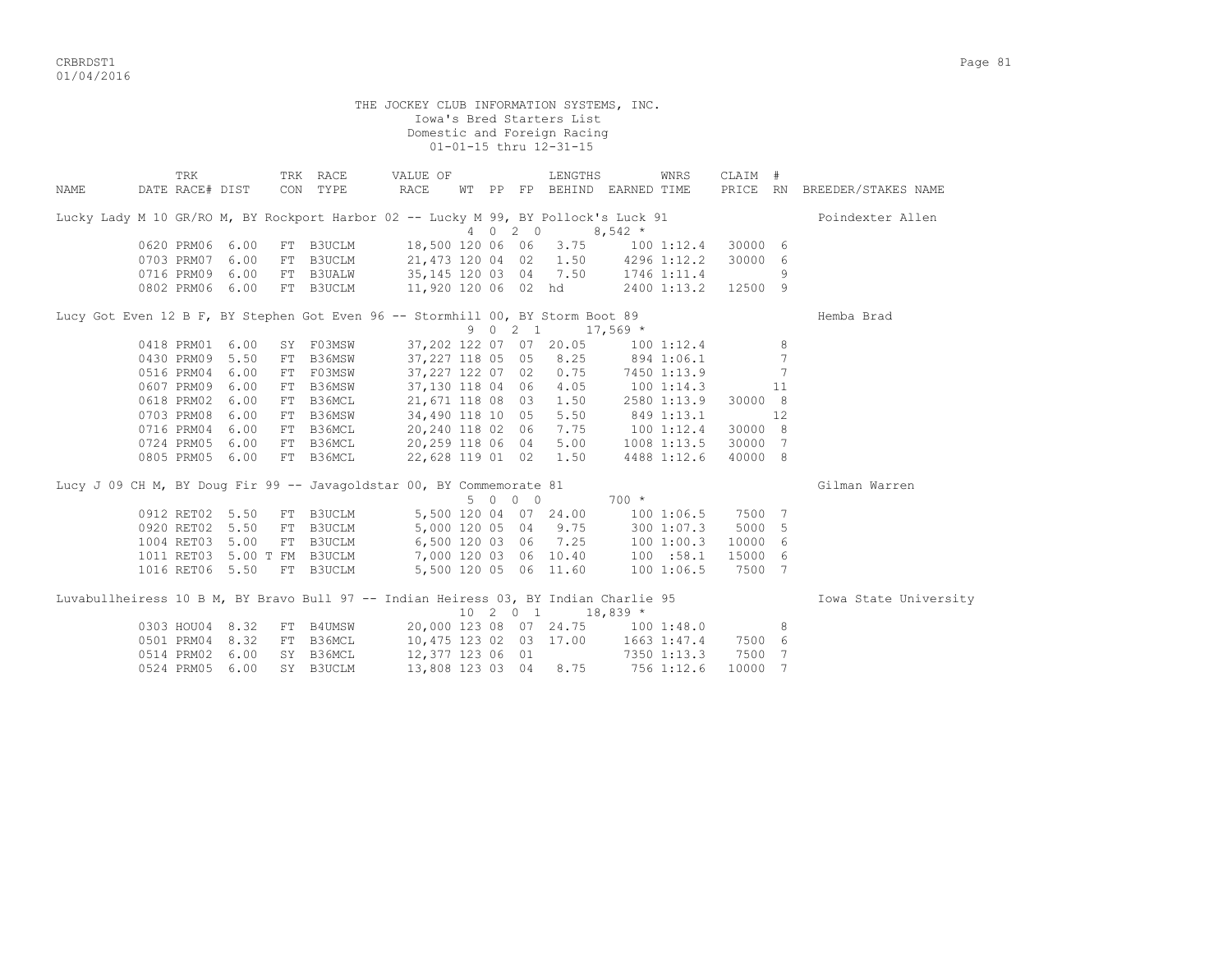CRBRDST1 Page 82 01/04/2016

|      |                                                                                 |      |             |              |                                                                                                                  |                 | Iowa's Bred Starters List<br>Domestic and Foreign Racing<br>01-01-15 thru 12-31-15 |            |                |                |    |                                  |
|------|---------------------------------------------------------------------------------|------|-------------|--------------|------------------------------------------------------------------------------------------------------------------|-----------------|------------------------------------------------------------------------------------|------------|----------------|----------------|----|----------------------------------|
|      | TRK                                                                             |      |             | TRK RACE     | VALUE OF                                                                                                         |                 | LENGTHS                                                                            |            | WNRS           | CLAIM #        |    |                                  |
| NAME | DATE RACE# DIST                                                                 |      |             | CON TYPE     | RACE                                                                                                             |                 | WT PP FP BEHIND EARNED TIME                                                        |            |                |                |    | PRICE RN BREEDER/STAKES NAME     |
|      | 0605 PRM01 8.00                                                                 |      |             | FT B3UCLM    | 13,643 123 06 01                                                                                                 |                 |                                                                                    |            | 8175 1:43.3    | 10000 6        |    |                                  |
|      | 0614 CBY09 7.50 T FM B3UALW                                                     |      |             |              | 36,000 121 06 06 5.50                                                                                            |                 |                                                                                    |            | 300 1:30.0     |                | -7 |                                  |
|      | 0627 PRM09 6.00                                                                 |      |             | FT B3UCLM    |                                                                                                                  |                 |                                                                                    |            | 100 1:12.4     | 10000 10       |    |                                  |
|      | 0724 PRM09 6.00                                                                 |      |             | FT B3UCLM    | 13,634 123 06 09 18.35<br>13,076 123 05 08 51.75                                                                 |                 |                                                                                    |            | 1001:13.4      | 7500 8         |    |                                  |
|      | 0823 CBY08 7.50 T FM B3UCLM                                                     |      |             |              | 14,500 123 02 05 13.75 145 1:30.7                                                                                |                 |                                                                                    |            |                | 12500 8        |    |                                  |
|      | 0907 CBY01 6.00 FT B3UCLM                                                       |      |             |              | 10,000 123 01 06 17.75                                                                                           |                 |                                                                                    |            | 150 1:14.0     | 4000 6         |    |                                  |
|      | Machli 13 B G, BY Latent Heat 03 -- Jimini's Cricket 07, BY Pioneering 93       |      |             |              |                                                                                                                  |                 |                                                                                    |            |                |                |    | Leech James R.                   |
|      |                                                                                 |      |             |              |                                                                                                                  | 3 0 0 0         |                                                                                    | $2,538$ *  |                |                |    |                                  |
|      | 0607 PRM07 5.00                                                                 |      | FT          | 02MSW        |                                                                                                                  |                 | 30,447 118 03 04 5.75                                                              |            | 1937 1:00.4    | $\overline{7}$ |    |                                  |
|      | 0712 PRM03 4.50                                                                 |      | FT          | 02MCL        | 20,240 119 01 05 9.55                                                                                            |                 |                                                                                    |            | 501 : 53.3     | 30000 8        |    |                                  |
|      | 0731 PRM03 5.50                                                                 |      | FT          | 02MCL        | 15, 104 119 01 07 21.25                                                                                          |                 |                                                                                    |            | 100 1:07.8     | 30000 7        |    |                                  |
|      | Madera Style 10 CH G, BY Forestry 96 -- Mountian Style 98, BY Mt. Livermore 81  |      |             |              |                                                                                                                  | 5 1 0 0         |                                                                                    | $8,070*$   |                |                |    | McClintock Loretta               |
|      | 0523 PRM03 6.00                                                                 |      | FT          | 3UCLM        |                                                                                                                  |                 | 17,322 120 05 05 7.50 411 1:12.0                                                   |            |                | 15000 8        |    |                                  |
|      | 0620 PRM07 6.00                                                                 |      | FT          | 3UCLM        | 17,298 118 03 07 14.65 100 1:12.5                                                                                |                 |                                                                                    |            |                | 15000 9        |    |                                  |
|      | 0710 PRM04 5.00                                                                 |      | FT          | 3UCLM        | 12,479 120 01 01                                                                                                 |                 |                                                                                    |            | 7344 :59.9     | 10000 8        |    |                                  |
|      | 0801 PRM09 6.00                                                                 |      | FT          | 3UCLM        |                                                                                                                  |                 | 13,076 123 01 08 24.90 100 1:12.2                                                  |            |                | 7500 8         |    |                                  |
|      | 0822 CBY06 5.50                                                                 |      | GD          | 3UCLM        |                                                                                                                  |                 | 12,100 123 06 06 14.50                                                             |            | 115 1:06.1     | 6250 8         |    |                                  |
|      | Madrid Macho Man 09 DK B/ G, BY Wild Gold 90 -- Houston Belle 92, BY Houston 86 |      |             |              |                                                                                                                  | 4 0 0 0         |                                                                                    | $415 *$    |                |                |    | Dr. Kim Houlding & Staker Family |
|      | 0620 PRM09 5.50                                                                 |      | FT          | 3UCLM        | 14,168 118 06 09 10.25                                                                                           |                 |                                                                                    |            | 1001:05.6      | 7500 10        |    |                                  |
|      | 0705 PRM05 6.00                                                                 |      | ${\rm FT}$  | 3UCLM        | 10,500 118 02 06 16.25                                                                                           |                 |                                                                                    |            | 1001:11.6      | 7500 7         |    |                                  |
|      | 0802 PRM04 6.00                                                                 |      | $_{\rm FT}$ | <b>3UCLM</b> |                                                                                                                  |                 |                                                                                    |            | 1001:11.3      | 5000 8         |    |                                  |
|      | 0829 CBY08 8.32                                                                 |      | FT          | 3UCLM        | 10,500 118 02   06   16.25<br>13,076 117 06   08   18.50<br>11,500 123 02   10   24.75<br>11,500 123 02 10 24.75 |                 |                                                                                    |            | $115$ $1:45.5$ | 6250 10        |    |                                  |
|      | Magic and More 11 B G, BY Ghazi 89 -- Tricky Truth 00, BY Proudest Romeo 90     |      |             |              |                                                                                                                  | $7 \t1 \t3 \t0$ |                                                                                    | $32,398$ * |                |                |    | River Ridge Ranch                |
|      | 0424 PRM07 6.00                                                                 |      | GD          | 3UALW        | 37,727 120 09 02                                                                                                 |                 | 9.25                                                                               |            | 7450 1:10.9    |                | 12 |                                  |
|      | 0510 PRM09                                                                      | 6.00 | GD          | 3UALW        | 37,751 120 09 02                                                                                                 |                 | 2.50                                                                               |            | 7475 1:11.8    |                | 11 |                                  |
|      | 0530 PRM09                                                                      | 8.32 | FT.         | <b>3UALW</b> | 37,824 120 08 05                                                                                                 |                 | 5.75                                                                               |            | $906$ 1:45.1   |                | 8  |                                  |

THE JOCKEY CLUB INFORMATION SYSTEMS, INC.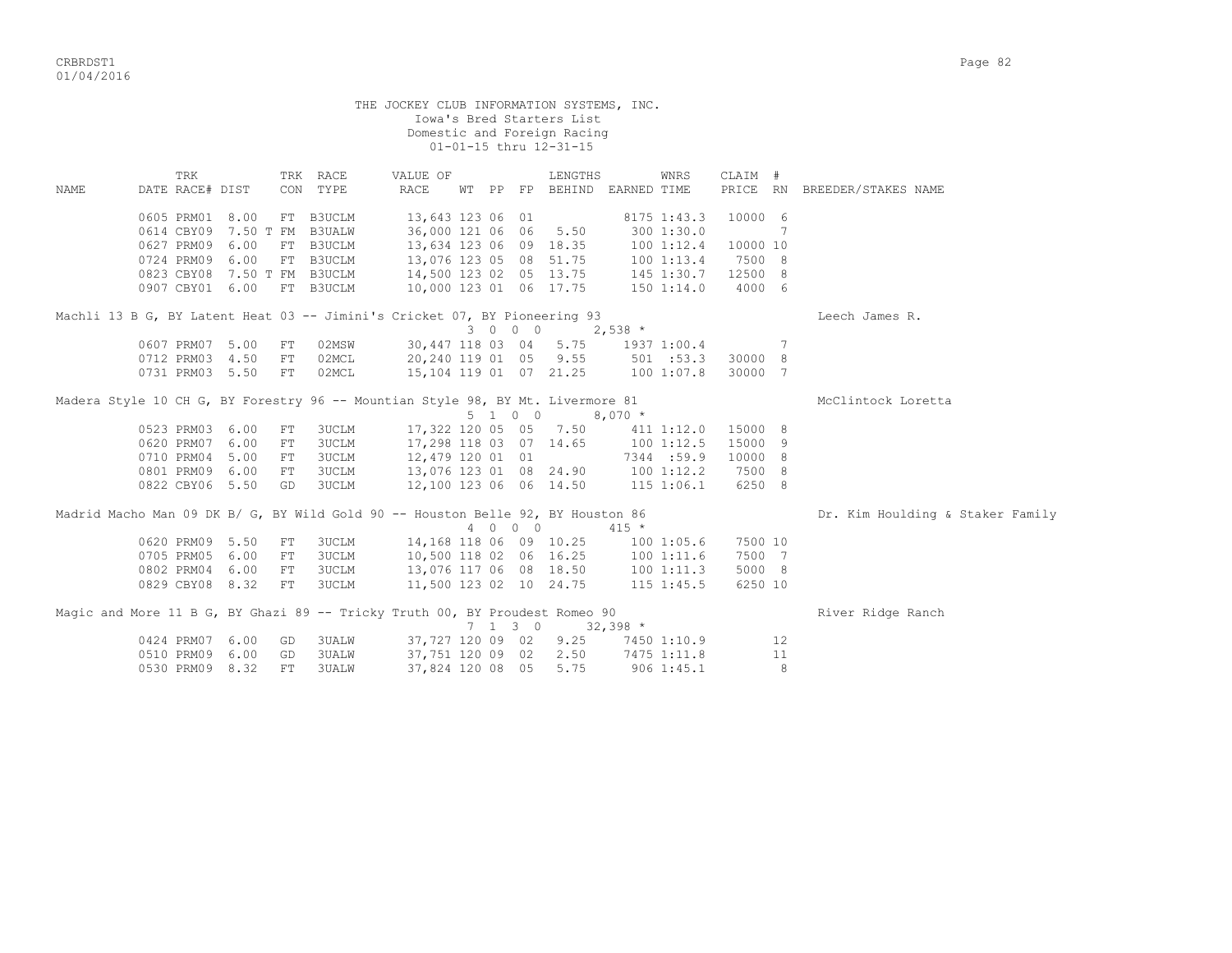CRBRDST1 Page 83 01/04/2016

| VI/ VT/ ムVIV |                                        |                        |                              |                       |                                  |                                                                      |       |                |                                                                                                |             |                                                        |                       |                  |                     |
|--------------|----------------------------------------|------------------------|------------------------------|-----------------------|----------------------------------|----------------------------------------------------------------------|-------|----------------|------------------------------------------------------------------------------------------------|-------------|--------------------------------------------------------|-----------------------|------------------|---------------------|
|              |                                        |                        |                              |                       |                                  | THE JOCKEY CLUB INFORMATION SYSTEMS, INC.                            |       |                | Iowa's Bred Starters List<br>Domestic and Foreign Racing<br>$01 - 01 - 15$ thru $12 - 31 - 15$ |             |                                                        |                       |                  |                     |
| NAME         |                                        | TRK<br>DATE RACE# DIST |                              | CON                   | TRK RACE<br>TYPE                 | VALUE OF<br>RACE                                                     | WT PP | FP             | LENGTHS<br><b>BEHIND</b>                                                                       | EARNED TIME | WNRS                                                   | CLAIM #<br>PRICE      | <b>RN</b>        | BREEDER/STAKES NAME |
|              | 0712 PRM09<br>0723 PRM09<br>0801 PRM09 | 0618 PRM06             | 6.00<br>6.00<br>6.00<br>6.00 | FT<br>FT<br>FT<br>FT. | 3UCLM<br>3UALW<br>3UCLM<br>3UCLM | 22,889 120 03 01<br>35, 145 123 03<br>13,095 123 01<br>13,076 123 06 |       | 09<br>05<br>02 | 7.30<br>10.00<br>2.75                                                                          |             | 13575 1:13.0<br>1001:11.3<br>324 1:11.6<br>2568 1:12.2 | 30000<br>7500<br>7500 | - 9<br>-7<br>- 8 |                     |

|                             |  |                       |  |                       | Magic for Madeline 12 B F, BY Governor Vasquez 00 -- Starforjenn 97, BY Naevus Star 86 |         | Priebe Berl E. |
|-----------------------------|--|-----------------------|--|-----------------------|----------------------------------------------------------------------------------------|---------|----------------|
|                             |  |                       |  |                       | 6 1 1 0 10,110 *                                                                       |         |                |
| 0621 CBY11 6.00 FT B3UMCL   |  |                       |  |                       | 10,500 119 02 01 6300 1:14.2 6250 7                                                    |         |                |
| 0705 CBY06 6.00 FT B3UALW   |  |                       |  |                       | 30,000 117 05 05 16.25 900 1:10.3                                                      | - 5     |                |
| 0719 CBY06 8.32 T FM B3UCLM |  |                       |  | 14,130 118 03 06 7.90 | 135 1:42.2 12500 12                                                                    |         |                |
| 0806 CBY06 8.00 FT B3UCLM   |  | 10,500 118 05 02 1.00 |  |                       | 2100 1:41.6 6250 7                                                                     |         |                |
| 0820 CBY04 7.50 T GD B3UCLM |  | 13,500 119 09 04 1.50 |  |                       | 540 1:32.8                                                                             | 12500 9 |                |
| 0903 CBY03 8.32 T FM B3UCLM |  |                       |  | 14,130 118 12 10 5.45 | 135 1:44.6 12500 12                                                                    |         |                |

| Major Edge 08 CH G, BY Added Edge 00 -- Lady Syndahl 91, BY Sail Me Again 84            |            |      |     |              |                        |   |         |                       |            |                |        |    | Kurtz Dale L. DVM  |
|-----------------------------------------------------------------------------------------|------------|------|-----|--------------|------------------------|---|---------|-----------------------|------------|----------------|--------|----|--------------------|
|                                                                                         |            |      |     |              |                        | 9 |         |                       | 4,457 $*$  |                |        |    |                    |
|                                                                                         | 0220 FON08 | 4.00 | FT. | 3UCLM        | 4,000 123 06 01        |   |         |                       |            | 2400 :48.0     | 2500 8 |    |                    |
|                                                                                         | 0306 FON09 | 6.00 | FT. | 3UCLM        |                        |   |         | 4,000 123 05 03 2.75  |            | 480 1:13.8     | 2500 8 |    |                    |
|                                                                                         | 0328 FON06 | 6.00 | FT  | 3UCLM        |                        |   |         | 6,018 123 06 07 15.05 |            | 01:14.6        | 3500 8 |    |                    |
|                                                                                         | 0419 FON01 | 6.00 | MY  | 3UCLM        | 4,300 123 03 04        |   |         | 8.35                  |            | 2001:15.0      | 2500 6 |    |                    |
|                                                                                         | 0502 FON04 | 6.50 | FT  | 3UCLM        |                        |   |         | 4,000 123 01 06 13.30 |            | $0\;1:19.0$    | 2500 7 |    |                    |
|                                                                                         | 0515 PRM03 | 5.50 | GD  | 4UWCL        | 11,000 116 06 05 17.75 |   |         |                       |            | 3271:05.0      | 4000 6 |    |                    |
|                                                                                         | 0611 PRM01 | 8.00 | MY  | 3UCLM        | 11,810 118 05 06       |   |         | 28.75                 |            | 1001:39.4      | 4000 7 |    |                    |
|                                                                                         | 0808 CLS04 | 6.00 | FT  | 3UCLM        | 3,800 125 02 04        |   |         | 4.00                  |            | $190$ $1:15.2$ | 2500 8 |    |                    |
|                                                                                         | 0822 CLS02 | 6.50 | FT. | 3UCLM        | 3,800 120 05 02        |   |         | 1.00                  |            | 760 1:20.4     | 2500 6 |    |                    |
| Major Player 12 DK B/ G, BY Drum Major 02 -- Fifth Avenue Suite 02, BY Category Five 95 |            |      |     |              |                        |   |         |                       |            |                |        |    | Nielsen Charles D. |
|                                                                                         |            |      |     |              |                        |   | 4 1 1 0 |                       | $30,623$ * |                |        |    |                    |
|                                                                                         | 0503 PRM06 | 6.00 | FТ  | 36MSW        | 37,138 118 04 02       |   |         | 6.00                  |            | 7400 1:12.3    |        | 9  |                    |
|                                                                                         | 0521 PRM09 | 6.00 | FT. | 03MSW        | 37,130 122 11 01       |   |         |                       |            | 22050 1:14.2   |        | 11 |                    |
|                                                                                         | 0712 PRM09 | 6.00 | FT. | <b>3UALW</b> | 35,145 118 06 05       |   |         | 3.80                  |            | 873 1:11.3     |        | 9  |                    |

0903 CBY07 8.00 FT 3UALW 30,000 116 08 08 39.35 300 1:39.0 8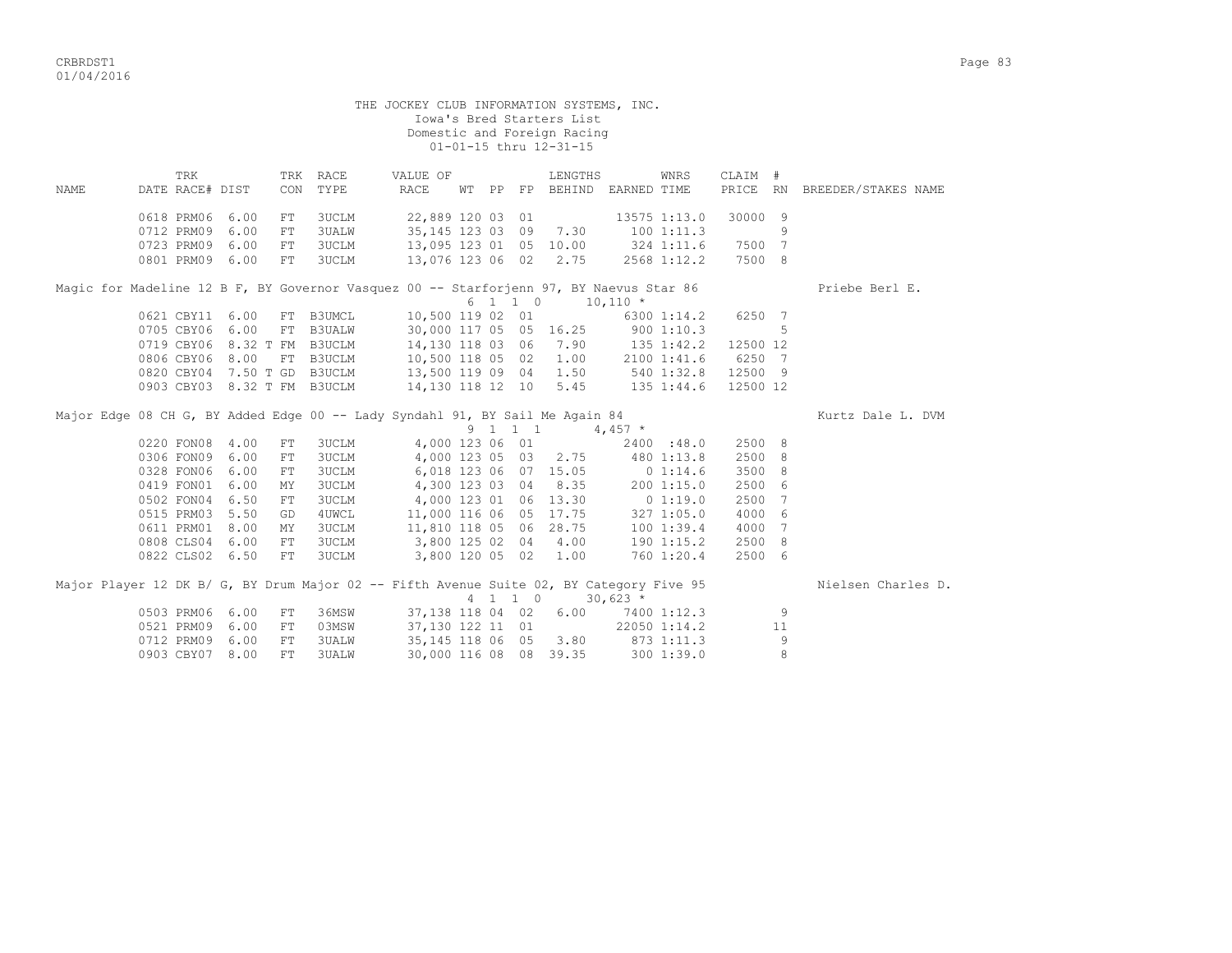CRBRDST1 Page 84 01/04/2016

|      |                             |      |                      | THE JOCKEY CLUB INFORMATION SYSTEMS, INC.                                          |  |          | Iowa's Bred Starters List<br>Domestic and Foreign Racing<br>01-01-15 thru 12-31-15 |            |              |          |                |                                 |
|------|-----------------------------|------|----------------------|------------------------------------------------------------------------------------|--|----------|------------------------------------------------------------------------------------|------------|--------------|----------|----------------|---------------------------------|
| NAME | TRK<br>DATE RACE# DIST      |      | TRK RACE<br>CON TYPE | VALUE OF<br>RACE                                                                   |  |          | LENGTHS<br>WT PP FP BEHIND EARNED TIME                                             |            | WNRS         | CLAIM #  |                | PRICE RN BREEDER/STAKES NAME    |
|      |                             |      |                      | Makoshika 11 DK B/ G, BY Rainmaker 99 -- Stepperupper 03, BY Trippi 97             |  |          | $15 \quad 2 \quad 2 \quad 4 \quad 46,946 \star$                                    |            |              |          |                | Black Oak Farm                  |
|      | 0327 HAW08 6.50             |      | <b>3UALW</b><br>FT   | 31,416 121 07 03                                                                   |  |          | 3.00                                                                               |            | 2310 1:19.1  |          | 7              |                                 |
|      | 0418 PRM08 6.00             |      | 3UALW<br>SY          |                                                                                    |  |          | 49,603 120 02 08 13.00                                                             | 1001:11.3  |              |          | 9              |                                 |
|      | 0507 PRM02                  | 6.00 | 3UCLM<br>FT          | 18,541 120 03 03                                                                   |  |          | 1.30                                                                               |            | 2190 1:11.6  | 15000 9  |                |                                 |
|      | 0522 PRM06                  | 6.00 | <b>3UALW</b><br>FT   | 39,712 120 04 04                                                                   |  |          | 2.10                                                                               |            | 1988 1:11.6  |          | 7              |                                 |
|      | 0605 PRM06 6.00             |      | <b>3UCLM</b><br>FT   | 23,608 120 05 03                                                                   |  |          | 2.25                                                                               |            | 2850 1:11.0  | 30000 5  |                |                                 |
|      | 0619 PRM03 6.00             |      | 3UCLM<br>FT          | 14,726 118 02 04                                                                   |  |          | 1.15                                                                               | 767 1:11.5 |              | 20000 7  |                |                                 |
|      | 0702 PRM05                  | 6.00 | 3USOC<br>FT          | 22,647 118 01 06                                                                   |  |          | 4.75                                                                               | 100 1:11.1 |              | 20000 7  |                |                                 |
|      | 0723 PRM09                  | 6.00 | 3UCLM<br>FT          | 13,095 118 05 02                                                                   |  |          | 2.75                                                                               |            | 2592 1:11.6  | 7500 7   |                |                                 |
|      | 0802 PRM04                  | 6.00 | 3UCLM<br>FT          | 13,076 118 05 01                                                                   |  |          |                                                                                    |            | 7704 1:11.3  | 7500 8   |                |                                 |
|      | 0808 PRM10 5.50             |      | 3USTR<br>FT          | 27,443 118 04 01                                                                   |  |          |                                                                                    |            | 16488 1:04.4 |          | 6              |                                 |
|      | 0826 RP 03 5.00 T FM        |      | <b>3UCLM</b>         | 16,827 124 10 04                                                                   |  |          | 2.50                                                                               |            | 932 :56.9    | 10000 10 |                |                                 |
|      | 0907 RP 05 6.50             | FT   | 3USOC                | 23, 210 123 03 04                                                                  |  |          | 6.75                                                                               |            | 1315 1:15.8  |          | 6              |                                 |
|      | 0925 RP 07 5.50             | FT   | 3UCLM                | 24,457 123 08 06                                                                   |  |          | 3.80                                                                               | 85 1:03.6  |              | 20000 9  |                |                                 |
|      | 1111 RP 04 5.00             | FT   | <b>3UCLM</b>         | 30,656 121 06 02                                                                   |  |          | 1.00                                                                               |            | 5356 :58.3   | 25000 7  |                |                                 |
|      | 1211 RP 01 6.00             |      | FT<br><b>3UCLM</b>   | 21,433 120 03 03                                                                   |  |          | 0.85                                                                               |            | 2169 1:10.7  | 15000 6  |                |                                 |
|      |                             |      |                      | Marcenia 12 CH F, BY Marchfield 04 -- Proxenia (GB) 03, BY Pursuit of Love (GB) 89 |  |          |                                                                                    |            |              |          |                | Rodney Zimmerman & Dave Newgard |
|      |                             |      |                      |                                                                                    |  | 12 0 2 0 | $7,882*$                                                                           |            |              |          |                |                                 |
|      | 0314 HAW03 5.50             |      | FT B3UMSW            |                                                                                    |  |          | 23,320 118 06 04 10.00 1100 1:06.1                                                 |            |              |          | $\overline{7}$ |                                 |
|      | 0412 WO 04 5.00             |      | FT F03MSW            |                                                                                    |  |          | 87,804 121 04 10 14.60                                                             |            | 318 :57.9    |          | 10             |                                 |
|      | 0507 PRM09 6.00             |      | B36MSW<br>FT         |                                                                                    |  |          | 37,105 118 02 12 29.00                                                             |            | 1001:13.3    |          | 12             |                                 |
|      | 0517 PRM02 8.32             |      | MY B36MSW            |                                                                                    |  |          | 37, 227 118 05 07 27.00                                                            |            | 1001:38.0    |          | $\overline{7}$ |                                 |
|      | 0607 PRM02 8.32             |      | GD<br>B36MCL         | 10,000 118 01 05 14.60                                                             |  |          |                                                                                    |            | 294 1:47.4   | 7500 7   |                |                                 |
|      | 0627 CBY08 7.50 T FM B3UMCL |      |                      | 14,500 119 04 04 5.25                                                              |  |          |                                                                                    |            | 580 1:32.8   | 20000 9  |                |                                 |
|      | 0716 CBY04 7.50 T GD B3UMCL |      |                      | 14,500 119 10 02                                                                   |  |          | 1.50                                                                               |            | 2900 1:34.9  | 20000 10 |                |                                 |
|      | 0730 CBY04 8.32 T FM B3UMSW |      |                      | 28,000 118 01 08 11.65                                                             |  |          |                                                                                    |            | 280 1:41.9   |          | 12             |                                 |
|      | 0827 CBY03 7.50 T FM B3UMCL |      |                      | 14,500 119 04 05                                                                   |  |          | 2.60                                                                               | 145 1:32.0 |              | 20000 11 |                |                                 |
|      | 0910 CBY06 5.50             |      | FT B3UMCL            | 10,500 119 05 06 13.35                                                             |  |          |                                                                                    | 105 1:07.9 |              | 6250 9   |                |                                 |
|      | 1023 HAW03 8.50 T FM        |      | B3UMCL               | 11,646 121 04 02                                                                   |  |          | 2.50                                                                               |            | 1860 1:44.4  | 15000 8  |                |                                 |
|      | 1121 HAW02 8.50             |      | SY<br>3UMCL          | 11,746 121 04 07 37.75                                                             |  |          |                                                                                    |            | 1001:48.3    | 15000 9  |                |                                 |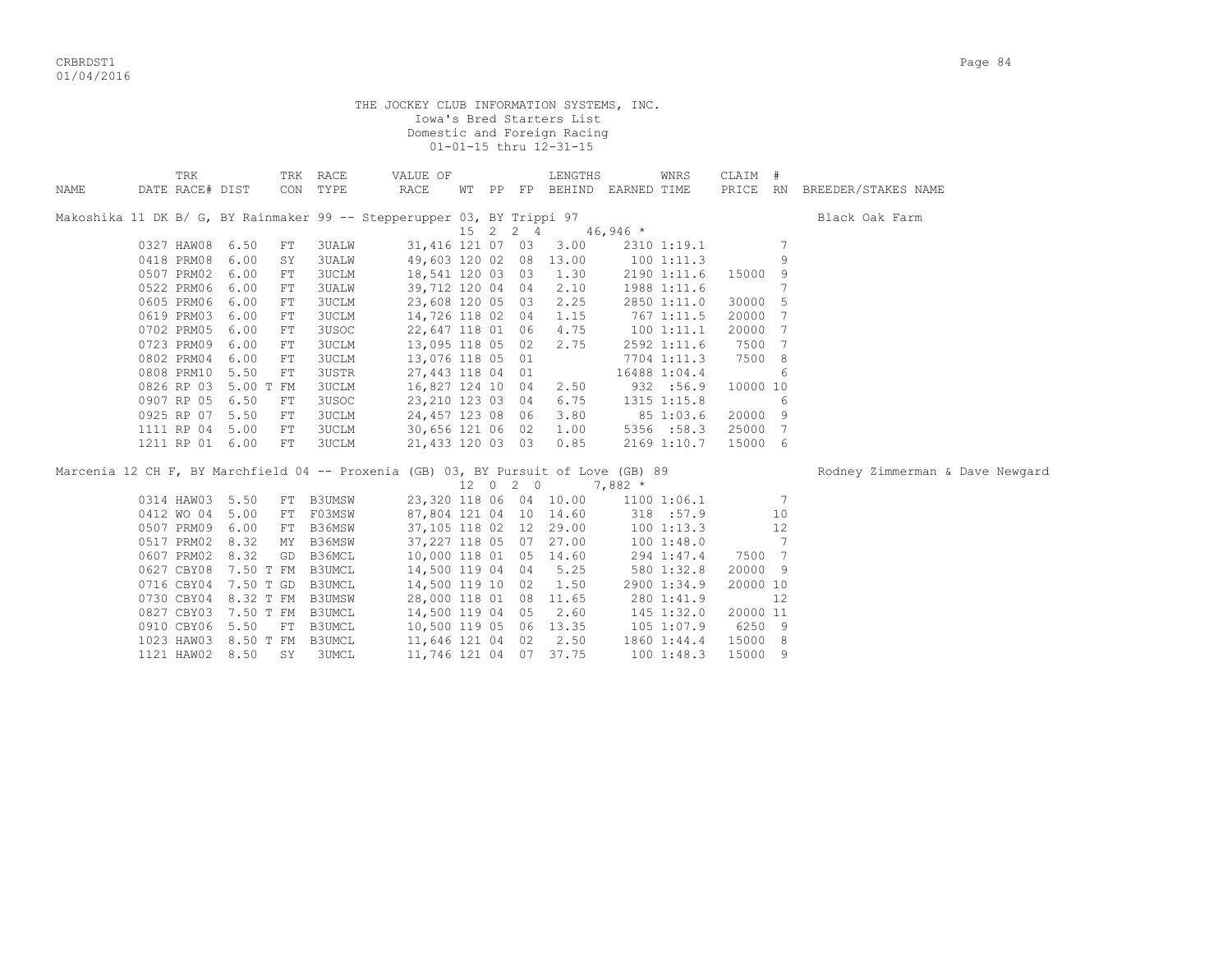CRBRDST1 Page 85 01/04/2016

 THE JOCKEY CLUB INFORMATION SYSTEMS, INC. Iowa's Bred Starters List Domestic and Foreign Racing 01-01-15 thru 12-31-15 TRK TRK RACE VALUE OF LENGTHS WNRS CLAIM # NAME DATE RACE# DIST CON TYPE RACE WT PP FP BEHIND EARNED TIME PRICE RN BREEDER/STAKES NAME Maren's Storm 12 B F, BY Stormy Atlantic 94 -- Maren's Meadow 05, BY Meadowlake 83 River Ridge Ranch  $2 \t1 \t0 \t0 \t12.124$  \* 0703 PRM08 6.00 FT B36MSW 34,490 118 05 07 6.85 100 1:13.1 12 0716 PRM04 6.00 FT B36MCL 20,240 118 07 01 12024 1:12.4 30000 8 Marry Me Next 11 DK B/ G, BY Rushin' to Altar 99 -- Queansco 02, BY Humming 96 McClintock Loretta F.  $7 \t 0 \t 1 \t 2 \t 2,076$  \* 0607 LBG06 6.00 FT 3UALW 3,700 120 06 03 1.50 357 1:11.6 6 0705 LBG05 6.00 SY 3UALW 3,700 121 02 05 11.75 88 1:12.3 8 0719 GF 04 5.25 FT 3UALW 3,900 126 02 06 11.75 0 1:07.8 6 0726 GF 07 5.25 FT 3UALW 4,000 126 02 03 5.75 440 1:06.8 7 0920 LBG02 6.00 FT 3UALW 3,700 120 03 02 4.00 727 1:11.9 8 0926 LBG10 8.50 FT 3USTK 11,550 120 03 05 36.75 259 1:50.8 5 B CUP THREE YEAR OLD AND UP CLASSIC S. 1003 LBG02 6.00 GD 3UALW 4,500 120 04 04 6.05 205 1:10.4 8 Marty's Memory 13 B G, BY Noble Causeway 02 -- Miner's Tomb 07, BY Cryptoclearance 84 Claim To Fame Stable  $3 \t0 \t0 \t0$  599  $\star$  0712 PRM03 4.50 FT 02MCL 20,240 119 02 07 24.55 100 :53.3 30000 8 0731 PRM03 5.50 FT 02MCL 15,104 119 04 05 14.75 414 1:07.8 30000 7 0828 RP 02 7.50 T FM 02MSW 33,000 119 05 12 35.85 85 1:32.8 12 Mast Confusion 12 DK B/ G, BY Mast Track 04 -- Grenadine 08, BY Touch Gold 94 Bogash Eugene  $7 \t1 \t0 \t1 \t10,251 \t*$  0419 PRM09 6.00 SY 03MSW 37,130 122 04 05 16.25 882 1:13.0 11 0501 PRM07 6.00 FT 36MSW 37,154 120 05 08 19.00 100 1:12.2 10 0515 PRM09 8.32 GD 36MSW 37,074 119 08 11 35.55 100 1:45.9 11 0606 PRM02 5.50 FT 36MCL 12,280 118 05 04 1.25 588 1:07.2 7500 11 0619 PRM09 6.00 FT 36MCL 12,305 119 07 03 2.25 1425 1:14.3 7500 10 0717 PRM01 5.50 FT 36MCL 11,901 119 05 01 7056 1:07.2 7500 7 0802 PRM09 6.00 FT 3UCLM 11,840 118 08 10 18.75 100 1:12.7 7500 10 Matchlock 12 DK B/ G, BY Matt's Broken Vow 05 -- Topper Too 04, BY Peaks and Valleys 92 Kark Emil

7 3 1 0 35,982 \*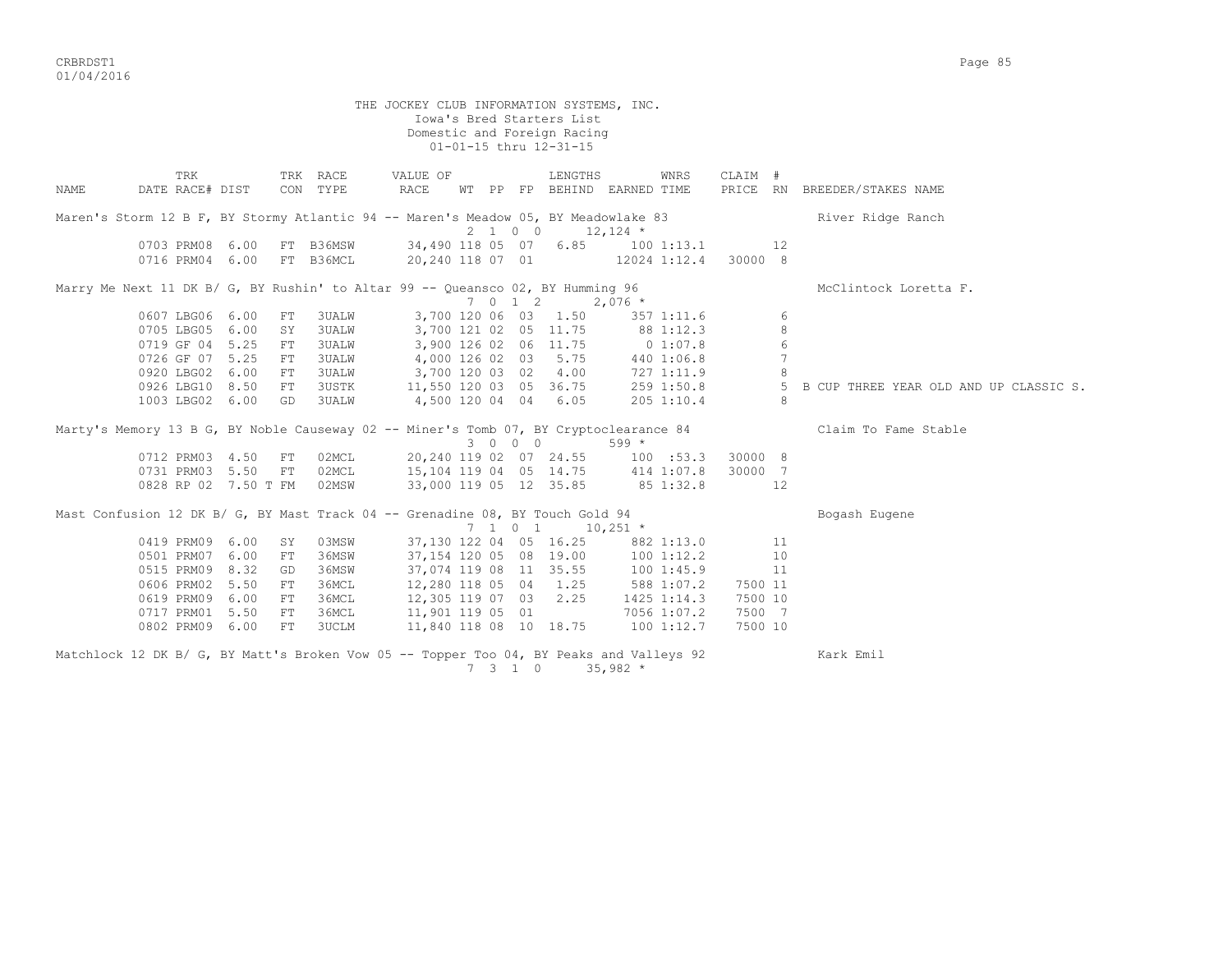CRBRDST1 Page 86 01/04/2016

THE JOCKEY CLUB INFORMATION SYSTEMS, INC. Iowa's Bred Starters List Domestic and Foreign Racing 01-01-15 thru 12-31-15 TRK TRK RACE VALUE OF LENGTHS WNRS CLAIM # NAME DATE RACE# DIST CON TYPE RACE WT PP FP BEHIND EARNED TIME PRICE RN BREEDER/STAKES NAME 0426 PRM09 5.50 FT 36MCL 12,305 118 09 01 7125 1:06.5 7500 10 0510 PRM09 6.00 GD 3UALW 37,751 115 10 04 4.25 1869 1:11.8 11 0530 PRM09 8.32 FT 3UALW 37,824 118 01 04 3.25 1888 1:45.1 8 0620 PRM07 6.00 FT 3UCLM 17,298 118 06 02 3.25 3400 1:12.5 15000 9 0709 PRM07 8.32 FT 3UCLM 21,434 115 04 01 12744 1:44.4 25000 8 0725 PRM06 6.00 FT 3USTR 18,235 118 07 04 1.75 1081 1:11.6 7 0807 PRM07 8.32 FT 3UCLM 12,890 118 01 01 7875 1:43.6 12500 10

Maxnificent 12 CH G, BY Latent Heat 03 -- Celeritas 04, BY Stephen Got Even 96 Hicklin Christine Aaron DVM  $5 \t0 \t1 \t0 \t6,822 \t\t*$  0514 PRM09 5.00 SY 03MCL 21,623 122 06 06 11.00 100 :59.0 30000 10 0529 PRM09 5.50 FT 36MCL 21,671 118 08 02 0.75 4300 1:07.2 30000 8 0704 PRM01 6.00 FT 36MSW 34,607 118 02 04 2.30 1734 1:12.9 6 0717 PRM05 6.00 FT 36MCL 20,259 118 02 07 9.50 100 1:11.7 30000 7 0801 PRM06 6.00 FT 36MCL 11,801 118 02 04 8.00 588 1:13.5 7500 6

M B Prize 12 CH F, BY Pure Prize 98 -- Steal the Sugar 04, BY Coronado's Quest 95 Hobbs William L.  $5 \t1 \t2 \t1 \t59,963$  \* 0425 PRM05 6.00 MY B3UALW 37,824 115 05 01 22650 1:11.1 8 0509 PRM08 6.00 FT B3USTK 80,000 115 01 02 1.75 15600 1:11.2 10 MAMIE EISENHOWER S. 0529 PRM06 6.00 FT F03STK 69,566 118 04 02 3.00 13913 1:11.7 6 BOB BRYANT S. 0619 PRM08 5.50 FT B3UAOC 30,500 118 03 07 7.00 100 1:05.3 7 0808 PRM05 8.32 FT F03STK 80,000 120 08 03 8.75 7700 1:45.5 12 IOWA BREEDERS' OAKS

Mi C You N Iowa 06 DK B/ G, BY Mi Cielo 90 -- Miss Iowa 97, BY Hermitage 88 Jason Kindle & Travis Jobe  $1 \t 0 \t 0 \t 54 \t \star$ <br>5 400 100 0 54  $\star$  0823 BTP05 6.00 FT 3UCLM 5,400 126 03 09 16.60 54 1:11.4 5000 10 Mingo Edge 09 B G, BY Added Edge 00 -- Princess Flo Jo 05, BY Chief Seattle 97 https://www.flunt Stables, Inc. 4 1 1 0 3,303 \* 0718 GF 09 5.25 FT 3USTR 4,200 126 06 04 4.50 210 1:06.8 8 0726 GF 11 5.25 FT 3USTR 4,200 126 04 01 2310 1:06.8 8 0910 GE US U.20 PH SUSTR (4,200 126 06 04 (4.50 (210 1:06.8 )<br>0906 LBG05 6.00 MY 3UCLM (4,000 130 01 02 1.25 783 1:11.1 (4000 5)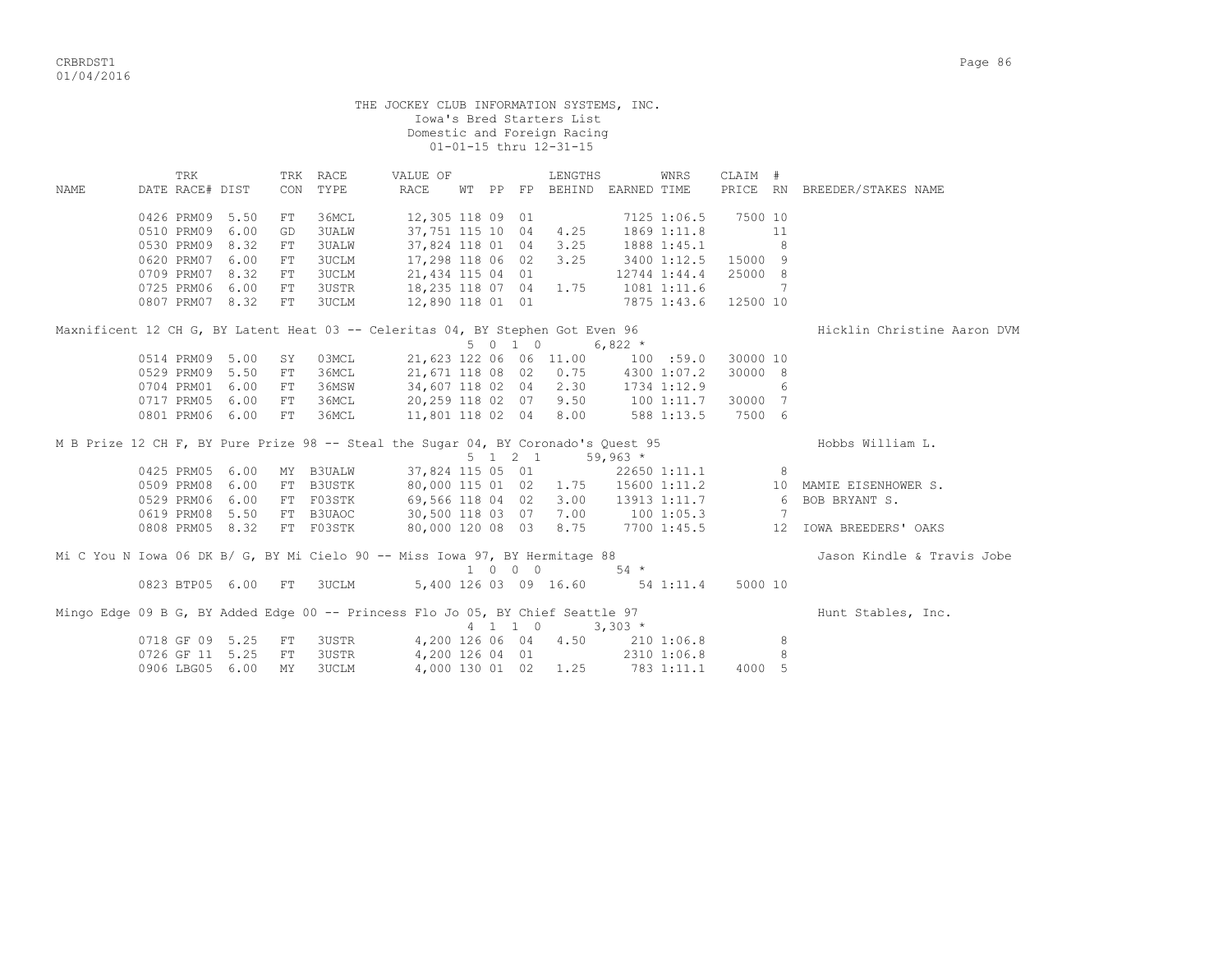CRBRDST1 Page 87 01/04/2016

 THE JOCKEY CLUB INFORMATION SYSTEMS, INC. Iowa's Bred Starters List Domestic and Foreign Racing 01-01-15 thru 12-31-15 TRK TRK RACE VALUE OF LENGTHS WNRS CLAIM # NAME DATE RACE# DIST CON TYPE RACE WT PP FP BEHIND EARNED TIME PRICE RN BREEDER/STAKES NAME 0927 LBG04 6.00 FT 3UCLM 4,300 128 07 07 17.50 0 1:10.8 4000 7 Mingo Ruler 13 DK B/ F, BY Native Ruler 04 -- Farrar 01, BY Commemorate 81 Rumbaugh Carroll 4 0 0 0 1,585 \* 0605 PRM05 4.50 FT F02MSW 37,202 119 07 07 20.75 100 :53.4 8 0625 PRM06 5.00 FT 02MSW 37,154 116 06 05 9.50 885 :58.9 10 0705 PRM09 5.50 FT 02STK 69,975 115 04 12 30.85 500 1:05.8 12 IOWA STALLION FUTURITY 0718 PRM06 5.50 FT F02MSW 34,490 119 06 09 16.55 100 1:06.5 12 Mirrorcle Maker 13 B C, BY Added Edge 00 -- Barassie 98, BY Stalwart 79 Bally Bader Jeff 2 0 0 0 967 \* 0719 PRM07 5.50 FT 02MSW 34,510 118 10 09 23.00 100 1:05.3 11 0808 PRM01 6.00 GD 02MSW 34,607 119 02 05 18.50 867 1:13.9 6 Miss Biz 13 B F, BY Nobiz Like Shobiz 04 -- Salt Princess 95, BY Salt Lake 89 Kirby Robert D.  $2 \t0 \t0 \t0 \t2.559$  \* 0718 PRM06 5.50 FT F02MSW 34,490 119 09 04 9.00 1698 1:06.5 12 0806 PRM02 6.00 FT F02MSW 34,568 119 04 05 24.25 861 1:11.7 8 Miss Lucky 10 DK B/ M, BY Kafwain 00 -- Miss Guts 99, BY American Chance 89 DeBruycker Lloyd  $11 \quad 1 \quad 2 \quad 0 \quad 38,565 \atop 111 \quad 1 \quad 2 \quad 0 \quad 38,565 \atop 111 \quad 2 \quad 0 \quad 3 \quad 3 \quad 5 \quad 5 \quad 5 \quad 6 \quad 7 \quad 8 \quad 7 \quad 8 \quad 7 \quad 8 \quad 7 \quad 8 \quad 7 \quad 8 \quad 8 \quad 7 \quad 8 \quad 9 \quad 9 \quad 10 \quad 9 \quad 11 \quad 12 \quad 13 \quad 14 \quad 15 \quad 16 \quad 17 \quad 18 \quad 19 \quad 10 \quad 11 \quad 12 \$  0329 FG 11 5.50 T FM B4UALW 43,440 119 01 10 8.05 0 1:04.5 13 0419 PRM08 6.00 SY B3UALW 49,603 118 06 02 1.50 9900 1:12.2 9 0509 PRM08 6.00 SI BOOMIN 19,000 118 03 10 18.50 500 1:11.2 10 MAMIE EISENHOWER S.<br>0612 PRM08 6.00 GD B3UALW 39,712 118 06 07 10.25 100 1:10.5 7 0612 PRM08 6.00 GD B3UALW 39,712 118 06 07 10.25 100 1:10.5 7 0807 PRM05 6.00 FT B3UAOC 35,360 118 01 02 1.25 7325 1:11.5 25000 7 0902 IND09 5.00 T FM B3UAOC 34,000 120 07 04 4.00 1700 :58.3 25000 9 0927 PRX08 6.50 FT B3UALW 98,720 121 09 07 6.90 300 1:19.3 13 1017 PEN05 6.00 FT B3UAOC 31,400 119 01 07 18.25 0 1:11.5 32000 7 1111 CT 07 7.00 FT B3UALW 27,000 120 07 07 18.25 0 1:27.8 7 1128 PEN04 8.00 FT B3UAOC 30,400 120 06 01 18240 1:42.2 25000 7 1219 PRX08 8.32 FT B3UALW 57,580 121 01 09 42.30 500 1:47.0 10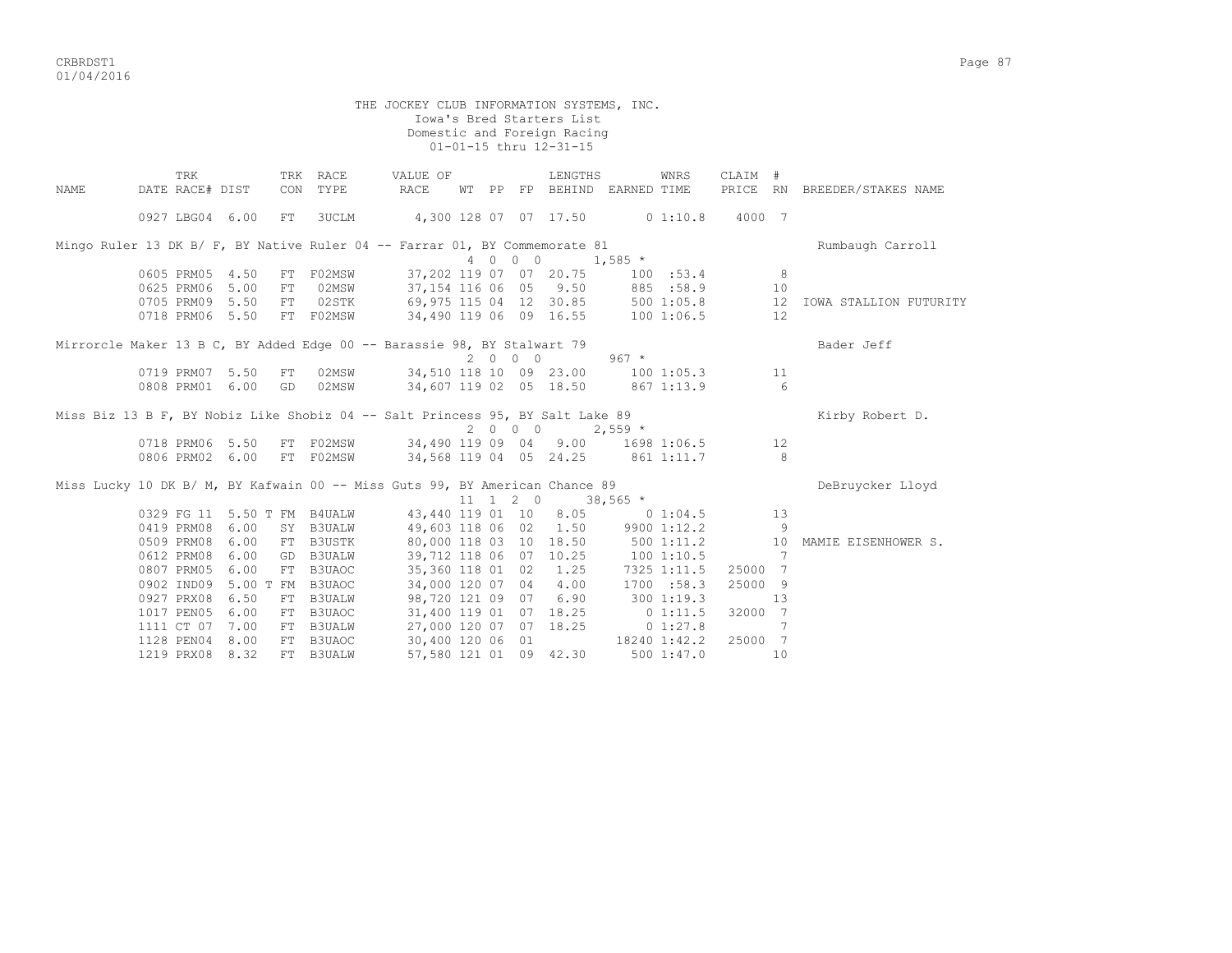critering the contract of the contract of the contract of the contract of the contract of the contract of the contract of the contract of the contract of the contract of the contract of the contract of the contract of the 01/04/2016

THE JOCKEY CLUB INFORMATION SYSTEMS, INC. Iowa's Bred Starters List Domestic and Foreign Racing 01-01-15 thru 12-31-15 TRK TRK RACE VALUE OF LENGTHS WNRS CLAIM # NAME DATE RACE# DIST CON TYPE RACE WT PP FP BEHIND EARNED TIME PRICE RN BREEDER/STAKES NAME Miss Munchkin 12 GR/RO F, BY Tactical Cat 96 -- Blew Me Away 05, BY Indy King 99 Hunsburger Joel B.  $6 \quad 1 \quad 1 \quad 0 \quad 12.496$  \* 0730 PRM01 5.00 FT B36MCL 13,712 118 03 02 1.00 2736 1:00.6 15000 6 0805 PRM05 6.00 FT B36MCL 22,628 119 06 07 16.00 100 1:12.6 40000 8 0930 IND10 5.00 FT B35MCL 15,000 118 02 01 9000 1:00.7 15000 5 1031 IND01 5.00 FT B3UCLM 29,760 117 02 09 9.75 240 :58.7 25000 9 1205 DED10 5.00 FT B3UCLM 17,850 120 01 05 3.35 420 1:01.5 10000 7 1218 FG 05 5.50 FT B3UCLM 14,600 119 02 06 8.55 0 1:06.5 7500 7 Miss Patty's Clown 11 CH G, BY Winter Glitter 97 -- Par Say Doll 98, BY Parfaitement 80 Bogash Gene 4 0 0 0 522 \* 0501 FON01 6.00 FT 3UMSW 7,400 123 05 05 18.50 222 1:14.2 7 0516 PRM06 5.50 FT 36MCL 12,352 123 04 07 12.50 100 1:07.4 10000 8 0529 PRM09 5.50 FT 36MCL 21,671 120 03 08 21.35 100 1:07.2 25000 8 0614 PRM04 6.00 FT 36MCL 12,352 119 05 08 18.25 100 1:14.1 5000 8 Miss Peachness 12 GR/RO F, BY Impeachment 97 -- Grayness 05, BY Greatness 99 McCarty William  $5 \t 1 \t 0 \t 0 \t 8.126 \t\t \star$ 0711 PRM09 6.00 FT B36MCL 11,882 116 05 04 1.85 582 1:13.7 5000 8<br>0725 PRM02 6.00 FT B36MCL 11,882 118 01 01 6984 1:15.2 7500 8 0725 PRM02 6.00 FT B36MCL 11,882 118 01 01 0807 PRM09 8.50 FT B3UCLM 16,022 114 04 05 17.50 390 1:50.1 10000 10 0903 RP 02 8.32 FT B3UCLM 11,000 119 04 06 11.05 85 1:46.6 7500 6 1001 RP 08 8.00 FT B3UCLM 11,605 120 04 11 34.80 85 1:38.4 7500 11 Miss Poet 13 DK B/ F, BY Silver Poet 04 -- Miss Guts 99, BY American Chance 89 DeBruycker Lloyd  $6 \t0 \t0 \t0 \t629$  \* 0621 PRM09 5.00 FT F02MSW 37,154 119 01 08 8.95 100 1:00.8 10 0704 PRM04 5.00 FT F02MCL 22,667 120 02 06 12.75 100 1:00.4 40000 6 1003 PEN01 5.00 SY F02MCL 14,300 120 03 05 14.00 429 1:01.4 10000 5 1028 PEN02 5.50 SY F02MCL 18,792 120 05 08 20.00 0 1:08.1 12500 8 1121 PEN03 5.50 FT F02MCL 19,152 119 10 11 27.25 0 1:06.7 14000 11 1210 PEN03 5.50 FT F02MCL 16,200 119 03 07 16.50 0 1:08.0 10500 7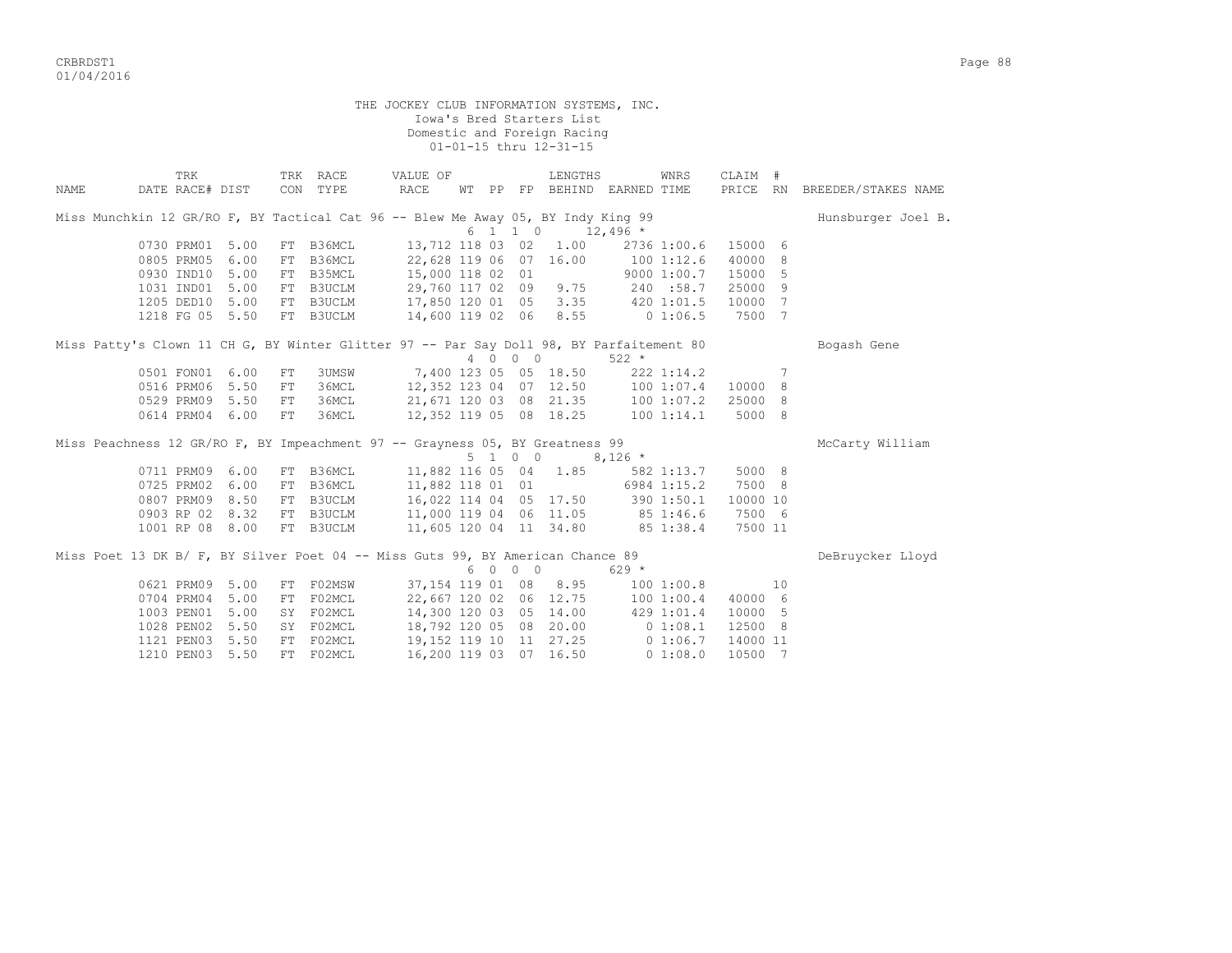CRBRDST1 Page 89 01/04/2016

|             |                                                                                |     |                      | THE JOCKEY CLUB INFORMATION SYSTEMS, INC. |          | Iowa's Bred Starters List<br>Domestic and Foreign Racing<br>01-01-15 thru 12-31-15 |                                     |          |   |                                                 |
|-------------|--------------------------------------------------------------------------------|-----|----------------------|-------------------------------------------|----------|------------------------------------------------------------------------------------|-------------------------------------|----------|---|-------------------------------------------------|
| <b>NAME</b> | TRK<br>DATE RACE# DIST                                                         |     | TRK RACE<br>CON TYPE | VALUE OF<br>RACE                          |          | LENGTHS                                                                            | WNRS<br>WT PP FP BEHIND EARNED TIME | CLAIM #  |   | PRICE RN BREEDER/STAKES NAME                    |
|             | Miss Sentry 11 DK B/ M, BY Einstein (BRZ) 02 -- Jiffener 90, BY Derby Wish 82  |     |                      |                                           |          |                                                                                    |                                     |          |   | MAMAS Thoroughbreds, LLC                        |
|             |                                                                                |     |                      |                                           | 10 1 1 3 |                                                                                    | $17,093$ *                          |          |   |                                                 |
|             | 0514 PRM06 6.00                                                                |     | SY B3UALW            | 37,775 120 03 06 2.65                     |          |                                                                                    | 100 1:12.7                          | 10       |   |                                                 |
|             | 0531 PRM06 6.00                                                                |     | FT B3UALW            | 37,824 120 06 07 14.35                    |          |                                                                                    | 1001:11.2                           |          | 8 |                                                 |
|             | 0618 PRM08<br>8.50                                                             |     | FT B3UALW            | 37,824 120 02 06 15.00                    |          |                                                                                    | 100 1:47.7                          |          | 8 |                                                 |
|             | 0703 PRM07<br>6.00                                                             |     | FT B3UCLM            | 21,473 120 05 03                          |          | 6.75                                                                               | 2578 1:12.2                         | 30000 6  |   |                                                 |
|             | 0802 PRM06<br>6.00                                                             |     | FT B3UCLM            | 11,920 120 05 01                          |          |                                                                                    | 7200 1:13.2                         | 12500 9  |   |                                                 |
|             | 0820 CBY05<br>6.00                                                             |     | FT B3UCLM            | 16,900 123 05 05                          |          | 2.60                                                                               | 435 1:12.7                          | 12500 5  |   |                                                 |
|             | 0918 IND03 8.00                                                                |     | FT B3UCLM            | 24,000 120 04 05 11.00                    |          |                                                                                    | 480 1:38.6                          | 25000 8  |   |                                                 |
|             | 1014 IND03 8.32                                                                |     | FT B3UCLM            | 14,000 120 08 02                          |          | 3.75                                                                               | 2800 1:45.7                         | 10000 10 |   |                                                 |
|             | 1122 FG 02 8.00 T GD B3UCLM                                                    |     |                      | 15,000 121 09 03                          |          | 6.50                                                                               | 1650 1:41.0                         | 15000 10 |   |                                                 |
|             | 1213 FG 06 8.00 T FM B3UCLM                                                    |     |                      | 15,000 121 09 03 4.25                     |          |                                                                                    | 1650 1:41.6                         | 15000 10 |   |                                                 |
|             | Miss T L C 12 DK B/ F, BY Temple City 05 -- Miss Lucy 96, BY Woodman 83        |     |                      |                                           |          |                                                                                    |                                     |          |   | Vande Stouwe Ned Warner Mr. & Mrs.              |
|             |                                                                                |     |                      |                                           | 7 0 0 1  |                                                                                    | $1,046$ *                           |          |   |                                                 |
|             | 0531 PRM08 5.50                                                                |     | FT B36MCL            | 11,540 118 01 06 16.00                    |          |                                                                                    | 1001:06.7                           | 15000 6  |   |                                                 |
|             | 0618 PRM09<br>6.00                                                             |     | FT B36MCL            | 12,304 118 10 10 17.35                    |          |                                                                                    | 1001:13.9                           | 7500 10  |   |                                                 |
|             | 0709 PRM09<br>6.00                                                             |     | FT B36MCL            | 11,882 118 08 06 11.75                    |          |                                                                                    | 100 1:14.0                          | 7500 8   |   |                                                 |
|             | 0725 PRM05<br>6.00                                                             |     | FT B36MCL            | 11,921 118 02 06 18.75                    |          |                                                                                    | 1001:13.8                           | 7500 6   |   |                                                 |
|             | 0808 CLS02 6.00                                                                |     | FT B3UMSW            | 6,100 118 07 07 17.25                     |          |                                                                                    | 0 1:16.0                            |          | 7 |                                                 |
|             | 0823 CLS01 6.00                                                                |     | FT B3UMCL            | 3,800 118 02 04 5.30                      |          |                                                                                    | 190 1:15.2                          | 5000 7   |   |                                                 |
|             | 0906 CLS01 6.00                                                                |     | FT B3UMCL            |                                           |          | 3,800 118 04 03 8.00                                                               | 456 1:13.6                          | 5000 6   |   |                                                 |
|             | Miss Vashti 10 B M, BY Nobiz Like Shobiz 04 -- Fiji Honeymoon 03, BY Trippi 97 |     |                      |                                           |          |                                                                                    |                                     |          |   | Christine Aaron Hicklin Mamakos & Jason Mamakos |
|             |                                                                                |     |                      |                                           | 4 0 0 0  |                                                                                    | $400 *$                             |          |   |                                                 |
|             | 0503 PRM09 6.00                                                                |     | FT B3UCLM            | 18,516 120 08 09 15.75                    |          |                                                                                    | 1001:12.3                           | 15000 10 |   |                                                 |
|             | 0604 PRM05<br>6.00                                                             |     | FT B3UCLM            | 18,589 118 01 06 7.50                     |          |                                                                                    | 1001:11.3                           | 12500 7  |   |                                                 |
|             | 0627 PRM09<br>6.00                                                             |     | FT B3UCLM            | 13,634 118 08 06 13.35                    |          |                                                                                    | 1001:12.4                           | 7500 10  |   |                                                 |
|             | 0712 PRM02 5.00                                                                |     | FT B3UCLM            | 12,540 118 02 06 9.25                     |          |                                                                                    | 100 :58.7                           | 7500 8   |   |                                                 |
|             | Mr. Barry 07 B G, BY Broken Vow 97 -- Berry Berry 01, BY Defrere 92            |     |                      |                                           |          |                                                                                    |                                     |          |   | Hunt Larry Sr.                                  |
|             |                                                                                |     |                      |                                           | 12 0 2 2 |                                                                                    | $7,936*$                            |          |   |                                                 |
|             | 0125 OP 05 6.00                                                                | FT. | 4UWCL                | 20,000 116 08 06 2.35                     |          |                                                                                    | 80 1:12.8                           | 8000 10  |   |                                                 |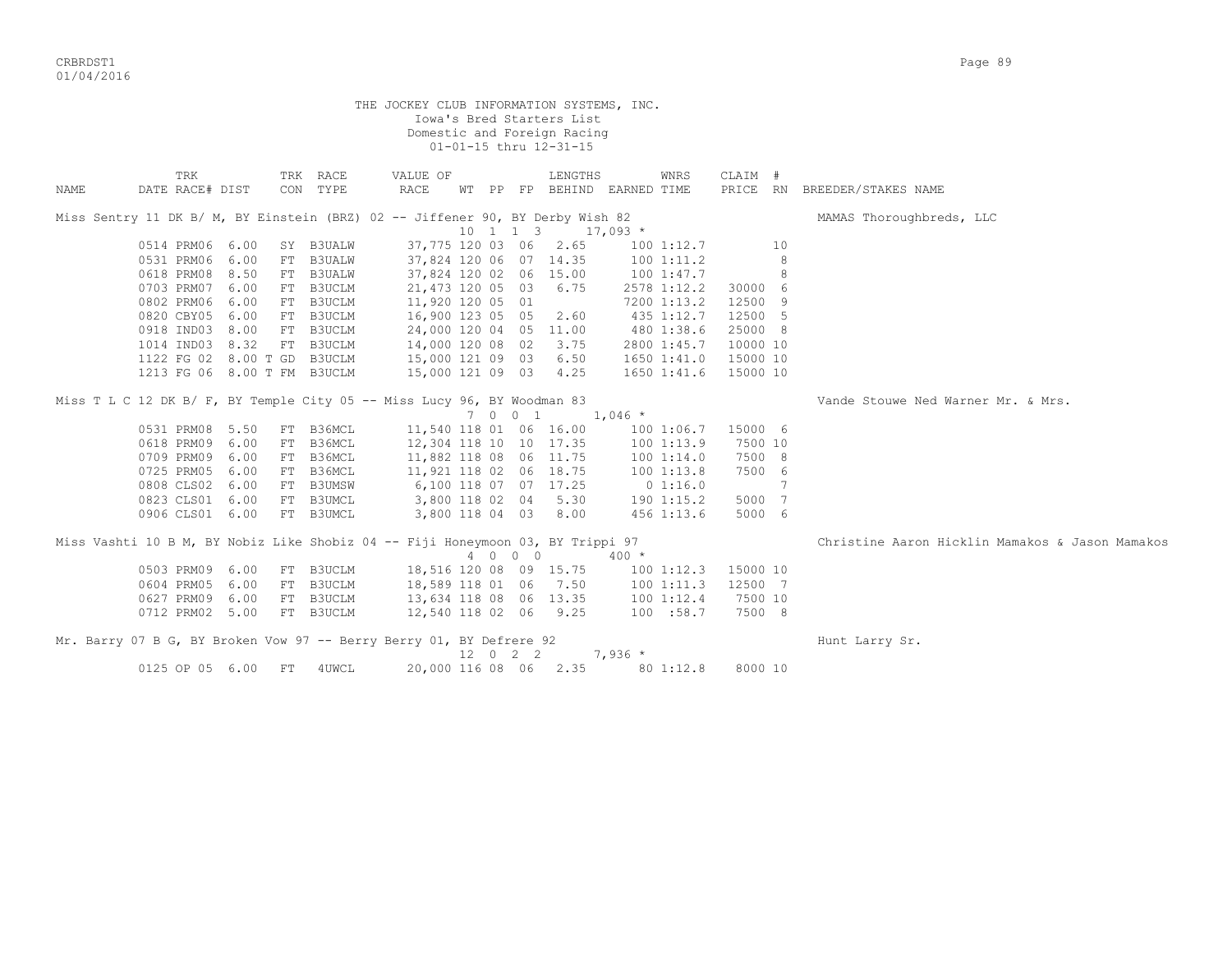THE JOCKEY CLUB INFORMATION SYSTEMS, INC. Iowa's Bred Starters List Domestic and Foreign Racing 01-01-15 thru 12-31-15

|      | TRK                   |      | TRK        | RACE         | VALUE OF                                                                         |    |    |         | LENGTHS                |             | WNRS          | CLAIM #  |               |                     |
|------|-----------------------|------|------------|--------------|----------------------------------------------------------------------------------|----|----|---------|------------------------|-------------|---------------|----------|---------------|---------------------|
| NAME | DATE RACE# DIST       |      | CON        | TYPE         | RACE                                                                             | WТ | PP |         | FP BEHIND EARNED TIME  |             |               | PRICE RN |               | BREEDER/STAKES NAME |
|      |                       |      |            |              |                                                                                  |    |    |         |                        |             |               |          |               |                     |
|      | 0202 HOU05            | 6.00 | FT         | 4UCLM        | 6,000 123 05 04                                                                  |    |    |         | 4.50                   |             | 330 1:13.7    | 4000 10  |               |                     |
|      | 0424 PRM02            | 6.00 | GD         | 3UCLM        | 16,128 120 06 03                                                                 |    |    |         | 4.75                   |             | 1935 1:11.6   | 6250 6   |               |                     |
|      | 0509 PRM09            | 6.00 | FT         | 4UWCL        | 15,434 120 09 06 12.25                                                           |    |    |         |                        |             | 1001:11.8     | 5000 9   |               |                     |
|      | 0524 PRM02            | 8.50 | SY         | 3UCLM        | 12,268 118 06 04                                                                 |    |    |         | 6.00                   |             | 791 1:47.5    | 7500 7   |               |                     |
|      | 0612 PRM01            | 8.32 | GD         | <b>3UWCL</b> | 11,671 115 04 06 11.60                                                           |    |    |         |                        |             | 1001:42.3     | 5000 6   |               |                     |
|      | 0620 PRM09            | 5.50 | FT         | <b>3UCLM</b> | 14,168 114 02 05                                                                 |    |    |         | 6.00                   |             | 330 1:05.6    | 5000 10  |               |                     |
|      | 0702 PRM04            | 6.00 | FT         | 3UCLM        | 10,934 119 07 04                                                                 |    |    |         | 5.75                   |             | 638 1:11.9    | 7500 8   |               |                     |
|      | 0709 PRM04            | 6.00 | FT         | 3UCLM        | 11,887 119 05 03                                                                 |    |    |         | 7.00                   |             | 1470 1:11.5   | 4000 7   |               |                     |
|      | 0802 PRM04            | 6.00 | FT         | 3UCLM        | 13,076 114 07 04 10.50                                                           |    |    |         |                        |             | 642 1:11.3    | 5000 8   |               |                     |
|      | 0821 CLS04 6.50       |      | ${\rm FT}$ | <b>3UCLM</b> | 3,800 123 06 02 hd                                                               |    |    |         |                        |             | 760 1:21.6    | 2500 7   |               |                     |
|      | 0904 CLS06 6.50       |      | FT         | 3UCLM        |                                                                                  |    |    |         | 3,800 123 05 02 no     |             | 760 1:20.4    | 2500 7   |               |                     |
|      |                       |      |            |              |                                                                                  |    |    |         |                        |             |               |          |               |                     |
|      |                       |      |            |              | Mr Derby 10 DK B/ G, BY Winter Glitter 97 -- Explict Star 04, BY Explicit 97     |    |    |         |                        |             |               |          |               | Eller Steve         |
|      |                       |      |            |              |                                                                                  |    |    | 4 1 0 0 |                        | $7,356$ *   |               |          |               |                     |
|      | 0618 PRM06            | 6.00 | ${\rm FT}$ | 3UCLM        |                                                                                  |    |    |         | 22,889 116 08 09 28.15 |             | 1001:13.0     | 25000 9  |               |                     |
|      | 0704 PRM02            | 6.00 | FT         | 3UCLM        |                                                                                  |    |    |         | 14,289 121 07 07 14.50 |             | 1001:11.6     | 5000 7   |               |                     |
|      | 0723 PRM02            | 6.00 | FT         | <b>3UCLM</b> | 11,901 118 05 01                                                                 |    |    |         |                        |             | 7056 1:11.7   | 7500 7   |               |                     |
|      | 0801 PRM09            | 6.00 | FT         | <b>3UCLM</b> |                                                                                  |    |    |         | 13,076 123 05 07 9.90  |             | 100 1:12.2    | 7500 8   |               |                     |
|      |                       |      |            |              |                                                                                  |    |    |         |                        |             |               |          |               |                     |
|      |                       |      |            |              | Mr. Edge 10 DK B/ H, BY Added Edge 00 -- Beauty Times 05, BY Salt Lake 89        |    |    |         |                        |             |               |          |               | Anderberg Bertil    |
|      |                       |      |            |              |                                                                                  |    |    | 5 0 0 1 |                        | $1,447$ *   |               |          |               |                     |
|      | 0405 PLU87 16.00 T GD |      |            | 4 UHWM       |                                                                                  |    |    |         | 3,935 156 00 08 53.25  |             | $0\;3:47.1$   |          | 12            |                     |
|      | 0423 WAR44 21.00 T GD |      |            | 4 UHWM       |                                                                                  |    |    |         | 4,919 154 00 FF DNF    |             | $0\;\;5:07.3$ |          | 9             |                     |
|      | 0610 JAG01 2400m GD   |      |            | 3UAV         | 100,000 132 04 03 7.00                                                           |    |    |         |                        | 1447 2:34.4 |               |          | 7             |                     |
|      | 0708 JAG02 2200m GD   |      |            | 3UH 1        | 100,000 126 02 06 40.75                                                          |    |    |         |                        |             | 0 2:21.0      |          | 6             |                     |
|      | 0809 JAG09 3200m GD   |      |            | 3UH 1        | 200,000 119 01 09 79.75                                                          |    |    |         |                        |             | 03:24.8       |          | $\mathcal{Q}$ |                     |
|      |                       |      |            |              |                                                                                  |    |    |         |                        |             |               |          |               |                     |
|      |                       |      |            |              | Mr. Jazzy Cat 13 GR/RO C, BY Tactical Cat 96 -- Ms Bessie 01, BY Pleasant Tap 87 |    |    |         |                        |             |               |          |               | Hobbs James M.      |
|      |                       |      |            |              |                                                                                  |    |    | 4 0 1 1 |                        | $13,061$ *  |               |          |               |                     |
|      | 0530 PRM02 5.00       |      | GD         | 02MSW        | 38,611 118 04 03                                                                 |    |    |         | 7.00                   |             | $5023$ :59.6  |          | - 6           |                     |
|      | 0625 PRM06            | 5.00 | FT         | 02MSW        |                                                                                  |    |    |         | 37,154 119 01 07 11.50 | 100 : 58.9  |               |          | 10            |                     |
|      | 0712 PRM03            | 4.50 | FT         | 02MCL        |                                                                                  |    |    |         | 20,240 119 03 04 9.30  |             | 1002 : 53.3   | 30000 8  |               |                     |
|      | 0808 PRM01            | 6.00 | GD         | 02MSW        | 34,607 119 01 02                                                                 |    |    |         | 5.75                   |             | 6936 1:13.9   |          | 6             |                     |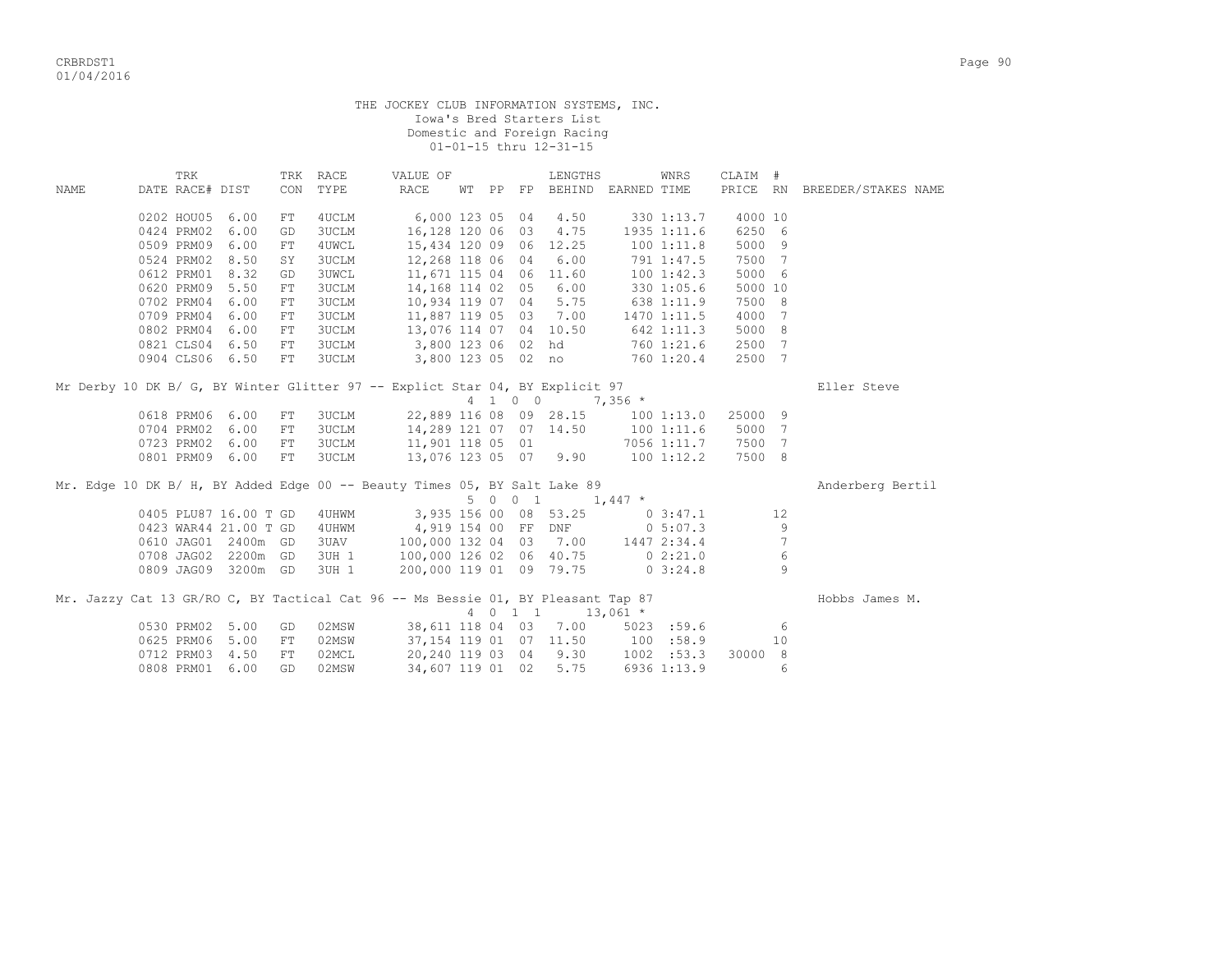CRBRDST1 Page 91 01/04/2016

|      |                                                                                                               |            |                              | THE JOCKEY CLUB INFORMATION SYSTEMS, INC.                                                                                             |  | Iowa's Bred Starters List<br>Domestic and Foreign Racing<br>01-01-15 thru 12-31-15 |                             |             |                   |                              |
|------|---------------------------------------------------------------------------------------------------------------|------------|------------------------------|---------------------------------------------------------------------------------------------------------------------------------------|--|------------------------------------------------------------------------------------|-----------------------------|-------------|-------------------|------------------------------|
| NAME | TRK<br>DATE RACE# DIST                                                                                        |            | CON TYPE                     | TRK RACE VALUE OF<br>RACE                                                                                                             |  | LENGTHS                                                                            | WT PP FP BEHIND EARNED TIME | WNRS        | CLAIM #           | PRICE RN BREEDER/STAKES NAME |
|      | Mr. Montagu 10 DK B/ G, BY Noble Causeway 02 -- Justahamsandwich 02, BY Mutakddim 91<br>7 0 0 0 1,030 *       |            |                              |                                                                                                                                       |  |                                                                                    |                             |             |                   | Prairie Lane Farms           |
|      | 0418 FON04 6.50 MY                                                                                            |            | 3UALW                        | 11,446 123 03 06 8.10 0 1:21.4 6                                                                                                      |  |                                                                                    |                             |             |                   |                              |
|      | 0523 CBY07 8.32 T FM                                                                                          |            | 3UCLM                        |                                                                                                                                       |  |                                                                                    |                             |             |                   |                              |
|      | 0605 CBY05 8.50 T GD                                                                                          |            | <b>3UCLM</b>                 | 19,000 123 06 05 7.35 190 1:40.6 20000 11<br>19,000 123 02 11 13.45 190 1:44.2 20000 12<br>19,000 123 09 10 10.55 190 1:44.9 20000 12 |  |                                                                                    |                             |             |                   |                              |
|      | 0619 CBY05 8.50 T FM                                                                                          |            | 3UCLM                        |                                                                                                                                       |  |                                                                                    |                             |             |                   |                              |
|      | 0705 CBY07 7.50 T FM                                                                                          |            | 3UCLM                        | 19,000 123 04 09 7.60 190 1:31.0 20000 10                                                                                             |  |                                                                                    |                             |             |                   |                              |
|      | 0718 CBY04 8.32 T GD                                                                                          |            | 3UCLM                        | 13,500 123 03 06 8.75 135 1:43.6 12500 9                                                                                              |  |                                                                                    |                             |             |                   |                              |
|      | 0730 CBY03 8.32 T FM                                                                                          |            | 3UCLM                        | 13,500 123 08 09 28.50 135 1:40.6                                                                                                     |  |                                                                                    |                             |             | 12500 10          |                              |
|      | Mr. Norfleet 10 B G, BY Northern Afleet 93 -- Captive Storm 03, BY Stormin Fever 94<br>10 0 2 0 6,294 $\star$ |            |                              |                                                                                                                                       |  |                                                                                    |                             |             |                   | Idlewood Farm LLC            |
|      |                                                                                                               |            |                              |                                                                                                                                       |  |                                                                                    |                             |             |                   |                              |
|      | 0503 PRM07 6.00                                                                                               | FT         | 3UAOC                        | 38,352 118 06 07 21.00 100 1:11.5 8                                                                                                   |  |                                                                                    |                             |             |                   |                              |
|      | 0515 PRM02 6.00                                                                                               | GD         | <b>3UCLM</b>                 | 22,341 120 04 06 11.75 100 1:11.2<br>18,589 120 05 06 8.00 100 1:10.9<br>12,683 118 06 04 6.75 793 :58.2                              |  |                                                                                    |                             |             | 10000 6           |                              |
|      | 0524 PRM03 6.00<br>0614 PRM09 5.00                                                                            | SY         | <b>3UCLM</b>                 |                                                                                                                                       |  |                                                                                    |                             |             | 15000 7<br>7500 8 |                              |
|      | 0620 PRM09 5.50                                                                                               | MY<br>FT.  | <b>3UCLM</b><br><b>3UCLM</b> | 14, 168 118 10 07 8.50                                                                                                                |  |                                                                                    | 100 1:05.6                  |             | 7500 10           |                              |
|      | 0704 PRM02 6.00                                                                                               | ${\rm FT}$ | <b>3UCLM</b>                 | 14,289 118 02 06 12.50 100 1:11.6                                                                                                     |  |                                                                                    |                             |             | 5000 7            |                              |
|      | 0716 PRM01 8.00                                                                                               | $\rm FT$   | <b>3UCLM</b>                 | 10,613 123 05 05 1.80                                                                                                                 |  |                                                                                    | 294 1:41.5                  |             | 5000 7            |                              |
|      | 0806 PRM06 8.32                                                                                               | FT         | 3UCLM                        |                                                                                                                                       |  |                                                                                    |                             |             | 5000 7            |                              |
|      | 0821 CBY08 6.50                                                                                               | FT         | 3UCLM                        | 13,902 118 06 04  4.50  707 1:44.7<br>11,500 123  07  02  4.50  2000 1:18.9                                                           |  |                                                                                    |                             |             | 4000 7            |                              |
|      | 0905 CBY04 6.00                                                                                               | FT         | <b>3UCLM</b>                 | 10,000 123 07 02 2.25                                                                                                                 |  |                                                                                    |                             | 2000 1:13.0 | 4000 7            |                              |
|      | Mizzen in Action 12 GR/RO F, BY Mizzen Mast 98 -- Lion N Cheatin 06, BY Lion Hearted 96                       |            |                              |                                                                                                                                       |  |                                                                                    |                             |             |                   | Neuhedel Arthur James        |
|      |                                                                                                               |            |                              |                                                                                                                                       |  | $7 \quad 1 \quad 0 \quad 1 \quad 17,710 \quad ^{\star}$                            |                             |             |                   |                              |
|      | 0418 PRM01 6.00                                                                                               |            |                              | SY F03MSW 37,202 122 01 05 10.05 891 1:12.4 8                                                                                         |  |                                                                                    |                             |             |                   |                              |
|      | 0510 PRM05 5.00                                                                                               |            | FT F03MCL                    | 21,647 122 01 03 1.25 2565 1:00.7                                                                                                     |  |                                                                                    |                             |             | 30000 9           |                              |
|      | 0529 PRM03 5.50                                                                                               | FT         | B36MCL                       | 21,695 118 05 01 12975 1:06.6                                                                                                         |  |                                                                                    |                             |             | 30000 7           |                              |
|      | 0703 PRM07 6.00                                                                                               |            | FT B3UCLM                    | 21, 473 118 02 04 7.00 1074 1:12.2                                                                                                    |  |                                                                                    |                             |             | 30000 6           |                              |
|      | 0807 PRM09 8.50                                                                                               |            | FT B3UCLM                    |                                                                                                                                       |  |                                                                                    |                             |             | 12500 10          |                              |
|      | 0903 CBY06 5.50                                                                                               |            | FT B3UCLM                    | 16,022 117 03 08 27.30 100 1:50.1<br>10,500 119 03 06 6.80 105 1:07.2<br>15,170 119 07 10 5.05 0 :58.6                                |  |                                                                                    |                             |             | 6250 11           |                              |
|      | 0917 AP 06 5.00 T FM B3UCLM                                                                                   |            |                              |                                                                                                                                       |  |                                                                                    |                             |             | 16000 10          |                              |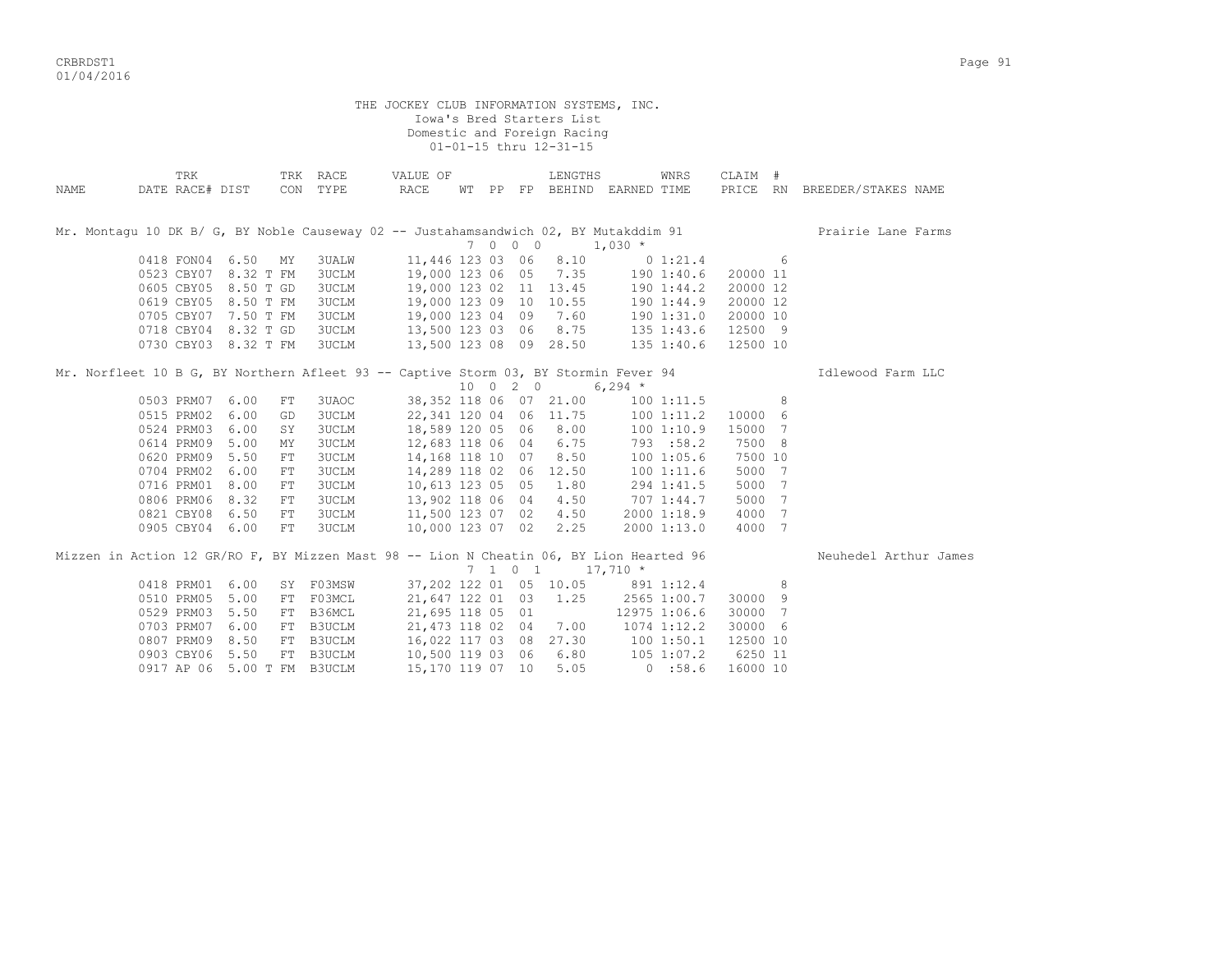CRBRDST1 Page 92 01/04/2016

THE JOCKEY CLUB INFORMATION SYSTEMS, INC. Iowa's Bred Starters List Domestic and Foreign Racing 01-01-15 thru 12-31-15 TRK TRK RACE VALUE OF LENGTHS WNRS CLAIM # NAME DATE RACE# DIST CON TYPE RACE WT PP FP BEHIND EARNED TIME PRICE RN BREEDER/STAKES NAME M J Wyatt 11 DK B/ G, BY Winter Glitter 97 -- Aggie O 04, BY Dignitas 89 Rumbaugh Carroll 10 1 1 0 5,784 \* 0426 PRM09 5.50 FT 36MCL 12,305 115 07 07 14.75 100 1:06.5 5000 10<br>0508 PRM04 6.00 FT 36MCL 13,595 115 03 05 8.25 321 1:14.2 7500 8 0508 PRM04 6.00 FT 36MCL 13,595 115 03 05 8.25<br>0517 PRM04 8.00 MY 36MCL 11.216 118 01 04 7.05 0517 PRM04 8.00 MY 36MCL 11,216 118 01 04 7.05 756 1:42.1 15000 7 0611 PRM02 8.32 MY 36MCL 10,000 115 02 06 31.50 100 1:43.9 5000 6 0628 PRM01 8.50 GD 36MCL 11,901 120 01 04 10.00 588 1:48.5 5000 7 0710 PRM09 8.32 FT 36MCL 11,862 120 09 05 11.25 288 1:50.0 5000 9 0723 PRM03 8.32 FT 36MCL 10,412 123 05 05 5.85 291 1:48.9 7500 8 0806 PRM05 6.00 FT 3UMCL 12,083 124 06 07 12.30 100 1:14.7 10000 7 0821 CLS03 8.32 FT 3UMCL 3,800 123 03 01 2280 1:49.0 5000 7 0829 CLS02 8.32 FT 3UCLM 4,800 123 04 02 3.25 960 1:50.0 5000 7 Mnmsuncorked 13 DK B/ F, BY Old Forester 01 -- Clearly Casual 09, BY Malibu Moon 97 White Kenneth M. Jr.  $\begin{tabular}{lcccccc} 0718 & PRM06 & 5.50 & FT & F02MSW & & & 34,490 & 119 & 10 & 11 & 21.40 & & & 100 \end{tabular}$ 34,490 119 10 11 21.40 100 1:06.5 12 Mobilize 11 B M, BY War Front 02 -- Katy Smiles 02, BY Limit Out 95 Galyen Richard W. Mr. & Mrs.  $7 \t0 \t0 \t1 \t13,930 \t*$ 0515 PIM07 8.50 T FM B3UALW 52,000 120 04 06 4.65 1040 1:43.0 12<br>0621 MTH04 8.50 T GD B3UALW 40,800 120 07 04 2.75 2000 1:44.8 12 0621 MTH04 8.50 T GD B3UALW 40,800 120 07 04 2.75 2000 1:44.8 12 0802 SAR04 8.50 T FM B3UALW 85,000 120 07 07 6.55 850 1:40.6 7 0918 LRL09 8.50 T FM B3UALW 44,646 120 12 03 1.50 4620 1:42.6 14 1024 LRL08 8.00 T FM B3UALW 49,182 120 09 04 3.00 2520 1:35.0 10 1118 AQU05 8.00 T FM B3UCLM 40,000 120 05 05 5.75 1200 1:37.1 35000 10 1206 AQU09 8.50 T GD B3UCLM 34,000 122 09 04 5.25 1700 1:50.1 25000 12 Moecaro 12 GR/RO G, BY Petionville 92 -- Pleasant Mix 04, BY Alphabet Soup 91 Moeller Tom  $9 \t 0 \t 2 \t 0 \t 6.342 \t \star$ 0516 PRM06 5.50 FT 36MCL 12,352 118 01 02 3.25 2425 1:07.4 10000 8<br>0606 PRM02 5.50 FT 36MCL 12,280 118 03 09 9.70 100 1:07.2 7500 11 12,280 118 03 09 9.70 100 1:07.2 7500 11 0619 PRM02 8.00 FT 36MCL 10,000 118 07 07 40.00 100 1:41.4 10000 8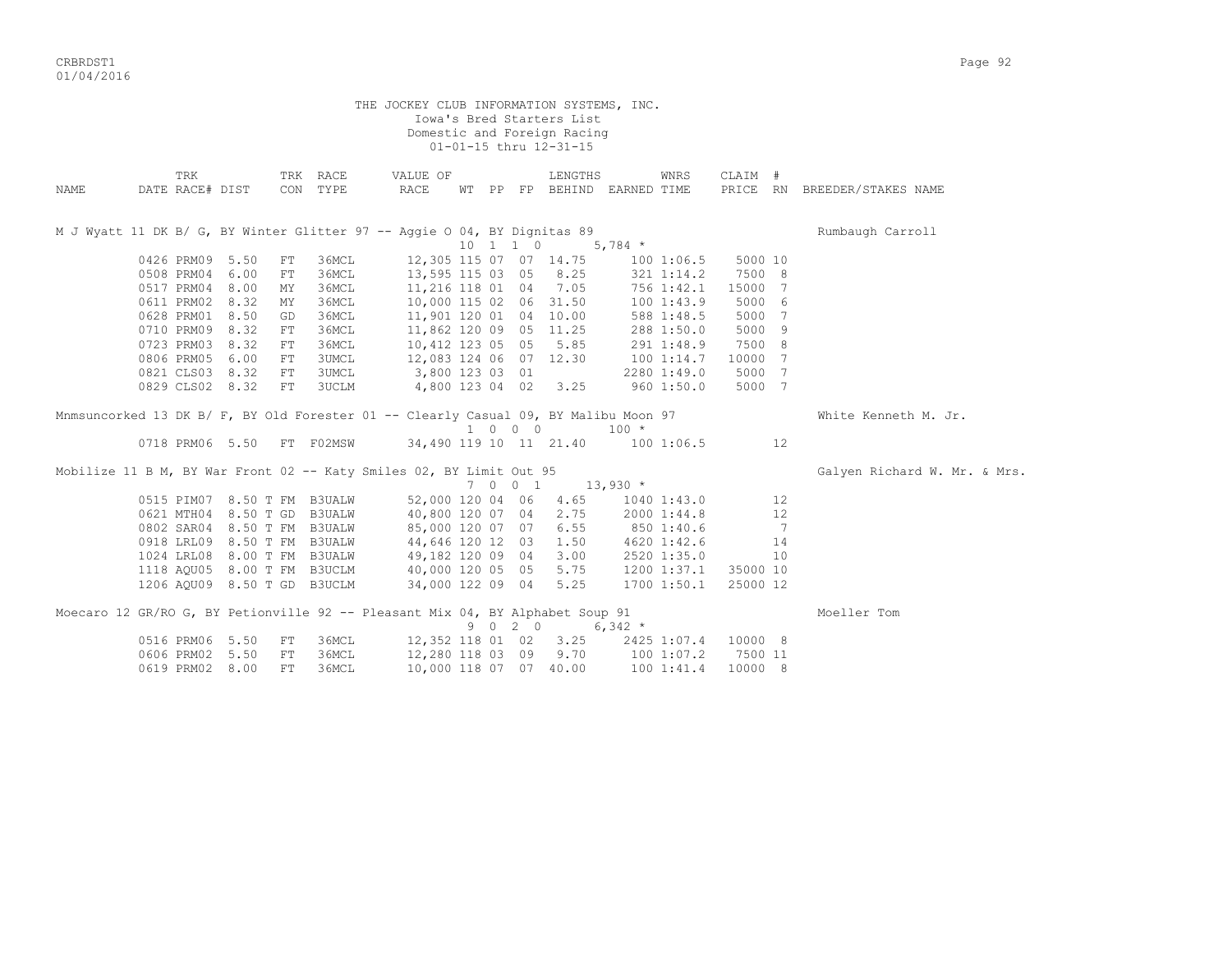|             |                        |      |             |                  | THE JOCKEY CLUB INFORMATION SYSTEMS, INC.                                         |  |         | Iowa's Bred Starters List<br>Domestic and Foreign Racing<br>01-01-15 thru 12-31-15 |                                     |          |                |                              |
|-------------|------------------------|------|-------------|------------------|-----------------------------------------------------------------------------------|--|---------|------------------------------------------------------------------------------------|-------------------------------------|----------|----------------|------------------------------|
| <b>NAME</b> | TRK<br>DATE RACE# DIST |      | CON         | TRK RACE<br>TYPE | VALUE OF<br>RACE                                                                  |  |         | LENGTHS                                                                            | WNRS<br>WT PP FP BEHIND EARNED TIME | CLAIM #  |                | PRICE RN BREEDER/STAKES NAME |
|             | 0705 PRM04 6.00        |      | FT          | 36MCL            |                                                                                   |  |         | 11,882 118 03 07 11.75                                                             | 1001:13.7                           | 7500     | - 8            |                              |
|             | 0724 PRM03 6.00        |      | FT          | 36MCL            |                                                                                   |  |         | 11,882 118 08 05 15.10                                                             | 291 1:12.6                          | 7500     | 8              |                              |
|             | 0814 CBY03 8.50 T FM   |      |             | 3UMCL            | 14,500 118 05 06                                                                  |  |         | 6.00                                                                               | 145 1:43.5                          | 20000    | - 8            |                              |
|             | 1031 TUP01 7.50 T FM   |      |             | 3UMOC            | 12,500 120 03 04                                                                  |  |         | 2.50                                                                               | $606$ $1:31.1$                      | 30000 8  |                |                              |
|             | 1117 TUP02 8.00 T GD   |      |             | 3UMOC            | 12,500 119 04 02 nk                                                               |  |         |                                                                                    | 2450 1:37.8                         | 30000    | $\overline{7}$ |                              |
|             | 1208 TUP04 7.50 T FM   |      |             | 3UMOC            | 12,500 120 10 07                                                                  |  |         | 6.35                                                                               | 125 1:30.7                          | 30000 10 |                |                              |
|             |                        |      |             |                  | Molly Seven 10 B M, BY Stormy Atlantic 94 -- Carson's Pearl 05, BY Carson City 87 |  |         |                                                                                    |                                     |          |                | Paradise Stable LLC          |
|             |                        |      |             |                  |                                                                                   |  | 6 0 0 1 |                                                                                    | $2,164$ *                           |          |                |                              |
|             | 0430 PRM06 5.50        |      |             | FT B3UCLM        |                                                                                   |  |         | 14,974 120 01 07 24.75                                                             | 1001:06.1                           | 10000    | $\overline{7}$ |                              |
|             | 0508 PRM06 5.00        |      | FT          | B3UCLM           | 14,706 120 03 06 21.75                                                            |  |         |                                                                                    | 100 1:00.1                          | 10000    | - 6            |                              |
|             | 0614 PRM05 5.00        |      |             | FT B3UCLM        | 10,652 120 06 07                                                                  |  |         | 5.35                                                                               | 100 : 59.6                          | 7500 9   |                |                              |
|             | 0703 PRM02 5.00        |      |             | FT B3UCLM        | 11,746 117 05 03 5.25                                                             |  |         |                                                                                    | $100$<br>1455 :59.5                 | 5000 8   |                |                              |
|             | 0715 PRM03 5.50        |      |             | MY B3UCLM        |                                                                                   |  |         |                                                                                    | 12,498 116 07 05 16.05 309 1:05.4   | 7500 7   |                |                              |
|             | 0730 PRM09 5.00        |      |             | FT B3UCLM        | 11,470 121 02 06 11.85                                                            |  |         |                                                                                    | 100 : 59.5                          | 7500 7   |                |                              |
|             |                        |      |             |                  | Montana Rocky 12 CH G, BY Corinthian 03 -- Nikkiandme 05, BY Orientate 98         |  |         |                                                                                    |                                     |          |                | DeBruycker Lloyd             |
|             |                        |      |             |                  |                                                                                   |  | 8 1 0 0 |                                                                                    | $7,594$ *                           |          |                |                              |
|             | 0221 FG 02 6.00        |      | FT          | 03MSW            |                                                                                   |  |         | 39,000 120 06 08 29.00                                                             | 01:10.3                             |          | 9              |                              |
|             | 0314 FG 10 8.00        |      | ${\rm FT}$  | 03MSW            |                                                                                   |  |         | 41,000 120 05 10 38.75                                                             | $0 \t1:40.8$                        |          | 10             |                              |
|             | 0419 PRM09 6.00        |      | SY          | 03MSW            |                                                                                   |  |         | 37,130 122 10 08 22.75                                                             | 100 1:13.0                          |          | 11             |                              |
|             | 0521 PRM09 6.00        |      | ${\rm FT}$  | 03MSW            |                                                                                   |  |         | 37,130 122 09 06 7.85                                                              | 100 1:14.2                          |          | 11             |                              |
|             | 0703 PRM03 6.00        |      | ${\rm FT}$  | 36MCL            |                                                                                   |  |         | 20,259 118 03 07 12.00                                                             | $100$ $1:12.8$                      | 30000 7  |                |                              |
|             | 0724 PRM03 6.00        |      | $_{\rm FT}$ | 36MCL            | 11,882 118 07 01                                                                  |  |         |                                                                                    | 6984 1:12.6                         | 7500 8   |                |                              |
|             | 0805 PRM06             | 6.00 | FT          | <b>3UCLM</b>     |                                                                                   |  |         | 10,500 119 04 05 16.50                                                             | 205 1:12.8                          | 12500 7  |                |                              |
|             | 0829 CBY07 6.50        |      | FT          | 3UCLM            |                                                                                   |  |         | 10,500 119 07 08 28.50                                                             | $105$ 1:19.6                        | 6250 8   |                |                              |
|             |                        |      |             |                  | Mourning Hope 10 B M, BY Autonomy (IRE) 97 -- Nicholas Street 01, BY Jules 94     |  | 6 1 0 1 |                                                                                    | $28,323$ *                          |          |                | Jacob W. Tincher             |
|             | 0424 PRM09 6.00        |      |             | GD B36MSW        | 37,130 123 02 04                                                                  |  |         | 2.00                                                                               | 1838 1:14.3                         |          | 11             |                              |
|             | 0514 PRM07 6.00        |      |             | SY B36MSW        |                                                                                   |  |         | 30,000 123 06 05 25.00                                                             | 891 1:10.3                          |          | 8              |                              |
|             | 0524 PRM09             | 6.00 |             | SY B36MSW        | 37,202 123 01 01                                                                  |  |         |                                                                                    | 22275 1:13.3                        |          | 8              |                              |
|             | 0607 PRM08             | 6.00 | FT          | B3UCLM           | 17,298 123 06 03                                                                  |  |         | 2.80                                                                               | 2040 1:13.7                         | 15000 9  |                |                              |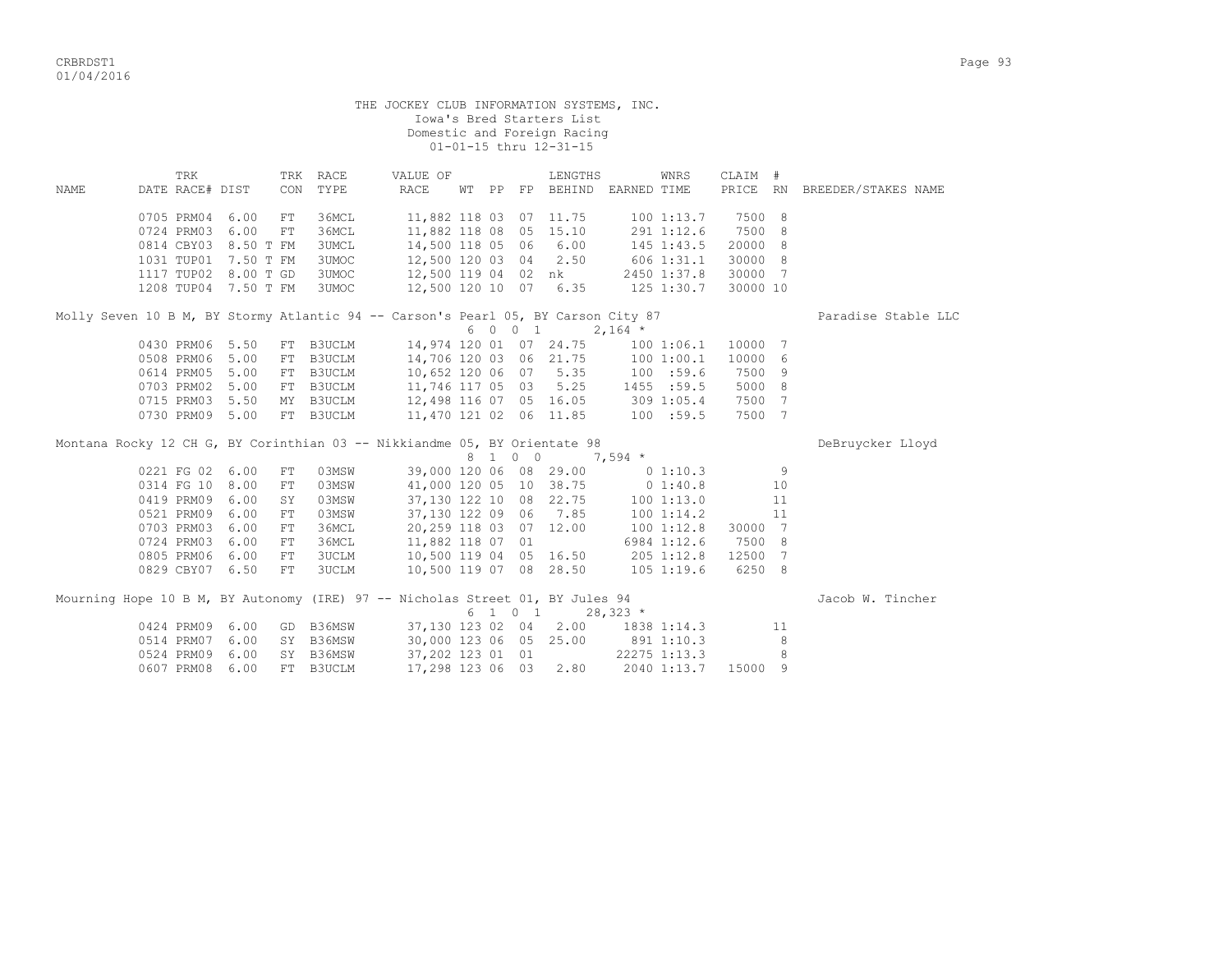CRBRDST1 Page 94 01/04/2016

 THE JOCKEY CLUB INFORMATION SYSTEMS, INC. Iowa's Bred Starters List Domestic and Foreign Racing 01-01-15 thru 12-31-15 TRK TRK RACE VALUE OF LENGTHS WNRS CLAIM # NAME DATE RACE# DIST CON TYPE RACE WT PP FP BEHIND EARNED TIME PRICE RN BREEDER/STAKES NAME 0625 PRM04 6.00 FT B3UCLM 17,298 123 01 04 8.00 850 1:12.3 15000 9 0723 PRM05 8.00 FT B3UCLM 17,360 119 02 05 16.80 429 1:41.7 25000 7 Must Be Sweet 09 CH M, BY Mustanfar 01 -- Salty But Sweet 97, BY Salt Lake 89 J. K Farms  $3 \t0 \t1 \t0 \t1.316 \t*$ 0709 PRM06 6.00 FT B3UCLM 16,824 119 05 07 31.25 100 1:11.8 25000 7<br>0815 CLS07 6.00 FT B3UAOC 7.524 123 03 05 11.25 216 1:14.0 6 0815 CLS07 6.00 FT B3UAOC 7,524 123 03 05 11.25<br>0904 CLS07 6.00 FT B3UCLM 5.000 123 05 02 0.50 5,000 123 05 02 0.50 1000 1:14.2 5000 9 My Bella Notte 10 DK B/ M, BY Political Force 03 -- My Latifah 06, BY El Corredor 97 Poindexter H. Allen  $7 \t 0 \t 0 \t 1 \t 3,833 \star$ <br>  $12,500 \t 120 \t 07 \t 06 \t 9.65 \t 100 \t 1:00.3 \t 7$  0507 PRM03 5.00 FT B3UWCL 12,500 120 07 06 9.65 100 1:00.3 7 0514 PRM03 5.00 SY B3UCLM 17,371 117 03 04 6.85 869 :58.9 6250 6 0605 PRM09 6.00 FT B3UCLM 13,480 112 01 07 15.00 100 1:11.7 7500 10 0614 PRM03 5.50 FT B3UCLM 15,364 113 05 03 6.50 1934 1:04.8 7500 6 0703 PRM04 5.50 FT B3UCLM 13,180 113 01 08 11.35 100 1:05.7 7500 8 0711 PRM02 6.00 GD B3UCLM 10,000 118 02 06 5.10 100 1:12.2 4000 8 0806 PEN08 5.50 FT B3UCLM 11,151 123 05 04 8.75 630 1:06.2 4000 7 My Bria 11 B M, BY Jump Start 99 -- Acajou 03, BY Horse Chestnut (SAF) 95 Poindexter H. Allen 9 3 0 3 81,674 \* 0130 OP 07 6.00 FT B3UMSW 60,000 124 10 08 8.75 172 1:11.9 12<br>0219 OP 05 6.00 FT B3UMSW 61,000 124 02 01 36600 1:11.8 8 0219 OP 05 6.00 FT B3UMSW 61,000 124 02 01 36600 1:11.8 8 0306 OP 09 6.00 GD B4UAOC 66,500 121 03 08 6.35 222 1:12.3 11 0425 PRM05 6.00 MY B3UALW 37,824 120 02 03 5.50 4530 1:11.1 8 0515 PRM06 8.32 GD B3UALW 37,824 124 06 07 18.25 100 1:45.8 8 0531 PRM06 6.00 FT B3UALW 37,824 120 08 01 22650 1:11.2 8 0612 PRM08 6.00 GD B3UALW 39,712 123 04 03 7.25 4770 1:10.5 7 0626 PRM08 6.00 FT B3UALW 31,406 123 05 03 8.50 4530 1:10.3 8 0717 PRM07 6.00 FT B3UCLM 12,620 123 02 01 8100 1:11.7 7500 7 My Cee Breeze 12 DK B/ F, BY Bravo Bull 97 -- Ceecat 01, BY Sir Cat 93 2 0 0 0 828 \*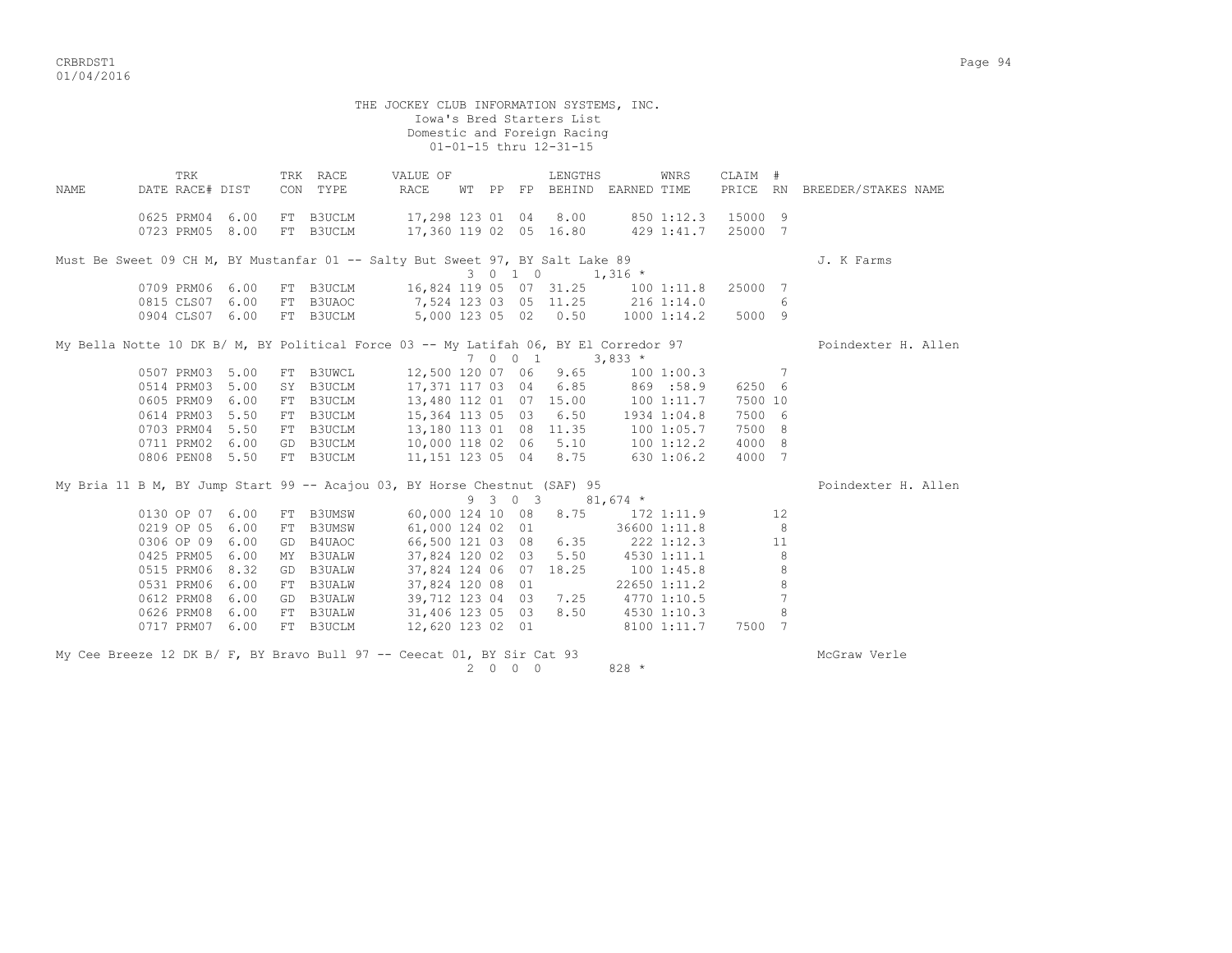CRBRDST1 Page 95 01/04/2016

THE JOCKEY CLUB INFORMATION SYSTEMS, INC. Iowa's Bred Starters List Domestic and Foreign Racing 01-01-15 thru 12-31-15 TRK TRK RACE VALUE OF LENGTHS WNRS CLAIM # NAME DATE RACE# DIST CON TYPE RACE WT PP FP BEHIND EARNED TIME PRICE RN BREEDER/STAKES NAME 0516 PRM09 6.00 FT F03MSW 37,172 122 02 06 21.00 100 1:13.3 8 0531 PRM08 5.50 FT B36MCL 11,540 118 03 04 14.00 728 1:06.7 15000 6 My Star Oasis 11 DK B/ M, BY Wild Gold 90 -- Star Escort 00, BY End Sweep 91 Hazen William E. Jr.  $8 \quad 1 \quad 1 \quad 1 \quad 12.239 \star$ 0430 PRM09 5.50 FT B36MSW 37,227 123 03 06 12.25 100 1:06.1 7<br>0516 PRM06 5.50 FT 36MCT 12.352 118 02 04 4.50 606 1:07.4 10000 8 0516 PRM06 5.50 FT 36MCL 12,352 118 02 04 4.50 606 1:07.4 10000 8 0530 PRM03 6.00 GD B36MCL 12,328 123 04 08 4.60 100 1:14.6 7500 9 0628 PRM09 6.00 FT B36MCL 11,921 123 02 02 5.25 2376 1:13.7 7500 6 0711 PRM09 6.00 FT B36MCL 11,882 123 02 03 1.75 1397 1:13.7 7500 8 0719 PRM03 5.00 FT B36MCL 11,882 120 08 01 6984 1:00.6 5000 8 0725 PRM03 6.00 FT B3UCLM 11,862 123 06 04 14.00 576 1:12.5 7500 9 0802 PRM01 5.50 FT B3UCLM 11,882 124 06 06 10.05 100 1:06.5 5000 8 Mywomanfromtokyo 13 CH F, BY Neko Bay 03 -- Plumlake Lady 01, BY Carson City 87 Crimson King Farm & Mr. & Mrs. Scott Pope  $4$  1 1 2 38,814 \*<br>31,788 119 07 02 0.50 7748 :58.8 0614 PRM06 5.00 WF F02MSW 31,788 119 07 02 0.50 7748 :58.8 7 0718 PRM06 5.50 FT F02MSW 34,490 119 03 01 20376 1:06.5 12 0808 PRM04 6.00 FT F02STK 75,000 121 03 03 4.75 7350 1:12.5 9 IOWA SORORITY S. 0927 CD 09 8.00 T FM F02AOC 37,319 120 06 03 3.85 3340 1:37.4 6 Nascar Willie 13 DK B/ G, BY Nascar Guy 03 -- Queansco 02, BY Humming 96 McClintock Loretta F. 2 1 0 0  $12,124$  \* 0614 PRM01 4.50 FT 02MCL 17,500 118 03 06 16.75 100 :53.4 40000 6 0712 PRM03 4.50 FT 02MCL 20,240 119 08 01 12024 :53.3 30000 8

Natalies Storm 09 DK B/ M, BY Storm Catcher 99 -- Natalies Commander 01, BY Deputy Commander 94 Bain Larry D  $11$  3 4 0  $33,023$   $\overline{x}$ <br>10,000 118 04 04 1.75 588 59.0 0213 HOU05 5.00 T FM B4USOC 10,000 118 04 04 1.75 588 :59.0 7 0224 HOU06 5.50 FT B4USTR 9,000 118 07 07 7.50 100 1:06.8 9 0309 HOU07 8.50 SY B4USTR 10,000 118 01 02 2.50 1940 1:50.7 8 0502 PRM04 8.00 FT B4UCLM 13,258 115 05 04 2.50 903 1:41.8 10000 6 0517 PRM05 8.00 GD B3UCLM 12,640 119 01 02 2.00 3192 1:41.6 10000 6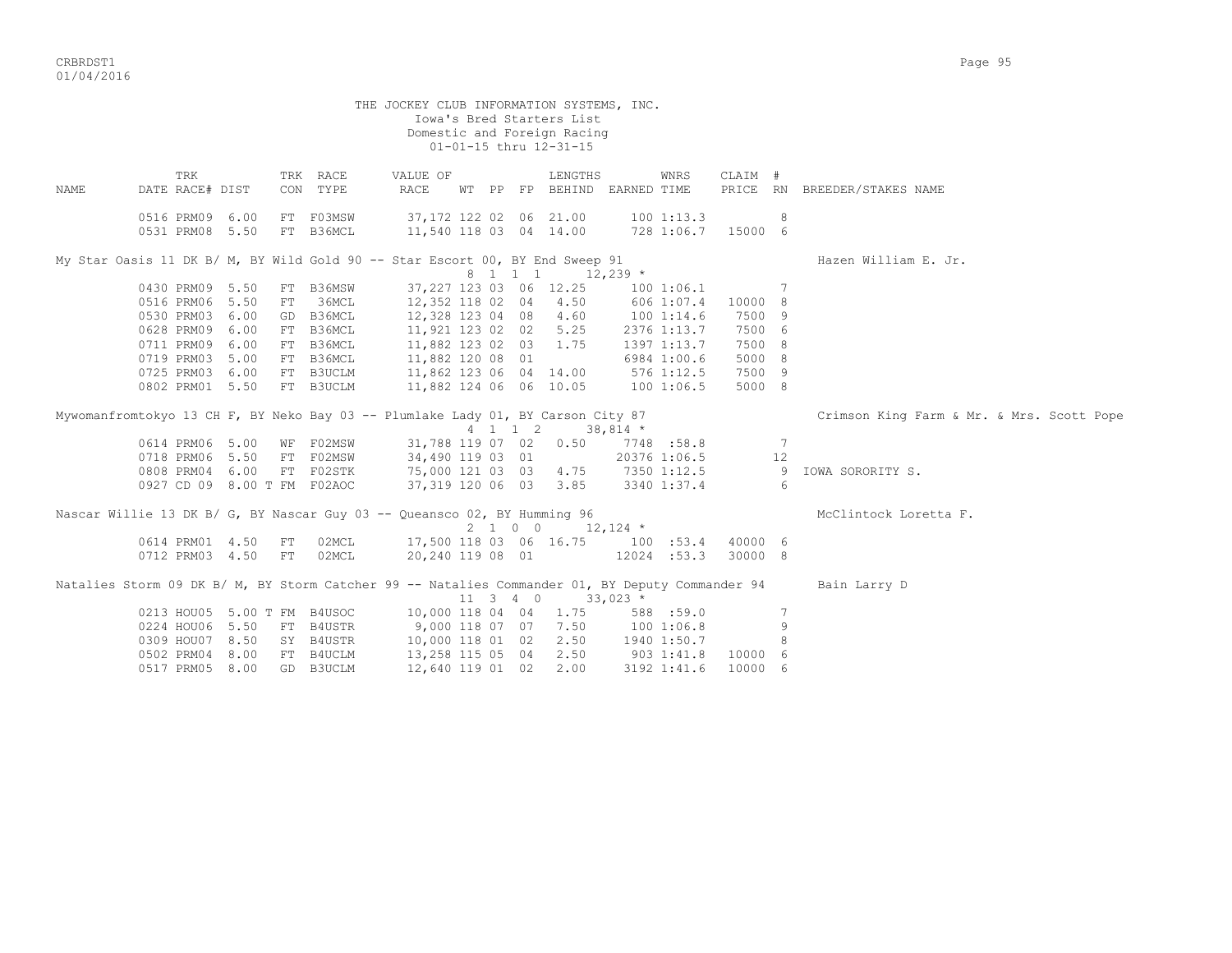|             |                      |    |                             | THE JOCKEY CLUB INFORMATION SYSTEMS, INC.                                                                                             |  |                             | Iowa's Bred Starters List<br>Domestic and Foreign Racing<br>01-01-15 thru 12-31-15 |          |                 |          |    |                                                            |
|-------------|----------------------|----|-----------------------------|---------------------------------------------------------------------------------------------------------------------------------------|--|-----------------------------|------------------------------------------------------------------------------------|----------|-----------------|----------|----|------------------------------------------------------------|
|             | TRK                  |    | TRK RACE                    | VALUE OF                                                                                                                              |  |                             | LENGTHS                                                                            |          | WNRS            | CLAIM #  |    |                                                            |
| <b>NAME</b> | DATE RACE# DIST      |    | CON TYPE                    | RACE                                                                                                                                  |  |                             | WT PP FP BEHIND EARNED TIME                                                        |          |                 |          |    | PRICE RN BREEDER/STAKES NAME                               |
|             | 0605 PRM09 6.00      | FT | B3UCLM                      | 13,480 120 03 01                                                                                                                      |  |                             |                                                                                    |          | 8580 1:11.7     | 7500 10  |    |                                                            |
|             | 0621 PRM04 6.00      |    | FT B3UCLM                   | 18,644 123 06 06                                                                                                                      |  |                             | 7.50                                                                               |          | 1001:12.0       | 10000 6  |    |                                                            |
|             | 0703 PRM04 5.50      |    | FT B3UCLM                   | 13,180 123 04 01                                                                                                                      |  |                             |                                                                                    |          | 8400 1:05.7     | 7500 8   |    |                                                            |
|             |                      |    | 0904 CBY03 7.50 T FM B3UCLM | 17,000 119 03 02                                                                                                                      |  |                             | 2.50                                                                               |          | 3400 1:31.2     | 10000 10 |    |                                                            |
|             |                      |    | 0925 RET07 8.00 T FM B3UCLM | 7,500 119 02 01                                                                                                                       |  |                             |                                                                                    |          | 4320 1:39.2     | 10000 8  |    |                                                            |
|             |                      |    | 1016 RET09 8.00 T FM B3UCLM | 8,000 119 07 02 0.50                                                                                                                  |  |                             |                                                                                    |          | $1500$ $1:39.3$ | 15000 10 |    |                                                            |
|             |                      |    |                             | Native Princess 13 B F, BY Native Ruler 04 -- Dracken 04, BY Millennium Allstar 98                                                    |  | $4 \quad 1 \quad 1 \quad 1$ | $45,288$ *                                                                         |          |                 |          |    | Richard Bremer & Cheryl Sprick                             |
|             | 0704 PRM06 4.50      |    | FT F02MSW                   | 33,305 119 02 01                                                                                                                      |  |                             |                                                                                    |          | 21525 :52.8     |          | 8  |                                                            |
|             | 0718 PRM08 5.50      |    | FT F02STK                   |                                                                                                                                       |  |                             |                                                                                    |          |                 |          |    | 58,488 118 08 03 2.75 6063 1:06.0 9 PRAIRIE GOLD LASSIE S. |
|             | 0808 PRM04 6.00      |    | FT F02STK                   |                                                                                                                                       |  |                             | 1.50                                                                               |          |                 |          |    | 14700 1:12.5 9 IOWA SORORITY S.                            |
|             | 0912 CBY09 6.00      | FT | 02STK                       | 75,000 121 06 02<br>75,000 119 06 04                                                                                                  |  |                             | 7.75                                                                               |          |                 |          |    | 3000 1:12.5 9 SHAKOPEE JUVENILE S.                         |
|             |                      |    |                             | Native Wonder 12 DK B/ F, BY Tiz Wonderful 04 -- Native Fever 01, BY Stormin Fever 94                                                 |  |                             |                                                                                    |          |                 |          |    | Lewis James R                                              |
|             |                      |    |                             |                                                                                                                                       |  | 5 0 0 1                     |                                                                                    | $4,870*$ |                 |          |    |                                                            |
|             | 0516 PRM04 6.00      |    | FT F03MSW                   | 37,227 122 03 03 4.00                                                                                                                 |  |                             |                                                                                    |          | 4470 1:13.9     |          | 7  |                                                            |
|             | 0607 PRM09 6.00      |    | FT B36MSW                   | 37,130 118 01 07 8.55                                                                                                                 |  |                             |                                                                                    |          | 100 1:14.3      |          | 11 |                                                            |
|             | 0628 PRM03 6.00      |    | FT B36MCL                   |                                                                                                                                       |  |                             |                                                                                    |          |                 | 7500 7   |    |                                                            |
|             | 0715 PRM09 8.50      |    | MY B36MSW                   |                                                                                                                                       |  |                             |                                                                                    |          |                 |          | 8  |                                                            |
|             | 0802 PRM05 8.00      |    | FT B36MSW                   | 11,901 118 03 06 12.75 100 1:13.5<br>29,000 118 08 06 24.75 100 1:46.9<br>29,000 119 05 07 31.25 100 1:41.6<br>29,000 119 05 07 31.25 |  |                             |                                                                                    |          |                 |          | 7  |                                                            |
|             |                      |    |                             | Net Gain 12 B C, BY Include 97 -- Triple o' Five 05, BY Elusive Quality 93                                                            |  |                             | 8 2 0 3 112,790 *                                                                  |          |                 |          |    | Lane Thoroughbreds LLC                                     |
|             | 0201 AQU05 8.50      | FT | 03MSW                       | 60,000 120 04 03                                                                                                                      |  |                             | 4.55                                                                               |          | 6000 1:47.4     |          | 7  |                                                            |
|             | 0222 AQU01 8.00      | MY | 03MSW                       | 60,000 120 01 01                                                                                                                      |  |                             |                                                                                    |          | 36000 1:41.6    |          | 7  |                                                            |
|             | 0321 LRL04 9.00      | MY | 03STK                       | 100,000 116 02 03                                                                                                                     |  |                             | 5.00                                                                               |          | 10000 1:51.9    |          |    | 6 PRIVATE TERMS S.                                         |
|             | 0419 WO 08 8.50      | FT | 03STK                       | 102,800 118 05 04                                                                                                                     |  |                             | 1.60                                                                               |          | 4901 1:45.5     |          | 5  | WANDO S.                                                   |
|             | 0711 BEL08 9.00 T FM |    | 03ALW                       | 75,000 122 07 03                                                                                                                      |  |                             | 1.75                                                                               |          | 7500 1:48.6     |          | 7  |                                                            |
|             | 0808 PRM07 8.50      | FT | A03STK                      | 80,000 122 13 01                                                                                                                      |  |                             |                                                                                    |          | 45900 1:47.2    |          |    | 13 IOWA BREEDERS' DERBY                                    |
|             | 0909 IND09 8.00 T FM |    | 03STK                       | 206,000 118 01 07                                                                                                                     |  |                             | 7.65                                                                               |          | 2060 1:35.7     |          | 9  | CENTAUR S.                                                 |
|             | 1017 HAW08 9.00 T FM |    | 03STK                       | 150,000 115 05 07                                                                                                                     |  |                             | 9.40                                                                               |          | 429 1:48.2      |          |    | 12 HAWTHORNE DERBY                                         |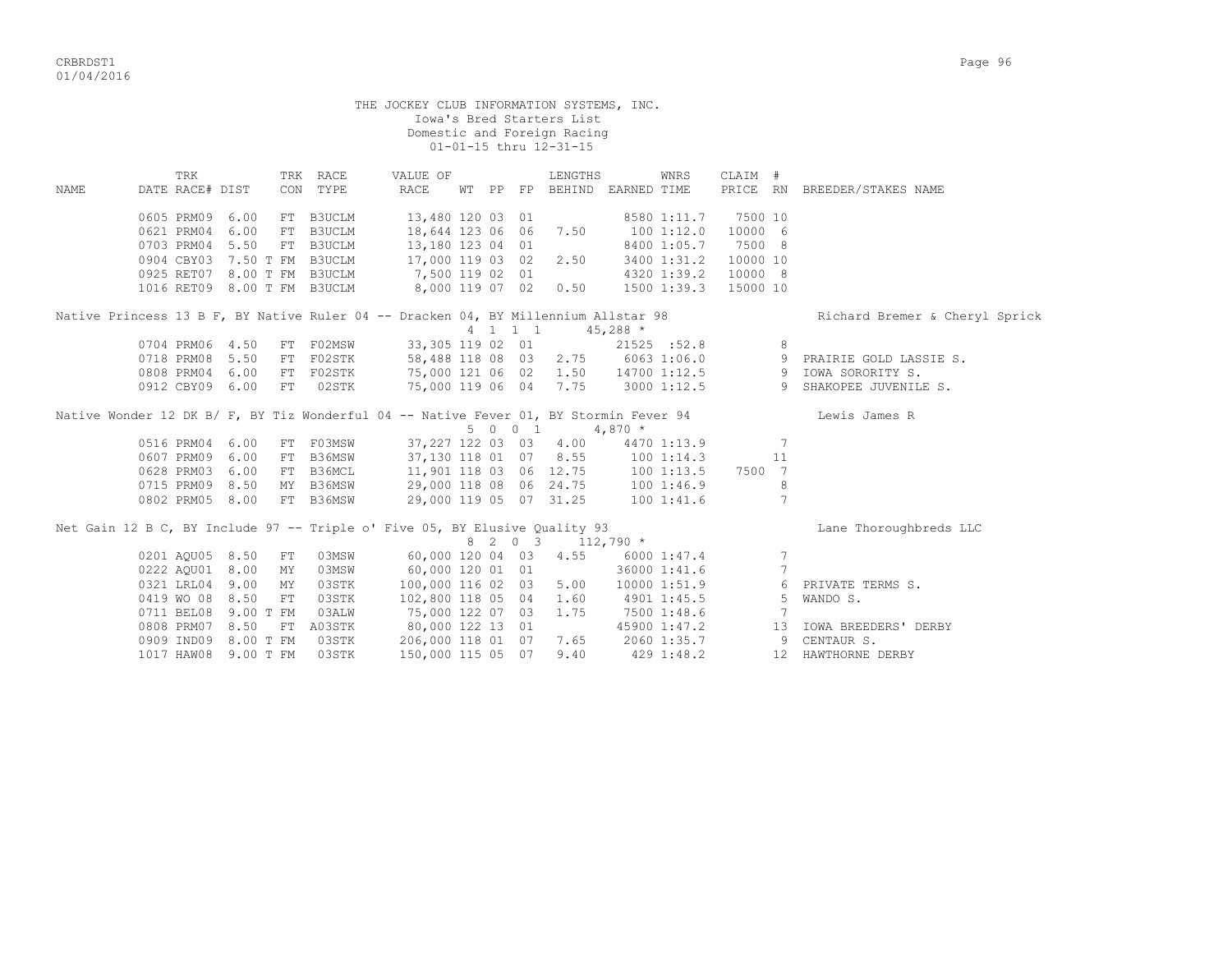CRBRDST1 Page 97 01/04/2016

|            |                                                                                     |      |    |                      | THE JOCKEY CLUB INFORMATION SYSTEMS, INC. |          | Iowa's Bred Starters List<br>Domestic and Foreign Racing<br>01-01-15 thru 12-31-15 |                                     |          |                |                                          |
|------------|-------------------------------------------------------------------------------------|------|----|----------------------|-------------------------------------------|----------|------------------------------------------------------------------------------------|-------------------------------------|----------|----------------|------------------------------------------|
| NAME       | TRK<br>DATE RACE# DIST                                                              |      |    | TRK RACE<br>CON TYPE | VALUE OF<br>RACE                          |          | LENGTHS                                                                            | WNRS<br>WT PP FP BEHIND EARNED TIME | CLAIM #  |                | PRICE RN BREEDER/STAKES NAME             |
|            | Nevaehs Rae 10 B M, BY Spring At Last 03 -- Lady Sky Racer 97, BY Skywalker 82      |      |    |                      |                                           |          |                                                                                    |                                     |          |                | Umdenstock Lonnie                        |
|            |                                                                                     |      |    |                      |                                           | 10 2 0 2 |                                                                                    | $38,699$ *                          |          |                |                                          |
|            | 0301 OP 04 6.00                                                                     |      |    | MY B3UCLM            | 31,000 122 02 06                          |          | 6.35                                                                               | $310$ $1:12.6$                      | 25000 7  |                |                                          |
|            | 0321 OP 02                                                                          | 6.00 |    | GD B3UCLM            |                                           |          | 24,000 121 02 04 7.50                                                              | 1200 1:11.8                         | 20000 9  |                |                                          |
|            | 0509 PRM07                                                                          | 6.00 |    | FT B3USOC            |                                           |          | 20,950 117 02 03 0.75                                                              | 3326 1:12.0                         | 20000 7  |                |                                          |
|            | 0531 PRM04                                                                          | 6.00 |    | FT B3UWCL            | 21,980 120 07 06                          |          | 6.55                                                                               | 1001:11.7                           | 20000    | $\overline{7}$ |                                          |
|            | 0612 PRM08                                                                          | 6.00 |    | GD B3UALW            | 39,712 118 03 01                          |          |                                                                                    | 23850 1:10.5                        |          | 7              |                                          |
|            | 0711 PRM06 8.32                                                                     |      |    | FT B3UAOC            |                                           |          | 30,000 124 07 07 21.25                                                             | 1001:43.5                           | 25000 7  |                |                                          |
|            | 0730 PRM08 6.00                                                                     |      |    | FT B3UAOC            | 30,456 123 04 04                          |          | 5.25                                                                               | 1936 1:11.7                         | 20000 4  |                |                                          |
|            | 0820 RP 05 5.00 T FM B3UCLM                                                         |      |    |                      | 15,950 121 05 06                          |          | 4.70                                                                               | 85 :57.0                            | 10000 9  |                |                                          |
|            | 0904 RP 05 6.00                                                                     |      |    | FT B3USOC            | 16,670 120 04 03 10.75                    |          |                                                                                    | 1675 1:10.5                         | 7500 6   |                |                                          |
|            | 1003 RP 02 8.00                                                                     |      |    | FT B3UCLM            | 10,450 120 04 01                          |          |                                                                                    | 6117 1:38.6                         | 5000 8   |                |                                          |
| Bloodstock | Never Hide 11 CH G, BY Run Away and Hide 06 -- Worldly Gal 94, BY Houston 86        |      |    |                      |                                           |          |                                                                                    |                                     |          |                | Run Away and Hide Syndicate & High Point |
|            |                                                                                     |      |    |                      |                                           | 9 3 0 2  |                                                                                    | $27,399*$                           |          |                |                                          |
|            | 0517 PRM03 5.50                                                                     |      | MY | 3UCLM                |                                           |          | 22,938 120 07 07 12.00                                                             | 100 1:05.3                          | 30000 7  |                |                                          |
|            | 0611 PRM06 6.00                                                                     |      | MΥ | 3UCLM                | 17,298 120 04 04 3.25                     |          |                                                                                    | 850 1:12.4                          | 15000 9  |                |                                          |
|            | 0620 PRM07                                                                          | 6.00 | FT | 3UCLM                | 17,298 118 01 01                          |          |                                                                                    | 10200 1:12.5                        | 15000 9  |                |                                          |
|            | 0712 PRM09                                                                          | 6.00 | FT | <b>3UALW</b>         | 35,145 118 02 06                          |          | 4.55                                                                               | 1001:11.3                           |          | 9              |                                          |
|            | 0801 PRM09                                                                          | 6.00 | FT | 3UCLM                | 13,076 123 02 01                          |          |                                                                                    | 7704 1:12.2                         | 7500 8   |                |                                          |
|            | 0814 CBY07                                                                          | 6.00 | FT | 3UCLM                | 12,500 123 03 06                          |          | 3.50                                                                               | $125$ $1:11.4$                      | 6250 8   |                |                                          |
|            | 1117 ZIA06                                                                          | 5.00 | FT | <b>3UCLM</b>         | 10,140 123 02 01                          |          |                                                                                    | 6000 :58.8                          | 5000 8   |                |                                          |
|            | 1130 ZIA03 5.00                                                                     |      | FT | 3USOC                | 13,500 123 06 03                          |          | 4.25                                                                               | 1350 :58.3                          |          | 6              |                                          |
|            | 1219 SUN05 6.00                                                                     |      | FT | 3UCLM                | 9,700 121 06 03                           |          | 5.50                                                                               | 970 1:08.6                          | 5000 7   |                |                                          |
|            | Nine Lives Cat 12 B G, BY Bravo Bull 97 -- The Great Catsby 01, BY Tomorrows Cat 95 |      |    |                      |                                           | 8 1 0 0  |                                                                                    | $8,441$ *                           |          |                | Iowa State University                    |
|            | 0309 HOU08 8.00                                                                     |      | SY | 03MSW                |                                           |          | 20,000 122 04 08 22.50                                                             | 1001:44.2                           |          | 9              |                                          |
|            | 0430 PRM04                                                                          | 8.32 | FT | 36MCL                | 10,000 113 01 05 17.25                    |          |                                                                                    | 291 1:46.3                          | 7500 8   |                |                                          |
|            | 0510 PRM01 6.00                                                                     |      | FT | 36MCL                | 12,277 118 04 01                          |          |                                                                                    | 7350 1:13.8                         | 7500 6   |                |                                          |
|            | 0521 PRM07                                                                          | 6.00 | FT | 3UCLM                | 12,925 118 03 05                          |          | 4.75                                                                               | 300 1:12.7                          | 10000 10 |                |                                          |
|            | 0606 PRM09                                                                          | 8.32 | FT | 3UCLM                | 13,498 118 05 07 17.00                    |          |                                                                                    | 1001:46.7                           | 10000 12 |                |                                          |
|            | 0620 PRM07                                                                          | 6.00 | FТ | 3UCLM                | 17,298 114 08 09 15.65                    |          |                                                                                    | 1001:12.5                           | 10000 9  |                |                                          |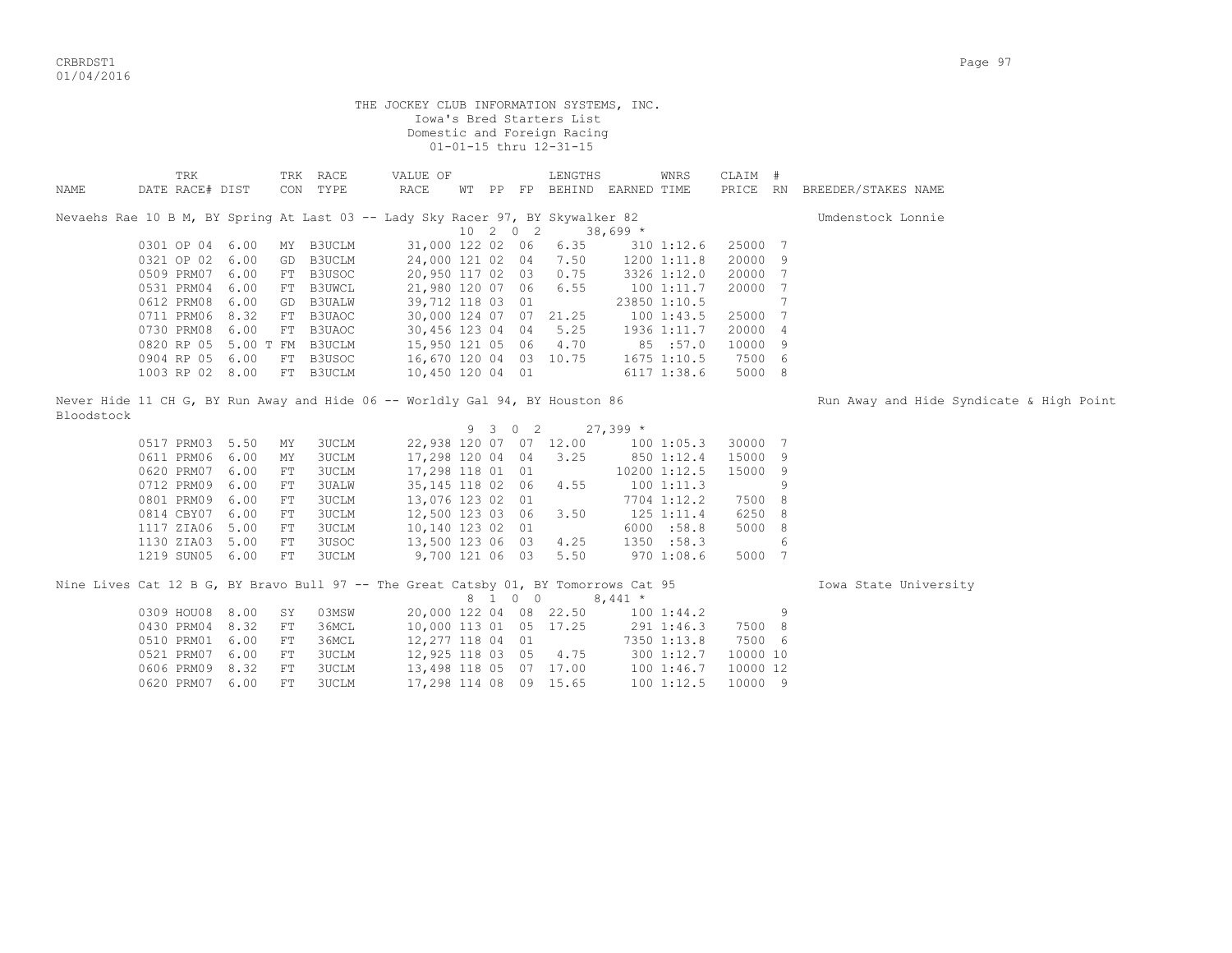THE JOCKEY CLUB INFORMATION SYSTEMS, INC. Iowa's Bred Starters List Domestic and Foreign Racing 01-01-15 thru 12-31-15 TRK TRK RACE VALUE OF LENGTHS WNRS CLAIM # NAME DATE RACE# DIST CON TYPE RACE WT PP FP BEHIND EARNED TIME PRICE RN BREEDER/STAKES NAME 0710 PRM02 5.00 FT 3UCLM 12,498 115 06 07 11.80 100 :58.9 10000 7 0805 PRM03 8.50 FT 3UCLM 16,080 112 04 06 53.25 100 1:47.0 10000 7 Noble Vision 10 B G, BY Noble Causeway 02 -- We Will See 04, BY Commendable 97 Moeller Tom L 4 0 0 0 2,102 \* 0501 PRM05 8.00 FT 3UWCL 13,510 119 03 05 14.50 354 1:41.6 7 0611 PRM05 5.00 MY 3UCLM 13,192 118 02 05 8.75 384 :57.6 10000 7 0704 PRM02 6.00 FT 3UCLM 14,289 117 05 04 11.25 708 1:11.6 5000 7 0726 PRM04 6.00 GD 3UCLM 10,631 118 05 04 4.50 656 1:12.1 6250 5 No Holds Barred 13 DK B/ G, BY Hold Me Back 06 -- Beginnings End 06, BY Cape Canaveral 96 Chleborad Lynn  $4$  1 2 0 50,590  $*$  0606 PRM04 4.50 FT 02MSW 37,138 118 08 01 22200 :52.8 9 0705 PRM09 5.50 FT 02STK 69,975 117 06 06 11.25 1140 1:05.8 12 IOWA STALLION FUTURITY 0718 PRM07 5.50 FT 02STK 52,450 116 06 02 1.00 12250 1:05.2 8 PRAIRIE GOLD JUVENILE S. 0808 PRM06 6.00 FT A02STK 73,500 121 03 02 0.50 15000 1:11.7 5 IOWA CRADLE S. No More Rules 13 GR/RO F, BY Native Ruler 04 -- Elizabeth Park 05, BY Runaway Groom 79 Moss Maggi  $3 \t 0 \t 1 \t 5,030 \t \star$ 0621 PRM09 5.00 FT F02MSW 37,154 119 03 06 8.75 100 1:00.8 10 0702 PRM03 5.00 FT F02MCL 14,582 119 08 03 4.25 2055 1:00.8 30000 8 0716 PRM02 5.50 FT F02MCL 12,219 119 05 02 3.75 2875 1:08.1 15000 5 Noodles 10 DK B/ G, BY Humming 96 -- Curable Cutie 99, BY Malthus 92  $5 \t 0 \t 0 \t 1,966 \t \star$  Hansen Donald C. DVM  $5 \t 0 \t 0 \t 1,966 \star$  0419 PRM02 6.00 SY 3UWCL 18,589 120 01 04 8.00 925 1:11.8 7 0507 PRM02 6.00 FT 3UCLM 18,541 120 01 07 13.80 100 1:11.6 15000 9 0612 PRM01 8.32 GD 3UWCL 11,671 118 01 04 9.00 741 1:42.3 7500 6 0620 PRM05 6.00 FT 3UALW 37,848 120 05 06 10.25 100 1:12.0 7 0719 PRM02 8.50 FT 3UCLM 11,321 118 01 07 13.10 100 1:47.2 12500 8 No Papa No 12 DK B/ G, BY Dazzling Falls 92 -- Cheese Grits 97, BY Silver Ghost 82 Kurt Kindschuh & Melanie Kindschuh 6 1 0 0 9,578 \*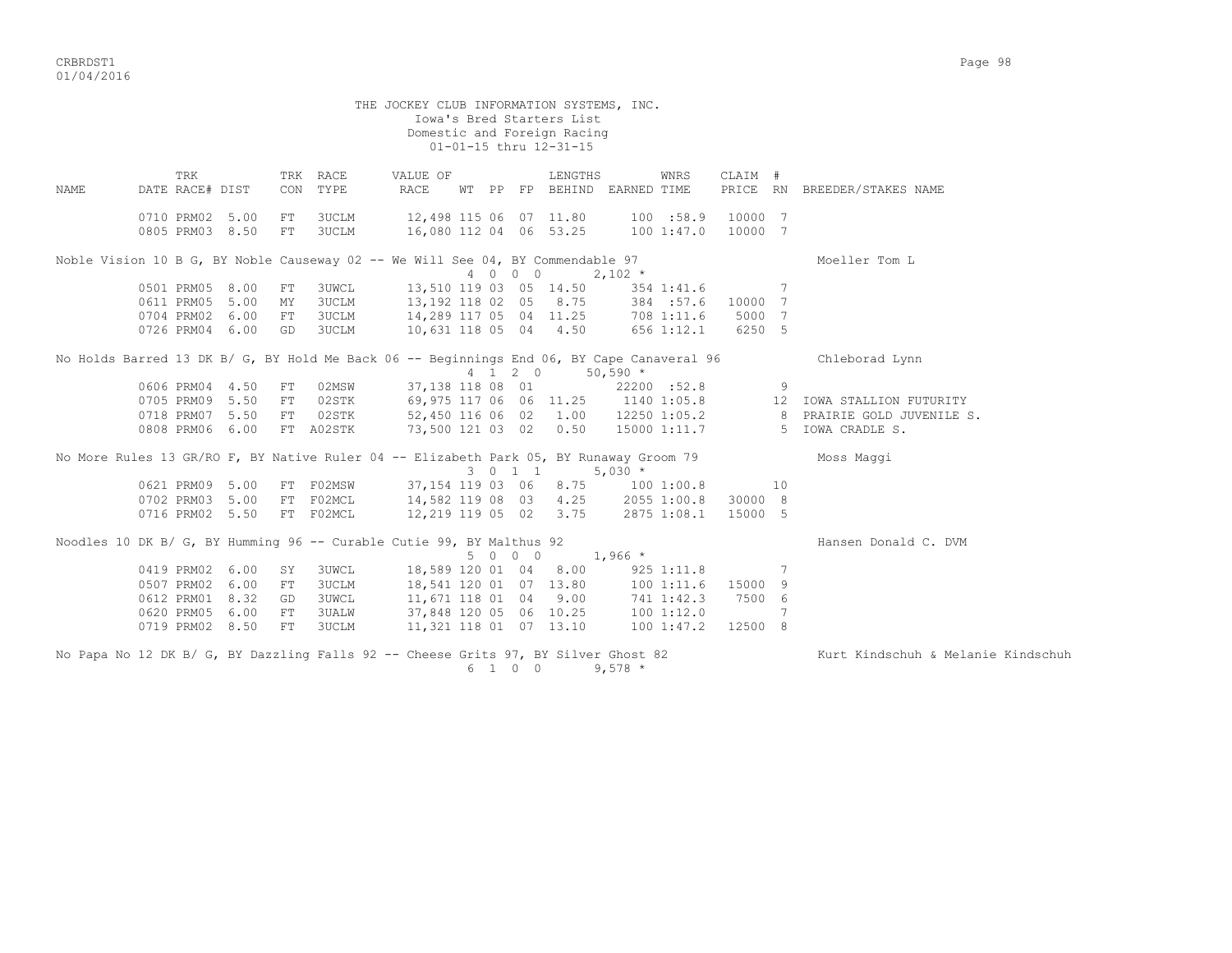|      |                        |            |              | THE JOCKEY CLUB INFORMATION SYSTEMS, INC.<br>Iowa's Bred Starters List<br>Domestic and Foreign Racing |         | 01-01-15 thru 12-31-15                                   |                         |                     |                 |                                               |
|------|------------------------|------------|--------------|-------------------------------------------------------------------------------------------------------|---------|----------------------------------------------------------|-------------------------|---------------------|-----------------|-----------------------------------------------|
| NAME | TRK<br>DATE RACE# DIST | TRK<br>CON | RACE<br>TYPE | VALUE OF<br>RACE                                                                                      |         | LENGTHS<br>WT PP FP BEHIND                               | WNRS<br>EARNED TIME     | CLAIM #<br>PRICE RN |                 | BREEDER/STAKES NAME                           |
|      | 0501 PRM07<br>6.00     | FT         | 36MSW        | 37,154 118 08 04                                                                                      |         | 8.75                                                     | 1844 1:12.2             |                     | 10              |                                               |
|      | 0517 PRM09<br>5.50     | GD         | 36MSW        | 37,202 118 02 07 10.00                                                                                |         |                                                          | 1001:05.5               |                     | 8               |                                               |
|      | 0529 PRM09<br>5.50     | FT         | 36MCL        | 21,671 118 02 07 7.35                                                                                 |         |                                                          | 100 1:07.2              | 30000 8             |                 |                                               |
|      | 6.00<br>0619 PRM09     | FT         | 36MCL        | 12,305 118 05 01                                                                                      |         |                                                          | 7125 1:14.3             | 7500 10             |                 |                                               |
|      | 0710 PRM02<br>5.00     | FT         | 3UCLM        | 12,498 118 01 05 11.25                                                                                |         |                                                          | 309 :58.9               | 10000 7             |                 |                                               |
|      | 0724 PRM02 8.32        | FT         | 3UCLM        | 10,500 118 01 06 13.00                                                                                |         |                                                          | 1001:46.6               | 12500 6             |                 |                                               |
|      |                        |            |              | Northern Rock 12 B F, BY Rock the Rock (IRE) 04 -- Northern Energy 98, BY Northern Trend 88           | 7 0 2 0 |                                                          | $11,462$ *              |                     |                 | Iowa State University                         |
|      | 0418 PRM05 6.00        |            | SY F03MSW    | 37, 178 122 09 06 13.75                                                                               |         |                                                          | 1001:11.8               |                     | 9               |                                               |
|      | 0510 PRM05<br>5.00     |            | FT FO3MCL    | 21,647 122 03 04                                                                                      |         | 2.25                                                     | 1069 1:00.7             | 30000 9             |                 |                                               |
|      | 0524 PRM09<br>6.00     |            | SY B36MSW    | 37,202 118 08 02                                                                                      |         | 0.75                                                     | 7425 1:13.3             |                     | 8               |                                               |
|      | 0607 PRM09<br>6.00     |            | FT B36MSW    | 37,130 118 10 09 14.80                                                                                |         |                                                          | 1001:14.3               |                     | 11              |                                               |
|      | 0703 PRM08<br>6.00     |            | FT B36MSW    | 34,490 118 02 11 15.60                                                                                |         |                                                          | 1001:13.1               |                     | 12              |                                               |
|      | 0715 PRM05 5.50        |            | MY B3UMCL    | 13,076 118 05 02                                                                                      |         | 1.75                                                     | 2568 1:06.8             | 12500 8             |                 |                                               |
|      | 0805 PRM05 6.00        |            | FT B36MCL    | 22,628 119 07 08 25.00                                                                                |         |                                                          | 1001:12.6               | 40000 8             |                 |                                               |
|      |                        |            |              | No Time Limit 10 DK B/ G, BY Fullbridled 01 -- Paster's Dutchess 99, BY Paster's Caper 91             |         |                                                          |                         |                     |                 | Nielsen Charles D.                            |
|      | 0418 PRM08             | 6.00<br>SY | 3UALW        | 49,603 120 06 07 10.25                                                                                | 7 0 2 1 |                                                          | $19,468$ *<br>1001:11.3 |                     | 9               |                                               |
|      | 0507 PRM06<br>8.00     | FT         | 3UALW        | 32,567 118 05 03 5.75                                                                                 |         |                                                          | 5107 1:39.4             |                     | 6               |                                               |
|      | 0528 PRM04<br>8.50     | ${\rm FT}$ | 3UAOC        | 37,848 117 01 04 12.85                                                                                |         |                                                          | 1894 1:46.7             |                     | $7\phantom{.0}$ |                                               |
|      | 8.50<br>0613 PRM06     |            | FT A3USTK    | 82,875 118 01 06 12.25                                                                                |         |                                                          | 1635 1:44.7             |                     | 7               | CYCLONES H.                                   |
|      | 0705 PRM02<br>8.32     | FT         | 3UCLM        | 17,560 118 04 02 3.75                                                                                 |         |                                                          | 3600 1:44.3             | 25000 6             |                 |                                               |
|      | 0715 PRM08<br>8.50     | MΥ         | 3UAOC        | 35,184 118 02 02                                                                                      |         | 2.50                                                     | 7032 1:47.1             | 15000 7             |                 |                                               |
|      | 0730 PRM07 8.32        | FT         | 3UALW        | 29,865 118 08 07 11.25                                                                                |         |                                                          | 1001:44.5               |                     | 8               |                                               |
|      |                        |            |              |                                                                                                       |         |                                                          |                         |                     |                 |                                               |
|      |                        |            |              | Odes of Pindar 10 DK B/ G, BY Nobiz Like Shobiz 04 -- American Baby 02, BY Conquistador Cielo 79      |         | $10 \quad 1 \quad 2 \quad 5 \quad 13,952 \quad ^{\star}$ |                         |                     |                 | Christine Hicklin Mamakos & Elizabeth Valando |
|      | 0426 PRM09<br>5.50     | FT         | 36MCL        | 12,305 123 01 02                                                                                      |         | 7.00                                                     | 2375 1:06.5             | 7500 10             |                 |                                               |
|      | 0508 PRM04<br>6.00     | FT         | 36MCL        | 13,595 123 04 02                                                                                      |         | 0.50                                                     | 2675 1:14.2             | 10000 8             |                 |                                               |
|      | 0525 PRM09<br>6.00     | ${\rm FT}$ | 36MCL        | 12,352 123 07 03                                                                                      |         | 6.50                                                     | 1455 1:12.9             | 7500 8              |                 |                                               |
|      | 0614 PRM04 6.00        | FT         | 36MCL        | 12,352 119 04 03                                                                                      |         | 4.75                                                     | 1455 1:14.1             | 5000 8              |                 |                                               |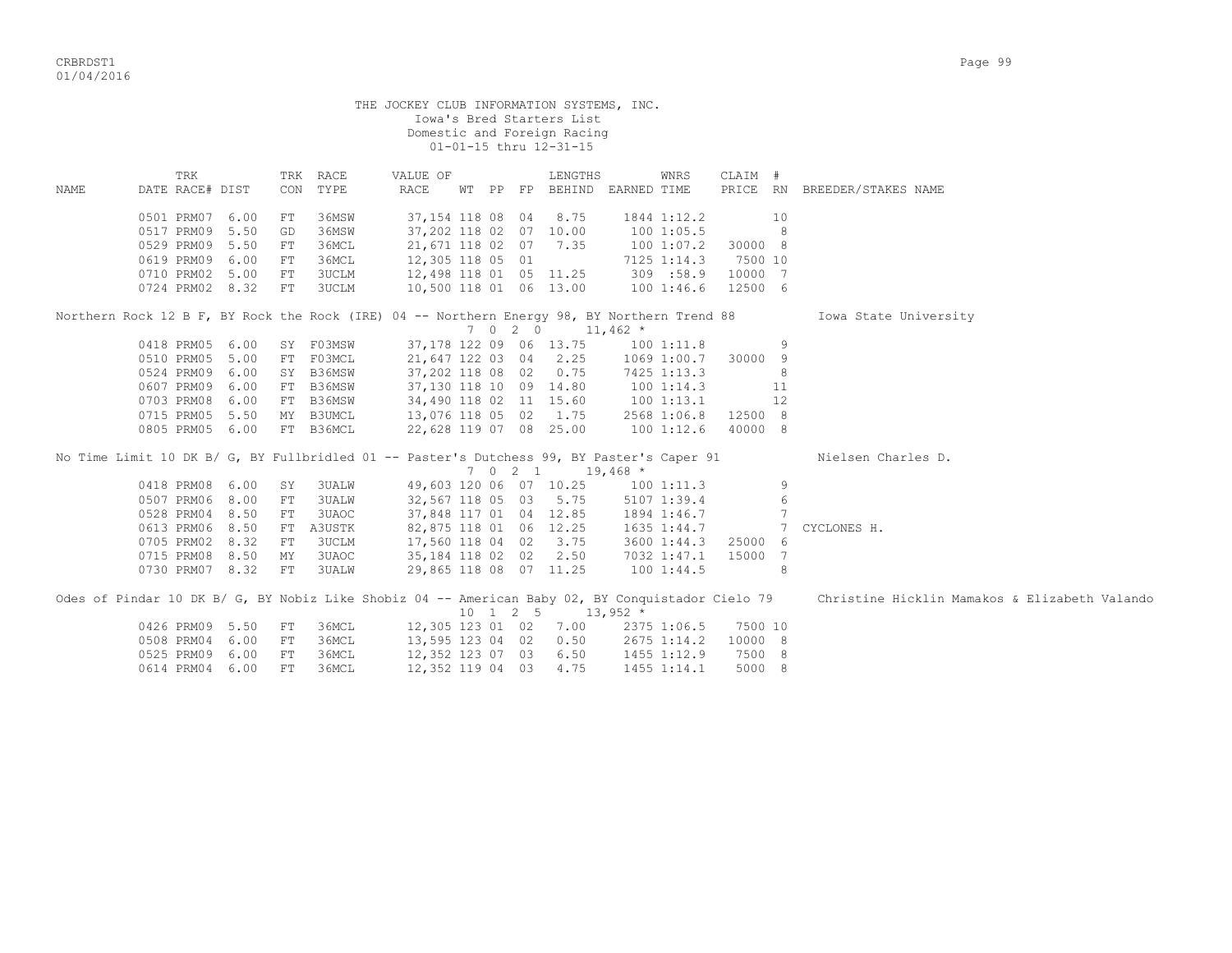|       |                                                                                         |    |              | THE JOCKEY CLUB INFORMATION SYSTEMS, INC.                               |  |         | Iowa's Bred Starters List<br>Domestic and Foreign Racing<br>01-01-15 thru 12-31-15 |            |                    |                |    |                                                                                                                                           |
|-------|-----------------------------------------------------------------------------------------|----|--------------|-------------------------------------------------------------------------|--|---------|------------------------------------------------------------------------------------|------------|--------------------|----------------|----|-------------------------------------------------------------------------------------------------------------------------------------------|
|       | TRK                                                                                     |    | TRK RACE     | VALUE OF                                                                |  |         | LENGTHS                                                                            |            | WNRS               | CLAIM #        |    |                                                                                                                                           |
| NAMF. | DATE RACE# DIST                                                                         |    | CON TYPE     | RACE                                                                    |  |         | WT PP FP BEHIND EARNED TIME                                                        |            |                    |                |    | PRICE RN BREEDER/STAKES NAME                                                                                                              |
|       | 0710 PRM09 8.32                                                                         | FT | 36MCL        | 11,862 120 06 06 13.50 100 1:50.0                                       |  |         |                                                                                    |            |                    | 5000 9         |    |                                                                                                                                           |
|       | 0724 PRM03 6.00                                                                         | FT | 36MCL        |                                                                         |  |         |                                                                                    |            |                    | 5000 8         |    |                                                                                                                                           |
|       | 0801 PRM06 6.00                                                                         | FT | 36MCL        | 11,882 115 05 03 13.75 1397 1:12.6<br>11,801 118 01 03 2.75 1411 1:13.5 |  |         |                                                                                    |            | 1411 1:13.5 7500 6 |                |    |                                                                                                                                           |
|       | 0809 CLS02 6.00                                                                         | FT | 3UMCL        | 3,800 123 03 01                                                         |  |         |                                                                                    |            | 2280 1:14.8 5000 7 |                |    |                                                                                                                                           |
|       | 0821 CLS01 6.00                                                                         | FT | <b>3UALW</b> | 6,700 123 02 03 2.50 804 1:14.8                                         |  |         |                                                                                    |            |                    |                | -6 |                                                                                                                                           |
|       | 0906 CLS07 6.50                                                                         | FT | <b>3UALW</b> | 6,700 123 06 06 9.80 0 1:19.6                                           |  |         |                                                                                    |            |                    | 8 <sup>1</sup> |    |                                                                                                                                           |
|       | Oh My Gravy 10 DK B/ G, BY Repent 99 -- My Place Tonight 01, BY Out of Place 87         |    |              |                                                                         |  |         | $6 \quad 1 \quad 2 \quad 0 \quad 87,602 \neq$                                      |            |                    |                |    | Hobbs William L.                                                                                                                          |
|       | 0507 PRM06 8.00 FT                                                                      |    | 3UALW        |                                                                         |  |         | 32,567 118 01 04 7.25 2128 1:39.4 6                                                |            |                    |                |    |                                                                                                                                           |
|       | 0613 PRM06 8.50                                                                         |    |              |                                                                         |  |         |                                                                                    |            |                    |                |    | FT A3USTK 82,875 115 05 02 3.25 16475 1:44.7 7 CYCLONES H.                                                                                |
|       | 0725 PRM07 8.32                                                                         | FT | 3UAOC        |                                                                         |  |         |                                                                                    |            | 7625 1:44.4        |                | 10 |                                                                                                                                           |
|       | 0808 PRM08 8.50 FT A4USTK                                                               |    |              | 32,525 118 05 02 0.75<br>100,000 116 01 01                              |  |         |                                                                                    |            |                    |                |    | 59400 1:45.6 8 RALPH HAYES S.                                                                                                             |
|       | 0920 CD 09 8.00 FT 3UAOC                                                                |    |              | 40,865 123 05 07 9.10 174 1:36.0 62500 10                               |  |         |                                                                                    |            |                    |                |    |                                                                                                                                           |
|       | 1003 IND07 8.00 SY 3UAOC                                                                |    |              | 38,880 120 04 04 11.00 1800 1:37.9 7                                    |  |         |                                                                                    |            |                    |                |    |                                                                                                                                           |
|       | Old Fashioned Lady 12 CH F, BY Old Fashioned 06 -- Elite Lady 02, BY Lord Carson 92     |    |              |                                                                         |  |         | 4 0 0 0 490 *                                                                      |            |                    |                |    | River Ridge Ranch                                                                                                                         |
|       |                                                                                         |    |              | 0507 PRM05 6.00 FT B36MCL 13,595 118 02 06 9.55 100 1:14.5 10000 8      |  |         |                                                                                    |            |                    |                |    |                                                                                                                                           |
|       |                                                                                         |    |              | 0530 PRM03 6.00 GD B36MCL  12,328 118 02 09 11.60  100 1:14.6  7500 9   |  |         |                                                                                    |            |                    |                |    |                                                                                                                                           |
|       |                                                                                         |    |              | 0627 CBY08 7.50 T FM B3UMCL 14,500 119 05 09 27.50 145 1:32.8 20000 9   |  |         |                                                                                    |            |                    |                |    |                                                                                                                                           |
|       | 0716 CBY04 7.50 T GD B3UMCL                                                             |    |              | 14,500 119 01 09 9.75 145 1:34.9                                        |  |         |                                                                                    |            |                    | 20000 10       |    |                                                                                                                                           |
|       |                                                                                         |    |              |                                                                         |  | 4 2 0 0 |                                                                                    | $68,041$ * |                    |                |    | One Fine Dream 13 DK B/ G, BY Woke Up Dreamin 00 -- One Fine Shweetie 99, BY Shuailaan 89 Gary E Lucas & Linda Woods                      |
|       | 0719 PRM07 5.50                                                                         | FT | 02MSW        |                                                                         |  |         | 34,510 118 04 01                                                                   |            | 20448 1:05.3 11    |                |    |                                                                                                                                           |
|       |                                                                                         |    |              |                                                                         |  |         |                                                                                    |            |                    |                |    |                                                                                                                                           |
|       |                                                                                         |    |              |                                                                         |  |         |                                                                                    |            |                    |                |    | 0808 PRM06 6.00 FT A02STK 73,500 121 01 01 45000 1:11.7 5 IOWA CRADLE S.<br>0908 PID04 6.50 FT 02ALW 39,600 117 06 05 11.35 1000 1:15.9 6 |
|       | 1017 KEE07 8.50                                                                         |    | FT 02ALW     |                                                                         |  |         | 57,853 120 06 05 11.50 1593 1:44.6                                                 |            |                    |                | 8  |                                                                                                                                           |
|       | One Hundred Proof 08 B G, BY Friends Lake 01 -- Northern Lane 02, BY Northern Afleet 93 |    |              |                                                                         |  |         | $11 \quad 2 \quad 2 \quad 1 \quad 17,505$ *                                        |            |                    |                |    | Prairie Lane Farms                                                                                                                        |
|       | 0501 PRM05 8.00                                                                         | FT | 3UWCL        |                                                                         |  |         | 13,510 119 06 07 30.50 100 1:41.6 7500 7                                           |            |                    |                |    |                                                                                                                                           |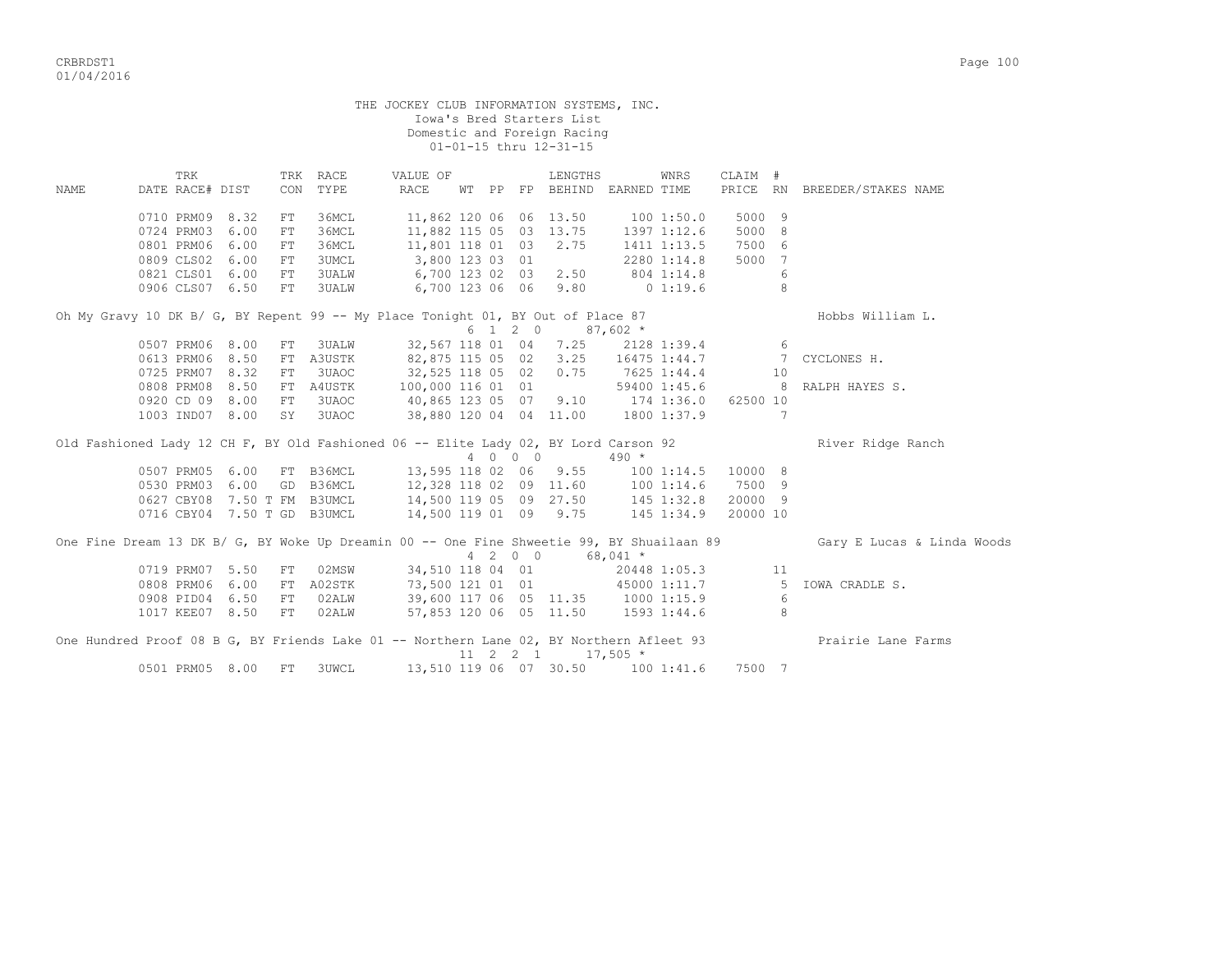|      |                          |              |                   |                | THE JOCKEY CLUB INFORMATION SYSTEMS, INC. |       |    | Iowa's Bred Starters List<br>Domestic and Foreign Racing<br>01-01-15 thru 12-31-15 |             |                        |                  |     |                     |  |
|------|--------------------------|--------------|-------------------|----------------|-------------------------------------------|-------|----|------------------------------------------------------------------------------------|-------------|------------------------|------------------|-----|---------------------|--|
| NAME | TRK<br>DATE RACE# DIST   |              | TRK<br><b>CON</b> | RACE<br>TYPE   | VALUE OF<br>RACE                          | WT PP | FP | LENGTHS<br>BEHIND                                                                  | EARNED TIME | WNRS                   | CLAIM #<br>PRICE | RN. | BREEDER/STAKES NAME |  |
|      | 0522 PRM03<br>0605 PRM07 | 6.00<br>6.00 | FT.<br>FT.        | 3UWCL<br>3UCLM | 13,081 120 02<br>12,939 120 04 06         |       |    | 09 10.60<br>9.50                                                                   |             | 1001:11.6<br>1001:11.3 | 5000 9<br>5000 8 |     |                     |  |

| 000J LIN'IU / 0.00 LL    |  | - JUULII | $\bot$ $\angle$ $\rightarrow$ $\angle$ $\rightarrow$ $\bot$ $\angle$ $\vee$ $\rightarrow$ $\bot$ $\rightarrow$ $\bot$ $\rightarrow$ $\bot$ $\rightarrow$ $\bot$ $\rightarrow$ $\bot$ $\rightarrow$ $\bot$ $\rightarrow$ $\bot$ $\rightarrow$ $\bot$ $\rightarrow$ $\bot$ $\rightarrow$ $\bot$ $\rightarrow$ $\bot$ $\rightarrow$ $\bot$ $\rightarrow$ $\bot$ $\rightarrow$ $\bot$ $\rightarrow$ $\bot$ $\rightarrow$ $\bot$ $\rightarrow$ $\bot$ $\rightarrow$ $\bot$ |  |                        | <b>IVV I.II.J</b> | JUUU U  |  |
|--------------------------|--|----------|-----------------------------------------------------------------------------------------------------------------------------------------------------------------------------------------------------------------------------------------------------------------------------------------------------------------------------------------------------------------------------------------------------------------------------------------------------------------------|--|------------------------|-------------------|---------|--|
| 0621 PRM07 5.50 FT 3UCLM |  |          | 11,381 118 07 03 6.50                                                                                                                                                                                                                                                                                                                                                                                                                                                 |  |                        | 1653 1:05.7       | 4000 9  |  |
| 0712 PRM07 5.50 FT       |  | 3UCLM    | 11,500 115 03 06 9.00                                                                                                                                                                                                                                                                                                                                                                                                                                                 |  |                        | 1001:04.4         | 4000 8  |  |
| 0726 PRM05 8.32 GD 3UCLM |  |          | 13,760 115 02 01                                                                                                                                                                                                                                                                                                                                                                                                                                                      |  |                        | 8475 1:45.6       | 4000 7  |  |
| 0806 PRM06 8.32 FT 3UCLM |  |          | 13,902 118 05 02 0.50                                                                                                                                                                                                                                                                                                                                                                                                                                                 |  |                        | 2825 1:44.7       | 5000 7  |  |
| 0815 CLS03 6.00 FT       |  | 3UCLM    |                                                                                                                                                                                                                                                                                                                                                                                                                                                                       |  | 4,900 125 07 02 0.50   | 980 1:13.2        | 3500 7  |  |
| 0829 CLS05 6.00 FT       |  | 3UCLM    |                                                                                                                                                                                                                                                                                                                                                                                                                                                                       |  | 4,900 120 08 05 3.85   | 147 1:15.4        | 3500 8  |  |
| 0906 CLS06 8.32 FT       |  | 3UCLM    | 4,900 127 02 01                                                                                                                                                                                                                                                                                                                                                                                                                                                       |  |                        | 2940 1:44.8       | 3500 8  |  |
| 1007 RP 08 8.32 FT 3UCLM |  |          |                                                                                                                                                                                                                                                                                                                                                                                                                                                                       |  | 11,887 123 08 10 20.60 | 85 1:41.9         | 5000 11 |  |
|                          |  |          |                                                                                                                                                                                                                                                                                                                                                                                                                                                                       |  |                        |                   |         |  |

| One Ouick Trick 09 DK B/ G, BY Winter Glitter 97 -- Trickntreat 88, BY Clever Trick 76 |      |             |                        |          |      |              |          | Bogash Gene             |
|----------------------------------------------------------------------------------------|------|-------------|------------------------|----------|------|--------------|----------|-------------------------|
|                                                                                        |      |             |                        | 12 1 5 0 |      | $13,737$ *   |          |                         |
| 0426 PRM09                                                                             | 5.50 | З6МСЬ<br>FT | 12,305 120 04 05 12.75 |          |      | 285 1:06.5   | 5000 10  |                         |
| 0508 PRM04                                                                             | 6.00 | З6МСЬ<br>FT | 13,595 120 06 04 7.75  |          |      | 669 1:14.2   | 7500 8   |                         |
| 0525 PRM09                                                                             | 6.00 | З6МСЬ<br>FT | 12,352 120 06 07 15.00 |          |      | 100 1:12.9   | 5000 8   |                         |
| 0614 PRM04                                                                             | 6.00 | 36MCL<br>FT | 12,352 119 03 02       |          | 4.50 | 2425 1:14.1  | 5000 8   |                         |
| 0626 PRM01                                                                             | 6.00 | 36MCL<br>FT | 11,862 120 06 04 11.25 |          |      | $576$ 1:13.3 | 5000 9   |                         |
| 0705 PRM04                                                                             | 6.00 | З6МСЬ<br>FT | 11,882 120 04 04       |          | 9.00 | 582 1:13.7   | 5000 8   |                         |
| 0724 PRM03                                                                             | 6.00 | З6МСІ<br>FT | 11,882 120 04 02 12.75 |          |      | 2328 1:12.6  | 5000 8   |                         |
| 0801 PRM01                                                                             | 6.00 | 36MCL<br>FT | 11,901 123 05 02 10.75 |          |      | 2352 1:12.6  | 7500 7   |                         |
| 0816 CLS03                                                                             | 6.00 | 3UMCL<br>FT | 4,400 123 03 04 6.25   |          |      | 220 1:14.8   | 10000 10 |                         |
| 0823 CLS05                                                                             | 6.00 | 3UMCL<br>FT | 3,800 123 06 01        |          |      | 2280 1:14.6  | 5000 8   |                         |
| 0904 CLS08                                                                             | 8.32 | 3UCLM<br>FT | 4,800 123 01 02 hd     |          |      | 9601:46.6    | 5000 9   |                         |
| 0907 CLS09                                                                             | 6.00 | 3UCLM<br>FT | 4,800 123 04 02        |          | 2.00 | 9601:13.4    | 5000 9   |                         |
| One Stormy Spring 12 B G, BY Stormello 04 -- Once Is Enough 05, BY Minardi 98          |      |             |                        | 2 N N N  |      | $1.188$ *    |          | Craig Smith & Pam Smith |

|  |  |  |                          | One Stormy Spring 12 B G, BY Stormello 04 -- Once is Enough 05, BY Minardi 98 |  |  |                                  |                     |  | Craig Smith & Pam Smi |  |
|--|--|--|--------------------------|-------------------------------------------------------------------------------|--|--|----------------------------------|---------------------|--|-----------------------|--|
|  |  |  |                          |                                                                               |  |  | 2 0 0 0 1.188 *                  |                     |  |                       |  |
|  |  |  | 0521 PRM09 6.00 FT 03MSW |                                                                               |  |  | 37,130 122 05 08 9.10 100 1:14.2 |                     |  |                       |  |
|  |  |  | 0606 PRM01 8.00 FT 36MCL | 21,720 118 02 04 22.85                                                        |  |  |                                  | 1088 1:42.5 30000 6 |  |                       |  |
|  |  |  |                          |                                                                               |  |  |                                  |                     |  |                       |  |

Only a Pacemaker 11 B G, BY Seeking the Best (IRE) 01 -- Only Imagine 02, BY Honour and Glory 93 River Ridge Ranch  $7 \quad 1 \quad 1 \quad 3 \quad 34,990 \star$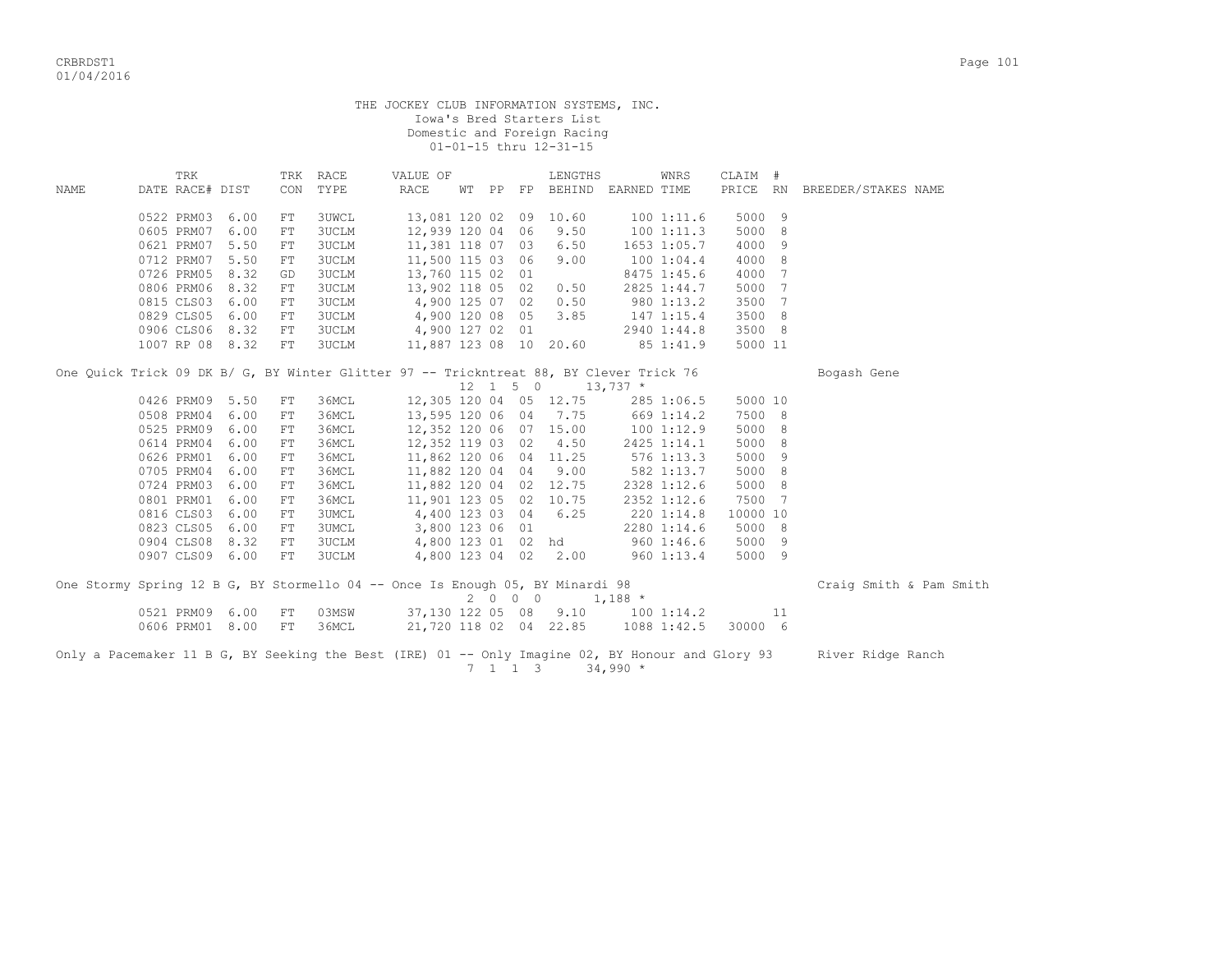|      |                                                                          |      |                 |                                      |                                            |  |                    | THE JOCKEY CLUB INFORMATION SYSTEMS, INC.<br>Iowa's Bred Starters List<br>Domestic and Foreign Racing<br>01-01-15 thru 12-31-15 |                        |                |                    |                 |                                                                                                          |
|------|--------------------------------------------------------------------------|------|-----------------|--------------------------------------|--------------------------------------------|--|--------------------|---------------------------------------------------------------------------------------------------------------------------------|------------------------|----------------|--------------------|-----------------|----------------------------------------------------------------------------------------------------------|
| NAME | TRK<br>DATE RACE# DIST                                                   |      | TRK RACE<br>CON | TYPE                                 | VALUE OF<br>RACE                           |  |                    | LENGTHS<br>WT PP FP BEHIND EARNED TIME                                                                                          |                        | WNRS           | CLAIM #            |                 | PRICE RN BREEDER/STAKES NAME                                                                             |
|      |                                                                          |      |                 |                                      |                                            |  |                    |                                                                                                                                 |                        |                |                    |                 |                                                                                                          |
|      | 0424 PRM05                                                               | 6.00 | GD              | 36MSW                                | 37,105 123 12 04                           |  |                    | 8.75                                                                                                                            |                        | 1831 1:11.4    |                    | 12              |                                                                                                          |
|      | 0503 PRM06                                                               | 6.00 | FT              | 36MSW                                | 37, 138 123 09 03                          |  |                    | 6.75                                                                                                                            |                        | 4400 1:12.3    |                    | 9               |                                                                                                          |
|      | 0517 PRM09 5.50                                                          |      | GD              | 36MSW                                | 37,202 123 04 02                           |  |                    | 0.75                                                                                                                            |                        | 7425 1:05.5    |                    | 8               |                                                                                                          |
|      | 0611 PRM09 6.00                                                          |      | MY              | 36MSW                                | 37, 105 123 11 03                          |  |                    | 7.50                                                                                                                            |                        | 4395 1:11.0    |                    | 12              |                                                                                                          |
|      | 0704 PRM01                                                               | 6.00 | $_{\rm FT}$     | 36MSW                                | 34,607 123 01 03                           |  |                    | 0.55                                                                                                                            | 4162 1:12.9            |                |                    | 6               |                                                                                                          |
|      | 0717 PRM05 6.00                                                          |      | FT              | 36MCL                                | 20,259 123 04 01                           |  |                    |                                                                                                                                 | 12096 1:11.7           |                | 30000 7            |                 |                                                                                                          |
|      | 0731 PRM01 6.00                                                          |      | FT              | <b>3UCLM</b>                         | 12,771 123 05 04                           |  |                    | 3.60                                                                                                                            | 681 1:12.5             |                | 15000 6            |                 |                                                                                                          |
|      | On My Joy 12 DK B/ F, BY Added Edge 00 -- Preciosa 98, BY Level Sands 91 |      |                 |                                      |                                            |  |                    |                                                                                                                                 |                        |                |                    |                 | Special K Stables                                                                                        |
|      |                                                                          |      |                 |                                      |                                            |  | $1 \t 0 \t 1 \t 0$ |                                                                                                                                 | $2,280$ *              |                |                    |                 |                                                                                                          |
|      | 0731 PRM06 6.00 FT B36MCL 11,843 118 09 02 2.00 2280 1:13.9 7500 10      |      |                 |                                      |                                            |  |                    |                                                                                                                                 |                        |                |                    |                 |                                                                                                          |
|      |                                                                          |      |                 |                                      |                                            |  |                    | 5 2 0 0                                                                                                                         | $50,329$ *             |                |                    |                 | Ooey Gooey 11 DK B/ G, BY Political Force 03 -- Rocktheboat 96, BY Summer Squall 87 Paradise Stable LLC  |
|      | 0424 PRM07 6.00                                                          |      | GD              | <b>3UALW</b>                         |                                            |  |                    | 37,727 120 03 01 22350 1:10.9                                                                                                   |                        |                |                    | 12              |                                                                                                          |
|      | 0507 PRM06 8.00                                                          |      | FT              | <b>3UALW</b>                         |                                            |  |                    | 32,567 123 02 06 15.75 100 1:39.4                                                                                               |                        |                |                    | 6               |                                                                                                          |
|      | 0522 PRM06                                                               | 6.00 | ${\rm FT}$      | <b>3UALW</b>                         | 39,712 123 01 05                           |  |                    |                                                                                                                                 | $3.85$ $954$ $1:11.6$  |                |                    | $7\overline{ }$ |                                                                                                          |
|      | 0705 PRM08 6.00                                                          |      | FT              | 3UAOC 34, 261 120 02 01 21975 1:11.9 |                                            |  |                    |                                                                                                                                 |                        |                |                    |                 |                                                                                                          |
|      | 0808 PRM08 8.50                                                          |      |                 |                                      |                                            |  |                    |                                                                                                                                 |                        |                |                    | $7\phantom{.0}$ |                                                                                                          |
|      |                                                                          |      |                 | FT A4USTK 100,000 120 08 04          |                                            |  |                    |                                                                                                                                 | $9.85$ $4950$ $1:45.6$ |                |                    |                 | 8 RALPH HAYES S.                                                                                         |
|      |                                                                          |      |                 |                                      |                                            |  |                    | 11 1 1 0                                                                                                                        |                        |                |                    |                 | Oprah's a Talker 12 B F, BY Stormy Atlantic 94 -- Oprah Winney 03, BY Royal Academy 87 River Ridge Ranch |
|      |                                                                          |      |                 |                                      |                                            |  |                    |                                                                                                                                 | $12,443$ *             |                |                    |                 |                                                                                                          |
|      | 0501 PRM02 6.00<br>0522 PRM09 6.00                                       |      | FT B36MCL       | GD B36MCL                            | 14,886 118 06 02                           |  |                    | 3.25                                                                                                                            |                        | 2380 1:14.2    | 15000 6<br>15000 8 |                 |                                                                                                          |
|      | 0604 PRM02 8.32                                                          |      | FT B36MCL       |                                      | 14,837 118 01 05 15.50<br>21,671 118 02 04 |  |                    | 4.00                                                                                                                            | 351 1:13.1             | 1075 1:45.8    | 30000 8            |                 |                                                                                                          |
|      | 0628 PRM05 8.32                                                          |      | FT B36MCL       |                                      | 11,470 118 02 01                           |  |                    |                                                                                                                                 |                        | 7350 1:47.0    | 12500 7            |                 |                                                                                                          |
|      | 0715 PRM01 5.50                                                          |      | MY B3UCLM       |                                      |                                            |  |                    |                                                                                                                                 |                        |                | 10000 7            |                 |                                                                                                          |
|      | 0807 PRM09 8.50                                                          |      | FT B3UCLM       |                                      |                                            |  |                    | 12,498 118 01 04 7.00 618 1:06.3<br>16,022 118 06 10 39.55 100 1:50.1                                                           |                        |                | 12500 10           |                 |                                                                                                          |
|      | 0903 CBY03 8.32 T FM B3UCLM                                              |      |                 |                                      |                                            |  |                    | 14,130 119 04 12 19.20                                                                                                          |                        | $135$ $1:44.6$ | 12500 12           |                 |                                                                                                          |
|      | 1026 TUP02 8.00                                                          |      | FT B3UCLM       |                                      |                                            |  |                    | 7,000 112 03 07 50.50 70 1:39.4                                                                                                 |                        |                | 3500 7             |                 |                                                                                                          |
|      | 1117 TUP07 8.00 T GD B3UALW                                              |      |                 |                                      |                                            |  |                    | 16,400 115 04 06 13.25                                                                                                          |                        | 164 1:38.0     |                    | 6               |                                                                                                          |

1229 TUP01 6.00 FT B3USOC 10,000 118 05 06 13.25 100 1:10.6 6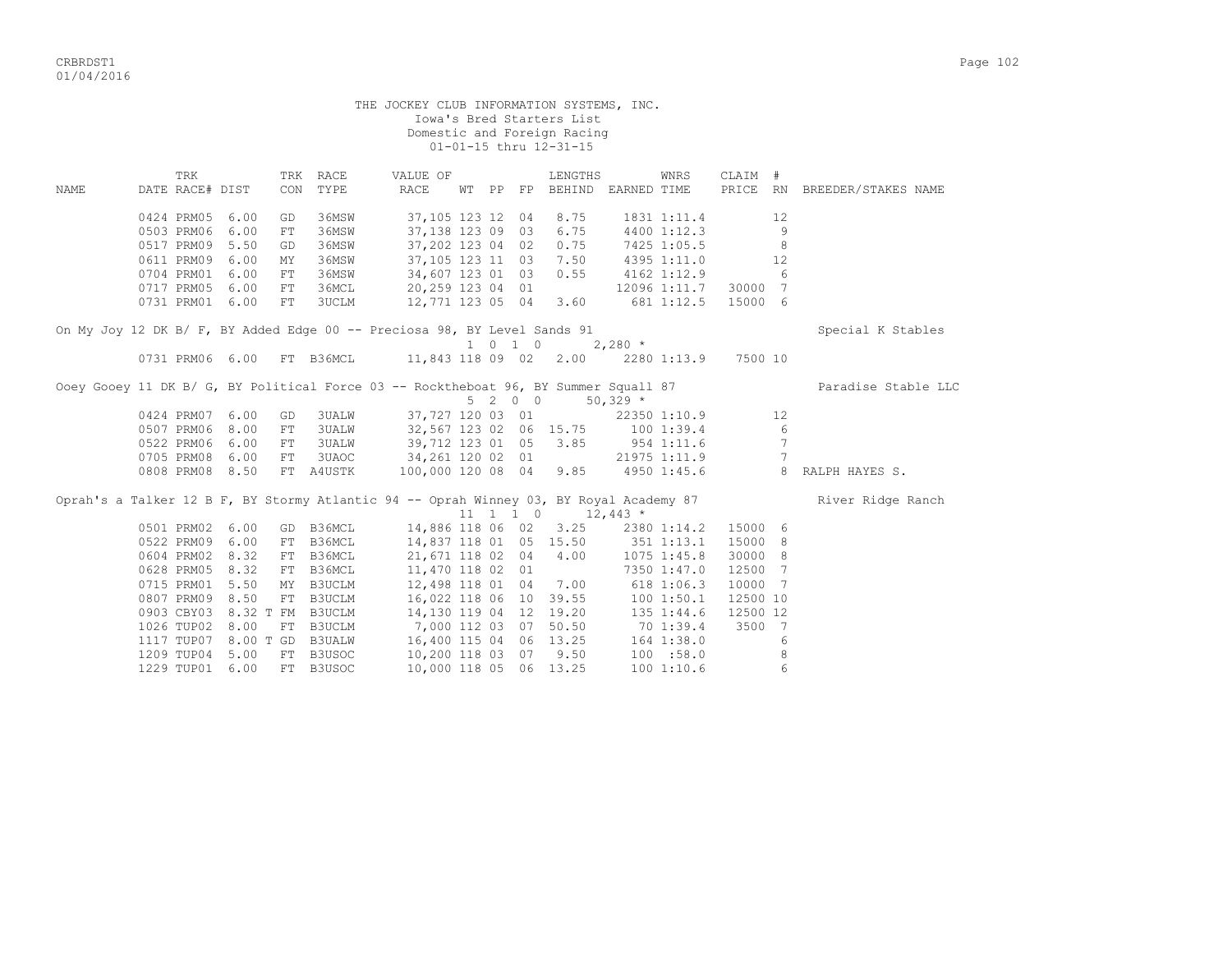CRBRDST1 Page 103 01/04/2016

THE JOCKEY CLUB INFORMATION SYSTEMS, INC. Iowa's Bred Starters List Domestic and Foreign Racing 01-01-15 thru 12-31-15 TRK TRK RACE VALUE OF LENGTHS WNRS CLAIM # NAME DATE RACE# DIST CON TYPE RACE WT PP FP BEHIND EARNED TIME PRICE RN BREEDER/STAKES NAME Oscar Bravo 12 CH F, BY King of Scat 96 -- Tequila Two Step 04, BY Shot of Gold 95 Hobbs James M.  $6 \quad 1 \quad 1 \quad 0 \quad 13,246 \star$  0430 PRM06 5.50 FT B3UCLM 14,974 115 04 02 2.00 3024 1:06.1 10000 7 0508 PRM06 5.00 FT B3UCLM 14,706 118 06 01 9156 1:00.1 10000 6 0620 PRM04 5.00 FT B3UCLM 12,072 118 04 04 2.25 560 1:00.0 10000 8 0704 PRM07 5.50 FT B3UCLM 12,605 118 07 06 7.65 100 1:06.1 7500 8 0712 PRM02 5.00 FT B3UCLM 12,540 116 04 05 7.75 306 :58.7 7500 8 0801 PRM07 5.00 FT B3UCLM 13,076 118 01 06 3.10 100 1:00.2 5000 8 Out of Hock 08 B M, BY Humming 96 -- Fillebunkport 90, BY Comet Kat 77 Hansen Donald C.  $5 \t0 \t0 \t1 \t2,798 \t*$  0508 PRM03 6.00 FT B3UCLM 17,347 123 04 04 8.50 863 1:13.6 15000 7 0521 PRM03 8.32 FT B3UCLM 11,332 117 04 06 21.75 100 1:47.7 5000 6 0605 PRM01 8.00 FT B3UCLM 13,643 117 03 03 2.00 1635 1:43.3 7500 6 0628 PRM06 8.00 FT B3UCLM 10,288 119 08 06 17.00 100 1:42.2 7500 9 0725 PRM03 6.00 FT B3UCLM 11,862 120 04 09 22.00 100 1:12.5 7500 9 Paddy Party 13 GR/RO C, BY Paddy O'Prado 07 -- Irish Party 04, BY Twining 91 Albaugh Family Stable, LLC 2 0 0 1 5,014 \* 0719 PRM07 5.50 FT 02MSW 34,510 118 03 05 16.75 852 1:05.3 11 0808 PRM01 6.00 GD 02MSW 34,607 119 04 03 13.00 4162 1:13.9 6 Papa Brose 12 DK B/ G, BY Impeachment 97 -- Lady of Blue 94, BY Danzig Connection 83 Lieber Todd M Dr. 7 2 1 0 17,936 \* 0426 PRM09 5.50 FT 36MCL 12,305 118 05 06 14.00 100 1:06.5 7500 10<br>0517 PRM04 8.00 MY 36MCL 11,216 118 06 05 8.80 324 1:42.1 15000 7

 0517 PRM04 8.00 MY 36MCL 11,216 118 06 05 8.80 324 1:42.1 15000 7 0607 PRM04 8.32 FT 36MCL 12,682 118 03 01 7878 1:47.7 12500 9 0619 PRM07 8.32 FT 3UCLM 13,498 118 09 09 17.10 100 1:45.9 10000 12 0704 PRM05 8.00 FT 3UCLM 12,083 118 06 02 0.50 2450 1:42.3 7500 7 0712 PRM05 8.50 FT 3UCLM 11,882 118 05 01 6984 1:48.8 7500 8 0731 PRM09 8.00 FT 3UCLM 11,000 118 08 06 11.00 100 1:41.6 10000 9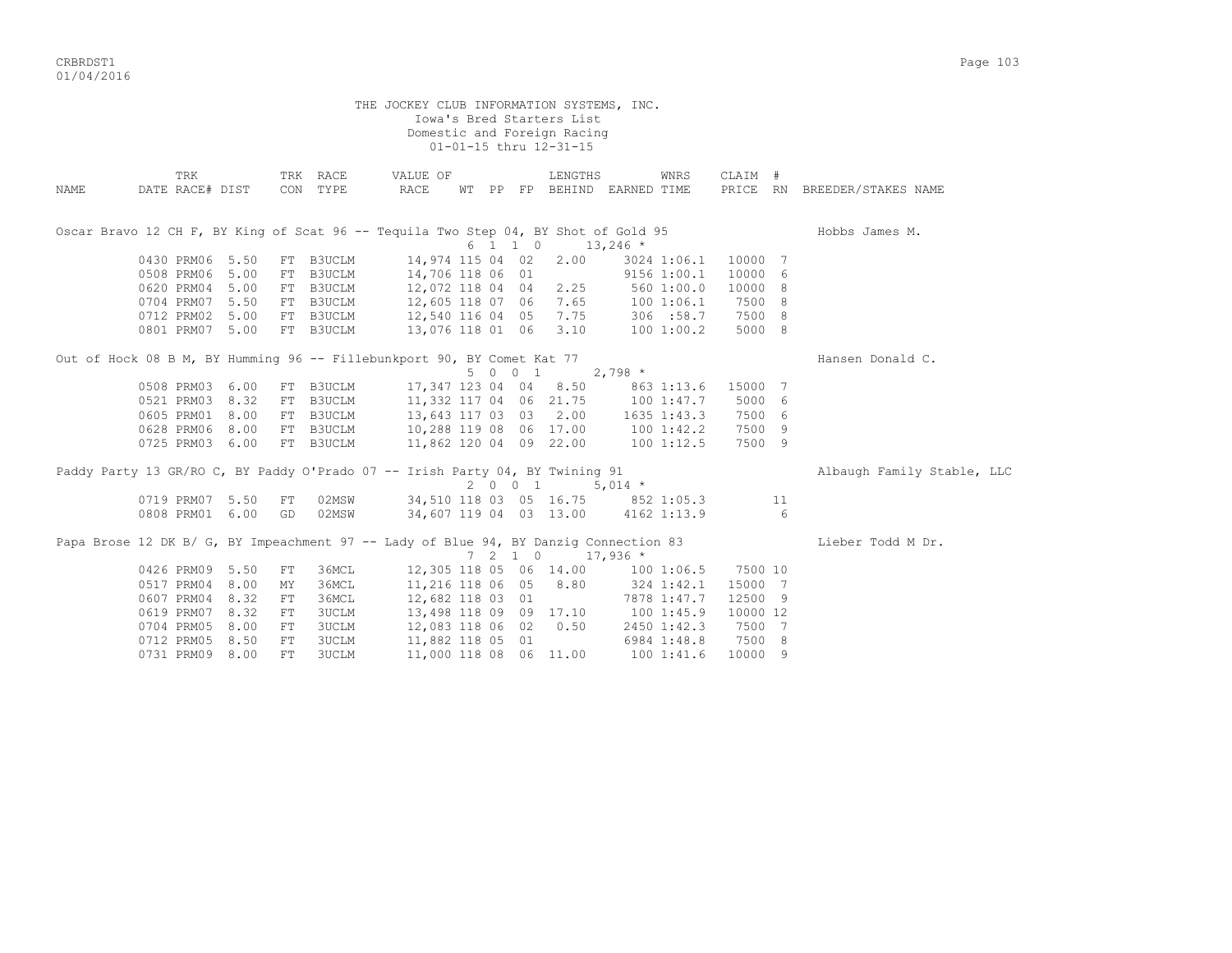CRBRDST1 Page 104 01/04/2016

| THE JOCKEY CLUB INFORMATION SYSTEMS, INC.<br>Iowa's Bred Starters List<br>Domestic and Foreign Racing<br>01-01-15 thru 12-31-15 |                             |           |                                                                                            |                              |  |       |                                                                                                                                                                                                                                                                                                                                     |           |                |                              |  |
|---------------------------------------------------------------------------------------------------------------------------------|-----------------------------|-----------|--------------------------------------------------------------------------------------------|------------------------------|--|-------|-------------------------------------------------------------------------------------------------------------------------------------------------------------------------------------------------------------------------------------------------------------------------------------------------------------------------------------|-----------|----------------|------------------------------|--|
| TRK<br>DATE RACE# DIST<br>NAME                                                                                                  | TRK RACE                    | CON TYPE  | VALUE OF<br>RACE                                                                           |                              |  |       | LENGTHS<br>WNRS<br>WT PP FP BEHIND EARNED TIME                                                                                                                                                                                                                                                                                      | CLAIM #   |                | PRICE RN BREEDER/STAKES NAME |  |
| Passing Affair 10 B M, BY Blumin Affair 91 -- A Taping Canadian 00, BY Pleasant Tap 87                                          | Woods Clyde                 |           |                                                                                            |                              |  |       |                                                                                                                                                                                                                                                                                                                                     |           |                |                              |  |
|                                                                                                                                 |                             |           |                                                                                            |                              |  |       | $6 \quad 1 \quad 1 \quad 0 \quad 14,361 \star$                                                                                                                                                                                                                                                                                      |           |                |                              |  |
| 0508 PRM03 6.00                                                                                                                 |                             | FT B3UCLM | 17,347 123 01 02                                                                           |                              |  |       | 2.25 3450 1:13.6                                                                                                                                                                                                                                                                                                                    | 15000 7   |                |                              |  |
| 0525 PRM04 6.00                                                                                                                 |                             |           |                                                                                            |                              |  |       | FT B3UCLM 17,322 120 03 01 10275 1:12.3<br>FT B3UCLM 16,824 123 01 06 15.00 100 1:11.8<br>FT B3UCLM 13,076 123 04 07 13.25 100 1:13.4                                                                                                                                                                                               | 15000 8   |                |                              |  |
| 0709 PRM06 6.00                                                                                                                 |                             |           |                                                                                            |                              |  |       |                                                                                                                                                                                                                                                                                                                                     | 25000 7   |                |                              |  |
| 0724 PRM09 6.00                                                                                                                 |                             |           |                                                                                            |                              |  |       |                                                                                                                                                                                                                                                                                                                                     | 7500 8    |                |                              |  |
| 0801 PRM07 5.00                                                                                                                 |                             |           |                                                                                            |                              |  |       | FT B3UCLM 13,076 120 02 05 1.10 321 1:00.2 5000 8                                                                                                                                                                                                                                                                                   |           |                |                              |  |
| 0814 CBY06 6.00                                                                                                                 |                             | FT B3UCLM | 11,500 123 06 06 8.05                                                                      |                              |  |       | 115 1:12.3 6250 8                                                                                                                                                                                                                                                                                                                   |           |                |                              |  |
| Passing the Grade 11 DK B/ M, BY Einstein (BRZ) 02 -- Blew Me Away 05, BY Indy King 99                                          |                             |           |                                                                                            |                              |  |       | 13 1 1 2 23,070 *                                                                                                                                                                                                                                                                                                                   |           |                | Hunsburger Joel B.           |  |
| 0126 FG 01 8.32                                                                                                                 |                             | FT B4UCLM |                                                                                            |                              |  |       | 16,830 120 03 05 27.50 495 1:45.7                                                                                                                                                                                                                                                                                                   | 15000 5   |                |                              |  |
|                                                                                                                                 |                             |           | 0220 FG 03 8.00 T FM B4UCLM 15,500 120 07 07 17.75                                         |                              |  |       | $0\;1:38.7$                                                                                                                                                                                                                                                                                                                         | 15000 7   |                |                              |  |
|                                                                                                                                 | 0329 FG 11 5.50 T FM B4UALW |           | 43,440 119 03 09 7.80                                                                      |                              |  |       | 0 1:04.5                                                                                                                                                                                                                                                                                                                            |           | 13             |                              |  |
| 0503 PRM09 6.00                                                                                                                 |                             | FT B3UCLM |                                                                                            |                              |  | 7.75  | 3625 1:12.3                                                                                                                                                                                                                                                                                                                         | 15000 10  |                |                              |  |
| 0516 PRM02 6.00                                                                                                                 |                             | FT B3UCLM | 18,516 120 01 02<br>18,589 120 03 01                                                       |                              |  |       | 11100 1:11.6                                                                                                                                                                                                                                                                                                                        | 15000 7   |                |                              |  |
| 0621 PRM08 6.00                                                                                                                 |                             |           | FT B3UALW 37,751 123 08 03                                                                 |                              |  | 9.50  | 4485 1:11.0                                                                                                                                                                                                                                                                                                                         |           | 11             |                              |  |
| 0716 PRM09 6.00                                                                                                                 |                             |           | FT B3UALW 35,145 120 08 06 12.50                                                           |                              |  |       | 1001:11.4                                                                                                                                                                                                                                                                                                                           |           | - 9            |                              |  |
| 0806 PRM01 6.00                                                                                                                 |                             | FT B3UCLM | 22,070 120 02 06                                                                           |                              |  | 21.30 | 100 1:11.8                                                                                                                                                                                                                                                                                                                          | 30000 6   |                |                              |  |
|                                                                                                                                 |                             |           |                                                                                            |                              |  |       |                                                                                                                                                                                                                                                                                                                                     |           | $_{\circ}$ 8   |                              |  |
|                                                                                                                                 |                             |           |                                                                                            |                              |  |       |                                                                                                                                                                                                                                                                                                                                     |           | 12             |                              |  |
|                                                                                                                                 |                             |           |                                                                                            |                              |  |       | $\begin{array}{cccccccc} 0907 & \text{CBY06} & 7.50 & \text{T FM} & \text{B3UALW} & 30,000 & 121 & 08 & 07 & 7.65 & 300 & 1:31.6 \\ 1015 & \text{IND09} & 8.50 & \text{T FM} & \text{B3UALW} & 34,000 & 114 & 03 & 07 & 4.25 & 170 & 1:43.4 \\ 1028 & \text{IND09} & 8.50 & \text{SY} & \text{B3UALW} & 22,000 & 120 & 06 & 05 & 2$ |           | $\overline{7}$ |                              |  |
|                                                                                                                                 |                             |           |                                                                                            |                              |  |       | 1127 FG 04 8.00 T FM B3UCLM 20,300 120 04 03 1.25 2035 1:37.6                                                                                                                                                                                                                                                                       | 17500 8   |                |                              |  |
|                                                                                                                                 |                             |           |                                                                                            |                              |  |       | 1220 FG 08 8.00 T FM B3UALW 40,640 120 08 11 8.95 0 1:41.1                                                                                                                                                                                                                                                                          | $\sim$ 11 |                |                              |  |
| Passion Talk 04 CH M, BY Tiger Talk 93 -- Passion Pearl 91, BY Unreal Zeal 80                                                   |                             |           |                                                                                            | $12 \quad 1 \quad 0 \quad 1$ |  |       | $14,085$ *                                                                                                                                                                                                                                                                                                                          |           |                | Nazworthy Gene O.            |  |
|                                                                                                                                 | 0131 HOU05 8.00 T FM B4UAOC |           | 21,000 118 07 05                                                                           |                              |  |       | 9.75<br>615 1:36.8                                                                                                                                                                                                                                                                                                                  | 15000 10  |                |                              |  |
|                                                                                                                                 |                             |           | 0214 HOU05 8.00 T FM B4UCLM 11,000 118 04 03                                               |                              |  | 2.50  | $1177$ $1:37.8$                                                                                                                                                                                                                                                                                                                     | 15000 8   |                |                              |  |
|                                                                                                                                 | 0227 HOU05 8.50 T FM B4USTR |           | 10,000 119 06 04                                                                           |                              |  | 1.80  | 582 1:45.0                                                                                                                                                                                                                                                                                                                          |           | 8              |                              |  |
|                                                                                                                                 |                             |           |                                                                                            |                              |  | 8.35  | $100$ $1:50.7$                                                                                                                                                                                                                                                                                                                      |           | 8              |                              |  |
|                                                                                                                                 |                             |           | 0309 HOU07 8.50 SY B4USTR 10,000 120 02 06<br>0417 LS 02 7.50 T GD B3UCLM 14,000 123 09 07 |                              |  | 5.35  | 1001:32.4                                                                                                                                                                                                                                                                                                                           | 12500 9   |                |                              |  |
|                                                                                                                                 | 0503 LS 07 8.00 T FM B3UCLM |           | 12,000 120 06 04                                                                           |                              |  | 7.00  | 678 1:36.0                                                                                                                                                                                                                                                                                                                          | 10000 12  |                |                              |  |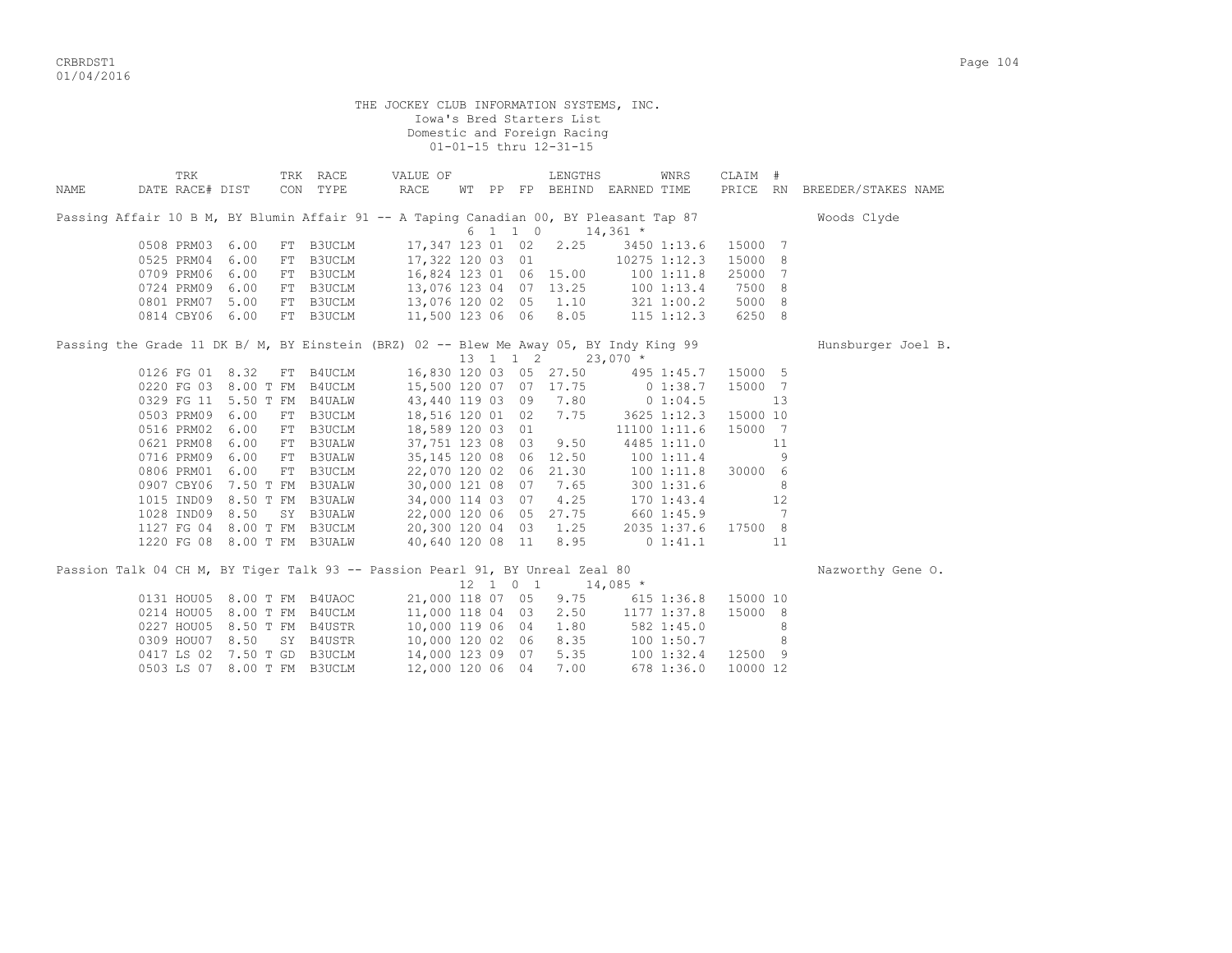THE JOCKEY CLUB INFORMATION SYSTEMS, INC. Iowa's Bred Starters List Domestic and Foreign Racing 01-01-15 thru 12-31-15 TRK TRK RACE VALUE OF LENGTHS WNRS CLAIM # NAME DATE RACE# DIST CON TYPE RACE WT PP FP BEHIND EARNED TIME PRICE RN BREEDER/STAKES NAME 0619 LS 05 8.50 T FM 3USOC 10,000 120 06 09 12.35 100 1:42.9 7500 9 0719 LS 07 8.00 T FM B3USOC 13,000 120 08 09 7.15 100 1:35.2 10000 11 0815 RP 01 8.00 T FM B3UCLM 18,143 120 01 01 9417 1:36.9 10000 8 0902 RP 03 8.00 T FM B3USTR 17,600 123 04 04 4.75 1046 1:37.3 7 1008 RP 06 8.00 T FM B3UCLM 17,266 123 05 07 10.25 85 1:38.5 10000 10 1106 RP 08 8.00 T GD B3UCLM 20,889 117 03 06 8.75 85 1:38.1 15000 9 Patti's Edge 12 GR/RO G, BY Added Edge 00 -- Seadrift 03, BY Open Forum 94 Benda Robert T. 3 0 1 1 4,555  $\star$  0502 PRM03 6.00 FT 36MCL 14,910 113 04 02 2.25 3000 1:14.1 15000 5 0516 PRM06 5.50 FT 36MCL 12,352 113 06 03 4.00 1455 1:07.4 10000 8 0614 PRM04 6.00 FT 36MCL 12,352 118 08 07 12.25 100 1:14.1 7500 8 Patti's Regrett 13 DK B/ F, BY King of Scat 96 -- Tequila Two Step 04, BY Shot of Gold 95 Hobbs James M.  $2 \t0 \t0 \t0 \t1,410 \t*$ 0605 PRM05 4.50 FT F02MSW 37,202 119 04 05 8.25 891 :53.4 8 0620 PRM03 5.00 FT F02MCL 21,652 118 01 05 10.50 519 1:01.2 40000 7 Patty's Key 10 DK B/ G, BY Sir Shackleton 01 -- L L 's Key 97, BY Silver Deputy 85 Lieber Todd M.  $7 \t 0 \t 1 \t 4 \t 38.956 \t \star$  0509 PRM06 6.00 FT A3USTK 79,000 120 02 02 nk 15500 1:11.3 9 JOHN WAYNE S. 0524 PRM08 6.00 SY 4UALW 43,463 117 05 03 2.50 5235 1:10.2 6 0626 PRM06 6.00 FT 3USTK 125,000 114 03 06 14.45 2500 1:09.3 6 IOWA SPRINT H. 0717 PRM09 6.00 FT 3UALW 38,150 120 04 05 5.75 951 1:10.4 8 0808 PRM03 6.00 FT 3USTK 75,000 118 04 03 6.25 7400 1:10.7 8 DAN JOHNSON MEMORIAL SPRINT S. 0829 CBY02 6.00 FT 3UAOC 32,000 121 03 03 5.25 3520 1:10.0 6 0911 CBY02 6.00 FT 3UALW 35,000 119 01 03 8.25 3850 1:11.7 6 Peach Time 11 B M, BY Impeachment 97 -- Bless My Mary 01, BY Deposit Ticket 88 MAMAS Thoroughbreds, LLC  $10 \quad 1 \quad 4 \quad 0 \qquad 12,064$  \* 0703 PRM08 6.00 FT B36MSW 34,490 123 01 08 7.85 100 1:13.1 12 0724 PRM05 6.00 FT B36MCL 20,259 123 04 05 5.25 504 1:13.5 30000 7 0805 PRM02 8.32 FT B36MCL 10,916 123 05 04 7.50 619 1:47.0 10000 6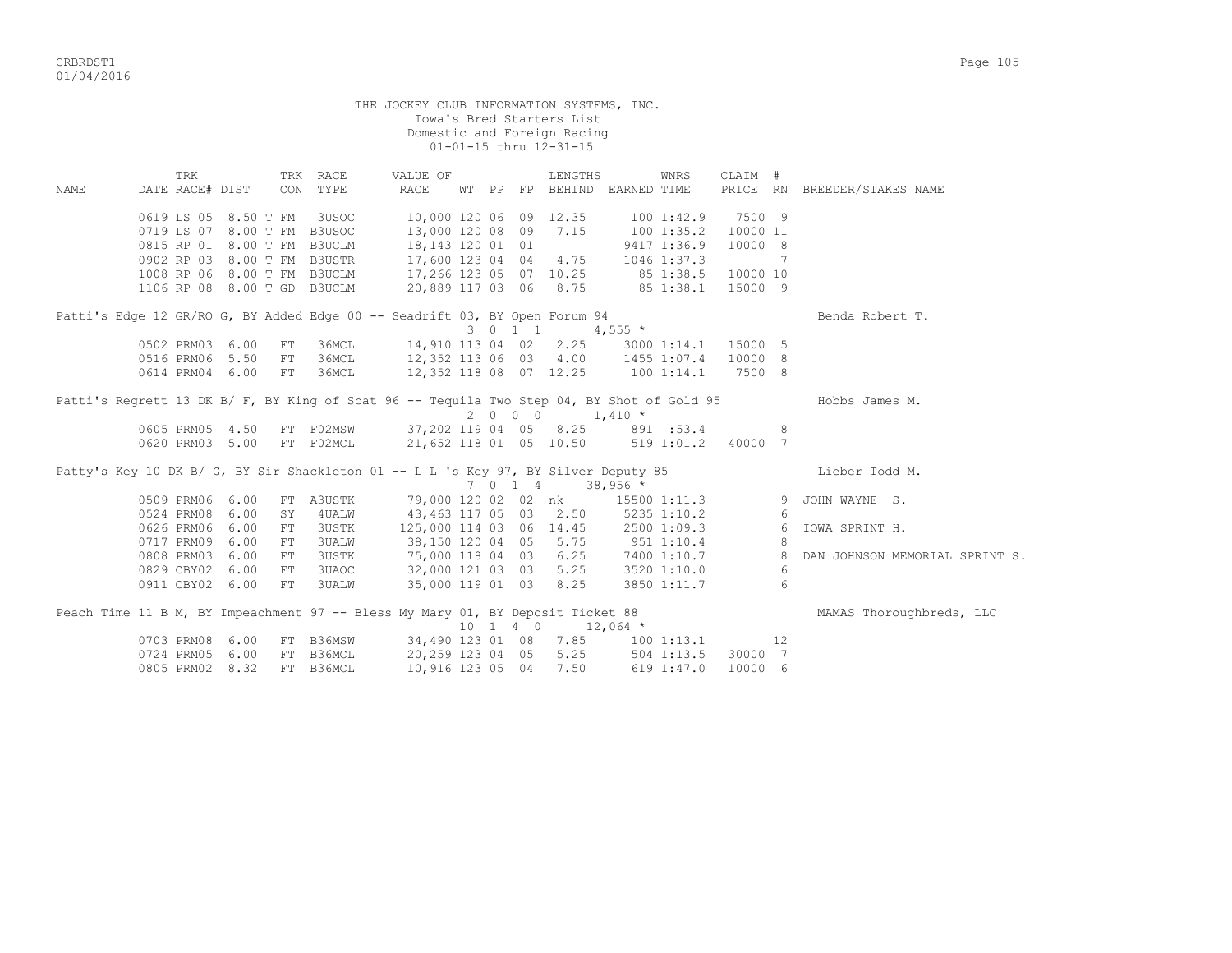|      |                                                                                                                                                                                                               |                                              |                                                                                                                                                                                                            | THE JOCKEY CLUB INFORMATION SYSTEMS, INC.                                                                                                                                                                                                                                               |      | Iowa's Bred Starters List<br>Domestic and Foreign Racing<br>01-01-15 thru 12-31-15                                                |                                                                                                                                                                              |                                                                                                         |                                          |                              |
|------|---------------------------------------------------------------------------------------------------------------------------------------------------------------------------------------------------------------|----------------------------------------------|------------------------------------------------------------------------------------------------------------------------------------------------------------------------------------------------------------|-----------------------------------------------------------------------------------------------------------------------------------------------------------------------------------------------------------------------------------------------------------------------------------------|------|-----------------------------------------------------------------------------------------------------------------------------------|------------------------------------------------------------------------------------------------------------------------------------------------------------------------------|---------------------------------------------------------------------------------------------------------|------------------------------------------|------------------------------|
| NAME | TRK<br>DATE RACE# DIST                                                                                                                                                                                        |                                              | TRK RACE<br>CON TYPE                                                                                                                                                                                       | VALUE OF<br>RACE                                                                                                                                                                                                                                                                        |      | LENGTHS                                                                                                                           | WNRS<br>WT PP FP BEHIND EARNED TIME                                                                                                                                          | CLAIM #                                                                                                 |                                          | PRICE RN BREEDER/STAKES NAME |
|      | 0823 CLS01 6.00<br>0830 CLS05 8.32<br>0907 CLS02 6.00<br>1018 TUP07 8.00 T FM B3UALW<br>1109 TUP07 8.50 T FM B3UALW                                                                                           |                                              | FT B3UMCL<br>FT B3UMCL<br>FT B3UALW                                                                                                                                                                        | 3,800 123 05 02 no<br>3,800 123 05 01<br>6,700 123 01 02 7.00<br>14,000 119 01 04<br>14,000 119 02 02 1.00                                                                                                                                                                              |      | 1.75                                                                                                                              | 760 1:15.2<br>2280 1:49.2<br>1340 1:13.2<br>679 1:39.0<br>2716 1:44.0                                                                                                        | 5000 7<br>5000                                                                                          | 7<br>6<br>8<br>8                         |                              |
|      | 1128 TUP03 8.00 T FM B3USTK<br>1227 TUP06 8.00                                                                                                                                                                |                                              | FT B3UALW                                                                                                                                                                                                  |                                                                                                                                                                                                                                                                                         |      |                                                                                                                                   |                                                                                                                                                                              |                                                                                                         | 8<br>8                                   | OUEEN OF THE GREEN S.        |
|      | 0321 FON05 6.00<br>0403 FON06 6.00<br>0501 PRM05 8.00<br>0516 PRM03 8.32<br>0530 PRM01 8.50<br>0621 PRM05 8.50<br>0703 PRM01 8.32<br>0726 PRM05 8.32<br>0806 PRM06 8.32<br>0815 CLS08 8.32<br>0905 CLS05 6.50 | ${\rm FT}$<br>GD<br>${\rm FT}$<br>${\rm FT}$ | 3UCLM<br>FT<br>3UCLM<br><b>3UWCL</b><br>${\rm FT}$<br><b>3UCLM</b><br>FT<br><b>3UCLM</b><br>4UCLM<br>FT<br><b>3UCLM</b><br>FT<br><b>3UCLM</b><br>GD<br>${\rm FT}$<br><b>3UCLM</b><br><b>3UCLM</b><br>3UCLM | Pegasus' Crown 10 DK B/ G, BY Fusaichi Pegasus 97 -- Copperfield 93, BY Tricky Creek 86<br>13,510 119 01 06 29.50<br>12,918 118 05 03 5.50<br>13,090 120 05 03 2.00<br>11,818 116 02 02 10.00<br>10,942 117 05 04<br>13,760 116 06 05 4.10<br>13,902 118 04 06 19.75<br>3,800 123 06 01 |      | $11 \quad 1 \quad 1 \quad 4 \quad 11,292 \quad *$<br>6,343 123 02 03 2.75<br>6,962 123 07 04 2.05<br>7.00<br>3,800 124 04 03 1.25 | 708 1:14.6<br>295 1:14.4<br>$100$ 1:41.6<br>1464 1:46.0<br>2066 1:47.9<br>2834 1:49.2<br>650 1:44.8<br>339 1:45.6<br>$19.75$ $100$ $1:44.7$<br>$2280$ $1:46.6$<br>456 1:20.4 | 5000 8<br>5000 7<br>7500 7<br>10000<br>5000<br>4000 6<br>4000 6<br>4000 7<br>5000 7<br>2500 7<br>2500 7 | 7<br>$\overline{7}$                      | Ashby Thoroughbreds          |
|      |                                                                                                                                                                                                               |                                              |                                                                                                                                                                                                            | Peggy's Star 11 B G, BY Star Dabbler 03 -- Slew Peggy Slew 02, BY Evansville Slew 92                                                                                                                                                                                                    | 9022 |                                                                                                                                   | $18,156$ *                                                                                                                                                                   |                                                                                                         |                                          | Schrage Donald               |
|      | 0528 PRM04 8.50<br>0619 PRM05 8.50<br>0715 PRM08 8.50<br>0730 PRM07 8.32<br>0828 RP 05 8.00 T FM<br>0919 RP 08 8.00 T FM<br>1028 RP 09 8.50 T FM<br>1114 RP 03                                                | ${\rm FT}$<br>MY<br>9.00<br>FT               | 3UAOC<br>FT<br><b>3UALW</b><br>3UAOC<br>FT<br><b>3UALW</b><br><b>3UCLM</b><br><b>3UCLM</b><br><b>3UALW</b><br>3UALW                                                                                        | 37,848 120 01 03 13.25<br>35,184 118 06 06 16.10<br>29,865 118 07 06 10.75<br>19,800 120 09 02<br>35,200 123 02 06<br>35,200 123 08 05 23.00                                                                                                                                            |      | 20,889 120 09 02 nk<br>0.50<br>5.10                                                                                               | 37,848 124 05 03 10.10 4545 1:46.7<br>4545 1:47.1<br>100 1:47.1<br>100 1:44.5<br>3841 1:37.9<br>3892 1:38.5<br>85 1:43.7<br>1048 1:51.9                                      | 15000 12<br>15000 9                                                                                     | 7<br>$\overline{7}$<br>7<br>8<br>11<br>8 |                              |

1219 FG 04 8.00 T FM 3UALW 38,000 120 01 11 9.10 0 1:40.3 11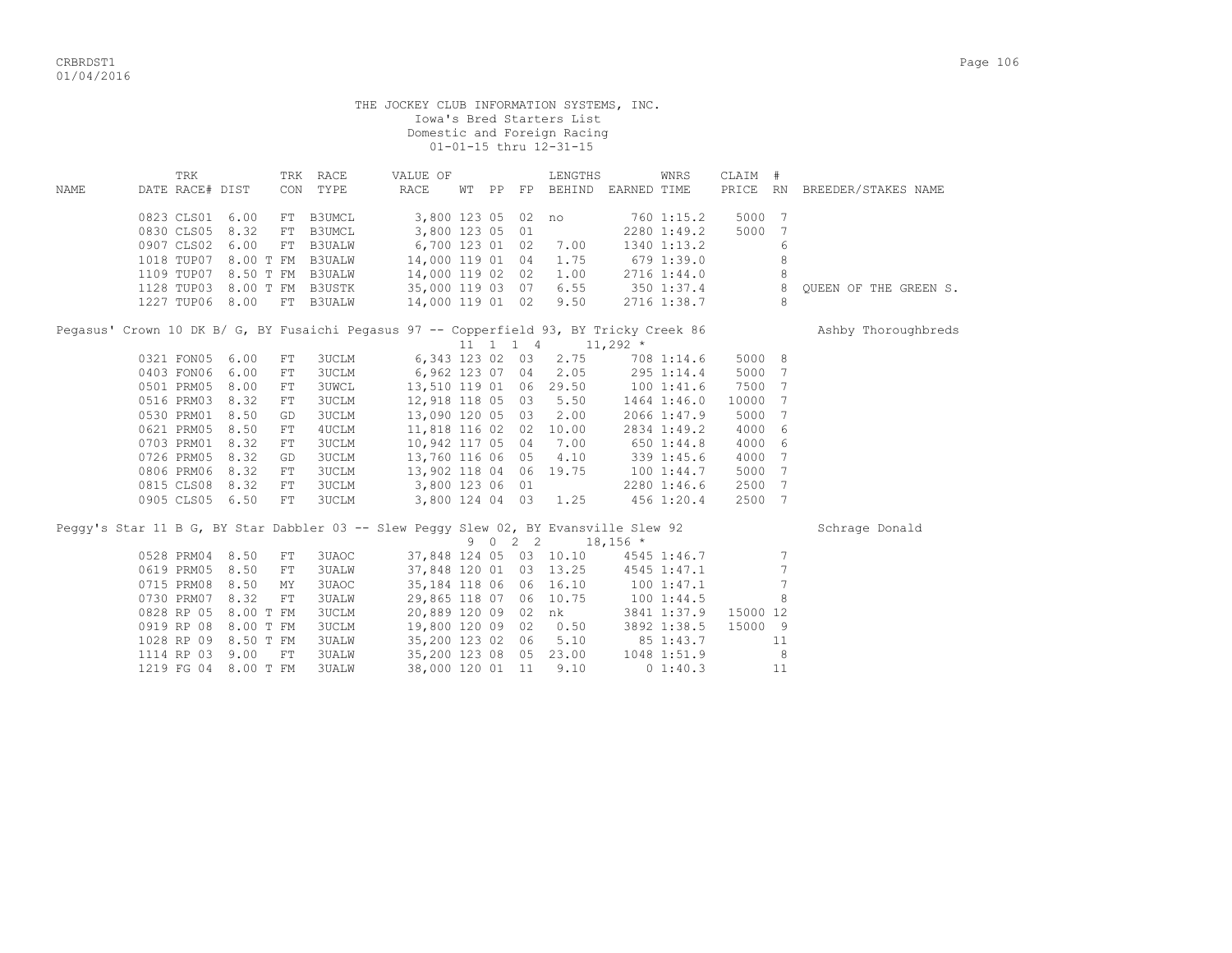CRBRDST1 Page 107 01/04/2016

|       |                        |      |    |                      | THE JOCKEY CLUB INFORMATION SYSTEMS, INC.                                     |          |         | Iowa's Bred Starters List<br>Domestic and Foreign Racing<br>01-01-15 thru 12-31-15 |                                                                                       |         |    |                                   |
|-------|------------------------|------|----|----------------------|-------------------------------------------------------------------------------|----------|---------|------------------------------------------------------------------------------------|---------------------------------------------------------------------------------------|---------|----|-----------------------------------|
| NAMF. | TRK<br>DATE RACE# DIST |      |    | TRK RACE<br>CON TYPE | VALUE OF<br>RACE                                                              |          |         | LENGTHS                                                                            | WNRS<br>WT PP FP BEHIND EARNED TIME                                                   | CLAIM # |    | PRICE RN BREEDER/STAKES NAME      |
|       |                        |      |    |                      |                                                                               |          |         | 8 1 0 2 14,827 *                                                                   | Penny Pinchin Pat 09 DK B/ G, BY Wild Gold 90 -- Crafty Diamond 02, BY Crafty Dude 89 |         |    | Poindexter Allen                  |
|       | 0502 PRM02             | 6.00 | FT | 4UWCL                |                                                                               |          |         | 14,016 115 05 07 10.05                                                             | $100$ $1:11.3$                                                                        |         | 8  |                                   |
|       | 0515 PRM02             | 6.00 | GD | 3UCLM                | 22, 341 120 01 04 5.75                                                        |          |         |                                                                                    | 1119 1:11.2                                                                           | 10000 6 |    |                                   |
|       | 0524 PRM03             | 6.00 | SY | <b>3UCLM</b>         | 18,589 117 07 05                                                              |          |         | 7.00                                                                               | 444 1:10.9                                                                            | 12500 7 |    |                                   |
|       | 0612 PRM03             | 5.00 | GD | 3UCLM                | 13,534 118 01 01                                                              |          |         |                                                                                    | 8814 :58.2                                                                            | 7500    | 7  |                                   |
|       | 0628 PRM02             | 6.00 | GD | <b>3UCLM</b>         | 12,354 123 03 03 4.50                                                         |          |         |                                                                                    | 1770 1:11.7                                                                           | 7500 7  |    |                                   |
|       | 0705 PRM01 6.00        |      | FT | 3UCLM                | 12,149 123 01 04 10.05                                                        |          |         |                                                                                    | 744 1:10.7                                                                            | 5000 6  |    |                                   |
|       | 0724 PRM06 6.00        |      | FT | 3UCLM                | 12,585 123 05 05 2.60                                                         |          |         |                                                                                    | 351 1:12.1                                                                            | 5000 8  |    |                                   |
|       | 0801 PRM05 6.00        |      | FT | 3UCLM                | 12,277 123 03 03 7.25                                                         |          |         |                                                                                    | 1485 1:11.8                                                                           | 4000 6  |    |                                   |
|       |                        |      |    |                      | Penny Thoughts 12 DK B/ F, BY Entourage 04 -- Onuda 95, BY St. Jovite 89      |          |         |                                                                                    |                                                                                       |         |    | Nielsen Charles D.                |
|       |                        |      |    |                      |                                                                               |          | 4 0 0 0 |                                                                                    | $210 *$                                                                               |         |    |                                   |
|       | 0607 CBY07 6.00        |      |    | FT B3UMCL            | 10,500 119 05 09 59.75                                                        |          |         |                                                                                    | 105 1:14.9                                                                            | 6250 9  |    |                                   |
|       | 0705 CBY10             | 6.00 |    | FT B3UMCL            | 10,500 119 05 10 42.25                                                        |          |         |                                                                                    | $105$ $1:13.4$                                                                        | 6250 10 |    |                                   |
|       | 0808 CLS05             | 6.00 |    | FT F03MSW            | 6,100 122 03 06 13.75                                                         |          |         |                                                                                    | $0\;1:16.6$                                                                           |         | 9  |                                   |
|       | 0814 CLS01 6.00        |      |    | FT B3UMCL            |                                                                               |          |         | 3,800 119 01 06 19.30                                                              | $0\;1:16.6$                                                                           | 5000 6  |    |                                   |
|       |                        |      |    |                      | Pepper Prince 12 CH G, BY Sightseeing 04 -- Salt Princess 95, BY Salt Lake 89 |          |         |                                                                                    |                                                                                       |         |    | Kirby Robert D.                   |
|       |                        |      |    |                      |                                                                               |          | 5 1 0 1 | $10,214$ *                                                                         |                                                                                       |         |    |                                   |
|       | 0508 PRM09 6.00        |      | FT | 36MSW                |                                                                               |          |         | 37,105 118 04 09 10.25                                                             | 1001:14.1                                                                             |         | 12 |                                   |
|       | 0521 PRM09             | 6.00 | FT | 03MSW                | 37,130 122 04 09 11.60                                                        |          |         |                                                                                    | 1001:14.2                                                                             |         | 11 |                                   |
|       | 0606 PRM01             | 8.00 | FT | 36MCL                | 21,720 118 06 03 19.35                                                        |          |         |                                                                                    | 2610 1:42.5                                                                           | 30000 6 |    |                                   |
|       | 0627 PRM01             | 6.00 | FT | 36MCL                | 14,250 118 03 05 11.75                                                        |          |         |                                                                                    | 348 1:13.2                                                                            | 15000 9 |    |                                   |
|       | 0801 PRM06 6.00        |      | FT | 36MCL                | 11,801 118 06 01                                                              |          |         |                                                                                    | 7056 1:13.5                                                                           | 7500 6  |    |                                   |
|       |                        |      |    |                      | Piccolina 09 DK B/ M, BY Istan 02 -- Sylvia 94, BY Green Forest 79            |          |         |                                                                                    |                                                                                       |         |    | Elise Handler & Brereton C. Jones |
|       |                        |      |    |                      |                                                                               | 16 1 1 2 |         |                                                                                    | $4,738$ *                                                                             |         |    |                                   |
|       | 0101 PM 01 6.00        |      |    | FT B4UCLM            | 4,700 124 01 02                                                               |          |         | 1.50                                                                               | 940 1:15.5                                                                            | 2500 7  |    |                                   |
|       | 0111 PM 07 8.00        |      |    | WF B4UCLM            | 4,600 120 08 03                                                               |          |         | 8.00                                                                               | 690 1:43.4                                                                            | 3200 8  |    |                                   |

 0118 PM 05 6.00 SY B4UALW 6,500 121 06 05 6.50 162 1:13.7 6 0210 PM 05 6.00 WF B4UCLM 4,600 123 05 06 11.75 0 1:12.0 3200 7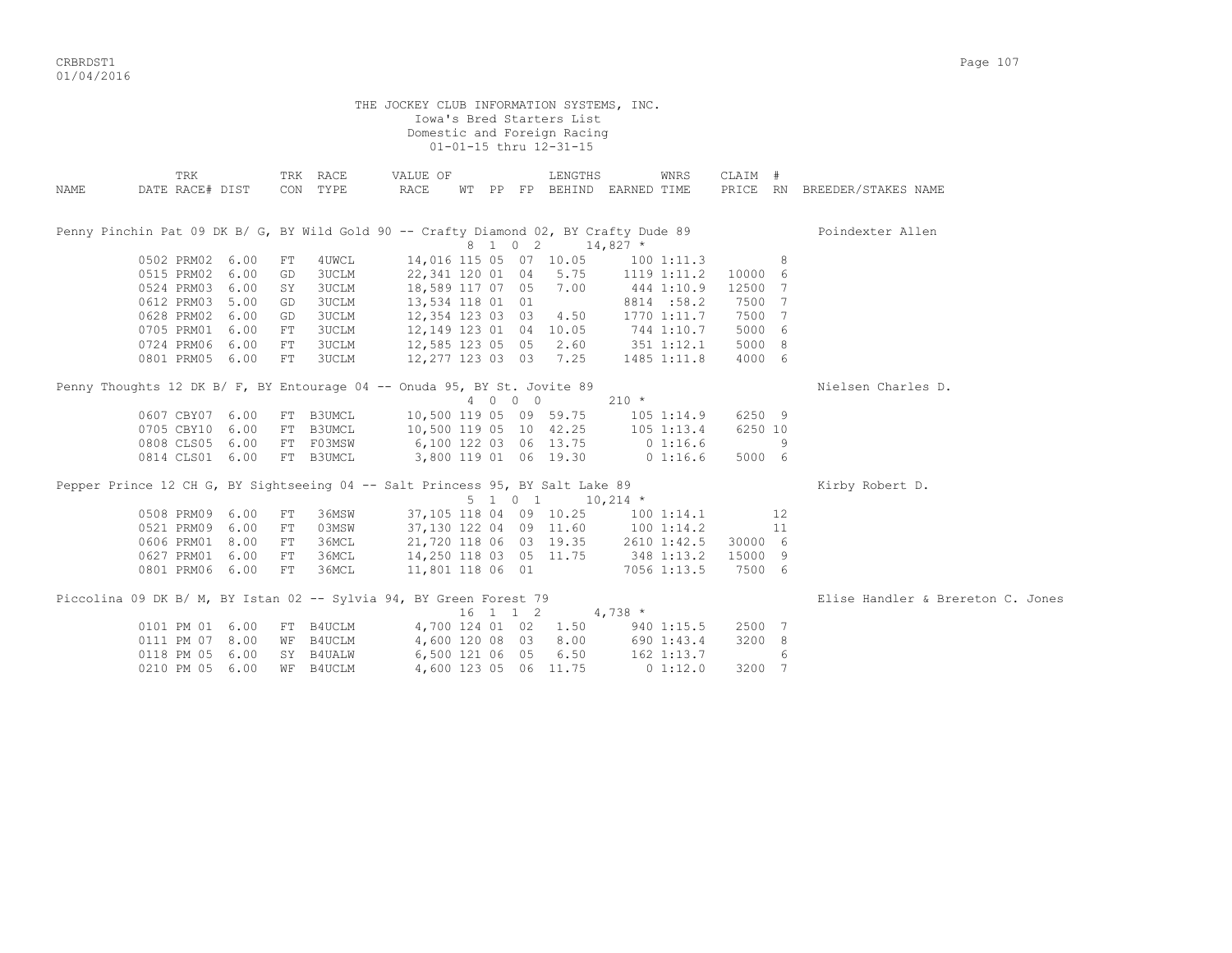| THE JOCKEY CLUB INFORMATION SYSTEMS, INC. |  |
|-------------------------------------------|--|
| Iowa's Bred Starters List                 |  |
| Domestic and Foreign Racing               |  |
| 01-01-15 thru 12-31-15                    |  |

|             | TRK                                                                                   |      |            | TRK RACE      | VALUE OF                             |    |                     | LENGTHS                                      |               | WNRS           | CLAIM # |    |                              |
|-------------|---------------------------------------------------------------------------------------|------|------------|---------------|--------------------------------------|----|---------------------|----------------------------------------------|---------------|----------------|---------|----|------------------------------|
| <b>NAME</b> | DATE RACE# DIST                                                                       |      |            | CON TYPE      | RACE                                 | WТ |                     | PP FP BEHIND EARNED TIME                     |               |                |         |    | PRICE RN BREEDER/STAKES NAME |
|             | 0620 GRP01                                                                            | 4.50 |            | FT B3UALW     | 2,200 130 04 05                      |    |                     | 4.60                                         |               | 88 1:00.7      |         | 5  |                              |
|             | 0627 GRP06                                                                            | 5.00 | FT         | <b>B3UCLM</b> | 2,100 130 03 05                      |    |                     | 10.00                                        |               | 84 1:01.9      | 2500    | 6  |                              |
|             | 0704 GRP02                                                                            | 5.50 | FT         | <b>B3UCLM</b> | 2,300 124 03 05                      |    |                     | 15.75                                        |               | 92 1:07.8      | 3500    | 5  |                              |
|             | 0711 GRP05                                                                            | 5.50 | FT         | B3UCLM        | 2,400 127 04 04                      |    |                     | 3.25                                         |               | 144 1:10.5     | 4000    | 6  |                              |
|             | 0807 TIL08                                                                            | 5.00 | FT         | <b>B3UALW</b> | 2,200 119 06 05                      |    |                     | 7.50                                         |               | 88 1:02.2      |         | 6  |                              |
|             | 0808 TIL06                                                                            | 9.00 | FT         | B3UCLM        | 2,200 124 02 01                      |    |                     |                                              |               | 1210 2:03.6    | 2500 5  |    |                              |
|             | 1005 PM 06                                                                            | 5.50 | FT         | B3UCLM        |                                      |    |                     | 4,600 124 11 05 7.50                         |               | 115 1:06.8     | 3200 11 |    |                              |
|             | 1019 PM 09                                                                            | 6.00 | FT         | B3UCLM        | 4,600 124 05 07                      |    |                     | 10.00                                        |               | 0 1:13.1       | 2500 11 |    |                              |
|             | 1027 PM 08                                                                            | 5.50 |            | FT B3UCLM     |                                      |    |                     | 5,000 125 01 03 8.00<br>5,000 124 08 04 3.55 |               | 750 1:06.3     | 3200 9  |    |                              |
|             | 1110 PM 06                                                                            | 8.00 |            | FT B3UCLM     |                                      |    |                     |                                              |               | $375$ $1:42.1$ | 4000 10 |    |                              |
|             | 1208 PM 08                                                                            | 8.32 |            | SY B3UCLM     |                                      |    |                     | 5,000 123 02 07 7.25                         |               | $0\;1:47.7$    | 4000 11 |    |                              |
|             | 1222 PM 08                                                                            | 5.50 | WF         | <b>B3UCLM</b> | 5,000 121 06 06                      |    |                     |                                              | 2.85 0 1:06.2 |                | 3200 10 |    |                              |
|             | Pirate On the Edge 10 CH G, BY Added Edge 00 -- Uno Lynn 03, BY Unome 92              |      |            |               |                                      |    |                     |                                              |               |                |         |    | McQueary Betsy B Dr.         |
|             |                                                                                       |      |            |               |                                      |    | 6 1 0 0             |                                              | $15,461$ *    |                |         |    |                              |
|             | 0425 PRM09                                                                            | 6.00 | MY         | 36MSW         | 37,154 123 05 04                     |    |                     | 6.50                                         |               | 1844 1:12.3    |         | 10 |                              |
|             | 0508 PRM09                                                                            | 6.00 | FT         | 36MSW         | 37,105 123 08 06                     |    |                     | 6.75                                         |               | 1001:14.1      |         | 12 |                              |
|             | 0529 PRM09                                                                            | 5.50 | FT         | 36MCL         | 21,671 123 05 01                     |    |                     |                                              |               | 12900 1:07.2   | 30000 8 |    |                              |
|             | 0611 PRM06                                                                            | 6.00 | ΜY         | <b>3UCLM</b>  | 17,298 123 07 06                     |    |                     | 7.50                                         |               | 1001:12.4      | 15000   | 9  |                              |
|             | 0626 PRM03                                                                            | 6.00 | FT         | <b>3UCLM</b>  | 16,697 123 02 05 7.30                |    |                     |                                              |               | $417$ $1:12.5$ | 15000 6 |    |                              |
|             | 0723 PRM04 6.00                                                                       |      | FT         | 3UCLM         | 16,697 123 02 05<br>11,882 120 03 06 |    |                     | 9.00                                         |               | 100 1:12.8     | 7500 8  |    |                              |
|             | Poets Reason 11 CH G, BY Silver Poet 04 -- Heartbreak Reason 94, BY Thirty Six Red 87 |      |            |               |                                      |    |                     |                                              |               |                |         |    | Murphy Mike                  |
|             |                                                                                       |      |            |               |                                      |    | $10 \t 0 \t 1 \t 1$ |                                              | $2,974$ *     |                |         |    |                              |
|             | 0627 ASD04                                                                            | 5.00 | FT         | <b>3UWCL</b>  |                                      |    |                     | 7,550 124 04 05 4.75                         |               | 183 1:00.0     | 2500 6  |    |                              |
|             | 0710 ASD07                                                                            | 5.50 | FT         | <b>3UWCL</b>  | 8,146 122 02 05                      |    |                     | 6.75                                         |               | 182 1:06.8     | 5000 8  |    |                              |
|             | 0724 ASD07                                                                            | 6.00 | FT         | <b>3UWCL</b>  |                                      |    |                     | 8,306 122 07 06 19.10                        |               | $153$ $1:11.0$ | 5000 7  |    |                              |
|             | 0803 ASD08                                                                            | 6.00 | FT         | 3UWCL         | 8,726 122 08 04                      |    |                     | 6.50                                         |               | 294 1:14.6     | 5000 10 |    |                              |
|             | 0807 ASD05                                                                            | 7.00 | ${\rm FT}$ | <b>3UWCL</b>  |                                      |    |                     | 9,396 122 01 06 11.25                        |               | 153 1:29.2     | 10000 6 |    |                              |
|             | 0819 ASD05                                                                            | 6.00 | FT         | <b>3UWCL</b>  |                                      |    |                     | 7,640 127 02 06 12.00                        |               | 153 1:14.0     | 3500 6  |    |                              |
|             | 0829 ASD07                                                                            | 6.00 | FT         | <b>3UWCL</b>  | 9,586 122 03 04                      |    |                     | 6.00                                         |               | 292 1:13.4     | 5000 8  |    |                              |
|             | 0906 ASD08                                                                            | 6.00 | GD         | <b>3UWCL</b>  |                                      |    |                     | 8,306 122 06 03 3.25                         |               | 580 1:13.8     | 5000 7  |    |                              |
|             | 0927 LBG03                                                                            | 6.00 | FT         | <b>3UCLM</b>  | 4,000 120 02 06                      |    |                     | 6.25                                         |               | 01:12.7        | 3200 7  |    |                              |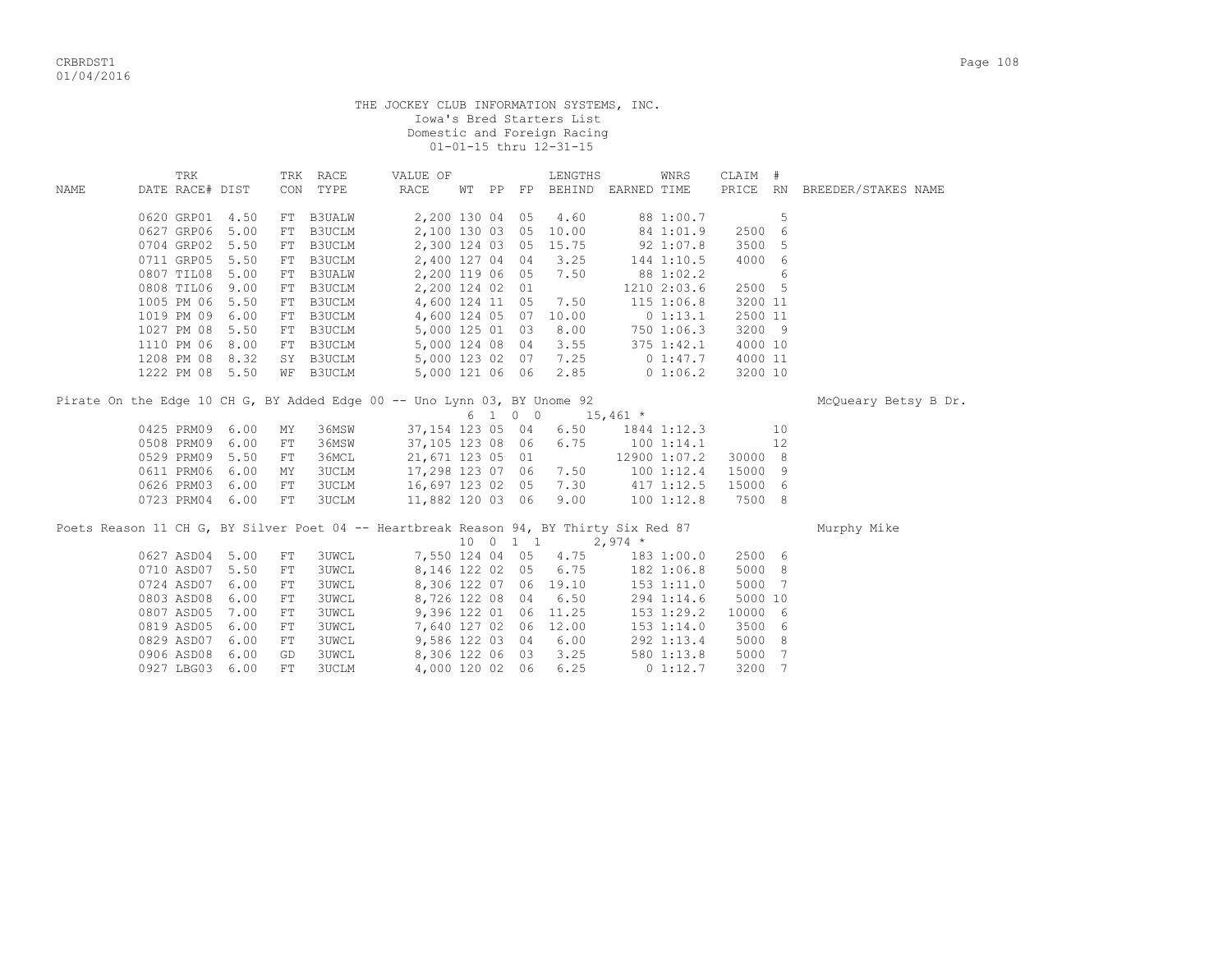CRBRDST1 Page 109 01/04/2016

|      |                        |  |            |                      | THE JOCKEY CLUB INFORMATION SYSTEMS, INC.                                           |  | Iowa's Bred Starters List<br>Domestic and Foreign Racing<br>01-01-15 thru 12-31-15 |                                   |             |          |                 |                                    |
|------|------------------------|--|------------|----------------------|-------------------------------------------------------------------------------------|--|------------------------------------------------------------------------------------|-----------------------------------|-------------|----------|-----------------|------------------------------------|
| NAME | TRK<br>DATE RACE# DIST |  |            | TRK RACE<br>CON TYPE | VALUE OF<br>RACE                                                                    |  | LENGTHS                                                                            | WT PP FP BEHIND EARNED TIME       | WNRS        | CLAIM #  |                 | PRICE RN BREEDER/STAKES NAME       |
|      |                        |  |            |                      |                                                                                     |  |                                                                                    |                                   |             |          |                 |                                    |
|      | 1012 LBG02 6.00        |  | FT         | <b>3UCLM</b>         |                                                                                     |  | 4,900 126 01 02 nk                                                                 |                                   | 984 1:12.3  | 3200 8   |                 |                                    |
|      |                        |  |            |                      | Pointquard Rylie 12 CH F, BY Parading 03 -- Chariot of Gold 95, BY Dr. Danzig 82    |  | $9 \quad 1 \quad 1 \quad 0 \quad 13,475 \star$                                     |                                   |             |          |                 | Glendalough LLC                    |
|      | 0328 FON09 6.00        |  |            | FT F03STK            |                                                                                     |  |                                                                                    | 15,400 119 01 05 13.50 462 1:15.2 |             |          |                 | 7 PEPSIS.                          |
|      | 0426 PRM05 6.00        |  |            | FT B36WMC            |                                                                                     |  | 12,304 118 08 02 1.50                                                              |                                   | 2375 1:14.5 | 7500 10  |                 |                                    |
|      | 0507 PRM05 6.00        |  |            | FT B36MCL            | 13,595 118 06 01                                                                    |  |                                                                                    |                                   | 8025 1:14.5 | 10000 8  |                 |                                    |
|      | 0525 PRM04 6.00        |  |            | FT B3UCLM            |                                                                                     |  | 17,322 118 01 05 13.00                                                             | 411 1:12.3                        |             | 15000 8  |                 |                                    |
|      | 0605 PRM01 8.00        |  |            | FT B3UCLM            |                                                                                     |  | 13,643 118 01 04 2.10                                                              |                                   | 681 1:43.3  | 10000 6  |                 |                                    |
|      | 0628 PRM06 8.00        |  |            | FT B3UCLM            | 10,288 118 01 05 9.25                                                               |  |                                                                                    |                                   | 288 1:42.2  | 7500 9   |                 |                                    |
|      | 0715 PRM01 5.50        |  |            | MY B3UCLM            | 12,498 118 04 05 12.00                                                              |  |                                                                                    |                                   | 309 1:06.3  | 10000 7  |                 |                                    |
|      | 0807 PRM09 8.50        |  |            | FT B3UCLM            |                                                                                     |  |                                                                                    |                                   | 780 1:50.1  | 10000 10 |                 |                                    |
|      | 0830 CLS03 8.32        |  |            | FT B3UCLM            | 16,022 117 02 04 11.25<br>4,800 118 02 05 7.10                                      |  |                                                                                    |                                   | 144 1:49.4  | 5000 6   |                 |                                    |
|      |                        |  |            |                      | Polson 09 B G, BY Desert Warrior 00 -- Are You Ready 96, BY Slew City Slew 84       |  |                                                                                    |                                   |             |          |                 | Windylea Farm & Rockin River Ranch |
|      |                        |  |            |                      |                                                                                     |  | 7 0 0 0 1,212 $*$                                                                  |                                   |             |          |                 |                                    |
|      | 0507 PRM07 6.00        |  | FT         | <b>3UCLM</b>         |                                                                                     |  | 17,274 123 09 08 20.10                                                             |                                   | 100 1:12.3  | 15000 10 |                 |                                    |
|      | 0521 PRM07 6.00        |  | FT         | 3UCLM                |                                                                                     |  | 12,925 118 01 07 8.75                                                              |                                   | 1001:12.7   | 10000 10 |                 |                                    |
|      | 0606 PRM09 8.32        |  | FT         | <b>3UCLM</b>         |                                                                                     |  | 13,498 120 11 11 30.00                                                             |                                   | 1001:46.7   | 10000 12 |                 |                                    |
|      | 0620 PRM07 6.00        |  | FT         | 3UCLM                |                                                                                     |  | 17,298 118 09 06 14.60                                                             |                                   | 1001:12.5   | 15000 9  |                 |                                    |
|      | 0710 PRM04 5.00        |  | FT         | 3UCLM                |                                                                                     |  | 12,479 117 07 04 4.60                                                              |                                   | 612 : 59.9  | 7500 8   |                 |                                    |
|      | 0723 PRM02 6.00        |  | FT         | 3UCLM                |                                                                                     |  | 11,901 118 03 07 19.00                                                             |                                   | 1001:11.7   | 7500 7   |                 |                                    |
|      | 0802 PRM09 6.00        |  | FT         | 3UCLM                |                                                                                     |  | 11,840 117 01 09 18.50                                                             |                                   | 1001:12.7   | 5000 10  |                 |                                    |
|      |                        |  |            |                      | Porme Nuther T R 11 DK B/ G, BY Bob and John 03 -- Stephangjess 05, BY Yonaguska 98 |  | 7 0 1 2 17,412 $\star$                                                             |                                   |             |          |                 | Warren Bush                        |
|      | 0220 OP 08 6.00        |  | FT         | 3UALW                |                                                                                     |  | 63,500 119 09 09 27.75                                                             |                                   | 317 1:09.8  |          | 9               |                                    |
|      | 0502 PRM07 5.50        |  | FT         | <b>3UALW</b>         |                                                                                     |  | 37,753 120 07 06 6.10                                                              |                                   | 100 1:06.1  |          | $7\phantom{.0}$ |                                    |
|      | 0517 PRM03 5.50        |  | MY         | <b>3UCLM</b>         |                                                                                     |  | 22,938 120 06 03 6.75                                                              |                                   | 2745 1:05.3 | 30000    | -7              |                                    |
|      | 0530 PRM09 8.32        |  | FT         | <b>3UALW</b>         |                                                                                     |  | 37,824 120 03 03 1.25                                                              |                                   | 4530 1:45.1 |          | 8               |                                    |
|      | 0619 PRM05 8.50        |  | ${\rm FT}$ | 3UALW                |                                                                                     |  | 37,848 120 02 02 2.75                                                              | 7575 1:47.1                       |             |          |                 |                                    |
|      | 0712 PRM09 6.00        |  | FT         | <b>3UALW</b>         | 35, 145 118 04 04                                                                   |  | 3.75                                                                               | 1746 1:11.3                       |             |          | 9               |                                    |

0805 PRM03 8.50 FT 3UCLM 16,080 120 03 05 35.50 399 1:47.0 12500 7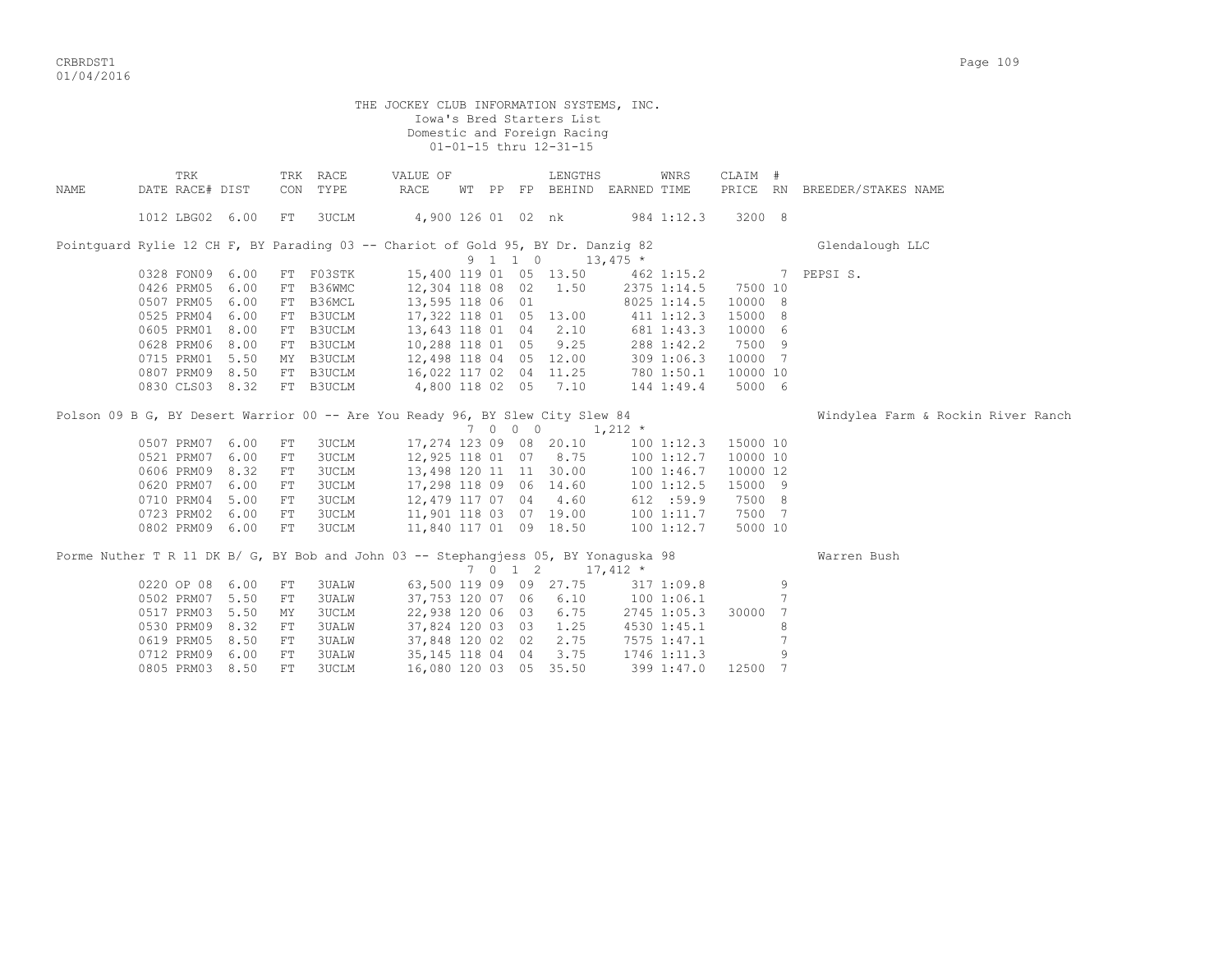CRBRDST1 Page 110 01/04/2016

 THE JOCKEY CLUB INFORMATION SYSTEMS, INC. Iowa's Bred Starters List Domestic and Foreign Racing 01-01-15 thru 12-31-15 TRK TRK RACE VALUE OF LENGTHS WNRS CLAIM # NAME DATE RACE# DIST CON TYPE RACE WT PP FP BEHIND EARNED TIME PRICE RN BREEDER/STAKES NAME Power Shaft 08 CH G, BY Wiseman's Ferry 99 -- Silver Delivery 97, BY Mt. Livermore 81 Halt's Thoroughbred Corporation 1 0 0 0 0 \* 0527 EVD05 5.50 FT 3UCLM 10,700 118 09 09 16.75 0 1:05.6 5000 10 Prairie Ticket 12 B G, BY Canadian Frontier 99 -- Bless My Mary 01, BY Deposit Ticket 88 MAMAS Thoroughbreds, LLC  $4\overline{0}$   $0\overline{0}$  0  $1,179$  \*<br>0508 PRM09 6.00 FT 36MSW 37,105 118 12 05 4.50 879 1:14.1 0508 PRM09 6.00 FT 36MSW 37,105 118 12 05 4.50 879 1:14.1 12 0521 PRM09 6.00 FT 03MSW 37,130 122 08 10 17.35 100 1:14.2 11 0606 PRM01 8.00 FT 36MCL 21,720 118 05 06 30.10 100 1:42.5 30000 6 0726 PRM01 6.00 MY 36MCL 20,279 118 02 06 27.25 100 1:12.9 30000 6 Prefer Diamonds 13 CH F, BY Tale of Ekati 05 -- Asset Class 04, BY Maria's Mon 93 Poindexter H. Allen  $3 \quad 1 \quad 1 \quad 0 \qquad 21,781$  \* 0620 PRM03 5.00 FT F02MCL 21,652 118 04 02 0.75 4498 1:01.2 40000 7 0704 PRM04 5.00 FT F02MCL 22,667 120 06 01 13608 1:00.4 40000 6 0808 PRM04 6.00 FT F02STK 75,000 115 08 04 7.25 3675 1:12.5 9 IOWA SORORITY S. Princess Nevaeh 10 DK B/ M, BY Bull Market 00 -- Ring of Kerry 94, BY Housebuster 87 Clark Dick  $400 \times 400 \times$  0508 PRM03 6.00 FT B3UCLM 17,347 120 02 07 30.50 100 1:13.6 12500 7 0524 PRM05 6.00 SY B3UCLM 13,808 120 06 07 27.50 100 1:12.6 10000 7 0725 PRM03 6.00 FT B3UCLM 11,862 116 03 07 17.00 100 1:12.5 5000 9 0805 PRM01 6.00 FT B3UCLM 13,484 123 03 06 25.25 100 1:10.4 5000 7 Propulsion 11 B G, BY Kipling 96 -- Valid Kris 02, BY Valid Wager 92 Poindexter H. Allen 6 0 1 0  $11,521$  \* 0129 OP 09 6.00 FT 3UMSW 60,000 124 01 11 15.30 171 1:11.5 12 0328 OP 08 6.00 FT 3UMSW 66,000 123 05 11 21.05 188 1:10.6 12 0425 PRM09 6.00 MY 36MSW 37,154 123 10 02 nk 7375 1:12.3 10 0508 PRM09 6.00 FT 36MSW 37,105 123 07 04 3.50 1831 1:14.1 12 0517 PRM09 5.50 GD 36MSW 37,202 123 03 04 7.00 1856 1:05.5 8 0611 PRM09 6.00 MY 36MSW 37,105 123 10 FF DNF 100 1:11.0 12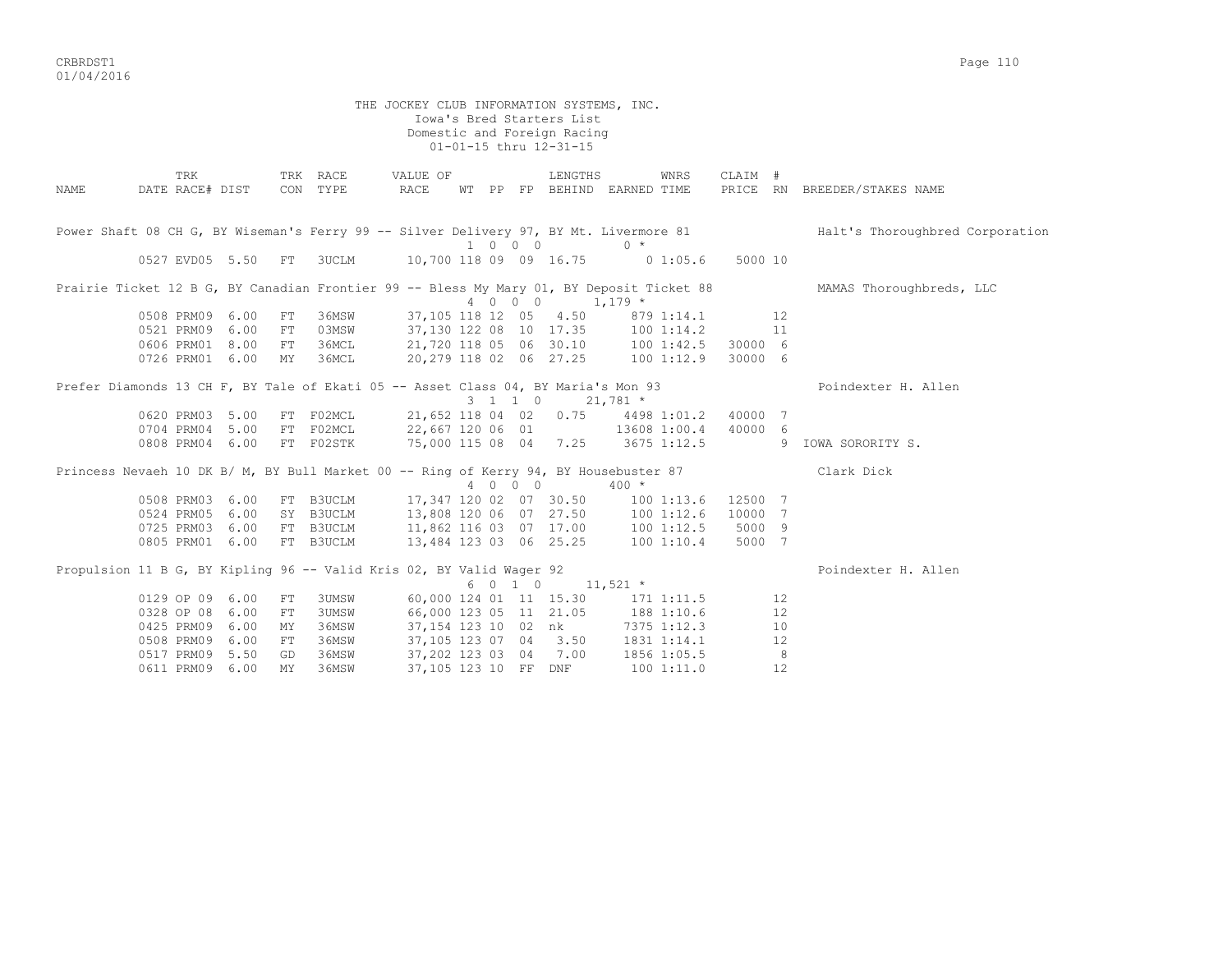CRBRDST1 Page 111 01/04/2016

|                                                                                        |                             |                  | THE JOCKEY CLUB INFORMATION SYSTEMS, INC.<br>Domestic and Foreign Racing |         |         | Iowa's Bred Starters List<br>01-01-15 thru 12-31-15 |                             |                     |          |   |                              |
|----------------------------------------------------------------------------------------|-----------------------------|------------------|--------------------------------------------------------------------------|---------|---------|-----------------------------------------------------|-----------------------------|---------------------|----------|---|------------------------------|
| TRK<br><b>NAME</b><br>DATE RACE# DIST                                                  | CON                         | TRK RACE<br>TYPE | VALUE OF<br>RACE                                                         |         |         | LENGTHS                                             | WT PP FP BEHIND EARNED TIME | WNRS                | CLAIM #  |   | PRICE RN BREEDER/STAKES NAME |
| Put Her N a Formal 10 DK B/ M, BY Rushin' to Altar 99 -- Pay Me Now 95, BY Alysheba 84 |                             |                  |                                                                          | 6 0 0 1 |         |                                                     | $3,335$ *                   |                     |          |   | McClintock Loretta F.        |
| 0322 HAW08                                                                             | 6.50                        | FT B3UALW        | 28,644 121 06 06 8.35                                                    |         |         |                                                     |                             | 231 1:19.4          |          | 7 |                              |
| 0418 PRM09 6.00                                                                        |                             | SY B3UCLM        | 18,516 120 06 08 9.75                                                    |         |         |                                                     |                             | 100 1:12.9 15000 10 |          |   |                              |
| 0515 PRM06 8.32                                                                        |                             | GD B3UALW        | 37,824 121 02 05 12.50                                                   |         |         |                                                     | 906 1:45.8                  |                     |          | 8 |                              |
| 0529 PRM01                                                                             | 8.32                        | FT B3UCLM        | 14,754 120 02 03 15.50                                                   |         |         |                                                     | 1898 1:44.8 7500 7          |                     |          |   |                              |
| 0614 PRM02                                                                             | 8.00                        | FT B3UCLM        | 12,172 119 08 08 29.50                                                   |         |         |                                                     | 1001:40.8                   |                     | 7500 8   |   |                              |
| 0715 PRM02 8.32                                                                        |                             | MY B3UCLM        | 11,864 118 01 06 23.25                                                   |         |         |                                                     | 1001:44.8                   |                     | 10000 7  |   |                              |
| Quean Hawk 12 B F, BY Shadow Hawk 99 -- Queansco 02, BY Humming 96                     |                             |                  |                                                                          |         |         |                                                     | 11 1 2 1 15,721 $*$         |                     |          |   | McClintock Loretta F.        |
| 0418 PRM05                                                                             | 6.00                        | SY F03MSW        | 37, 178 125 04 09 33.60                                                  |         |         |                                                     |                             | 1001:11.8           |          | 9 |                              |
| 0522 PRM02                                                                             | 6.00                        | FT B36MCL        | 14,837 118 05 05 5.75                                                    |         |         |                                                     |                             | $351$ $1:15.0$      | 15000 8  |   |                              |
| 0606 PRM05                                                                             | 6.00                        | FT B36MCL        | 11, 124 118 05 02 9.25                                                   |         |         |                                                     |                             | 2704 1:12.3         | 15000    | 6 |                              |
| 0702 PRM09                                                                             | 6.00<br>FT                  | B36MCL           | 13,692 118 02 03 11.75                                                   |         |         |                                                     |                             | 1627 1:13.6         | 15000 7  |   |                              |
| 0715 PRM05                                                                             | 5.50<br>MY                  | <b>B3UMCL</b>    | 13,076 118 02 01                                                         |         |         |                                                     |                             | 7704 1:06.8         | 12500    | 8 |                              |
|                                                                                        | 0903 CBY03 8.32 T FM B3UCLM |                  | 14,130 120 10 08                                                         |         |         | 2.45                                                |                             | 135 1:44.6          | 12500 12 |   |                              |
| 0910 CBY04                                                                             | 6.00                        | FT B3UCLM        | 13,500 119 01 02 4.00                                                    |         |         |                                                     |                             | 2700 1:13.9         | 12500 7  |   |                              |
| 1009 IND03                                                                             | 6.00                        | FT B3UCLM        | 16,000 118 05 07 37.25                                                   |         |         |                                                     | 160 1:12.4                  |                     | 15000 7  |   |                              |
| 1031 IND01                                                                             | 5.00                        | FT B3UCLM        | 29,760 118 03 07 8.00                                                    |         |         |                                                     |                             | 240 :58.7           | 25000    | 9 |                              |
| 1119 FG 04                                                                             | 7.50 T YL                   | <b>B3UCLM</b>    | 16,400 118 09 07 15.00                                                   |         |         |                                                     | 0 1:34.0                    |                     | 15000    | 9 |                              |
| 1204 FG 05 6.00                                                                        |                             | FT B3UCLM        | 15,000 118 06 06 16.05                                                   |         |         |                                                     | $0\;1:12.6$                 |                     | 12500 6  |   |                              |
| Queen Lilly Kay 09 CH M, BY Indy King 99 -- Lilly Cozzene 93, BY Cozzene 80            |                             |                  |                                                                          |         | 6 1 0 1 |                                                     | $18,067$ *                  |                     |          |   | Bluestem Farm Inc.           |
| 0718 SRP08                                                                             | 7.00                        | FT B3UALW        | 23,800 120 01 05                                                         |         |         | 8.50                                                |                             | 714 1:25.3          |          | 5 |                              |
| 0823 SRP07                                                                             | 6.50<br>FT                  | <b>B3UALW</b>    | 23,800 123 03 01                                                         |         |         |                                                     |                             | 14280 1:18.4        |          | 7 |                              |
| 0913 ZIA07                                                                             | 6.50<br>FT                  | B3UAOC           | 37,000 123 02 04                                                         |         |         | 8.75                                                |                             | 1480 1:16.1         |          | 6 |                              |
| 1013 ZIA11                                                                             | 5.50<br>FT                  | B3UAOC           | 30,085 120 07 07 8.00                                                    |         |         |                                                     | 851:02.7                    |                     | 25000 7  |   |                              |
| 1123 TUP07                                                                             | 8.00 T FM B3UCLM            |                  | $15,000$ 119 03 06 7.80 150 1:36.5                                       |         |         |                                                     |                             |                     | 16000 10 |   |                              |
|                                                                                        | 1213 TUP05 7.50 T FM B3UCLM |                  | 14,000 119 03 03                                                         |         |         | 4.00                                                |                             | 1358 1:31.0         | 12500 8  |   |                              |
|                                                                                        |                             |                  |                                                                          |         |         |                                                     |                             |                     |          |   |                              |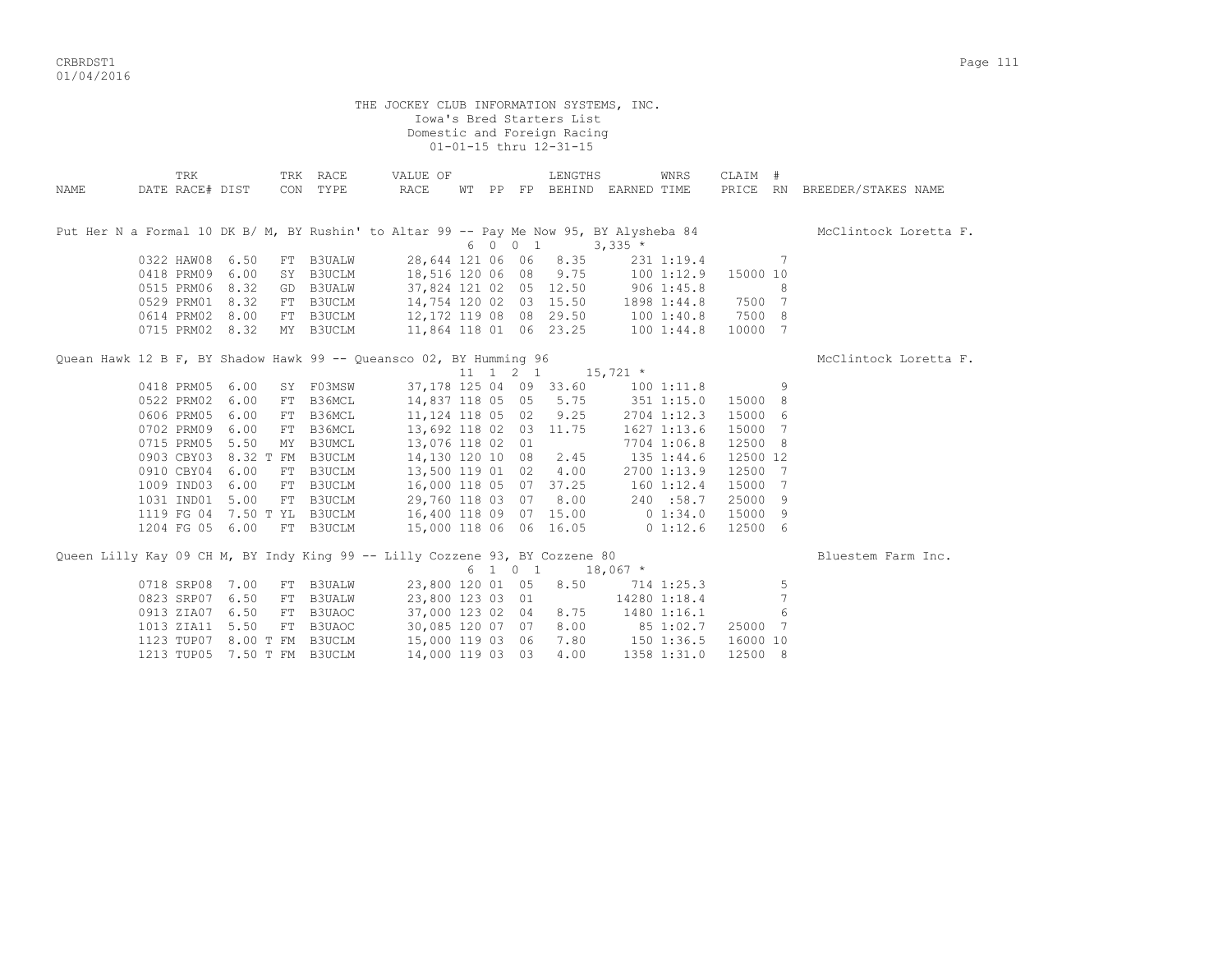CRBRDST1 Page 112 01/04/2016

|      |                                                                                           |      |     |              | THE JOCKEY CLUB INFORMATION SYSTEMS, INC. |                 |                             |                                                   |                |                     |                |                                |
|------|-------------------------------------------------------------------------------------------|------|-----|--------------|-------------------------------------------|-----------------|-----------------------------|---------------------------------------------------|----------------|---------------------|----------------|--------------------------------|
|      |                                                                                           |      |     |              |                                           |                 | Iowa's Bred Starters List   |                                                   |                |                     |                |                                |
|      |                                                                                           |      |     |              |                                           |                 | Domestic and Foreign Racing |                                                   |                |                     |                |                                |
|      |                                                                                           |      |     |              |                                           |                 | 01-01-15 thru 12-31-15      |                                                   |                |                     |                |                                |
|      |                                                                                           |      |     |              |                                           |                 |                             |                                                   |                |                     |                |                                |
|      | TRK                                                                                       |      |     | TRK RACE     | VALUE OF                                  |                 | LENGTHS                     |                                                   | WNRS           | CLAIM #             |                |                                |
| NAME | DATE RACE# DIST                                                                           |      |     | CON TYPE     | RACE                                      |                 |                             | WT PP FP BEHIND EARNED TIME                       |                |                     |                | PRICE RN BREEDER/STAKES NAME   |
|      |                                                                                           |      |     |              |                                           |                 |                             |                                                   |                |                     |                |                                |
|      | Quick One At the J 12 B F, BY Yes It's True 96 -- Hot Reality 98, BY Crafty Prospector 79 |      |     |              |                                           |                 |                             |                                                   |                |                     |                | Jim Wells & Chris Nelson       |
|      |                                                                                           |      |     |              |                                           | 5 0 0 1         |                             | $2,002$ *                                         |                |                     |                |                                |
|      | 0510 PRM05 5.00                                                                           |      |     | FT F03MCL    |                                           |                 | 21,647 122 08 08 13.50      |                                                   | 1001:00.7      | 30000 9             |                |                                |
|      | 0522 PRM02 6.00                                                                           |      |     | FT B36MCL    |                                           |                 | 14,837 118 01 07 12.25      |                                                   | 1001:15.0      | 15000 8             |                |                                |
|      | 0709 PRM09 6.00                                                                           |      |     | FT B36MCL    |                                           |                 | 11,882 118 01 07 13.00      | 100 1:14.0                                        |                | 7500 8              |                |                                |
|      | 0725 PRM02 6.00                                                                           |      |     | FT B36MCL    |                                           |                 | 11,882 113 04 03 4.25       | $1397$ $1:15.2$                                   |                | 7500 8              |                |                                |
|      | 0808 CLS05 6.00                                                                           |      |     | FT F03MSW    | 6,100 125 02 04 4.25                      |                 |                             | $305$ 1:16.6                                      |                |                     | $\overline{9}$ |                                |
|      | Radiant Arch 10 B G, BY Arch 95 -- Katy Smiles 02, BY Limit Out 95                        |      |     |              |                                           |                 |                             |                                                   |                |                     |                | Galyen Richard W. Mr. & Mrs.   |
|      |                                                                                           |      |     |              |                                           |                 |                             | $10 \quad 1 \quad 1 \quad 3 \quad 10,161 \quad *$ |                |                     |                |                                |
|      | 0425 PRM01 6.00                                                                           |      | ΜY  | 3UCLM        |                                           |                 | 17,347 115 04 05 15.00      |                                                   | 414 1:11.7     | 12500 7             |                |                                |
|      | 0507 PRM07                                                                                | 6.00 | FT  | <b>3UCLM</b> |                                           |                 | 8.25                        |                                                   | 2025 1:12.3    | 15000 10            |                |                                |
|      | 0521 PRM07                                                                                | 6.00 | FT  | <b>3UCLM</b> | 17,274 118 01 03<br>12,925 113 10 02      |                 | 3.25                        |                                                   | 2500 1:12.7    | 10000 10            |                |                                |
|      | 0611 PRM06                                                                                | 6.00 |     |              |                                           |                 | 5.00                        |                                                   |                |                     |                |                                |
|      | 0619 PRM07 8.32                                                                           |      | MY  | <b>3UCLM</b> | 17,298 115 03 05                          |                 | 13,498 121 12 06 12.50      |                                                   | 408 1:12.4     | 15000 9<br>10000 12 |                |                                |
|      |                                                                                           |      | FT  | <b>3UCLM</b> |                                           |                 |                             |                                                   | 1001:45.9      |                     |                |                                |
|      | 0704 PRM05                                                                                | 8.00 | FT  | <b>3UCLM</b> | 12,083 118 07 06                          |                 | 9.00                        |                                                   | 100 1:42.3     | 7500 7              |                |                                |
|      | 0723 PRM04                                                                                | 6.00 | FT  | <b>3UCLM</b> | 11,882 118 04 04                          |                 | 7.25                        | 582 1:12.8                                        |                | 5000 8              |                |                                |
|      | 0807 CLS07 6.00                                                                           |      | FT. | <b>3UCLM</b> | 4,800 125 04 03                           |                 | 7.75                        |                                                   | $576$ $1:14.8$ | 5000 8              |                |                                |
|      | 0821 CLS05 6.00                                                                           |      | FT  | 3UCLM        | 4,800 123 04 03                           |                 | 1.05                        | 576 1:14.8                                        |                | 5000 6              |                |                                |
|      | 0907 CLS09 6.00                                                                           |      | FT  | 3UCLM        | 4,800 123 05 01                           |                 |                             |                                                   | 2880 1:13.4    | 5000 9              |                |                                |
|      | Raegen Harper 12 GR/RO F, BY Rockport Harbor 02 -- True Tear Drops 99, BY Is It True 86   |      |     |              |                                           |                 |                             |                                                   |                |                     |                | Hunt Stables, Inc.             |
|      |                                                                                           |      |     |              |                                           | $5 \t1 \t1 \t1$ |                             | $43,344$ *                                        |                |                     |                |                                |
|      | 0516 PRM09 6.00                                                                           |      |     | FT F03MSW    |                                           |                 | 37,172 122 03 03 7.00       |                                                   | 4425 1:13.3    |                     | 8              |                                |
|      | 0607 PRM09 6.00                                                                           |      |     | FT B36MSW    | 37,130 118 02 01                          |                 |                             |                                                   | 22050 1:14.3   |                     | 11             |                                |
|      | 0621 PRM08                                                                                | 6.00 |     | FT B3UALW    |                                           |                 | 37,751 118 09 04 14.50      |                                                   | 1869 1:11.0    |                     | 11             |                                |
|      | 0711 PRM08 8.00                                                                           |      |     | FT F03STK    |                                           |                 | 63,625 118 04 02 2.75       |                                                   | 14500 1:40.3   |                     | 10             | IOWA STALLION FILLY STAKES S.  |
|      | 0808 PRM05 8.32                                                                           |      |     | FT F03STK    |                                           |                 | 80,000 120 10 08 28.00      |                                                   | 500 1:45.5     |                     |                | 12 IOWA BREEDERS' OAKS         |
|      |                                                                                           |      |     |              |                                           |                 |                             |                                                   |                |                     |                |                                |
|      | Rainbow Tiz 12 CH F, BY Tizdejavu 05 -- Winloc's Rainbow 94, BY Summer Squall 87          |      |     |              |                                           | 4 0 0 0         |                             | $400 *$                                           |                |                     |                | Jeff Greseth & Pamela Ziebarth |
|      |                                                                                           |      |     | FT F03MSW    |                                           |                 |                             |                                                   |                |                     | 13             |                                |
|      | 0307 HOU06 6.00                                                                           |      |     |              |                                           |                 | 20,000 122 09 13 36.05      | $100$ $1:12.2$                                    |                |                     |                |                                |
|      | 0510 PRM05 5.00                                                                           |      |     | FT F03MCL    |                                           |                 | 21,647 122 05 09 13.75      | 100 1:00.7                                        |                | 30000 9             |                |                                |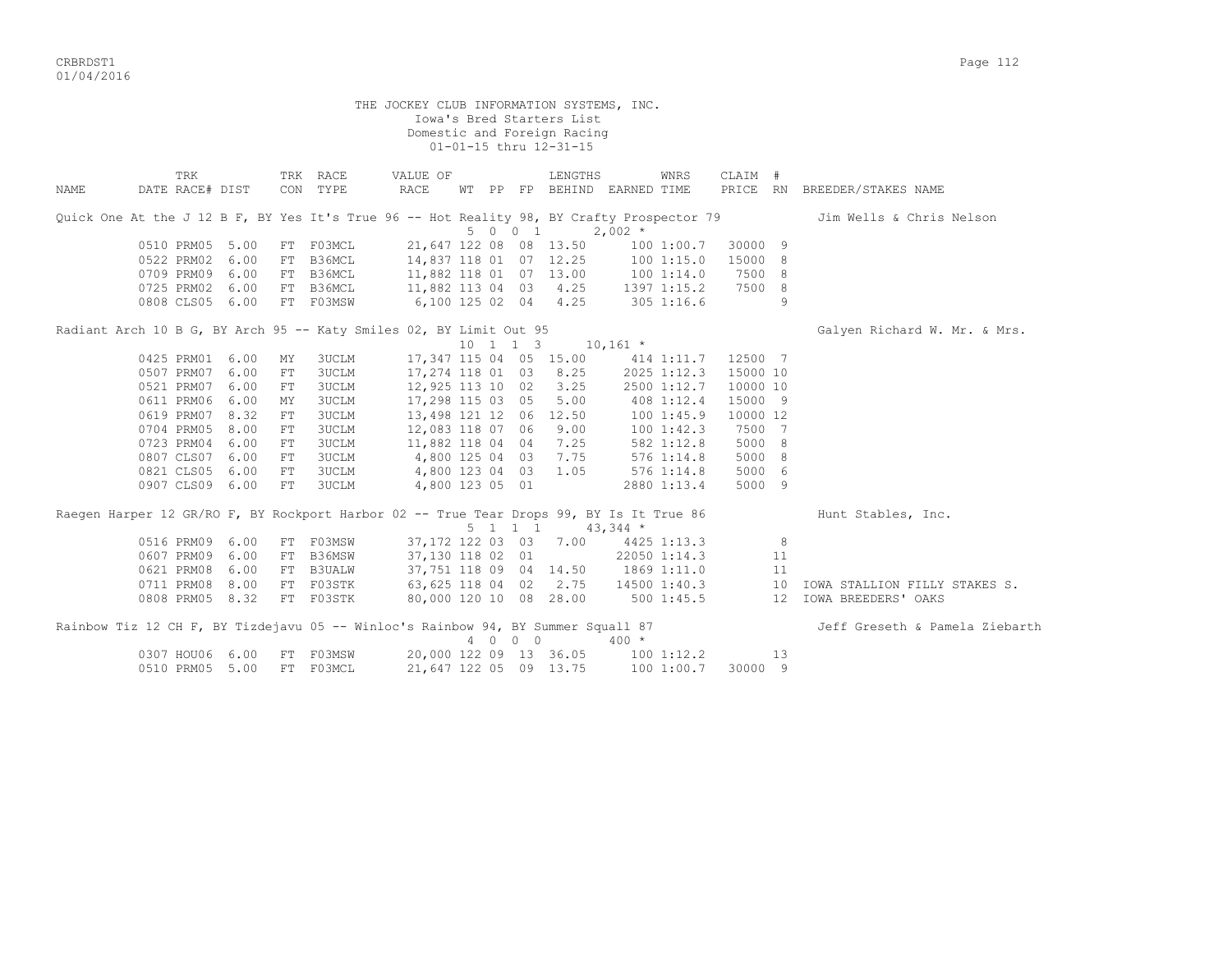|                                                                                           |                                    |      |                  |                             |                  |                  |  |         | THE JOCKEY CLUB INFORMATION SYSTEMS, INC.<br>Iowa's Bred Starters List<br>Domestic and Foreign Racing<br>01-01-15 thru 12-31-15 |                             |                        |                  |                 |                              |
|-------------------------------------------------------------------------------------------|------------------------------------|------|------------------|-----------------------------|------------------|------------------|--|---------|---------------------------------------------------------------------------------------------------------------------------------|-----------------------------|------------------------|------------------|-----------------|------------------------------|
| <b>NAME</b>                                                                               | TRK<br>DATE RACE# DIST             |      |                  | TRK RACE<br>CON TYPE        |                  | VALUE OF<br>RACE |  |         | LENGTHS<br>WT PP FP BEHIND EARNED TIME                                                                                          |                             | WNRS                   | CLAIM #          |                 | PRICE RN BREEDER/STAKES NAME |
|                                                                                           | 0523 PRM02 5.00<br>0628 PRM03 6.00 |      |                  | FT B36WMC<br>FT B36MCL      |                  |                  |  |         | 10,196 118 03 06 17.85<br>11,901 118 06 07 34.25                                                                                |                             | 100 :59.7<br>1001:13.5 | 7500 7<br>7500 7 |                 |                              |
| Rain On the Ice 11 DK B/ G, BY Too Much Ice 97 -- Rinalake 94, BY Salt Lake 89            |                                    |      |                  |                             |                  |                  |  |         |                                                                                                                                 |                             |                        |                  |                 | Nielsen Charles D.           |
|                                                                                           |                                    |      |                  |                             |                  |                  |  | 5 0 1 0 |                                                                                                                                 | $3,476$ *                   |                        |                  |                 |                              |
|                                                                                           | 0503 PRM06 6.00                    |      | FT               | 36MSW                       |                  |                  |  |         | 37,138 123 02 09 33.25                                                                                                          |                             | $100$ $1:12.3$         |                  | 9               |                              |
|                                                                                           | 0606 PRM02 5.50                    |      | FT               | 36MCL                       |                  |                  |  |         | 12,280 123 04 11 13.45                                                                                                          | 1001:07.2                   |                        | 7500 11          |                 |                              |
|                                                                                           | 0717 PRM01 5.50                    |      | FT               | 36MCL                       |                  |                  |  |         |                                                                                                                                 |                             |                        | 7500 7           |                 |                              |
|                                                                                           | 0801 PRM01 6.00<br>0907 CBY08 5.50 |      | ${\rm FT}$<br>FT | 36MCL<br><b>3UMCL</b>       |                  |                  |  |         | $11,100$ 123 07 04 7.60                                                                                                         |                             | 630 1:07.6             | 7500 7<br>6250 7 |                 |                              |
|                                                                                           |                                    |      |                  |                             |                  |                  |  |         |                                                                                                                                 |                             |                        |                  |                 |                              |
| Rallydownthealley 10 CH M, BY Flower Alley 02 -- Danceinthestreets 00, BY Citidancer 87   |                                    |      |                  |                             |                  |                  |  |         |                                                                                                                                 |                             |                        |                  |                 | Ashby Thoroughbreds          |
|                                                                                           |                                    |      |                  |                             |                  |                  |  | 9 1 2 1 |                                                                                                                                 | $95,874$ *                  |                        |                  |                 |                              |
|                                                                                           | 0404 OP 08 6.00                    |      |                  | FT B3UAOC                   |                  | 69,000 118 03 08 |  |         |                                                                                                                                 | $5.80$ $345$ $1:10.3$       |                        |                  | 9               |                              |
|                                                                                           | 0419 PRM08 6.00                    |      |                  | SY B3UALW                   |                  | 49,603 123 09 04 |  |         | 4.75                                                                                                                            | 2475 1:12.2<br>2340 1:11.2  |                        |                  | 9               |                              |
|                                                                                           | 0509 PRM08 6.00                    |      |                  | FT B3USTK                   |                  | 80,000 120 02 05 |  |         | 8.00                                                                                                                            |                             |                        |                  | 10              | MAMIE EISENHOWER S.          |
|                                                                                           | 0522 PRM08 6.00                    |      |                  | FT B3UAOC                   |                  | 34,162 120 02 03 |  |         | 8.25                                                                                                                            | $5342$ 1:10.4               |                        |                  | $7\overline{ }$ |                              |
|                                                                                           | 0613 PRM08 8.50                    |      |                  | FT B3USTK                   |                  |                  |  |         | 84,450 121 04 02 11.00                                                                                                          | 16690 1:44.5                |                        |                  | 8               | HAWKEYES H.                  |
|                                                                                           | 0719 PRM08 8.50                    |      |                  | FT B3UALW                   |                  | 40,596 118 03 02 |  |         | 4.25                                                                                                                            | 8160 1:45.8                 |                        |                  | - 5             |                              |
|                                                                                           | 0808 PRM09 8.32                    |      |                  | FT B4USTK 100,000 116 04 01 |                  |                  |  |         | $59100$ $1:45.0$                                                                                                                |                             |                        |                  | 9               | DONNA REED S.                |
|                                                                                           |                                    |      |                  | 0917 RP 05 7.50 T FM B3USOC | 20,130 123 05 05 |                  |  |         |                                                                                                                                 | $3.90 \qquad 485 \; 1:32.1$ |                        | 10000 9          |                 |                              |
|                                                                                           | 0926 RP 02 8.32                    |      |                  | FT B3UCLM                   |                  |                  |  |         | 15,950 123 04 04 5.80                                                                                                           |                             | 937 1:43.4             | 12500 9          |                 |                              |
| Ranger Loots 12 DK B/ F, BY U S Ranger 04 -- Looking for Loot 02, BY Successful Appeal 96 |                                    |      |                  |                             |                  |                  |  |         | 1 1 0 0                                                                                                                         | $12,300$ *                  |                        |                  |                 | DeBruycker Lloyd             |
|                                                                                           |                                    |      |                  | 0321 FG 09 5.50 T FM F03MCL | 20,590 120 02 01 |                  |  |         |                                                                                                                                 | 12300 1:05.6                |                        | 30000 8          |                 |                              |
| Rascal On Tour 09 CH M, BY Colorful Tour 99 -- Rascal's Lynnie 99, BY Raise a Rascal 85   |                                    |      |                  |                             |                  |                  |  | 3 1 1 0 |                                                                                                                                 | $2,250$ *                   |                        |                  |                 | Chleborad Lynn               |
|                                                                                           | 0801 MD 09 6.00                    |      |                  | FT B3UALW                   |                  | 3,700 125 03 02  |  |         | 3.25                                                                                                                            |                             | $537$ $1:15.1$         |                  | 9               |                              |
|                                                                                           | 0822 MD 07 6.00                    |      |                  | FT B3UALW                   |                  |                  |  |         | 3,700 124 01 01                                                                                                                 |                             | 1655 1:14.9            |                  | 9               |                              |
|                                                                                           | 0904 MD 08                         | 6.00 |                  | FT B3UALW                   |                  |                  |  |         | 3,800 124 03 06 11.50                                                                                                           |                             | 58 1:14.5              |                  | $\overline{9}$  |                              |
|                                                                                           |                                    |      |                  |                             |                  |                  |  |         |                                                                                                                                 |                             |                        |                  |                 |                              |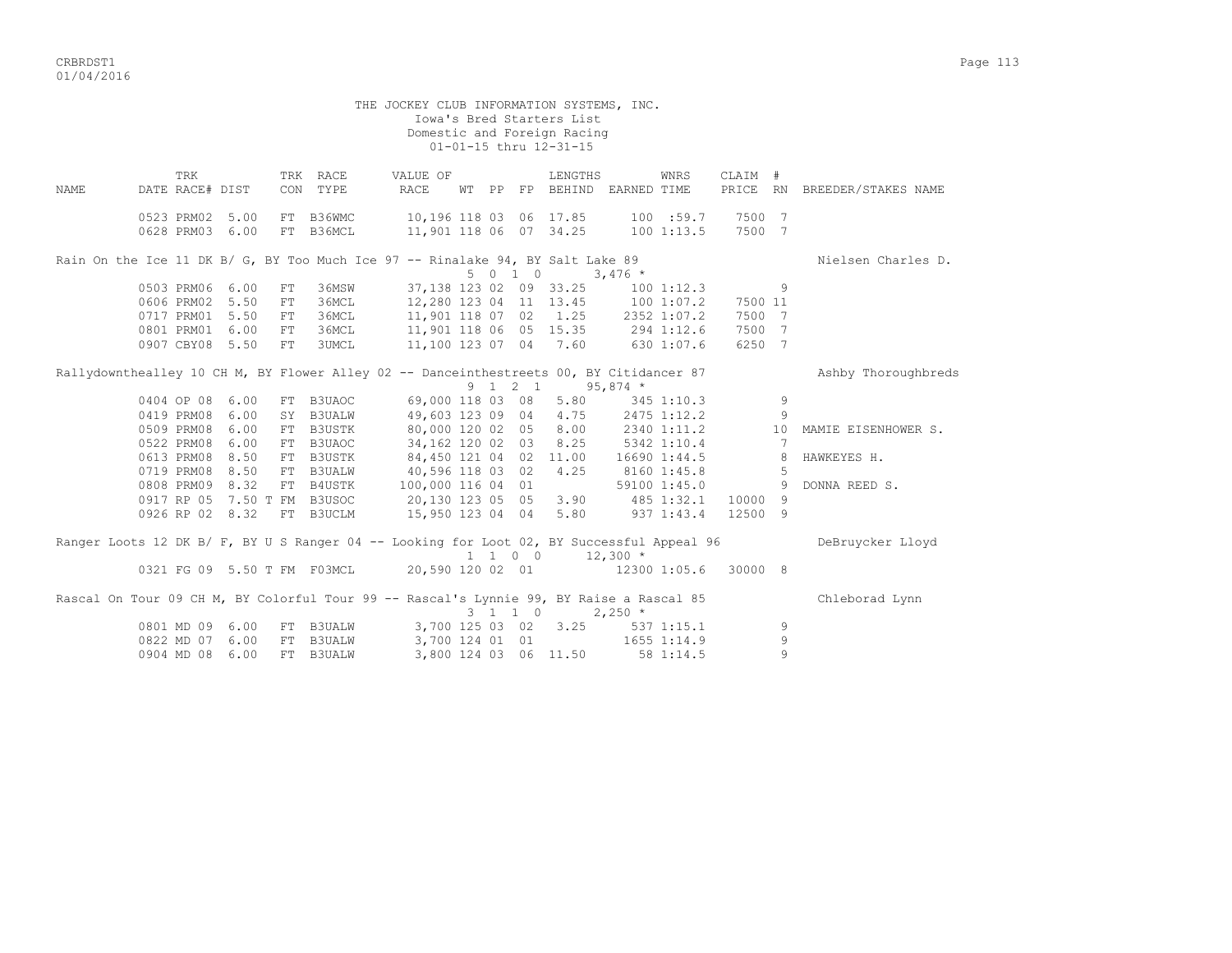|             |                                                                                  |                    |              | THE JOCKEY CLUB INFORMATION SYSTEMS, INC.                                 |                        |  | Iowa's Bred Starters List<br>Domestic and Foreign Racing<br>01-01-15 thru 12-31-15 |                                                                                     |         |                |                                                                                                                  |  |  |  |  |
|-------------|----------------------------------------------------------------------------------|--------------------|--------------|---------------------------------------------------------------------------|------------------------|--|------------------------------------------------------------------------------------|-------------------------------------------------------------------------------------|---------|----------------|------------------------------------------------------------------------------------------------------------------|--|--|--|--|
| <b>NAME</b> | TRK<br>DATE RACE# DIST                                                           | TRK RACE           | CON TYPE     | VALUE OF<br>RACE                                                          |                        |  | LENGTHS                                                                            | WNRS<br>WT PP FP BEHIND EARNED TIME                                                 | CLAIM # |                | PRICE RN BREEDER/STAKES NAME                                                                                     |  |  |  |  |
|             |                                                                                  |                    |              |                                                                           |                        |  | $12 \quad 1 \quad 2 \quad 0 \quad 21,594 \quad ^{\star}$                           |                                                                                     |         |                | Ras's Rebel 11 B G, BY Seeking the Best (IRE) 01 -- Smiles for Sanna 04, BY Distorted Humor 93 River Ridge Ranch |  |  |  |  |
|             | 9,500 123 01 05 6.50<br>0126 HOU05 5.00 T FM<br>4 UCLM<br>273 :57.9<br>15000 9   |                    |              |                                                                           |                        |  |                                                                                    |                                                                                     |         |                |                                                                                                                  |  |  |  |  |
|             | 4.75<br>15000 9<br>0207 HOU05 8.00 T FM<br>4UCLM<br>9,500 118 02 06<br>1001:36.7 |                    |              |                                                                           |                        |  |                                                                                    |                                                                                     |         |                |                                                                                                                  |  |  |  |  |
|             | 0228 HOU10 5.00 T FM                                                             |                    | 4UCLM        | 9,500 118 06 09 10.25                                                     |                        |  |                                                                                    | 100 :58.6                                                                           | 15000 9 |                |                                                                                                                  |  |  |  |  |
|             | 0310 HOU03 8.50 T GD                                                             |                    | 4UCLM        | 9,500 118 03 04                                                           |                        |  | 5.05                                                                               | 552 1:44.2                                                                          | 15000 8 |                |                                                                                                                  |  |  |  |  |
|             | 0419 PRM02                                                                       | 6.00<br>SY         | <b>3UWCL</b> |                                                                           | 18,589 120 02 06 13.00 |  |                                                                                    | 100 1:11.8                                                                          | 15000 7 |                |                                                                                                                  |  |  |  |  |
|             | 0507 PRM02                                                                       | 6.00<br>${\rm FT}$ | 3UCLM        |                                                                           | 18,541 117 07 04       |  | 3.80                                                                               | 913 1:11.6                                                                          | 12500 9 |                |                                                                                                                  |  |  |  |  |
|             | 0525 PRM03 4.50                                                                  | ${\rm FT}$         | 3UCLM        |                                                                           | 14,438 124 02 04       |  | 7.00                                                                               | 791 :52.5                                                                           | 7500 7  |                |                                                                                                                  |  |  |  |  |
|             | 0605 PRM04 5.00                                                                  | ${\rm FT}$         | 3UCLM        |                                                                           | 12,172 123 06 02       |  | 0.50                                                                               | 2912 :58.4                                                                          | 7500 8  |                |                                                                                                                  |  |  |  |  |
|             | 0620 PRM09 5.50                                                                  | FT                 | 3UCLM        |                                                                           | 14,168 118 04 01       |  |                                                                                    | 8250 1:05.6 7500 10                                                                 |         |                |                                                                                                                  |  |  |  |  |
|             | 0712 PRM09 6.00                                                                  | FT                 |              | 3UALW                                                                     | 35,145 118 07 02       |  | 1.25                                                                               | 6984 1:11.3                                                                         |         | 9              |                                                                                                                  |  |  |  |  |
|             | 0725 PRM06 6.00                                                                  | FT                 |              | 3USTR 18,235 117 01 05                                                    |                        |  | 4.75                                                                               | 519 1:11.6                                                                          |         | 7              |                                                                                                                  |  |  |  |  |
|             | 1016 RET05 5.00 T FM                                                             |                    |              | 3USOC 7,500 119 03 09 15.50                                               |                        |  |                                                                                    | 100 :57.9 10000 9                                                                   |         |                |                                                                                                                  |  |  |  |  |
|             |                                                                                  |                    |              |                                                                           |                        |  |                                                                                    | Release 13 B F, BY Discreet Cat 03 -- Butterfly Princess 03, BY Wavering Monarch 79 |         |                | Poindexter Allen                                                                                                 |  |  |  |  |
|             |                                                                                  |                    |              |                                                                           |                        |  | 4 0 0 2 11,466 *                                                                   |                                                                                     |         |                |                                                                                                                  |  |  |  |  |
|             | 0605 PRM05 4.50                                                                  |                    | FT F02MSW    |                                                                           |                        |  |                                                                                    | 37,202 119 05 03 5.50 4455 :53.4                                                    |         | 8              |                                                                                                                  |  |  |  |  |
|             | 0621 PRM09 5.00                                                                  |                    | FT FO2MSW    |                                                                           |                        |  |                                                                                    | $37,154$ 119 02 03 6.25 4425 1:00.8                                                 |         | 10             |                                                                                                                  |  |  |  |  |
|             | 0723 PRM06 5.50                                                                  |                    | FT FO2MSW    |                                                                           |                        |  |                                                                                    | 33, 320 119 01 05 8.00 864 1:06.9                                                   |         | $\overline{7}$ |                                                                                                                  |  |  |  |  |
|             | 0806 PRM02 6.00                                                                  |                    | FT F02MSW    |                                                                           |                        |  |                                                                                    | 34,568 119 02 04 13.50 1722 1:11.7                                                  |         | - 8            |                                                                                                                  |  |  |  |  |
|             |                                                                                  |                    |              |                                                                           |                        |  |                                                                                    |                                                                                     |         |                |                                                                                                                  |  |  |  |  |
|             |                                                                                  |                    |              | Rent a Cop 10 B G, BY Friends Lake 01 -- Ms Bessie 01, BY Pleasant Tap 87 |                        |  |                                                                                    |                                                                                     |         |                | Hobbs James M.                                                                                                   |  |  |  |  |
|             |                                                                                  |                    |              |                                                                           |                        |  | 7 2 0 1 17,214 $*$                                                                 |                                                                                     |         |                |                                                                                                                  |  |  |  |  |
|             | 0424 PRM02 6.00                                                                  | GD                 | 3UCLM        |                                                                           |                        |  |                                                                                    | 16,128 118 03 01 9675 1:11.6 6250 6                                                 |         |                |                                                                                                                  |  |  |  |  |
|             | 0528 PRM06 6.00                                                                  | FT                 | 3UCLM        |                                                                           | 16,686 123 02 03       |  | 1.50                                                                               | 2150 1:11.3                                                                         | 10000 7 |                |                                                                                                                  |  |  |  |  |
|             | 0611 PRM05 5.00                                                                  | MY                 | 3UCLM        |                                                                           | 13,192 123 05 04       |  | 8.50                                                                               | 8.50 832 :57.6<br>5.75 354 1:11.7                                                   | 10000 7 |                |                                                                                                                  |  |  |  |  |
|             | 0628 PRM02                                                                       | 6.00<br>GD         | 3UCLM        |                                                                           | 12,354 120 01 05       |  |                                                                                    |                                                                                     | 7500 7  |                |                                                                                                                  |  |  |  |  |
|             | 0704 PRM02                                                                       | 6.00<br>FT         | 3UCLM        |                                                                           |                        |  | 14,289 120 01 05 11.50                                                             | 354 1:11.6                                                                          | 5000 7  |                |                                                                                                                  |  |  |  |  |
|             | 0815 FP 06 8.32                                                                  | FT.                | <b>3UALW</b> |                                                                           | 10,664 120 03 05       |  | 7.50                                                                               | 249 1:45.4                                                                          |         | 6              |                                                                                                                  |  |  |  |  |
|             | 0901 FP 08 8.32                                                                  | FT                 | <b>3UCLM</b> | 6,000 120 02 01                                                           |                        |  |                                                                                    | 3600 1:44.4                                                                         | 3200 9  |                |                                                                                                                  |  |  |  |  |

Richardsluckylady 13 DK B/ F, BY Woke Up Dreamin 00 -- Forceful Jab 04, BY Gibson County 97 Crable Tiffany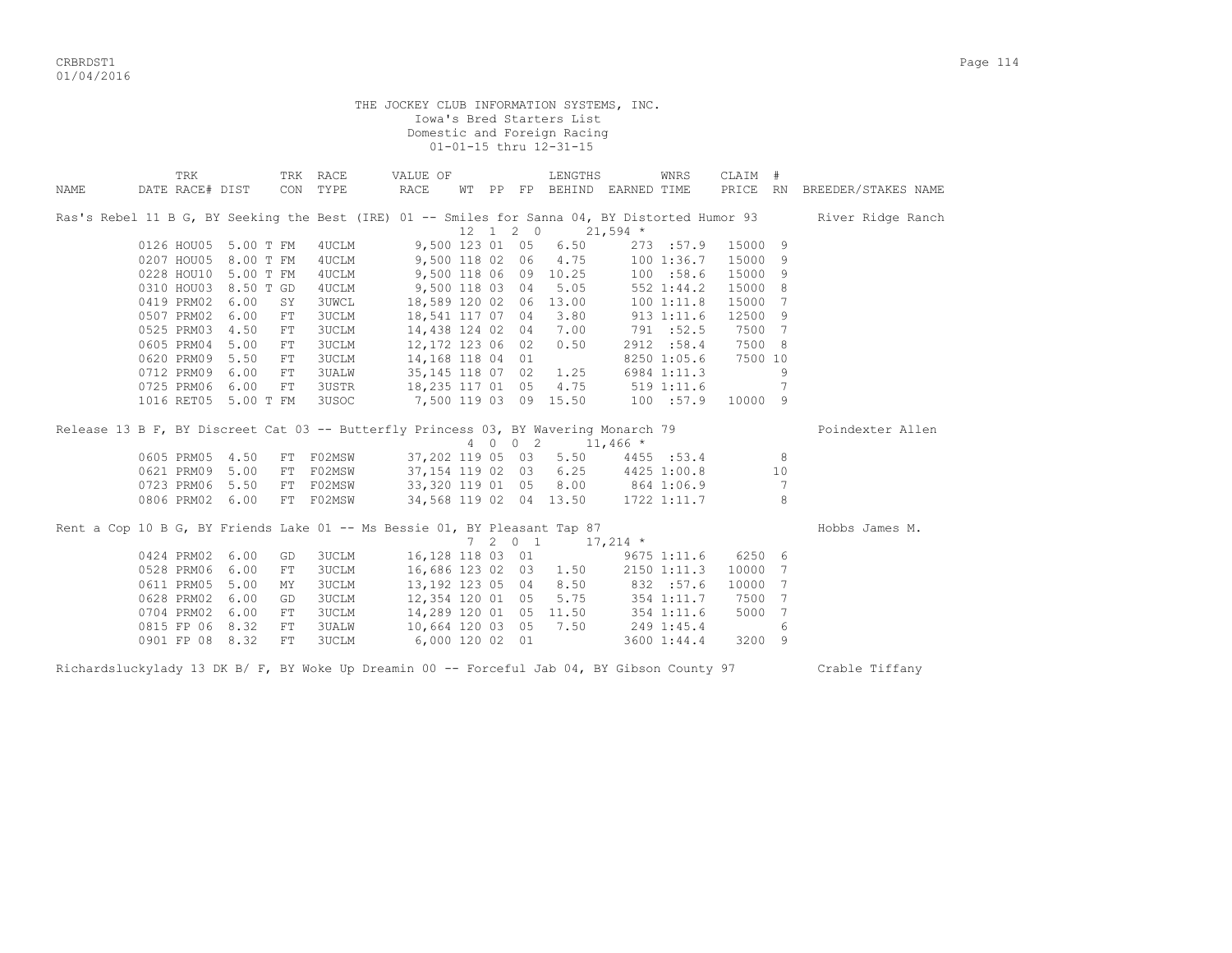|      |                                                                                    |    |                      | THE JOCKEY CLUB INFORMATION SYSTEMS, INC.                                             |  |                             | Iowa's Bred Starters List<br>Domestic and Foreign Racing<br>01-01-15 thru 12-31-15 |            |      |          |    |                                                                                                                  |
|------|------------------------------------------------------------------------------------|----|----------------------|---------------------------------------------------------------------------------------|--|-----------------------------|------------------------------------------------------------------------------------|------------|------|----------|----|------------------------------------------------------------------------------------------------------------------|
| NAME | TRK<br>DATE RACE# DIST                                                             |    | TRK RACE<br>CON TYPE | VALUE OF<br>RACE                                                                      |  |                             | LENGTHS<br>WT PP FP BEHIND EARNED TIME                                             |            | WNRS | CLAIM #  |    | PRICE RN BREEDER/STAKES NAME                                                                                     |
|      |                                                                                    |    |                      |                                                                                       |  |                             | 3 1 2 0                                                                            | $27,775$ * |      |          |    |                                                                                                                  |
|      |                                                                                    |    |                      | 0621 PRM09 5.00 FT F02MSW 37,154 119 06 02 0.75 7375 1:00.8 10                        |  |                             |                                                                                    |            |      |          |    |                                                                                                                  |
|      | 0718 PRM06 5.50                                                                    |    | FT F02MSW            | 34,490 119 02 02 4.50 6792 1:06.5 12                                                  |  |                             |                                                                                    |            |      |          |    |                                                                                                                  |
|      | 0730 PRM05 5.50                                                                    |    | FT F02MCL            | 22,667 119 04 01 13608 1:07.4 40000 6                                                 |  |                             |                                                                                    |            |      |          |    |                                                                                                                  |
|      | Rich Reward 08 B M, BY Good Reward 01 -- Berry Berry 01, BY Defrere 92             |    |                      |                                                                                       |  |                             |                                                                                    |            |      |          |    | Hunt Larry Sr.                                                                                                   |
|      |                                                                                    |    |                      |                                                                                       |  | $1 \quad 0 \quad 0 \quad 0$ |                                                                                    | $100 *$    |      |          |    |                                                                                                                  |
|      |                                                                                    |    |                      | 0306 HOU05 8.50 T FM B4UCLM 9,500 118 06 09 7.25 100 1:45.7 15000 9                   |  |                             |                                                                                    |            |      |          |    |                                                                                                                  |
|      | Rickshaw Express 12 B G, BY Orientate 98 -- Ms Shawcolat 99, BY Mr. Shawklit 91    |    |                      |                                                                                       |  |                             | 7 0 1 0 4,572 $*$                                                                  |            |      |          |    | Olson Rick                                                                                                       |
|      | 0514 PRM09 5.00                                                                    | SY | 03MCL                | 21,623 122 03 07 13.50 100 :59.0 30000 10                                             |  |                             |                                                                                    |            |      |          |    |                                                                                                                  |
|      | 0612 PRM02 6.00                                                                    | GD | 36MCL                | 21,695 118 04 04 9.00 1081 1:12.2                                                     |  |                             |                                                                                    |            |      | 30000 7  |    |                                                                                                                  |
|      | 0627 PRM01 6.00                                                                    | FT | 36MCL                | 14,250 118 09 02 9.00 2784 1:13.2                                                     |  |                             |                                                                                    |            |      | 15000 9  |    |                                                                                                                  |
|      | 0726 PRM06 8.50                                                                    | GD | 36MSW                | 34,587 118 04 07 49.25 100 1:48.1                                                     |  |                             |                                                                                    |            |      | $\sim$ 7 |    |                                                                                                                  |
|      | 0807 PRM01 6.00                                                                    | FT | 36MCL                |                                                                                       |  |                             |                                                                                    |            |      |          |    |                                                                                                                  |
|      | 0823 CBY04 6.00                                                                    | FT | 3UMCL                | 10,297 120 06 05 28.50 297 1:12.7 10000 6<br>10,500 119 01 08 30.75 105 1:13.6 6250 8 |  |                             |                                                                                    |            |      |          |    |                                                                                                                  |
|      | 0907 CBY08 5.50                                                                    | FT | 3UMCL                | 11,100 119 04 05 10.85 105 1:07.6 6250 7                                              |  |                             |                                                                                    |            |      |          |    |                                                                                                                  |
|      | Rico's Posse 07 GR/RO M, BY Posse 00 -- Rico Ends Well 98, BY Amerrico's Bullet 86 |    |                      |                                                                                       |  | 1 0 0 0                     |                                                                                    | $100 *$    |      |          |    | High Point Bloodstock                                                                                            |
|      |                                                                                    |    |                      | 0531 PRM04 6.00 FT B3UWCL 21,980 120 01 07 9.30 100 1:11.7 7                          |  |                             |                                                                                    |            |      |          |    |                                                                                                                  |
|      | Robin's Chewy 12 DK B/ F, BY Congo King 03 -- Robin's Red Tiger 98, BY Peteski 90  |    |                      |                                                                                       |  |                             | 1 0 0 0                                                                            | $100 *$    |      |          |    | Benda Robert                                                                                                     |
|      | 0702 PRM09 6.00 FT B36MCL                                                          |    |                      | 13,692 118 05 07 24.00 100 1:13.6 15000 7                                             |  |                             |                                                                                    |            |      |          |    |                                                                                                                  |
|      |                                                                                    |    |                      |                                                                                       |  |                             | $6 \quad 1 \quad 1 \quad 1 \quad 28,713 \neq$                                      |            |      |          |    | Rocket Joe Copper 13 DK B/ G, BY Rock the Rock (IRE) 04 -- Oh Lovely 05, BY Victory Gallop 95 Greve Jerry Thomas |
|      | 0606 PRM04 4.50                                                                    | FT | 02MSW                | 37,138 118 06 06 13.55 100 :52.8                                                      |  |                             |                                                                                    |            |      |          | 9  |                                                                                                                  |
|      | 0627 PRM04 5.50                                                                    | FT | 02MSW                | 31,475 118 02 06 10.25 100 1:06.5                                                     |  |                             |                                                                                    |            |      |          | 10 |                                                                                                                  |
|      | 0719 PRM07 5.50                                                                    | FT | 02MSW                |                                                                                       |  |                             |                                                                                    |            |      |          | 11 |                                                                                                                  |
|      | 0808 PRM02 6.00                                                                    | GD | 02MSW                | 34,510 118 11 02 11.50 6816 1:05.3<br>34,587 119 01 03 1.50 4147 1:13.6               |  |                             |                                                                                    |            |      |          | 7  |                                                                                                                  |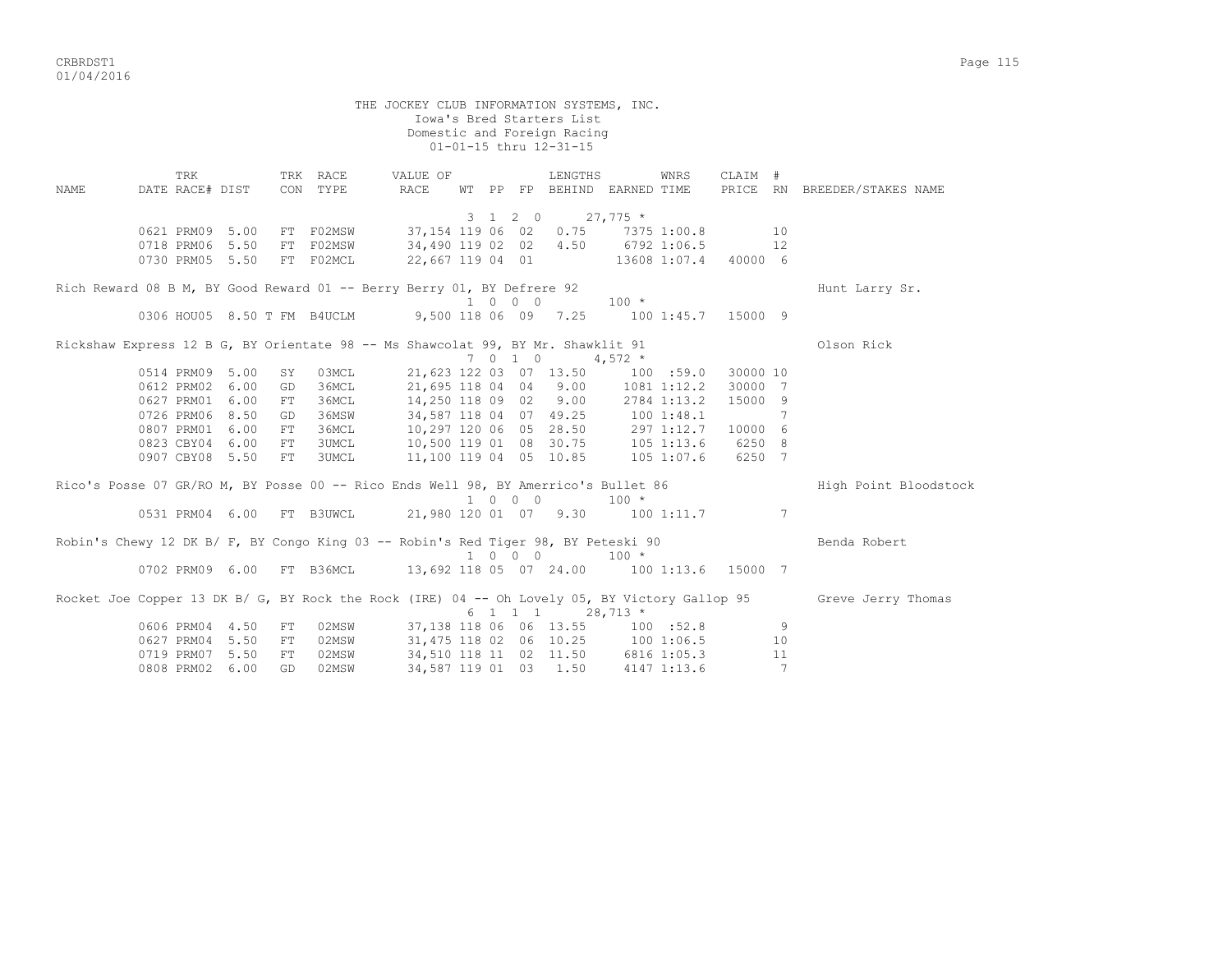|             |                                                                                            |      |            |              | THE JOCKEY CLUB INFORMATION SYSTEMS, INC.                              |         |         | Iowa's Bred Starters List<br>Domestic and Foreign Racing<br>01-01-15 thru 12-31-15 |              |              |                     |      |                                                                                                               |
|-------------|--------------------------------------------------------------------------------------------|------|------------|--------------|------------------------------------------------------------------------|---------|---------|------------------------------------------------------------------------------------|--------------|--------------|---------------------|------|---------------------------------------------------------------------------------------------------------------|
|             | TRK                                                                                        |      |            | TRK RACE     | VALUE OF                                                               |         |         | LENGTHS                                                                            |              | WNRS         | CLAIM #             |      |                                                                                                               |
| <b>NAME</b> | DATE RACE# DIST                                                                            |      |            | CON TYPE     | RACE                                                                   |         |         | WT PP FP BEHIND EARNED TIME                                                        |              |              |                     |      | PRICE RN BREEDER/STAKES NAME                                                                                  |
|             | 0828 CBY01 7.50 T FM                                                                       |      |            | 02MSW        | 28,000 120 09 01 16800 1:31.7                                          |         |         |                                                                                    |              |              |                     | - 11 |                                                                                                               |
|             | 0912 CBY09 6.00 FT                                                                         |      |            | 02STK        |                                                                        |         |         |                                                                                    |              |              |                     |      | --, 000 120 02 05 9.50 750 1:12.5 9 SHAKOPEE JUVENILE S.                                                      |
|             |                                                                                            |      |            |              |                                                                        |         |         |                                                                                    |              |              |                     |      | Rockin the Party 12 DK B/ F, BY Rock the Rock (IRE) 04 -- Cynthia Ann 03, BY Miswaki 78 10Wa State University |
|             |                                                                                            |      |            |              |                                                                        | 1 0 0 1 |         |                                                                                    | $252 *$      |              |                     |      |                                                                                                               |
|             | 0725 CPW04 5.50 FT B3UCLM 1,995 121 01 03 5.00 252 1:14.4 2000 4                           |      |            |              |                                                                        |         |         |                                                                                    |              |              |                     |      |                                                                                                               |
|             | Rockport Jewell 10 GR/RO M, BY Rockport Harbor 02 -- Jewell's Eleven 02, BY Commendable 97 |      |            |              |                                                                        |         | 7 0 0 0 | $1,122$ *                                                                          |              |              |                     |      | Poindexter Allen                                                                                              |
|             | 0418 PRM09 6.00                                                                            |      |            |              | SY B3UCLM 18,516 120 08 07 8.50                                        |         |         |                                                                                    |              |              | 100 1:12.9 15000 10 |      |                                                                                                               |
|             | 0503 PRM09 6.00                                                                            |      |            | FT B3UCLM    |                                                                        |         |         |                                                                                    |              |              | 100 1:12.3 15000 10 |      |                                                                                                               |
|             | 0515 PRM06 8.32                                                                            |      |            | GD B3UALW    | 18,516 120 06 08 15.50 100 1:12.3<br>37,824 121 08 08 50.00 100 1:45.8 |         |         |                                                                                    |              |              | $\sim$ 8            |      |                                                                                                               |
|             | 0529 PRM01 8.32                                                                            |      |            | FT B3UCLM    | 14,754 120 07 06 27.60 100 1:44.8 7500 7                               |         |         |                                                                                    |              |              |                     |      |                                                                                                               |
|             | 0703 PRM05 8.32                                                                            |      |            | FT B3UCLM    | 11,540 113 02 06 16.50 100 1:45.4 12500 7                              |         |         |                                                                                    |              |              |                     |      |                                                                                                               |
|             | 0715 PRM02 8.32                                                                            |      |            | MY B3UCLM    | 11,864 118 05 07 27.75 100 1:44.8                                      |         |         |                                                                                    |              |              | 10000 7             |      |                                                                                                               |
|             | 0805 PRM08 6.00                                                                            |      |            | FT B3USTR    | 17,500 113 04 05 11.50 522 1:11.7                                      |         |         |                                                                                    |              |              | $\sim$ 6            |      |                                                                                                               |
|             | Rocky Boy 11 DK B/ G, BY Rock Hard Ten 01 -- Galoshes 99, BY Storm Boot 89                 |      |            |              |                                                                        |         |         |                                                                                    |              |              |                     |      | Black Oak Farm                                                                                                |
|             |                                                                                            |      |            |              |                                                                        |         | 3 0 0 0 |                                                                                    | $300 *$      |              |                     |      |                                                                                                               |
|             | 0207 PEN07 6.00                                                                            |      | FT         |              | 4UCLM 12,400 119 03 07 19.00 0 1:13.1                                  |         |         |                                                                                    |              |              | 5000 7              |      |                                                                                                               |
|             | 0318 CT 04 4.50 FT                                                                         |      |            | 4UCLM        | 10,500 121 02 09 11.25 100 :53.0<br>13,275 119 04 07 16.00 200 1:10.5  |         |         |                                                                                    |              |              | 5000 9              |      |                                                                                                               |
|             | 0528 PID04 6.00 FT                                                                         |      |            | <b>3UCLM</b> |                                                                        |         |         |                                                                                    |              |              | 7500 8              |      |                                                                                                               |
|             | Rootie Tourtie 09 B G, BY Colorful Tour 99 -- Roo n Tigger Too 93, BY Jump Shot 79         |      |            |              |                                                                        |         | 9 3 1 0 |                                                                                    | $48,057$ *   |              |                     |      | McQueary Betsy B Dr.                                                                                          |
|             | 0424 PRM07 6.00                                                                            |      | GD         | 3UALW        | 37,727 120 02 07 12.45 100 1:10.9                                      |         |         |                                                                                    |              |              |                     | 12   |                                                                                                               |
|             | 0510 PRM09 6.00                                                                            |      | GD         | 3UALW        | 37,751 120 05 07 6.60                                                  |         |         |                                                                                    | 1001:11.8    |              |                     | 11   |                                                                                                               |
|             | 0523 PRM03                                                                                 | 6.00 | FT         | 3UCLM        | 17,322 120 04 01                                                       |         |         |                                                                                    |              | 10275 1:12.0 | 15000 8             |      |                                                                                                               |
|             | 0605 PRM06                                                                                 | 6.00 | FT         | <b>3UCLM</b> | 23,608 123 01 02 2.00                                                  |         |         |                                                                                    | 4750 1:11.0  |              | 30000 5             |      |                                                                                                               |
|             | 0619 PRM03                                                                                 | 6.00 | ${\rm FT}$ | <b>3UCLM</b> | 14,726 123 06 01                                                       |         |         |                                                                                    | 9204 1:11.5  |              | 20000 7             |      |                                                                                                               |
|             | 0712 PRM09                                                                                 | 6.00 | FT         | 3UALW        | 35,145 123 05 01                                                       |         |         |                                                                                    | 20952 1:11.3 |              |                     | 9    |                                                                                                               |
|             | 0808 PRM03 6.00                                                                            |      | FT         | 3USTK        |                                                                        |         |         |                                                                                    |              |              |                     |      | 75,000 118 05 05 8.30 2220 1:10.7 8 DAN JOHNSON MEMORIAL SPRINT S.                                            |
|             | 0907 RP 05 6.50                                                                            |      | FT         | 3USOC        |                                                                        |         |         | 23, 210 123 05 05 12.50                                                            | 371 1:15.8   |              | 15000 6             |      |                                                                                                               |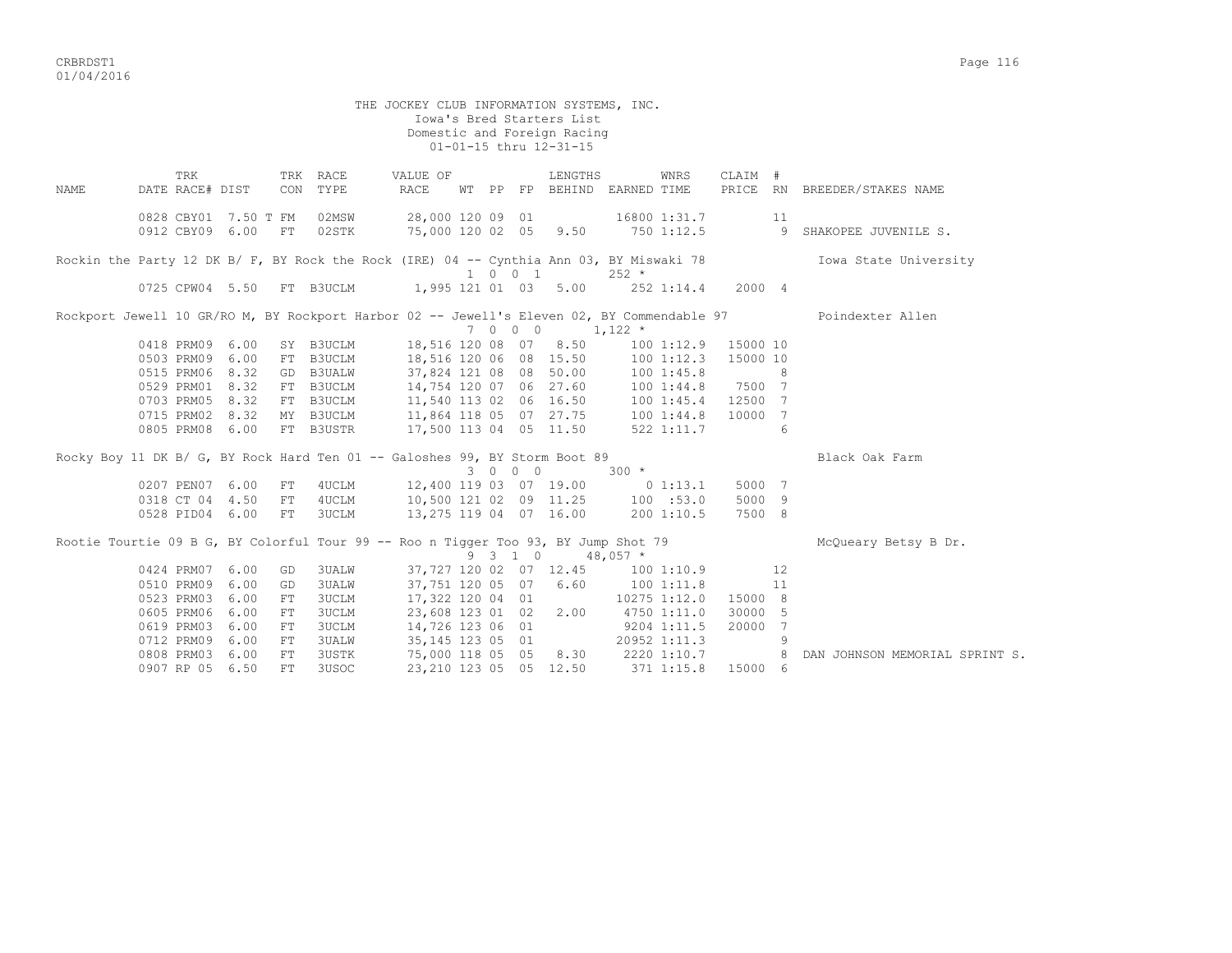CRBRDST1 Page 117 01/04/2016

THE JOCKEY CLUB INFORMATION SYSTEMS, INC. Iowa's Bred Starters List Domestic and Foreign Racing 01-01-15 thru 12-31-15 TRK TRK RACE VALUE OF LENGTHS WNRS CLAIM # NAME DATE RACE# DIST CON TYPE RACE WT PP FP BEHIND EARNED TIME PRICE RN BREEDER/STAKES NAME 1007 RP 04 6.50 FT 3UCLM 20,337 120 07 06 12.75 85 1:16.5 10000 8 Royal Edge 10 B G, BY Added Edge 00 -- Lady Syndahl 91, BY Sail Me Again 84 Kurtz Dale L. DVM  $3 \t 3 \t 0 \t 1 \t 0 \t 9,569 \t \star$ <br> $37,753 \t 120 \t 05 \t 02 \t 3.00 \t 7575 \t 1:06.1$ 0502 PRM07 5.50 FT 3UALW 37,753 120 05 02 3.00 7575 1:06.1 7<br>0528 PRM04 8.50 FT 3UAOC 37.848 117 07 07 22.10 100 1:46.7 7 37,848 117 07 07 22.10 100 1:46.7 7 0620 PRM05 6.00 FT 3UALW 37,848 120 03 04 7.00 1894 1:12.0 7 Rov's Rifle 11 B G, BY Ghazi 89 -- More of Me for You 97, BY Mt. Livermore 81 Highlander Stables, LLC 7 0 0 1 1,491 \* 0503 PRM06 6.00 FT 36MSW 37,138 123 03 08 21.75 100 1:12.3 9 0525 PRM02 6.00 GD 36MCL 13,643 119 04 05 10.00 327 1:13.3 10000 6 0606 PRM02 5.50 FT 36MCL 12,280 123 02 08 9.60 100 1:07.2 7500 11 0628 PRM01 8.50 GD 36MCL 11,901 120 02 05 11.50 294 1:48.5 5000 7 0724 PRM03 6.00 FT 36MCL 11,882 120 03 08 32.60 100 1:12.6 5000 8 0809 CLS02 6.00 FT 3UMCL 3,800 123 04 03 6.50 456 1:14.8 5000 7<br>0823 CLS05 6.00 FT 3UMCL 3,800 123 04 05 11.40 114 1:14.6 5000 8 3,800 123 04 05 11.40 114 1:14.6 5000 8 R R Mingo 11 GR/RO M, BY Kela 98 -- Robin's Red Tiger 98, BY Peteski 90 Rumbaugh Carroll  $11 \t1 \t3 \t3 \t25.989$  \* 0430 PRM06 5.50 FT B3UCLM 14,974 118 06 01 9072 1:06.1 10000 7 0516 PRM02 6.00 FT B3UCLM 18,589 123 07 02 3.00 3700 1:11.6 15000 7 0604 PRM05 6.00 FT B3UCLM 18,589 123 06 02 2.00 3700 1:11.3 15000 7 0621 PRM04 6.00 FT B3UCLM 18,644 123 04 03 4.00 2792 1:12.0 10000 6 0627 PRM09 6.00 FT B3UCLM 13,634 123 04 02 1.00 2640 1:12.4 10000 10 0715 PRM02 8.32 MY B3UCLM 11,864 120 03 03 8.25 1620 1:44.8 10000 7 0802 PRM07 6.00 FT B3UCLM 13,060 120 06 03 5.00 1605 1:13.0 12500 8 0808 PRM09 8.32 FT B4USTK 100,000 116 03 07 16.90 500 1:45.0 9 DONNA REED S. 0823 CBY08 7.50 T FM B3UCLM 14,500 123 03 08 24.00 145 1:30.7 12500 8<br>0911 CBY04 6.50 FT B3UCLM 11,500 123 01 07 12.35 115 1:20.4 6250 10 0911 CBY04 6.50 FT B3UCLM 11,500 123 01 07 12.35<br>1002 HAW06 5.50 FT B3UCLM 8.440 121 05 10 13.85

Rude Rudy 08 B G, BY Dazzling Falls 92 -- Rudy's Delight 99, BY Blumin Affair 91 Roger Pelster & LeRoy C. Bowman

1002 HAW06 5.50 FT B3UCLM 8,440 121 05 10 13.85 100 1:07.6 5000 11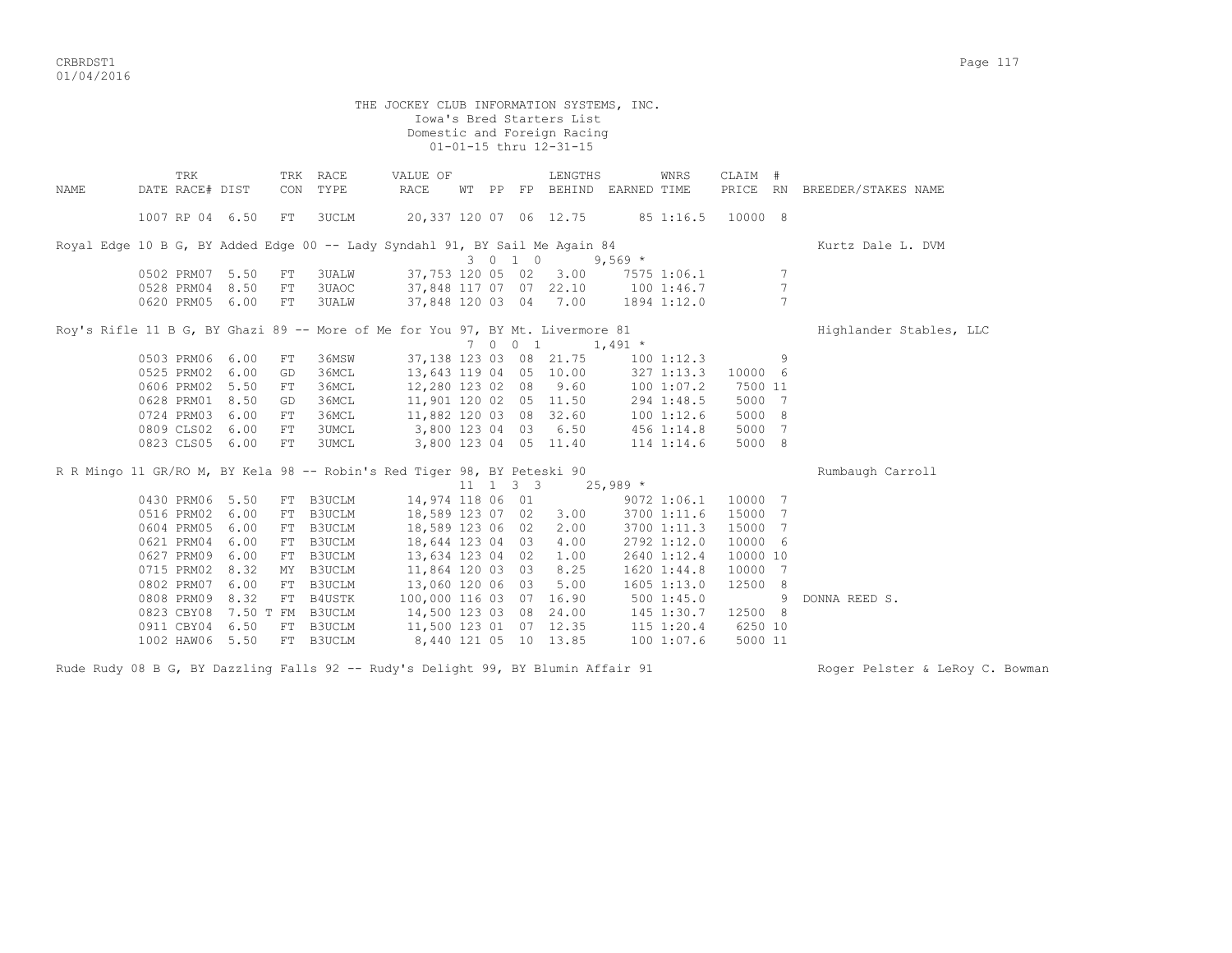|      |                        |                      |            |                      | THE JOCKEY CLUB INFORMATION SYSTEMS, INC.                                         |                  |         | Iowa's Bred Starters List<br>Domestic and Foreign Racing<br>01-01-15 thru 12-31-15 |                                     |          |    |                                                 |
|------|------------------------|----------------------|------------|----------------------|-----------------------------------------------------------------------------------|------------------|---------|------------------------------------------------------------------------------------|-------------------------------------|----------|----|-------------------------------------------------|
| NAME | TRK<br>DATE RACE# DIST |                      |            | TRK RACE<br>CON TYPE | VALUE OF<br>RACE                                                                  |                  |         | LENGTHS                                                                            | WNRS<br>WT PP FP BEHIND EARNED TIME | CLAIM #  |    | PRICE RN BREEDER/STAKES NAME                    |
|      |                        |                      |            |                      |                                                                                   |                  | 3 0 0 0 |                                                                                    | $300 *$                             |          |    |                                                 |
|      | 0425 PRM01             | 6.00                 | ΜY         | 3UCLM                |                                                                                   |                  |         | 17,347 120 07 06 16.00                                                             | 1001:11.7                           | 12500 7  |    |                                                 |
|      | 0510 PRM06             | 5.00                 | ${\rm FT}$ | 3UCLM                |                                                                                   |                  |         | 12,370 118 07 06 8.50                                                              | 100 1:00.0                          | 10000 8  |    |                                                 |
|      | 0521 PRM07 6.00        |                      | ${\rm FT}$ | 3UCLM                |                                                                                   |                  |         | 12,925 118 04 09 12.50                                                             | 100 1:12.7                          | 10000 10 |    |                                                 |
|      |                        |                      |            |                      | Run Away Gal 13 DK B/ F, BY Run Away and Hide 06 -- Worldly Gal 94, BY Houston 86 |                  |         |                                                                                    |                                     |          |    | Lonnie Umdenstock & Run Away and Hide Syndicate |
|      |                        |                      |            |                      |                                                                                   |                  | 1 0 0 0 |                                                                                    | $99 *$                              |          |    |                                                 |
|      | 0907 FP 01 5.50        |                      | FT         | 02MSW                |                                                                                   |                  |         | 12,600 118 01 06 22.00                                                             | 99 1:07.8                           |          | 7  |                                                 |
|      |                        |                      |            |                      | Runaway Walkaway 08 DK B/ G, BY Najran 99 -- Spotted Feather 97, BY Meadowlake 83 | 10 0 1 1         |         |                                                                                    | $3,379$ *                           |          |    | Hartz Jeff                                      |
|      | 0221 FON05 4.00        |                      | ${\rm FT}$ | 3UCLM                |                                                                                   | 5,900 127 02 05  |         | 3.10                                                                               | 177 : 48.0                          | 5000 7   |    |                                                 |
|      | 0314 FON03             | 6.00                 | ${\rm FT}$ | 3UCLM                |                                                                                   | 5,900 123 03 03  |         | 3.00                                                                               | 708 1:14.2                          | 5000 8   |    |                                                 |
|      | 0328 FON05             | 6.00                 | FT         | 3UCLM                |                                                                                   | 5,900 123 04 02  |         | 1.50                                                                               | 1180 1:14.2                         | 3500 8   |    |                                                 |
|      | 0411 FON08             | 6.00                 | FT         | 3UAOC                |                                                                                   | 9,700 125 08 09  |         | 9.55                                                                               | 01:15.2                             |          | 10 |                                                 |
|      | 0419 FON03             | 6.50                 | ΜY         | 3UCLM                |                                                                                   | 5,900 123 04 04  |         | 4.25                                                                               | 295 1:22.4                          | 3500 6   |    |                                                 |
|      | 0509 PRM09             | 6.00                 | FT         | 4UWCL                |                                                                                   |                  |         | 15,434 120 03 08 15.25                                                             | 100 1:11.8                          | 5000 9   |    |                                                 |
|      | 0531 PRM03             | 5.50                 | FT         | 3UCLM                |                                                                                   |                  |         | 12,500 117 01 06 15.50                                                             | 1001:04.4                           | 5000 7   |    |                                                 |
|      | 0614 PRM09             | 5.00                 | MY         | 3UCLM                |                                                                                   | 12,683 118 05 07 |         | 9.30                                                                               | 100 : 58.2                          | 7500 8   |    |                                                 |
|      | 0702 PRM04             | 6.00                 | ${\rm FT}$ | 3UCLM                |                                                                                   | 10,934 119 03 06 |         | 9.00                                                                               | 1001:11.9                           | 7500 8   |    |                                                 |
|      | 0709 PRM01             | 6.00                 | ${\rm FT}$ | 3UCLM                |                                                                                   | 10,124 119 02 04 |         | 8.25                                                                               | 619 1:11.2                          | 4000 6   |    |                                                 |
|      |                        |                      |            |                      | Running Commando 09 CH G, BY Added Edge 00 -- Larens Bid 00, BY Dawn Quixote 87   |                  | 6 0 0 0 |                                                                                    | $869*$                              |          |    | Rosenthal Katherine A.                          |
|      | 0507 PRM02             | 6.00                 | FT         | 3UCLM                |                                                                                   |                  |         | 18,541 120 08 09 15.10                                                             | 1001:11.6                           | 15000 9  |    |                                                 |
|      | 0605 PRM03             | 6.00                 | ${\rm FT}$ | 3UCLM                |                                                                                   |                  |         | 12,000 118 03 06 12.75                                                             | 1001:11.4                           | 10000 6  |    |                                                 |
|      | 0620 PRM09             | 5.50                 | FT         | 3UCLM                |                                                                                   |                  |         | 14,168 118 01 08 10.00                                                             | 100 1:05.6                          | 7500 10  |    |                                                 |
|      | 0702 PRM07             | 8.50                 | ${\rm FT}$ | 3UCLM                |                                                                                   |                  |         | 11, 144 114 02 06 15.50                                                            | 100 1:47.6                          | 7500 7   |    |                                                 |
|      | 0718 PRM02             | 6.00                 | ${\rm FT}$ | 3UCLM                |                                                                                   |                  |         | 11, 135 113 01 05 8.35                                                             | 324 1:11.9                          | 7500 7   |    |                                                 |
|      |                        | 0806 CBY04 7.50 T FM |            | 3UCLM                |                                                                                   |                  |         | 16,900 123 02 09 14.25                                                             | 145 1:32.4                          | 12500 9  |    |                                                 |
|      |                        |                      |            |                      | Runninon Irish Luk 11 DK B/ G, BY Tiger Talk 93 -- Chukkaluk 03, BY Mutakddim 91  |                  | 4 0 0 0 |                                                                                    | $114 *$                             |          |    | Noll Steve                                      |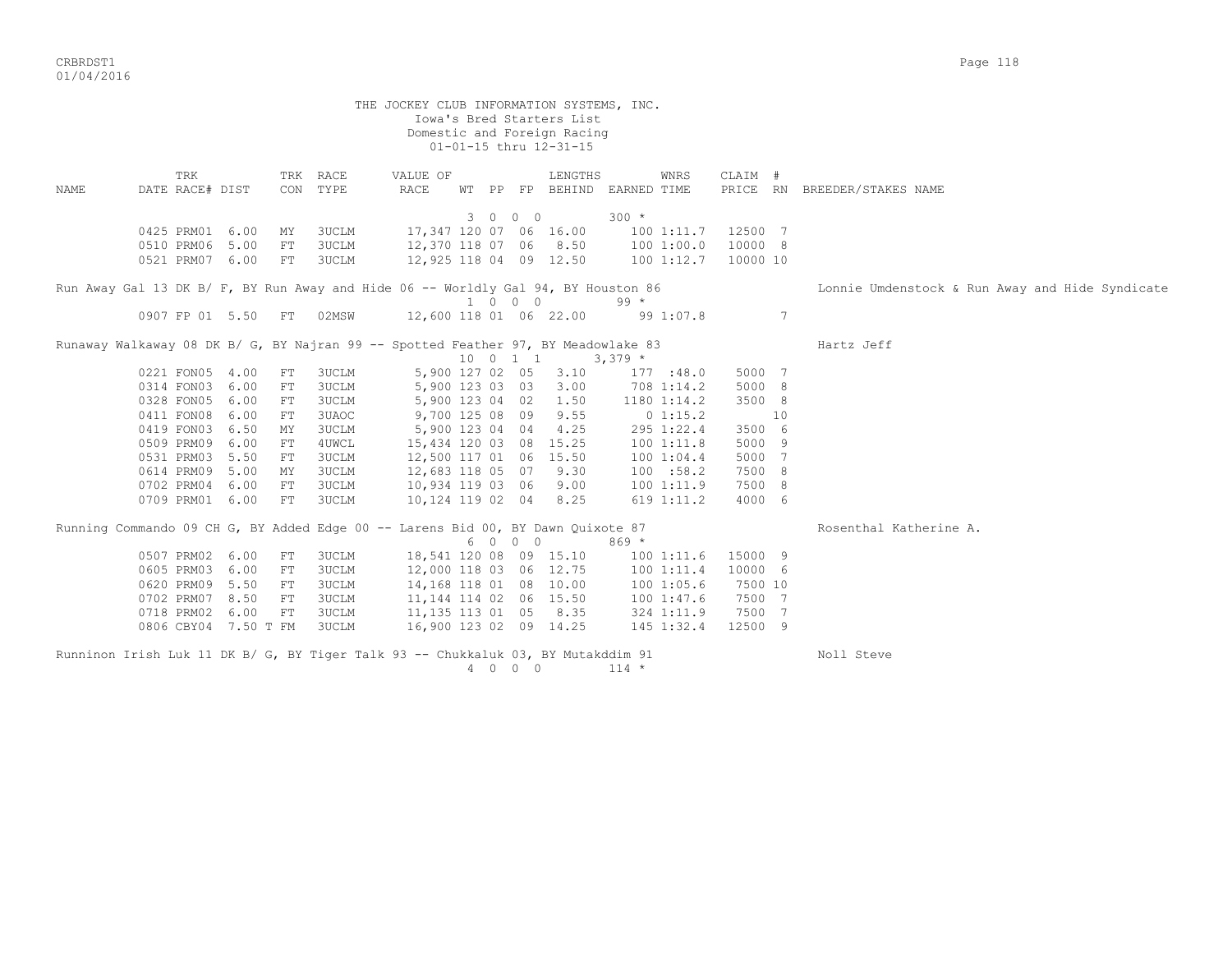|      |                                                                                               |    |                      | THE JOCKEY CLUB INFORMATION SYSTEMS, INC.       |  | Iowa's Bred Starters List<br>Domestic and Foreign Racing<br>01-01-15 thru 12-31-15                                                 |            |                                                                  |                 |                                |
|------|-----------------------------------------------------------------------------------------------|----|----------------------|-------------------------------------------------|--|------------------------------------------------------------------------------------------------------------------------------------|------------|------------------------------------------------------------------|-----------------|--------------------------------|
| NAME | TRK<br>DATE RACE# DIST                                                                        |    | TRK RACE<br>CON TYPE | VALUE OF<br>RACE                                |  | LENGTHS<br>WT PP FP BEHIND EARNED TIME                                                                                             | WNRS       | CLAIM #                                                          |                 | PRICE RN BREEDER/STAKES NAME   |
|      |                                                                                               |    |                      |                                                 |  |                                                                                                                                    |            |                                                                  |                 |                                |
|      | 0424 FON05 4.00                                                                               | FT | 3UMSW                | 7,400 123 02 09 25.55 0 :46.4                   |  |                                                                                                                                    |            |                                                                  | 9               |                                |
|      | 0501 FON01 6.00                                                                               | FT | 3UMSW                | $7,400$ 123 04 06 21.00                         |  |                                                                                                                                    |            | $0\;1:14.2\;7$                                                   |                 |                                |
|      | 0809 CLS02 6.00                                                                               | FT | <b>3UMCL</b>         | 3,800 123 06 05 22.50                           |  |                                                                                                                                    |            | 114 1:14.8 5000 7                                                |                 |                                |
|      | 0816 CLS03 6.00                                                                               | FT | <b>3UMCL</b>         | 4,400 123 04 08 17.25                           |  |                                                                                                                                    |            | $0\;1:14.8\;10000\;10$                                           |                 |                                |
|      | Runthespellcheque 09 GR/RO M, BY Alphabet Soup 91 -- Monument Valley 97, BY Air Forbes Won 79 |    |                      |                                                 |  | $9 \t0 \t0 \t0 \t1,385 \t*$                                                                                                        |            |                                                                  |                 | DNAce Thoroughbreds, LTD.      |
|      | 0329 FON05 6.00 FT B3UALW 8,500 123 07 06 9.60 0 1:15.0                                       |    |                      |                                                 |  |                                                                                                                                    |            |                                                                  | 8               |                                |
|      | 0502 FON05 6.00 FT B3UALW 9,700 123 07 06 10.75                                               |    |                      |                                                 |  |                                                                                                                                    | 0 1:14.2   |                                                                  | $7\phantom{.0}$ |                                |
|      | 0604 CBY04 8.00 MY B3UMSW                                                                     |    |                      |                                                 |  | 29,400 123 11 11 35.70                                                                                                             |            | 285 1:40.5 11                                                    |                 |                                |
|      | 0618 CBY04 8.32 T FM B3UMSW                                                                   |    |                      | 28,000 123 09 10 16.85                          |  |                                                                                                                                    | 280 1:41.7 | 12                                                               |                 |                                |
|      | 0702 CBY04 8.32 T FM B3UMSW                                                                   |    |                      | 28,000 123 09 07 10.55                          |  |                                                                                                                                    | 280 1:42.2 |                                                                  | 10              |                                |
|      | 0716 CBY04 7.50 T GD B3UMCL                                                                   |    |                      | $14,500$ 123 04 06 4.75                         |  |                                                                                                                                    |            |                                                                  |                 |                                |
|      | 0801 CBY10 8.00 FT B3UMCL                                                                     |    |                      |                                                 |  |                                                                                                                                    |            | 145 1:34.9 20000 10<br>105 1:40.2 6250 10<br>145 1:32.0 20000 11 |                 |                                |
|      | 0827 CBY03 7.50 T FM B3UMCL                                                                   |    |                      | 11,100 123 09 06 25.00<br>14,500 123 03 06 5.10 |  |                                                                                                                                    |            |                                                                  |                 |                                |
|      | 0910 CBY01 8.32 T GD B3UMCL                                                                   |    |                      | 14,500 123 10 10 17.95 145 1:41.6               |  |                                                                                                                                    |            | 20000 12                                                         |                 |                                |
|      | Rushin' Emerald 11 B M, BY Rushin' to Altar 99 -- Rubietta 98, BY Rubiano 87                  |    |                      |                                                 |  |                                                                                                                                    |            |                                                                  |                 | Sullivan Vince                 |
|      |                                                                                               |    |                      |                                                 |  | $5 \t2 \t0 \t2 \t6,368 \t*$                                                                                                        |            |                                                                  |                 |                                |
|      | 0222 FON09 4.00                                                                               |    | FT B3UCLM            |                                                 |  |                                                                                                                                    |            | 5000 9                                                           |                 |                                |
|      | 0306 FON02 4.00                                                                               |    | FT B3UCLM            |                                                 |  | $\begin{array}{lllllllll} 5,100&123&07&01&3060&:48.0\\ 5,200&123&02&03&1.50&624&:47.0\\ 5,200&124&02&06&7.00&0&1:15.6 \end{array}$ |            | 5000 6                                                           |                 |                                |
|      | 0329 FON09 6.00 FT B3UCLM                                                                     |    |                      |                                                 |  |                                                                                                                                    |            | 5000 8                                                           |                 |                                |
|      | 0718 GF 08 5.25 FT B3UALW                                                                     |    |                      | 4,400 127 07 03 15.25                           |  |                                                                                                                                    | 484 1:05.2 |                                                                  | 7               |                                |
|      | 0725 GF 09 5.25 FT 3UALW                                                                      |    |                      | 4,000 126 07 01                                 |  | 2200 1:06.4                                                                                                                        |            |                                                                  | $7\phantom{.0}$ |                                |
|      |                                                                                               |    |                      |                                                 |  |                                                                                                                                    |            |                                                                  |                 |                                |
|      | Rushin Nell 12 DK B/ G, BY Rushin' to Altar 99 -- Yukon Nell 90, BY Yukon Eagle 75            |    |                      |                                                 |  | 4 0 0 0 1,675 *                                                                                                                    |            |                                                                  |                 | Jerry L. Bish & Carmen L. Bish |
|      | 0516 PRM06 5.50 FT                                                                            |    | 36MCL                | 12,352 118 07 05 6.00                           |  |                                                                                                                                    |            | 291 1:07.4 10000 8                                               |                 |                                |
|      | 0627 PRM01 6.00                                                                               | FT | 36MCL                | 14,250 118 02 04 11.25 696 1:13.2               |  |                                                                                                                                    |            | 12500 9                                                          |                 |                                |
|      | 0717 PRM01 5.50                                                                               | FT | 36MCL                | 11,901 114 06 04 2.05                           |  |                                                                                                                                    | 588 1:07.2 | 5000 7                                                           |                 |                                |
|      | 0801 PRM06 6.00                                                                               | FT | 36MCL                | 11,801 118 04 06 19.25                          |  |                                                                                                                                    | 1001:13.5  | 7500 6                                                           |                 |                                |
|      |                                                                                               |    |                      |                                                 |  |                                                                                                                                    |            |                                                                  |                 |                                |

Rushin' Rubietta 10 B G, BY Rushin' to Altar 99 -- Rubietta 98, BY Rubiano 87 Sullivan Vince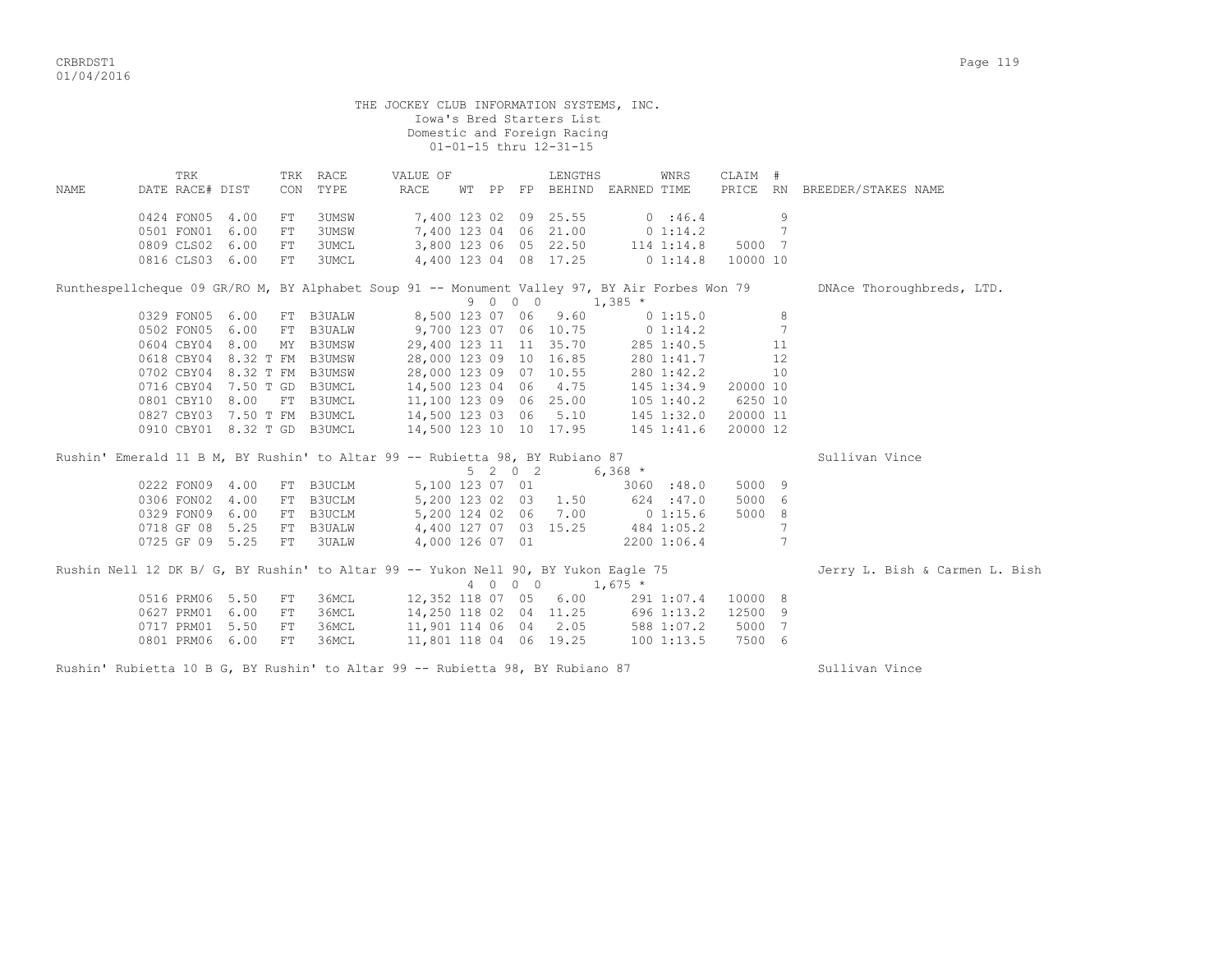|             |                                                                                               |                    |                       | THE JOCKEY CLUB INFORMATION SYSTEMS, INC. |          | Iowa's Bred Starters List<br>Domestic and Foreign Racing<br>01-01-15 thru 12-31-15 |            |                            |                     |                 |                                             |
|-------------|-----------------------------------------------------------------------------------------------|--------------------|-----------------------|-------------------------------------------|----------|------------------------------------------------------------------------------------|------------|----------------------------|---------------------|-----------------|---------------------------------------------|
| <b>NAME</b> | TRK<br>DATE RACE# DIST                                                                        |                    | TRK RACE<br>CON TYPE  | VALUE OF<br>RACE                          |          | LENGTHS<br>WT PP FP BEHIND EARNED TIME                                             |            | WNRS                       | CLAIM #<br>PRICE RN |                 | BREEDER/STAKES NAME                         |
|             |                                                                                               |                    |                       |                                           | 13 2 1 2 |                                                                                    | $44,160 *$ |                            |                     |                 |                                             |
|             | 0313 HAW07 6.00                                                                               | FT                 | 4USTR                 | 12,584 120 02 01                          |          |                                                                                    |            | 7260 1:10.8                |                     | 6               |                                             |
|             | 0403 HAW04                                                                                    | 6.00<br>${\rm FT}$ | 4USTR                 |                                           |          | 15,488 123 02 02 12.25                                                             |            | 2420 1:10.8                |                     | 6               |                                             |
|             | 0509 PRM06                                                                                    | 6.00               | FT A3USTK             |                                           |          | 79,000 117 04 08 7.85                                                              |            | 5001:11.3                  |                     | 9               | JOHN WAYNE S.                               |
|             | 0522 PRM06                                                                                    | 6.00<br>FT         | 3UALW                 | 39,712 120 05 01                          |          |                                                                                    |            | 23850 1:11.6               |                     | 7               |                                             |
|             | 0604 PRM03                                                                                    | 6.00<br>FT         | 3USTR                 | 29,796 123 03 04                          |          | 6.25                                                                               |            | 1494 1:10.5                |                     | 6               |                                             |
|             | 0702 PRM05                                                                                    | 6.00<br>${\rm FT}$ | 3USOC                 |                                           |          | 22,647 123 07 03 1.00                                                              |            | 2707 1:11.1                |                     | $7\phantom{.0}$ |                                             |
|             | 0730 PRM04                                                                                    | 6.00<br>FT         | 3USTR                 | 16,500 120 03 05                          |          | 6.25                                                                               |            | 489 1:10.4                 |                     | $7\phantom{.0}$ |                                             |
|             | 0808 PRM08                                                                                    | 8.50               | FT A4USTK             |                                           |          | 100,000 120 02 05 10.60                                                            |            | 2970 1:45.6                |                     | 8               | RALPH HAYES S.                              |
|             | 0902 IND04                                                                                    | 8.00<br>FT         | 3UCLM                 |                                           |          | 20,000 120 04 05 17.00                                                             |            | 600 1:36.3                 | 16000 7             |                 |                                             |
|             | 0915 IND05 5.00 T FM                                                                          |                    | 3UCLM                 | 24,800 120 03 06                          |          | 4.25                                                                               |            | 200 : 56.3                 | 16000 9             |                 |                                             |
|             | 0925 IND07 5.00 T FM                                                                          |                    | 3UAOC                 | 43,520 120 11 06                          |          | 4.05                                                                               |            | 340 :57.9                  | 25000 11            |                 |                                             |
|             | 1007 IND04 6.00                                                                               | FT                 | 3UAOC                 |                                           |          | 34,000 120 01 06 10.75                                                             |            | 340 1:09.9                 | 25000 7             |                 |                                             |
|             | 1227 TP 08 6.00                                                                               | FT                 | <b>3UCLM</b>          | 9,950 121 08 03                           |          | 5.25                                                                               |            | 990 1:09.7                 | 12500 10            |                 |                                             |
|             |                                                                                               |                    |                       |                                           |          |                                                                                    |            |                            |                     |                 |                                             |
|             | St Albert Abbey 12 DK B/ G, BY Nobiz Like Shobiz 04 -- Miner's Tomb 07, BY Cryptoclearance 84 |                    |                       |                                           |          |                                                                                    |            |                            |                     |                 | Elizabeth J. Valando & Claim To Fame Stable |
|             |                                                                                               |                    |                       |                                           |          | $9 \quad 2 \quad 1 \quad 3 \quad 31,782 \quad *$                                   |            |                            |                     |                 |                                             |
|             | 0523 PRM09<br>0618 PRM06                                                                      | 6.00<br>FT<br>6.00 | 36WMC<br><b>3UCLM</b> | 14,837 118 07 01                          |          |                                                                                    |            | 8775 1:13.2                | 25000 9             | 8               |                                             |
|             | 0709 PRM07                                                                                    | FT<br>8.32<br>FT   | 3UCLM                 |                                           |          | 22,889 117 05 03 4.00<br>6.75                                                      |            | 2715 1:13.0                | 25000               |                 |                                             |
|             | 0715 PRM08                                                                                    | 8.50<br>MΥ         | 3UAOC                 | 21,434 115 02 03<br>35,184 118 04 03      |          | 2.60                                                                               |            | 2549 1:44.4<br>4219 1:47.1 |                     | 8<br>7          |                                             |
|             | 0805 PRM03                                                                                    | 8.50<br>FT         | 3UCLM                 | 16,080 115 01 01                          |          |                                                                                    |            | 9576 1:47.0                | 12500 7             |                 |                                             |
|             | 0821 RP 03                                                                                    | 8.00 T GD          | 3UCLM                 |                                           |          | 16,892 119 03 10 13.00                                                             |            | 85 1:36.5                  | 15000 11            |                 |                                             |
|             | 0916 RP 06 8.50 T FM                                                                          |                    | 3UALW                 | 40,040 119 08 08                          |          | 4.15                                                                               |            | 85 1:44.6                  |                     | 9               |                                             |
|             | 0930 RP 01 8.00 T FM                                                                          |                    | <b>3UCLM</b>          | 14,850 119 01 04                          |          | 4.00                                                                               |            | 876 1:38.2                 | 15000 8             |                 |                                             |
|             | 1029 RP 02 8.00 FT                                                                            |                    | 3UCLM                 | 14,850 120 08 02                          |          | 7.25                                                                               |            | 2902 1:37.9                | 15000 9             |                 |                                             |
|             |                                                                                               |                    |                       |                                           |          |                                                                                    |            |                            |                     |                 |                                             |
|             | Saint Greeley 12 CH G, BY Greeley's Conquest 04 -- Saint Chi Chi 04, BY Silver Deputy 85      |                    |                       |                                           |          | $7 \quad 1 \quad 2 \quad 1 \quad 17,139 \quad ^{\star}$                            |            |                            |                     |                 | Rockin' River Ranch & Glenda Wishon         |
|             | 0502 PRM07 5.50                                                                               | FT                 | 3UALW                 | 37,753 117 03 05                          |          | 5.10                                                                               |            | 909 1:06.1                 |                     | 7               |                                             |
|             | 0517 PRM03                                                                                    | 5.50<br>MΥ         | 3UCLM                 | 22,938 117 01 05                          |          | 9.25                                                                               |            | 549 1:05.3                 | 30000 7             |                 |                                             |
|             | 0523 PRM03                                                                                    | 6.00<br>FT         | 3UCLM                 | 17,322 117 08 02                          |          | 4.25                                                                               |            | 3425 1:12.0                | 15000               | 8               |                                             |
|             | 0611 PRM06 6.00                                                                               | MY                 | 3UCLM                 | 17,298 117 09 03                          |          | 2.25                                                                               |            | 2040 1:12.4                | 15000 9             |                 |                                             |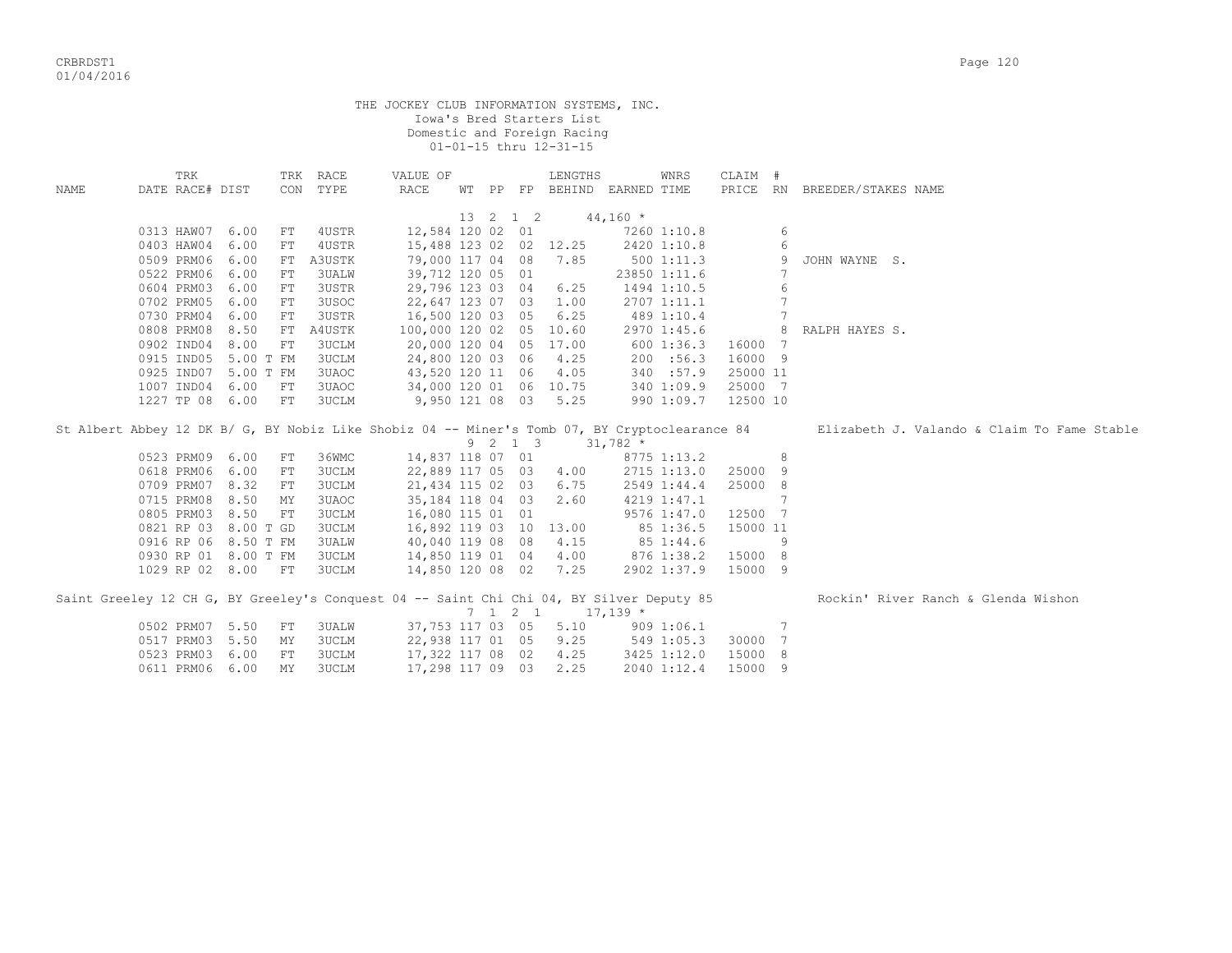| VI/ VI/ ムVIV |                          |              |            |                |                                            |    |    |    |                                                                                    |             |                         |                  |               |                     |
|--------------|--------------------------|--------------|------------|----------------|--------------------------------------------|----|----|----|------------------------------------------------------------------------------------|-------------|-------------------------|------------------|---------------|---------------------|
|              |                          |              |            |                | THE JOCKEY CLUB INFORMATION SYSTEMS, INC.  |    |    |    | Iowa's Bred Starters List<br>Domestic and Foreign Racing<br>01-01-15 thru 12-31-15 |             |                         |                  |               |                     |
| NAME         | TRK<br>DATE RACE# DIST   |              | TRK<br>CON | RACE<br>TYPE   | VALUE OF<br>RACE                           | WT | PP | FP | LENGTHS<br>BEHIND                                                                  | EARNED TIME | WNRS                    | CLAIM #<br>PRICE | RN            | BREEDER/STAKES NAME |
|              | 0620 PRM07<br>0710 PRM02 | 6.00<br>5.00 | FT.<br>FT  | 3UCLM<br>3UCLM | 17,298 113 02 08 15.15<br>12,498 117 05 01 |    |    |    |                                                                                    |             | 1001:12.5<br>7416 :58.9 | 15000 9<br>10000 | $\rightarrow$ |                     |
|              | 0726 PRM09               | 5.00         | GD         | 3UCLM          | 13,160 118 06                              |    |    | 02 | 1.00                                                                               | 2700        | :59.2                   | 12500            |               |                     |

|                           |    |           |  |      |                        | Salute the Troops 11 DK B/ M, BY Elite Squadron 04 -- Dominant Desire 04, BY Exploit 96 |         | Schutz Pamela |
|---------------------------|----|-----------|--|------|------------------------|-----------------------------------------------------------------------------------------|---------|---------------|
|                           |    |           |  | 6010 |                        | $1,235$ *                                                                               |         |               |
| 0426 PRM05 6.00 FT B36WMC |    |           |  |      |                        | 12,304 120 01 07 13.80 100 1:14.5                                                       | 5000 10 |               |
| 0507 PRM05 6.00           |    | FT B36MCL |  |      | 13,595 120 08 07 13.05 | $100$ $1:14.5$                                                                          | 7500 8  |               |
| 0524 PRM01 8.00           |    | SY B36MCL |  |      | 10,000 120 03 05 25.25 | 3001:42.7                                                                               | 5000 5  |               |
| 0607 PRM02 8.32 GD B36MCL |    |           |  |      | 10,000 120 06 07 35.85 | 1001:37.4                                                                               | 5000 7  |               |
| 0621 CPW03 5.00           |    | GD B3UMCL |  |      | 2,100 124 01 02 3.50   | $525$ 1:06.4                                                                            | 2500 5  |               |
| 0628 CPW07 5.50           | FT | 3UMCL     |  |      | 2,200 116 03 05 9.25   | $110$ $1:12.3$                                                                          | 3500 5  |               |

| Daniel T. Rogers & David R. Rogers<br>Sandraux 12 CH F, BY Orientate 98 -- My Sand Dollar 99, BY Sandpit (BRZ) 89 |
|-------------------------------------------------------------------------------------------------------------------|
|-------------------------------------------------------------------------------------------------------------------|

|                 |      |           |                        |  | 8 0 2 0 |                      | 4,844 $*$ |                 |         |  |
|-----------------|------|-----------|------------------------|--|---------|----------------------|-----------|-----------------|---------|--|
| 0426 PRM05 6.00 |      | FT B36WMC | 12,304 118 05          |  | 04      | 6.75                 |           | $594$ 1:14.5    | 7500 10 |  |
| 0507 PRM05      | 6.00 | FT B36MCL | 13,595 118 07 02 1.50  |  |         |                      |           | 2140 1:14.5     | 10000 8 |  |
| 0522 PRM09      | 6.00 | FT B36MCL | 14,837 118 07 06 18.50 |  |         |                      |           | 1001:13.1       | 15000 8 |  |
| 0530 PRM03 6.00 |      | GD B36MCL | 12,328 115 08 06 4.00  |  |         |                      |           | 1001:14.6       | 5000 9  |  |
| 0618 PRM09      | 6.00 | FT B36MCL | 12,304 115 08          |  |         | 05 9.75              |           | 285 1:13.9      | 5000 10 |  |
| 0717 PRM03      | 6.00 | FT B36MCL | 10,000 119 01          |  |         | 06 21.25             |           | 1001:12.2       | 10000 6 |  |
| 0808 CLS05      | 6.00 | FT F03MSW | 6,100 122 06           |  | 02      | 2.50                 |           | $1220$ $1:16.6$ |         |  |
| 0905 CLS02      | 6.00 | FT F03MSW |                        |  |         | 6,100 122 07 04 3.35 |           | $305 \t1:14.8$  |         |  |

| Sand Script 10 B G, BY E Dubai 98 -- Bookaparty 93, BY Mari's Book 78 |    |       |                        |  |         |      |                |         | Okoboji Racing Stables II |
|-----------------------------------------------------------------------|----|-------|------------------------|--|---------|------|----------------|---------|---------------------------|
|                                                                       |    |       |                        |  | 9 0 4 1 |      | $13,236$ *     |         |                           |
| 0424 PRM02 6.00                                                       | GD | 3UCLM | 16,128 120 04 02 2.00  |  |         |      | 3225 1:11.6    | 6250 6  |                           |
| 0509 PRM09 6.00                                                       | FT | 4UWCL | 15,434 120 05 02 3.00  |  |         |      | 3025 1:11.8    | 5000 9  |                           |
| 0524 PRM03 6.00                                                       | SY | 3UCLM | 18,589 118 02 07       |  |         | 9.50 | 100 1:10.9     | 12500 7 |                           |
| 0612 PRM03 5.00                                                       | GD | 3UCLM | 13,534 118 05 06       |  |         | 6.10 | 100 : 58.2     | 7500 7  |                           |
| 0620 PRM09 5.50                                                       | FT | 3UCLM | 14,168 114 09 02 3.00  |  |         |      | 2750 1:05.6    | 5000 10 |                           |
| 0702 PRM04 6.00                                                       | FT | 3UCLM | 10,934 119 04 05       |  |         | 8.00 | 3061:11.9      | 7500 8  |                           |
| 0723 PRM09 6.00                                                       | FT | 3UCLM | 13,095 114 06 07 12.50 |  |         |      | $100$ $1:11.6$ | 5000 7  |                           |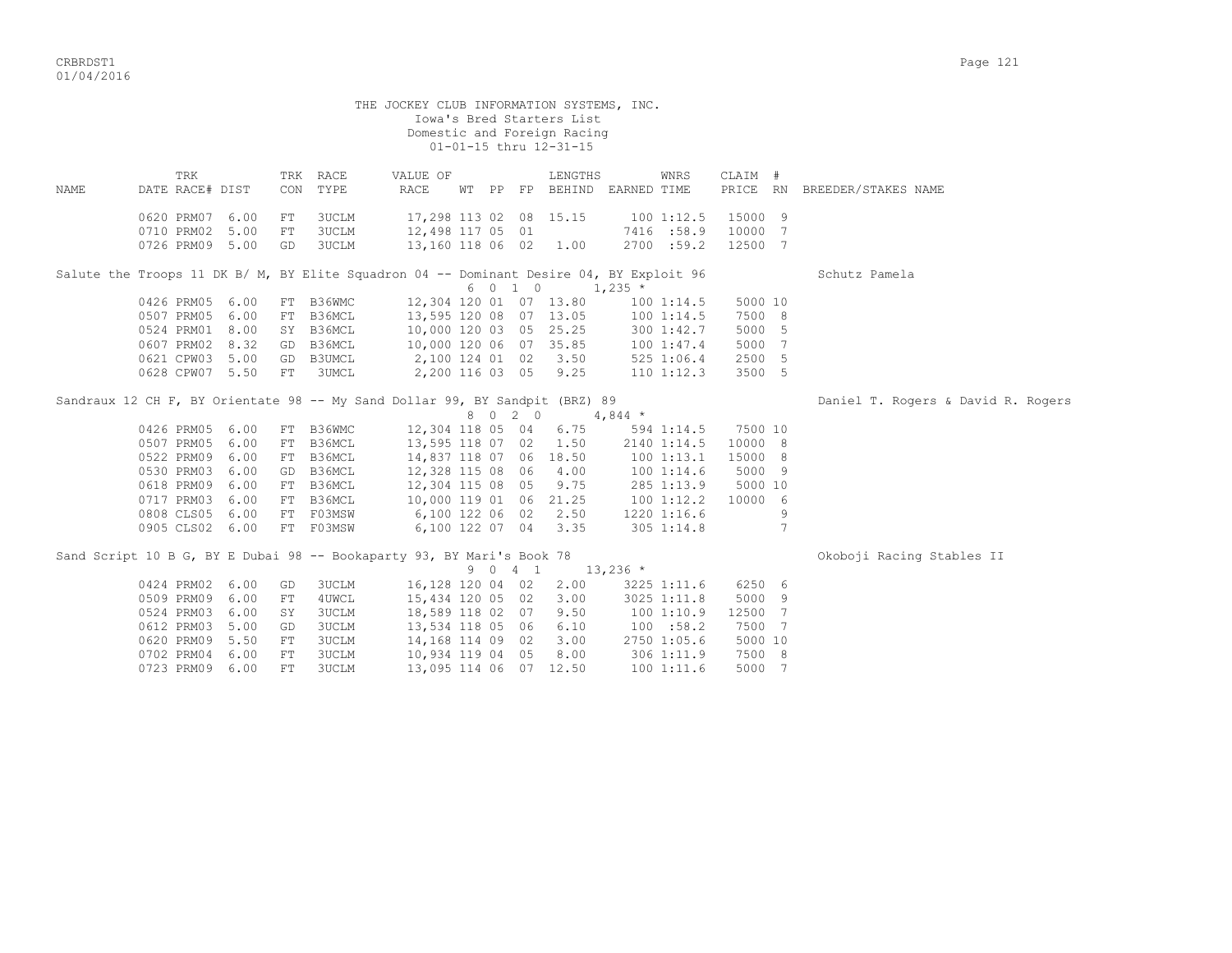|      |                                                                                                                                               |                                                                      |                        |                                                                                                                                | THE JOCKEY CLUB INFORMATION SYSTEMS, INC.                                                                                                                                                                     |  |         | Iowa's Bred Starters List<br>Domestic and Foreign Racing<br>01-01-15 thru 12-31-15 |             |                                                                                                                                                 |                                                                        |               |                                              |
|------|-----------------------------------------------------------------------------------------------------------------------------------------------|----------------------------------------------------------------------|------------------------|--------------------------------------------------------------------------------------------------------------------------------|---------------------------------------------------------------------------------------------------------------------------------------------------------------------------------------------------------------|--|---------|------------------------------------------------------------------------------------|-------------|-------------------------------------------------------------------------------------------------------------------------------------------------|------------------------------------------------------------------------|---------------|----------------------------------------------|
| NAME | TRK<br>DATE RACE# DIST                                                                                                                        |                                                                      | CON                    | TRK RACE<br>TYPE                                                                                                               | VALUE OF<br>RACE                                                                                                                                                                                              |  |         | LENGTHS<br>WT PP FP BEHIND                                                         | EARNED TIME | WNRS                                                                                                                                            | CLAIM #                                                                |               | PRICE RN BREEDER/STAKES NAME                 |
|      | 0801 PRM05<br>1231 DED05 5.00                                                                                                                 | 6.00                                                                 | FT<br>FT               | 3UCLM<br><b>3UCLM</b>                                                                                                          | 12,277 118 05 02 1.25<br>11,190 123 05 03 2.25                                                                                                                                                                |  |         |                                                                                    |             | 2475 1:11.8<br>1155 1:01.7                                                                                                                      | 4000 6<br>5000 8                                                       |               |                                              |
|      | Santa Fe Sue 09 CH M, BY Pioneering 93 -- Suzy 96, BY Broad Brush 83                                                                          |                                                                      |                        |                                                                                                                                |                                                                                                                                                                                                               |  | 5 0 0 1 |                                                                                    | 678 *       |                                                                                                                                                 |                                                                        |               | RPM Thoroughbreds                            |
|      | 0514 PRM03 5.00<br>0607 CPW07 5.50<br>0620 CPW03 5.50<br>0627 CPW09 6.50<br>0719 CPW01 5.50                                                   |                                                                      |                        | SY B3UCLM<br>FT B3USTK<br>SY B3UCLM<br>FT B3UCLM<br>FT 3UCLM                                                                   | 17,371 120 01 06 17.60<br>3,900 119 06 03 2.50<br>2,200 124 03 06 9.50                                                                                                                                        |  |         | 2,200 124 04 05 4.75<br>2,100 119 07 07 20.00                                      | $0\;1:14.4$ | 100 : 58.9<br>468 1:12.2<br>$110$ $1:24.3$<br>0 1:10.1                                                                                          | 6250 6<br>2500 6<br>2500 7<br>2500 7                                   | 7             | CHIPPEWA DOWNS OPEN FILLIES & MARES SPEED S. |
|      | Saturday 12 CH G, BY Any Given Saturday 04 -- Just Jill 01, BY Semoran 93                                                                     |                                                                      |                        |                                                                                                                                |                                                                                                                                                                                                               |  | 4 0 0 0 | $3,449$ *                                                                          |             |                                                                                                                                                 |                                                                        |               | Hemba Brad                                   |
|      | 0424 PRM07<br>0510 PRM09<br>0529 PRM08<br>0618 PRM06                                                                                          | 6.00<br>6.00<br>6.00<br>6.00                                         | GD<br>GD<br>${\rm FT}$ | 3UALW<br>3UALW<br>FT A03STK<br>3UCLM                                                                                           | 37,751 118 01 09 11.10 100 1:11.8<br>69,816 118 07 06 8.25                                                                                                                                                    |  |         | 37,727 118 11 04 10.60<br>22,889 118 04 07 11.90                                   | 1001:13.0   | 1863 1:10.9                                                                                                                                     | 1386 1:11.9 7<br>30000 9                                               | 12<br>11      | GRAY'S LAKE S.                               |
|      | Say a Hail Mary 11 B M, BY Run Away and Hide 06 -- Pulpinit 06, BY Pulpit 94                                                                  |                                                                      |                        |                                                                                                                                |                                                                                                                                                                                                               |  |         | $10 \quad 1 \quad 3 \quad 1 \quad 23,077 \quad *$                                  |             |                                                                                                                                                 |                                                                        |               | Robson Thoroughbreds Joseph                  |
|      | 0425 PRM05<br>0514 PRM06<br>0621 PRM08<br>0709 PRM06<br>0724 PRM09<br>0806 PRM04<br>0820 CBY05<br>1014 HAW06<br>1103 HAW08 5.50<br>1204 LRL03 | 6.00<br>6.00<br>6.00<br>6.00<br>6.00<br>6.00<br>6.00<br>6.00<br>6.00 |                        | MY B3UALW<br>SY B3UALW<br>FT B3UALW<br>FT B3UCLM<br>FT B3UCLM<br>FT B3UCLM<br>FT B3UCLM<br>FT B3UCLM<br>FT B3UCLM<br>FT B3UCLM | 37,775 120 06 02<br>37,751 120 04 10 21.35<br>16,824 118 07 04 8.25<br>13,076 118 01 02 1.50<br>14,070 120 01 03<br>16,900 123 02 04 1.35<br>10,058 121 04 05 14.25<br>8,240 121 01 01<br>15,495 124 06 02 no |  |         | 37,824 120 03 05 9.50<br>0.50<br>1.50                                              |             | $906$ 1:11.1<br>7500 1:12.7<br>100 1:11.0<br>894 1:11.8<br>2568 1:13.4<br>2010 1:12.6<br>870 1:12.7<br>279 1:11.9<br>4800 1:05.5<br>3150 1:12.5 | 25000 7<br>7500 8<br>12500 6<br>12500 5<br>12500 7<br>5000 9<br>5000 9 | 8<br>10<br>11 |                                              |
|      | Scat 'n Go 10 CH G, BY King of Scat 96 -- Crafty Woman 02, BY Crafty Prospector 79                                                            |                                                                      |                        |                                                                                                                                |                                                                                                                                                                                                               |  |         |                                                                                    |             |                                                                                                                                                 |                                                                        |               | Gary E Lucas & Joan M Lucas                  |

 $13 \quad 2 \quad 2 \quad 1 \quad 38,314 \neq$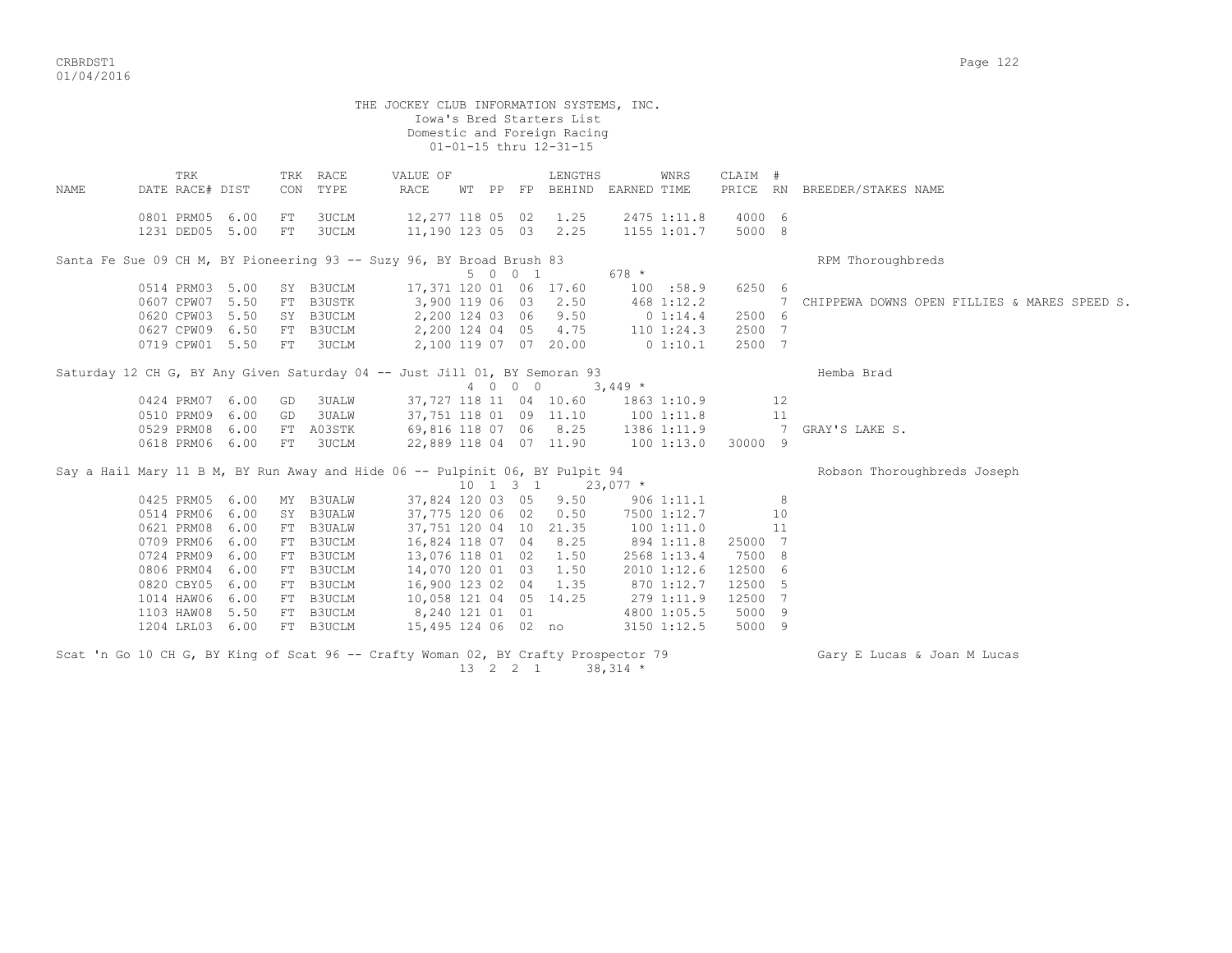THE JOCKEY CLUB INFORMATION SYSTEMS, INC. Iowa's Bred Starters List Domestic and Foreign Racing 01-01-15 thru 12-31-15

|      | TRK                      |      |            | TRK RACE     | VALUE OF                                                                                  |    |         | LENGTHS                           |           | WNRS         | CLAIM # |    |                                                                                                                |
|------|--------------------------|------|------------|--------------|-------------------------------------------------------------------------------------------|----|---------|-----------------------------------|-----------|--------------|---------|----|----------------------------------------------------------------------------------------------------------------|
| NAME | DATE RACE# DIST          |      |            | CON TYPE     | RACE                                                                                      | WТ |         | PP FP BEHIND EARNED TIME          |           |              |         |    | PRICE RN BREEDER/STAKES NAME                                                                                   |
|      | 0418 PRM06               | 5.50 | SY         | 3UWCL        |                                                                                           |    |         | 12,500 120 05 06 9.60             |           | 1001:04.9    |         | 7  |                                                                                                                |
|      | 0502 PRM09               | 6.00 | $FT$       | 4UWCL        |                                                                                           |    |         | 16,096 117 04 05 9.85             |           | 387 1:12.0   | 10000   | -6 |                                                                                                                |
|      | 0515 PRM02               | 6.00 | GD         | 3UCLM        | 22, 341 120 05 05 9.75                                                                    |    |         |                                   |           | 537 1:11.2   | 10000 6 |    |                                                                                                                |
|      | 0613 PRM07               | 5.50 | FT         | 3UAOC        |                                                                                           |    |         | 30,500 113 10 10 19.50            |           | 1001:03.2    |         | 10 |                                                                                                                |
|      | 0702 PRM05               | 6.00 | FT         | 3USOC        |                                                                                           |    |         | 22,647 113 04 07 13.50            |           | 1001:11.1    | 20000 7 |    |                                                                                                                |
|      | 0709 PRM04               | 6.00 | FT         | 3UCLM        | 11,887 123 03 01                                                                          |    |         |                                   |           | 7350 1:11.5  | 5000    | 7  |                                                                                                                |
|      | 0724 PRM06               | 6.00 | FT         | 3UCLM        | 12,585 123 08 08 3.85                                                                     |    |         |                                   |           | 1001:12.1    | 5000 8  |    |                                                                                                                |
|      | 0806 PRM08 2.00          |      | FT         | 3UALW        | 20,000 124 01 08 3.35                                                                     |    |         |                                   |           | 100 : 21.8   |         | 8  |                                                                                                                |
|      | 0903 CBY08 5.50          |      | FT         | 3UCLM        | 10,000 123 08 06 6.10                                                                     |    |         |                                   |           | 1001:05.3    | 4000    | 9  |                                                                                                                |
|      | 1028 CT 05 4.50          |      | SY         | 3UALW        |                                                                                           |    |         | 27,000 119 05 02 2.00             |           | 5340 :52.3   |         | 9  |                                                                                                                |
|      | 1118 CT 03 4.50          |      | FT         | 3UALW        | 27,000 120 03 03 2.75                                                                     |    |         |                                   |           | 2680 :51.5   |         | 8  |                                                                                                                |
|      | 1127 CT 07 4.50          |      | ${\rm FT}$ | 3UAOC        | 27,000 119 05 01                                                                          |    |         |                                   |           | 16080 : 52.3 | 12500   | 8  |                                                                                                                |
|      | 1211 CT 07 4.50          |      | FT         | <b>3UALW</b> | 27,000 119 09 02 0.50                                                                     |    |         |                                   |           | 5340 :51.8   |         | 9  |                                                                                                                |
|      |                          |      |            |              | Scat N Klassy 12 CH F, BY King of Scat 96 -- Shesa Klassy Devil 01, BY Devil's Bag 81     |    |         |                                   |           |              |         |    | Muqqli John                                                                                                    |
|      |                          |      |            |              |                                                                                           |    |         | 2 0 0 0                           | $391 *$   |              |         |    |                                                                                                                |
|      | 0725 PRM02 6.00          |      |            | FT B36MCL    |                                                                                           |    |         | 11,882 118 07 05 11.50 291 1:15.2 |           |              | 7500 8  |    |                                                                                                                |
|      | 0806 PRM05 6.00 FT 3UMCL |      |            |              | 12,083 117 04 06 11.05 100 1:14.7                                                         |    |         |                                   |           |              | 10000 7 |    |                                                                                                                |
|      |                          |      |            |              | Scherer Magic 10 DK B/ G, BY Doneraile Court 96 -- She's a Nasty One 04, BY Touch Gold 94 |    |         |                                   |           |              |         |    | Robson Joe                                                                                                     |
|      |                          |      |            |              |                                                                                           |    |         | 8 2 0 1 61,947 *                  |           |              |         |    |                                                                                                                |
|      | 0418 PRM08 6.00          |      | SY         | 3UALW        |                                                                                           |    |         | 49,603 118 03 05 7.50 1188 1:11.3 |           |              |         | 9  |                                                                                                                |
|      | 0509 PRM06               | 6.00 | FT         | A3USTK       | 79,000 118 03 07 6.35                                                                     |    |         |                                   | 5001:11.3 |              |         | 9  | JOHN WAYNE S.                                                                                                  |
|      | 0524 PRM08               | 6.00 | SY         | 4UALW        | 43,463 117 02 01                                                                          |    |         |                                   |           | 26175 1:10.2 |         | 6  |                                                                                                                |
|      | 0717 PRM09               | 6.00 | FT         | 3UALW        |                                                                                           |    |         | 38,150 123 06 01                  |           | 22824 1:10.4 |         | 8  |                                                                                                                |
|      | 0808 PRM03               | 6.00 | FT         | 3USTK        | 75,000 120 01 06 8.80 1480 1:10.7 8                                                       |    |         |                                   |           |              |         |    | DAN JOHNSON MEMORIAL SPRINT S.                                                                                 |
|      | 0913 ZIA10               | 6.00 | FT         | 3USTK        | 55,270 121 06 03 0.60                                                                     |    |         |                                   |           |              |         |    | 5500 1:10.1 9 PREMIER CUP H.                                                                                   |
|      | 1125 ZIA10 6.00          |      | FT         | 3USTK        | 107,120 119 07 04 7.50 4280 1:09.0 7                                                      |    |         |                                   |           |              |         |    | ZIA PARK SPRINT S.                                                                                             |
|      | 1219 SUN09 5.00          |      | FT         | 3USTK        |                                                                                           |    |         | 65,000 117 05 07 10.10 0 :55.7    |           |              |         |    | 8 KLAO H.                                                                                                      |
|      |                          |      |            |              |                                                                                           |    |         |                                   |           |              |         |    | Score Baby Score 07 GR/RO G, BY Even the Score 98 -- Someday Maybebaby 98, BY Fort Chaffee 90 Hoopes F. Robert |
|      |                          |      |            |              |                                                                                           |    | 9 1 3 0 |                                   | $8,519 *$ |              |         |    |                                                                                                                |
|      | 0110 MVR05 8.00          |      | FZ         | 3UCLM        | 5,500 126 03 01                                                                           |    |         |                                   |           | 3300 1:42.1  | 3500 10 |    |                                                                                                                |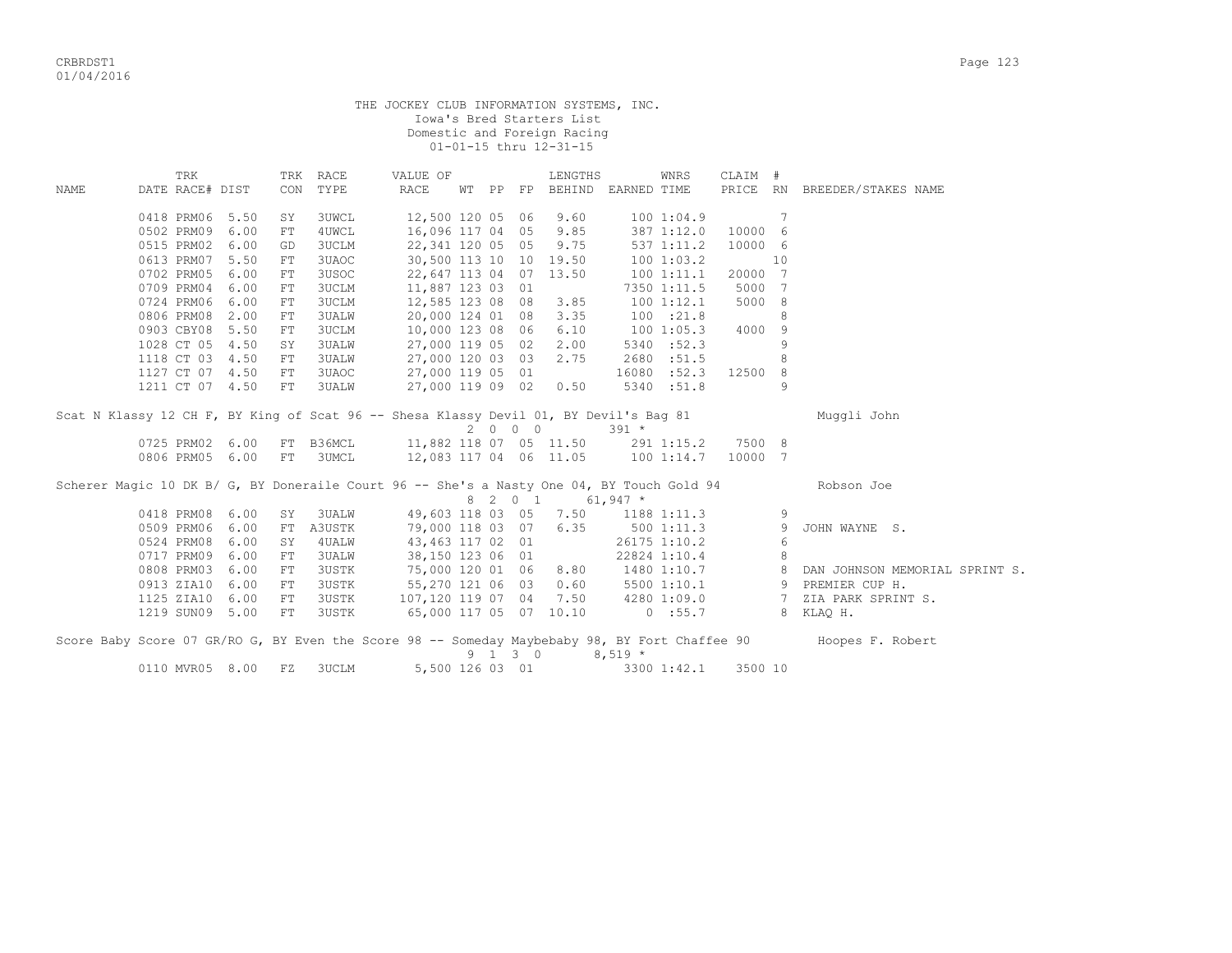|       |                                                                                     |             |              | THE JOCKEY CLUB INFORMATION SYSTEMS, INC.       |  | Iowa's Bred Starters List<br>Domestic and Foreign Racing<br>01-01-15 thru 12-31-15 |                             |                 |                     |   |                                    |
|-------|-------------------------------------------------------------------------------------|-------------|--------------|-------------------------------------------------|--|------------------------------------------------------------------------------------|-----------------------------|-----------------|---------------------|---|------------------------------------|
|       | TRK                                                                                 |             | TRK RACE     | VALUE OF                                        |  | LENGTHS                                                                            |                             | WNRS            | CLAIM #             |   |                                    |
| NAMF. | DATE RACE# DIST                                                                     |             | CON TYPE     | RACE                                            |  |                                                                                    | WT PP FP BEHIND EARNED TIME |                 |                     |   | PRICE RN BREEDER/STAKES NAME       |
|       | 0128 MVR05 8.32                                                                     | FT          | 3UCLM        |                                                 |  | 5,500 126 04 06 7.50                                                               |                             | 55 1:45.0       | 3500 9              |   |                                    |
|       | 0303 MVR03 8.00                                                                     | FT          | <b>3UCLM</b> |                                                 |  | 5,800 124 04 02 3.50                                                               |                             | $1160$ $1:44.1$ | 3500 7              |   |                                    |
|       | 0404 MVR04 8.00                                                                     | FT          | 3UCLM        | 6,900 123 07 07 10.50                           |  |                                                                                    |                             | 69 1:43.2       | 4000 7              |   |                                    |
|       | 0414 MVR02 8.00                                                                     | FT          | 3UCLM        | 6,500 123 07 02 1.50                            |  |                                                                                    |                             | 1160 1:43.3     | 3500 7              |   |                                    |
|       | 0502 TDN01 8.00                                                                     | FT          | 3UCLM        | 11,100 118 01 02 7.50                           |  |                                                                                    |                             | 2220 1:41.0     | 4000 7              |   |                                    |
|       | 0603 TDN02 8.32                                                                     | FT          | 3UCLM        | 11,100 118 04 05 18.00                          |  |                                                                                    |                             | 333 1:45.5      | 4000 7              |   |                                    |
|       | 0613 TDN05 8.00                                                                     | GD          | 3UCLM        | 11,100 118 06 08 12.40                          |  |                                                                                    |                             | 111 1:41.4      | 4000 9              |   |                                    |
|       | 0720 TDN06 8.18                                                                     | FT          | 3UCLM        | 11,100 118 02 08 14.25                          |  |                                                                                    |                             | 111 1:44.3      | 4000 10             |   |                                    |
|       | Seanjoebud 09 DK B/ G, BY Offlee Wild 00 -- Milady's Honor 98, BY Bound by Honor 91 |             |              |                                                 |  | 8 2 0 0 12,055 *                                                                   |                             |                 |                     |   | Francois Scott                     |
|       | 0507 PRM07 6.00                                                                     | FT          | 3UCLM        |                                                 |  | 17,274 123 05 05 11.85                                                             |                             | 405 1:12.3      | 15000 10            |   |                                    |
|       | 0521 PRM07 6.00                                                                     | FT          | 3UCLM        | 12,925 118 09 04 4.25                           |  |                                                                                    | $625$ 1:12.7                |                 | 10000 10            |   |                                    |
|       | 0606 PRM09 8.32                                                                     | FT          | 3UCLM        | 13,498 120 09 01                                |  |                                                                                    |                             | 7725 1:46.7     | 10000 12            |   |                                    |
|       | 0626 PRM09 8.32                                                                     | FT          | 3UCLM        | 12,065 124 06 06 18.00                          |  |                                                                                    |                             | 1001:44.4       | 12500 7             |   |                                    |
|       | 0712 PRM09 6.00                                                                     | FT          | 3UALW        | 35,145 118 08 08 6.05                           |  |                                                                                    |                             | 1001:11.3       |                     | 9 |                                    |
|       | 0731 PRM09 8.00                                                                     | $_{\rm FT}$ | 3UCLM        | 11,000 118 05 08 13.25                          |  |                                                                                    |                             | 1001:31.6       | 10000 9             |   |                                    |
|       | 0815 CLS06 6.50                                                                     | FT          | 3UCLM        | 5,000 123 04 01                                 |  |                                                                                    |                             | 3000 1:21.6     | 5000 8              |   |                                    |
|       | 0906 CLS05 6.50                                                                     | FT          | <b>3UCLM</b> | 5,300 123 07 08 9.00                            |  |                                                                                    |                             | $0\;1:19.4$     | 5000 8              |   |                                    |
|       | Sea Shi Sharkey 09 B M, BY Sharkey 87 -- Etoile Blues 98, BY Cure the Blues 78      |             |              |                                                 |  | 11 0 2 4 8,076 $\star$                                                             |                             |                 |                     |   | Carroll E. Konecne & Terri A. Main |
|       | 0418 PRM09 6.00                                                                     |             | SY B3UCLM    | 18,516 120 09 09 19.50                          |  |                                                                                    |                             |                 | 100 1:12.9 15000 10 |   |                                    |
|       | 0503 PRM09 6.00                                                                     |             | FT B3UCLM    |                                                 |  |                                                                                    |                             | 1001:12.3       | 15000 10            |   |                                    |
|       | 0516 PRM02 6.00                                                                     |             | FT B3UCLM    | 18,516 120 04 07 14.25<br>18,589 117 02 03 6.50 |  |                                                                                    |                             | 2220 1:11.6     | 12500 7             |   |                                    |
|       | 0604 PRM05 6.00                                                                     |             | FT B3UCLM    | 18,589 117 05 07 9.50                           |  |                                                                                    |                             | 1001:11.3       | 12500 7             |   |                                    |
|       | 0627 PRM09 6.00                                                                     |             | FT B3UCLM    | 13,634 118 09 08 17.85                          |  |                                                                                    |                             | 100 1:12.4      | 10000 10            |   |                                    |
|       | 0717 PRM07 6.00                                                                     |             | FT B3UCLM    | 12,620 118 05 06 9.10                           |  |                                                                                    |                             | 1001:11.7       | 7500 7              |   |                                    |
|       | 0805 PRM01 6.00                                                                     |             | FT B3UCLM    | 13,484 118 05 02 14.00                          |  |                                                                                    |                             | 2700 1:10.4     | 5000 7              |   |                                    |
|       | 0814 CLS06 6.00                                                                     |             | FT B3UCLM    | 5,000 123 05 03 2.50                            |  |                                                                                    |                             | 6001:14.0       | 5000 8              |   |                                    |
|       | 0821 CLS08 6.00                                                                     |             | FT B3UCLM    | 5,000 123 04 03 3.25                            |  |                                                                                    |                             | 600 1:15.0      | 5000 9              |   |                                    |
|       | 0828 CLS06 6.50                                                                     |             | MY B3UCLM    |                                                 |  | 5,000 123 03 02 10.75                                                              |                             | 1000 1:22.8     | 5000 7              |   |                                    |
|       | 0905 CLS03 6.50                                                                     |             | FT B3UCLM    | 3,800 123 07 03                                 |  | 4.10                                                                               |                             | 456 1:20.6      | 2500 7              |   |                                    |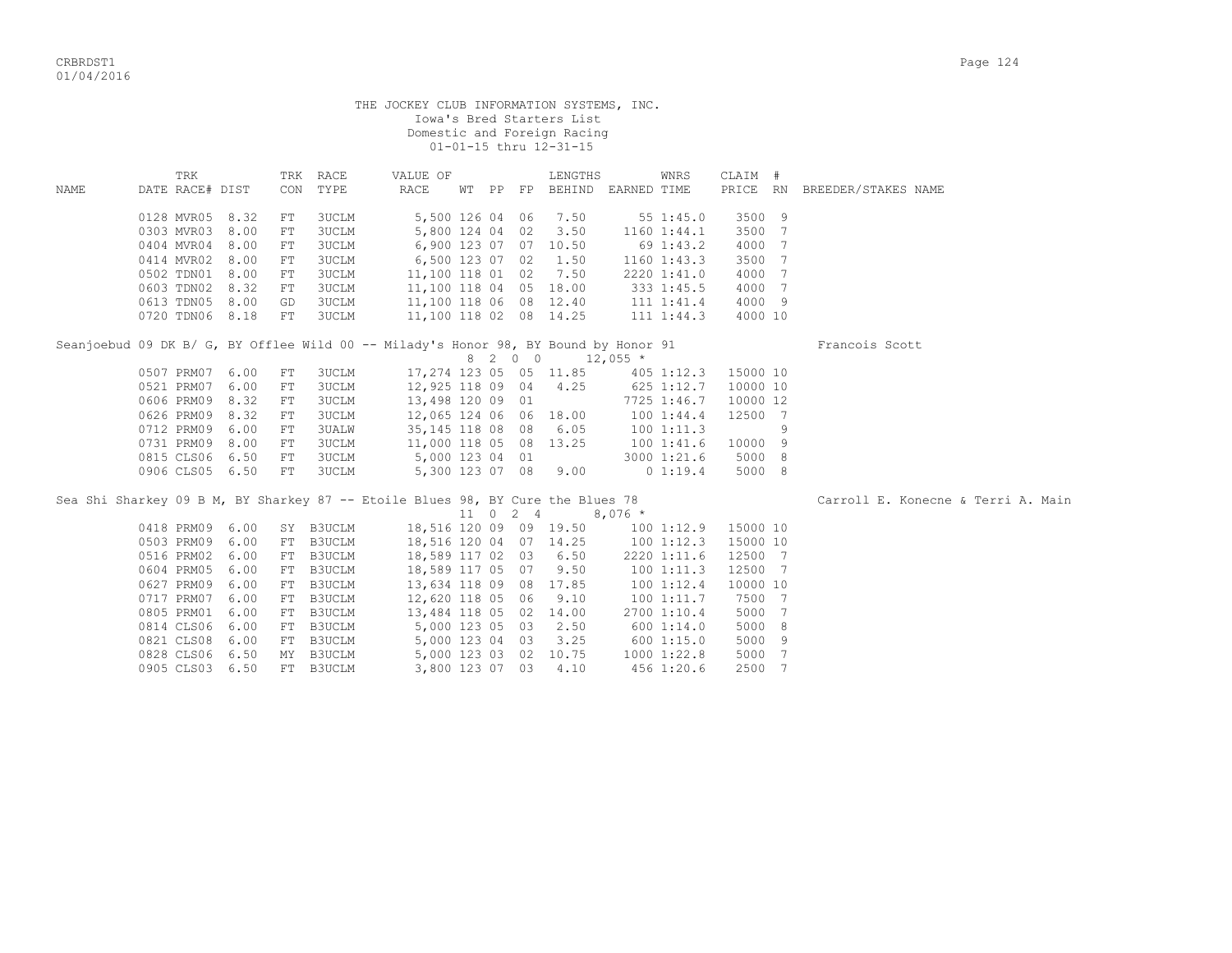CRBRDST1 Page 125 01/04/2016

THE JOCKEY CLUB INFORMATION SYSTEMS, INC. Iowa's Bred Starters List Domestic and Foreign Racing 01-01-15 thru 12-31-15 TRK TRK RACE VALUE OF LENGTHS WNRS CLAIM # NAME DATE RACE# DIST CON TYPE RACE WT PP FP BEHIND EARNED TIME PRICE RN BREEDER/STAKES NAME Seely Rose 11 CH M, BY Corinthian 03 -- Unbridled Contessa 01, BY Unbridled's Song 93 DeBruycker Lloyd  $3 \quad 1 \quad 0 \quad 0 \quad 26.823$ \* 0515 PRM06 8.32 GD B3UALW 37,824 118 07 01 22650 1:45.8 8 0613 PRM08 8.50 FT B3USTK 84,450 118 02 04 18.00 4173 1:44.5 8 HAWKEYES H. 1211 KAR76 1400m FT 3UCL3 85,000 116 11 10 18.00 0 1:24.4 18 Sentir 11 GR/RO M, BY Johar 99 -- Cozzie Rozzie 07, BY Cat Thief 96 Clark Dick Clark Dick  $7$  1 0 1 9,694 \*  $7 \t1 \t0 \t1 \t9.694$  \* 0426 PRM05 6.00 FT B36WMC 12,304 120 10 03 3.25 1425 1:14.5 5000 10 0507 PRM05 6.00 FT B36MCL 13,595 123 04 04 4.75 669 1:14.5 10000 8 0530 PRM03 6.00 GD B36MCL 12,328 120 01 01 7200 1:14.6 5000 9 0703 PRM02 5.00 FT B3UCLM 11,746 120 06 08 14.75 100 :59.5 5000 8 0715 PRM03 5.50 MY B3UCLM 12,498 119 04 07 27.55 100 1:05.4 7500 7 0725 PRM09 6.00 FT B3UCLM 11,862 123 08 08 30.35 100 1:13.6 7500 9 0802 PRM01 5.50 FT B3UCLM 11,882 121 07 08 27.80 100 1:06.5 5000 8 Sew What 12 B F, BY Scat Daddy 04 -- Shadow Dance 02, BY Editor's Note 93 Richard Bremer & Cheryl Sprick w Dance UZ, BY Editor's Note 93<br>5 0 0 0 995 \* 0620 CBY06 5.50 GD B3UMSW 28,000 119 03 07 29.50 280 1:05.7 7 0702 CBY04 8.32 T FM B3UMSW 28,000 119 02 09 13.05 280 1:42.2 10 0717 CBY04 7.50 T FM B3UMCL 14,500 122 05 06 11.75 145 1:30.5 20000 8 0813 CBY03 8.50 T FM B3UMCL 14,500 119 09 09 14.75 145 1:44.8 20000 11 0827 CBY03 7.50 T FM B3UMCL 14,500 119 06 10 24.60 145 1:32.0 20000 11 Shady Entourage 12 B G, BY Entourage 04 -- Temblor 02, BY Richter Scale 94 Nielsen Charles D.  $3 \t 0 \t 0 \t 0$  491 \* 0517 PRM09 5.50 GD 36MSW 37,202 118 07 08 21.75 100 1:05.5 8 0614 PRM04 6.00 FT 36MCL 12,352 118 06 05 10.25 291 1:14.1 7500 8 0626 PRM01 6.00 FT 36MCL 11,862 118 02 09 17.50 100 1:13.3 7500 9 Shamrock Edge 09 CH G, BY Added Edge 00 -- Irish Review 91, BY Sir Harry Lewis 84 Schrader Dennis E.

 $5 \t1 \t2 \t0 \t18,257$  \*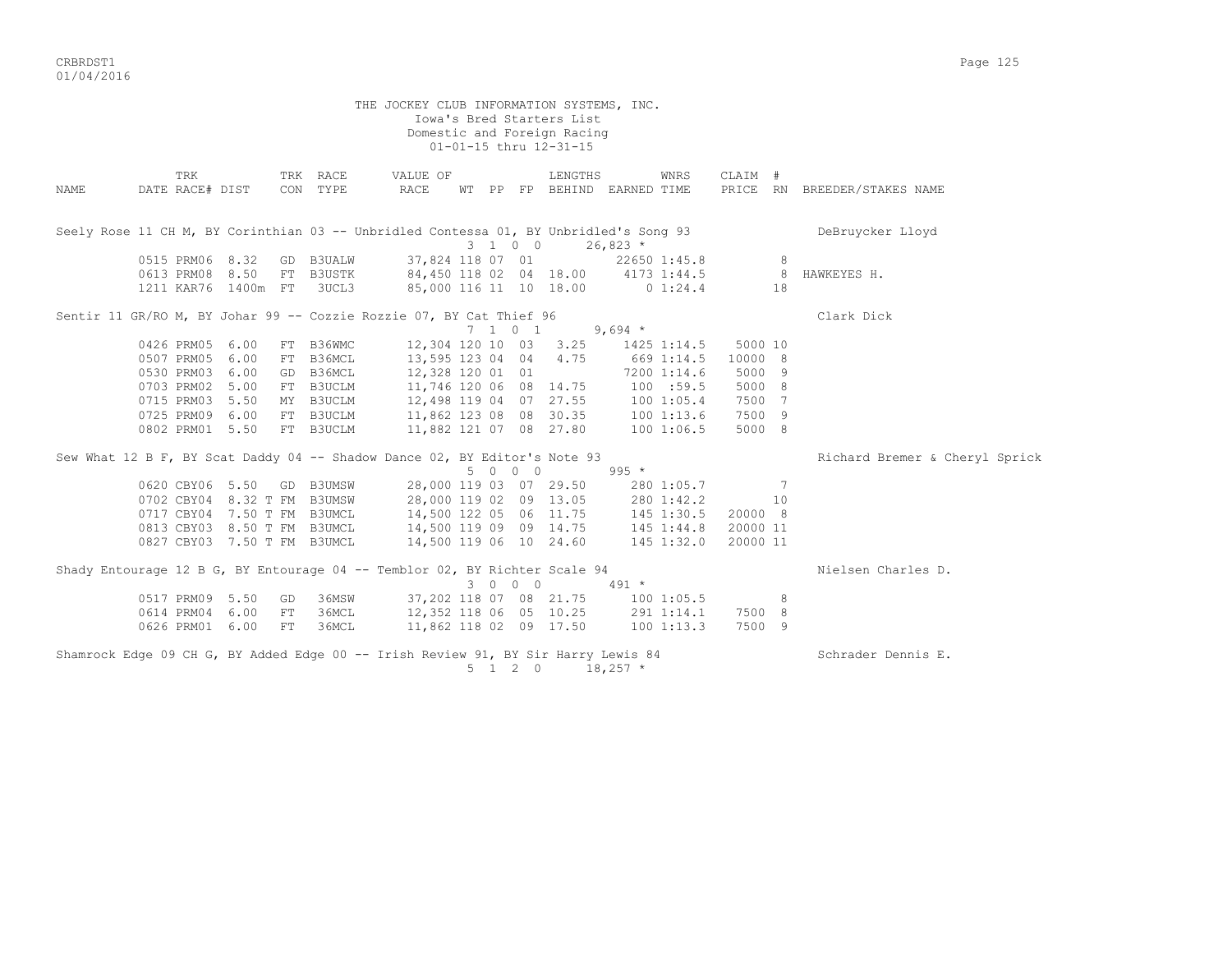|      |                                    |                      |            |                  | THE JOCKEY CLUB INFORMATION SYSTEMS, INC.                                                                                                                                                                                                    |  |         | Iowa's Bred Starters List<br>Domestic and Foreign Racing<br>01-01-15 thru 12-31-15 |                            |              |                   |                 |                              |
|------|------------------------------------|----------------------|------------|------------------|----------------------------------------------------------------------------------------------------------------------------------------------------------------------------------------------------------------------------------------------|--|---------|------------------------------------------------------------------------------------|----------------------------|--------------|-------------------|-----------------|------------------------------|
| NAME | TRK<br>DATE RACE# DIST             |                      | CON        | TRK RACE<br>TYPE | VALUE OF<br>RACE                                                                                                                                                                                                                             |  |         | LENGTHS<br>WT PP FP BEHIND EARNED TIME                                             |                            | WNRS         | CLAIM #           |                 | PRICE RN BREEDER/STAKES NAME |
|      | 0308 FON03 6.00<br>0515 PRM02 6.00 |                      | FT<br>GD   | 3UCLM<br>3UCLM   | 9,100 123 01 02                                                                                                                                                                                                                              |  |         | 3.50<br>3.00                                                                       | 1820 1:14.6<br>4475 1:11.2 |              | 7500 5<br>10000 6 |                 |                              |
|      | 0524 PRM03 6.00                    |                      | SY         | <b>3UCLM</b>     | 22,341 120 03 02<br>18,589 120 01 01                                                                                                                                                                                                         |  |         |                                                                                    |                            | 11100 1:10.9 | 15000             | 7               |                              |
|      | 0604 PRM03 6.00                    |                      | FT         | 3USTR            | 29,796 120 04 05 7.00                                                                                                                                                                                                                        |  |         |                                                                                    | 717 1:10.5                 |              |                   | 6               |                              |
|      |                                    | 0830 CBY07 5.00 T FM |            | 3UCLM            | 14,940 119 04 05 3.85 145 :56.7                                                                                                                                                                                                              |  |         |                                                                                    |                            |              | 7500 9            |                 |                              |
|      |                                    |                      |            |                  | Shaniko Star 09 B M, BY Shaniko 01 -- Rubietta 98, BY Rubiano 87                                                                                                                                                                             |  |         |                                                                                    |                            |              |                   |                 | Sullivan Vince               |
|      |                                    |                      |            |                  |                                                                                                                                                                                                                                              |  | 3 1 0 1 | $6,768$ *                                                                          |                            |              |                   |                 |                              |
|      | 0227 FON07 6.00                    |                      |            | FT B3USTR        |                                                                                                                                                                                                                                              |  |         | 9,322 120 04 03 4.50 948 1:15.2                                                    |                            |              |                   | 7               |                              |
|      | 0308 FON04 6.00                    |                      |            | FT B3UAOC        | 9,700 123 02 01 5820 1:14.8                                                                                                                                                                                                                  |  |         |                                                                                    |                            |              |                   | 6               |                              |
|      | 0815 CLS07 6.00                    |                      |            | FT B3UAOC        | 7,524 123 04 06 17.50 0 1:14.0                                                                                                                                                                                                               |  |         |                                                                                    |                            |              | 15000 6           |                 |                              |
|      |                                    |                      |            |                  | Shark's Delight 09 DK B/ G, BY Nob Hill Deelite 03 -- Pretty Shark 03, BY Sharkey 87                                                                                                                                                         |  |         |                                                                                    |                            |              |                   |                 | Special K Stable             |
|      | 0424 PRM02 6.00                    |                      | GD         | 3UCLM            |                                                                                                                                                                                                                                              |  |         | $10 \t 0 \t 1 \t 4.633 *$<br>16,128 120 05 04 10.00 806 1:11.6                     |                            |              | 6250 6            |                 |                              |
|      | 0509 PRM09 6.00                    |                      | FT         | 4UWCL            |                                                                                                                                                                                                                                              |  |         | 15,434 120 04 07 14.75 100 1:11.8                                                  |                            |              | 5000 9            |                 |                              |
|      | 0522 PRM03 6.00                    |                      | FT         | <b>3UWCL</b>     |                                                                                                                                                                                                                                              |  |         |                                                                                    |                            |              | 5000 9            |                 |                              |
|      | 0531 PRM03 5.50                    |                      | FT         | <b>3UCLM</b>     | $\begin{array}{cccc} 13\text{, }081 & 120 & 06 & 03 & 5.50 & 2033 & 1:11.6 \\ 12\text{, }500 & 117 & 02 & 05 & 13.75 & 369 & 1:04.4 \\ 12\text{, }500 & 118 & 05 & 06 & 11.60 & 100 & 1:11.2 \end{array}$                                    |  |         |                                                                                    |                            |              | 5000              | $7\phantom{.0}$ |                              |
|      | 0618 PRM05 6.00                    |                      | FT         | 3UCLM            |                                                                                                                                                                                                                                              |  |         |                                                                                    |                            |              | 7500              | 7               |                              |
|      | 0627 PRM02 6.00                    |                      | FT.        | <b>3UCLM</b>     | 12,500 118 07 07 7.00                                                                                                                                                                                                                        |  |         |                                                                                    |                            | 100 1:12.3   | 5000              | - 8             |                              |
|      | 0709 PRM04 6.00                    |                      | ${\rm FT}$ | <b>3UCLM</b>     |                                                                                                                                                                                                                                              |  |         |                                                                                    |                            |              | 4000              | - 7             |                              |
|      | 0719 PRM04 5.50                    |                      | FT         | 3UCLM            |                                                                                                                                                                                                                                              |  |         |                                                                                    |                            |              | 5000 8            |                 |                              |
|      | 0726 PRM02 6.00                    |                      | MΥ         | 3UCLM            | $\begin{array}{cccccc} 11,887 & 119 & 01 & 04 & 11.25 & & 613 & 1:11.5 \\ 11,500 & 118 & 05 & 06 & 11.35 & & 100 & 1:05.3 \\ 10,500 & 118 & 06 & 05 & 13.25 & & 312 & 1:11.8 \\ 11,500 & 118 & 01 & 06 & 19.25 & & 100 & 1:10.6 \end{array}$ |  |         |                                                                                    |                            |              | 6250 6            |                 |                              |
|      | 0801 PRM02 6.00                    |                      | FT         | <b>3UCLM</b>     |                                                                                                                                                                                                                                              |  |         |                                                                                    |                            |              | 5000 6            |                 |                              |
|      |                                    |                      |            |                  | Shawniff 10 GR/RO G, BY Crafty Shaw 98 -- Jiffener 90, BY Derby Wish 82                                                                                                                                                                      |  |         | 11 3 3 2 62,321 $*$                                                                |                            |              |                   |                 | MAMAS Thoroughbreds          |
|      | 0404 HAW05 6.00                    |                      | FT         | 3UMSW            |                                                                                                                                                                                                                                              |  |         | 27,280 124 02 02 7.50 4400 1:12.6                                                  |                            |              |                   | $7\phantom{.0}$ |                              |
|      | 0425 PRM09 6.00                    |                      | MY         | 36MSW            | 37, 154 123 08 03                                                                                                                                                                                                                            |  |         | 2.25                                                                               | 4425 1:12.3                |              |                   | 10              |                              |
|      | 0517 PRM09 5.50                    |                      | GD         | 36MSW            | 37,202 123 05 01                                                                                                                                                                                                                             |  |         |                                                                                    | 22275 1:05.5               |              |                   | 8               |                              |
|      | 0611 PRM06 6.00                    |                      | MY         | <b>3UCLM</b>     | 17,298 123 06 02                                                                                                                                                                                                                             |  |         | 1.50 3400 1:12.4                                                                   |                            |              | 15000             | - 9             |                              |
|      | 0626 PRM03 6.00                    |                      | FT         | <b>3UCLM</b>     | 16,697 123 04 02                                                                                                                                                                                                                             |  |         | 2.75 3336 1:12.5                                                                   |                            |              | 15000             | - 6             |                              |
|      | 0712 PRM09 6.00                    |                      | FT         | <b>3UALW</b>     | 35, 145 123 09 03                                                                                                                                                                                                                            |  |         | 3.25                                                                               |                            | 4190 1:11.3  |                   | 9               |                              |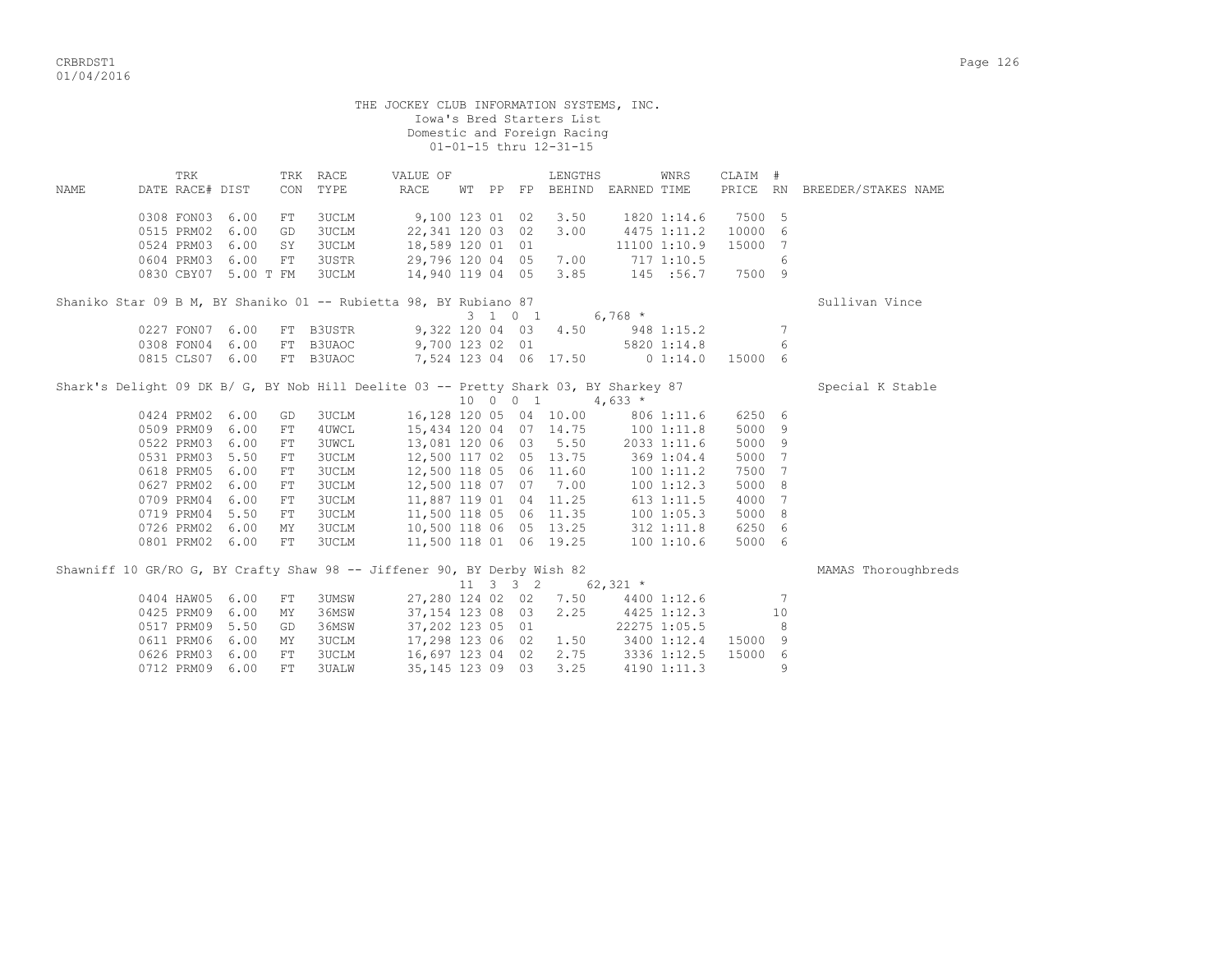|             | THE JOCKEY CLUB INFORMATION SYSTEMS, INC.<br>Iowa's Bred Starters List<br>Domestic and Foreign Racing<br>01-01-15 thru 12-31-15 |      |                       |                                         |                                                                                                           |  |         |  |                                        |              |                                                          |                               |                |                                                                                                                                 |  |
|-------------|---------------------------------------------------------------------------------------------------------------------------------|------|-----------------------|-----------------------------------------|-----------------------------------------------------------------------------------------------------------|--|---------|--|----------------------------------------|--------------|----------------------------------------------------------|-------------------------------|----------------|---------------------------------------------------------------------------------------------------------------------------------|--|
| <b>NAME</b> | TRK<br>DATE RACE# DIST                                                                                                          |      |                       | TRK RACE<br>CON TYPE                    | VALUE OF<br>RACE                                                                                          |  |         |  | LENGTHS<br>WT PP FP BEHIND EARNED TIME |              | WNRS                                                     | CLAIM #                       |                | PRICE RN BREEDER/STAKES NAME                                                                                                    |  |
|             | 0731 PRM01 6.00<br>0821 CBY09 6.00<br>0923 IND08<br>1027 IND09 8.32                                                             | 6.00 | FT.<br>FT<br>FT<br>SY | 3UCLM<br>3UCLM<br>3UCLM<br><b>3UALW</b> | 12,771 119 02 01<br>21,100 123 02 04 5.75<br>16,000 120 06 01<br>22,000 120 02 04 6.50                    |  |         |  |                                        |              | 8175 1:12.5<br>1200 1:10.7<br>9600 1:10.9<br>1320 1:43.5 | 15000 6<br>20000 6<br>15000 7 | $\overline{4}$ |                                                                                                                                 |  |
|             | 1213 FG 02 6.00                                                                                                                 |      | FT                    | 3USOC                                   | 18,180 120 06 06 17.05<br>She's Likabull 08 DK B/ M, BY Bravo Bull 97 -- Goldie's Sis 03, BY Mutakddim 91 |  | 2000    |  |                                        | $126 *$      | $0\;1:11.3$                                              | 12500 6                       |                | Iowa State University                                                                                                           |  |
|             | 0414 TUP04 6.00<br>0427 TUP07 5.50                                                                                              |      |                       | FT B3UMCL<br>FT B3UMCL                  | 6,300 123 01 08 13.25<br>6,300 123 01 07 8.25                                                             |  |         |  |                                        |              | 63 1:11.6<br>631:05.0                                    | 5000 9<br>5000 8              |                |                                                                                                                                 |  |
|             | Shock Hazard 11 B G, BY Dunkirk 06 -- Treetop Shock 06, BY Forestry 96                                                          |      |                       | Burden Creek Farm & Clifton Farm LLC    |                                                                                                           |  |         |  |                                        |              |                                                          |                               |                |                                                                                                                                 |  |
|             | 0430 PRM01 6.00                                                                                                                 |      | FT                    | 3UAOC                                   | 39,680 120 02 01                                                                                          |  | 6 2 0 0 |  | $77,555$ *                             | 26880 1:10.8 |                                                          |                               | 5              |                                                                                                                                 |  |
|             | 0509 PRM06                                                                                                                      | 6.00 | FT                    | A3USTK                                  | 79,000 123 05 04 3.25                                                                                     |  |         |  |                                        |              | 3875 1:11.3                                              |                               | 9              | JOHN WAYNE S.                                                                                                                   |  |
|             | 0606 PRM06                                                                                                                      | 6.00 | FT.                   | 3UAOC                                   | 32,000 123 02 07                                                                                          |  |         |  | 9.75                                   | 100 1:09.5   |                                                          |                               | 7              |                                                                                                                                 |  |
|             | 0717 PRM09                                                                                                                      | 6.00 | FT                    | <b>3UALW</b>                            | 38,150 120 01 07 10.00                                                                                    |  |         |  |                                        | 100 1:10.4   |                                                          |                               | 8              |                                                                                                                                 |  |
|             | 0808 PRM03                                                                                                                      | 6.00 | FT                    | 3USTK                                   | 75,000 118 03 01                                                                                          |  |         |  |                                        |              | 44400 1:10.7                                             |                               |                | 8 DAN JOHNSON MEMORIAL SPRINT S.                                                                                                |  |
|             | 0913 ZIA10 6.00                                                                                                                 |      | FT                    | 3USTK                                   | 55,270 123 05 04 3.35                                                                                     |  |         |  |                                        |              | 2200 1:10.1                                              |                               |                | 9 PREMIER CUP H.                                                                                                                |  |
|             |                                                                                                                                 |      |                       |                                         |                                                                                                           |  | 8 0 3 2 |  | $10,591$ *                             |              |                                                          |                               |                | Show Me Quick 11 DK B/ M, BY Nobiz Like Shobiz 04 -- Salty Attraction 02, BY Golden Gear 91 Robert D. Kirby & Elizabeth Valando |  |
|             | 0525 PRM04 6.00                                                                                                                 |      |                       | FT B3UCLM                               | 17,322 120 06 04 11.25                                                                                    |  |         |  |                                        |              | 856 1:12.3                                               | 15000 8                       |                |                                                                                                                                 |  |
|             | 0607 PRM08                                                                                                                      | 6.00 |                       | FT B3UCLM                               | 17,298 120 01 06 8.30                                                                                     |  |         |  |                                        |              | 1001:13.7                                                | 15000 9                       |                |                                                                                                                                 |  |
|             | 0625 PRM04                                                                                                                      | 6.00 |                       | FT B3UCLM                               | 17,298 117 02 05 8.25                                                                                     |  |         |  |                                        | 408 1:12.3   |                                                          | 12500 9                       |                |                                                                                                                                 |  |
|             | 0715 PRM01                                                                                                                      | 5.50 |                       | MY B3UCLM                               | 12,498 116 06 02                                                                                          |  |         |  | 1.50                                   |              | 2472 1:06.3                                              | 7500 7                        |                |                                                                                                                                 |  |
|             | 0725 PRM09                                                                                                                      | 6.00 |                       | FT B3UCLM                               | 11,862 120 02 03 11.75                                                                                    |  |         |  |                                        |              | 1382 1:13.6                                              | 7500 9                        |                |                                                                                                                                 |  |
|             | 0802 PRM01 5.50                                                                                                                 |      |                       | FT B3UCLM                               | 11,882 118 04 02 2.25                                                                                     |  |         |  |                                        |              | 2328 1:06.5                                              | 5000 8                        |                |                                                                                                                                 |  |
|             | 0820 CBY08                                                                                                                      | 6.00 |                       | FT B3UCLM                               | 10,500 123 09 02 1.25                                                                                     |  |         |  |                                        |              | 1995 1:13.2                                              | 6250 11                       |                |                                                                                                                                 |  |
|             | 0903 CBY06 5.50                                                                                                                 |      |                       | FT B3UCLM                               | 10,500 123 08 03 6.00                                                                                     |  |         |  |                                        |              | $1050$ 1:07.2                                            | 6250 11                       |                |                                                                                                                                 |  |
|             |                                                                                                                                 |      |                       |                                         | Sierra Mountain 12 B G, BY Congrats 00 -- Rasierra 05, BY Kafwain 00                                      |  | 7 0 0 0 |  |                                        | $1,153$ *    |                                                          |                               |                | DeBruycker Lloyd                                                                                                                |  |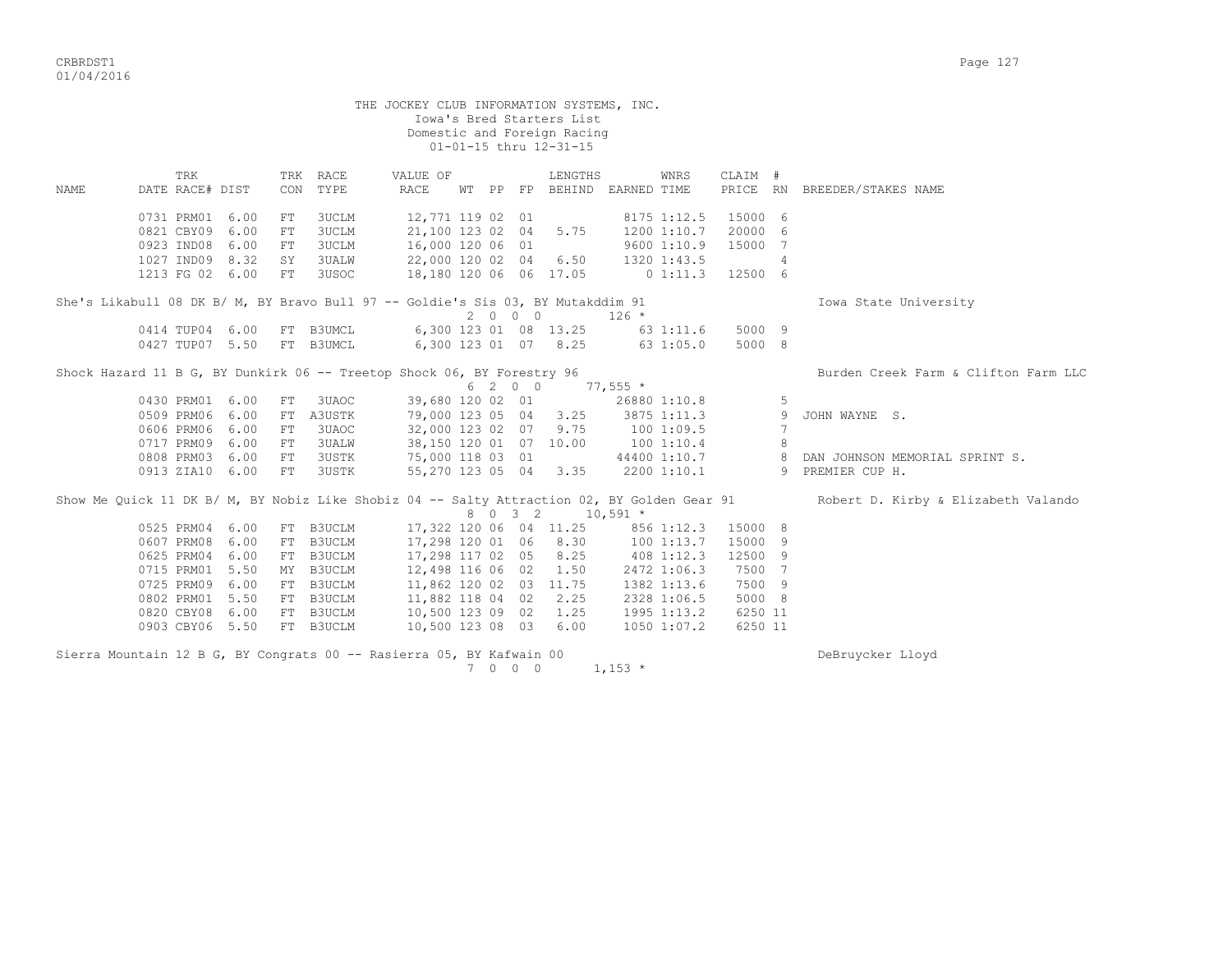|      |                                                                                 |      |             |                  | THE JOCKEY CLUB INFORMATION SYSTEMS, INC. |                             | Iowa's Bred Starters List<br>Domestic and Foreign Racing<br>01-01-15 thru 12-31-15 |                                                                                          |         |                |                                      |
|------|---------------------------------------------------------------------------------|------|-------------|------------------|-------------------------------------------|-----------------------------|------------------------------------------------------------------------------------|------------------------------------------------------------------------------------------|---------|----------------|--------------------------------------|
| NAME | TRK<br>DATE RACE# DIST                                                          |      | CON         | TRK RACE<br>TYPE | VALUE OF<br>RACE                          |                             | LENGTHS                                                                            | WNRS<br>WT PP FP BEHIND EARNED TIME                                                      | CLAIM # |                | PRICE RN BREEDER/STAKES NAME         |
|      | 0314 HAW05 6.00                                                                 |      | FT          | 03MSW            |                                           |                             | 24,640 122 03 06 18.50                                                             | 220 1:12.0                                                                               |         | $\overline{7}$ |                                      |
|      | 0501 PRM07                                                                      | 6.00 | FT          | 36MSW            |                                           |                             | 37, 154 120 10 10 22.50                                                            | 100 1:12.2                                                                               |         | 10             |                                      |
|      | 0515 PRM09 8.32                                                                 |      | GD          | 36MSW            |                                           |                             | 37,074 118 02 10 33.05                                                             | 1001:45.9                                                                                |         | 11             |                                      |
|      | 0530 PRM05 8.32                                                                 |      | FT          | 36MCL            |                                           |                             | 10,000 118 05 06 22.50                                                             | 1001:46.5                                                                                | 7500 7  |                |                                      |
|      | 0627 ASD06 5.50                                                                 |      | FT          | 3UWMC            | 7,950 112 01 04                           |                             | 5.50                                                                               | 304 1:07.0                                                                               | 5000 8  |                |                                      |
|      | 0715 ASD04 7.00                                                                 |      | FT          | 3UWMC            | 7,750 113 06 07 10.05                     |                             |                                                                                    | 157 1:30.4                                                                               | 5000 7  |                |                                      |
|      | 0815 ASD07 6.00                                                                 |      | $_{\rm FT}$ | 3UWMC            |                                           |                             | 8,330 112 06 05 5.75                                                               | 172 1:13.8                                                                               | 5000 9  |                |                                      |
|      | Silent Song 13 B F, BY Yes It's True 96 -- Silent Singer 02, BY Secreniner 96   |      |             |                  |                                           |                             |                                                                                    |                                                                                          |         |                | Linda M. Leech & Deb Leech           |
|      |                                                                                 |      |             |                  |                                           | 1 0 0 0                     |                                                                                    | $100 *$                                                                                  |         |                |                                      |
|      | 0702 PRM03 5.00 FT F02MCL                                                       |      |             |                  |                                           |                             |                                                                                    | 14,582 119 03 08 13.35 100 1:00.8 30000 8                                                |         |                |                                      |
|      |                                                                                 |      |             |                  |                                           |                             |                                                                                    | Silver Gazelle 11 CH G, BY Silver Poet 04 -- Miss Gazelle 01, BY Forest Gazelle 91       |         |                | Judge Terry W                        |
|      |                                                                                 |      |             |                  |                                           | 13 2 2 2                    |                                                                                    | $38,531$ *                                                                               |         |                |                                      |
|      | 0529 PRM09 5.50                                                                 |      | FT          | 36MCL            |                                           |                             | 21,671 123 04 05 4.60                                                              | 516 1:07.2                                                                               | 30000 8 |                |                                      |
|      | 0625 PRM03 5.00                                                                 |      | FT.         | 36MCL            | 12,176 123 05 04 4.50                     |                             |                                                                                    | 761 :58.9                                                                                | 15000 8 |                |                                      |
|      | 0704 PRM01 6.00                                                                 |      | FT          | 36MSW            |                                           |                             | 34,607 123 05 02 no                                                                | 6936 1:12.9                                                                              |         | 6              |                                      |
|      | 0726 PRM01                                                                      | 6.00 | MY          | 36MCL            |                                           | 20,279 123 05 01            |                                                                                    | 12168 1:12.9                                                                             | 30000 6 |                |                                      |
|      | 0805 PRM06 6.00                                                                 |      | FT          | 3UCLM            |                                           |                             | 10,500 124 05 07 18.00                                                             | 1001:12.8                                                                                | 12500 7 |                |                                      |
|      | 0901 IND02 5.50                                                                 |      | FT          | 3UCLM            |                                           |                             | 14,000 120 05 04 9.00                                                              | 700 1:04.8                                                                               | 10000 6 |                |                                      |
|      | 0918 IND02 6.00                                                                 |      | FT          | 3UCLM            | 14,000 120 08 05 12.00                    |                             |                                                                                    | 280 1:10.8                                                                               | 10000 8 |                |                                      |
|      | 1003 PEN02                                                                      | 5.50 | SY          | 3UCLM            | 13,019 121 01 02 1.75                     |                             |                                                                                    | 2280 1:06.0                                                                              | 5000 6  |                |                                      |
|      | 1014 PEN05 6.00                                                                 |      | FT          | 3UCLM            | 13,832 121 02 01                          |                             |                                                                                    | 7980 1:11.7                                                                              | 7500 5  |                |                                      |
|      | 1114 PRX09 5.50                                                                 |      | FT          | <b>3UCLM</b>     |                                           |                             | 22,250 124 04 03 5.00                                                              | 2310 1:08.4                                                                              | 7500 10 |                |                                      |
|      | 1122 PRX03 6.50                                                                 |      | FT          | 3UCLM            |                                           | 31,250 114 04 04 3.25       |                                                                                    | 1500 1:21.1                                                                              | 10000 6 |                |                                      |
|      | 1201 PRX01 5.00                                                                 |      | SY          | <b>3UCLM</b>     | 25,250 124 06 03                          |                             | 1.75                                                                               | 2750 1:00.8                                                                              | 10000 6 |                |                                      |
|      | 1215 PRX09 5.50                                                                 |      | FT          | 3UCLM            |                                           |                             | 25, 104 121 05 07 10.75                                                            | 250 1:08.2                                                                               | 7500 11 |                |                                      |
|      |                                                                                 |      |             |                  |                                           | $1 \quad 0 \quad 0 \quad 0$ |                                                                                    | Silver Jet 12 GR/RO G, BY Flight West 03 -- Taro Tigress 02, BY Tiger Talk 93<br>$100 *$ |         |                | Marlene M. Bryant & Robert M. Bryant |
|      | 0525 PRM09 6.00 FT 36MCL                                                        |      |             |                  |                                           |                             |                                                                                    | 12,352 115 02 FF DNF 100 1:12.9                                                          | 5000 8  |                |                                      |
|      | Sky o' Blue 13 GR/RO F, BY Henny Hughes 03 -- Blue Sky Vow 05, BY Broken Vow 97 |      |             |                  |                                           |                             |                                                                                    |                                                                                          |         |                | Poindexter T'Breds Allen             |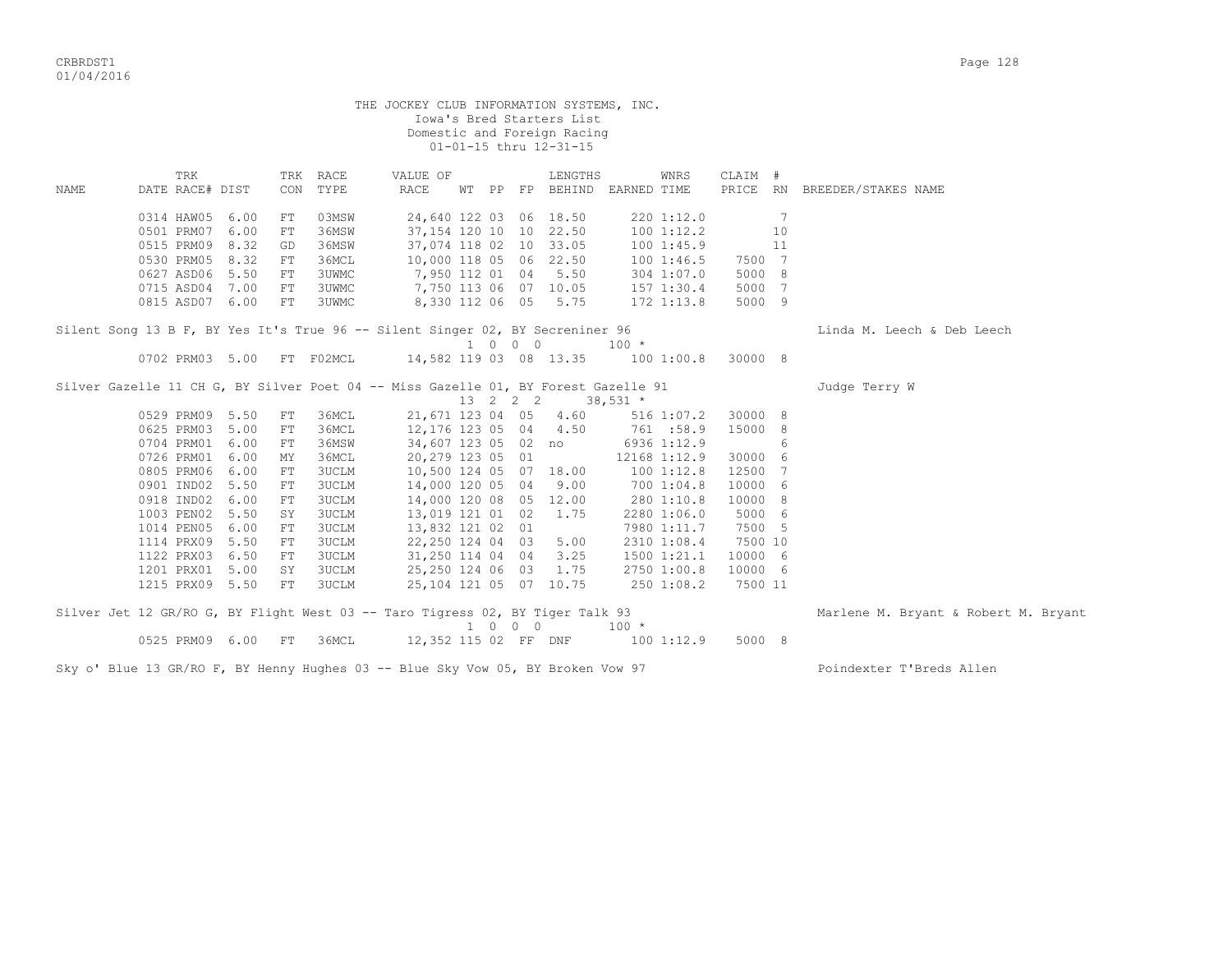THE JOCKEY CLUB INFORMATION SYSTEMS, INC. Iowa's Bred Starters List Domestic and Foreign Racing 01-01-15 thru 12-31-15 TRK TRK RACE VALUE OF LENGTHS WNRS CLAIM # NAME DATE RACE# DIST CON TYPE RACE WT PP FP BEHIND EARNED TIME PRICE RN BREEDER/STAKES NAME  $5 \t1 \t2 \t0 \t34,742 \t*$ 0718 PRM06 5.50 FT F02MSW 34,490 119 04 07 11.05 100 1:06.5 12 0806 PRM02 6.00 FT F02MSW 34,568 119 06 01 20664 1:11.7 8 0829 RP 08 5.50 FT F02ALW 37,136 120 01 02 2.00 6989 1:05.2 8 0918 RP 08 6.00 FT F02AOC 40,040 120 05 02 0.75 6989 1:12.3 8 1023 RP 07 6.50 GD F02STK 50,550 117 08 06 10.20 0 1:17.6 9 E. L. GAYLORD MEMORIAL S. Slamtastic 12 B F, BY Grand Slam 95 -- Salt Lake Dancer 95, BY Salt Lake 89<br>6 2 2 0 36,561 \*<br>0425 PRM05 6.00 MY B3UALW 37.824 118 01 06 11 FO  $6 \t2 \t2 \t0 \t36,561 \t*$ 0425 PRM05 6.00 MY B3UALW 37,824 118 01 06 11.50 100 1:11.1 8 0508 PRM03 6.00 FT B3UCLM 17,347 118 05 01 10350 1:13.6 15000 7 0604 PRM05 6.00 FT B3UCLM 18,589 118 02 01 11100 1:11.3 15000 7 0621 PRM08 6.00 FT B3UALW 37,751 118 10 02 3.25 7475 1:11.0 11 0716 PRM09 6.00 FT B3UALW 35,145 119 05 02 4.75 6984 1:11.4 9 0806 PRM01 6.00 FT B3UCLM 22,070 118 05 05 11.55 552 1:11.8 30000 6 Smitty's Girl Lil 12 CH F, BY Impeachment 97 -- Crafty Lil Player 05, BY Crafty Friend 93 Richard A. Goode & James Smith  $100 \times 100 \times 100 \times 100 \times 100 \times 100 \times 100$ <br>0507 PRM05 6.00 FT B36MCL 13,595 118 01 08 20.30 100 13,595 118 01 08 20.30 100 1:14.5 10000 8 Smoke City 13 B F, BY Smoke Glacken 94 -- Give Me Sugar 01, BY Elusive Quality 93 Blackoak Farm & Jon Hanisch  $1 \t1 \t0 \t0 \t22,275$  \* 0605 PRM05 4.50 FT F02MSW 37,202 119 08 01 22275 :53.4 8 Sock Hop 10 CH H, BY City Zip 98 -- Jazzy Love 03, BY Jambalaya Jazz 92 Okoboji Racing Stables II  $1 \t 0 \t 0 \t 0$  330 \* 0530 PRM04 5.00 GD 3UCLM 11,528 118 05 05 9.90 330 :59.6 10000 5 So King 09 CH M, BY King of Scat 96 -- Sheso 01, BY Blumin Affair 91 Hobbs William L. 9 2 2 0 8,871 \* 0220 FON05 4.00 FT B3UCLM 4,000 124 04 02 nk 800 :47.8 2500 8 0315 FON05 4.00 FT B3UCLM 4,180 124 03 01 2400 :47.0 2500 7 0418 FON02 6.00 MY B3UCLM 4,180 123 01 05 12.50 120 1:14.2 2500 6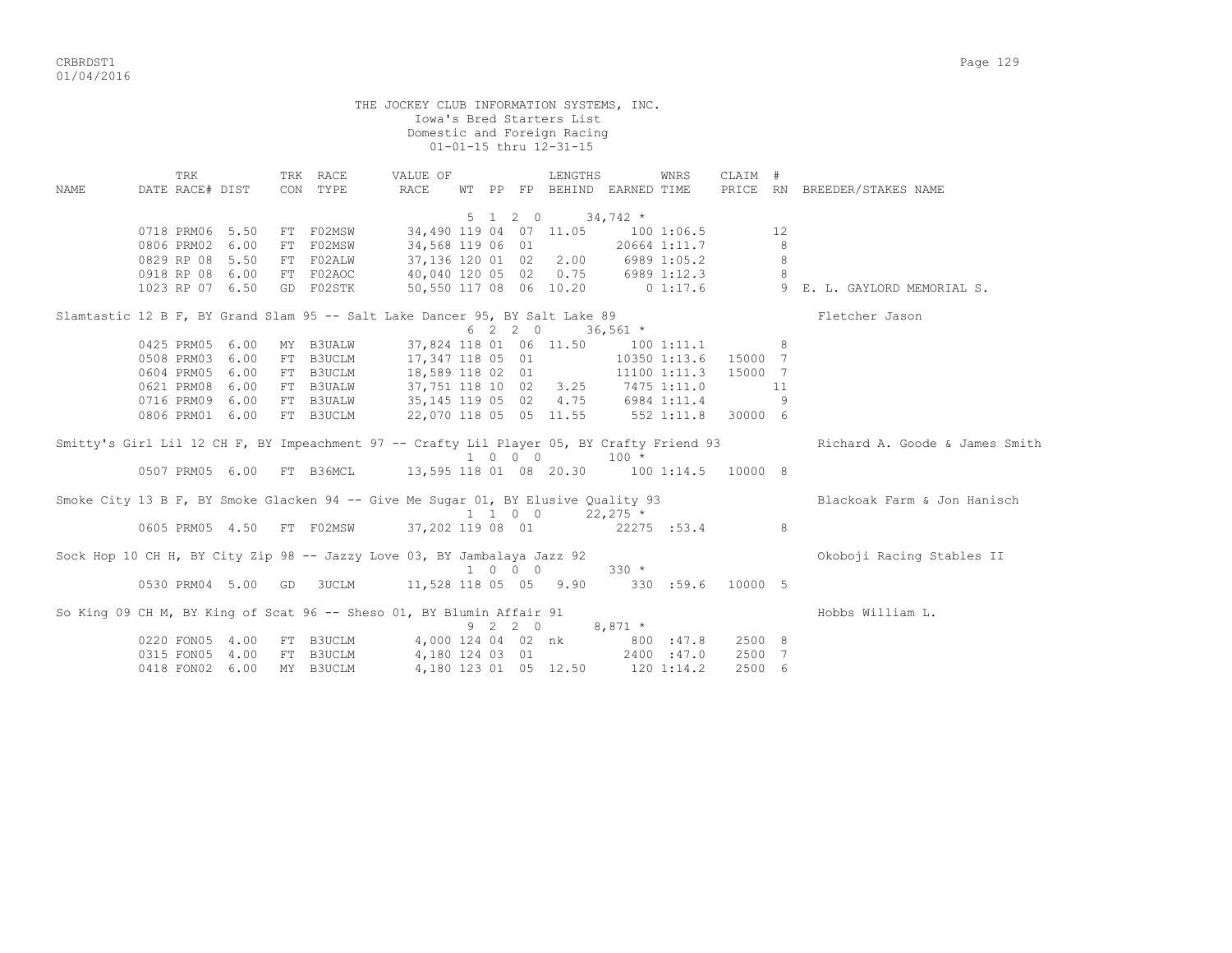|                                                                                          |                        |                    |    |                           |                  |                  |  |         | THE JOCKEY CLUB INFORMATION SYSTEMS, INC.<br>Iowa's Bred Starters List<br>Domestic and Foreign Racing<br>01-01-15 thru 12-31-15 |                     |         |     |                               |
|------------------------------------------------------------------------------------------|------------------------|--------------------|----|---------------------------|------------------|------------------|--|---------|---------------------------------------------------------------------------------------------------------------------------------|---------------------|---------|-----|-------------------------------|
| NAME                                                                                     | TRK<br>DATE RACE# DIST |                    |    | TRK RACE<br>CON TYPE      |                  | VALUE OF<br>RACE |  |         | LENGTHS<br>WT PP FP BEHIND EARNED TIME                                                                                          | WNRS                | CLAIM # |     | PRICE RN BREEDER/STAKES NAME  |
|                                                                                          |                        |                    |    |                           |                  |                  |  |         |                                                                                                                                 |                     |         |     |                               |
|                                                                                          | 0515 ASD05 5.00        |                    | FT | B3UWCL                    |                  | 7,750 123 03 02  |  |         | 3.75                                                                                                                            | $1252$ $1:00.2$     | 2500 7  |     |                               |
|                                                                                          | 0529 ASD06 5.50        |                    |    | FT B3UWCL                 |                  | 7,950 123 01 01  |  |         |                                                                                                                                 | 3618 1:08.4         | 2500 8  |     |                               |
|                                                                                          | 0620 ASD02 6.00        |                    |    | FT B3UWCL                 |                  |                  |  |         | $7,546$ 123 02 04 11.00                                                                                                         | 314 1:12.2          | 3500 5  |     |                               |
|                                                                                          |                        |                    |    | 0708 ASD02 6.00 FT B3UWCL |                  |                  |  |         | 8,106 123 03 05 5.80                                                                                                            | 182 1:13.4          | 2500 6  |     |                               |
|                                                                                          |                        |                    |    | 0725 ASD09 5.50 FT B3UWCL |                  |                  |  |         | 7,946 123 02 06 9.50                                                                                                            | $153$ $1:06.2$      | 2500 7  |     |                               |
|                                                                                          |                        |                    |    | 0828 MD 07 6.00 FT B3UCLM |                  |                  |  |         | 4,200 114 02 08 6.50                                                                                                            | $32 \t1:13.9$       | 2500 9  |     |                               |
| Soldier Blue 12 B G, BY Closing Argument 02 -- Extremely Lucky 02, BY Best of Luck 96    |                        |                    |    |                           |                  |                  |  |         | 4 1 0 1 25,672 *                                                                                                                |                     |         |     | Bergsrud Gary                 |
|                                                                                          | 0521 PRM09 6.00        |                    | FT | 03MSW                     |                  |                  |  |         | 37,130 122 07 07 8.35 100 1:14.2                                                                                                |                     |         | 11  |                               |
|                                                                                          | 0612 PRM06 6.00        |                    | GD | 36MSW                     |                  |                  |  |         | 31,076 118 04 03 14.75 4664 1:09.5                                                                                              |                     |         | - 6 |                               |
|                                                                                          | 0625 PRM09 8.32        |                    | FT | 36MSW                     |                  |                  |  |         |                                                                                                                                 | 1001:46.5           | 11      |     |                               |
|                                                                                          |                        | 0704 PRM01 6.00 FT |    | 36MSW                     |                  |                  |  |         | 37,130 118 03  07    8.25       100 1:46.5<br>34,607 118 03  01                  20808 1:12.9                                   |                     |         | 6   |                               |
| Somewhere Else 11 CH G, BY Shadow Hawk 99 -- Only At Night 99, BY Olympio 88             |                        |                    |    |                           |                  |                  |  |         | 4 0 1 2 10,190 *                                                                                                                |                     |         |     | Evans Suzanne                 |
|                                                                                          |                        |                    |    |                           |                  |                  |  |         |                                                                                                                                 |                     |         |     |                               |
|                                                                                          | 0717 PRM05 6.00        | 0703 PRM03 6.00 FT | FT | 36MCL<br>36MCL            |                  |                  |  |         | 20, 259 119 04 03 2.50<br>20,259 123 07 04 5.25 1008 1:11.7                                                                     | 2419 1:12.8 25000 7 | 30000 7 |     |                               |
|                                                                                          |                        | 0726 PRM01 6.00 MY |    | 36MCL                     |                  |                  |  |         | 20,279 123 04 02 1.25 4056 1:12.9                                                                                               |                     | 30000 6 |     |                               |
|                                                                                          | 0807 PRM04 6.00        |                    | FT | 36MCL                     |                  |                  |  |         | 22,647 119 07 03 2.05                                                                                                           | 2707 1:12.9         | 30000 7 |     |                               |
|                                                                                          |                        |                    |    |                           |                  |                  |  |         |                                                                                                                                 |                     |         |     |                               |
| Soul Shaker 11 DK B/ M, BY Perfect Soul (IRE) 98 -- Prairie Blues 06, BY Rossini 97      |                        |                    |    |                           |                  |                  |  |         |                                                                                                                                 |                     |         |     | Pamela Schutz & Charles Fipke |
|                                                                                          |                        |                    |    |                           |                  |                  |  |         | $6 \t1 \t2 \t0 \t13,251 \t*$                                                                                                    |                     |         |     |                               |
|                                                                                          | 0522 PRM09 6.00        |                    |    | FT B36MCL                 | 14,837 123 03 02 |                  |  |         |                                                                                                                                 | $5.25$ 2925 1:13.1  | 15000 8 |     |                               |
|                                                                                          | 0604 PRM02 8.32        |                    |    | FT B36MCL                 |                  |                  |  |         | 21,671 123 03 06 10.50 100 1:45.8                                                                                               |                     | 30000 8 |     |                               |
|                                                                                          | 0618 PRM09 6.00        |                    |    | FT B36MCL                 |                  |                  |  |         | 12,304 123 02 02 3.25                                                                                                           | 2375 1:13.9         | 7500 10 |     |                               |
|                                                                                          | 0709 PRM09 6.00        |                    |    | FT B36MCL                 |                  | 11,882 123 03 01 |  |         | 11,882 123 03 01 6984 1:14.0<br>11,862 123 03 04 12.25 576 1:13.6                                                               |                     | 7500 8  |     |                               |
|                                                                                          |                        |                    |    | 0725 PRM09 6.00 FT B3UCLM |                  |                  |  |         |                                                                                                                                 |                     | 7500 9  |     |                               |
|                                                                                          |                        |                    |    | 0802 PRM01 5.50 FT B3UCLM |                  |                  |  |         | 11,882 124 08 05 8.55                                                                                                           | 291 1:06.5          | 5000 8  |     |                               |
| Springbreaker 11 DK B/ G, BY Spring At Last 03 -- Temple Grove 93, BY Regal Intention 85 |                        |                    |    |                           |                  |                  |  | 7 1 0 0 | $1,510$ *                                                                                                                       |                     |         |     | Dave McShane & Don Frazier    |
|                                                                                          | 0510 PRM06 5.00        |                    | FT | 3UCLM                     |                  |                  |  |         | 12,370 118 06 08 13.00   100 1:00.0  10000  8                                                                                   |                     |         |     |                               |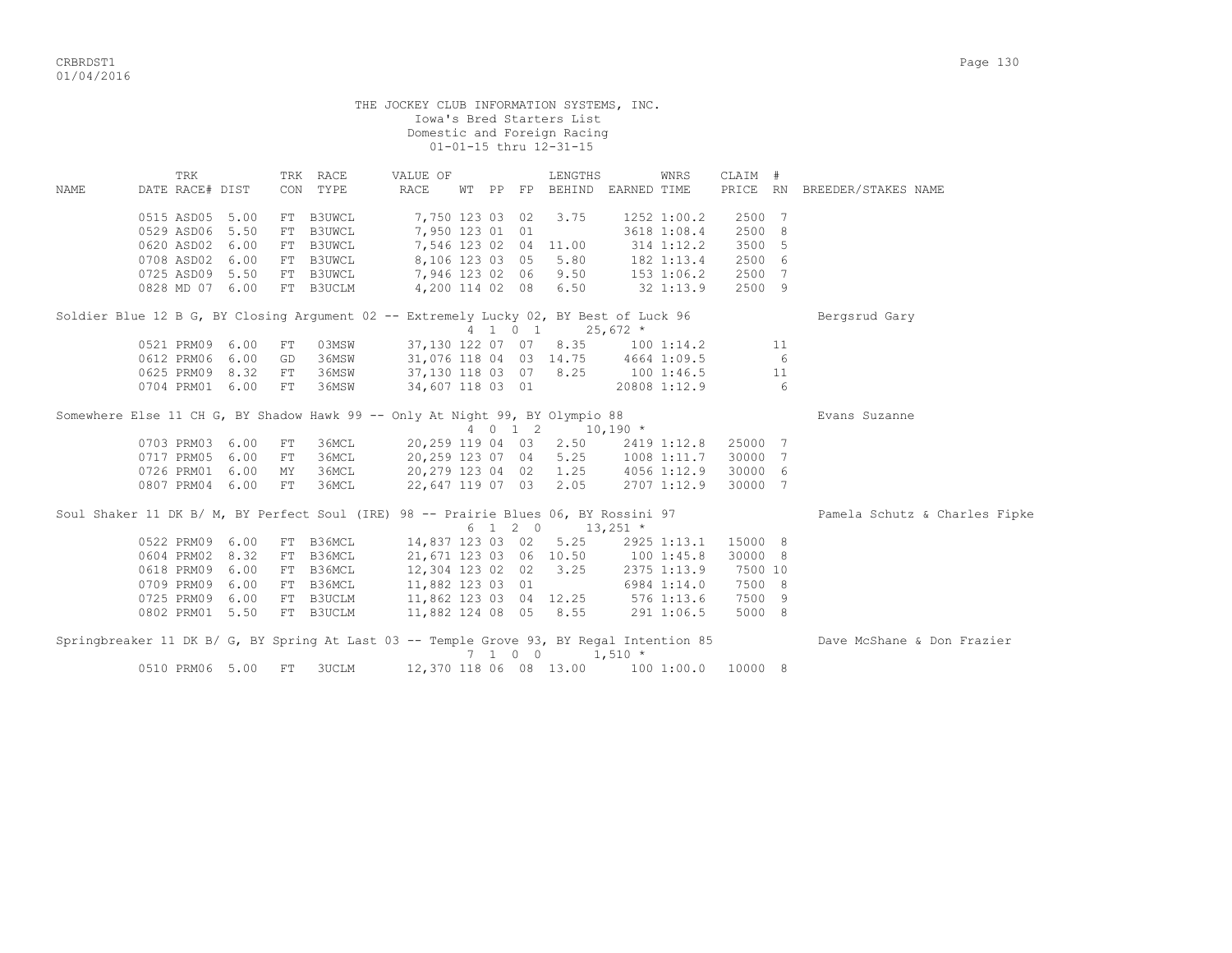|             |                        |                 |            |                  | THE JOCKEY CLUB INFORMATION SYSTEMS, INC.                                                 |  |                             | Iowa's Bred Starters List<br>Domestic and Foreign Racing<br>01-01-15 thru 12-31-15 |            |                |          |                 |                              |
|-------------|------------------------|-----------------|------------|------------------|-------------------------------------------------------------------------------------------|--|-----------------------------|------------------------------------------------------------------------------------|------------|----------------|----------|-----------------|------------------------------|
| <b>NAME</b> | TRK<br>DATE RACE# DIST |                 | CON        | TRK RACE<br>TYPE | VALUE OF<br>RACE                                                                          |  |                             | LENGTHS<br>WT PP FP BEHIND EARNED TIME                                             |            | WNRS           | CLAIM #  |                 | PRICE RN BREEDER/STAKES NAME |
|             |                        |                 |            |                  |                                                                                           |  |                             |                                                                                    |            |                |          |                 |                              |
|             | 0523 PRM03             | 6.00            | ${\rm FT}$ | 3UCLM            |                                                                                           |  |                             | 17,322 119 06 08 20.60                                                             | 100 1:12.0 |                | 12500 8  |                 |                              |
|             | 0606 PRM09             | 8.32            | FT         | 3UCLM            |                                                                                           |  |                             | 13,498 120 01 10 29.50                                                             |            | 1001:46.7      | 10000 12 |                 |                              |
|             | 0628 CPW02             | 5.00            | ${\rm FT}$ | 3UCLM            | 2,200 124 07 01                                                                           |  |                             |                                                                                    |            | 1100 1:02.2    | 2500 8   |                 |                              |
|             | 0712 CPW08 6.50        |                 | FT         | 3UCLM            |                                                                                           |  |                             | 2,200 124 03 08 30.75                                                              |            | $0\;1:22.3$    | 3000 8   |                 |                              |
|             | 0718 CPW02 5.50        |                 | ${\rm FT}$ | 3UCLM            |                                                                                           |  |                             | 2,300 124 03 06 2.40                                                               |            | 0 1:11.2       | 2500 8   |                 |                              |
|             | 0726 CPW09 5.50        |                 | ${\rm FT}$ | <b>3UCLM</b>     |                                                                                           |  |                             | 2,200 124 02 05 4.25                                                               |            | $110$ $1:11.0$ | 3000 8   |                 |                              |
|             |                        |                 |            |                  | Spring Loose 12 CH F, BY Spring At Last 03 -- Wonder Legend 03, BY Touch Gold 94          |  |                             |                                                                                    |            |                |          |                 | Dave McShane & Don Frazier   |
|             |                        |                 |            |                  |                                                                                           |  |                             | 13 0 3 2                                                                           | $8,814$ *  |                |          |                 |                              |
|             | 0514 PRM02 6.00        |                 |            | SY B36MCL        |                                                                                           |  |                             | 12,377 118 02 05 6.75                                                              |            | 294 1:13.3     | 7500 7   |                 |                              |
|             | 0530 PRM03             | 6.00            |            | GD B36MCL        | 12,328 118 05 05 3.25                                                                     |  |                             |                                                                                    |            | 288 1:14.6     | 7500 9   |                 |                              |
|             | 0618 PRM09             | 6.00            |            | FT B36MCL        | 12,304 118 03 04                                                                          |  |                             | 9.50                                                                               |            | 594 1:13.9     | 7500 10  |                 |                              |
|             | 0628 PRM03             | 6.00            |            | FT B36MCL        | 11,901 118 04 04                                                                          |  |                             | 8.00                                                                               |            | 588 1:13.5     | 7500 7   |                 |                              |
|             | 0709 PRM09             | 6.00            |            | FT B36MCL        | 11,882 118 02 05                                                                          |  |                             | 7.00                                                                               |            | 291 1:14.0     | 7500 8   |                 |                              |
|             | 0725 PRM02             | 6.00            |            | FT B36MCL        | 11,882 118 05 02                                                                          |  |                             | 0.50                                                                               |            | 2328 1:15.2    | 7500 8   |                 |                              |
|             | 0805 PRM02             | 8.32            |            | FT B36MCL        | 10,916 118 01 02                                                                          |  |                             | 4.50                                                                               |            | 2475 1:47.0    | 10000 6  |                 |                              |
|             | 0822 CLS01 6.00        |                 |            | FT F03MSW        | 6,100 122 05 FF                                                                           |  |                             | <b>DNF</b>                                                                         |            | 01:15.8        |          | 6               |                              |
|             | 0830 CLS05 8.32        |                 |            | FT B3UMCL        |                                                                                           |  |                             | 3,800 118 07 03 12.75                                                              | 456 1:49.2 |                | 5000 7   |                 |                              |
|             | 0905 CLS02 6.00        |                 |            | FT F03MSW        | 6,100 122 06 06                                                                           |  |                             | 9.10                                                                               | 0 1:14.8   |                |          | $7\phantom{.0}$ |                              |
|             | 0912 CWF02 5.00        |                 |            | FT B3UCLM        | 4,400 124 03 02                                                                           |  |                             | 1.00                                                                               |            | 11001:01.0     | 2500 5   |                 |                              |
|             | 0925 ED 03 6.50        |                 | ${\rm FT}$ | 3UALW            |                                                                                           |  |                             | 5,200 126 09 08 21.35 0 1:18.3                                                     |            |                |          | 9               |                              |
|             | 0927 ED 05 6.50        |                 | FT         | 3UMCL            |                                                                                           |  |                             | 4,000 123 03 03 5.75 400 1:19.0                                                    |            |                | 5000 7   |                 |                              |
|             |                        |                 |            |                  | Springtime Miracle 11 DK B/ M, BY Spring At Last 03 -- Coincidence 01, BY Cherokee Run 90 |  | $1 \quad 0 \quad 0 \quad 0$ |                                                                                    | $280 *$    |                |          |                 | Hoopes F. Robert             |
|             |                        |                 |            |                  | 0620 CBY05 5.00 GD B3UMSW 28,000 123 07 06 34.25 280 :59.8                                |  |                             |                                                                                    |            |                |          | 7               |                              |
|             |                        |                 |            |                  | Star of Orientate 12 BLK F, BY Orientate 98 -- Explict Star 04, BY Explicit 97            |  |                             |                                                                                    |            |                |          |                 | Eller Steve                  |
|             |                        |                 |            |                  |                                                                                           |  | 2000                        | $380 *$                                                                            |            |                |          |                 |                              |
|             |                        | 0805 PRM05 6.00 |            | FT B36MCL        | 22,628 120 08 06 14.75 100 1:12.6                                                         |  |                             |                                                                                    |            |                | 40000 8  |                 |                              |
|             | 0820 CBY10 5.50        |                 |            | FT B3UMSW        | 28,000 120 03 07 15.80 280 1:06.0                                                         |  |                             |                                                                                    |            |                |          | 7               |                              |
|             |                        |                 |            |                  | Star Tour 10 DK B/ M, BY Colorful Tour 99 -- Foran Gap 00, BY Allen's Prospect 82         |  |                             |                                                                                    |            |                |          |                 | Chleborad Lynn               |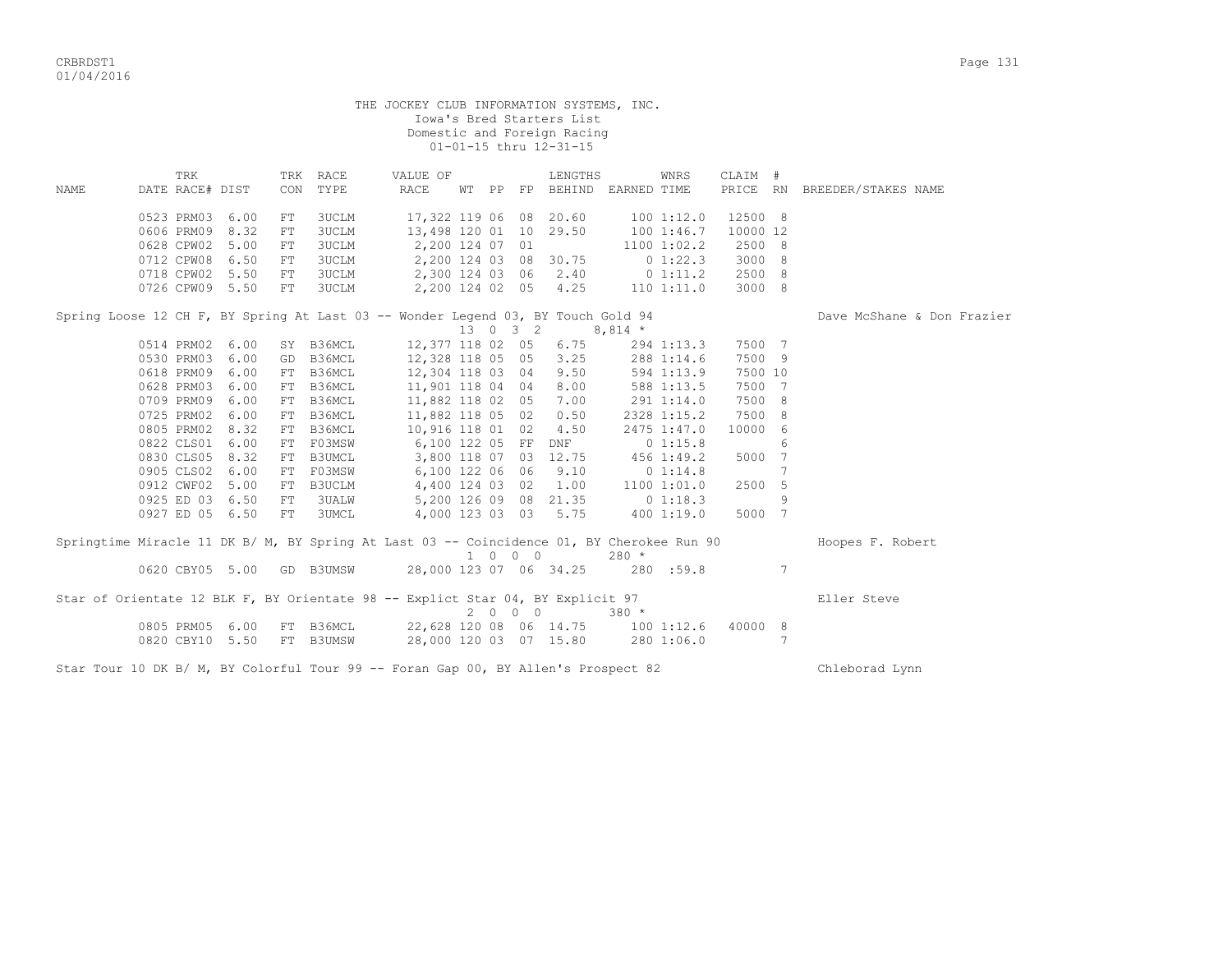|      | THE JOCKEY CLUB INFORMATION SYSTEMS, INC.<br>Iowa's Bred Starters List<br>Domestic and Foreign Racing<br>01-01-15 thru 12-31-15 |      |  |                      |                         |  |  |         |                                        |            |               |         |                |                                    |  |
|------|---------------------------------------------------------------------------------------------------------------------------------|------|--|----------------------|-------------------------|--|--|---------|----------------------------------------|------------|---------------|---------|----------------|------------------------------------|--|
| NAME | TRK<br>DATE RACE# DIST                                                                                                          |      |  | TRK RACE<br>CON TYPE | VALUE OF<br>RACE        |  |  |         | LENGTHS<br>WT PP FP BEHIND EARNED TIME |            | WNRS          | CLAIM # |                | PRICE RN BREEDER/STAKES NAME       |  |
|      |                                                                                                                                 |      |  |                      |                         |  |  | 2 1 0 0 |                                        | $13,380$ * |               |         |                |                                    |  |
|      | 0123 OP 02 6.00                                                                                                                 |      |  | FT B4USOC            | 21,000 117 01 01        |  |  |         |                                        |            | 12600 1:11.3  |         | 7              |                                    |  |
|      | 0226 OP 06 6.00                                                                                                                 |      |  | SY B4USTR            | 26,000 122 03 05 6.25   |  |  |         |                                        | 780 1:13.6 |               |         | 7              |                                    |  |
|      | Stelawithanatitude 10 DK B/ M, BY Pollard's Vision 01 -- Lonely Chant 05, BY Tiznow 97                                          |      |  |                      |                         |  |  |         |                                        |            |               |         |                | Donald E. Scharge & Lynn Chleborad |  |
|      |                                                                                                                                 |      |  |                      |                         |  |  | 8 0 2 2 |                                        | $26,546$ * |               |         |                |                                    |  |
|      | 0325 OP 09 8.00                                                                                                                 |      |  | FT B3USTR            | 29,000 117 08 09 15.55  |  |  |         |                                        |            | $97 \t1:40.6$ |         | 11             |                                    |  |
|      | 0409 OP 09 8.00                                                                                                                 |      |  | FT B3USTR            | 30,000 116 08 08 14.00  |  |  |         |                                        |            | 150 1:39.5    |         | 9              |                                    |  |
|      | 0426 PRM08 8.32                                                                                                                 |      |  | FT B3UALW            | 31,959 120 04 03 6.50   |  |  |         |                                        |            | $5107$ 1:44.3 |         | 6              |                                    |  |
|      | 0515 PRM06                                                                                                                      | 8.32 |  | GD B3UALW            | 37,824 118 03 02 1.50   |  |  |         |                                        |            | 7550 1:45.8   |         | 8              |                                    |  |
|      | 0604 PRM08 8.32                                                                                                                 |      |  | FT B3UALW            | 33,540 118 03 02 1.50   |  |  |         |                                        |            | 8512 1:44.0   |         | $\epsilon$     |                                    |  |
|      | 0618 PRM08 8.50                                                                                                                 |      |  | FT B3UALW            | 37,824 120 08 03 10.25  |  |  |         |                                        |            | 4530 1:47.7   |         | 8              |                                    |  |
|      | 0724 PRM07 8.32                                                                                                                 |      |  | FT B3UAOC            | 29,500 118 02 06 8.50   |  |  |         |                                        | 100 1:45.4 |               |         | $\overline{9}$ |                                    |  |
|      | 0808 PRM09 8.32                                                                                                                 |      |  | FT B4USTK            | 100,000 118 05 09 22.90 |  |  |         |                                        |            | 5001:45.0     |         |                | 9 DONNA REED S.                    |  |
|      | Stellar's Glitter 10 GR/RO M, BY Winter Glitter 97 -- Stellar Express 93, BY Timeless Moment 70                                 |      |  |                      |                         |  |  |         | $4$ 1 1 0 1,915 *                      |            |               |         |                | Schrader Dennis E                  |  |
|      | 0614 CPW03 5.50                                                                                                                 |      |  | FT B3UCLM            |                         |  |  |         | 2,300 124 03 02 0.50                   |            | 575 1:10.4    | 3000 6  |                |                                    |  |
|      | 0621 CPW07 5.50                                                                                                                 |      |  | GD B3UALW            | 2,500 124 01 05 13.25   |  |  |         |                                        |            | 125 1:13.2    |         | 6              |                                    |  |
|      | 0719 CPW09 6.50                                                                                                                 |      |  | FT B3UCLM            | 2,300 124 03 05 1.00    |  |  |         |                                        |            | 115 1:26.2    | 2500 6  |                |                                    |  |
|      | 0725 CPW02 5.50                                                                                                                 |      |  | GD B3UCLM            | 2,200 124 01 01         |  |  |         |                                        |            | 1100 1:14.1   | 2500 7  |                |                                    |  |
|      | Steva La Diva 12 CH F, BY Stephen Got Even 96 -- Seekingthereinbow 03, BY Mutakddim 91                                          |      |  |                      |                         |  |  | 6 2 0 1 |                                        | $26,338$ * |               |         |                | RPM Thoroughbred Farm              |  |
|      | 0425 PRM05                                                                                                                      | 6.00 |  | MY B3UALW            | 37,824 115 07 04 7.75   |  |  |         |                                        |            | 1888 1:11.1   |         | 8              |                                    |  |
|      | 0531 PRM06                                                                                                                      | 6.00 |  | FT B3UALW            | 37,824 115 01 04 11.50  |  |  |         |                                        |            | 1888 1:11.2   |         | 8              |                                    |  |
|      | 0703 PRM07 6.00                                                                                                                 |      |  | FT B3UCLM            | 21, 473 115 01 01       |  |  |         |                                        |            | 12888 1:12.2  | 30000 6 |                |                                    |  |
|      | 0716 PRM09                                                                                                                      | 6.00 |  | FT B3UALW            | 35, 145 119 02 08 12.80 |  |  |         |                                        |            | 1001:11.4     |         | 9              |                                    |  |
|      | 0801 PRM07 5.00                                                                                                                 |      |  | FT B3UCLM            | 13,076 118 05 01        |  |  |         |                                        |            | 7704 1:00.2   | 5000 8  |                |                                    |  |
|      | 0821 CBY04 6.00                                                                                                                 |      |  | FT B3USOC            | 17,000 119 05 03 4.25   |  |  |         |                                        |            | 1870 1:11.8   |         | 6              |                                    |  |
|      | Stone Cold Sizzle 09 DK B/ G, BY Grindstone 93 -- Sizzling Cat 04, BY Exploit 96                                                |      |  |                      |                         |  |  | 8 0 2 3 |                                        | $11,097$ * |               |         |                | Claghorn Alan                      |  |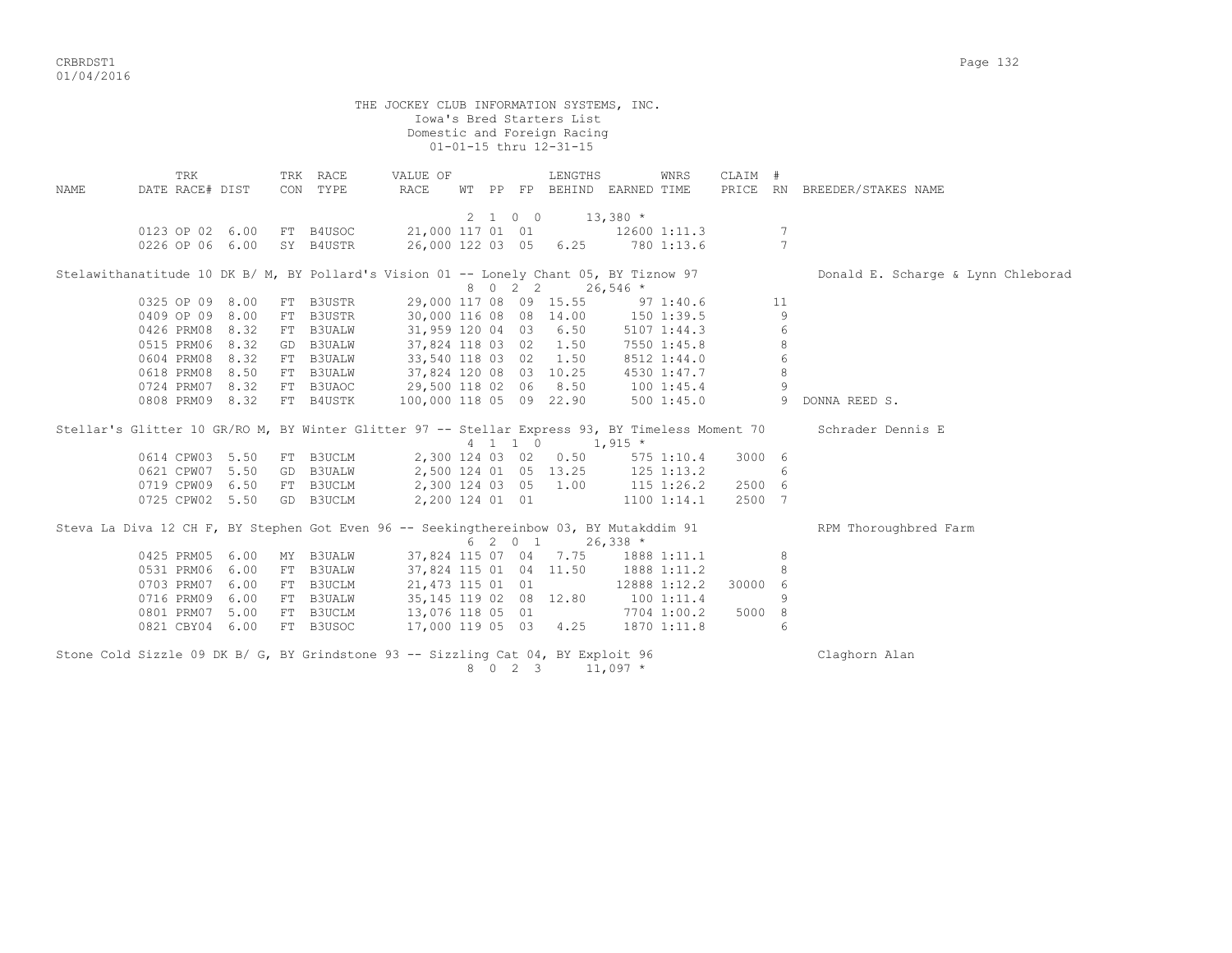|                                                                                         |                               |           |            |                            | THE JOCKEY CLUB INFORMATION SYSTEMS, INC. |                 |         | Iowa's Bred Starters List<br>Domestic and Foreign Racing<br>01-01-15 thru 12-31-15 |            |                |          |    |                                       |
|-----------------------------------------------------------------------------------------|-------------------------------|-----------|------------|----------------------------|-------------------------------------------|-----------------|---------|------------------------------------------------------------------------------------|------------|----------------|----------|----|---------------------------------------|
| NAME                                                                                    | TRK<br>DATE RACE# DIST        |           | CON        | TRK RACE<br>TYPE           | VALUE OF<br>RACE                          |                 |         | LENGTHS<br>WT PP FP BEHIND EARNED TIME                                             |            | WNRS           | CLAIM #  |    | PRICE RN BREEDER/STAKES NAME          |
|                                                                                         | 0202 HOU09                    | 5.00 T FM |            | 4UCLM                      |                                           | 9,000 118 05 09 |         | 8.90                                                                               |            | 100 : 58.4     | 15000 10 |    |                                       |
|                                                                                         | 0307 HOU05                    | 5.00 T FM |            | 4UCLM                      | 9,000 118 03 03                           |                 |         | 1.50                                                                               |            | 935 : 58.3     | 15000 10 |    |                                       |
|                                                                                         | 0419 PRM03                    | 5.50      | SY         | <b>3UWCL</b>               | 13,204 123 02 04                          |                 |         | 8.50                                                                               |            | 728 1:06.1     | 7500 6   |    |                                       |
|                                                                                         | 0510 PRM06                    | 5.00      | FT         | <b>3UCLM</b>               | 12,370 118 04 02                          |                 |         | 3.50                                                                               |            | 2996 1:00.0    | 10000 8  |    |                                       |
|                                                                                         | 0521 PRM02                    | 5.00      | FT         | 3UCLM                      | 11,220 118 05 04                          |                 |         | 9.00                                                                               |            | 770 :59.9      | 10000 5  |    |                                       |
|                                                                                         | 0618 PRM07                    | 5.00      | FT         | <b>3UCLM</b>               | 11,100 120 04 02                          |                 |         | 3.50                                                                               |            | 2600:59.4      | 7500 10  |    |                                       |
|                                                                                         | 0710 PRM02                    | 5.00      | FT         | 3UCLM                      | 12,498 120 03 03                          |                 |         | 3.25                                                                               |            | 1483 :58.9     | 10000 7  |    |                                       |
|                                                                                         | 0731 PRM02 5.00               |           | FT         | <b>3UCLM</b>               | 11,782 120 02 03                          |                 |         | 2.80                                                                               |            | 1485 :59.7     | 7500 6   |    |                                       |
|                                                                                         |                               |           |            |                            |                                           |                 |         |                                                                                    |            |                |          |    |                                       |
| Stormy Equinox 12 CH F, BY Heart of the Storm 04 -- Upward Mobility 07, BY Mobil 00     |                               |           |            |                            |                                           |                 |         |                                                                                    |            |                |          |    | Claghorn Alan                         |
|                                                                                         |                               |           |            |                            |                                           |                 | 8 0 1 2 | $6,848$ *                                                                          |            |                |          |    |                                       |
|                                                                                         | 0307 HOU06 6.00               |           |            | FT FO3MSW                  |                                           |                 |         | 20,000 122 13 11 34.50                                                             |            | 100 1:12.2     |          | 13 |                                       |
|                                                                                         | 0418 PRM01 6.00               |           |            | SY FO3MSW                  |                                           |                 |         | 37,202 122 08 08 21.30                                                             |            | 100 1:12.4     |          | 8  |                                       |
|                                                                                         | 0510 PRM05 5.00               |           |            | FT F03MCL                  | 21,647 119 02 06                          |                 |         | 7.00                                                                               |            | 100 1:00.7     | 25000 9  |    |                                       |
|                                                                                         | 0522 PRM02                    | 6.00      |            | FT B36MCL                  | 14,837 118 04 04                          |                 |         | 1.75                                                                               | 731 1:15.0 |                | 15000 8  |    |                                       |
|                                                                                         | 0613 PRM09                    | 5.50      |            | FT B36MCL                  |                                           |                 |         | 10,647 118 05 04 10.55                                                             |            | 637 1:05.8     | 12500 12 |    |                                       |
|                                                                                         | 0628 PRM09                    | 6.00      |            | FT B36MCL                  | 11,921 118 01 03                          |                 |         | 9.75                                                                               |            | 1426 1:13.7    | 7500 6   |    |                                       |
|                                                                                         | 0709 PRM09                    | 6.00      |            | FT B36MCL                  | 11,882 118 07 02                          |                 |         | 3.00                                                                               |            | 2328 1:14.0    | 7500 8   |    |                                       |
|                                                                                         | 0725 PRM05                    | 6.00      |            | FT B36MCL                  | 11,921 118 05 03                          |                 |         | 9.00                                                                               |            | 1426 1:13.8    | 7500 6   |    |                                       |
|                                                                                         |                               |           |            |                            |                                           |                 |         |                                                                                    |            |                |          |    |                                       |
| Stracati 12 DK B/ G, BY Tale of Ekati 05 -- Strawberry Pie 05, BY Littleexpectations 97 |                               |           |            |                            |                                           |                 |         |                                                                                    |            |                |          |    | Windsor Thoroughbreds & Charles Fipke |
|                                                                                         |                               |           |            |                            |                                           |                 | 4 0 0 0 |                                                                                    | $1,585$ *  |                |          |    |                                       |
|                                                                                         | 0419 PRM09 6.00               |           | SY         | 03MSW                      |                                           |                 |         | 37,130 122 01 10 25.25                                                             |            | 1001:13.0      |          | 11 |                                       |
|                                                                                         | 0502 PRM03                    | 6.00      | FT         | 36MCL                      |                                           |                 |         | 14,910 118 03 04 12.00                                                             |            | 750 1:14.1     | 15000 5  |    |                                       |
|                                                                                         | 0531 CBY03 8.32               |           | ${\rm FT}$ | <b>3UMCL</b>               |                                           |                 |         | 10,500 119 05 04 1.75                                                              |            | 630 1:50.0     | 6250 6   |    |                                       |
|                                                                                         | 0612 CBY09 8.32               |           | FT         | 3UMCL                      |                                           |                 |         | 10,500 119 01 06 32.60                                                             |            | $105$ $1:44.9$ | 6250 10  |    |                                       |
| Straightersgreater 11 DK B/ M, BY Wild Gold 90 -- Lady Cordelia 98, BY Deerhound 88     |                               |           |            |                            |                                           |                 |         | 8 2 2 2                                                                            | $27,207$ * |                |          |    | Pam Schutz & Joyce Tighe              |
|                                                                                         |                               |           |            |                            |                                           |                 |         | 14,974 118 02 05 13.00                                                             |            |                | 10000 7  |    |                                       |
|                                                                                         | 0430 PRM06 5.50<br>0508 PRM03 | 6.00      | FT         | FT B3UCLM<br><b>B3UCLM</b> |                                           |                 |         |                                                                                    |            | 324 1:06.1     | 12500 7  |    |                                       |
|                                                                                         |                               |           |            |                            |                                           |                 |         | 17,347 120 07 03 3.00                                                              |            | 2070 1:13.6    |          |    |                                       |
|                                                                                         | 0525 PRM04                    | 6.00      |            | FT B3UCLM                  |                                           |                 |         | 17,322 117 04 03 11.00                                                             |            | 2055 1:12.3    | 12500 8  |    |                                       |

0607 PRM08 6.00 FT B3UCLM 17,298 120 03 02 2.75 3400 1:13.7 15000 9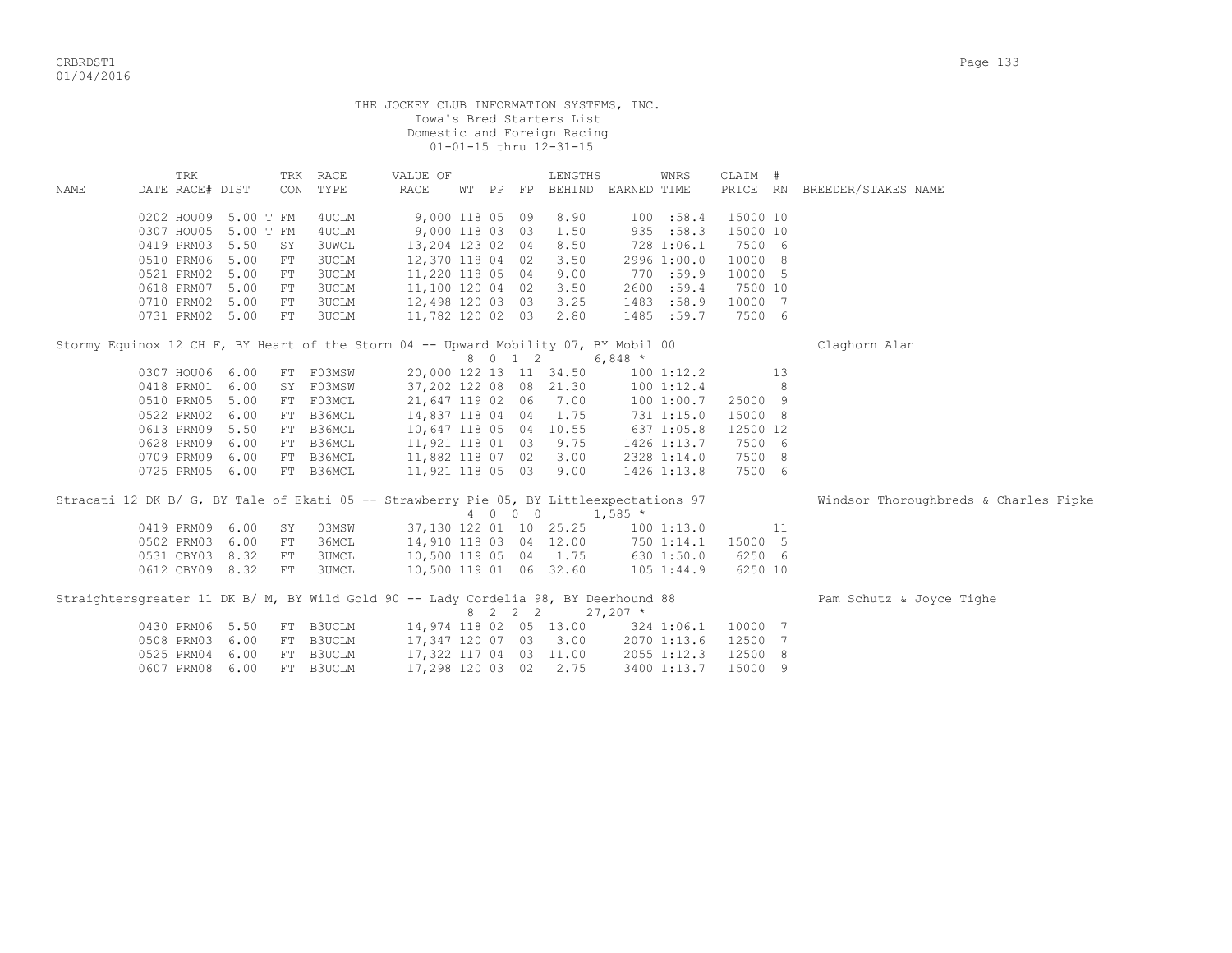|                                                                                    |                        |  |                                                        | THE JOCKEY CLUB INFORMATION SYSTEMS, INC.      |                  |  |                              | Iowa's Bred Starters List<br>Domestic and Foreign Racing<br>01-01-15 thru 12-31-15                                                   |            |             |                     |    |                     |
|------------------------------------------------------------------------------------|------------------------|--|--------------------------------------------------------|------------------------------------------------|------------------|--|------------------------------|--------------------------------------------------------------------------------------------------------------------------------------|------------|-------------|---------------------|----|---------------------|
| NAME                                                                               | TRK<br>DATE RACE# DIST |  | TRK RACE<br>CON TYPE                                   | VALUE OF<br>RACE                               |                  |  |                              | LENGTHS<br>WT PP FP BEHIND EARNED TIME                                                                                               |            | WNRS        | CLAIM #<br>PRICE RN |    | BREEDER/STAKES NAME |
|                                                                                    | 0625 PRM04 6.00        |  | FT B3UCLM                                              |                                                | 17,298 120 09 02 |  |                              | 1.75                                                                                                                                 |            |             | 3400 1:12.3 15000 9 |    |                     |
|                                                                                    | 0715 PRM01 5.50        |  | MY B3UCLM                                              |                                                | 12,498 120 02 01 |  |                              |                                                                                                                                      |            |             | 7416 1:06.3 10000 7 |    |                     |
|                                                                                    |                        |  | 0724 PRM09 6.00 FT B3UCLM<br>0806 PRM09 6.00 FT B3UCLM |                                                |                  |  |                              | 12,498 120 02 01<br>13,076 123 06 01                                                                                                 |            |             | 7704 1:13.4 7500 8  |    |                     |
|                                                                                    |                        |  | 0806 PRM07 6.00 FT B3UCLM                              |                                                |                  |  |                              | 13,668 123 05 04 9.00 838 1:11.9                                                                                                     |            |             | 12500 6             |    |                     |
| Street Hustler 12 DK B/ F, BY Street Hero 06 -- Alacazar 04, BY Dayjur 87          |                        |  |                                                        |                                                |                  |  |                              |                                                                                                                                      |            |             |                     |    | Bergsrud Gary       |
|                                                                                    |                        |  |                                                        |                                                |                  |  |                              | 6 1 0 1 14,676 $*$                                                                                                                   |            |             |                     |    |                     |
|                                                                                    |                        |  | 0607 PRM09 6.00 FT B36MSW                              |                                                |                  |  |                              | 37,130 118 03 08 10.55 100 1:14.3                                                                                                    |            |             |                     | 11 |                     |
|                                                                                    |                        |  | 0703 PRM08 6.00 FT B36MSW                              |                                                |                  |  |                              | 34,490 118 12 06 6.75                                                                                                                | 1001:13.1  |             |                     | 12 |                     |
|                                                                                    |                        |  | 0715 PRM09 8.50 MY B36MSW                              |                                                |                  |  |                              | 29,000 118 02 07 24.85 100 1:46.9                                                                                                    |            |             |                     | 8  |                     |
|                                                                                    |                        |  | 0724 PRM05 6.00 FT B36MCL                              |                                                | 20,259 115 03 01 |  |                              | 12096 1:13.5 25000 7                                                                                                                 |            |             |                     |    |                     |
|                                                                                    |                        |  | 0806 CBY05 6.00 FT B3UCLM                              |                                                |                  |  |                              | 18,430 119 03 03 14.75 2090 1:11.7                                                                                                   |            |             | 20000 4             |    |                     |
|                                                                                    | 0822 CBY07 5.50        |  | GD B3UCLM                                              |                                                |                  |  |                              | 19,000 119 08 05 7.00 190 1:06.4                                                                                                     |            |             | 20000 8             |    |                     |
| Street Melody 12 DK B/ F, BY Street Boss 04 -- Miss Guts 99, BY American Chance 89 |                        |  |                                                        |                                                |                  |  | $11 \quad 1 \quad 1 \quad 0$ |                                                                                                                                      | $7,693*$   |             |                     |    | DeBruycker Lloyd    |
|                                                                                    | 0329 HAW06 6.00        |  | FT B3UMSW                                              |                                                |                  |  |                              | 29,040 118 02 08 40.50                                                                                                               | 146 1:11.7 |             |                     | 8  |                     |
|                                                                                    | 0424 PRM09 6.00        |  | GD B36MSW                                              |                                                |                  |  |                              | 37,130 118 01 11 16.35 100 1:14.3                                                                                                    |            |             |                     | 11 |                     |
|                                                                                    | 0516 PRM04 6.00        |  | GD B36MSW<br>FT F03MSW                                 |                                                |                  |  |                              | 37, 227 122 02 04 7.50 1863 1:13.9                                                                                                   |            |             |                     | 7  |                     |
|                                                                                    | 0613 PRM04 6.00        |  | FT B36MCL                                              |                                                |                  |  |                              | 21,671 118 07 07 23.50 100 1:12.2                                                                                                    |            |             | 30000 8             |    |                     |
|                                                                                    | 0702 PRM09 6.00        |  | FT B36MCL                                              |                                                |                  |  |                              | 13,692 118 06 06 17.75 100 1:13.6                                                                                                    |            |             | 15000 7             |    |                     |
|                                                                                    | 0715 PRM05 5.50        |  | MY B3UMCL                                              |                                                |                  |  |                              |                                                                                                                                      |            |             | 12500 8             |    |                     |
|                                                                                    | 0719 PRM03 5.00        |  | FT B36MCL                                              |                                                |                  |  |                              | $13,076 \t118 \t08 \t06 \t9.75 \t100 \t1:06.8$<br>11,882 118 06 06 11.50       100 1:00.6<br>13,712 120 02 05 20.75       342 1:00.6 |            |             | 7500 8              |    |                     |
|                                                                                    | 0730 PRM01 5.00        |  | FT B36MCL<br>FT B36MCL                                 |                                                |                  |  |                              |                                                                                                                                      |            |             | 15000 6             |    |                     |
|                                                                                    |                        |  |                                                        | 0808 ASD05 5.00 FT B3UWMC 7,750 118 01 02 1.50 |                  |  |                              |                                                                                                                                      |            |             | 1142 1:01.0 5000 7  |    |                     |
|                                                                                    |                        |  |                                                        | 0828 ASD05 6.00 FT B3UWMC 7,750 119 06 01      |                  |  |                              |                                                                                                                                      |            | 3410 1:13.8 | 5000 7              |    |                     |
|                                                                                    | 0905 ASD02 6.00        |  |                                                        | SY B3UWCL 7,546 119 02 04 11.25 290 1:15.2     |                  |  |                              |                                                                                                                                      |            |             | 5000 5              |    |                     |
| Subject to Shine 11 CH M, BY Added Edge 00 -- Fancy Injun 98, BY North Pole 77     |                        |  |                                                        |                                                |                  |  |                              |                                                                                                                                      |            |             |                     |    | Anderberg Bertil    |
|                                                                                    |                        |  |                                                        |                                                |                  |  |                              | $11 \quad 3 \quad 1 \quad 0 \quad 25,914 \; *$                                                                                       |            |             |                     |    |                     |
|                                                                                    | 0524 PRM07 5.00        |  |                                                        |                                                |                  |  |                              |                                                                                                                                      |            |             |                     |    |                     |
|                                                                                    | 0607 PRM08 6.00        |  | FT B3UCLM                                              |                                                |                  |  |                              | 17,298 120 08 04 5.05 850 1:13.7                                                                                                     |            |             | 15000               | -9 |                     |
|                                                                                    | 0614 PRM05 5.00        |  | FT B3UCLM                                              |                                                | 10,652 117 02 04 |  |                              | 1.85                                                                                                                                 |            | 657 :59.6   | 5000                | 9  |                     |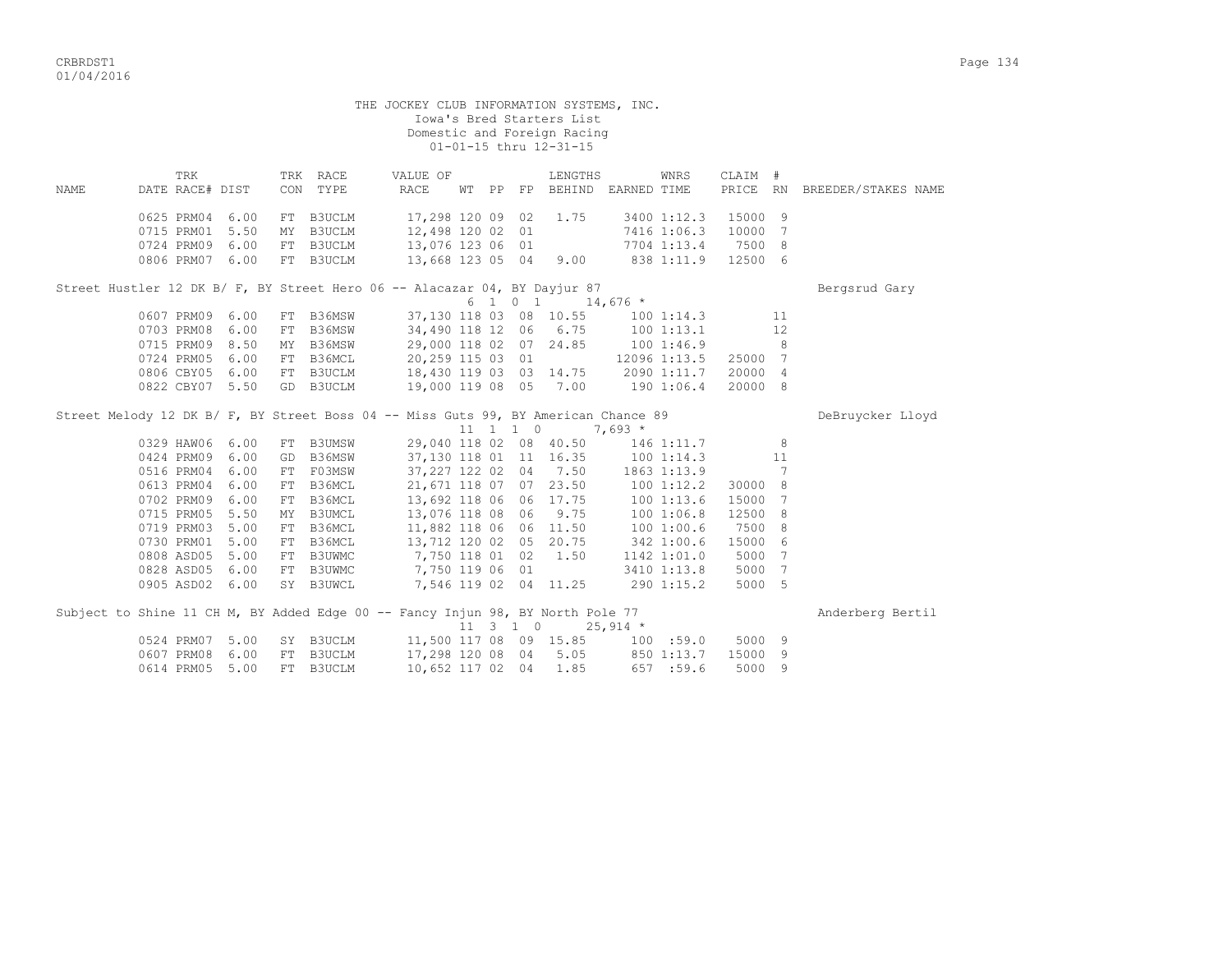|             |                                                                                                 |              |    |                                     | THE JOCKEY CLUB INFORMATION SYSTEMS, INC.                           |                             | Iowa's Bred Starters List<br>Domestic and Foreign Racing<br>01-01-15 thru 12-31-15 |                                         |      |                             |    |                                      |
|-------------|-------------------------------------------------------------------------------------------------|--------------|----|-------------------------------------|---------------------------------------------------------------------|-----------------------------|------------------------------------------------------------------------------------|-----------------------------------------|------|-----------------------------|----|--------------------------------------|
| <b>NAME</b> | TRK<br>DATE RACE# DIST                                                                          |              |    | TRK RACE<br>CON TYPE                | VALUE OF<br><b>RACE</b>                                             |                             | LENGTHS                                                                            | WT PP FP BEHIND EARNED TIME             | WNRS | CLAIM #                     |    | PRICE RN BREEDER/STAKES NAME         |
|             | 0703 PRM02 5.00<br>0712 PRM02<br>0806 PRM01                                                     | 5.00<br>6.00 |    | FT B3UCLM<br>FT B3UCLM<br>FT B3UCLM | 11,746 117 04 01<br>12,540 123 07 01                                |                             | 22,070 120 06 04 2.55                                                              | 7275 :59.5<br>7650 :58.7<br>1104 1:11.8 |      | 5000 8<br>7500 8<br>25000 6 |    |                                      |
|             | 0820 RP 02<br>0912 RP 04                                                                        | 6.00<br>6.00 |    | FT B3UCLM<br>FT B3UCLM              | 10,635 123 07 01                                                    |                             | 10,450 123 05 02 hd                                                                | 5457 1:11.2<br>2039 1:11.5              |      | 5000 8<br>5000 8            |    |                                      |
|             | 1002 RP 04 5.50                                                                                 |              |    | FT B3UCLM                           | FT B3UCLM 10,450 123 08 04 5.25<br>FT B3UCLM 11,312 120 07 06 10.10 |                             | 10,450 123 08 04 5.25                                                              | 612 1:04.3                              |      | 5000 8                      |    |                                      |
|             | 1106 RP 04 5.50<br>1127 RP 01 6.00                                                              |              |    | SY B3UCLM                           |                                                                     |                             | 10,450 120 05 07 22.35                                                             | 851:04.1<br>85 1:13.1                   |      | 5000 8<br>5000 7            |    |                                      |
|             | Successful Show 12 DK B/ F, BY Successful Appeal 96 -- Show Me Again 03, BY Giant's Causeway 97 |              |    |                                     |                                                                     | 6 1 0 0                     | $9,502*$                                                                           |                                         |      |                             |    | DeBruycker Lloyd                     |
|             | 0424 PRM09 6.00                                                                                 |              |    | GD B36MSW                           |                                                                     |                             |                                                                                    | 37,130 118 09 09 8.30 100 1:14.3        |      |                             | 11 |                                      |
|             | 0516 PRM09                                                                                      | 6.00         |    | FT FO3MSW                           | 37,172 122 07 04                                                    |                             | 7.25                                                                               | 1856 1:13.3                             |      |                             | 8  |                                      |
|             | 0607 PRM09                                                                                      | 6.00         |    | FT B36MSW                           |                                                                     |                             | 37,130 118 09 10 16.55                                                             | 1001:14.3                               |      | 11                          |    |                                      |
|             | 0716 PRM04                                                                                      | 6.00         |    | FT B36MCL                           |                                                                     |                             | 20,240 118 04 05 5.50                                                              | 501 1:12.4                              |      | 30000 8                     |    |                                      |
|             | 0731 PRM06                                                                                      | 6.00         |    | FT B36MCL                           | 11,843 118 03 01<br>10,500 119 10 10 21.00                          |                             |                                                                                    | 6840 1:13.9                             |      | 7500 10                     |    |                                      |
|             | 0820 CBY08 6.00                                                                                 |              |    | FT B3UCLM                           |                                                                     |                             |                                                                                    | $105$ $1:13.2$                          |      | 6250 11                     |    |                                      |
|             | Suellas Flight 12 DK B/ F, BY Flight West 03 -- Classic Opener 97, BY Upmost 79                 |              |    |                                     |                                                                     | 1 0 0 0                     |                                                                                    | $100 *$                                 |      |                             |    | Marlene M. Bryant & Robert M. Bryant |
|             |                                                                                                 |              |    |                                     | 0719 PRM03 5.00 FT B36MCL 11,882 118 04 07 12.00 100 1:00.6         |                             |                                                                                    |                                         |      | 7500 8                      |    |                                      |
|             | Sugar Council 12 CH G, BY Student Council 02 -- Give Me Sugar 01, BY Elusive Quality 93         |              |    |                                     |                                                                     | $2\qquad 0\qquad 0\qquad 0$ |                                                                                    | $200 *$                                 |      |                             |    | Black Oak Farm                       |
|             | 0426 PRM09 5.50                                                                                 |              | FT | 36MCL                               |                                                                     |                             | 12,305 118 03 10 27.00                                                             | 100 1:06.5                              |      | 7500 10                     |    |                                      |
|             | 0508 PRM04 6.00 FT                                                                              |              |    | 36MCL                               | 13,595 118 07 08 39.00                                              |                             |                                                                                    | 100 1:14.2                              |      | 10000 8                     |    |                                      |
|             | Sultry Edge 09 B M, BY Added Edge 00 -- Sultry Singer 04, BY Sultry Song 88                     |              |    |                                     |                                                                     | $7200$                      |                                                                                    | $9,850$ *                               |      |                             |    | Halt's Thoroughbred Corporation      |
|             | 0719 LS 09 5.00 T FM B3UALW                                                                     |              |    |                                     |                                                                     |                             | 21,000 124 10 12 9.85                                                              |                                         |      | $100$ : 56.7 12             |    |                                      |
|             |                                                                                                 |              |    |                                     | 0813 LAD04 5.00 T FM B3UCLM 8,770 121 06 01                         |                             |                                                                                    | 5100 : 59.1                             |      | 12500 9                     |    |                                      |
|             | 0905 LAD08                                                                                      |              |    | 6.50 FT B3UCLM                      |                                                                     |                             | 11,500 124 04 08 17.50                                                             | 0 1:19.2                                |      | 12500 8                     |    |                                      |
|             | 0919 RET05 5.00 T FM B3UCLM                                                                     |              |    |                                     | 7,500 120 02 01                                                     |                             |                                                                                    | 4380 :57.2                              |      | 15000 7                     |    |                                      |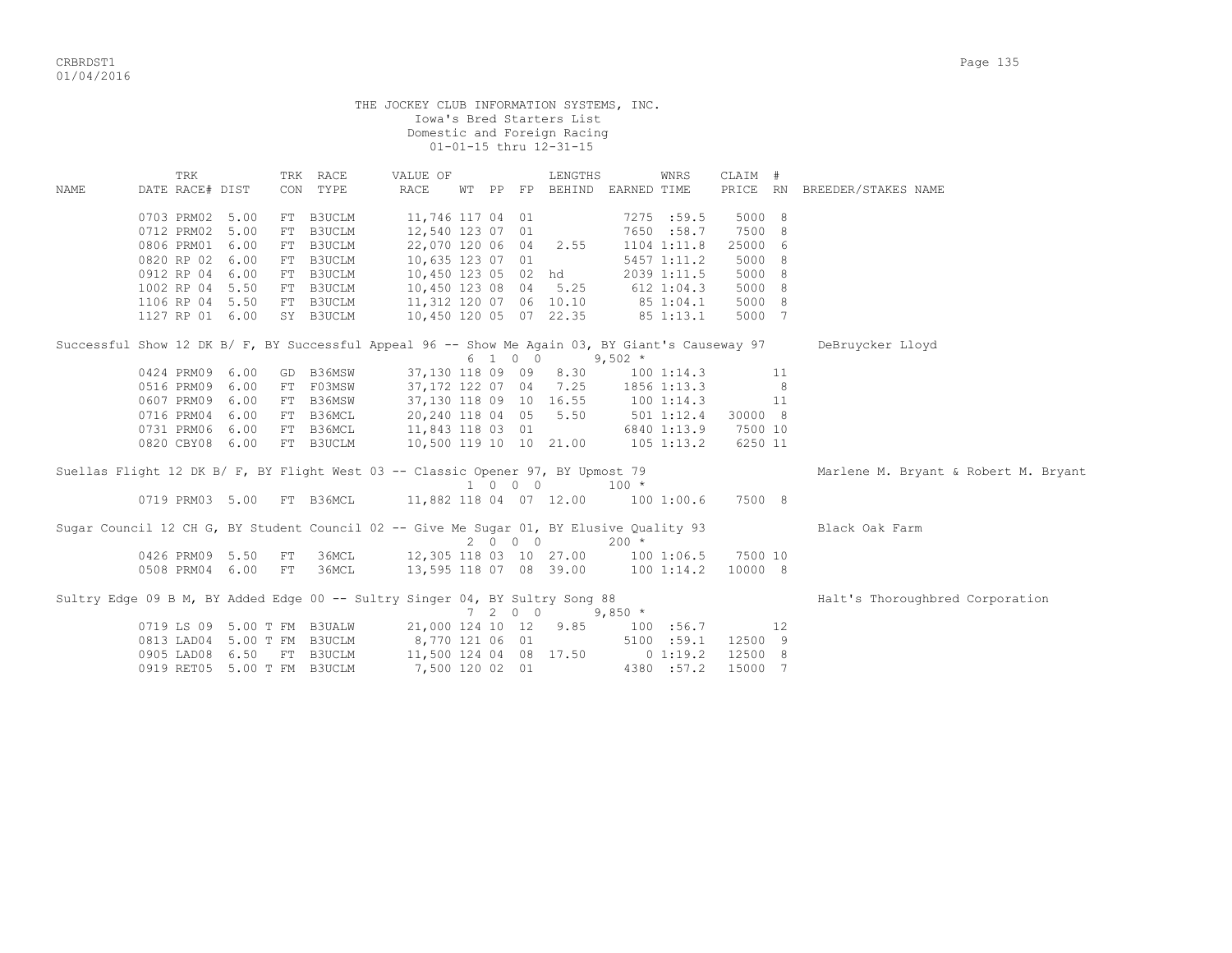CRBRDST1 Page 136 01/04/2016

THE JOCKEY CLUB INFORMATION SYSTEMS, INC. Iowa's Bred Starters List Domestic and Foreign Racing 01-01-15 thru 12-31-15 TRK TRK RACE VALUE OF LENGTHS WNRS CLAIM # NAME DATE RACE# DIST CON TYPE RACE WT PP FP BEHIND EARNED TIME PRICE RN BREEDER/STAKES NAME 1001 RP 06 5.00 FT B3UALW 35,200 124 06 06 9.35 85 :57.9 8 1010 RET05 5.00 T FM B3USOC 7,500 123 03 07 4.60 100 :57.7 10000 8 1031 RP 08 5.00 GD B3UCLM 19,021 123 07 07 22.00 85 :58.6 10000 7 Sumting Wong 10 DK B/ M, BY Pikepass 96 -- Nut N Better 97, BY Miracle Heights 89 Shady Bend Thoroughbreds  $4$  3 0 0 129,920  $*$ 0321 OP 08 5.50 GD B3UALW 67,000 118 04 04 5.75 3350 1:05.3 10 0419 PRM08 6.00 SY B3UALW 49,603 123 01 01 29700 1:12.2 9 0509 PRM08 6.00 FT B3USTK 80,000 123 10 01 46800 1:11.2 10 MAMIE EISENHOWER S. 0613 PRM08 8.50 FT B3USTK 84,450 123 03 01 50070 1:44.5 8 HAWKEYES H. Sunny Silver 07 B M, BY Silver Ghost 82 -- Colonial Currency 92, BY Pleasant Colony 78 River Ridge Ranch 2 0 0 0 990 \* 0519 WRD03 5.00 FT B3UCLM 8,250 124 02 07 14.85 80 :58.2 5000 7 0607 PRM01 8.50 GD B3UCLM 16,730 119 02 04 18.00 910 1:47.5 10000 5 Sunset Illusion 10 B M, BY Da Stoops 03 -- Kipper's Illusion 04, BY Kipper Kelly 87 Black Oak Farm & Jon Hanisch  $11$  1 3 1  $38,559$  \* 0322 HAW08 6.50 FT B3UALW 28,644 121 01 05 5.35 693 1:19.4 7 0419 PRM08 6.00 SY B3UALW 49,603 118 07 08 17.75 100 1:12.2 9 0531 PRM04 6.00 FT B3UWCL 21,980 120 06 04 1.55 1386 1:11.7 20000 7 0612 PRM08 6.00 GD B3UALW 39,712 118 07 02 6.75 7950 1:10.5 7 0626 PRM08 6.00 FT B3UALW 31,406 120 06 07 21.50 100 1:10.3 8 0726 PRM07 6.00 GD B3UCLM 17,380 118 06 02 0.50 3600 1:11.9 25000 6 0806 PRM01 6.00 FT B3UCLM 22,070 118 01 03 1.80 2650 1:11.8 30000 6 0826 IND09 6.00 FT B3UAOC 35,360 120 02 07 25.50 340 1:09.6 25000 7 1003 CT 07 4.50 SY B3UALW 27,000 120 02 08 25.50 0 :52.8 8 1031 CT 08 4.50 FT B3UALW 29,000 124 06 02 3.75 5780 :50.9 7 1121 CT 04 4.50 FT B3UAOC 27,000 120 04 01 15960 :52.3 10 Sunshine Kim 12 DK B/ F, BY Testimony 03 -- Lyric Lake 03, BY Salt Lake 89 Special K Stables  $12$  1 2 2 22,986 \*<br>00 120 05 07 22,986 \*

0308 TAM08 6.50 FT F03MSW 20,000 120 05 07 21.00 200 1:17.1 8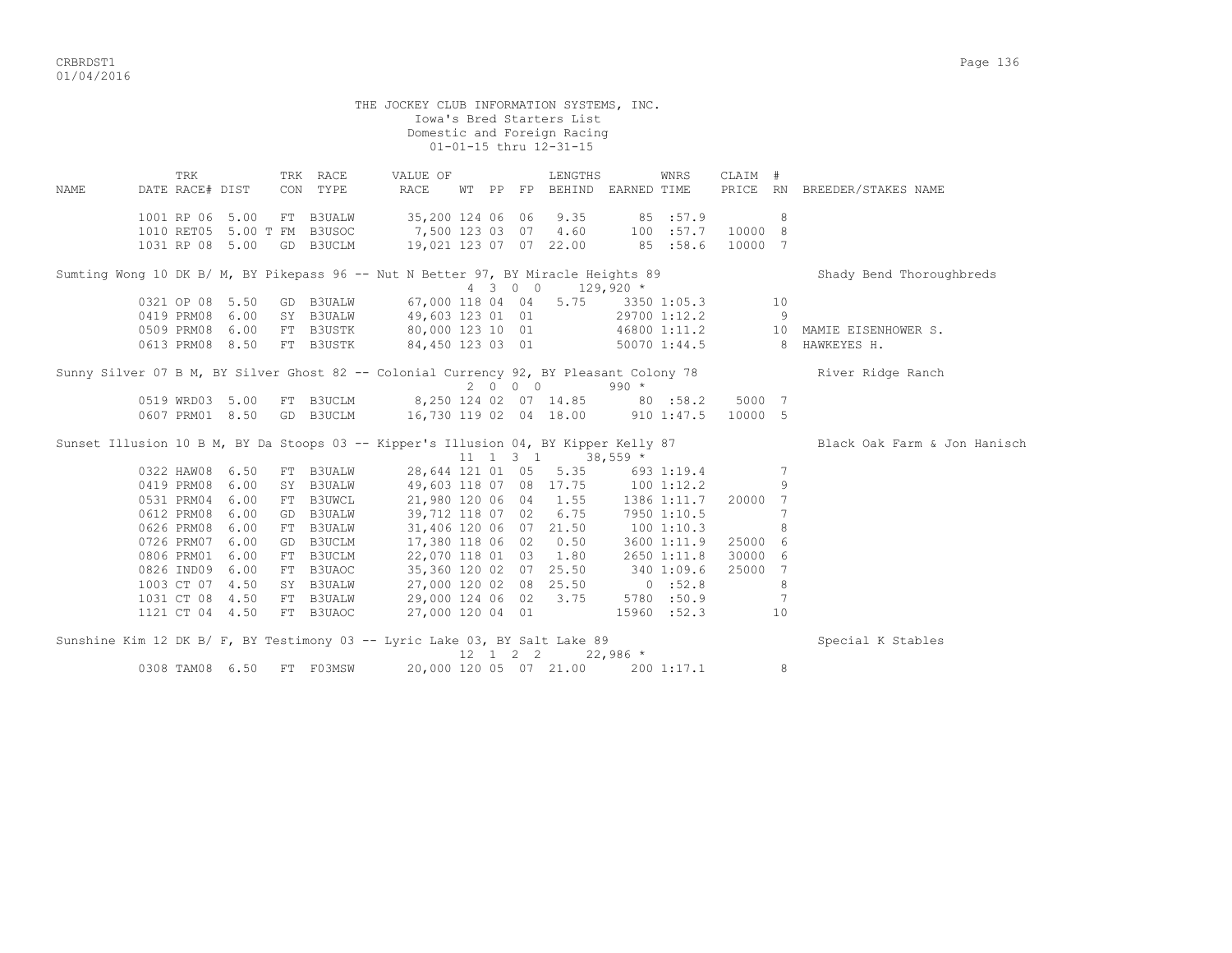|      |                                                                                               |      |            |              | THE JOCKEY CLUB INFORMATION SYSTEMS, INC. |  |         | Iowa's Bred Starters List<br>Domestic and Foreign Racing<br>01-01-15 thru 12-31-15 |           |                 |          |    |                               |
|------|-----------------------------------------------------------------------------------------------|------|------------|--------------|-------------------------------------------|--|---------|------------------------------------------------------------------------------------|-----------|-----------------|----------|----|-------------------------------|
|      | TRK                                                                                           |      |            | TRK RACE     | VALUE OF                                  |  |         | LENGTHS                                                                            |           | WNRS            | CLAIM #  |    |                               |
| NAME | DATE RACE# DIST                                                                               |      |            | CON TYPE     | RACE                                      |  |         | WT PP FP BEHIND EARNED TIME                                                        |           |                 |          |    | PRICE RN BREEDER/STAKES NAME  |
|      |                                                                                               |      |            |              |                                           |  |         |                                                                                    |           |                 |          |    |                               |
|      | 0329 TAM07                                                                                    | 6.00 |            | FT F03MSW    | 20,600 120 04 08 13.35                    |  |         |                                                                                    |           | 2001:11.6       |          | 8  |                               |
|      | 0507 PRM09                                                                                    | 6.00 |            | FT B36MSW    | 37,105 119 06 04                          |  |         | 6.75                                                                               |           | 1831 1:13.3     |          | 12 |                               |
|      | 0517 PRM02                                                                                    | 8.32 |            | MY B36MSW    | 37, 227 118 03 06 16.25                   |  |         |                                                                                    |           | 1001:48.0       |          | 7  |                               |
|      | 0607 PRM09                                                                                    | 6.00 |            | FT B36MSW    |                                           |  |         | 37,130 118 05 04 1.50                                                              |           | 1838 1:14.3     |          | 11 |                               |
|      | 0703 PRM08                                                                                    | 6.00 |            | FT B36MSW    | 34,490 118 09 02 1.50                     |  |         |                                                                                    |           | 6792 1:13.1     |          | 12 |                               |
|      | 0716 PRM04                                                                                    | 6.00 |            | FT B36MCL    | 20,240 117 01 04 2.75                     |  |         |                                                                                    |           | $1002$ $1:12.4$ | 25000 8  |    |                               |
|      | 0724 PRM05                                                                                    | 6.00 |            | FT B36MCL    | 20,259 117 05 06 5.75                     |  |         |                                                                                    |           | $100$ $1:13.5$  | 25000 7  |    |                               |
|      | 0731 PRM06                                                                                    | 6.00 |            | FT B36MCL    | 11,843 119 10 03 2.50                     |  |         |                                                                                    |           | 1368 1:13.9     | 7500 10  |    |                               |
|      | 0816 CBY08                                                                                    | 5.50 |            | FT B3UMCL    | 10,500 119 02 02 hd                       |  |         |                                                                                    |           | 2100 1:07.2     | 6250 10  |    |                               |
|      | 0828 CBY04 6.00                                                                               |      |            | FT B3UMCL    | 10,500 119 07 03 0.35                     |  |         |                                                                                    |           | $1155$ $1:13.2$ | 6250 8   |    |                               |
|      | 0910 CBY06 5.50                                                                               |      |            | FT B3UMCL    | 10,500 119 08 01                          |  |         |                                                                                    |           | 6300 1:07.9     | 6250 9   |    |                               |
|      | Swedish Dala 12 DK B/ G, BY Petionville 92 -- Swede 02, BY Yankee Victor 96                   |      |            |              |                                           |  | 3 1 0 0 |                                                                                    | $9,200$ * |                 |          |    | Hobbs William                 |
|      | 0502 PRM03 6.00                                                                               |      | FT         | 36MCL        | 14,910 118 05 01                          |  |         |                                                                                    |           | 9000 1:14.1     | 15000 5  |    |                               |
|      | 0517 PRM03                                                                                    | 5.50 | MΥ         | 3UCLM        | 22,938 114 02 06 11.50                    |  |         |                                                                                    | 1001:05.3 |                 | 25000 7  |    |                               |
|      | 0523 PRM03 6.00                                                                               |      | FT         | <b>3UCLM</b> |                                           |  |         | 17,322 115 03 07 20.35                                                             |           | 100 1:12.0      | 12500 8  |    |                               |
|      | Sweet Ann Marie 12 DK B/ F, BY Ready's Image 05 -- Friend O the Devil 04, BY Devil His Due 89 |      |            |              |                                           |  |         | $6 \quad 2 \quad 2 \quad 0 \quad 18,992 \neq$                                      |           |                 |          |    | Lieber Todd Dr.               |
|      | 0510 PRM05                                                                                    | 5.00 |            | FT F03MCL    |                                           |  |         | 21,647 122 07 07 7.25                                                              |           | 1001:00.7       | 30000 9  |    |                               |
|      | 0613 PRM09                                                                                    | 5.50 |            | FT B36MCL    | 10,647 118 03 10 20.40                    |  |         |                                                                                    |           | 1001:05.8       | 12500 12 |    |                               |
|      | 0628 PRM03                                                                                    | 6.00 |            | FT B36MCL    | 11,901 118 05 02 2.25                     |  |         |                                                                                    |           | 2352 1:13.5     | 7500 7   |    |                               |
|      | 0711 PRM09                                                                                    | 6.00 |            | FT B36MCL    | 11,882 118 04 02 1.00                     |  |         |                                                                                    |           | 2328 1:13.7     | 7500 8   |    |                               |
|      | 0725 PRM05 6.00                                                                               |      |            | FT B36MCL    | 11,921 118 01 01                          |  |         |                                                                                    |           | 7128 1:13.8     | 7500 6   |    |                               |
|      | 0802 PRM01 5.50                                                                               |      |            | FT B3UCLM    | 11,882 119 02 01                          |  |         |                                                                                    |           | 6984 1:06.5     | 5000 8   |    |                               |
|      | Syd Licious 07 B G, BY Wild Gold 90 -- L L 's Key 97, BY Silver Deputy 85                     |      |            |              |                                           |  |         | $10 \quad 1 \quad 1 \quad 1 \qquad 12,725 \star$                                   |           |                 |          |    | Todd M. Lieber & Gary E Lucas |
|      | 0424 PRM02                                                                                    | 6.00 | GD         | 3UCLM        | 16,128 118 01 05 11.75                    |  |         |                                                                                    |           | 387 1:11.6      | 6250 6   |    |                               |
|      | 0509 PRM09                                                                                    | 6.00 | FT         | 4UWCL        | 15,434 120 01 04 10.00                    |  |         |                                                                                    |           | 756 1:11.8      | 5000 9   |    |                               |
|      | 0522 PRM07                                                                                    | 6.00 | ${\rm FT}$ | <b>3UWCL</b> | 12,500 120 06 07 8.65                     |  |         |                                                                                    |           | 100 1:11.2      | 5000 8   |    |                               |
|      | 0611 PRM01                                                                                    | 8.00 | <b>MY</b>  | <b>3UCLM</b> | 11,810 118 07 02                          |  |         | 6.25                                                                               |           | 2808 1:39.4     | 4000     | 7  |                               |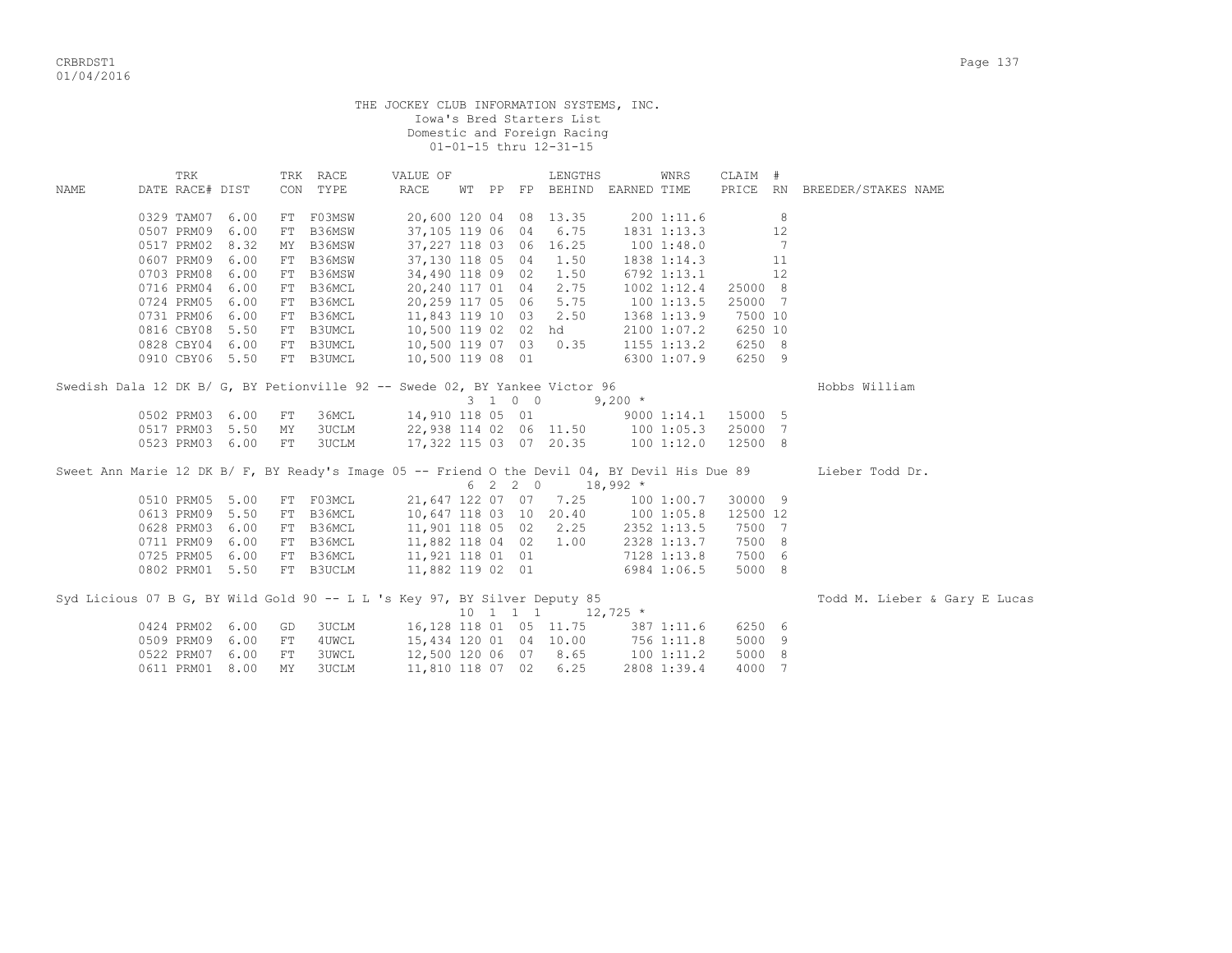|      | THE JOCKEY CLUB INFORMATION SYSTEMS, INC.<br>Iowa's Bred Starters List<br>Domestic and Foreign Racing<br>01-01-15 thru 12-31-15 |      |     |              |                                                                        |                  |         |  |                             |            |                                   |         |    |                              |  |
|------|---------------------------------------------------------------------------------------------------------------------------------|------|-----|--------------|------------------------------------------------------------------------|------------------|---------|--|-----------------------------|------------|-----------------------------------|---------|----|------------------------------|--|
|      | TRK                                                                                                                             |      |     | TRK RACE     | VALUE OF                                                               |                  |         |  | LENGTHS                     |            | WNRS                              | CLAIM # |    |                              |  |
| NAME | DATE RACE# DIST                                                                                                                 |      | CON | TYPE         | RACE                                                                   |                  |         |  | WT PP FP BEHIND EARNED TIME |            |                                   |         |    | PRICE RN BREEDER/STAKES NAME |  |
|      | 0621 PRM03 8.50                                                                                                                 |      | FT  | 4UCLM        | 11,000 116 07 05                                                       |                  |         |  | 9.00                        |            | 324 1:48.0                        | 4000 7  |    |                              |  |
|      | 0716 PRM03 8.32                                                                                                                 |      | FT  | <b>3UCLM</b> | 12,000 118 03 06 13.25                                                 |                  |         |  |                             |            | 100 1:43.9                        | 5000 7  |    |                              |  |
|      | 0726 CBY09 8.50                                                                                                                 |      | FT  | <b>3UCLM</b> | 10,000 123 05 01                                                       |                  |         |  |                             |            | 60001:46.4                        | 4000 8  |    |                              |  |
|      | 0813 CBY05 8.32                                                                                                                 |      | FT  | 3UCLM        |                                                                        |                  |         |  |                             |            | 12,500 123 02 03 1.00 1375 1:43.7 | 6250 8  |    |                              |  |
|      | 0827 CBY05 8.32                                                                                                                 |      | FT  | <b>3UCLM</b> |                                                                        |                  |         |  |                             |            | 12,500 123 10 10 28.90 125 1:44.4 | 6250 11 |    |                              |  |
|      | 0910 CBY03 8.50                                                                                                                 |      | FT  | <b>3UCLM</b> | 12,500 119 06 04 4.75                                                  |                  |         |  |                             |            | 750 1:47.4                        | 5000 6  |    |                              |  |
|      | Talk's Cheap 10 DK B/ G, BY Fairbanks 03 -- Our Friend Hidayet 92, BY Fast Play 86                                              |      |     |              |                                                                        |                  |         |  |                             |            |                                   |         |    | McShane Dave                 |  |
|      |                                                                                                                                 |      |     |              |                                                                        |                  | 7 0 0 2 |  |                             | $2,086$ *  |                                   |         |    |                              |  |
|      | 0419 PRM02 6.00                                                                                                                 |      | SY  | <b>3UWCL</b> | 18,589 118 03 05                                                       |                  |         |  | 8.50                        |            | 444 1:11.8                        | 12500 7 |    |                              |  |
|      | 0507 PRM02 6.00                                                                                                                 |      | FT  | <b>3UCLM</b> | 18,541 120 04 06                                                       |                  |         |  | 9.05                        |            | 1001:11.6                         | 15000 9 |    |                              |  |
|      | 0612 PRM04 8.32                                                                                                                 |      | GD  | <b>3UWCL</b> | 11,500 118 07 06 13.25<br>6,000 120 06 04 7.25<br>5,000 120 03 03 4.55 |                  |         |  |                             |            | 1001:43.3                         | 7500 7  |    |                              |  |
|      | 0717 FP 08 6.00                                                                                                                 |      | FT  | 3UCLM        |                                                                        |                  |         |  |                             |            | 3361:15.8                         | 3200 8  |    |                              |  |
|      | 0804 FP 03 6.00                                                                                                                 |      | FT  | <b>3UCLM</b> |                                                                        |                  |         |  |                             |            | 5001:13.0                         | 3200 7  |    |                              |  |
|      | 0815 FP 08 6.00                                                                                                                 |      | FT  | <b>3UCLM</b> | 5,400 120 04 03 3.50                                                   |                  |         |  |                             |            | 540 1:13.2                        | 5000 7  |    |                              |  |
|      | 0829 FP 03 6.00                                                                                                                 |      | FT  | <b>3UCLM</b> | 6,000 120 03 06 13.30                                                  |                  |         |  |                             |            | 66 1:12.4                         | 3200 8  |    |                              |  |
|      | Talk That Talk 10 CH M, BY Colorful Tour 99 -- Miss Brooklyn B 04, BY Mazel Trick 95                                            |      |     |              |                                                                        |                  |         |  |                             |            |                                   |         |    | Poindexter Allen             |  |
|      |                                                                                                                                 |      |     |              |                                                                        |                  | 5 1 1 0 |  |                             | $14,407$ * |                                   |         |    |                              |  |
|      | 0607 PRM08 6.00                                                                                                                 |      |     | FT B3UCLM    | 17,298 120 02 01                                                       |                  |         |  |                             |            | 10200 1:13.7                      |         | 9  |                              |  |
|      | 0621 PRM08                                                                                                                      | 6.00 |     | FT B3UALW    |                                                                        |                  |         |  |                             |            | 37,751 123 11 05 14.60 897 1:11.0 |         | 11 |                              |  |
|      | 0716 PRM09 6.00                                                                                                                 |      |     | FT B3UALW    | 35, 145 123 07 09 13.55                                                |                  |         |  |                             |            | 100 1:11.4<br>642 1:13.4          |         | 9  |                              |  |
|      | 0724 PRM09 6.00                                                                                                                 |      |     | FT B3UCLM    | 13,076 123 02 04 4.25                                                  |                  |         |  |                             |            |                                   | 7500 8  |    |                              |  |
|      | 0801 PRM07 5.00                                                                                                                 |      |     | FT B3UCLM    | 13,076 120 04 02 nk                                                    |                  |         |  |                             |            | 2568 1:00.2                       | 5000 8  |    |                              |  |
|      | Tazzy Tiara 13 DK B/ F, BY Zanjero 04 -- Triple Tiara 01, BY King of Kings (IRE) 95                                             |      |     |              |                                                                        |                  | 3 0 0 0 |  |                             | $2,056$ *  |                                   |         |    | Windsor Thoroughbreds Inc    |  |
|      | 0605 PRM05 4.50                                                                                                                 |      |     | FT F02MSW    | 37,202 119 06 04                                                       |                  |         |  | 6.00                        |            | 1856 :53.4                        |         | 8  |                              |  |
|      | 0621 PRM09 5.00                                                                                                                 |      |     | FT F02MSW    |                                                                        |                  |         |  |                             |            | 37,154 119 09 09 9.70 100 1:00.8  |         | 10 |                              |  |
|      | 0718 PRM06 5.50                                                                                                                 |      |     | FT F02MSW    | 34,490 119 12 12 25.90                                                 |                  |         |  |                             |            | 100 1:06.5                        |         | 12 |                              |  |
|      | Tea Party Campaign 10 DK B/ G, BY Winter Glitter 97 -- Larens Bid 00, BY Dawn Quixote 87                                        |      |     |              |                                                                        | $10 \t2 \t2 \t0$ |         |  |                             | $15,400*$  |                                   |         |    | Rosenthal Katherine A.       |  |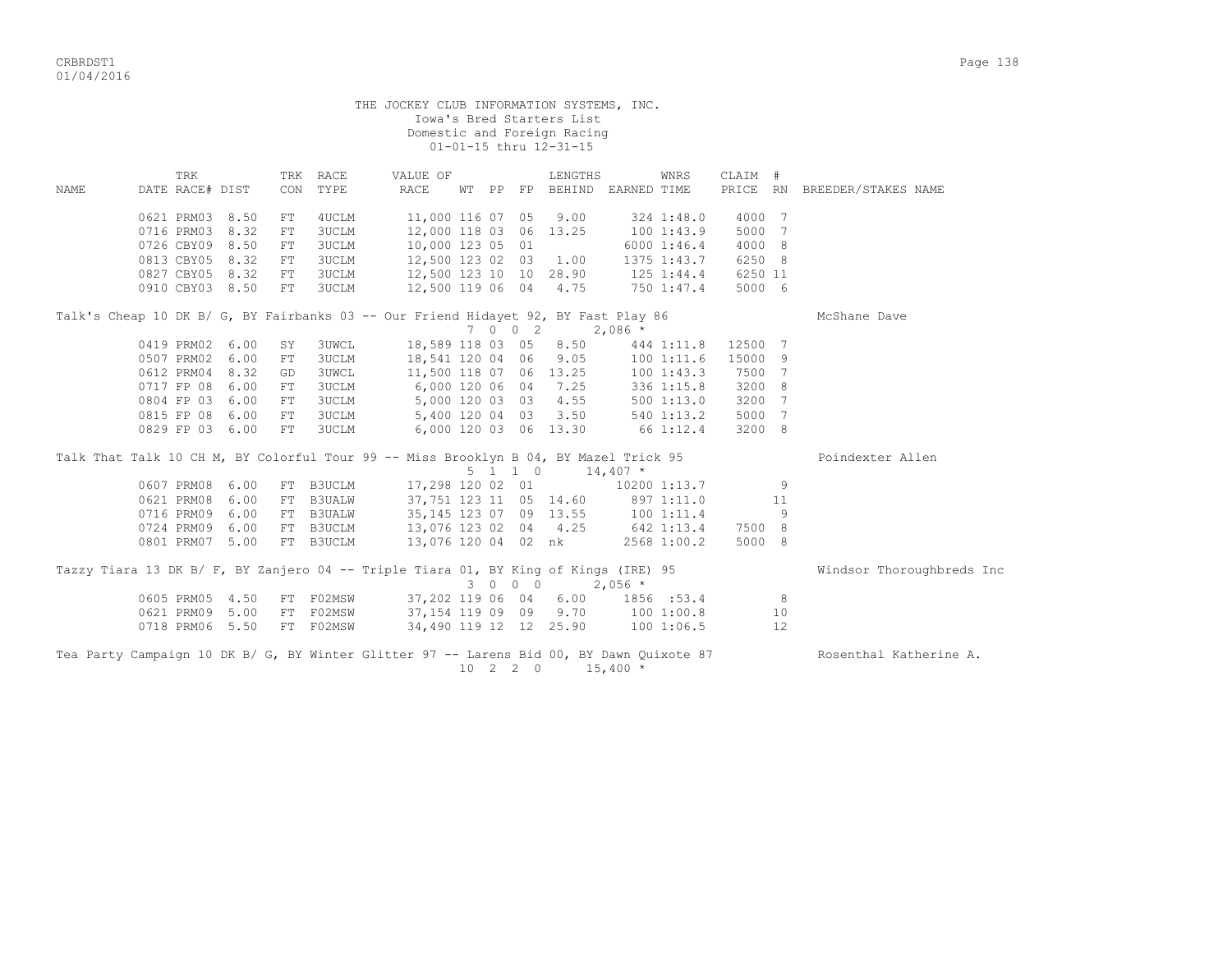|      |                                                                                                                                                          |      |            |                      | THE JOCKEY CLUB INFORMATION SYSTEMS, INC. |  |  |         | Iowa's Bred Starters List<br>Domestic and Foreign Racing<br>01-01-15 thru 12-31-15 |            |             |          |   |                                      |  |
|------|----------------------------------------------------------------------------------------------------------------------------------------------------------|------|------------|----------------------|-------------------------------------------|--|--|---------|------------------------------------------------------------------------------------|------------|-------------|----------|---|--------------------------------------|--|
| NAME | TRK<br>DATE RACE# DIST                                                                                                                                   |      |            | TRK RACE<br>CON TYPE | VALUE OF<br>RACE                          |  |  |         | LENGTHS<br>WT PP FP BEHIND EARNED TIME                                             |            | WNRS        | CLAIM #  |   | PRICE RN BREEDER/STAKES NAME         |  |
|      |                                                                                                                                                          |      |            |                      |                                           |  |  |         |                                                                                    |            |             |          |   |                                      |  |
|      | 0426 PRM09                                                                                                                                               | 5.50 | FT         | 36MCL                | 12,305 123 10 08 15.00                    |  |  |         |                                                                                    |            | 1001:06.5   | 7500 10  |   |                                      |  |
|      | 0508 PRM04 6.00                                                                                                                                          |      | FT         | 36MCL                | 13,595 120 02 06 9.00                     |  |  |         |                                                                                    | 100 1:14.2 |             | 7500 8   |   |                                      |  |
|      | 0525 PRM09                                                                                                                                               | 6.00 | FT         | 36MCL                | 12,352 123 04 02 5.50                     |  |  |         |                                                                                    |            | 2425 1:12.9 | 7500 8   |   |                                      |  |
|      | 0606 PRM02 5.50                                                                                                                                          |      | FT         | 36MCL                | 12,280 123 07 05 1.75                     |  |  |         |                                                                                    |            | 282 1:07.2  | 7500 11  |   |                                      |  |
|      | 0619 PRM09                                                                                                                                               | 6.00 | FT         | 36MCL                | 12,305 123 06 02                          |  |  |         | 1.00                                                                               |            | 2375 1:14.3 | 7500 10  |   |                                      |  |
|      | 0705 PRM04                                                                                                                                               | 6.00 | ${\rm FT}$ | 36MCL                | 11,882 123 01 01                          |  |  |         |                                                                                    |            | 6984 1:13.7 | 7500 8   |   |                                      |  |
|      | 0723 PRM02                                                                                                                                               | 6.00 | FT         | 3UCLM                | 11,901 119 01 05 16.50                    |  |  |         |                                                                                    |            | 294 1:11.7  | 5000 7   |   |                                      |  |
|      | 0813 CBY04 7.50 T FM                                                                                                                                     |      |            | <b>3UCLM</b>         | 13,500 123 04 10 9.45                     |  |  |         |                                                                                    | 135 1:31.6 |             | 12500 12 |   |                                      |  |
|      | 0829 CBY07 6.50                                                                                                                                          |      | FT         | 3UCLM                | 10,500 123 06 05 7.75                     |  |  |         |                                                                                    | 105 1:19.6 |             | 6250 8   |   |                                      |  |
|      |                                                                                                                                                          |      |            | <b>3UALW</b>         |                                           |  |  |         |                                                                                    |            |             |          | 9 |                                      |  |
|      | 5,200 126 07 01<br>0925 ED 03 6.50 FT<br>2600 1:18.3<br>Tell Her to Go 12 CH F, BY Maze Craze 98 -- Hummalu 05, BY Humming 96<br>McClelland Barbara Jean |      |            |                      |                                           |  |  |         |                                                                                    |            |             |          |   |                                      |  |
|      |                                                                                                                                                          |      |            |                      |                                           |  |  |         |                                                                                    |            |             |          |   |                                      |  |
|      |                                                                                                                                                          |      |            |                      |                                           |  |  |         | $1 0 0 0 100 *$                                                                    |            |             |          |   |                                      |  |
|      | 0618 PRM02 6.00 FT B36MCL                                                                                                                                |      |            |                      | 21,671 118 06 08 22.50 100 1:13.9 30000 8 |  |  |         |                                                                                    |            |             |          |   |                                      |  |
|      | Ten Percent Down 12 DK B/ F, BY Spring At Last 03 -- Frangible 06, BY Broken Vow 97                                                                      |      |            |                      |                                           |  |  |         | $5 \t2 \t0 \t0 \t17,447 \t*$                                                       |            |             |          |   | Burden Creek Farm & Clifton Farm LLC |  |
|      | 0522 PRM09 6.00                                                                                                                                          |      |            | FT B36MCL            | 14,837 113 06 01 8775 1:13.1              |  |  |         |                                                                                    |            |             | 15000 8  |   |                                      |  |
|      | 0621 PRM08                                                                                                                                               | 6.00 |            | FT B3UALW            | 37,751 118 06 07 16.60 100 1:11.0         |  |  |         |                                                                                    |            |             | 11       |   |                                      |  |
|      | 0711 PRM08                                                                                                                                               | 8.00 |            | FT F03STK            |                                           |  |  |         |                                                                                    |            |             |          |   | 10 IOWA STALLION FILLY STAKES S.     |  |
|      | 0725 PRM03 6.00                                                                                                                                          |      |            | FT B3UCLM            |                                           |  |  |         |                                                                                    |            |             |          |   |                                      |  |
|      | 0808 PRM05 8.32                                                                                                                                          |      |            | FT F03STK            | 80,000 116 09 07 25.75                    |  |  |         |                                                                                    | 5001:45.5  |             |          |   | 12 IOWA BREEDERS' OAKS               |  |
|      | Thunder Cash 12 CH F, BY Congo King 03 -- Thunder Eppi 03, BY Thunder Gulch 92                                                                           |      |            |                      |                                           |  |  | 9 0 1 1 |                                                                                    | $5,242$ *  |             |          |   | McShane Dave                         |  |
|      | 0501 PRM02 6.00                                                                                                                                          |      |            | GD B36MCL            | 14,886 118 05 04 4.25                     |  |  |         |                                                                                    | 744 1:14.2 |             | 15000 6  |   |                                      |  |
|      | 0516 PRM09 6.00                                                                                                                                          |      |            | FT F03MSW            | 37,172 122 08 07 24.00                    |  |  |         |                                                                                    | 1001:13.3  |             |          | 8 |                                      |  |
|      | 0531 PRM08 5.50                                                                                                                                          |      |            | FT B36MCL            | 11,540 118 05 02 7.75                     |  |  |         |                                                                                    |            | 2912 1:06.7 | 15000 6  |   |                                      |  |
|      | 0613 PRM09 5.50                                                                                                                                          |      |            | FT B36MCL            | 10,647 118 04 05 13.05                    |  |  |         |                                                                                    | 294 1:05.8 |             | 12500 12 |   |                                      |  |
|      | 0702 PRM09                                                                                                                                               | 6.00 |            | FT B36MCL            | 13,692 115 07 05 14.75                    |  |  |         |                                                                                    |            | 339 1:13.6  | 12500 7  |   |                                      |  |
|      | 0717 PRM03                                                                                                                                               | 6.00 |            | FT B36MCL            | 10,000 118 05 05 18.50                    |  |  |         |                                                                                    |            | 297 1:12.2  | 10000 6  |   |                                      |  |
|      | 0731 PRM06                                                                                                                                               | 6.00 |            | FT B36MCL            | 11,843 113 07 09 11.25                    |  |  |         |                                                                                    |            | 1001:13.9   | 7500 10  |   |                                      |  |

0814 CLS01 6.00 FT B3UMCL 3,800 120 05 03 4.55 456 1:16.6 5000 6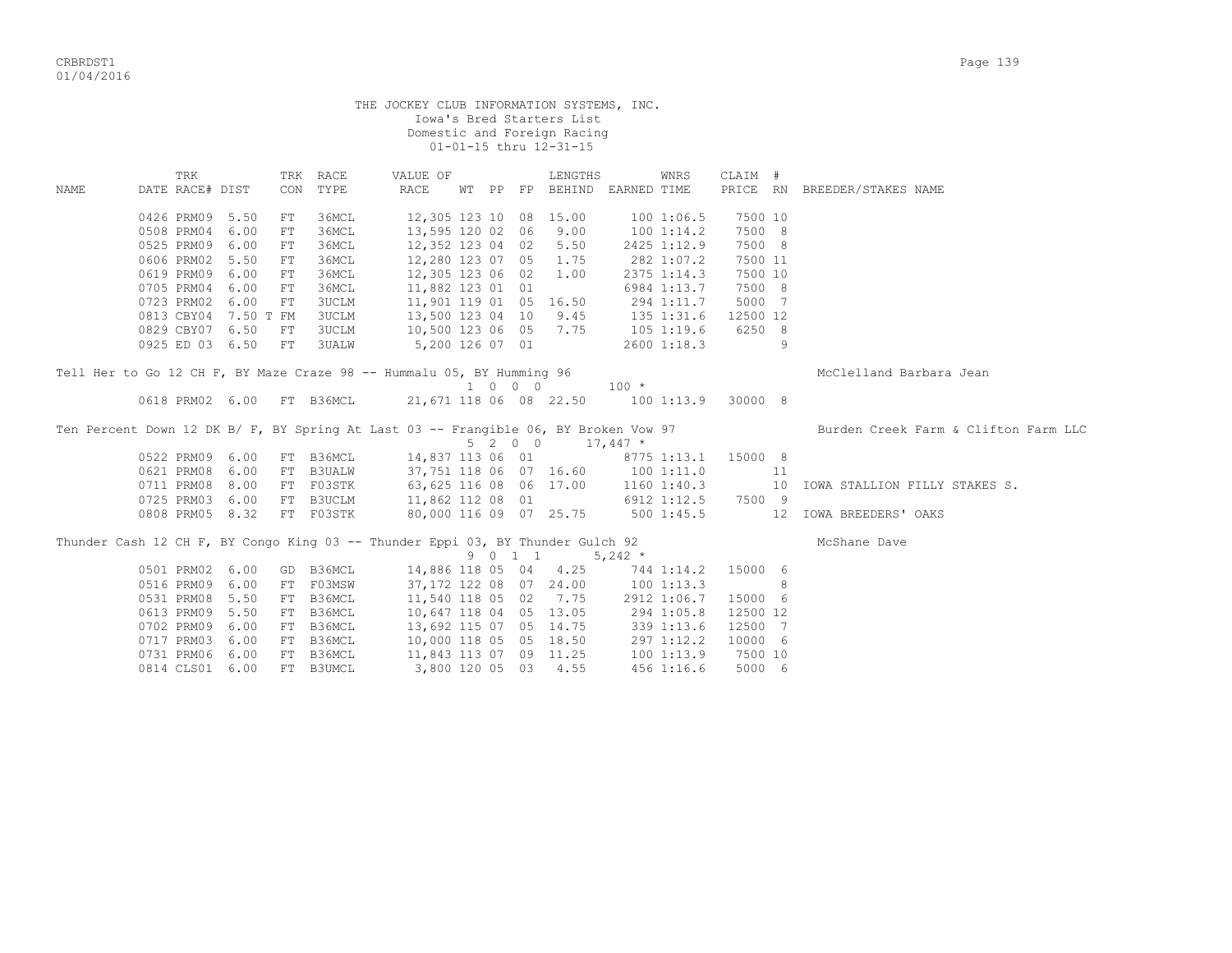|      |                           |    |                      | THE JOCKEY CLUB INFORMATION SYSTEMS, INC.                                                          |         | Iowa's Bred Starters List<br>Domestic and Foreign Racing<br>01-01-15 thru 12-31-15 |           |             |          |                |                                    |
|------|---------------------------|----|----------------------|----------------------------------------------------------------------------------------------------|---------|------------------------------------------------------------------------------------|-----------|-------------|----------|----------------|------------------------------------|
|      |                           |    |                      |                                                                                                    |         |                                                                                    |           |             |          |                |                                    |
| NAME | TRK<br>DATE RACE# DIST    |    | TRK RACE<br>CON TYPE | VALUE OF<br>RACE                                                                                   |         | LENGTHS<br>WT PP FP BEHIND EARNED TIME                                             |           | WNRS        | CLAIM #  |                | PRICE RN BREEDER/STAKES NAME       |
|      | 0823 CLS01 6.00 FT B3UMCL |    |                      | 3,800 124 04 06 10.55 0 1:15.2 5000 7                                                              |         |                                                                                    |           |             |          |                |                                    |
|      |                           |    |                      | Thunder Gal 05 CH M, BY Deputy Slew 91 -- Calm Courage 90, BY Real Courage 83                      | 2001    |                                                                                    | $456$ *   |             |          |                | Sillik Frank                       |
|      | 0828 CLS01 6.00 MY B3UCLM |    |                      | 3,800 123 04 03 8.25 456 1:15.2                                                                    |         |                                                                                    |           |             | 2500 6   |                |                                    |
|      | 0905 CLS03 6.50 FT B3UCLM |    |                      | 3,800 124 05 06 12.60 0 1:20.6                                                                     |         |                                                                                    |           |             | 2500 7   |                |                                    |
|      |                           |    |                      | Time for Won More 12 B F, BY Hold Me Back 06 -- Time Stamp 03, BY Louis Quatorze 93                |         | 1 0 0 0                                                                            | $100 *$   |             |          |                | Lafoy Jeff                         |
|      |                           |    |                      | 0426 PRM05 6.00 FT B36WMC 12,304 118 06 09 23.05 100 1:14.5 7500 10                                |         |                                                                                    |           |             |          |                |                                    |
|      |                           |    |                      | Tiz a Lady Now 12 DK B/ F, BY Hold Me Back 06 -- Lonely Chant 05, BY Tiznow 97<br>6 1 0 1 26,328 * |         | 6 1 0 1 26,328 $\star$                                                             |           |             |          |                | Donald E. Scharge & Lynn Chleborad |
|      | 0517 PRM02 8.32           |    | MY B36MSW            |                                                                                                    |         | 37,227 118 01 01 22350 1:48.0 7                                                    |           |             |          |                |                                    |
|      | 0604 PRM08 8.32           |    | FT B3UALW            | 33,540 118 05 05 17.35 912 1:44.0                                                                  |         |                                                                                    |           |             |          | 6              |                                    |
|      | 0625 PRM04 6.00 FT B3UCLM |    |                      | 17,298 118 06 06 8.75 100 1:12.3 15000 9                                                           |         |                                                                                    |           |             |          |                |                                    |
|      | 0711 PRM08 8.00           |    | FT F03STK            | 63,625 122 07 07 21.25 500 1:40.3<br>10,879 115 02 04 8.50 594 1:41.7                              |         |                                                                                    |           |             |          |                | 10 IOWA STALLION FILLY STAKES S.   |
|      | 0719 PRM09 8.00 FT B3UCLM |    |                      |                                                                                                    |         |                                                                                    |           |             | 10000 10 |                |                                    |
|      | 0807 PRM09 8.50 FT B3UCLM |    |                      | 16,022 115 10 03 7.25 1872 1:50.1 12500 10                                                         |         |                                                                                    |           |             |          |                |                                    |
|      |                           |    |                      | Tiz Fee 12 B G, BY Tizdejavu 05 -- Raise Fee 02, BY Menifee 96                                     |         |                                                                                    |           |             |          |                | Jeff Greseth & Pamela Ziebarth     |
|      |                           |    |                      |                                                                                                    |         | 3 0 0 1                                                                            | $6,360$ * |             |          |                |                                    |
|      | 0503 PRM06 6.00           | FT | 36MSW                |                                                                                                    |         | 37, 138 118 01 04 15.00 1850 1:12.3 9                                              |           |             |          |                |                                    |
|      | 0521 PRM09 6.00           | FT | 03MSW                | 37,130 122 01 03 2.00 4410 1:14.2 11                                                               |         |                                                                                    |           |             |          |                |                                    |
|      | 0625 PRM09 8.32 FT        |    | 36MSW                |                                                                                                    |         | 37,130 118 05 10 24.50 100 1:46.5                                                  |           |             |          | 11             |                                    |
|      |                           |    |                      | Tomey Too 13 CH G, BY Notional 04 -- Monument Valley 97, BY Air Forbes Won 79                      | 5 1 0 0 |                                                                                    | 9,195 $*$ |             |          |                | DNAce Thoroughbreds, LTD.          |
|      | 0625 PRM06 5.00           | FT | 02MSW                |                                                                                                    |         | 37,154 119 08 08 13.50 100 :58.9                                                   |           |             | 10       |                |                                    |
|      | 0719 PRM07 5.50           | FT | 02MSW                |                                                                                                    |         | 34,510 118 06 07 17.75 100 1:05.3                                                  |           |             |          | 11             |                                    |
|      | 0808 PRM02 6.00           | GD | 02MSW                |                                                                                                    |         | 34,587 119 02 05 11.50 864 1:13.6                                                  |           |             |          | $\overline{7}$ |                                    |
|      | 1014 RP 06 8.00           | FT | 02MSW                |                                                                                                    |         | 33,000 119 01 11 19.30                                                             |           | 85 1:38.9   |          | 12             |                                    |
|      | 1029 RP 03 8.00           | FT | 02MCL                | 13,750 118 03 01                                                                                   |         |                                                                                    |           | 8046 1:42.1 | 20000 9  |                |                                    |
|      |                           |    |                      |                                                                                                    |         |                                                                                    |           |             |          |                |                                    |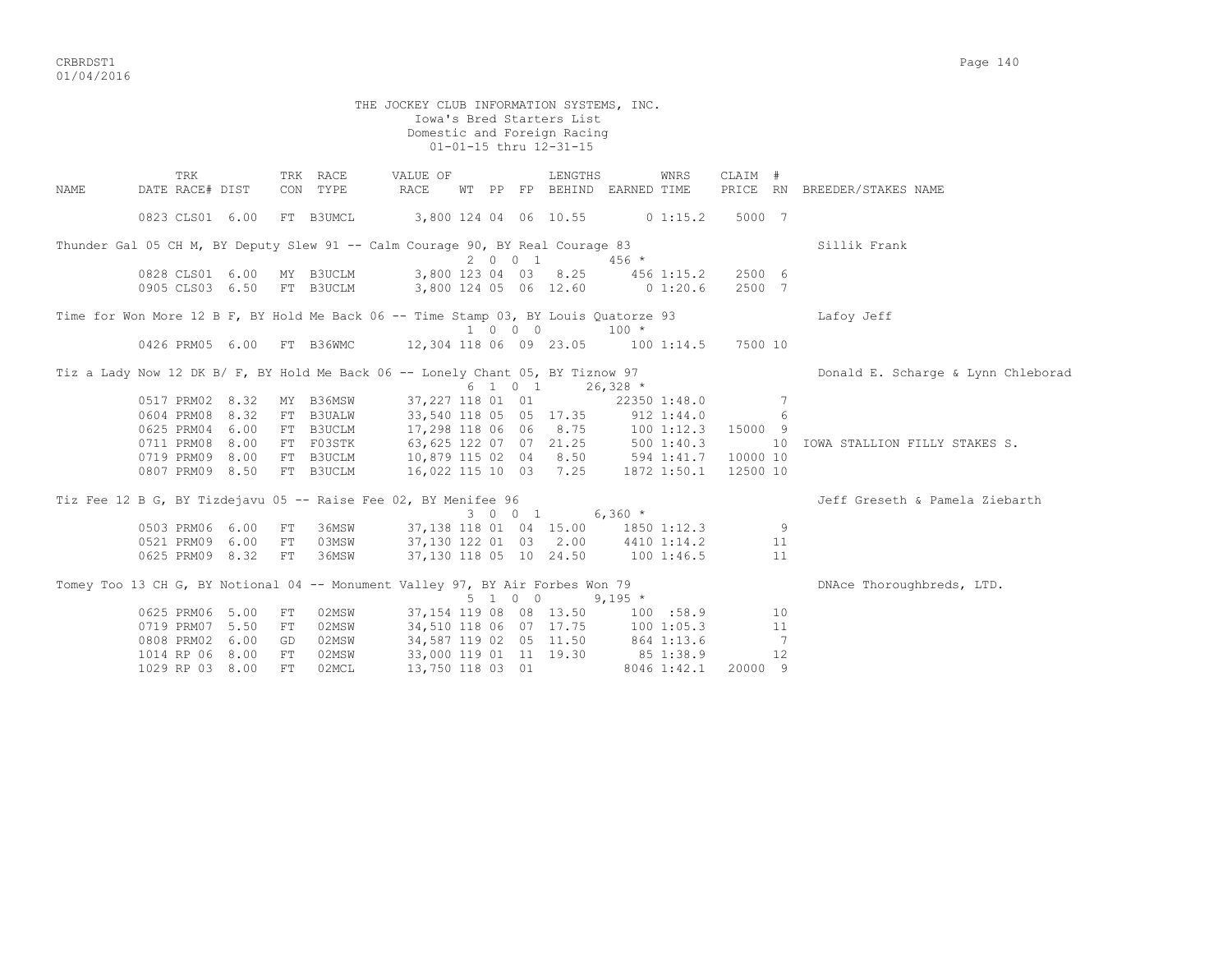CRBRDST1 Page 141 01/04/2016

THE JOCKEY CLUB INFORMATION SYSTEMS, INC. Iowa's Bred Starters List Domestic and Foreign Racing 01-01-15 thru 12-31-15 TRK TRK RACE VALUE OF LENGTHS WNRS CLAIM # NAME DATE RACE# DIST CON TYPE RACE WT PP FP BEHIND EARNED TIME PRICE RN BREEDER/STAKES NAME Toms Princess 09 B M, BY Ecton Park 96 -- Miss Jonessa 95, BY Roanoke 87 Allen Tom Joe Allen Tom Joe  $3 \t 0 \t 0 \t 0$   $0 \t \star$  0315 FON06 6.00 FT B3UCLM 5,900 124 05 06 15.50 0 1:16.2 5000 6 0412 FON05 6.00 FT B3UCLM 4,000 123 03 08 11.75 0 1:14.8 2500 10 0419 FON05 6.00 MY B3UCLM 5,900 123 06 07 22.00 0 1:15.8 5000 7 Toms Prospector 10 CH G, BY Consolidator 02 -- Captain Messier 93, BY Hail the Ruckus 83 Bloomin Thoroughbreds<br>9 1 0 3 14.721 \*  $9 \t1 \t0 \t3 \t14,721 \t*$  0425 PRM01 6.00 MY 3UCLM 17,347 123 03 03 3.25 2070 1:11.7 15000 7 0507 PRM07 6.00 FT 3UCLM 17,274 120 04 04 8.35 844 1:12.3 12500 10 0521 PRM07 6.00 FT 3UCLM 12,925 118 06 01 7500 1:12.7 10000 10 0605 PRM03 6.00 FT 3UCLM 12,000 123 01 05 12.00 357 1:11.4 10000 6 0620 PRM09 5.50 FT 3UCLM 14,168 123 08 06 6.50 100 1:05.6 7500 10 0702 PRM04 6.00 FT 3UCLM 10,934 124 08 03 5.50 1530 1:11.9 7500 8 0710 PRM05 5.00 FT 3UCLM 11,324 123 06 03 0.60 1545 :59.3 5000 7 0718 PRM02 6.00 FT 3UCLM 11,135 123 02 04 8.25 675 1:11.9 7500 7 0802 PRM04 6.00 FT 3UCLM 13,076 116 04 06 15.25 100 1:11.3 5000 8 Totes Adorbs 12 DK B/ F, BY Devil His Due 89 -- Rocktheboat 96, BY Summer Squall 87 Paradise Stable LLC  $5 \t2 \t0 \t1 \t21,858$  \* 0510 PRM05 5.00 FT F03MCL 21,647 122 09 01 12825 1:00.7 30000 9 0531 PRM06 6.00 FT B3UALW 37,824 118 02 08 18.85 100 1:11.2 8 0621 PRM08 6.00 FT B3UALW 37,751 118 07 11 21.85 100 1:11.0 11 0715 PRM01 5.50 MY B3UCLM 12,498 115 07 03 5.75 1483 1:06.3 10000 7 0730 PRM09 5.00 FT B3UCLM 11,470 115 05 01 7350 :59.5 7500 7

| Touchbyanangel 12 DK B/ G, BY Latent Heat 03 -- Our Guardian Angel 03, BY Exploit 96 |                    |           |       |                        |  |         |           |             |    | McShane Dave |
|--------------------------------------------------------------------------------------|--------------------|-----------|-------|------------------------|--|---------|-----------|-------------|----|--------------|
|                                                                                      |                    |           |       |                        |  | 6 1 0 1 | $19.092*$ |             |    |              |
|                                                                                      | 0424 PRM05 6.00 GD |           | 36MSW | 37,105 118 07 09 20.50 |  |         |           | 1001:11.4   |    |              |
|                                                                                      | 0508 PRM09 6.00 FT |           | 36MSW | 37,105 118 03 03 1.25  |  |         |           | 4395 1:14.1 | 12 |              |
|                                                                                      | 0517 PRM09 5.50    | GD.       | 36MSW | 37,202 118 06 06 8.50  |  |         |           | 1001:05.5   |    |              |
|                                                                                      | 0611 PRM09 6.00    | <b>MY</b> | 36MSW | 37,105 118 03 04 9.75  |  |         |           | 1831 1:11.0 |    |              |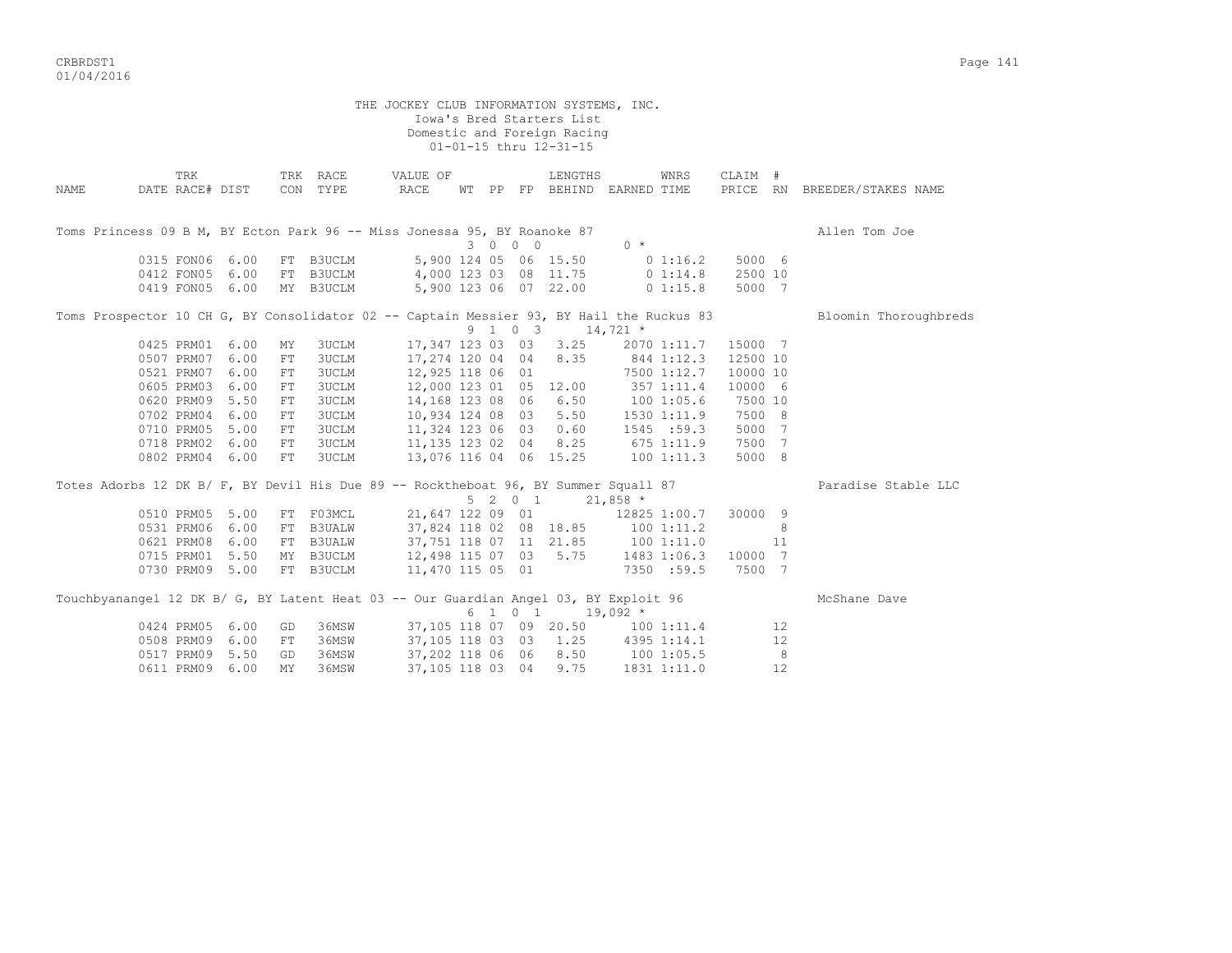|             |                                    |      |          |                          | THE JOCKEY CLUB INFORMATION SYSTEMS, INC.                                                                                                                                                           |  |         | Iowa's Bred Starters List<br>Domestic and Foreign Racing |            |                       |         |                |                              |
|-------------|------------------------------------|------|----------|--------------------------|-----------------------------------------------------------------------------------------------------------------------------------------------------------------------------------------------------|--|---------|----------------------------------------------------------|------------|-----------------------|---------|----------------|------------------------------|
|             |                                    |      |          |                          |                                                                                                                                                                                                     |  |         | 01-01-15 thru 12-31-15                                   |            |                       |         |                |                              |
| <b>NAME</b> | TRK<br>DATE RACE# DIST             |      |          | TRK RACE<br>CON TYPE     | VALUE OF<br>RACE                                                                                                                                                                                    |  |         | LENGTHS<br>WT PP FP BEHIND EARNED TIME                   |            | WNRS                  | CLAIM # |                | PRICE RN BREEDER/STAKES NAME |
|             | 0703 PRM03 6.00<br>0802 PRM09 6.00 |      | FT<br>FT |                          | 36MCL 20,259 118 01 01 12096 1:12.8 30000 7<br>3UCLM 11,840 118 03 04 6.00 570 1:12.7 7500 10                                                                                                       |  |         |                                                          |            |                       |         |                |                              |
|             |                                    |      |          |                          | Touch of a Poet 12 DK B/ F, BY Silver Poet 04 -- Touchofbull 05, BY Bravo Bull 97                                                                                                                   |  |         |                                                          |            |                       |         |                | Spencer Robin                |
|             |                                    |      |          |                          |                                                                                                                                                                                                     |  | 4 0 0 0 |                                                          | $400 *$    |                       |         |                |                              |
|             |                                    |      |          |                          |                                                                                                                                                                                                     |  |         |                                                          |            |                       |         |                |                              |
|             |                                    |      |          |                          | 0516 PRM04 6.00 FT F03MSW 37,227 122 05 FF DNF 100 1:13.9 7<br>0703 PRM08 6.00 FT B36MSW 34,490 120 08 12 42.85 100 1:13.1 12<br>0725 PRM02 6.00 FT B36MCL 11,882 118 06 06 14.75 100 1:15.2 7500 8 |  |         |                                                          |            |                       |         |                |                              |
|             |                                    |      |          |                          |                                                                                                                                                                                                     |  |         |                                                          |            |                       |         |                |                              |
|             | 0730 PRM01 5.00                    |      |          | FT B36MCL                | 13,712 118 04 06 24.75 100 1:00.6 15000 6                                                                                                                                                           |  |         |                                                          |            |                       |         |                |                              |
|             |                                    |      |          |                          | Tough to Handle 13 CH G, BY Cowboy Cal 05 -- Caucus 00, BY General Meeting 88                                                                                                                       |  |         |                                                          |            |                       |         |                | Dave McShane & Don Frazier   |
|             |                                    |      |          |                          |                                                                                                                                                                                                     |  | 2 1 0 0 |                                                          | $20,836$ * |                       |         |                |                              |
|             |                                    |      |          | 0716 PRM06 5.50 FT 02MSW |                                                                                                                                                                                                     |  |         | 29,000 118 03 07 13.05 100 1:05.8 10                     |            |                       |         |                |                              |
|             |                                    |      |          | 0808 PRM02 6.00 GD 02MSW | 34,587 114 05 01                                                                                                                                                                                    |  |         |                                                          |            | 20736 1:13.6          |         | $\overline{7}$ |                              |
|             |                                    |      |          |                          | Tournado Lynnie 10 CH M, BY Colorful Tour 99 -- Rascal's Lynnie 99, BY Raise a Rascal 85                                                                                                            |  |         |                                                          |            |                       |         |                | Chleborad Lynn               |
|             |                                    |      |          |                          |                                                                                                                                                                                                     |  |         | 9 3 2 0                                                  | $37,615$ * |                       |         |                |                              |
|             | 0418 PRM09 6.00                    |      |          |                          | SY B3UCLM 18,516 112 10 01                                                                                                                                                                          |  |         |                                                          |            | 10875 1:12.9 12500 10 |         |                |                              |
|             | 0430 PRM05 5.50                    |      |          |                          | FT B3UCLM 19,807 118 04 01                                                                                                                                                                          |  |         |                                                          |            | 11775 1:05.7 7500 8   |         |                |                              |
|             | 0514 PRM06 6.00                    |      |          | SY B3UALW                |                                                                                                                                                                                                     |  |         | 37,775 115 10 04 1.85 1875 1:12.7                        |            |                       |         | 10             |                              |
|             | 0621 PRM08                         | 6.00 |          | FT B3UALW                |                                                                                                                                                                                                     |  |         | 37,751 123 03 06 16.35 100 1:11.0                        |            |                       |         | 11             |                              |
|             | 0709 PRM05 5.50                    |      |          | FT B3USTR                |                                                                                                                                                                                                     |  |         | 17,500 120 06 06 8.75                                    |            | $1001:05.4$ 7         |         |                |                              |
|             | 0805 PRM01 6.00                    |      |          | FT B3UCLM                | 13,484 123 02 01<br>7,524 123 02 02 0.75 1440 1:14.0 15000 6<br>7,524 123 02 02 0.75 1440 1:14.0 15000 6                                                                                            |  |         |                                                          |            |                       |         |                |                              |
|             | 0815 CLS07 6.00                    |      |          | FT B3UAOC                |                                                                                                                                                                                                     |  |         |                                                          |            |                       |         |                |                              |
|             | 0911 IND04 5.50                    |      |          | GD B3UCLM                |                                                                                                                                                                                                     |  |         | 20,480 120 07 02 2.75 3200 1:04.9 10000 7                |            |                       |         |                |                              |
|             |                                    |      |          |                          | 0929 IND02 5.50 FT B3UALW 15,000 120 05 05 4.75 150 1:06.0                                                                                                                                          |  |         |                                                          |            |                       | 10      |                |                              |
|             |                                    |      |          |                          | Tour On 12 DK B/ F, BY Colorful Tour 99 -- Foran Gap 00, BY Allen's Prospect 82                                                                                                                     |  |         | 4 0 1 2 14,880 *                                         |            |                       |         |                | Chleborad Lynn               |
|             | 0618 PRM04 6.00                    |      |          | FT B36MSW                |                                                                                                                                                                                                     |  |         | 30,000 118 05 06 25.25 100 1:11.3                        |            |                       |         | 7              |                              |
|             | 0703 PRM08 6.00                    |      |          | FT B36MSW                |                                                                                                                                                                                                     |  |         | 34,490 118 04 03 1.75 4075 1:13.1                        |            |                       |         | 12             |                              |
|             | 0718 PRM05 5.00                    |      |          | FT B36MSW                | 29,000 118 04 03                                                                                                                                                                                    |  |         |                                                          |            | 5.75 3480 :58.8       |         | 5              |                              |
|             | 0731 PRM08 5.50                    |      |          | FT B36MSW                | 30,445 118 01 02                                                                                                                                                                                    |  |         | 6.50                                                     |            | 7225 1:05.4           |         | 6              |                              |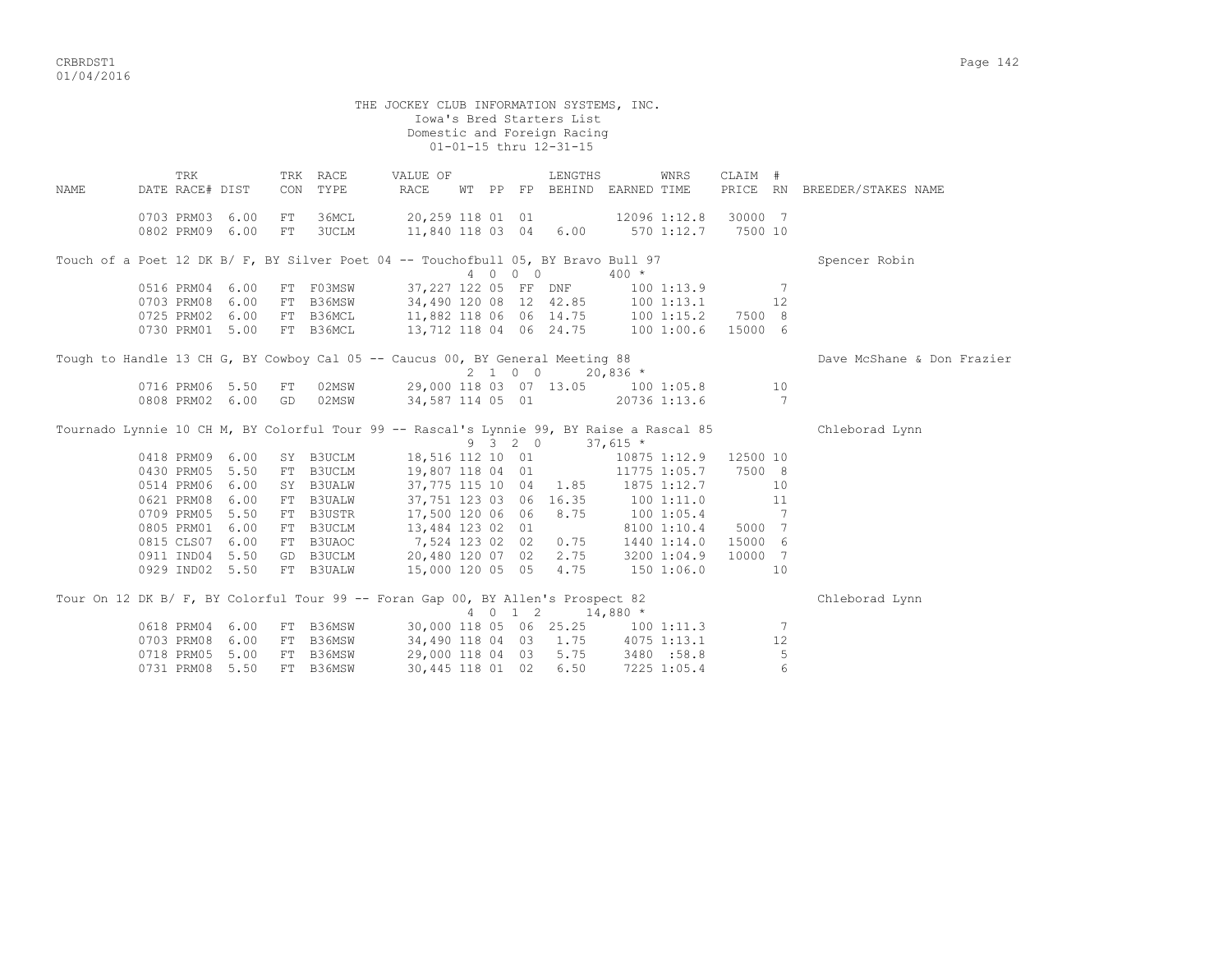CRBRDST1 Page 143 01/04/2016

| THE JOCKEY CLUB INFORMATION SYSTEMS, INC.<br>Iowa's Bred Starters List<br>Domestic and Foreign Racing<br>01-01-15 thru 12-31-15 |                                                                                 |      |                  |                      |                                            |  |  |                     |                                                                       |                          |                |                   |                 |                              |
|---------------------------------------------------------------------------------------------------------------------------------|---------------------------------------------------------------------------------|------|------------------|----------------------|--------------------------------------------|--|--|---------------------|-----------------------------------------------------------------------|--------------------------|----------------|-------------------|-----------------|------------------------------|
| NAME                                                                                                                            | TRK<br>DATE RACE# DIST                                                          |      |                  | TRK RACE<br>CON TYPE | VALUE OF<br>RACE                           |  |  |                     | LENGTHS<br>WT PP FP BEHIND EARNED TIME                                |                          | WNRS           | CLAIM #           |                 | PRICE RN BREEDER/STAKES NAME |
|                                                                                                                                 | Tour to Glory 12 B G, BY Colorful Tour 99 -- Close to Glory 95, BY I Enclose 80 |      |                  |                      |                                            |  |  | 7012                |                                                                       | $7,833*$                 |                |                   |                 | Chleborad Lynn               |
|                                                                                                                                 | 0502 PRM05 6.00                                                                 |      | FT               | 36MCL                |                                            |  |  |                     | 14,886 118 01 03 12.25                                                |                          | 1785 1:12.4    | 15000 6           |                 |                              |
|                                                                                                                                 | 0516 PRM07 8.32                                                                 |      | FT               | 36MSW                | 30,000 118 03 05 19.00                     |  |  |                     |                                                                       |                          | 897 1:44.9     |                   | 6               |                              |
|                                                                                                                                 | 0604 PRM07 8.00                                                                 |      | FT               | 36MSW                | 37, 152 113 03 06 17.60                    |  |  |                     |                                                                       |                          | 1001:40.2      |                   | $7\phantom{.0}$ |                              |
|                                                                                                                                 | 0619 PRM09 6.00                                                                 |      | ${\rm FT}$       | 36MCL                |                                            |  |  |                     | 37,152 113 03 06 17.60 100 1:40.2<br>12,305 119 10 04 4.75 594 1:14.3 |                          |                | 7500 10           |                 |                              |
|                                                                                                                                 | 0628 PRM01 8.50                                                                 |      | GD               | 36MCL                | 11,901 118 07 02                           |  |  |                     | 1.75                                                                  |                          | 2352 1:48.5    | 7500 7            |                 |                              |
|                                                                                                                                 | 0712 PRM06 8.00                                                                 |      | FT               | 36MCL                | 10,291 118 07 03 9.50                      |  |  |                     |                                                                       | 1455 1:42.8              |                | 12500 8           |                 |                              |
|                                                                                                                                 | 0801 PRM03 8.00                                                                 |      | FT               | 36MCL                | 10,630 118 01 04 12.00                     |  |  |                     |                                                                       | 650 1:41.1               |                | 10000 6           |                 |                              |
|                                                                                                                                 | Toxic 12 B G, BY Henny Hughes 03 -- Serene Place 01, BY Out of Place 87         |      |                  |                      |                                            |  |  |                     |                                                                       |                          |                |                   |                 | McShane Dave                 |
|                                                                                                                                 |                                                                                 |      |                  |                      |                                            |  |  | $11 \t 0 \t 1 \t 4$ |                                                                       | $7,485$ *                |                |                   |                 |                              |
|                                                                                                                                 | 0426 PRM09 5.50<br>0525 PRM09 6.00                                              |      | FT<br>${\rm FT}$ | 36MCL<br>36MCL       | 12,305 118 06 03<br>12,352 118 01 06 13.75 |  |  |                     | 9.00                                                                  | 1001:12.9                | 1425 1:06.5    | 7500 10<br>7500 8 |                 |                              |
|                                                                                                                                 | 0614 PRM04 6.00                                                                 |      | ${\rm FT}$       | 36MCL                | 12,352 118 01 04 8.75                      |  |  |                     |                                                                       |                          | 606 1:14.1     | 7500 8            |                 |                              |
|                                                                                                                                 | 0626 PRM01 6.00                                                                 |      | FT               | 36MCL                | 11,862 118 03 03                           |  |  |                     | 5.50                                                                  |                          | 1382 1:13.3    | 7500 9            |                 |                              |
|                                                                                                                                 | 0705 PRM04 6.00                                                                 |      | FT               | 36MCL                | 11,882 118 08 08 13.75                     |  |  |                     |                                                                       |                          | 100 1:13.7     | 7500 8            |                 |                              |
|                                                                                                                                 | 0717 PRM01 5.50                                                                 |      | FT               | 36MCL                | 11,901 116 04 07 7.90                      |  |  |                     |                                                                       |                          | $100$ $1:07.2$ | 5000 7            |                 |                              |
|                                                                                                                                 | 0725 PRM04 6.00                                                                 |      | FT               | 36MCL                | 11,425 118 07 08 13.20                     |  |  |                     |                                                                       | 1001:14.6                |                | 7500 10           |                 |                              |
|                                                                                                                                 | 0806 PRM03 6.00                                                                 |      | ${\rm FT}$       | 3UMCL                | 10,925 114 05 03 11.50                     |  |  |                     |                                                                       |                          | 1500 1:14.1    | 10000 5           |                 |                              |
|                                                                                                                                 | 0815 CLS01 6.00                                                                 |      | FT               | 03MSW                | 6,100 122 04 02 0.50                       |  |  |                     |                                                                       |                          | 1220 1:16.0    |                   | 5               |                              |
|                                                                                                                                 | 0830 CLS04 6.50                                                                 |      | FT               | 3UMCL                | 4,400 119 03 04 13.25                      |  |  |                     |                                                                       |                          |                | 10000 7           |                 |                              |
|                                                                                                                                 | 0904 CLS03 6.00                                                                 |      | FT               | 3UMSW                | 6,100 121 06 03 9.00                       |  |  |                     |                                                                       | 220 1:23.0<br>732 1:14.4 |                |                   | 7               |                              |
|                                                                                                                                 | Tra Kela 10 B M, BY Kela 98 -- Tricky Truth 00, BY Proudest Romeo 90            |      |                  |                      |                                            |  |  |                     |                                                                       |                          |                |                   |                 | River Ridge Ranch            |
|                                                                                                                                 |                                                                                 |      |                  |                      |                                            |  |  | 9 3 1 1             |                                                                       | $21,500$ *               |                |                   |                 |                              |
|                                                                                                                                 | 0418 PRM09 6.00                                                                 |      |                  | SY B3UCLM            | 18,516 120 05 02                           |  |  |                     | 2.50                                                                  |                          | 3625 1:12.9    | 15000 10          |                 |                              |
|                                                                                                                                 | 0503 PRM09 6.00                                                                 |      |                  | FT B3UCLM            | 18,516 120 09 01                           |  |  |                     |                                                                       |                          | 10875 1:12.3   | 15000 10          |                 |                              |
|                                                                                                                                 | 0514 PRM06 6.00                                                                 |      |                  | SY B3UALW            | 37,775 123 02 05                           |  |  |                     | 2.60                                                                  |                          | 900 1:12.7     |                   | 10              |                              |
|                                                                                                                                 | 0621 PRM08                                                                      | 6.00 | FT               | <b>B3UALW</b>        |                                            |  |  |                     | 37,751 123 01 09 20.85                                                |                          | 1001:11.0      |                   | 11              |                              |
|                                                                                                                                 | 0718 PRM04                                                                      | 6.00 | FT               | B3UCLM               | 13,695 124 03 05 12.25                     |  |  |                     |                                                                       |                          | 342 1:12.2     | 7500 6            |                 |                              |
|                                                                                                                                 | 0801 PRM07 5.00                                                                 |      |                  | FT B3UCLM            | 13,076 120 06 04                           |  |  |                     | 0.60                                                                  |                          | 642 1:00.2     | 5000 8            |                 |                              |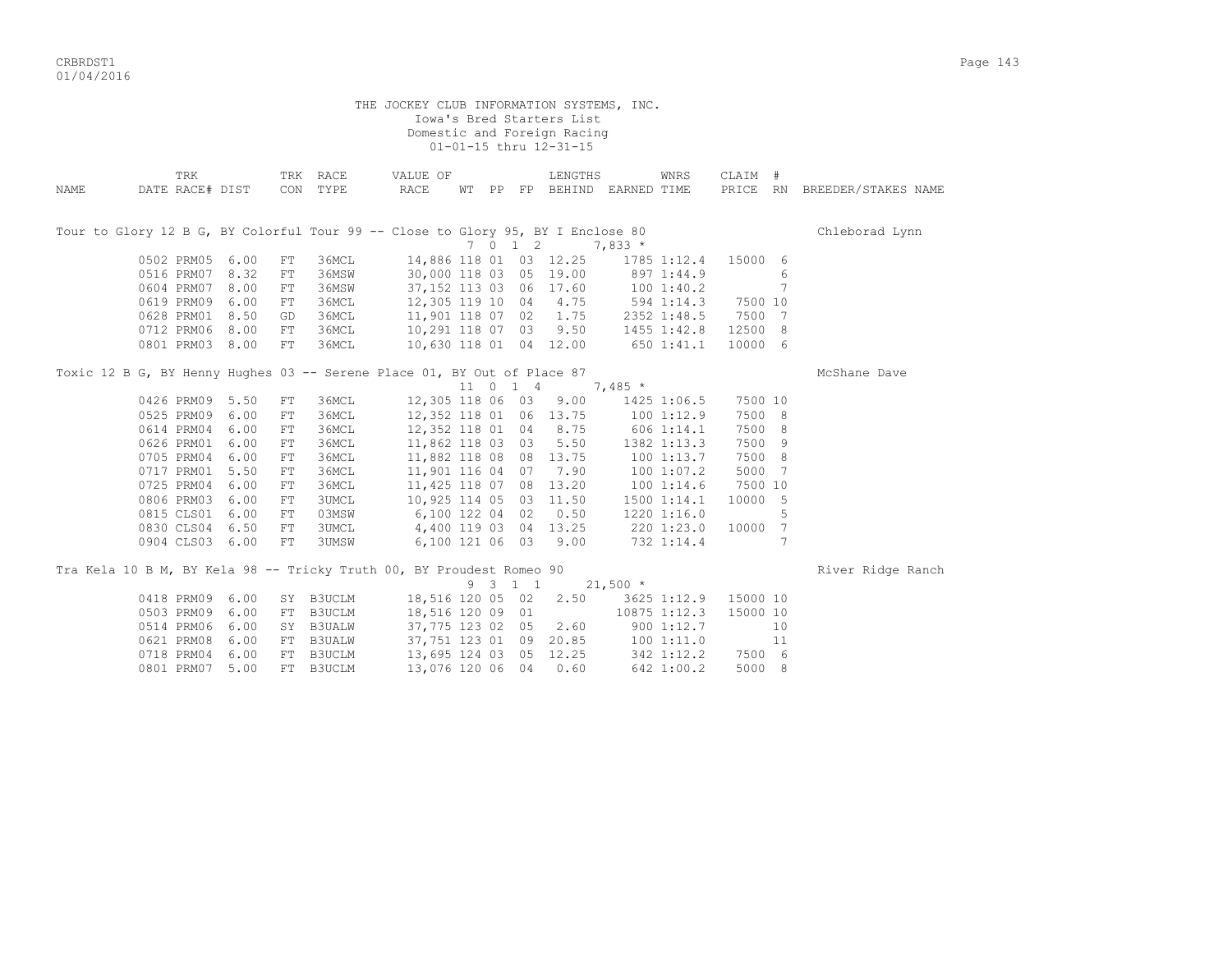|      | THE JOCKEY CLUB INFORMATION SYSTEMS, INC.<br>Iowa's Bred Starters List<br>Domestic and Foreign Racing<br>01-01-15 thru 12-31-15                                                 |      |            |                      |                                                                            |  |  |         |         |                                                                                                       |                |   |                                           |  |  |
|------|---------------------------------------------------------------------------------------------------------------------------------------------------------------------------------|------|------------|----------------------|----------------------------------------------------------------------------|--|--|---------|---------|-------------------------------------------------------------------------------------------------------|----------------|---|-------------------------------------------|--|--|
| NAME | TRK<br>DATE RACE# DIST                                                                                                                                                          |      |            | TRK RACE<br>CON TYPE | VALUE OF<br>RACE                                                           |  |  |         | LENGTHS | WNRS<br>WT PP FP BEHIND EARNED TIME                                                                   | CLAIM #        |   | PRICE RN BREEDER/STAKES NAME              |  |  |
|      |                                                                                                                                                                                 |      |            |                      |                                                                            |  |  |         |         |                                                                                                       |                |   |                                           |  |  |
|      | 0816 CLS06 6.00                                                                                                                                                                 |      |            | FT B3UCLM            | 4,085 124 05 03 1.75                                                       |  |  |         |         | 456 1:14.4                                                                                            | 2500 9         |   |                                           |  |  |
|      | 0828 CLS03 6.00                                                                                                                                                                 |      |            | MY B3UCLM            | 3,800 124 01 01                                                            |  |  |         |         | 2280 1:15.6                                                                                           | 2500 6         |   |                                           |  |  |
|      | 0907 CLS06 6.00                                                                                                                                                                 |      |            | FT B3UCLM            | 3,800 124 02 01                                                            |  |  |         |         | 2280 1:13.6                                                                                           | 2500 6         |   |                                           |  |  |
|      |                                                                                                                                                                                 |      |            |                      |                                                                            |  |  |         |         |                                                                                                       |                |   |                                           |  |  |
|      |                                                                                                                                                                                 |      |            |                      |                                                                            |  |  |         |         |                                                                                                       |                |   | Rockin' River Ranch, Inc & Windylea Farms |  |  |
|      | Travelin Trev 09 DK B/ G, BY Humming 96 -- Rodeo Ryder 89, BY Red Ryder 76<br>$8,497$ *<br>$12 \quad 1 \quad 1 \quad 1$<br>11,856 118 03 05 13.75<br>0430 PRM03 6.00<br>10000 8 |      |            |                      |                                                                            |  |  |         |         |                                                                                                       |                |   |                                           |  |  |
|      |                                                                                                                                                                                 |      | FT         | 3UCLM                |                                                                            |  |  |         |         | 321 1:12.6                                                                                            |                |   |                                           |  |  |
|      | 0510 PRM07 8.32                                                                                                                                                                 |      | ${\rm FT}$ | 3UCLM                | 11,864 119 07 06 22.80                                                     |  |  |         |         | 1001:45.7                                                                                             | 12500 7        |   |                                           |  |  |
|      | 0522 PRM05                                                                                                                                                                      | 8.50 | FT         | 3UCLM                | 10,500 118 08 06 14.00                                                     |  |  |         |         | 1001:48.3                                                                                             | 5000 8         |   |                                           |  |  |
|      | 0606 PRM09 8.32                                                                                                                                                                 |      | ${\rm FT}$ | 3UCLM                | 13,498 117 04 04 8.25                                                      |  |  |         |         | 644 1:46.7                                                                                            | 7500 12        |   |                                           |  |  |
|      | 0619 PRM07 8.32                                                                                                                                                                 |      | FT         | <b>3UCLM</b>         | 13,498 117 06 07 16.50                                                     |  |  |         |         | 1001:45.9                                                                                             | 7500 12        |   |                                           |  |  |
|      | 0704 PRM05                                                                                                                                                                      | 8.00 | FT         | <b>3UCLM</b>         | 12,083 118 02 05                                                           |  |  |         | 4.00    | 294 1:42.3                                                                                            | 7500 7         |   |                                           |  |  |
|      | 0712 PRM05                                                                                                                                                                      | 8.50 | ${\rm FT}$ | 3UCLM                | 11,882 117 01 02                                                           |  |  |         | 2.50    | 2328 1:48.8                                                                                           | 5000 8         |   |                                           |  |  |
|      | 0726 PRM03                                                                                                                                                                      | 8.50 | GD         | <b>3UCLM</b>         | 11,940 118 02 03                                                           |  |  |         | 3.00    | 1440 1:49.7                                                                                           | 5000 5         |   |                                           |  |  |
|      | 0813 CBY02 8.32                                                                                                                                                                 |      | FT         | 3UCLM                | 10,500 123 03 06 25.55                                                     |  |  |         |         | $105$ $1:44.2$                                                                                        | 6250 7         |   |                                           |  |  |
|      | 0904 CLS08 8.32                                                                                                                                                                 |      | FT         | 3UCLM                | 4,800 123 09 01                                                            |  |  |         |         | 2880 1:46.6                                                                                           | 5000 9         |   |                                           |  |  |
|      | 1017 RET05 11.00 T FM                                                                                                                                                           |      |            | 3USHP                | 10,000 119 04 07 12.00                                                     |  |  |         |         | 100 2:22.2                                                                                            |                | 8 |                                           |  |  |
|      | 1029 RP 02 8.00                                                                                                                                                                 |      | FT         | 3UCLM                | 14,850 123 05 09 25.05                                                     |  |  |         |         | 85 1:37.9                                                                                             | 15000 9        |   |                                           |  |  |
|      |                                                                                                                                                                                 |      |            |                      |                                                                            |  |  |         |         |                                                                                                       |                |   |                                           |  |  |
|      |                                                                                                                                                                                 |      |            |                      | Trolley 12 DK B/ F, BY Silver Train 02 -- Vicar's Daughter 02, BY Vicar 96 |  |  |         |         |                                                                                                       |                |   | Bergsrud Gary                             |  |  |
|      |                                                                                                                                                                                 |      |            |                      |                                                                            |  |  |         | 2 0 0 0 | $841 *$                                                                                               |                |   |                                           |  |  |
|      | 0805 PRM05 6.00                                                                                                                                                                 |      |            | FT B36MCL            |                                                                            |  |  |         |         | 22,628 119 02 05 8.75 561 1:12.6 40000 8                                                              |                |   |                                           |  |  |
|      | 0820 CBY10 5.50                                                                                                                                                                 |      |            | FT B3UMSW            | 28,000 119 04 06 9.30                                                      |  |  |         |         | 280 1:06.0                                                                                            | $\overline{7}$ |   |                                           |  |  |
|      |                                                                                                                                                                                 |      |            |                      |                                                                            |  |  | 5 1 0 0 |         | Truth Be Gold 12 DK B/ F, BY Wild Gold 90 -- Stevie's Lil Sis 04, BY Stephen Got Even 96<br>$9,175$ * |                |   | Pam Schutz & Joyce Tighe                  |  |  |
|      | 0522 PRM02 6.00                                                                                                                                                                 |      |            | FT B36MCL            | 14,837 118 03 01                                                           |  |  |         |         | 8775 1:15.0                                                                                           | 15000 8        |   |                                           |  |  |
|      | 0607 PRM08                                                                                                                                                                      | 6.00 |            | FT B3UCLM            | 17,298 118 07 08 12.35                                                     |  |  |         |         | 1001:13.7                                                                                             | 15000 9        |   |                                           |  |  |
|      | 0625 PRM04 6.00                                                                                                                                                                 |      |            | FT B3UCLM            | 17,298 118 08 09 13.00                                                     |  |  |         |         | 1001:12.3                                                                                             | 15000 9        |   |                                           |  |  |
|      | 0705 PRM06 8.32                                                                                                                                                                 |      |            | FT B3UCLM            | 10,888 118 01 08 22.00                                                     |  |  |         |         | 1001:37.7                                                                                             | 10000 9        |   |                                           |  |  |
|      | 0725 PRM09 6.00                                                                                                                                                                 |      |            | FT B3UCLM            | 11,862 115 04 09 58.35                                                     |  |  |         |         | 1001:13.6                                                                                             | 5000 9         |   |                                           |  |  |
|      |                                                                                                                                                                                 |      |            |                      |                                                                            |  |  |         |         |                                                                                                       |                |   |                                           |  |  |

Ts Mischiefs Trick 13 B G, BY Into Mischief 05 -- Trickntreat 88, BY Clever Trick 76 Bogash Gene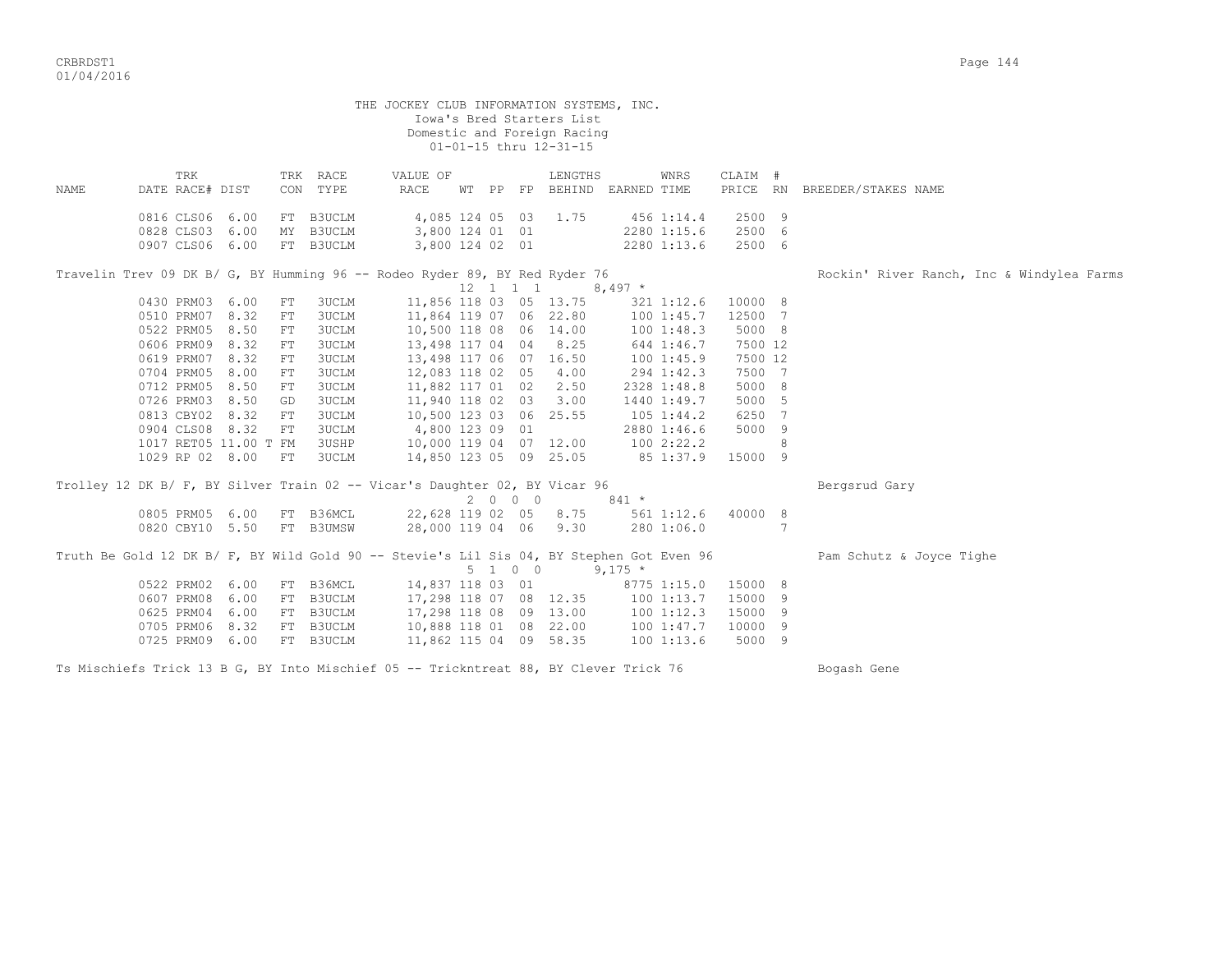CRBRDST1 Page 145 01/04/2016

THE JOCKEY CLUB INFORMATION SYSTEMS, INC. Iowa's Bred Starters List Domestic and Foreign Racing 01-01-15 thru 12-31-15 TRK TRK RACE VALUE OF LENGTHS WNRS CLAIM # NAME DATE RACE# DIST CON TYPE RACE WT PP FP BEHIND EARNED TIME PRICE RN BREEDER/STAKES NAME 1 0 0 0 100 \* 0719 PRM07 5.50 FT 02MSW 34,510 118 02 11 30.50 100 1:05.3 11 Ts Theregoesmycash 13 CH F, BY Hold Me Back 06 -- Frangible 06, BY Broken Vow 97 Burden Creek Farm & Clifton Farm LLC 1 0 0 0 100 \* 34,568 119 07 07 38.75 100 1:11.7 8 Unbridled Rocky 12 CH C, BY Corinthian 03 -- Unbridled Contessa 01, BY Unbridled's Song 93 DeBruycker Lloyd  $9 \quad 1 \quad 1 \quad 1 \quad 32.068 \star$  0327 HAW03 6.00 FT 03MSW 28,160 122 06 04 21.25 1100 1:11.0 6 0424 PRM05 6.00 GD 36MSW 37,105 120 02 07 14.25 100 1:11.4 12 0503 PRM01 8.32 FT 36MSW 37,226 122 07 03 1.55 4470 1:47.5 7 0515 PRM09 8.32 GD 36MSW 37,074 120 05 05 19.50 826 1:45.9 11 0625 PRM09 8.32 FT 36MSW 37,130 118 10 01 22050 1:46.5 11 0715 PRM08 8.50 MY 3UAOC 35,184 118 03 07 20.60 100 1:47.1 7 0805 PRM03 8.50 FT 3UCLM 16,080 118 06 02 6.75 3192 1:47.0 12500 7 0827 CBY02 8.32 T FM 3UCLM 13,500 119 08 09 23.50 135 1:40.1 12500 10 0922 IND02 8.32 FT 3UCLM 9,500 116 02 07 13.25 95 1:44.1 5000 8 U O Me a Diamond 12 B G, BY Diamond 95 -- Slave's Ransom 04, BY Cat Thief 96 Lieber Todd Dr. 9 0 2 0 2,955 \* 0419 PRM09 6.00 SY 03MSW 37,130 122 08 11 30.00 100 1:13.0 11 0514 PRM09 5.00 SY 03MCL 21,623 122 01 10 18.25 100 :59.0 30000 10 0607 PRM04 8.32 FT 36MCL 12,682 118 05 08 26.60 100 1:47.7 7500 9 0619 PRM02 8.00 FT 36MCL 10,000 119 08 08 42.25 100 1:41.4 10000 8 0704 PRM03 6.00 FT 36MCL 10,000 119 08 07 19.50 100 1:12.3 10000 8 0725 PRM04 6.00 FT 36MCL 11,425 119 08 05 6.25 285 1:14.6 7500 10 0809 CLS02 6.00 FT 3UMCL 3,800 119 02 04 7.50 190 1:14.8 5000 7<br>0821 CLS03 8.32 FT 3UMCL 3,800 119 05 02 7.50 760 1:49.0 5000 7 3,800 119 05 02 7.50 760 1:49.0 5000 7 0904 CLS03 6.00 FT 3UMSW 6,100 119 01 02 8.00 1220 1:14.4 7 U S Outpost 12 DK B/ G, BY U S Ranger 04 -- Outskirt Lady 07, BY Purge 01 Lewis, James 2 0 0 0 708 \*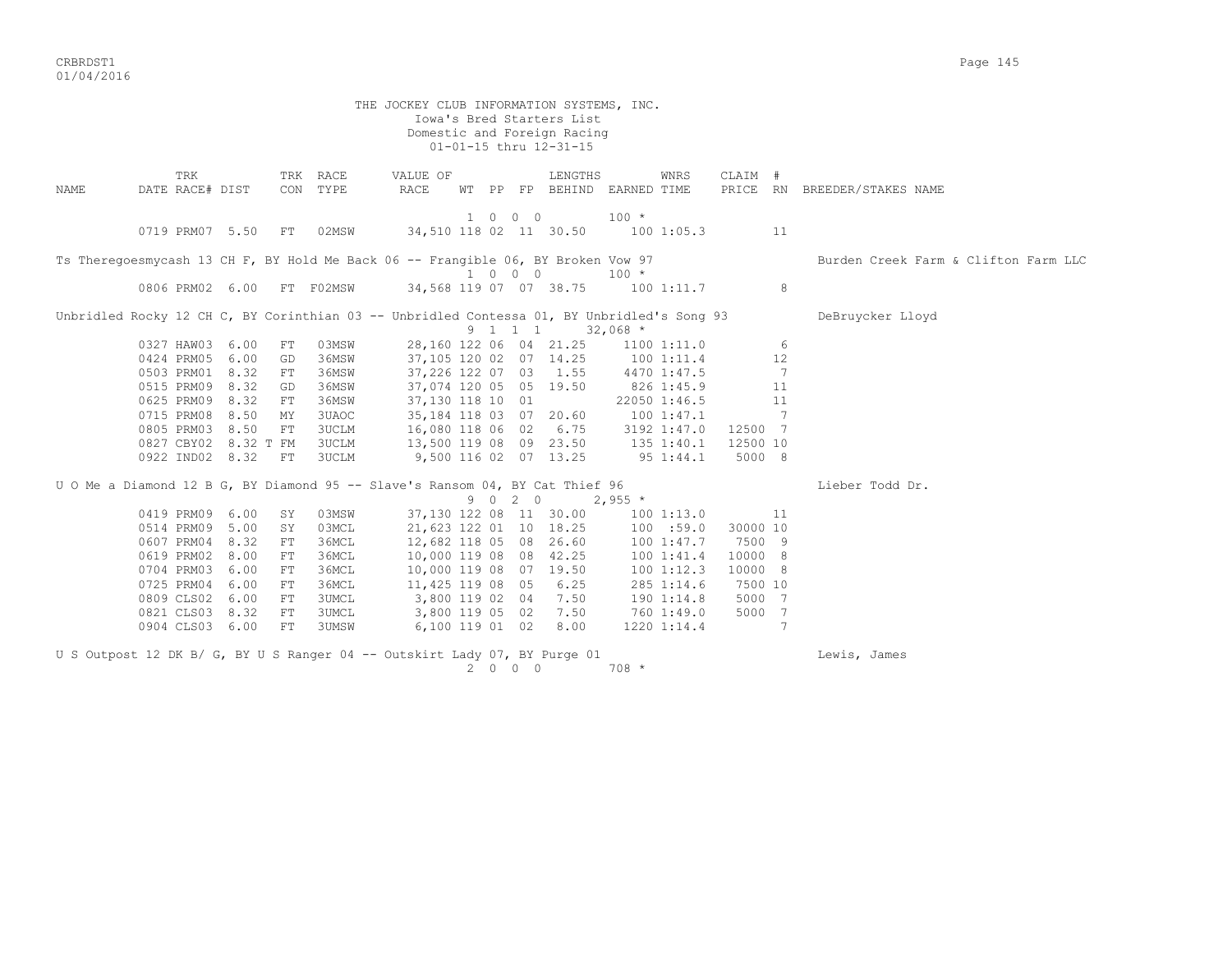|      |                                                                                        |      |     |              | THE JOCKEY CLUB INFORMATION SYSTEMS, INC.                  |  |      |                                                       |         |             |                     |    |                              |
|------|----------------------------------------------------------------------------------------|------|-----|--------------|------------------------------------------------------------|--|------|-------------------------------------------------------|---------|-------------|---------------------|----|------------------------------|
|      |                                                                                        |      |     |              |                                                            |  |      | Iowa's Bred Starters List                             |         |             |                     |    |                              |
|      |                                                                                        |      |     |              |                                                            |  |      | Domestic and Foreign Racing<br>01-01-15 thru 12-31-15 |         |             |                     |    |                              |
|      |                                                                                        |      |     |              |                                                            |  |      |                                                       |         |             |                     |    |                              |
|      | TRK                                                                                    |      |     | TRK RACE     | VALUE OF                                                   |  |      | LENGTHS                                               |         | WNRS        | CLAIM #             |    |                              |
| NAME | DATE RACE# DIST                                                                        |      |     | CON TYPE     | RACE                                                       |  |      | WT PP FP BEHIND EARNED TIME                           |         |             |                     |    | PRICE RN BREEDER/STAKES NAME |
|      | 0502 PRM05 6.00                                                                        |      | FT  | 36MCL        | 14,886 118 04 05 23.00 357 1:12.4 15000 6                  |  |      |                                                       |         |             |                     |    |                              |
|      | 0523 PRM09 6.00 FT 36WMC                                                               |      |     |              | 14,837 118 08 05 11.00 351 1:13.2 15000 8                  |  |      |                                                       |         |             |                     |    |                              |
|      |                                                                                        |      |     |              |                                                            |  |      |                                                       |         |             |                     |    |                              |
|      | Vandalia Vixen 13 B F, BY Langfuhr 92 -- Tapenade 05, BY Smart Strike 92               |      |     |              |                                                            |  |      |                                                       |         |             |                     |    | Hartz Jeff                   |
|      |                                                                                        |      |     |              |                                                            |  |      | 4 0 1 0 5,630 *                                       |         |             |                     |    |                              |
|      | 0508 PRM02 4.50                                                                        |      |     | FT FO2MSW    |                                                            |  |      | 37, 152 118 05 05 4.25 894 :54.4                      |         |             |                     | 7  |                              |
|      | 0529 PRM02 5.00                                                                        |      |     | FT F02MSW    |                                                            |  |      | 37,176 119 06 06 24.75 100 :58.5                      |         |             |                     | 6  |                              |
|      | 0718 PRM06 5.50                                                                        |      |     | FT F02MSW    |                                                            |  |      | 34,490 119 11 06 10.05 100 1:06.5                     |         |             |                     | 12 |                              |
|      | 0730 PRM05 5.50                                                                        |      |     | FT F02MCL    |                                                            |  |      | 22,667 120 03 02 5.25                                 |         |             | 4536 1:07.4 40000 6 |    |                              |
|      | Vanhorne's Village 12 CH F, BY Added Edge 00 -- Edey's Village 98, BY Silver Deputy 85 |      |     |              |                                                            |  |      |                                                       |         |             |                     |    | Dave McShane & Don Frazier   |
|      |                                                                                        |      |     |              |                                                            |  |      | $9 \t0 \t1 \t2 \t7,624 \t*$                           |         |             |                     |    |                              |
|      | 0424 PRM09 6.00                                                                        |      |     | GD B36MSW    |                                                            |  |      | 37,130 118 11 08 5.55                                 |         |             | 100 1:14.3 11       |    |                              |
|      | 0516 PRM04 6.00                                                                        |      |     | FT FO3MSW    |                                                            |  |      | 37, 227 122 06 05 11.50 894 1:13.9 7                  |         |             |                     |    |                              |
|      | 0529 PRM03 5.50                                                                        |      |     | FT B36MCL    |                                                            |  |      | 21,695 118 04 03 6.50 2595 1:06.6 30000 7             |         |             |                     |    |                              |
|      | 0613 PRM04 6.00                                                                        |      |     | FT B36MCL    |                                                            |  |      | 21,671 118 05 03 10.25                                |         | 2580 1:12.2 | 30000 8             |    |                              |
|      | 0703 PRM08 6.00                                                                        |      |     | FT B36MSW    |                                                            |  |      | 34,490 118 11 10 12.60 100 1:13.1                     |         |             |                     | 12 |                              |
|      | 0716 PRM04 6.00                                                                        |      |     | FT B36MCL    |                                                            |  |      | 20, 240 116 03 08 15.25 100 1:12.4                    |         |             | 25000 8             |    |                              |
|      | 0822 CLS01 6.00                                                                        |      |     |              | FT F03MSW 6,100 122 03 04 10.00 305 1:15.8                 |  |      |                                                       |         |             |                     | 6  |                              |
|      | 0830 CLS05 8.32                                                                        |      |     |              | FT B3UMCL 3,800 118 03 04 18.75 190 1:49.2                 |  |      |                                                       |         |             | 5000 7              |    |                              |
|      | 0906 CLS01 6.00                                                                        |      |     | FT B3UMCL    |                                                            |  |      | 3,800 118 01 02 5.75 760 1:13.6                       |         |             | 5000 6              |    |                              |
|      | Vitru 12 B F, BY Thunder Gulch 92 -- Steal My Kisses 01, BY Rio Verde 92               |      |     |              |                                                            |  |      |                                                       |         |             |                     |    | Mullenhoff Jason             |
|      |                                                                                        |      |     |              |                                                            |  | 2000 |                                                       | $120 *$ |             |                     |    |                              |
|      | 0308 FON06 6.00                                                                        |      |     |              | FT F03MSW 7,400 120 09 08 21.50 0 1:14.6 10                |  |      |                                                       |         |             |                     |    |                              |
|      |                                                                                        |      |     |              | 0327 FON01 6.00 FT B3UMCL 4,000 118 04 05 15.60 120 1:17.0 |  |      |                                                       |         |             | 5000 6              |    |                              |
|      |                                                                                        |      |     |              |                                                            |  |      |                                                       |         |             |                     |    |                              |
|      | Voodooville 09 DK B/ G, BY Petionville 92 -- Voodoo's Sister 00, BY Storm Boot 89      |      |     |              |                                                            |  |      |                                                       |         |             |                     |    | Bogash Gene                  |
|      |                                                                                        |      |     |              |                                                            |  |      | 7 0 0 1 3,607 $*$                                     |         |             |                     |    |                              |
|      | 0418 PRM08 6.00                                                                        |      | SY  | <b>3UALW</b> |                                                            |  |      | 49,603 118 01 09 13.75 100 1:11.3                     |         |             |                     | 9  |                              |
|      | 0531 PRM07                                                                             | 6.00 | FT  | <b>3UALW</b> |                                                            |  |      | 31,000 118 05 05 11.25 927 1:10.5                     |         |             |                     | 6  |                              |
|      | 0607 CD 05                                                                             | 6.00 | FT  | 4UCLM        |                                                            |  |      | 19,700 118 03 05 11.25 600 1:10.4                     |         |             | 10000 6             |    |                              |
|      | 0627 CD 11 6.00                                                                        |      | FT. | 4UCLM        |                                                            |  |      | 27,364 118 02 08 18.75                                |         | 138 1:10.2  | 16000 8             |    |                              |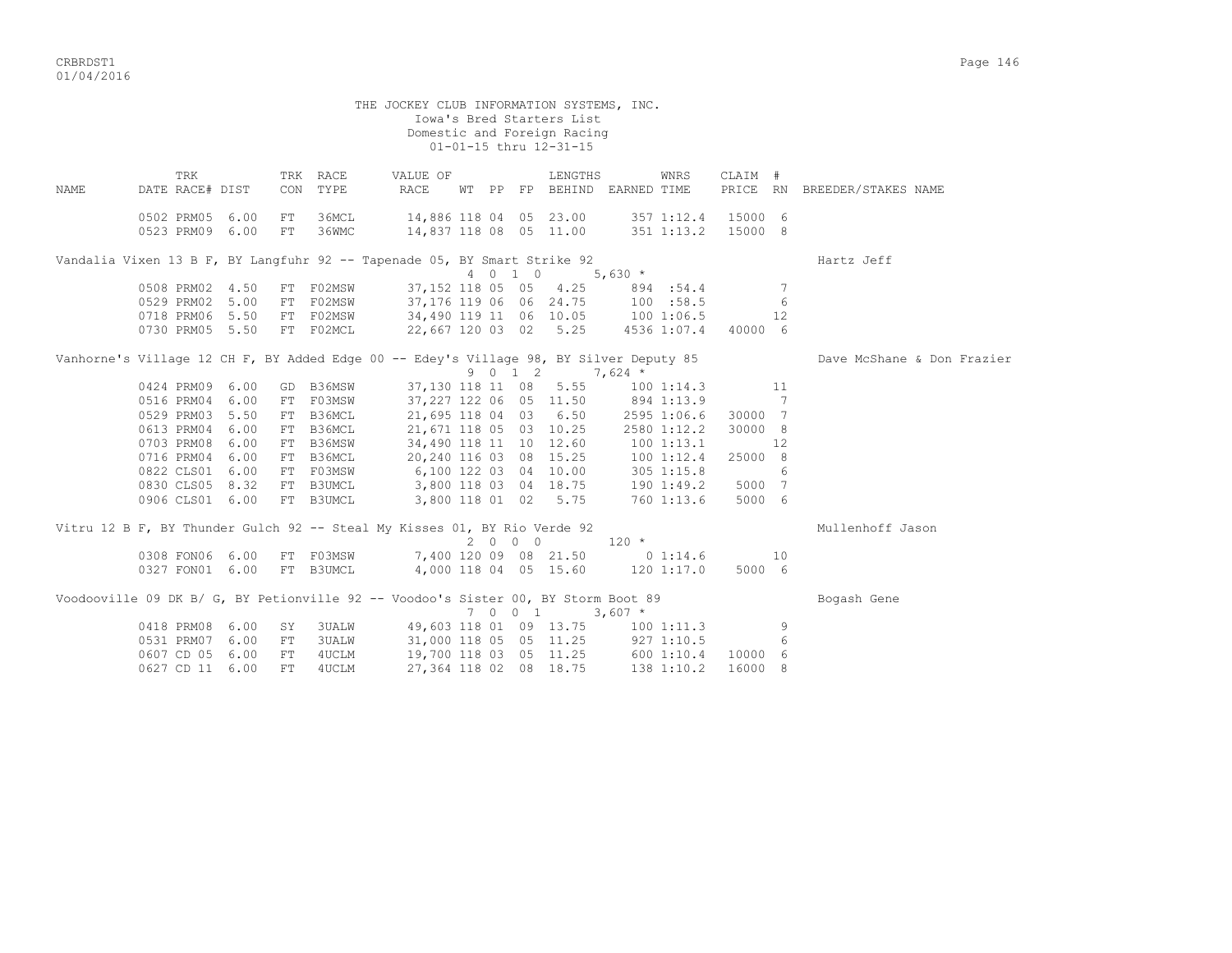|      |                        |                    |            |                             | THE JOCKEY CLUB INFORMATION SYSTEMS, INC.                                                                    |  |         | Iowa's Bred Starters List<br>Domestic and Foreign Racing<br>01-01-15 thru 12-31-15 |            |              |          |                 |                                                                                                             |
|------|------------------------|--------------------|------------|-----------------------------|--------------------------------------------------------------------------------------------------------------|--|---------|------------------------------------------------------------------------------------|------------|--------------|----------|-----------------|-------------------------------------------------------------------------------------------------------------|
| NAME | TRK<br>DATE RACE# DIST |                    |            | TRK RACE<br>CON TYPE        | VALUE OF<br>RACE                                                                                             |  |         | LENGTHS<br>WT PP FP BEHIND EARNED TIME                                             |            | WNRS         | CLAIM #  |                 | PRICE RN BREEDER/STAKES NAME                                                                                |
|      | 0730 BTP06 8.00        |                    | FT         | 3UCLM                       | 5,200 124 08 06 12.50                                                                                        |  |         |                                                                                    |            | 52 1:39.5    | 4000 8   |                 |                                                                                                             |
|      | 1104 CD 10 6.00        |                    | FT         | 3UCLM                       | $18,270$ 120 04 08 6.80 90 1:11.1                                                                            |  |         |                                                                                    |            |              | 5000 12  |                 |                                                                                                             |
|      | 1118 CD 03 6.50        |                    |            | SY 3UCLM                    | 17,000 115 05 03 6.50                                                                                        |  |         |                                                                                    |            | 1700 1:18.4  | 5000 9   |                 |                                                                                                             |
|      |                        |                    |            |                             |                                                                                                              |  |         |                                                                                    |            |              |          |                 | Wait N C Spring 12 DK B/ F, BY Spring At Last 03 -- Ready Golden Girl 03, BY More Than Ready 97 Silva Mario |
|      |                        |                    |            |                             |                                                                                                              |  |         | $10 \quad 3 \quad 1 \quad 1 \quad 93,905$ *                                        |            |              |          |                 |                                                                                                             |
|      |                        | 0404 OP 10 6.00    |            | FT FO3MSW                   |                                                                                                              |  |         | 66,000 122 04 06 10.50 660 1:11.5                                                  |            |              |          | $7\phantom{.0}$ |                                                                                                             |
|      | 0418 PRM05 6.00        |                    |            |                             | SY F03MSW 37,178 122 05 08 15.10 100 1:11.8                                                                  |  |         |                                                                                    |            |              |          | 9               |                                                                                                             |
|      |                        | 0430 PRM09 5.50    |            | FT B36MSW                   |                                                                                                              |  |         | 37, 227 118 02 03 7.00 4470 1:06.1                                                 |            |              |          | $7\phantom{.0}$ |                                                                                                             |
|      | 0516 PRM09 6.00        |                    |            | FT F03MSW                   |                                                                                                              |  |         | 37,172 122 06 01                                                                   |            | 22275 1:13.3 |          | 8               |                                                                                                             |
|      | 0531 PRM06 6.00        |                    |            | FT B3UALW                   |                                                                                                              |  |         | 37,824 118 04 06 14.25 100 1:11.2                                                  |            |              |          | $\,8\,$         |                                                                                                             |
|      | 0618 PRM08 8.50        |                    |            | FT B3UALW                   |                                                                                                              |  |         | 37,824 118 06 02 8.50                                                              |            | 7550 1:47.7  |          | 8               |                                                                                                             |
|      | 0711 PRM08 8.00        |                    |            | FT F03STK                   | 63, 625 118 09 05 10.25                                                                                      |  |         |                                                                                    |            | 1740 1:40.3  |          | 10              | IOWA STALLION FILLY STAKES S.                                                                               |
|      |                        |                    |            | 0723 PRM05 8.00 FT B3UCLM   | 17,360 115 03 01                                                                                             |  |         |                                                                                    |            | 10725 1:41.7 | 25000 7  |                 |                                                                                                             |
|      | 0808 PRM05 8.32        |                    |            | FT FO3STK                   | 80,000 120 05 01                                                                                             |  |         |                                                                                    |            | 46200 1:45.5 |          | 12              | IOWA BREEDERS' OAKS                                                                                         |
|      |                        |                    |            | 0826 RP 06 8.00 T FM B3UALW | 36,300 119 06 09 8.85                                                                                        |  |         |                                                                                    |            | 85 1:37.8    | $\sim$ 9 |                 |                                                                                                             |
|      |                        |                    |            |                             | War General Too 13 DK B/ G, BY War Chant 97 -- True Tear Drops 99, BY Is It True 86<br>4 0 0 1 4.984 $\star$ |  |         |                                                                                    |            |              |          |                 | Hunt Stables                                                                                                |
|      |                        |                    |            |                             |                                                                                                              |  |         |                                                                                    |            |              |          |                 |                                                                                                             |
|      | 0808 PRM01 6.00        |                    | GD         | 02MSW                       | 34,607 119 03 04 18.00 1734 1:13.9                                                                           |  |         |                                                                                    |            |              |          | 6               |                                                                                                             |
|      | 0904 CBY05 5.50        |                    | FT         | 02MSW                       | 28,000 119 07 03 3.00 3080 1:06.6                                                                            |  |         |                                                                                    |            |              |          | - 7             |                                                                                                             |
|      |                        | 1009 RP 08 8.00 GD |            | 02MSW                       |                                                                                                              |  |         |                                                                                    |            |              |          | 10              |                                                                                                             |
|      | 1021 RP 06 6.00        |                    | FT         | 02MSW                       | 33,000 119 07 08 18.55 85 1:40.6<br>33,000 120 09 12 32.30 85 1:10.4                                         |  |         |                                                                                    |            |              |          | 12              |                                                                                                             |
|      |                        |                    |            |                             | Weak Moment 10 CH G, BY It's No Joke 02 -- Randomizer 04, BY Elusive Quality 93                              |  | 8 0 1 0 |                                                                                    | $5,742$ *  |              |          |                 | Robson Joseph Michael                                                                                       |
|      | 0424 PRM07 6.00        |                    | GD         | 3UALW                       |                                                                                                              |  |         |                                                                                    |            |              |          | 12              |                                                                                                             |
|      | 0510 PRM09 6.00        |                    | GD         | 3UALW                       |                                                                                                              |  |         | $37,727$ 120 10 05 10.70 894 1:10.9<br>37,751 120 04 06 6.50                       |            | 1001:11.8    |          | 11              |                                                                                                             |
|      | 0524 PRM03 6.00        |                    | SY         | 3UCLM                       |                                                                                                              |  |         | 18,589 120 03 02 1.00 3700 1:10.9                                                  |            |              | 15000 7  |                 |                                                                                                             |
|      | 0604 PRM03 6.00        |                    | FT.        | 3USTR                       |                                                                                                              |  |         | 29,796 120 05 06 9.50                                                              | 1001:10.5  |              |          | 6               |                                                                                                             |
|      | 0619 PRM03             | 6.00               | ${\rm FT}$ | 3UCLM                       | 14,726 118 03 07 13.40                                                                                       |  |         |                                                                                    | 100 1:11.5 |              | 20000 7  |                 |                                                                                                             |
|      | 0705 PRM05 6.00        |                    | FT         | 3UCLM                       | 10,500 118 01 07 19.50                                                                                       |  |         |                                                                                    |            |              | 7500 7   |                 |                                                                                                             |
|      | 0723 PRM09 6.00        |                    | FT         | 3UCLM                       | 13,095 118 07 04 6.25                                                                                        |  |         |                                                                                    | 100 1:11.6 | 648 1:11.6   | 7500 7   |                 |                                                                                                             |
|      |                        |                    |            |                             |                                                                                                              |  |         |                                                                                    |            |              |          |                 |                                                                                                             |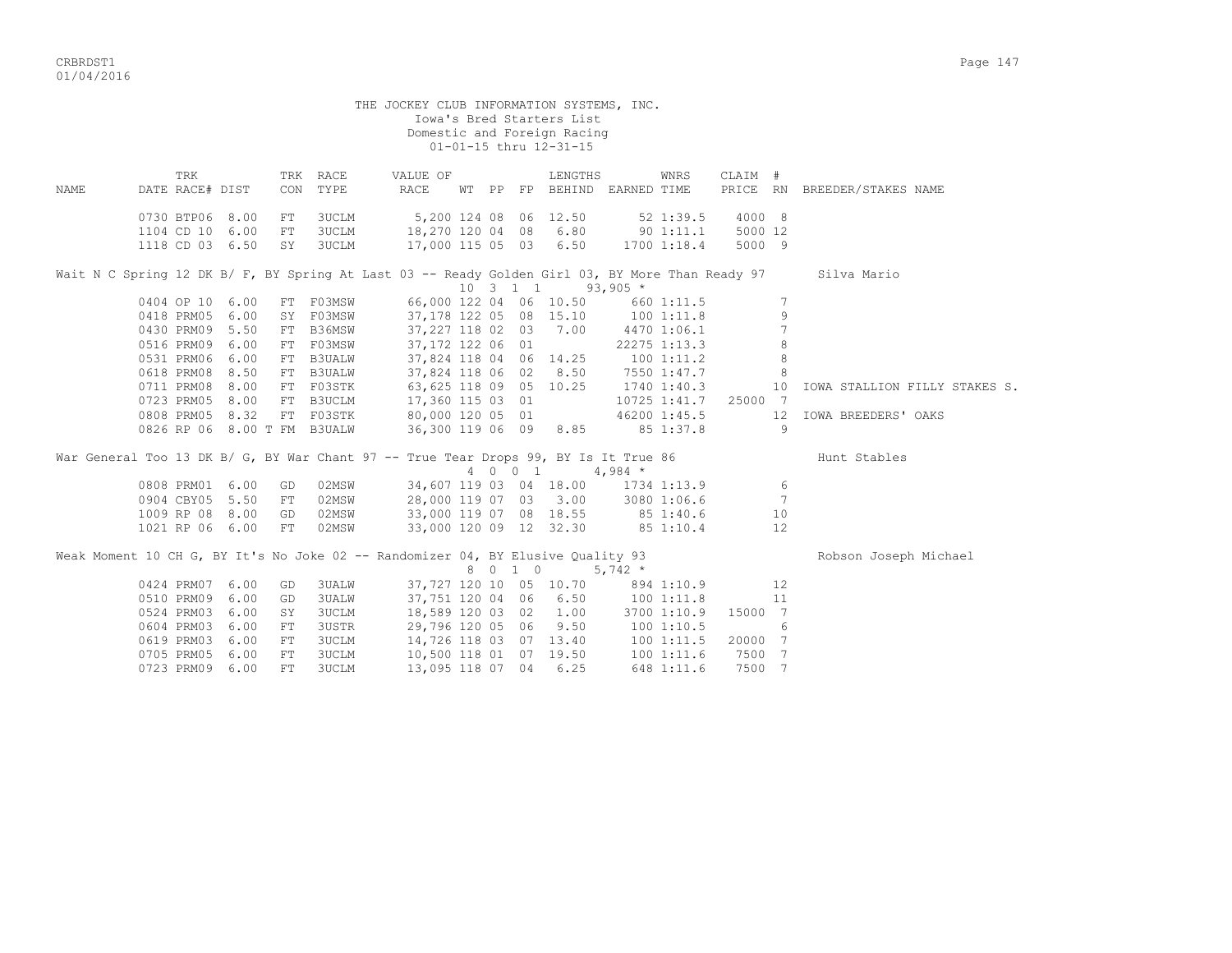| THE JOCKEY CLUB INFORMATION SYSTEMS, INC.<br>Iowa's Bred Starters List<br>Domestic and Foreign Racing<br>01-01-15 thru 12-31-15 |                                                                                                                  |  |            |                  |                               |  |  |         |                                                                                  |            |                         |          |                 |                              |  |
|---------------------------------------------------------------------------------------------------------------------------------|------------------------------------------------------------------------------------------------------------------|--|------------|------------------|-------------------------------|--|--|---------|----------------------------------------------------------------------------------|------------|-------------------------|----------|-----------------|------------------------------|--|
| NAMF.                                                                                                                           | TRK<br>DATE RACE# DIST                                                                                           |  | CON        | TRK RACE<br>TYPE | VALUE OF<br>RACE              |  |  |         | LENGTHS<br>WT PP FP BEHIND EARNED TIME                                           |            | WNRS                    | CLAIM #  |                 | PRICE RN BREEDER/STAKES NAME |  |
|                                                                                                                                 | 0801 PRM09 6.00                                                                                                  |  | ${\rm FT}$ | 3UCLM            | 13,076 118 08 06 6.65         |  |  |         |                                                                                  |            | 100 1:12.2              | 7500 8   |                 |                              |  |
|                                                                                                                                 | Wed too Quick 09 B G, BY Rushin' to Altar 99 -- Star Be Quick 94, BY Stop the Music 70<br>11 1 3 1<br>$16,589$ * |  |            |                  |                               |  |  |         |                                                                                  |            |                         |          |                 |                              |  |
| 8,800 119 05 10 23.00 88 1:36.7<br>6250 10<br>0120 TUP07 8.00 T FM<br>4UCLM<br>10,200 123 05 04 3.00                            |                                                                                                                  |  |            |                  |                               |  |  |         |                                                                                  |            |                         |          |                 |                              |  |
|                                                                                                                                 | 0618 ALB10 7.00                                                                                                  |  | FT         | <b>3UCLM</b>     |                               |  |  |         |                                                                                  |            | 408 1:23.9              | 5000 11  |                 |                              |  |
|                                                                                                                                 | 0714 SRP04 7.50                                                                                                  |  | FT         | <b>3USTR</b>     | $8,900$ 118 03 02 8.00        |  |  |         |                                                                                  |            | 1958 1:30.4             |          | 7               |                              |  |
|                                                                                                                                 | 0802 SRP09 6.50                                                                                                  |  | FT         | 3UCLM            | 8,580 120 06 02 nk            |  |  |         |                                                                                  |            | 1716 1:19.9             | 5000 10  |                 |                              |  |
|                                                                                                                                 | 0815 SRP08 8.00                                                                                                  |  | FT.        | <b>3UCST</b>     | 25,000 123 06 02 3.00         |  |  |         |                                                                                  |            | 5500 1:38.7             | 8000 7   |                 | SUN RAY PARK MILE S.         |  |
|                                                                                                                                 | 0914 ALB08 7.00                                                                                                  |  | FT         | 3UALW            | 21,700 120 06 03 1.85         |  |  |         |                                                                                  |            | 2170 1:21.7             |          | 9               |                              |  |
|                                                                                                                                 | 0927 ALB10 14.50                                                                                                 |  | ${\rm FT}$ | 3UCST            | 23,700 120 05 10 72.00        |  |  |         |                                                                                  |            | 237 3:08.7              | 5000 11  |                 | CON JACKSON H.               |  |
|                                                                                                                                 | 1012 ZIA04 8.00                                                                                                  |  | FT         | <b>3UCLM</b>     | 10,140 123 08 06 18.30        |  |  |         |                                                                                  |            |                         | 5000 8   |                 |                              |  |
|                                                                                                                                 | 1121 ZIA08 8.32                                                                                                  |  | ${\rm FT}$ | 3UCLM            | $10,350$ 123 03 09 12.25      |  |  |         |                                                                                  |            | 200 1:39.9<br>70 1:44.9 | 5000 11  |                 |                              |  |
|                                                                                                                                 | 1207 TUP07 6.50                                                                                                  |  | FT         | 3UCLM            | 7,000 118 07 01 4036 1:17.6   |  |  |         |                                                                                  |            |                         | 3000 12  |                 |                              |  |
|                                                                                                                                 | 1220 TUP05 6.50                                                                                                  |  | ${\rm FT}$ | <b>3UCLM</b>     | 7,000 118 01 05 4.50          |  |  |         |                                                                                  |            | 206 1:17.7              | 3000 7   |                 |                              |  |
| Whisper She's Wild 11 B M, BY Wild Gold 90 -- Whispering Hope 00, BY Connecticut 89<br>Drake Laine C<br>11 1 4 1<br>$5,410 *$   |                                                                                                                  |  |            |                  |                               |  |  |         |                                                                                  |            |                         |          |                 |                              |  |
|                                                                                                                                 | 0221 FON03 4.00                                                                                                  |  |            | FT B3UMCL        |                               |  |  |         | 4,600 123 01 04 4.60                                                             |            | 230 : 48.4              | 10000 10 |                 |                              |  |
|                                                                                                                                 | 0307 FON01 4.00                                                                                                  |  | FT         | B3UMCL           | 4,600 123 08 03 5.25          |  |  |         |                                                                                  |            | 552 : 47.0              | 10000 9  |                 |                              |  |
|                                                                                                                                 | 0321 FON03 4.00                                                                                                  |  |            | FT B3UMCL        |                               |  |  |         | 4,600 123 00 00 000 000 147.0<br>4,600 123 04 02 2.75 920 :47.0<br>12 25 0 :48.0 |            |                         | 10000 9  |                 |                              |  |
|                                                                                                                                 | 0410 FON02 4.00                                                                                                  |  |            | GD B3UMCL        |                               |  |  |         |                                                                                  |            |                         | 10000 8  |                 |                              |  |
|                                                                                                                                 | 0424 FON04 6.00                                                                                                  |  |            | FT B3UMCL        |                               |  |  |         | 4,000 123 04 07 8.00                                                             |            | 0 1:16.8                | 5000 8   |                 |                              |  |
|                                                                                                                                 | 0607 CPW09 5.50                                                                                                  |  | FT         | 3UMSW            | 2,500 119 04 FF DNF           |  |  |         |                                                                                  |            | 0 1:10.2                |          | $7\phantom{.0}$ |                              |  |
|                                                                                                                                 | 0614 CPW02 5.50                                                                                                  |  | FT         | 3UMCL            | 2,300 119 02 01               |  |  |         |                                                                                  |            | 1150 1:12.0             | 3500     | 8               |                              |  |
|                                                                                                                                 | 0621 CPW02 5.50                                                                                                  |  |            | GD B3UCLM        |                               |  |  |         | 2,200 124 04 02 1.50                                                             |            | 550 1:15.2              | 2500 7   |                 |                              |  |
|                                                                                                                                 | 0719 GF 02 5.25                                                                                                  |  | FT         | <b>3UALW</b>     |                               |  |  |         | 4,000 126 04 02 3.75                                                             |            | $880$ 1:08.0            |          | 6               |                              |  |
|                                                                                                                                 | 0725 GF 08 5.25                                                                                                  |  |            | FT B3UCLM        | 4,100 127 08 02 nk 820 1:07.6 |  |  |         |                                                                                  |            |                         | 2500 8   |                 |                              |  |
|                                                                                                                                 | 0912 CWF02 5.00                                                                                                  |  |            | FT B3UCLM        |                               |  |  |         | 4,400 126 01 05 11.00                                                            |            | 308 1:01.0              | 2500 5   |                 |                              |  |
|                                                                                                                                 | Whodoyouthinkur 12 B F, BY Bravo Bull 97 -- Who's Treasure 07, BY Bernstein 97                                   |  |            |                  |                               |  |  |         |                                                                                  |            |                         |          |                 | Iowa State University        |  |
|                                                                                                                                 |                                                                                                                  |  |            |                  |                               |  |  | 7 1 3 0 |                                                                                  | $19,765$ * |                         |          |                 |                              |  |
|                                                                                                                                 | 0424 PRM09 6.00 GD B36MSW                                                                                        |  |            |                  |                               |  |  |         | 37, 130 118 03 07 3.55 100 1:14.3                                                |            |                         |          | 11              |                              |  |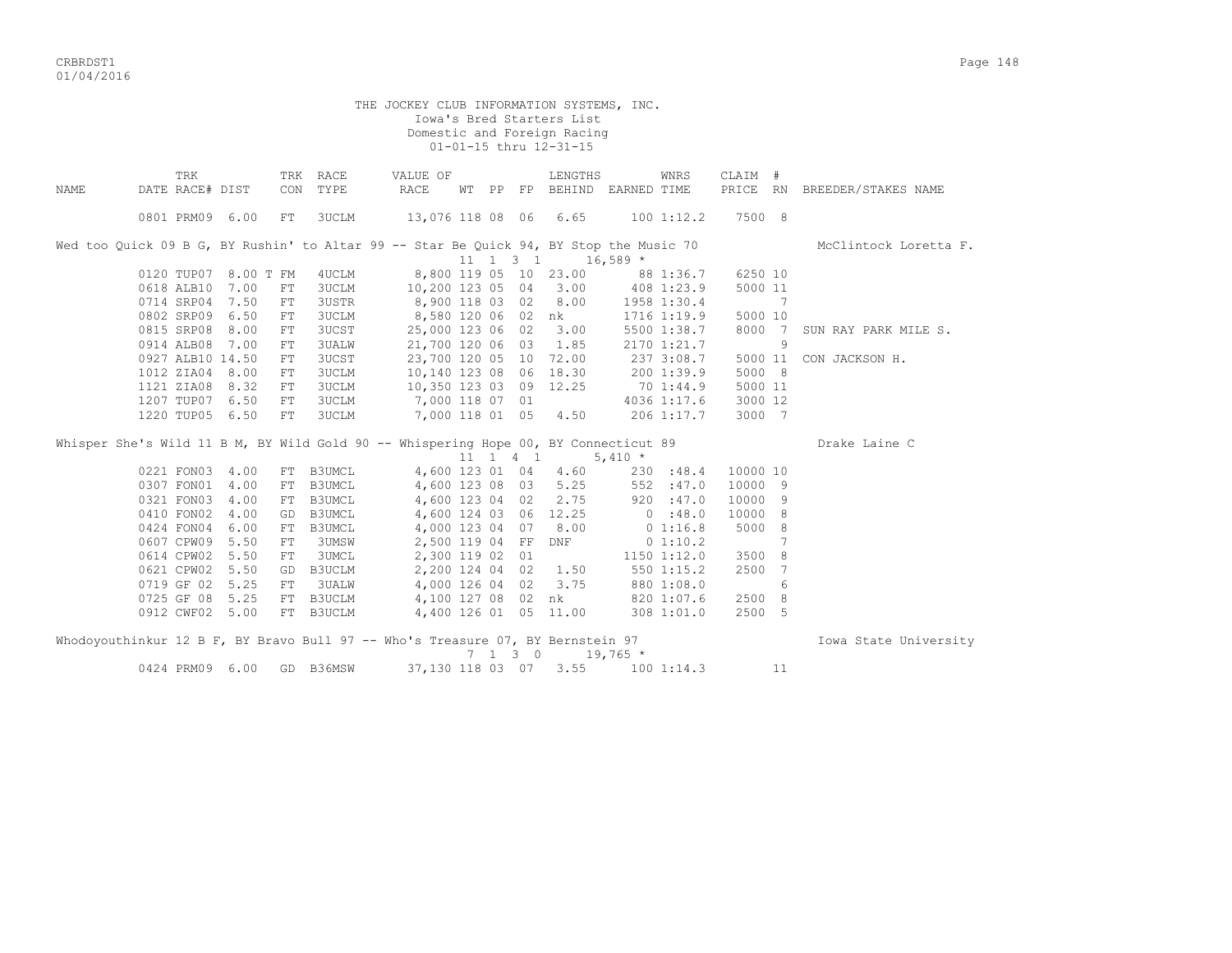|                                                                             | THE JOCKEY CLUB INFORMATION SYSTEMS, INC.<br>Iowa's Bred Starters List<br>Domestic and Foreign Racing<br>01-01-15 thru 12-31-15 |                 |                       |  |                                                            |                                                                                         |  |  |         |                                                          |            |                             |                     |    |                               |
|-----------------------------------------------------------------------------|---------------------------------------------------------------------------------------------------------------------------------|-----------------|-----------------------|--|------------------------------------------------------------|-----------------------------------------------------------------------------------------|--|--|---------|----------------------------------------------------------|------------|-----------------------------|---------------------|----|-------------------------------|
|                                                                             |                                                                                                                                 | TRK             |                       |  | TRK RACE                                                   | VALUE OF                                                                                |  |  |         | LENGTHS                                                  |            | WNRS                        | CLAIM #             |    |                               |
| NAME                                                                        |                                                                                                                                 | DATE RACE# DIST |                       |  | CON TYPE                                                   | RACE                                                                                    |  |  |         | WT PP FP BEHIND EARNED TIME                              |            |                             |                     |    | PRICE RN BREEDER/STAKES NAME  |
|                                                                             |                                                                                                                                 | 0516 PRM09 6.00 |                       |  | FT F03MSW                                                  |                                                                                         |  |  |         | 37,172 122 05 08 32.75                                   |            | 1001:13.3                   |                     | 8  |                               |
|                                                                             |                                                                                                                                 | 0529 PRM03      | 5.50                  |  | FT B36MCL                                                  |                                                                                         |  |  |         | 21,695 118 02 02 0.50                                    |            | 4325 1:06.6                 | 30000 7             |    |                               |
|                                                                             |                                                                                                                                 | 0613 PRM04      | 6.00                  |  | FT B36MCL                                                  | 21,671 118 01 02 6.25                                                                   |  |  |         |                                                          |            | 4300 1:12.2                 | 30000 8             |    |                               |
|                                                                             |                                                                                                                                 | 0702 PRM09      | 6.00                  |  | FT B36MCL                                                  | 13,692 118 01 01                                                                        |  |  |         |                                                          |            | 8136 1:13.6                 | 15000 7             |    |                               |
|                                                                             |                                                                                                                                 | 0711 PRM08 8.00 |                       |  | FT F03STK                                                  |                                                                                         |  |  |         |                                                          |            | 5001:40.3                   |                     | 10 | IOWA STALLION FILLY STAKES S. |
|                                                                             |                                                                                                                                 | 0725 PRM03 6.00 |                       |  | FT B3UCLM                                                  | 63,625 118 05 08 29.25<br>11,862 118 09 02 8.50                                         |  |  |         |                                                          |            |                             | 2304 1:12.5 7500 9  |    |                               |
|                                                                             |                                                                                                                                 |                 |                       |  |                                                            | Who Made Who 13 B G, BY Woke Up Dreamin 00 -- Amiable Amy 00, BY Langfuhr 92            |  |  |         |                                                          |            |                             |                     |    | Ashford H Ray Jr.             |
|                                                                             |                                                                                                                                 |                 |                       |  |                                                            |                                                                                         |  |  |         | 1 0 0 0                                                  | $100 *$    |                             |                     |    |                               |
|                                                                             |                                                                                                                                 |                 |                       |  | 0509 PRM02 4.50 FT 02MSW                                   |                                                                                         |  |  |         | 37,152 118 01 06 19.00 100 :53.0                         |            |                             |                     | 7  |                               |
| Who's Cyclone 13 B F, BY Canaveral 91 -- Who's Treasure 07, BY Bernstein 97 |                                                                                                                                 |                 | Iowa State University |  |                                                            |                                                                                         |  |  |         |                                                          |            |                             |                     |    |                               |
|                                                                             |                                                                                                                                 |                 |                       |  |                                                            |                                                                                         |  |  |         | 1 0 0 0                                                  | $280 *$    |                             |                     |    |                               |
|                                                                             |                                                                                                                                 |                 |                       |  | 0911 CBY03 5.50 FT F02MSW                                  |                                                                                         |  |  |         | 28,000 119 04 09 16.55 280 1:07.4                        |            |                             |                     | 9  |                               |
|                                                                             |                                                                                                                                 |                 |                       |  |                                                            | Who's for Glory 11 DK B/ M, BY Hat Trick (JPN) 01 -- Vaguely Who 93, BY Hittias (GB) 84 |  |  |         |                                                          |            |                             |                     |    | River Ridge Ranch             |
|                                                                             |                                                                                                                                 |                 |                       |  |                                                            |                                                                                         |  |  |         | $10 \quad 3 \quad 2 \quad 0 \quad 46,787 \quad ^{\star}$ |            |                             |                     |    |                               |
|                                                                             |                                                                                                                                 |                 |                       |  | 0425 PRM05 6.00 MY B3UALW                                  |                                                                                         |  |  |         | 37,824 120 06 08 39.25                                   |            | 1001:11.1                   | 8 <sup>1</sup>      |    |                               |
|                                                                             |                                                                                                                                 |                 |                       |  | 0508 PRM03 6.00 FT B3UCLM                                  | 17,347 123 06 06 28.75 100 1:13.6                                                       |  |  |         |                                                          |            |                             | 15000 7             |    |                               |
|                                                                             |                                                                                                                                 |                 |                       |  | 0522 CBY04 8.32 T FM B3UCLM                                |                                                                                         |  |  |         | 19,000 123 02 02 6.00 3800 1:40.9                        |            |                             | 20000 9             |    |                               |
|                                                                             |                                                                                                                                 | 0604 CBY05 8.00 |                       |  | MY B3UCLM                                                  | 19,000 123 02 07 18.60                                                                  |  |  |         |                                                          | 190 1:41.8 |                             | 20000 10            |    |                               |
|                                                                             |                                                                                                                                 |                 |                       |  | 0618 CBY05 8.32 T FM B3UCLM<br>0712 CBY07 8.32 T FM B3UCLM | 19,000 123 13 01                                                                        |  |  |         |                                                          |            | 11400 1:43.3                | 20000 13<br>20000 8 |    |                               |
|                                                                             |                                                                                                                                 |                 |                       |  | 0907 CBY06 7.50 T FM B3UALW                                | 20,000 123 04 02 0.50                                                                   |  |  |         | 30,000 121 03 01                                         |            | 4000 1:41.8                 |                     | 8  |                               |
|                                                                             |                                                                                                                                 |                 |                       |  | 1030 TUP07 7.50 T FM B3UCLM                                |                                                                                         |  |  |         |                                                          |            | 18000 1:31.6<br>8333 1:29.8 | 12500 9             |    |                               |
|                                                                             |                                                                                                                                 |                 |                       |  | 1128 TUP03 8.00 T FM B3USTK                                | 14,000 121 08 01                                                                        |  |  |         |                                                          |            |                             | 8 <sup>1</sup>      |    | OUEEN OF THE GREEN S.         |
|                                                                             |                                                                                                                                 |                 |                       |  | 1213 TUP03 8.00 T FM B3UAOC                                | 35,000 120 08 06 6.30 350 1:37.4<br>17,500 119 04 05 6.75 514 1:38.7                    |  |  |         |                                                          |            | 514 1:38.7                  | 20000 7             |    |                               |
|                                                                             |                                                                                                                                 |                 |                       |  |                                                            |                                                                                         |  |  |         |                                                          |            |                             |                     |    |                               |
|                                                                             |                                                                                                                                 |                 |                       |  |                                                            | Who's Smokin 13 GR/RO F, BY Smoke Glacken 94 -- Korny Sue 07, BY Gilded Time 90         |  |  | 3 2 0 0 |                                                          | $61,907$ * |                             |                     |    | Hobbs James Michael           |
|                                                                             |                                                                                                                                 | 0521 PRM04 4.50 |                       |  | FT F02MSW                                                  | 38,582 118 06 01                                                                        |  |  |         |                                                          |            | 25032 :52.4                 |                     | 7  |                               |
|                                                                             |                                                                                                                                 | 0718 PRM08 5.50 |                       |  | FT F02STK                                                  | 58,488 116 06 01 36375 1:06.0                                                           |  |  |         |                                                          |            |                             |                     |    | 9 PRAIRIE GOLD LASSIE S.      |
|                                                                             |                                                                                                                                 | 0808 PRM04 6.00 |                       |  | FT F02STK                                                  |                                                                                         |  |  |         | 75,000 121 05 07 11.75 500 1:12.5                        |            |                             |                     |    | 9 IOWA SORORITY S.            |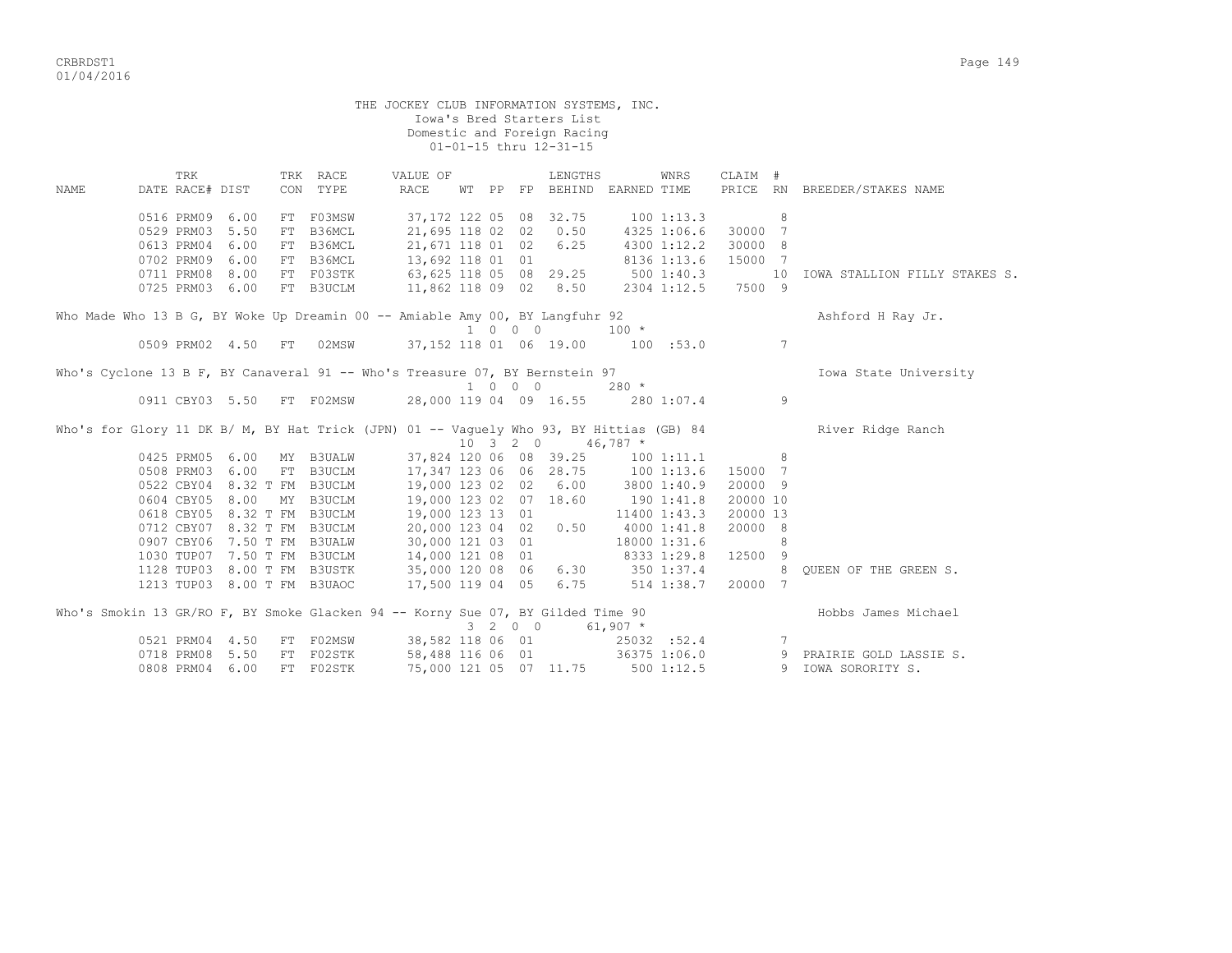CRBRDST1 Page 150 01/04/2016

THE JOCKEY CLUB INFORMATION SYSTEMS, INC. Iowa's Bred Starters List Domestic and Foreign Racing 01-01-15 thru 12-31-15 TRK TRK RACE VALUE OF LENGTHS WNRS CLAIM # NAME DATE RACE# DIST CON TYPE RACE WT PP FP BEHIND EARNED TIME PRICE RN BREEDER/STAKES NAME Why Val Why 10 CH M, BY Whywhywhy 00 -- Valedictorian Girl 02, BY Honor Grades 88 Gary E Lucas & Joan Lucas &  $5 \t1 \t1 \t0 \t4.000 \t*$  0301 FON07 6.00 FT B3UCLM 5,200 124 03 08 14.75 0 1:14.6 5000 10 0315 FON08 6.00 FT B3UCLM 5,200 124 03 01 3120 1:16.2 5000 10 0329 FON07 6.00 FT B3UCLM 5,900 124 09 07 12.50 0 1:15.2 3500 9 0418 FON02 6.00 MY B3UCLM 4,180 123 04 06 14.75 0 1:14.2 2500 6 0516 MC 07 6.00 FT 3USTR 4,000 119 06 02 3.25 880 1:13.2 6 Wildcatclass 08 DK B/ G, BY Classic Cat 95 -- Oh Sow Wild 93, BY Oh Say 78 Special K Stable  $2$  0 1 0  $800$  \* 0320 FON09 4.00 FT 3UCLM 4,000 123 09 08 7.25 0 :47.0 2500 9 0501 FON04 6.00 FT 3UCLM 4,000 123 02 02 0.75 800 1:14.0 2500 9 Wild for Glory 07 B G, BY Wild Gold 90 -- Close to Glory 95, BY I Enclose 80 Chleborad Lynn 0113 MVR02 6.00 FT 3UCLM 8,500 124 05 04 3.00 425 8,500 124 05 04 3.00 425 1:11.9 4000 8 0121 MVR01 8.00 GD 3UCLM 8,500 124 04 02 4.25 1700 1:40.5 7500 6 0213 MVR05 6.00 FT 3UCLM 9,000 124 05 07 8.55 90 1:13.1 5000 8 0221 MVR06 8.00 FT 3UCLM 8,500 124 05 03 2.50 850 1:41.8 7500 8 0310 MVR06 8.00 SY 3UCLM 9,000 124 01 06 15.75 180 1:42.6 4000 6 0324 MVR06 6.00 FT 3UCLM 7,900 124 09 06 6.05 79 1:15.0 5000 11 0502 TDN09 5.50 FT 3UCLM 11,300 120 08 07 12.30 113 1:05.6 4000 10 0513 TDN08 6.00 FT 3UCLM 11,300 118 05 06 4.70 113 1:12.6 4000 8 0523 TDN08 6.00 FT 3UCLM 11,300 118 03 06 8.55 113 1:12.0 4000 9 0914 TDN08 6.00 FT 3UCLM 10,600 118 02 05 6.00 212 1:12.4 4000 8 0926 TDN08 6.00 FT 3UCLM 10,600 122 01 08 13.20 106 1:11.2 4000 9 1102 MVR08 6.00 FT 3UCLM 7,700 122 03 04 9.25 154 1:13.3 4000 12 1201 MVR08 6.00 FT 3UCLM 7,700 122 09 10 10.50 77 1:14.0 4000 11 1222 MVR07 5.50 MY 3UCLM 9,000 124 07 04 4.25 180 1:07.7 5000 12

Wild Ritzy 10 DK B/ M, BY Offlee Wild 00 -- Ritzy 02, BY Storm Boot 89 Poindexter Allen 7 0 1 2 27,343 \*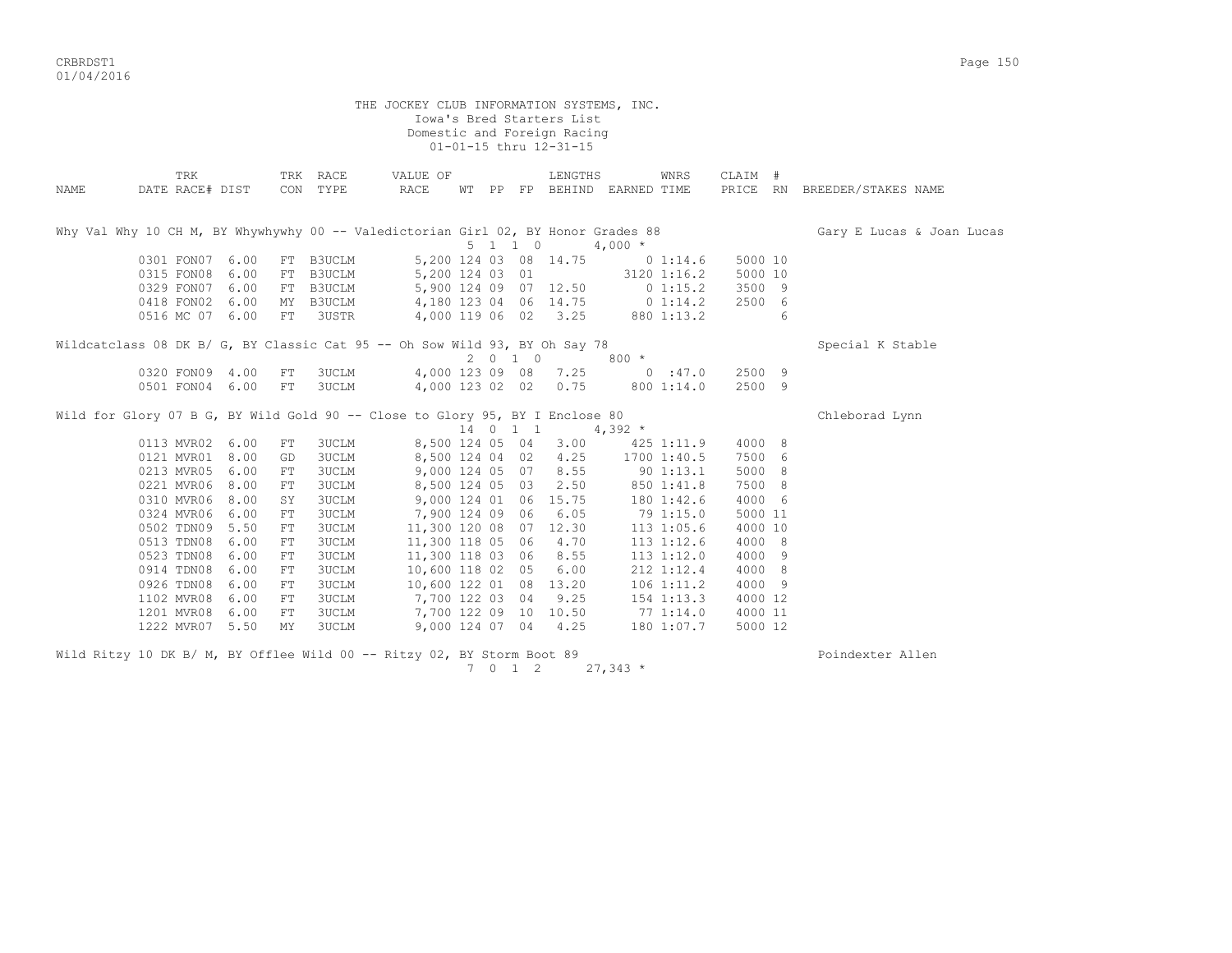| THE JOCKEY CLUB INFORMATION SYSTEMS, INC.<br>Iowa's Bred Starters List<br>Domestic and Foreign Racing<br>01-01-15 thru 12-31-15 |                                                                                         |      |                                      |                      |  |                                                 |  |  |         |                                        |              |              |          |    |                                 |
|---------------------------------------------------------------------------------------------------------------------------------|-----------------------------------------------------------------------------------------|------|--------------------------------------|----------------------|--|-------------------------------------------------|--|--|---------|----------------------------------------|--------------|--------------|----------|----|---------------------------------|
| NAME                                                                                                                            | TRK<br>DATE RACE# DIST                                                                  |      |                                      | TRK RACE<br>CON TYPE |  | VALUE OF<br>RACE                                |  |  |         | LENGTHS<br>WT PP FP BEHIND EARNED TIME |              | WNRS         | CLAIM #  |    | PRICE RN BREEDER/STAKES NAME    |
|                                                                                                                                 |                                                                                         |      |                                      |                      |  |                                                 |  |  |         |                                        |              |              |          |    |                                 |
|                                                                                                                                 | 0122 OP 06 8.50                                                                         |      |                                      | WF B4UAOC            |  |                                                 |  |  |         | 60,500 122 06 02 no                    |              | 12100 1:47.2 | 20000 9  |    |                                 |
|                                                                                                                                 | 0314 OP 05 8.50                                                                         |      |                                      | GD B4UAOC            |  |                                                 |  |  |         | 67,000 119 03 06 12.00                 |              | 268 1:47.8   | 40000 10 |    |                                 |
|                                                                                                                                 | 0328 OP 07 8.00                                                                         |      |                                      | FT B3UALW            |  |                                                 |  |  |         | 69,000 119 03 03 3.00                  |              | 6900 1:38.5  |          | 8  |                                 |
|                                                                                                                                 | 0419 PRM08                                                                              | 6.00 |                                      | SY B3UALW            |  |                                                 |  |  |         | 49,603 118 02 07 6.50                  | 1001:12.2    |              |          | 9  |                                 |
|                                                                                                                                 | 0507 PRM04                                                                              | 8.32 |                                      | FT B4UAOC            |  |                                                 |  |  |         | 34,536 120 01 05 13.50                 | $951$ 1:44.3 |              |          | 8  |                                 |
|                                                                                                                                 | 0528 PRM08                                                                              | 8.50 |                                      | FT B3UAOC            |  | 32,570 118 04 04 19.25<br>40,596 118 02 03 9.75 |  |  |         | 32,570 118 04 04 19.25                 |              | 2128 1:46.2  |          | 6  |                                 |
|                                                                                                                                 | 0719 PRM08 8.50                                                                         |      |                                      | FT B3UALW            |  |                                                 |  |  |         |                                        |              | 4896 1:45.8  |          | -5 |                                 |
|                                                                                                                                 | Wild Salsa Dancer 07 B G, BY Wild Gold 90 -- Mel's Dancer 92, BY Raja's Best Boy 83     |      | Tuckaway Farm LLC                    |                      |  |                                                 |  |  |         |                                        |              |              |          |    |                                 |
|                                                                                                                                 | 0613 CPW02 5.50                                                                         |      | FT                                   | 3UCLM                |  |                                                 |  |  |         | 2,100 124 04 07 9.00                   |              | 0 1:10.0     | 1500 7   |    |                                 |
|                                                                                                                                 | 0627 CPW04 4.50                                                                         |      | FT                                   | 3UCLM                |  |                                                 |  |  |         | 2,200 124 07 03 11.80                  |              | 264 : 55.3   | 3000 8   |    |                                 |
|                                                                                                                                 | 0725 CPW01 5.50                                                                         |      | GD                                   | 3UCLM                |  |                                                 |  |  |         | 2,200 124 04 FF DNF                    |              | $0\;1:12.1$  | 2500 8   |    |                                 |
|                                                                                                                                 | Wild West Flight 11 GR/RO G, BY Flight West 03 -- Wild Western Woman 93, BY Bold Ego 78 |      | Marlene M. Bryant & Robert M. Bryant |                      |  |                                                 |  |  |         |                                        |              |              |          |    |                                 |
|                                                                                                                                 | 0419 PRM02 6.00                                                                         |      | SY                                   | <b>3UWCL</b>         |  |                                                 |  |  | 9 0 1 0 | 18,589 120 05 07 14.25                 | $3,755$ *    | 1001:11.8    | 15000 7  |    |                                 |
|                                                                                                                                 | 0611 PRM01 8.00                                                                         |      | MY                                   | 3UCLM                |  |                                                 |  |  |         | 11,810 118 02 04 12.75                 |              | 702 1:39.4   | 4000 7   |    |                                 |
|                                                                                                                                 | 0621 PRM05 8.50                                                                         |      | FT                                   | 4UCLM                |  |                                                 |  |  |         | 11,818 116 01 04 13.25                 |              | 709 1:49.2   | 4000 6   |    |                                 |
|                                                                                                                                 | 0702 PRM07 8.50                                                                         |      | FT                                   | <b>3UCLM</b>         |  |                                                 |  |  |         | 11, 144 119 03 04 7.25                 |              | 644 1:47.6   | 7500 7   |    |                                 |
|                                                                                                                                 | 0716 PRM01                                                                              | 8.00 | FT                                   | 3UCLM                |  |                                                 |  |  |         | 10,613 120 04 06 5.55                  |              | 1001:41.5    | 4000 7   |    |                                 |
|                                                                                                                                 | 0806 PRM06 8.32                                                                         |      | FT                                   | 3UCLM                |  |                                                 |  |  |         | 13,902 118 02 07 21.00                 |              | 100 1:44.7   | 5000 7   |    |                                 |
|                                                                                                                                 | 0815 CLS06 6.50                                                                         |      | FT                                   | 3UCLM                |  | 5,000 125 05 05 4.25                            |  |  |         |                                        |              | 150 1:21.6   | 5000 8   |    |                                 |
|                                                                                                                                 | 0829 CLS08 8.32                                                                         |      | FT                                   | 3UCLM                |  |                                                 |  |  |         | 5,000 127 01 02 2.00                   |              | 1000 1:50.4  | 5000 9   |    |                                 |
|                                                                                                                                 | 0906 CLS02 8.32                                                                         |      | FT                                   | 3UCLM                |  |                                                 |  |  |         | 5,000 127 01 04 2.25                   |              | 250 1:45.4   | 5000 7   |    |                                 |
|                                                                                                                                 | Wind and Fire 12 DK B/ F, BY Bluegrass Cat 03 -- Wild Indian 05, BY Indian Charlie 95   |      |                                      |                      |  |                                                 |  |  | 2 0 0 0 |                                        | $200 *$      |              |          |    | James R Lewis & Beverly J Lewis |
|                                                                                                                                 | 0507 PRM09 6.00                                                                         |      |                                      | FT B36MSW            |  |                                                 |  |  |         | 37,105 118 09 11 16.75                 | 1001:13.3    |              |          | 12 |                                 |
|                                                                                                                                 | 0524 PRM09 6.00                                                                         |      |                                      | SY B36MSW            |  |                                                 |  |  |         | 37,202 118 03 08 11.00                 | 100 1:13.3   |              |          | 8  |                                 |
|                                                                                                                                 | Winter Wally 12 CH C, BY Winter Glitter 97 -- Voodoo's Sister 00, BY Storm Boot 89      |      |                                      |                      |  |                                                 |  |  | 2 0 0 1 |                                        | $2,998 *$    |              |          |    | Bogash Gene                     |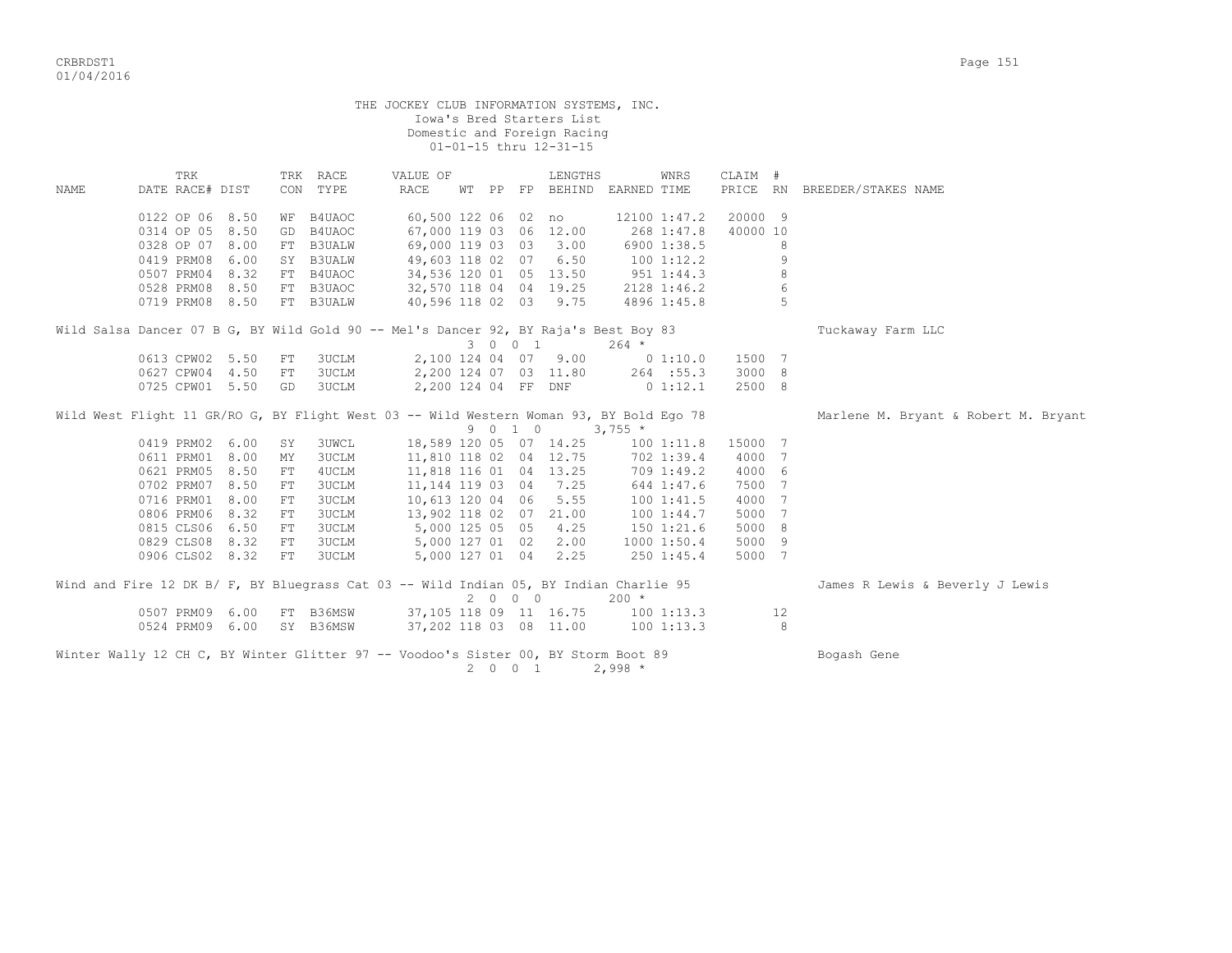| THE JOCKEY CLUB INFORMATION SYSTEMS, INC.<br>Iowa's Bred Starters List<br>Domestic and Foreign Racing<br>01-01-15 thru 12-31-15 |                                                                                    |  |          |                      |                                                                                        |  |  |         |                                        |           |                      |         |                |                                |
|---------------------------------------------------------------------------------------------------------------------------------|------------------------------------------------------------------------------------|--|----------|----------------------|----------------------------------------------------------------------------------------|--|--|---------|----------------------------------------|-----------|----------------------|---------|----------------|--------------------------------|
| NAMF.                                                                                                                           | TRK<br>DATE RACE# DIST                                                             |  |          | TRK RACE<br>CON TYPE | VALUE OF<br>RACE                                                                       |  |  |         | LENGTHS<br>WT PP FP BEHIND EARNED TIME |           | WNRS                 | CLAIM # |                | PRICE RN BREEDER/STAKES NAME   |
|                                                                                                                                 | 0726 PRM01 6.00<br>0807 PRM04 6.00                                                 |  | MY<br>FT | 36MCL<br>36MCL       | 20,279 116 03 03 3.75 2434 1:12.9 25000 6<br>22,647 119 04 05 10.55 564 1:12.9 40000 7 |  |  |         |                                        |           |                      |         |                |                                |
|                                                                                                                                 | Wise Up 12 DK B/ G, BY Einstein (BRZ) 02 -- Forever Daylight 01, BY Dynaformer 85  |  |          |                      |                                                                                        |  |  |         |                                        |           |                      |         |                | Stonecrest Farm LLC            |
|                                                                                                                                 |                                                                                    |  |          |                      |                                                                                        |  |  |         | 8 0 0 3 14,006 *                       |           |                      |         |                |                                |
|                                                                                                                                 | 0501 PRM07 6.00                                                                    |  | FT       | 36MSW                |                                                                                        |  |  |         | 37,154 118 04 06 9.75                  |           | 100 1:12.2 10        |         |                |                                |
|                                                                                                                                 | 0515 PRM09 8.32                                                                    |  | GD       | 36MSW                |                                                                                        |  |  |         | 37,074 118 11 06 19.55                 |           | 100 1:45.9           |         | 11             |                                |
|                                                                                                                                 | 0625 PRM09 8.32                                                                    |  | FT       | 36MSW                |                                                                                        |  |  |         | 37,130 118 09 03 2.00                  |           | 4410 1:46.5          |         | 11             |                                |
|                                                                                                                                 | 0726 PRM06 8.50                                                                    |  | GD       | 36MSW                | 34,587 118 07 03 10.75                                                                 |  |  |         |                                        |           | 4147 1:48.1          |         | $\overline{7}$ |                                |
|                                                                                                                                 | 0807 PRM04 6.00                                                                    |  | FT       | 36MCL                | 22,647 119 02 04 5.80                                                                  |  |  |         |                                        |           | 1128 1:12.9 40000 7  |         |                |                                |
|                                                                                                                                 | 0918 RP 09 7.50 T FM                                                               |  |          | 35MCL                | 19,250 119 04 03 1.75                                                                  |  |  |         |                                        |           | 2071 1:32.9 25000 10 |         |                |                                |
|                                                                                                                                 | 1022 RP 01 8.00                                                                    |  | SY       | 35MSW                | 35,722 120 03 04 5.00                                                                  |  |  |         |                                        |           | 1965 1:41.2          |         | 8              |                                |
|                                                                                                                                 | 1118 RP 02 8.32                                                                    |  | FT       | 35MSW                | 33,000 120 03 06 5.65                                                                  |  |  |         |                                        |           | 85 1:43.6            |         | 8              |                                |
|                                                                                                                                 |                                                                                    |  |          |                      |                                                                                        |  |  |         |                                        |           |                      |         |                |                                |
|                                                                                                                                 | Woke Up Drinkin 13 B G, BY Woke Up Dreamin 00 -- Amber's Love 98, BY High Brite 84 |  |          |                      |                                                                                        |  |  |         |                                        |           |                      |         |                | Ashford Karon D.               |
|                                                                                                                                 |                                                                                    |  |          |                      |                                                                                        |  |  | 2 0 0 0 | $1,950$ *                              |           |                      |         |                |                                |
|                                                                                                                                 | 0509 PRM02 4.50 FT 02MSW                                                           |  |          |                      | $37,152$ 118 04 07 34.25 100 :53.0                                                     |  |  |         |                                        |           |                      |         | 7              |                                |
|                                                                                                                                 | 0606 PRM04 4.50 FT 02MSW                                                           |  |          |                      | 37,138 118 01 04 12.25 1850 :52.8                                                      |  |  |         |                                        |           |                      |         | 9              |                                |
|                                                                                                                                 |                                                                                    |  |          |                      |                                                                                        |  |  |         |                                        |           |                      |         |                |                                |
|                                                                                                                                 | Wolf Pack Jack 10 B G, BY Hat Trick (JPN) 01 -- Dream Win 04, BY Winthrop 96       |  |          |                      |                                                                                        |  |  |         |                                        |           |                      |         |                | Black Oak Farm                 |
|                                                                                                                                 |                                                                                    |  |          |                      |                                                                                        |  |  | 4 0 0 0 |                                        | $539$ $*$ |                      |         |                |                                |
|                                                                                                                                 |                                                                                    |  |          |                      | 0328 FG 14 5.50 T FM 4USOC 26,000 119 05 09 18.25 0 1:03.2 25000 9                     |  |  |         |                                        |           |                      |         |                |                                |
|                                                                                                                                 | 0418 PRM08 6.00 SY                                                                 |  |          | <b>3UALW</b>         | 49,603 123 05 06 10.00 100 1:11.3                                                      |  |  |         |                                        |           |                      |         | 9              |                                |
|                                                                                                                                 | 0524 PRM08 6.00 SY 4UALW                                                           |  |          |                      | 43, 463 117 03 06 19.25                                                                |  |  |         |                                        |           | 100 1:10.2           |         | 6              |                                |
|                                                                                                                                 | 0612 PRM03 5.00 GD 3UCLM                                                           |  |          |                      | 13,534 118 07 05 3.35                                                                  |  |  |         |                                        |           | 339 : 58.2           | 7500 7  |                |                                |
|                                                                                                                                 |                                                                                    |  |          |                      |                                                                                        |  |  |         |                                        |           |                      |         |                |                                |
|                                                                                                                                 | Wynnpaul 12 CH G, BY Stephen Got Even 96 -- Roomantic 06, BY Western Echo 92       |  |          |                      |                                                                                        |  |  |         |                                        |           |                      |         |                | McBride Racing & Bill Hutchins |
|                                                                                                                                 |                                                                                    |  |          |                      |                                                                                        |  |  |         | 9 1 1 1 1 16,224 $\star$               |           |                      |         |                |                                |
|                                                                                                                                 | 0521 PRM09 6.00                                                                    |  | FT       | 03MSW                |                                                                                        |  |  |         | 37,130 122 06 05 4.10                  |           | 882 1:14.2           |         | 11             |                                |
|                                                                                                                                 | 0611 PRM09 6.00                                                                    |  | MY       | 36MSW                | 37,105 118 04 08 15.35 100 1:11.0                                                      |  |  |         |                                        |           |                      |         | 12             |                                |
|                                                                                                                                 |                                                                                    |  |          |                      |                                                                                        |  |  |         |                                        |           |                      |         |                |                                |
|                                                                                                                                 | 0625 PRM09 8.32                                                                    |  | FT       | 36MSW                | 37,130 118 04 08 8.50                                                                  |  |  |         |                                        |           | 1001:46.5            |         | 11             |                                |
|                                                                                                                                 | 0703 PRM03 6.00                                                                    |  | FT       | 36MCL                |                                                                                        |  |  |         | 20,259 118 07 02 0.50                  |           | 4032 1:12.8          | 30000 7 |                |                                |
|                                                                                                                                 | 0712 PRM01 5.50                                                                    |  | FT       | 3UMCL                | 13,134 118 02 01                                                                       |  |  |         |                                        |           | 7920 1:05.4          | 12500 5 |                |                                |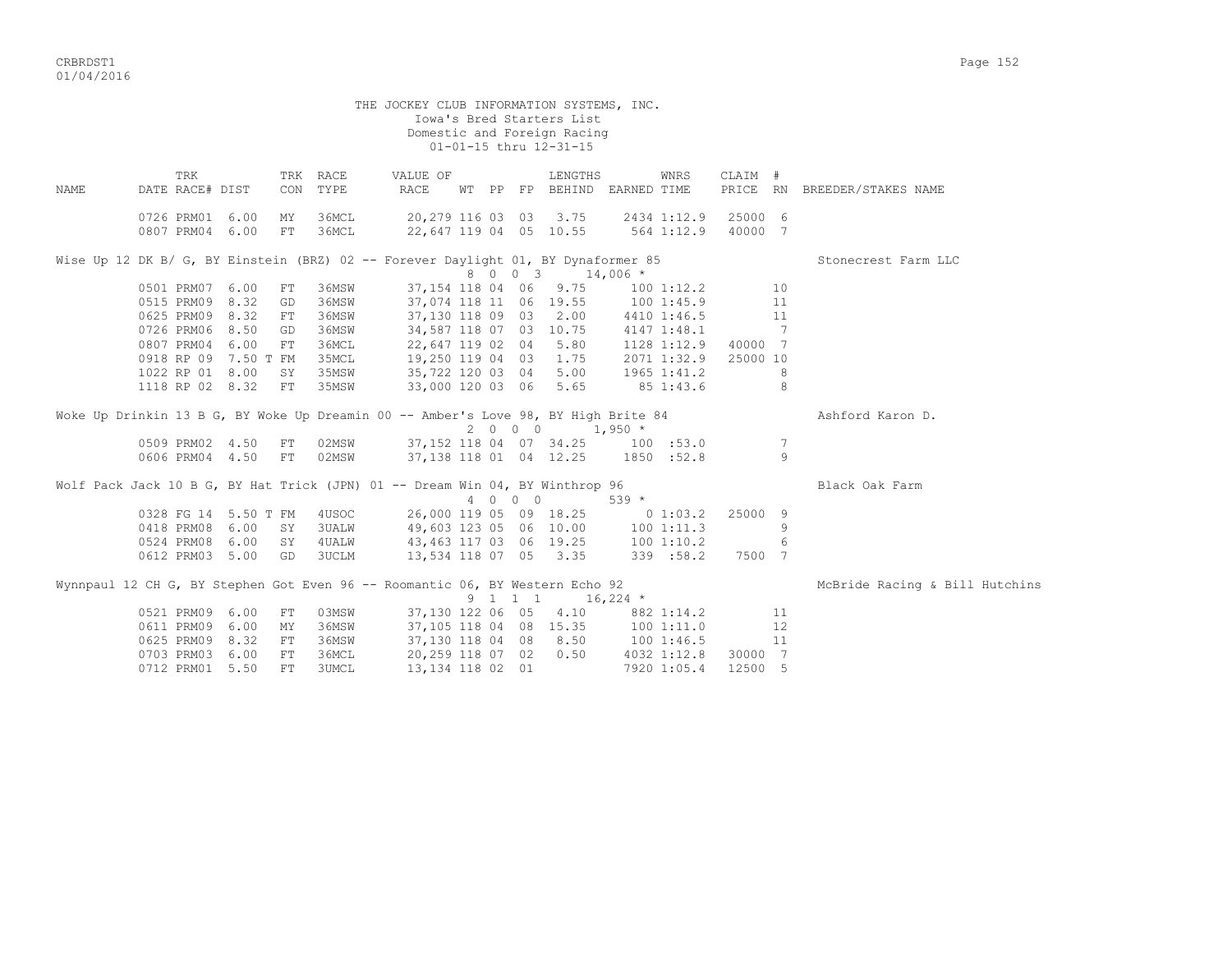| THE JOCKEY CLUB INFORMATION SYSTEMS, INC.<br>Iowa's Bred Starters List<br>Domestic and Foreign Racing<br>01-01-15 thru 12-31-15 |                                                                                                         |  |            |                                             |                                                                                                    |  |  |  |                                        |  |                                                        |                               |                 |                              |  |
|---------------------------------------------------------------------------------------------------------------------------------|---------------------------------------------------------------------------------------------------------|--|------------|---------------------------------------------|----------------------------------------------------------------------------------------------------|--|--|--|----------------------------------------|--|--------------------------------------------------------|-------------------------------|-----------------|------------------------------|--|
| NAME                                                                                                                            | TRK<br>DATE RACE# DIST                                                                                  |  |            | TRK RACE<br>CON TYPE                        | VALUE OF<br>RACE                                                                                   |  |  |  | LENGTHS<br>WT PP FP BEHIND EARNED TIME |  | WNRS                                                   | CLAIM #                       |                 | PRICE RN BREEDER/STAKES NAME |  |
|                                                                                                                                 | 0719 PRM01 8.00<br>0808 PRM07 8.50<br>0904 RP 06 8.00 T FM<br>1010 RP 09 7.50 T FM                      |  | FT         | 3UCLM<br>FT A03STK<br><b>3UCLM</b><br>3UCLM | 15,286 118 01 03 2.50<br>80,000 116 10 12 39.60<br>17,600 119 08 05 8.00<br>16,000 120 05 09 11.85 |  |  |  |                                        |  | 2085 1:41.1<br>5001:47.2<br>520 1:38.2<br>$85\;1:33.0$ | 25000 6<br>25000 8<br>25000 9 | 13              | IOWA BREEDERS' DERBY         |  |
| Xavier Davey 12 B G, BY Thunder Gulch 92 -- Stephangjess 05, BY Yonaguska 98<br>Warren Bush                                     |                                                                                                         |  |            |                                             |                                                                                                    |  |  |  |                                        |  |                                                        |                               |                 |                              |  |
|                                                                                                                                 | $5 \t1 \t1 \t0 \t31,100 \t*$<br>60,000 120 08 12 18.60 171 1:12.1<br>0129 OP 07 6.00                    |  |            |                                             |                                                                                                    |  |  |  |                                        |  |                                                        |                               |                 |                              |  |
|                                                                                                                                 |                                                                                                         |  | FT         | 03MSW                                       |                                                                                                    |  |  |  |                                        |  |                                                        |                               | 12              |                              |  |
|                                                                                                                                 | 0611 PRM09 6.00                                                                                         |  | MY         | 36MSW                                       | 37,105 113 01 01                                                                                   |  |  |  |                                        |  | 21975 1:11.0                                           |                               | 12              |                              |  |
|                                                                                                                                 | 0620 PRM05 6.00                                                                                         |  | FT         | 3UALW                                       |                                                                                                    |  |  |  | 37,848 113 06 02 nk 7575 1:12.0        |  |                                                        |                               | $7\phantom{.0}$ |                              |  |
|                                                                                                                                 | 0715 PRM08 8.50                                                                                         |  | MY         | 3UAOC                                       | 35,184 118 01 05 8.60 879 1:47.1                                                                   |  |  |  |                                        |  |                                                        |                               | 7               |                              |  |
|                                                                                                                                 | 75,000 112 02 07 13.30<br>0808 PRM03 6.00<br>3USTK<br>500 1:10.7 8 DAN JOHNSON MEMORIAL SPRINT S.<br>FT |  |            |                                             |                                                                                                    |  |  |  |                                        |  |                                                        |                               |                 |                              |  |
| Yah Yah Sir 13 DK B/ C, BY Yes It's True 96 -- Velva 01, BY Gold Legend 90<br>Hobbs William L.                                  |                                                                                                         |  |            |                                             |                                                                                                    |  |  |  |                                        |  |                                                        |                               |                 |                              |  |
|                                                                                                                                 |                                                                                                         |  |            |                                             |                                                                                                    |  |  |  | 4 1 2 0 40,119 *                       |  |                                                        |                               |                 |                              |  |
|                                                                                                                                 | 0524 PRM06 4.50                                                                                         |  | SY         | 02MSW                                       |                                                                                                    |  |  |  | 32,384 118 07 02 1.25                  |  | 8344 : 53.1                                            |                               | 7               |                              |  |
|                                                                                                                                 | 0606 PRM04 4.50                                                                                         |  | FT         | 02MSW                                       | 37,138 118 04 02 5.00                                                                              |  |  |  |                                        |  | 7400 :52.8                                             |                               | 9               |                              |  |
|                                                                                                                                 | 0625 PRM06 5.00                                                                                         |  | FT         | 02MSW                                       | 37, 154 119 02 01                                                                                  |  |  |  |                                        |  | 22125 :58.9                                            |                               | 10              |                              |  |
|                                                                                                                                 | 0808 PRM06 6.00                                                                                         |  |            | FT A02STK                                   | 73,500 121 05 05 47.00                                                                             |  |  |  |                                        |  | 2250 1:11.7                                            |                               |                 | 5 IOWA CRADLE S.             |  |
|                                                                                                                                 |                                                                                                         |  |            |                                             |                                                                                                    |  |  |  |                                        |  |                                                        |                               |                 |                              |  |
|                                                                                                                                 |                                                                                                         |  |            |                                             | Youaretrue 11 B G, BY Thewayyouare 05 -- Miss Guts 99, BY American Chance 89                       |  |  |  |                                        |  |                                                        |                               |                 | DeBruycker Lloyd             |  |
|                                                                                                                                 |                                                                                                         |  |            |                                             |                                                                                                    |  |  |  | 13 3 3 1 47,740 *                      |  |                                                        |                               |                 |                              |  |
|                                                                                                                                 | 0327 HAW07 6.50                                                                                         |  | FT         | 3UCLM                                       |                                                                                                    |  |  |  | 19,448 121 04 05 14.25 429 1:19.4      |  |                                                        | 25000 7                       |                 |                              |  |
|                                                                                                                                 | 0425 PRM01 6.00                                                                                         |  | MΥ         | 3UCLM                                       |                                                                                                    |  |  |  | 17,347 120 05 02 2.50                  |  | 3450 1:11.7                                            | 15000 7                       |                 |                              |  |
|                                                                                                                                 | 0510 PRM09 6.00                                                                                         |  | GD         | 3UALW                                       |                                                                                                    |  |  |  | 37, 751 120 11 03 3.50                 |  | 4485 1:11.8                                            |                               | 11              |                              |  |
|                                                                                                                                 | 0517 PRM03 5.50                                                                                         |  | MY         | <b>3UCLM</b>                                | 22,938 116 04 02 0.50                                                                              |  |  |  |                                        |  | 4575 1:05.3                                            | 25000 7                       |                 |                              |  |
|                                                                                                                                 | 0611 PRM06 6.00                                                                                         |  | MY         | 3UCLM                                       | 17,298 120 05 01                                                                                   |  |  |  |                                        |  | 10200 1:12.4                                           | 15000 9                       |                 |                              |  |
| 0620 PRM05 6.00<br>3UALW<br>37,848 123 01 05 7.25<br>$909$ 1:12.0<br>FT                                                         |                                                                                                         |  |            |                                             |                                                                                                    |  |  |  |                                        |  |                                                        |                               | $7\phantom{.0}$ |                              |  |
|                                                                                                                                 | 0726 PRM09 5.00                                                                                         |  | GD         | 3UCLM                                       | 13,160 123 02 01                                                                                   |  |  |  |                                        |  | 8100 :59.2                                             | 12500 7                       |                 |                              |  |
| 27, 443 118 03 05 14.25<br>0808 PRM10 5.50<br>3USTR<br>687 1:04.4<br>${\rm FT}$                                                 |                                                                                                         |  |            |                                             |                                                                                                    |  |  |  |                                        |  |                                                        |                               | 6               |                              |  |
|                                                                                                                                 | 0911 CBY09 6.00                                                                                         |  | ${\rm FT}$ | 3UCLM                                       | 12,500 123 07 05 11.75                                                                             |  |  |  |                                        |  | 125 1:10.7                                             | 6250 10                       |                 |                              |  |
|                                                                                                                                 | 0925 PEN07 6.00                                                                                         |  | FТ         | 3UCLM                                       | 15,392 121 04 01                                                                                   |  |  |  |                                        |  | 8880 1:12.1                                            | 6250 7                        |                 |                              |  |

1007 PEN05 6.00 FT 3UALW 29,500 119 04 02 5.00 5900 1:10.2 6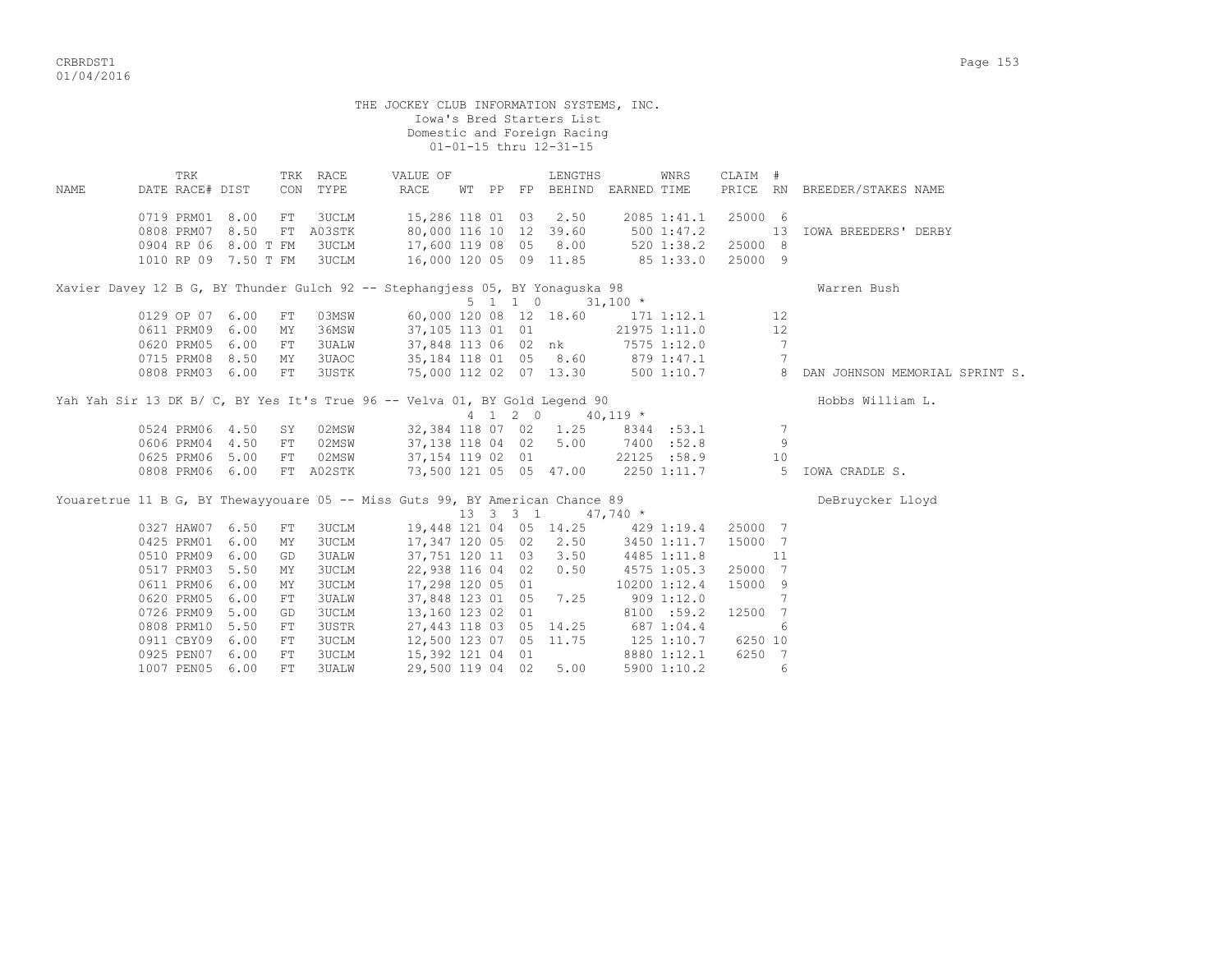CRBRDST1 Page 154 01/04/2016

| 01-01-15 thru 12-31-15 |                                    |           |                                                  |                                                                                   |  |  |         |                                             |            |                     |                     |                 |                                |
|------------------------|------------------------------------|-----------|--------------------------------------------------|-----------------------------------------------------------------------------------|--|--|---------|---------------------------------------------|------------|---------------------|---------------------|-----------------|--------------------------------|
| <b>NAME</b>            | TRK<br>DATE RACE# DIST             |           | TRK RACE<br>TYPE<br>CON                          | VALUE OF<br>RACE                                                                  |  |  |         | LENGTHS<br>WT PP FP BEHIND EARNED TIME      |            | WNRS                | CLAIM #<br>PRICE RN |                 | BREEDER/STAKES NAME            |
|                        | 1022 PEN06 5.50<br>1118 PEN02 5.00 |           | ${\rm FT}$<br><b>3UALW</b><br><b>3UCLM</b><br>FT | 33,040 119 09 06                                                                  |  |  |         | 5.30<br>16,200 121 06 07 8.40               |            | 0 1:04.9<br>0.157.8 | 6250 9              | 11              |                                |
|                        |                                    |           |                                                  | You Funny Man 09 DK B/ G, BY Humming 96 -- Stormhill 00, BY Storm Boot 89         |  |  |         |                                             |            |                     |                     |                 | Hemba Brad                     |
|                        |                                    |           |                                                  |                                                                                   |  |  | 8 0 1 1 |                                             | $28,252$ * |                     |                     |                 |                                |
|                        | 0418 PRM08                         | 6.00      | 3UALW<br>SY                                      | 49,603 123 07 04                                                                  |  |  |         | 4.75                                        |            | 2475 1:11.3         |                     | 9               |                                |
|                        | 0509 PRM06                         | 6.00      | A3USTK<br>FT                                     |                                                                                   |  |  |         | 79,000 120 08 03 3.00                       |            | 7750 1:11.3         |                     | 9               | JOHN WAYNE S.                  |
|                        | 0524 PRM08                         | 6.00      | 4UALW<br>SY                                      |                                                                                   |  |  |         | 43,463 117 04 04 7.25                       |            | 2181 1:10.2         |                     | 6               |                                |
|                        | 0613 PRM06                         | 8.50      | A3USTK<br>FT                                     | 82,875 117 02 04                                                                  |  |  |         | 8.75                                        |            | 4118 1:44.7         |                     | $7\phantom{.0}$ | CYCLONES H.                    |
|                        | 0717 PRM09                         | 6.00      | 3UALW<br>FT                                      |                                                                                   |  |  |         | 38,150 120 08 02 2.75                       |            | 7608 1:10.4         |                     | 8               |                                |
|                        | 0808 PRM03                         | 6.00      | 3USTK<br>FT                                      | 75,000 118 07 04 6.30                                                             |  |  |         |                                             |            | 3700 1:10.7         |                     | 8               | DAN JOHNSON MEMORIAL SPRINT S. |
|                        | 0912 CBY07 8.32 T FM               |           | 3UAOC                                            | 38,300 119 06 07 5.60                                                             |  |  |         |                                             | 3201:40.0  |                     | 35000 10            |                 |                                |
|                        | 1004 RET09 5.00 T FM               |           | 3UAOC                                            |                                                                                   |  |  |         | 15,500 119 04 09 12.90                      | 100 : 56.5 |                     | 18000 10            |                 |                                |
|                        |                                    |           |                                                  | Zack's Billie 11 DK B/ G, BY Bravo Bull 97 -- Western Ocala 01, BY Western Cat 93 |  |  |         | $12 \quad 2 \quad 0 \quad 2 \quad 20,807$ * |            |                     |                     |                 | Iowa State University          |
|                        | 0227 HOU06 8.32                    |           | FT<br>4UMSW                                      |                                                                                   |  |  |         | 20,000 123 08 08 11.00                      |            | 1001:48.3           |                     | 8               |                                |
|                        | 0503 PRM01                         | 8.32      | 36MSW<br>FT                                      | 37,226 124 02 05 8.30                                                             |  |  |         |                                             | 894 1:47.5 |                     |                     | $7\phantom{.0}$ |                                |
|                        | 0515 PRM09                         | 8.32      | 36MSW<br>GD                                      |                                                                                   |  |  |         | 37,074 123 06 07 25.80                      | 1001:45.9  |                     |                     | 11              |                                |
|                        | 0523 PRM09                         | 6.00      | 36WMC<br>FT                                      | 14,837 123 05 03 9.25                                                             |  |  |         |                                             |            | 1755 1:13.2         | 15000 8             |                 |                                |
|                        | 0605 CBY04                         | 8.32 T GD | 3UMSW                                            | 28,000 123 01 04 5.50                                                             |  |  |         |                                             |            | 1680 1:41.9         |                     | 7               |                                |
|                        | 0619 CBY04                         | 8.50 T FM | 3UMSW                                            | 28,000 123 03 10                                                                  |  |  |         | 8.15                                        |            | 280 1:44.6          |                     | 12              |                                |
|                        | 0628 PRM01                         | 8.50      | 36MCL<br>GD                                      | 11,901 123 06 01                                                                  |  |  |         |                                             |            | 7056 1:48.5         | 7500 7              |                 |                                |
|                        | 0712 PRM05                         | 8.50      | 3UCLM<br>${\rm FT}$                              | 11,882 123 08 03                                                                  |  |  |         | 3.25                                        |            | 1397 1:48.8         | 7500 8              |                 |                                |
|                        | 0726 PRM03                         | 8.50      | 3UCLM<br>GD                                      | 11,940 124 03 01                                                                  |  |  |         |                                             |            | 7200 1:49.7         | 7500 5              |                 |                                |
|                        | 0807 PRM07                         | 8.32      | 3UCLM<br>FT                                      | 12,890 123 08 09 54.25                                                            |  |  |         |                                             |            | 1001:43.6           | 12500 10            |                 |                                |
|                        | 0829 CBY04 8.32 T FM               |           | 3UCLM                                            | 14,500 121 04 09 6.50                                                             |  |  |         |                                             |            | $145$ $1:40.4$      | 7500 11             |                 |                                |
|                        | 0911 CBY10 6.50                    | FT        | <b>3UCLM</b>                                     | 10,000 123 08 06 21.50                                                            |  |  |         |                                             |            | 1001:19.7           | 4000 9              |                 |                                |
|                        |                                    |           |                                                  | Zeki 10 CH G, BY Mutakddim 91 -- Zadie Creek 97, BY Repriced 88                   |  |  |         | 8 0 1 2                                     | $24,074$ * |                     |                     |                 | Leech James R.                 |
|                        | 0509 PRM06 6.00                    |           | FT A3USTK                                        |                                                                                   |  |  |         | 79,000 120 07 06 6.10                       |            | 1550 1:11.3         |                     | 9               | JOHN WAYNE S.                  |
|                        | 0524 PRM08 6.00                    |           | SY 4UALW                                         | 43,463 120 01 02 nk                                                               |  |  |         |                                             |            | 8725 1:10.2         |                     | 6               |                                |

Iowa's Bred Starters List

Domestic and Foreign Racing